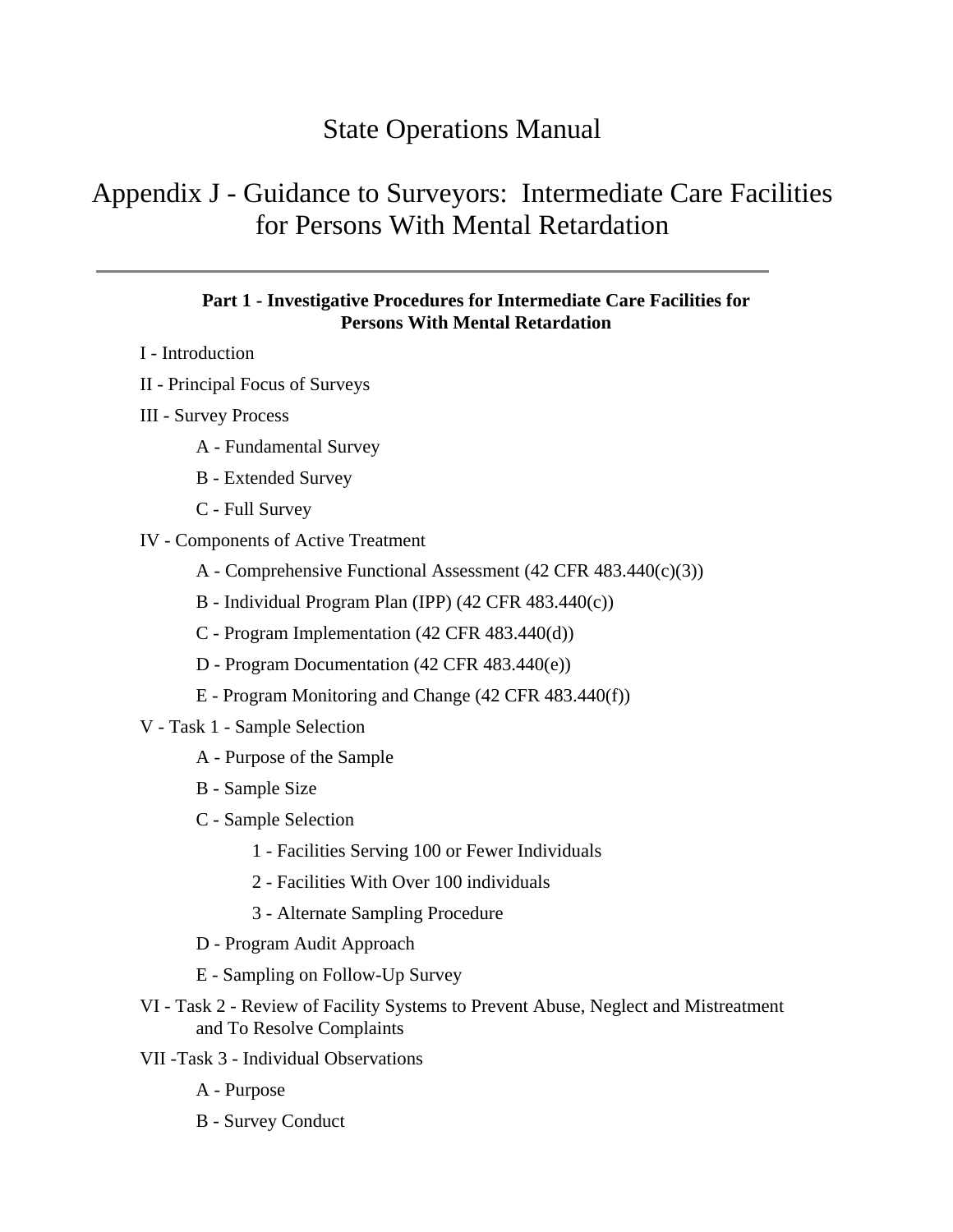- C Observation Procedure
	- 1 General Impressions
	- 2 Specific Activities and Interactions
	- 3 Individuals in Sample
	- 4 Areas for Further Observation
- D Documentation
- VIII Task 4 Required Interviews With Individuals and/or Family/Advocate Direct Care Staff
	- A Purpose
	- B Interview Procedure
	- C Content of Indepth Interviews
	- D Suggested Interview Questions
	- E Interviews to Clarify Observations
	- F Documentation
- IX Task 5 Drug Pass Observation
- X Task 6 Visit to Each Area of Facility Serving Certified Individuals
	- A Purpose
	- B Protocol
- XI Task 7 Record Review of Individuals In the Sample
	- A Introduction
	- B The Individual Program Plan (IPP)
	- C Program Monitoring and Change
	- D Health and Safety Supports
- XII Task 8 Team Assessment of Compliance and Formation of the Report of ICF/MR **Deficiencies** 
	- A General
	- B Team Assessment of Compliance
	- C Analysis
		- 1 Facility Practice Statements
		- 2 Condition Level Compliance Principles
	- D Composing the Report of ICF/MR Deficiencies (CMS-3070H/(10/95))
- XIII Additional Survey Report Documentation (For the File)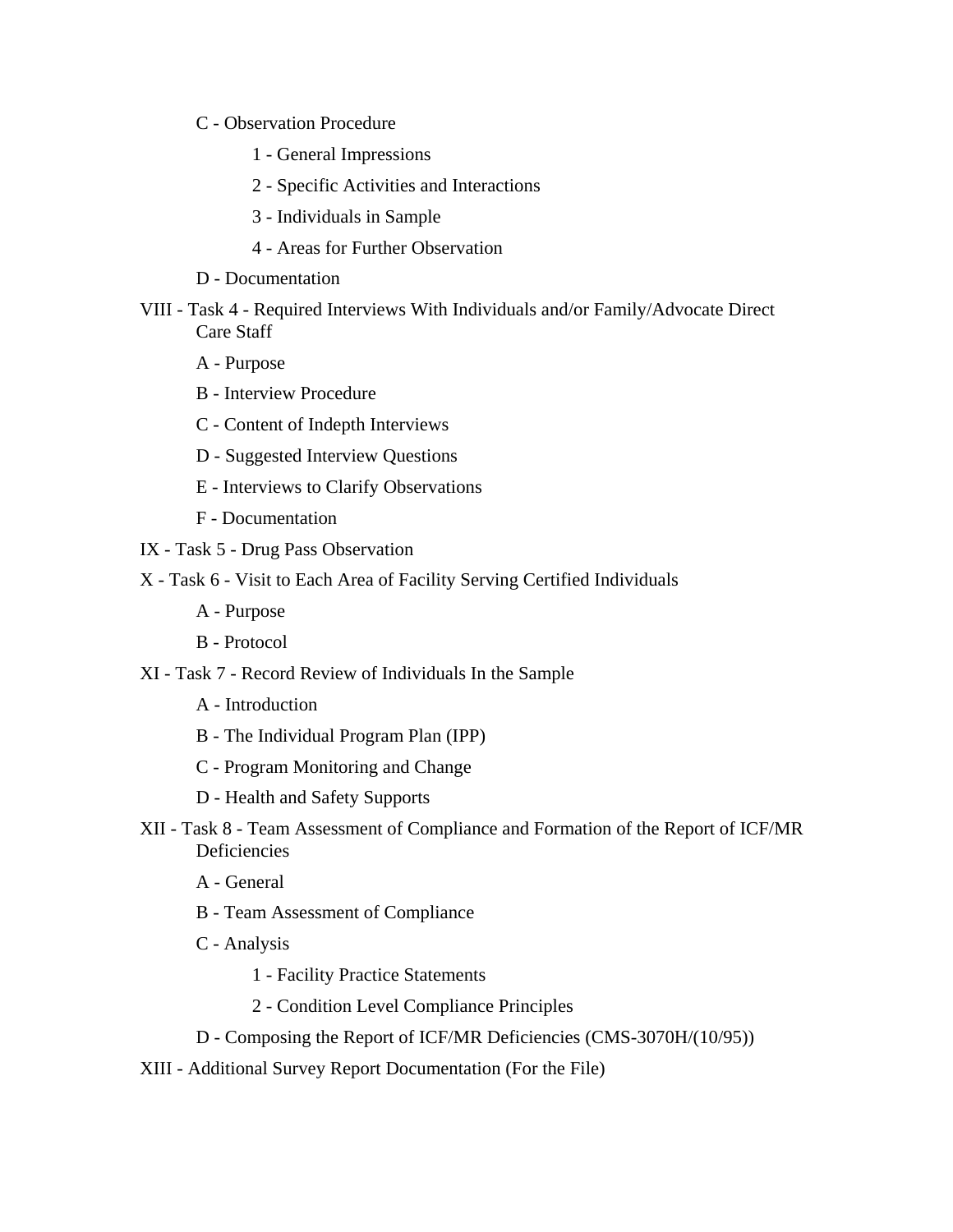- A Summary Listing of all ICF/MR Individuals Comprising the Survey Sample (include any additional individuals added to the sample)
- B Description of the Representative Sample Selection
- C Summary of Individual Observations
- D Summary of Interviews
- E Drug Pass Worksheets (Form CMS-677) or Surveyor Notes of the Drug Pass **Observation**
- F Other Relevant Facility Data
- XIV Completing the Revised Form CMS-3070-G-I (10/95) ICF/MR Survey Report Form (SRF)

#### **Part II- Interpretive Guidelines-Responsibilities of Intermediate Care Facilities for Persons With Mental Retardation**

- §440.150 Intermediate Care Facility Services, Other Than in Institutions for Mental Diseases
- §483.410 Condition of Participation: Governing Body and Management
- §483.410(a) Standard: Governing Body
- §483.410(b) Standard: Compliance With Federal, State and Local Laws.
- §483.410(c) Standard: Client Records
- §483.410(d) Standard: Services Provided Under Agreements With Outside Sources
- §483.410(e) Standard: Licensure
- §483.420 Condition of Participation: Client Protections
- §483.420(a) Standard: Protection of Clients' Rights
- §483.420(b) Standard: Client Finances
- §483.420(c) Standard: Communication With Clients, Parents, and Guardians
- §483.420(d) Standard: Staff Treatment of Clients
- §483.430 Condition of Participation: Facility Staffing
- §483.430(a) Standard: Qualified Mental Retardation Professional
- §483.430(b) Standard: Professional Program Services
- §483.430(c) Standard: Facility Staffing
- §483.430(d) Standard: Direct Care Residential Living Unit Staff
- §483.430(e) Standard: Staff Training Program
- §483.440 Condition of Participation: Active Treatment Services
- §483.440(a) Standard: Active Treatment
- §483.440(b) Standard: Admissions, Transfers, and Discharge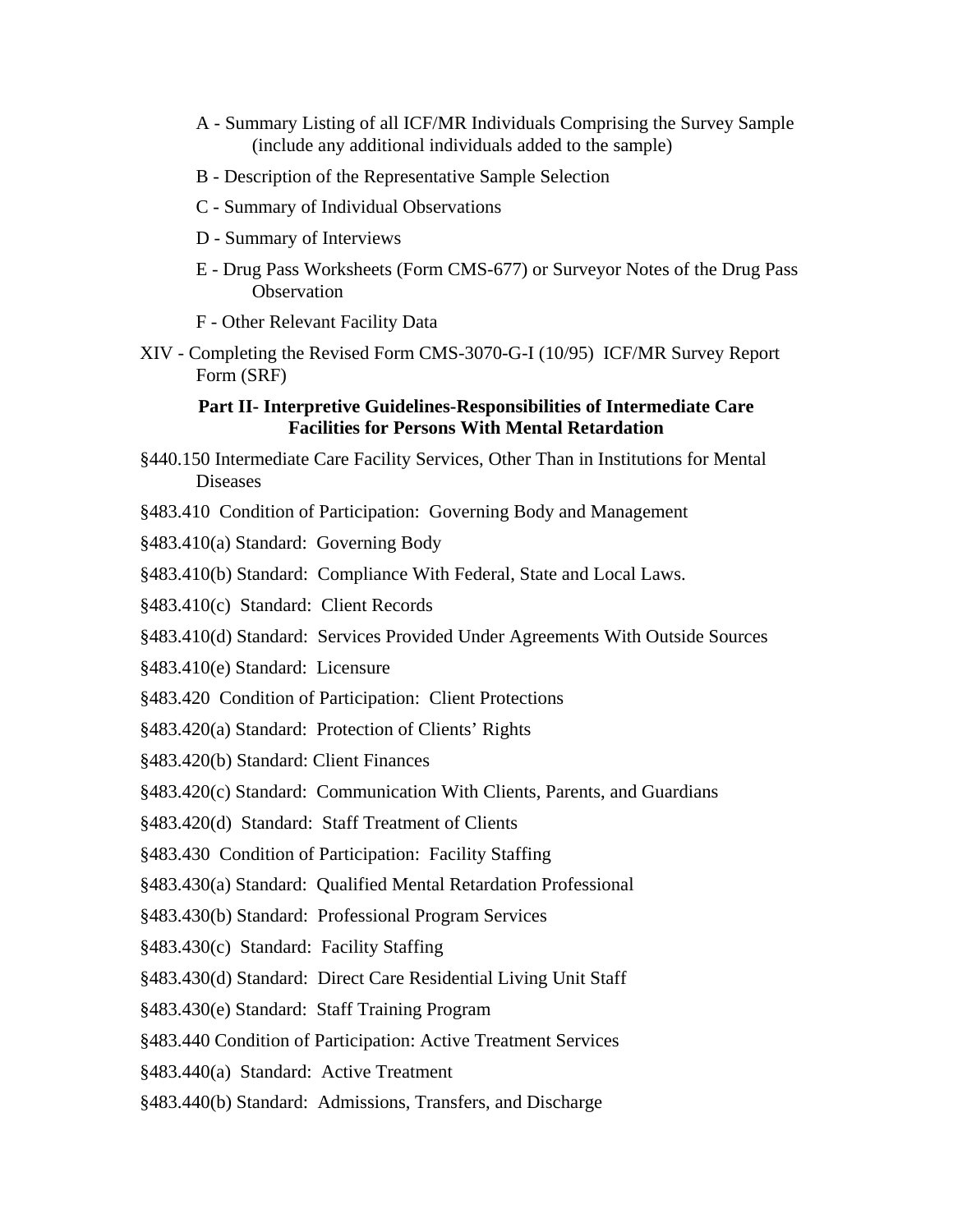- §483.440(c) Standard: Individual Program Plan
- §483.440(d) Standard: Program Implementation
- §483.440(e) Standard: Program Documentation
- §483.440(f) Standard: Program Monitoring and Change
- §483.450 Condition of Participation: Client Behavior and Facility Practices
- §483.450(a) Standard: Facility Practices Conduct Toward Clients
- §483.450(b)Standard: Management of Inappropriate Client Behavior
- §483.450(c) Standard: Time-Out Rooms
- §483.450(d)Standard: Physical Restraints
- §483.450(e) Standard: Drug Usage
- §483.460 Condition of Participation: Health Care Services
- §483.460(a) Standard: Physician Services
- §483.460(b) Standard: Physician Participation in the Individual Program Plan
- §483.460 (c) Standard: Nursing Services
- §483.460(d) Standard: Nursing Staff
- §483.460(e) Standard: Dental Services
- §483.460(f) Standard: Comprehensive Dental Diagnostic Services
- §483.460(g) Standard: Comprehensive Dental Treatment
- §483.460(h) Standard: Documentation of Dental Services
- §483.460(i) Standard: Pharmacy Services
- §483.460(j) Standard: Drug Regimen Review
- §483.460(k) Standard: Drug Administration
- §483.460(l) Standard: Drug Storage and Recordkeeping
- §483.460(m) Standard: Drug Labeling
- §483.460(n) Standard: Laboratory Services
- §483.470 Condition of Participation: Physical Environment
- §483.470(a) Standard: Client Living Environment
- §483.470(b)Standard: Client Bedrooms
- §483.470(c) Standard: Storage Space in Bedrooms
- §483.470(d) Standard: Client Bathrooms
- §483.470(e) Standard: Heating and Ventilation
- §483.470(f) Standard: Floors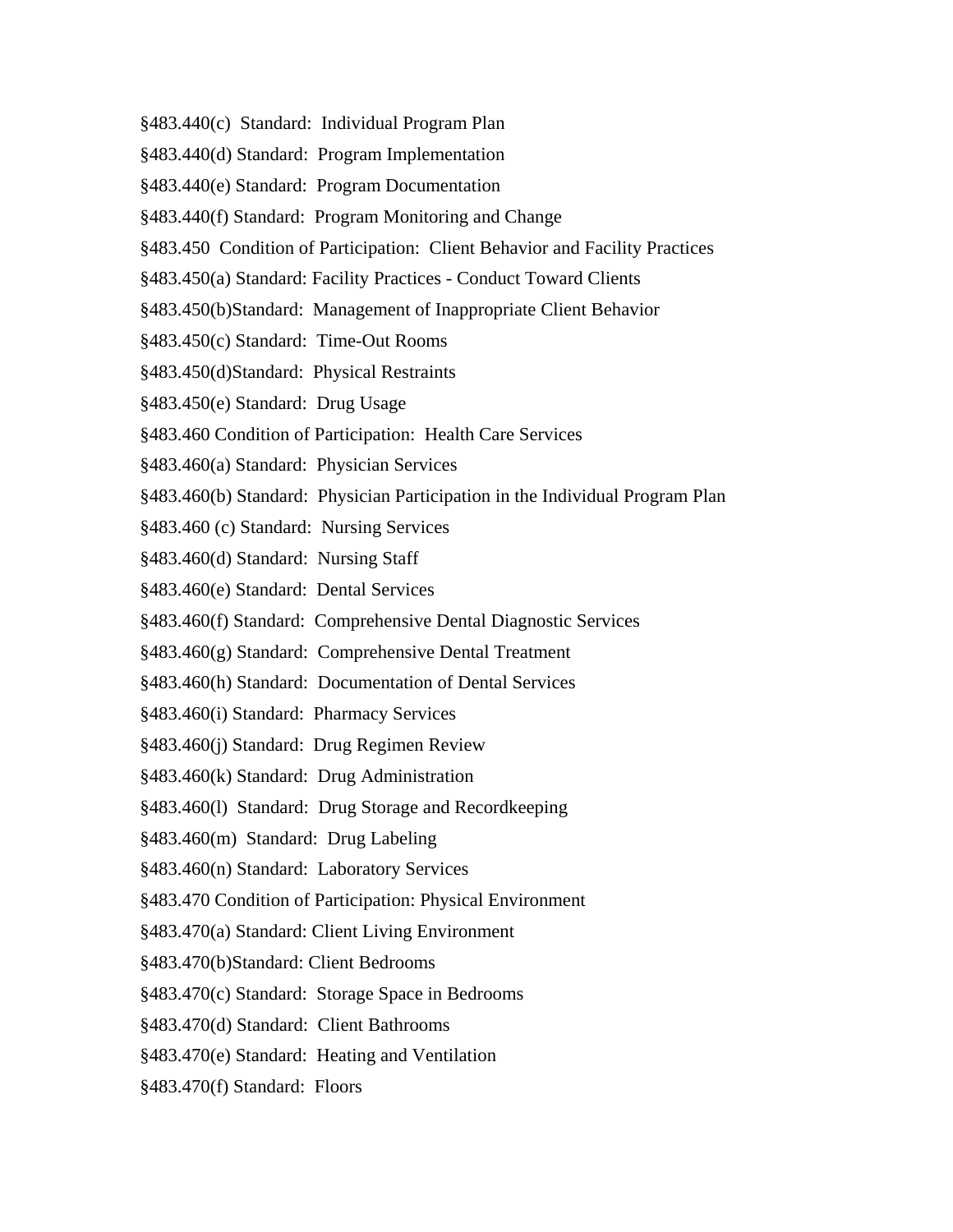§483.470(g) Standard: Space and Equipment

§483.470(h) Standard: Emergency Plan and Procedures

§483.470(i) Standard: Evacuation Drills

§483.470 (j) Standard: Fire Protection

§483.470(k) Standard: Paint

§483.470(l) Standard: Infection Control

§483.480 Condition of Participation: Dietetic Services

§483.480(a) Standard: Food and Nutrition Services

§483.480(b) Standard: Meal Services

§483.480(c) Standard: Menus

§483.480(d) Standard: Dining Areas and Service

# **Part 1 - Investigative Procedures for Intermediate Care Facilities for Persons With Mental Retardation**

#### **I - Introduction**

This revised ICF/MR survey protocol is to assist surveyors to focus attention on the outcomes of individualized active treatment services. The Centers for Medicare  $\&$ Medicaid Services (CMS) intends the revised survey process to be less resource intensive for providers who consistently demonstrate compliance with the regulations. The survey process is based on the October 3, 1988, regulation and is applicable to all ICFs/MR, regardless of size.

In 1988, when the current ICF/MR regulation was implemented, it was viewed as a great step forward in promoting a focus on the actual outcomes experienced by consumers, rather than on the policies, procedures and paperwork of the facility. Since that time there has been an evolution on thinking in both the field of developmental disabilities (DD) and in the field of quality assurance (QA).

The field of DD is increasingly emphasizing supporting individuals in their own homes and communities, rather than placing people in facilities. In addition services in virtually all States are placing increased emphasis on person-centered planning and personcentered services that focus on the preferences, goals and aspirations of each individual and on supporting them in reaching their personal goals. The field of QA is placing increased emphasis on outcomes related to choice, control, relationships, community inclusion, and satisfaction with life, as well as satisfaction with services and supports. Many QA systems also include organizational self-assessment and continuous quality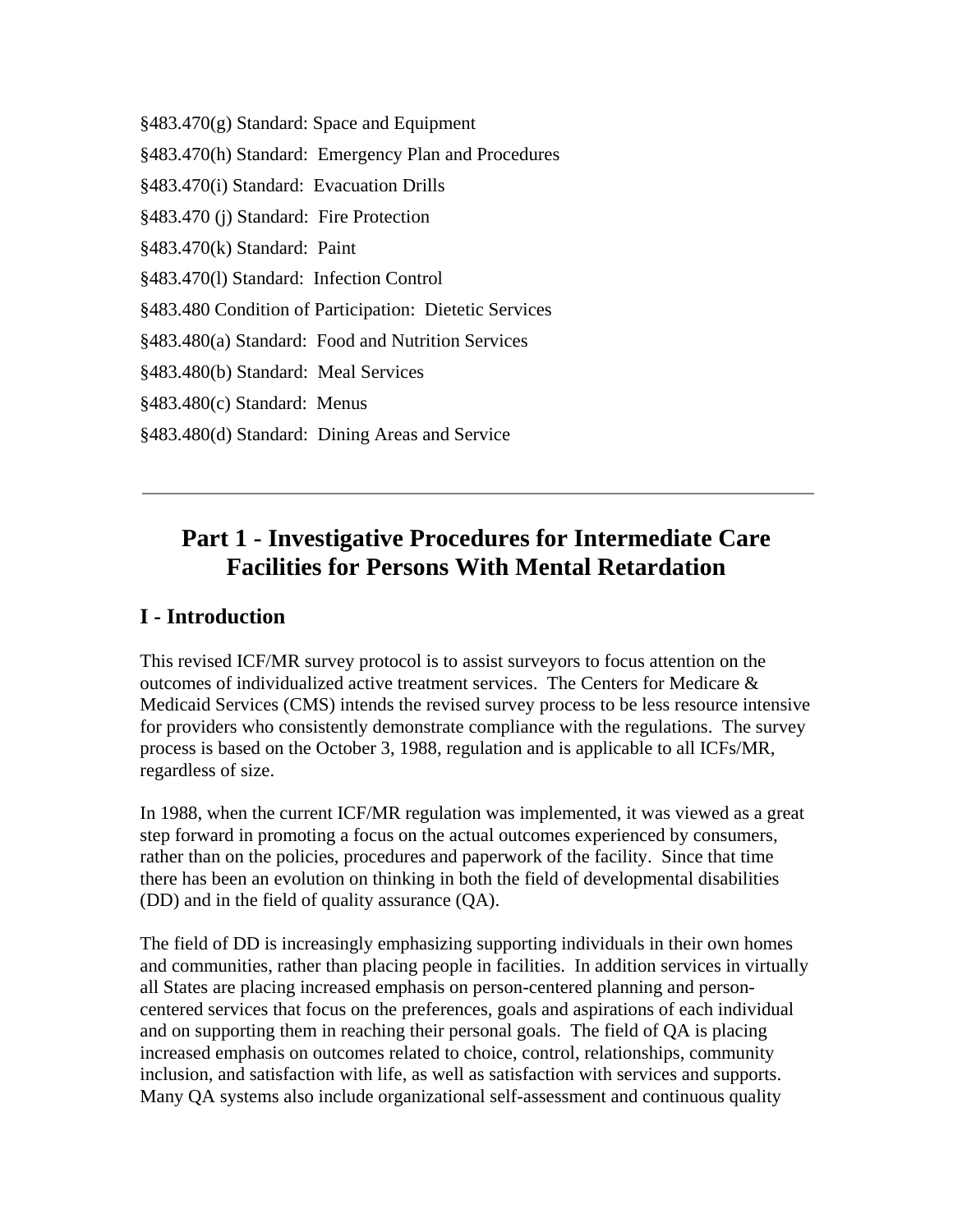improvement components. These trends have contributed to the perception by providers and advocates that the ICF/MR regulation and oversight process is too prescriptive and cumbersome, and should be altered to reflect newer values of quality enhancement and continuous quality improvement.

This revised survey protocol gives facilities broader latitude to develop the processes by which it implements active treatment services. While the facility practice must comply with the requirements of 42 CFR 483, Subpart I, the survey is to center on the fundamental requirements that produce outcomes for individuals. When those outcomes occur, review of additional supporting requirements of process and structure is not indicated.

A survey that focuses on observations of staff/consumer interaction and on interviews with consumers regarding their participation and choice of services is sufficiently informative to determine the outcomes of active treatment. In the presence of problems, a more in-depth review of how the process unfolded for a particular individual(s) occurs.

A facility may receive reimbursement **only** for the cost of care of individuals classified as eligible for the ICF/MR level of care who are receiving active treatment. Determine **facility** compliance with Conditions of Participation and with standards in the context of **individual** experiences within the facility. When performing certification surveys to assess facility compliance, assess whether individuals are receiving needed active treatment services.

# **II - Principal Focus of Surveys**

The principal focus of the survey is on the "outcome" of the facility's implementation of ICF/MR active treatment services. Direct your principal attention to what actually happens to individuals: whether the facility provides needed services and interventions; whether the facility insures individuals are free from abuse, mistreatment, or neglect; whether individuals, families and guardians participate in identifying and selecting services; whether the facility promotes greater independence, choice, integration and productivity; how competently and effectively the staff interact with individuals; and whether all health needs are being met.

**Use observation and interview as the primary methods of information gathering**. Conduct record reviews after completion of observations and interviews to confirm specific issues. Verify that the facility develops interventions and supports that address the individuals' needs, and provides required individual protections and health services. Do not conduct in-depth reviews of assessments, progress notes or historical data unless outcomes fail to occur for individuals.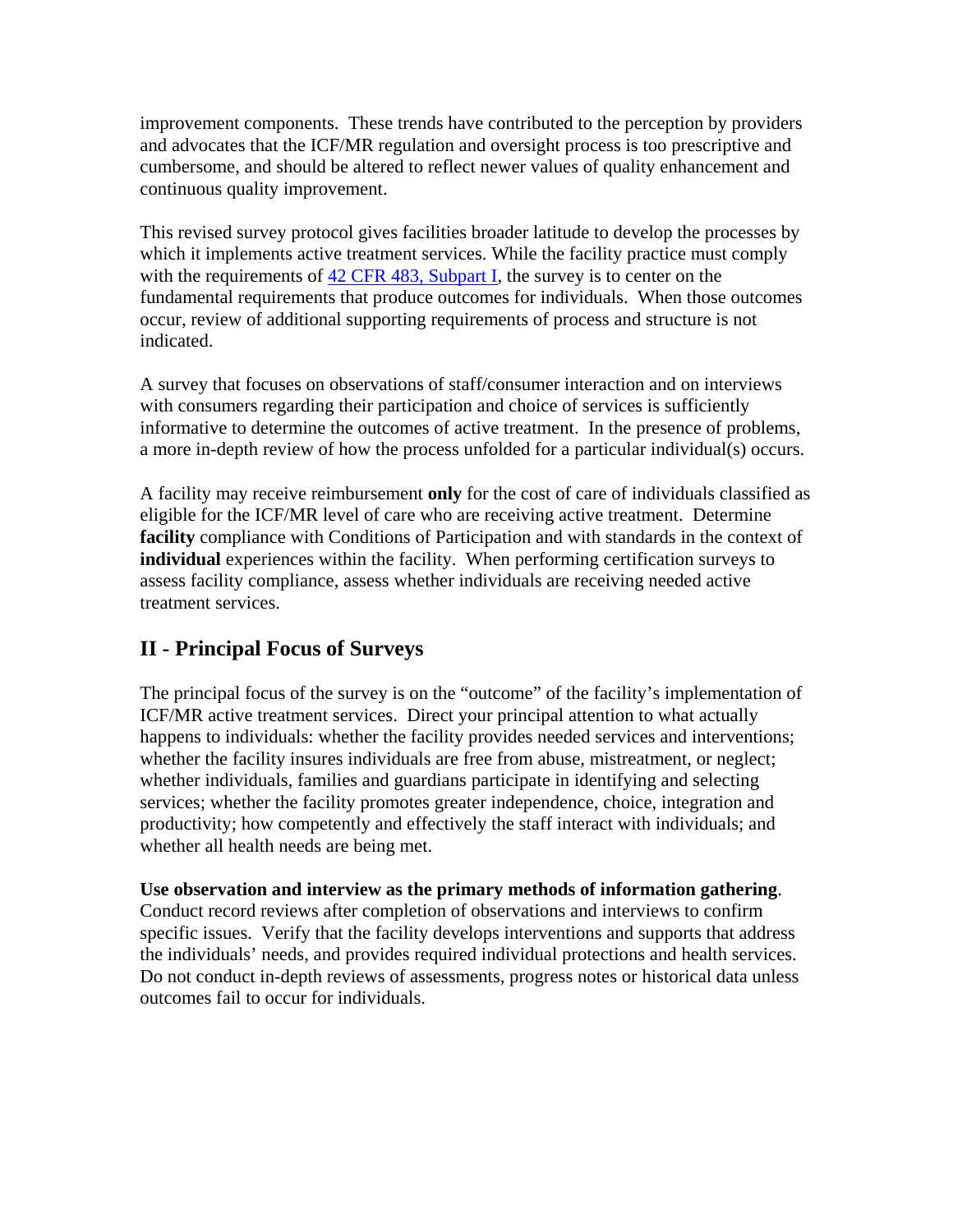#### **III - Survey Process**

The survey process is divided into three stages. They are the fundamental, extended and full survey. (Note: These stages do not apply to the Life Safety Code survey. Every certification and annual re-certification requires a complete Life Safety Code survey (see instructions in Appendix I)).

#### **A - Fundamental Survey**

A fundamental survey is conducted to determine the quality of services and supports received by individuals, as measured by outcomes for individuals and essential components of a system which must be present for the outcomes of active treatment to occur. Certain requirements are designated as fundamental and are reviewed first. The remaining requirements (that are not designated as fundamental) are supporting structures or processes that the facility must implement. A decision that a provider is in compliance with the fundamental requirements indicates an outcome-reviewed compliance with the non-fundamental requirements and associated conditions of participation. Focus initial attention on the fundamental requirements of the conditions of participation for:

#### **42 CFR 483.420 - Client Protections**

Fundamental requirements:

| $483.420(a)(2) - (7)$   | W <sub>124</sub> - W <sub>130</sub> |
|-------------------------|-------------------------------------|
| 483.420(a)(9)           | W133                                |
| $483.420(a)(11) - (12)$ | W <sub>136</sub> - W <sub>137</sub> |
| $483.420(c)(1) - (6)$   | W <sub>143</sub> - W <sub>148</sub> |
| $483.420(d)(2) - (4)$   | W <sub>153</sub> - W <sub>157</sub> |

#### **42 CFR 483.440 - Active Treatment Services**

Fundamental requirements:

| $483.440(a)(1) - (2)$     | W196 - W197      |
|---------------------------|------------------|
| 483.440(c)(2)             | W <sub>209</sub> |
| 483.440(c)(4)             | W227             |
| 483.440(c)(6)(i)          | W240             |
| 483.440(c)(6)(111)        | W242             |
| 483.440(c)(6)(vi)         | W247             |
| 483.440(d)(1)             | W249             |
| 483.440(f)(1)             | W255 - W257      |
| $483.440(f)(3)(i) - (ii)$ | W262 - W263      |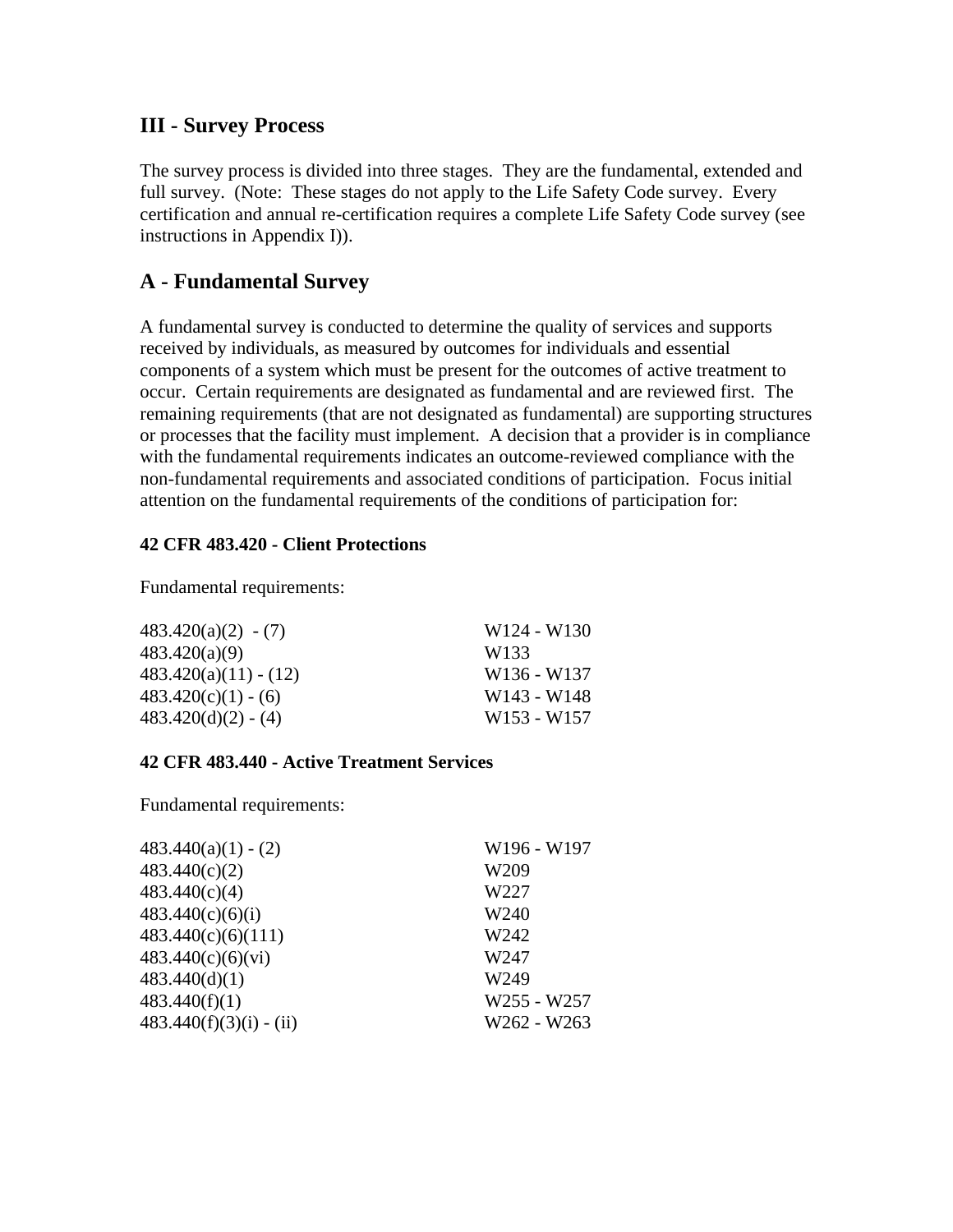In addition include:

| 483.410(d)(3) | W <sub>120</sub> |
|---------------|------------------|
| 483.430(d)(2) | W186             |
| 483.470(g)(2) | W436             |
| 483.470(i)(4) | W448 - W449      |

#### **42 CFR 483.450 - Client Behavior and Facility Practices**

Fundamental requirements:

| 483.450(b)(2)    | W <sub>285</sub> |
|------------------|------------------|
| 483.450(b)(3)    | W286 - W288      |
| 483.450(c)(1)    | W291             |
| 483.450(c)(3)    | W293             |
| 483.450(d)(4)    | W301 - W302      |
| 483.450(e)(3)    | W313             |
| 483.450(e)(4)(i) | W314             |

#### **42 CFR 483.460 - Health Care Services**

Fundamental requirements:

| 483.460(a)(3)    | W322 |
|------------------|------|
| 483.460(c)       | W331 |
| 483.460(c)(3)(v) | W338 |
| 483.460(g)(2)    | W356 |
| 483.460(k)(2)    | W369 |
| 483.460(k)(4)    | W371 |

All fundamental requirements must be reviewed in every annual recertification survey. When observations and interviews are complete, review the individuals' records, as needed, to verify observation and interview findings. If indicated, verify that individual health needs are met and protections are in place. When the fundamental requirements are "met," the facility meets the Conditions of Participation.

When fundamental requirements are "not met," review the condition-level compliance principles found in the interpretive guidelines for W122, W195, W266, and W318. Determine whether deficiencies at the fundamental requirements, when viewed as a whole, lead you to believe that one or more of the "not met" compliance principles is present. If this is the case, conduct an extended survey, as instructed below. When the "met" compliance principles are present, the facility is assumed to be in compliance with all conditions of participation. This is the end of the fundamental survey. The survey agency would prepare a Form CMS-2567, Statement of Deficiencies, and report any standard-level deficiencies based on the findings from the fundamental survey.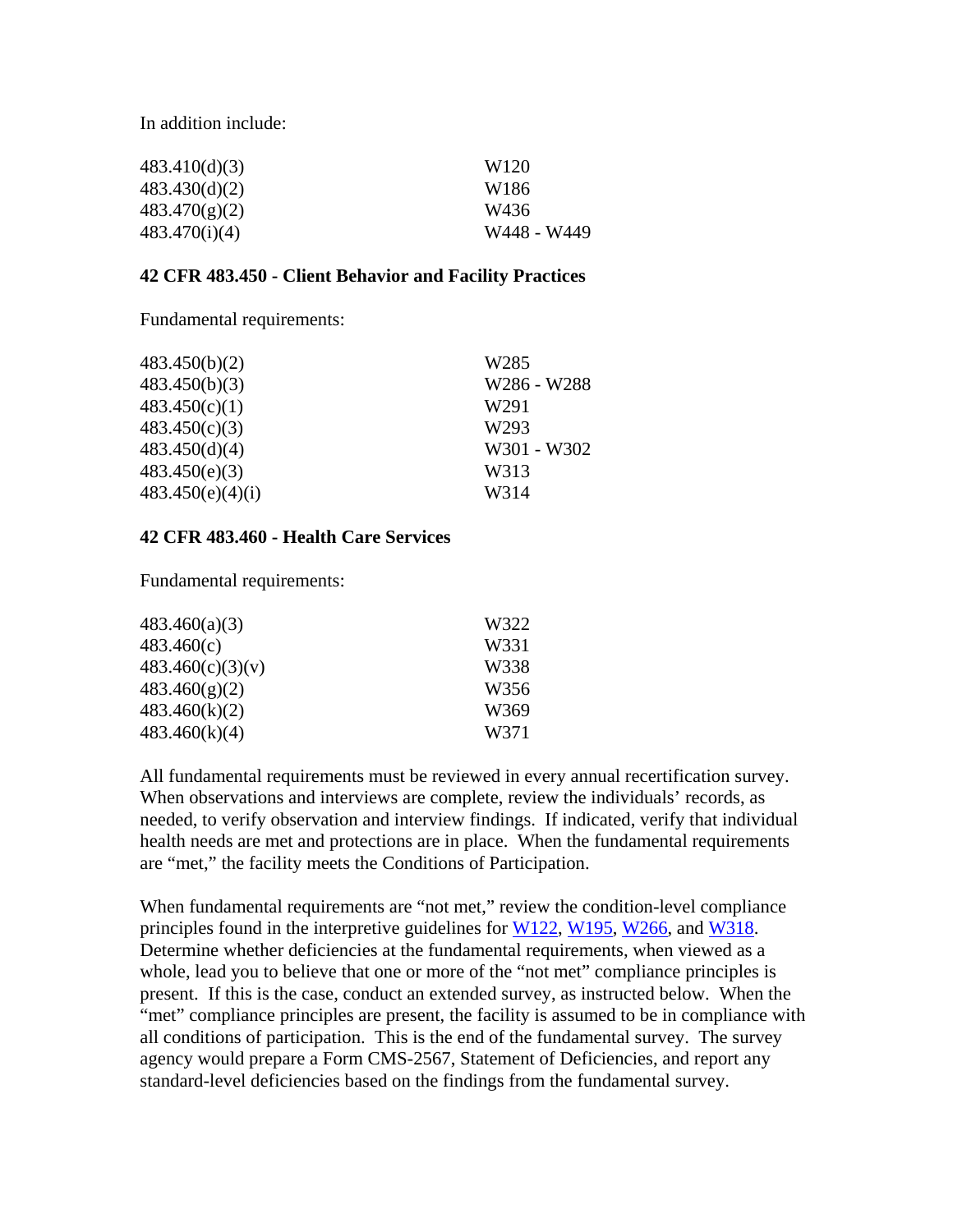# **B - Extended Survey**

An extended survey is conducted when standard-level deficiencies are found during the fundamental survey and the survey team has determined or suspects that one or more Conditions of Participation examined during the fundamental survey (42 CFR 483.420, 42 CFR 483.440, 42 CFR 483.450, and 42 CFR 483.460) are "not met." The team would need to gather additional information in order to identify the structural and process requirements that are "not met" and to support their condition-level compliance decision. The team reviews all of the requirements within the Condition(s) for which compliance is in doubt. Using the condition-level compliance principles in the interpretive guidelines as a guide, determine if the facility complies with the relevant Condition(s) of Participation.

When the survey team determines that the facility is in compliance with the relevant Conditions of Participation, conclude the survey and prepare a Form CMS-2567 for facility practices not in compliance with standards. When the facility is not in compliance with one or more Conditions of Participation, prepare a Form CMS-2567 describing the deficient facility practices which are not in compliance with the Conditions of Participation of either 42 CFR 483.420, 42 CFR 483.440, 42 CFR 483.450, or 42 CFR 483.460. Base any required adverse action on these findings. Review of additional requirements under other Conditions of Participation is at the option of the survey agency based on the criteria under paragraph "C" of this section.

**NOTE:** Neither the fundamental nor the extended survey process precludes the survey agency from review of any standard, if evidence of non-compliant facility practice is suspected during any survey.

# **C - Full Survey**

A full survey is conducted at an initial survey and at the discretion of the survey agency, based on the survey agency's identification of concerns related to the provider's capacity to furnish adequate services. This decision may be based on criteria, including but not limited to, the following:

- A condition-level deficiency on the previous year's recertification survey,
- The existence of a time-limited agreement of less than twelve months due to programmatic deficiencies, or
- Evidence related to diminished capacity to provide services based on other sources, such as complaints, inspection of care findings or State licensure deficiencies that are relevant to Federal requirements.

The team reviews all the requirements in all Conditions of Participation to determine if the facility maintains the process and structure necessary to achieve the required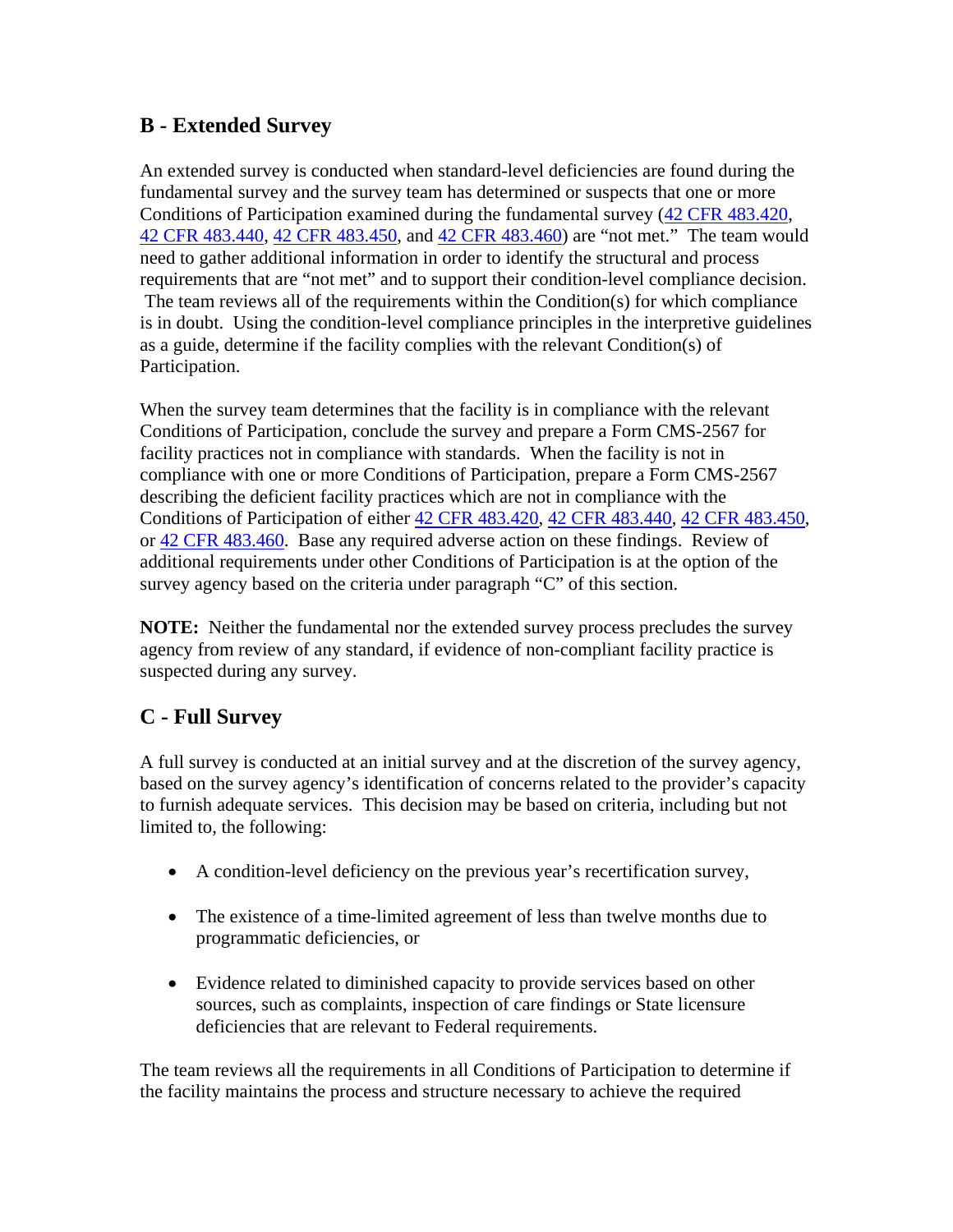outcomes. Based on the information collected, determine whether facility practice is in compliance with all Conditions of Participation.

# **IV - Components of Active Treatment**

The definition of "active treatment in intermediate care facilities for persons with mental retardation" in 42 CFR 435.1009 refers to treatment that meets the requirements specified in the standard for active treatment  $42$  CFR  $483.440(a)$ . The components of the active treatment process are:

# **A - Comprehensive Functional Assessment (42 CFR 483.440(c)(3))**

The individual's interdisciplinary team must produce accurate, comprehensive functional assessment data, within 30 days after admission, that identify all of the individual's:

- Specific developmental strengths, including individual preferences;
- Specific functional and adaptive social skills the individual needs to acquire;
- Presenting disabilities, and when possible their causes; and
- Need for services without regard to their availability.

# **B - Individual Program Plan (IPP) (42 CFR 483.440(c))**

The interdisciplinary team must prepare an IPP which includes opportunities for individual choice and self-management and identifies: the discrete, measurable, criteriabased objectives the individual is to achieve; and the specific individualized program of specialized and generic strategies, supports, and techniques to be employed. The IPP must be directed toward the acquisition of the behaviors necessary for the individual to function with as much self-determination and independence as possible, and the prevention or deceleration of regression or loss of current optimal functional status.

# **C - Program Implementation (42 CFR 483.440(d))**

Each individual must receive a continuous active treatment program consisting of needed interventions and services in sufficient intensity and frequency to support the achievement of IPP objectives.

# **D - Program Documentation (42 CFR 483.440(e))**

Accurate, systematic, behaviorally stated data about the individual's performance toward meeting the criteria stated in IPP objectives serves as the basis for necessary change and revision to the program.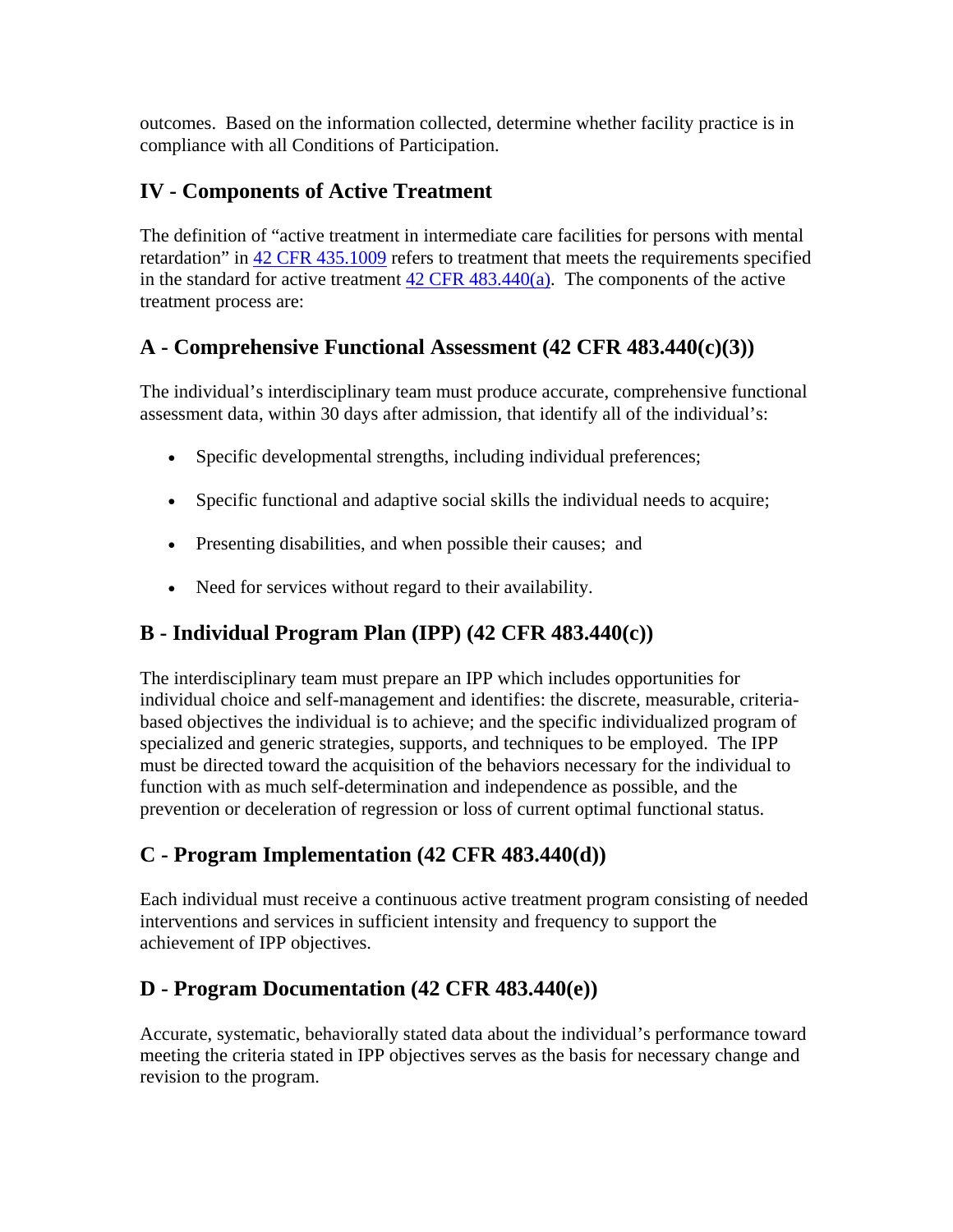# **E - Program Monitoring and Change (42 CFR 483.440(f))**

At least annually, the comprehensive functional assessment of each individual is reviewed by the interdisciplinary team for its relevancy and updated, as needed. The IPP is revised, as appropriate.

# **V - Task 1 - Sample Selection**

# **A - Purpose of the Sample**

The purpose of drawing a sample of individuals from the facility is to reflect a proportionate representation of individuals by the four functional levels (mild, moderate, severe, and profound mental retardation) as defined by the American Association on Mental Deficiency, "Classification in Mental Retardation," (eighth edition, 1983).

The sampling process is not designed to produce a "statistically valid" sample. Apply the method with flexibility based upon the prevailing developmental strengths and needs presented by the individuals served by the facility. A "statistically valid" sample would not accommodate this need.

While the individuals in the sample are targeted for observation and interview, conduct each program audit of the individual within the context of each of the environments in which the individual lives, works, and spends major leisure time. Although you focus on the individual, the behavior and interactions of all other individuals and staff within those environments also contribute to the total context and conditions for active treatment. Therefore, other individuals will be included in the overall sample.

As the sample is built, additional information about the facility's services and special individual needs may emerge. If you find that a disproportionate number of disabilities or needs are present within the facility's population add to or replace originally selected individuals of the same functional level in the program audit sample to ensure that the appropriate care and services are reviewed. Staff interview for individual characteristics (see the back of Form CMS-3070G) may help identify areas of individual need that should be reflected in the sample.

For example, if you discover a significant percentage of individuals are nonambulatory, and this characteristic has not been represented in the sample, add additional individuals. Likewise, if while observing Individual A (a member of the sample), you note that Individual B (who was not targeted for the sample) engages in a particular problematic behavior for which staff do not appear to provide appropriate intervention, add Individual B to the sample in order to probe further if needs are addressed. You are free by this methodology to add to the sample on an as needed basis.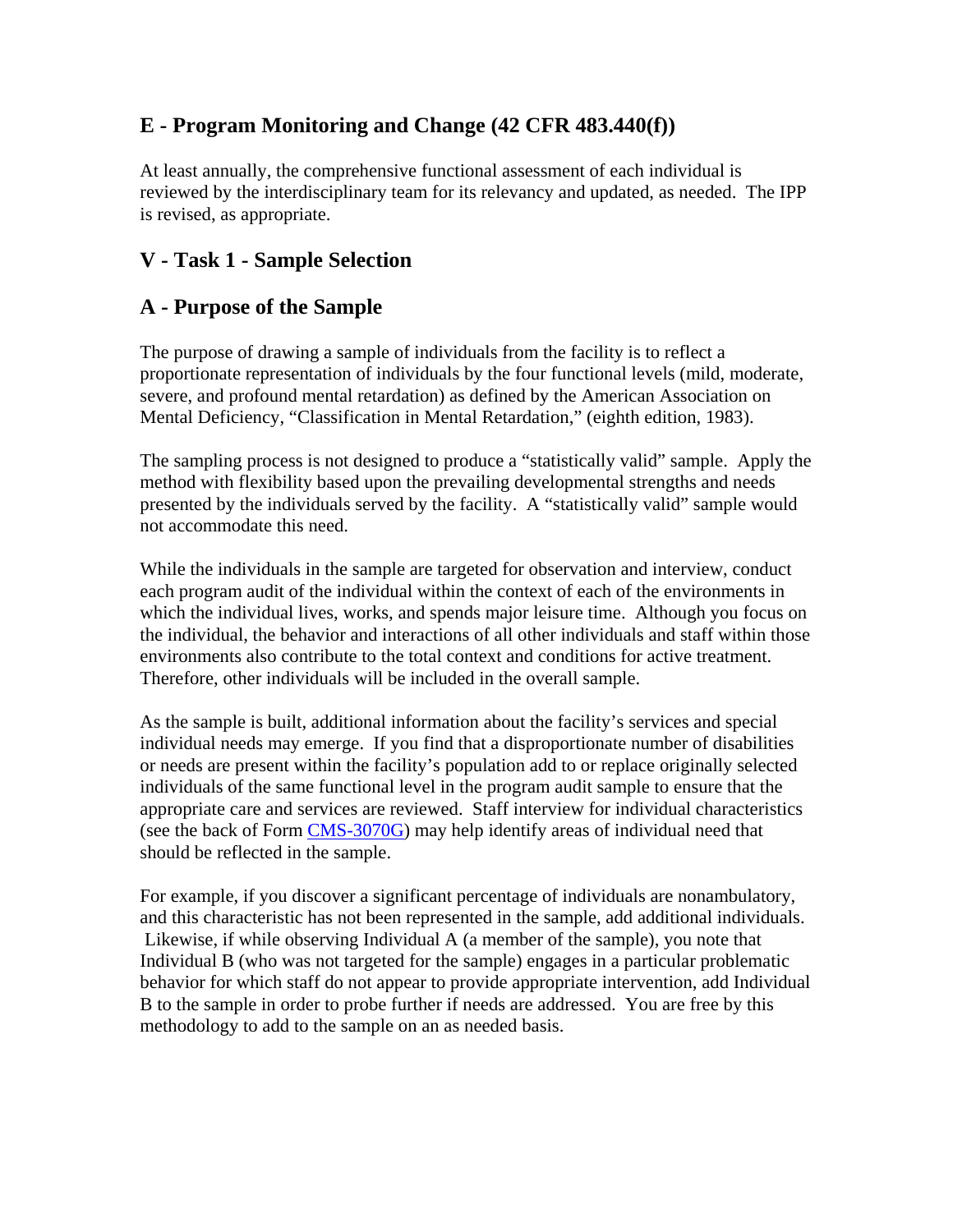### **B - Sample Size**

| <b>Number of Individuals</b><br>residing in the Facility | Number of Individuals in<br>the Sample | <b>Number of Interviews</b><br>with Individual/Family |
|----------------------------------------------------------|----------------------------------------|-------------------------------------------------------|
| $4 - 8$                                                  | 50 percent                             | 50 percent of sample                                  |
| $9 - 16$                                                 | 4                                      | 4                                                     |
| $17 - 50$                                                | 8                                      |                                                       |
| $51 - 100$                                               | 10                                     | 5                                                     |
| $101 - 500$                                              | 10 percent                             | 50 percent of sample                                  |
|                                                          |                                        | (max: 15)                                             |
| Over $500$                                               | 50                                     |                                                       |

Calculate the size of the sample by the following guidance:

### **C - Sample Selection**

Do not allow the facility staff to select the sample.

### **1 - Facilities Serving 100 or Fewer Individuals**

Draw a sample that evenly distributes the individuals among buildings and functioning levels. Usually, by asking the staff to provide a full list of the individuals with their building locations and functional levels you can do this choosing the names.

# **2 - Facilities With Over 100 individuals**

Request a listing of all individuals by overall functional (cognitive and adaptive) level (i.e., mild, moderate, severe, profound) and building location.

Determine the number of individuals to draw based upon the total individuals from Section III B.

Determine the percentage occurrence of each functional level in the overall population (e.g., 12 percent mild; 24 percent moderate; 63 percent severe).

Determine the number of individuals to draw in each functional category (for example, if the sample size is 50, and 12 percent of the individuals have mild mental retardation, then multiply 50 by  $.12 = 6$ , and draw 6 individuals who have mild mental retardation into the sample).

Draw the sample for each functional category. (Assume there are 60 with mild mental retardation, and 6 are to be sampled. Divide 60 by  $6 = 10$ , and draw every tenth individual.) The interval of selection varies with each functional category because there will be a different percentage occurrence at each. Thus, assuming there are 16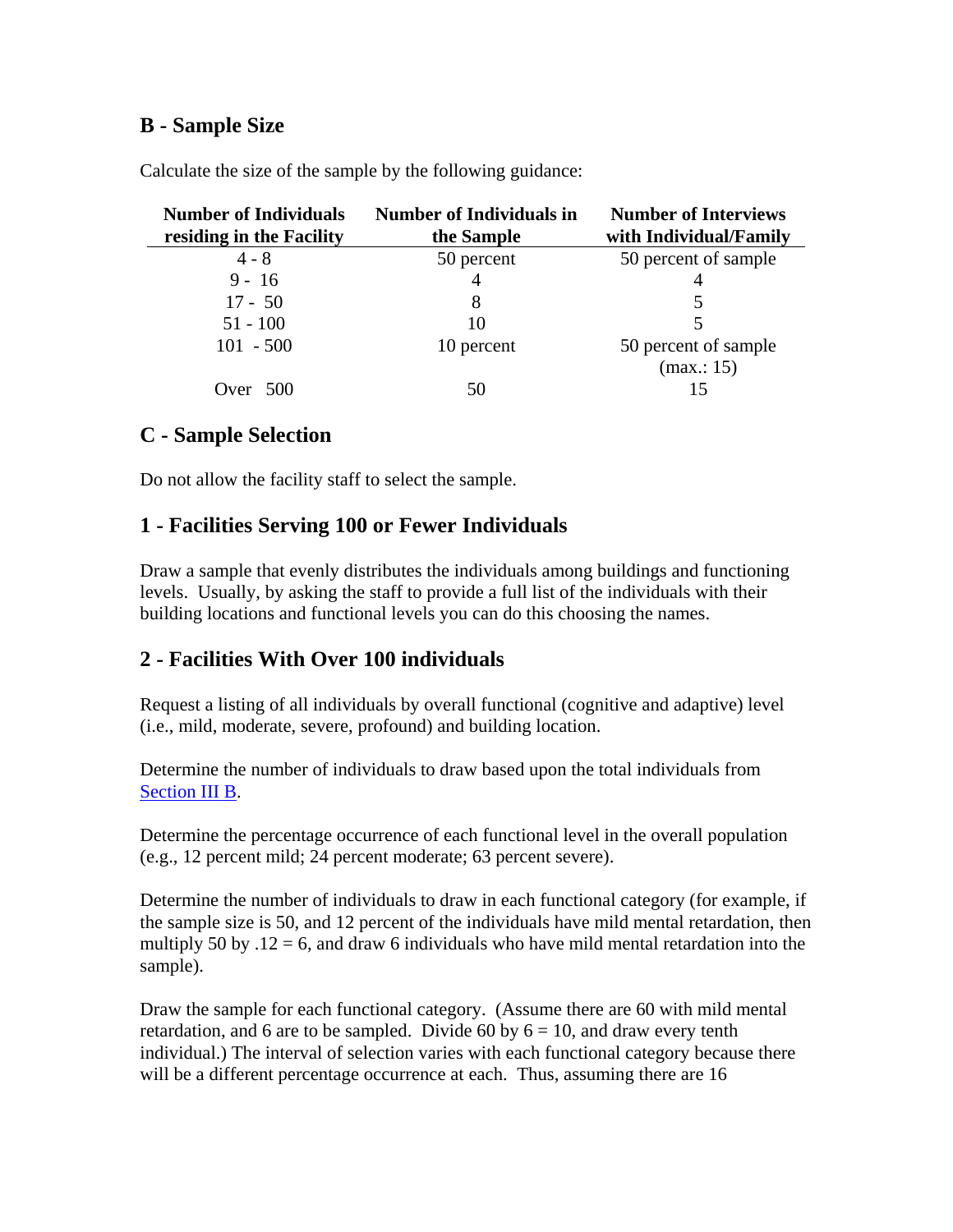individuals with severe mental retardation and 4 are to be sampled, draw every fourth name from the list of individuals with severe mental retardation.

Locate each selected individual's living unit on a map of the facility building(s) to see if too many are concentrated in too few buildings. To provide a comprehensive look at the facility, drop some individuals and add others in other buildings for a better distribution. Each individual replacing an originally selected individual must be of the same functional level.

# **3 - Alternate Sampling Procedure**

In the rare situation in which the facility is unable to produce the necessary data on which to draw the sample, draw a random sample, to the maximum extent possible. Supplement it as described in Section VA.

Mental retardation, as defined by the American Association on Mental Retardation (AAMR) in "Mental Retardation: Definition, Classification and Systems of Supports" (ninth edition, 1992), is no longer classified in four functional levels (mild, moderate, severe, and profound.) Most facilities have not yet adopted the 1992 classification system; however, when the facility does use the 1992 classification system **and** information regarding the four functional levels is not available, revise the sampling procedure. Follow the instructions in A and B above but, instead of using the four functional levels referenced in AAMR's Classification System of 1983, use the four levels of intensity of supports (intermittent, limited, extensive, and pervasive) on Dimension I for Self-Care from the new classification system. Although not equivalent to the 1993 classifications, this method should provide a sample of individuals within the facility who represent a variety of functional abilities.

# **D - Program Audit Approach**

To maximize the advantage of an interdisciplinary survey team, the team leader assigns each member an equitable number of individuals on whom to focus. For each individual, assess all applicable fundamental requirements of the ICF/MR Conditions of Participation based on the individual's need for that particular service. Each member of the team shares salient data about findings relative to his or her assigned individuals. Consult with one another, on a regular basis during the survey, to maximize sharing of knowledge and competencies.

# **E - Sampling on Follow-Up Survey**

The purpose of the follow-up survey is to verify correction of deficiencies previously cited on the Form CMS-2567. It is NOT necessary to do a full review of all services being received, only those areas in which deficiencies were previously cited. Sample selection on the follow-up survey is, therefore, dependent on the nature of the deficiencies for which follow-up must be done.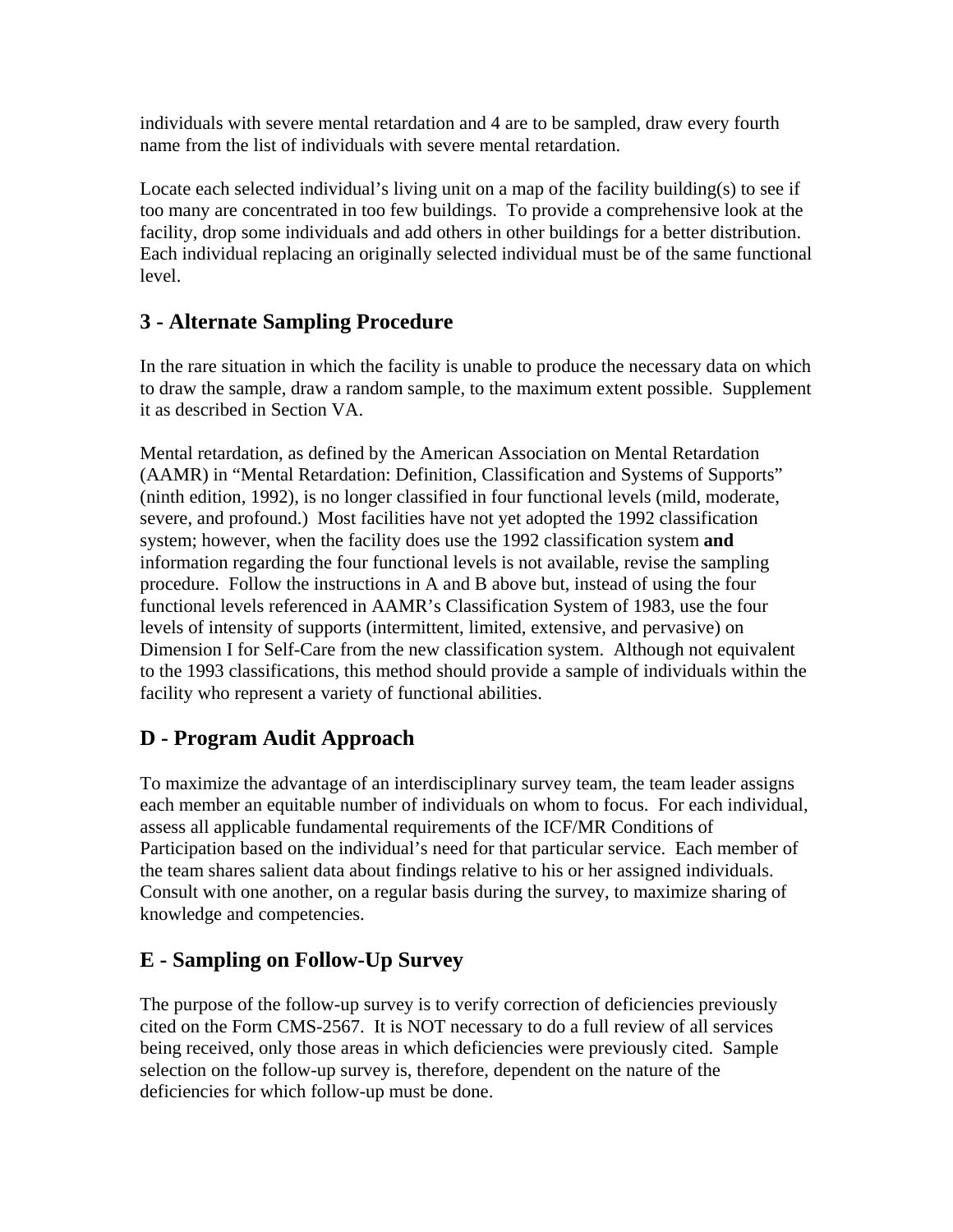If the last survey found multiple standard-level deficiencies that are not limited to a specific area or issue, follow the procedure described in paragraphs A through D above to select a new sample and use the same sample size specified in paragraph B. This procedure may result in inclusion of some individuals from the previous sample, however, approximately 50 percent of the sample on the follow-up survey should be individuals who were not previously reviewed in order to assure systemic correction of the identified deficiencies. This can be accomplished by beginning the interval of selection at a different point on the list of individuals residing at the facility. The maximum sample size on a follow-up survey is 30.

When Conditions of Participation have been found not met in the annual survey and the types of deficiencies are limited to a specific need or service area, then the follow-up sample may be drawn from the specific universe of individuals who have that specific need. To select the sample, start with the total number of individuals affected by the specific need, then choose the sample size. The sample universe will be the total number of individuals who have that specific need. For example, if the facility has 20 individuals receiving medications to manage behavior, the sample size would be 8, in accordance with paragraph B.

#### **VI - Task 2 - Review of Facility Systems to Prevent Abuse, Neglect and Mistreatment and To Resolve Complaints**

During the entrance conference, determine how the facility resolves individual complaints and allegations of abuse, mistreatment and neglect. While no specific system is required,  $42 \text{ CFR } 483.420(d)(4)$  does require that the results of all investigations are reported to the administrator and are reported in accordance with State law. The facility, therefore, should have a reproducible mechanism to assure its responsiveness to concerns of individuals and their families. That system must assure prompt detection, reporting, investigation and resolution of complaints and of allegations and occurrences of abuse, mistreatment and neglect and injuries from unknown sources.

Review the facility's system (e.g., accident and injury logs and reports) for any evidence that suggests that individuals are being abused or are vulnerable to abuse and injury. Data that is derived from these reports are important in the event that you find an immediate and serious threat to an individual's health and safety. If you discern any patterns that suggest abuse, follow up on the status and condition of those individuals. Also review investigations completed and those in process to determine that the facility protects individuals from abuse, mistreatment and neglect while the allegation is under investigation. If the State law or regulation requires the facility to report such allegation to other agencies, determine that this occurs.

Conducting this review early in the survey process facilitates any necessary follow-up during later observations, interviews or record reviews of individuals. Use the Interpretive Guidelines and Additional Data Probes at 42 CFR 483.420(a)(5) or W127 for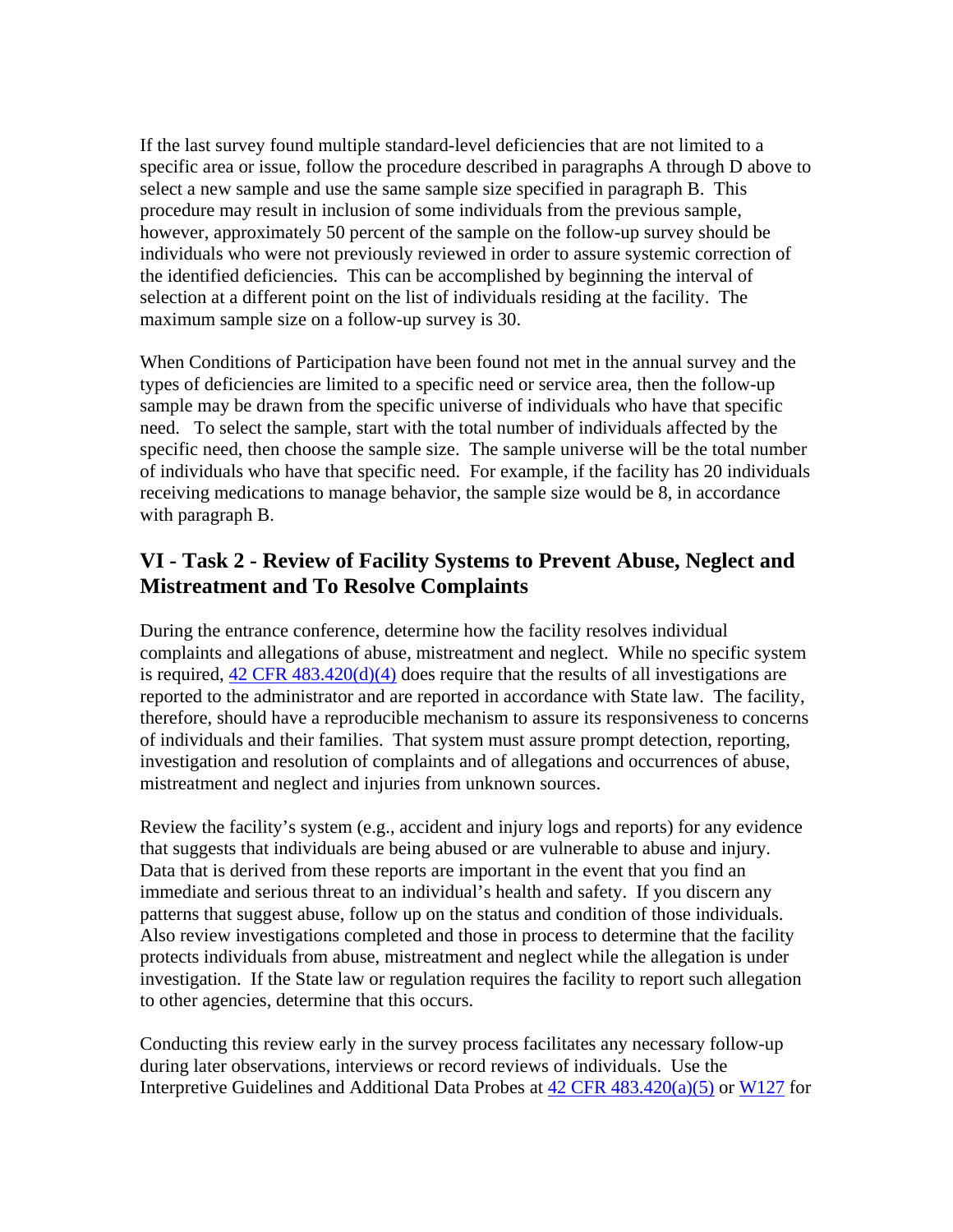further guidance. If you believe serious and immediate threat to individual's health and safety exists, consult **Appendix Q**.

# **VII -Task 3 - Individual Observations**

Upon completion of Task 2, surveyors are to conduct observations of the individuals selected for the sample**. DO NOT**:

- Conduct a detailed review of individual's records;
- Conduct an inspection tour of the facility's environment; or
- Request facility staff to keep people home from scheduled activities, such as work or day programs.

# **A - Purpose**

Determine if the necessary relationship between the individual's needs and preferences, and what staff know and do with individuals, in both formal and informal settings throughout the day and evening, is made.

As a result of any observation, the surveyor should be able to determine whether:

- Competent interaction occurs between staff and the individual(s);
- Individuals are given the opportunity to exercise choice and function with as much self-determination and independence as possible; and
- Staff provides the needed supports and interventions to increase skills or prevent loss of functioning.

The primary purpose of the visit to the out-of-home program is to determine whether the individual is receiving services that promote growth and independence and how the residence assures consistent delivery of services. Generally the out-of-home program and residence should be using the same interventions, communication methods, and behavior shaping strategies. If not, determine the justification for the difference in services. For example, if the day program is using physical restraints as an intervention and the home is not, determine the justification for the restraints.

# **B - Survey Conduct**

Be present when individuals are present. If individuals are in a program other than in the residence, go to that location. Observe each person in the sample in the home environment and in the day program. Observations across the entire survey (e.g., early morning, afternoon and evening observations) are absolutely essential. One method to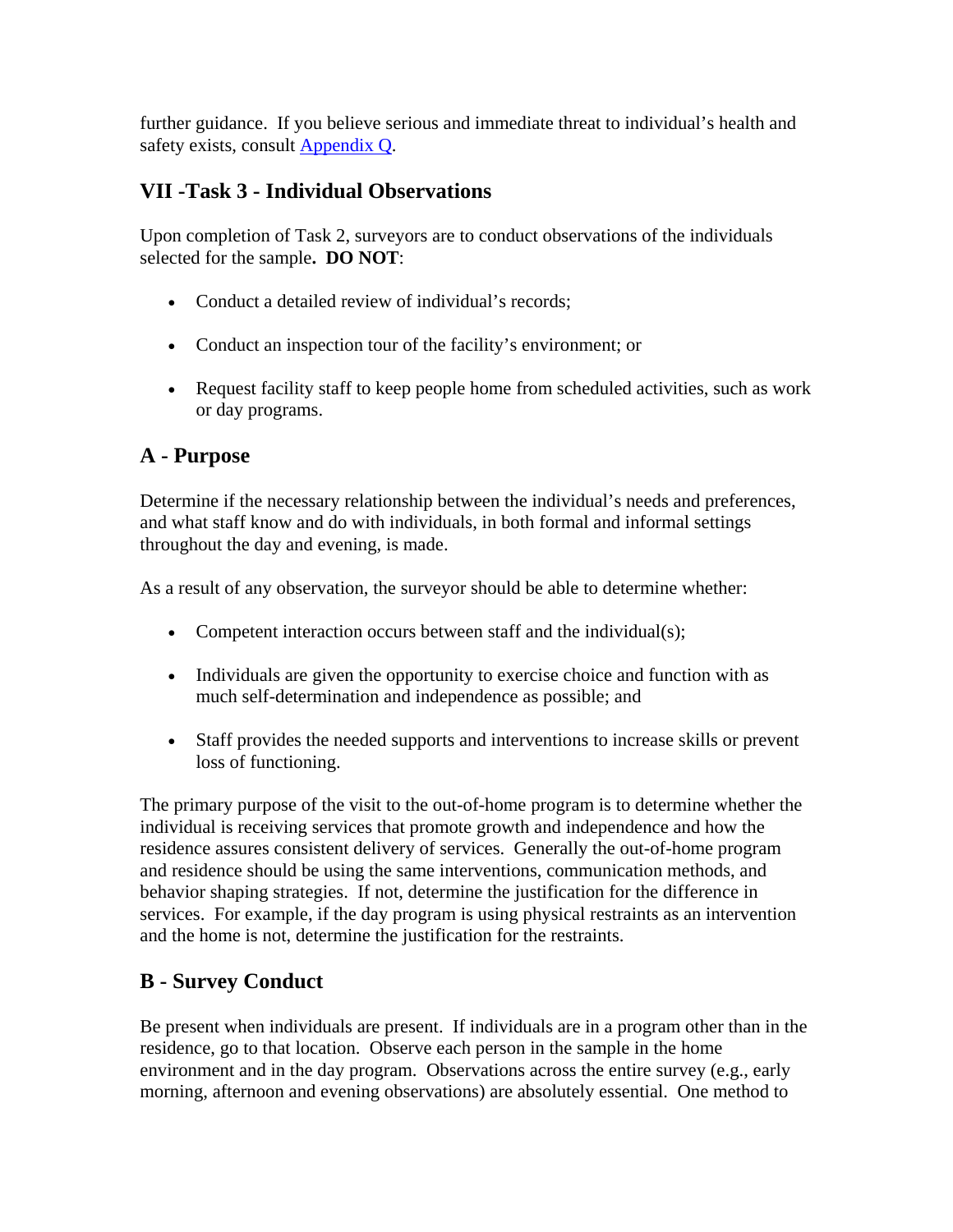conduct observations over this time span is to alter the workday of the survey team members. For example, some members might work from 6:30 a.m. to 3:00 p.m., while others work from 1:00 p.m. to 9:30 p.m.

Schedule your time to observe special training programs that are critical to the individuals' development. Use your observations to determine if individual training is carried out consistently at all appropriate times throughout the day. Observations of meal times, individuals' communication with staff and others, behavior shaping interventions, and routine activities should reflect a consistent pattern of interaction with the individual and demonstrate the staff's knowledge of the individual. Take steps to validate any discrepancies noted. Additional observations within similar situations, locations or activities may be necessary to identify a systemic deficient practice as opposed to a onetime occurrence.

Show respect for the individuals' home and their privacy. As a courtesy, always request permission before entering a bedroom. Do not observe activities in which individuals are undressed unless that observation is essential to your assessment of facility compliance and the information cannot be obtained from other reliable sources. Most information about routine hygiene activities during which individuals are undressed can be obtained through interview of individuals or staff. As a general policy, it is preferable to ask permission to make these types of observations from the individual, or from the staff person who is present if the individual cannot communicate. An individual's request not to be observed while undressed should be honored, when possible. The surveyor does have authority, however, to access information that is essential to determining compliance without asking permission. This authority may need to be exercised in regard to an individual who is undressed, for example, in order to observe for bruises or other signs of injury when it is suspected that the individual is being abused. These observations should be conducted in private, with as little of the body exposed as possible, and with a staff person present. Consent from staff or guardians are not required in order to access information or make observations.

For individuals who are working in competitive employment sites, ask the individual's permission to visit that site. If the individual is unable to communicate, discuss with the staff the advisability of visiting the competitive site. The intent is that the individual is not identified as different from other workers at the site. If the individual works in a restaurant, for example, you may be able to visit as a "customer" to observe the work environment. If an interview with a job supervisor or support person is indicated, attempt to conduct this interview in a private or inconspicuous area. Upon arrival, introduce yourself to the individual and to the staff and explain the purpose of your visit.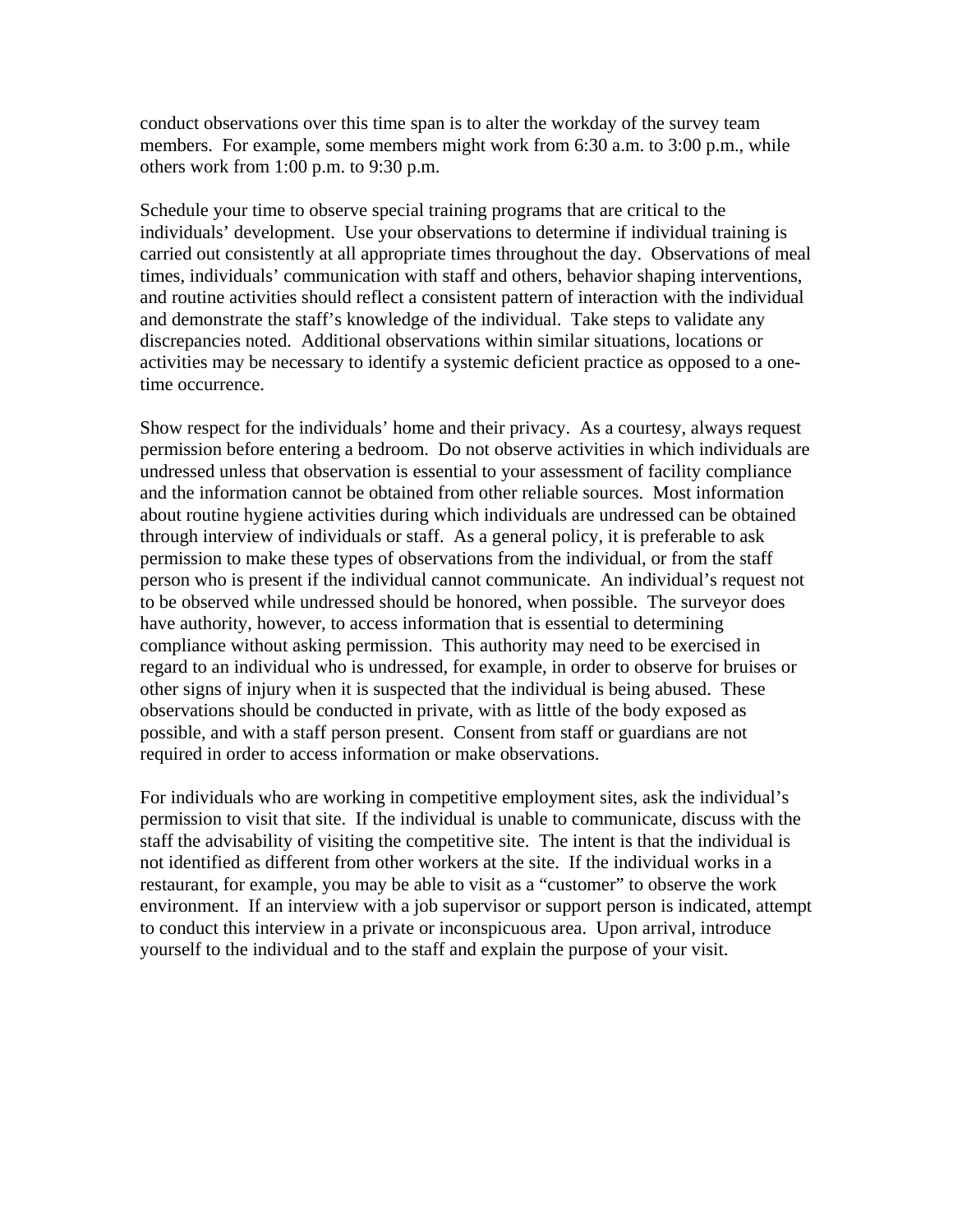### **C - Observation Procedure**

Initially the surveyor should note the general impressions of the area. Note things such as:

### **1 - General Impressions**

- How are individuals dressed?
- What activities are taking place?
- What materials and supplies are present?
- Is the environment pleasant and conducive to learning? (e.g., odors, noise, furniture, and adequate bathroom facilities)
- How many staff is present? How many individuals?
- What types of adaptive equipment or assistive devices are used?

#### **2 - Specific Activities and Interactions**

After noting the general setting, the surveyor should begin to focus on the specific activities and interactions. For example:

Are individuals involved and participating in the activity? Are the activities active or passive? Does the activity appear to have a purpose? Is staff able to explain how the activity is promoting greater independence for each of the individuals present?

Are there supplies and materials used to assist the individuals? Do individuals use the materials? Do they seem appropriate for the task or activity? Are they appropriate for the individuals?

What interaction is occurring between staff and individuals? Do the interactions give evidence of respect, dignity? Does staff recognize efforts made by the individuals and provide positive reinforcement?

Is the number of staff present sufficient for the number of individuals based on the individual needs or the type of activity?

Are individuals encouraged to make their own choices and decisions? Are they encouraged to complete tasks with as much independence as possible? Is staff doing the activity for the person, or is the person encouraged to do things for him or herself?

Are any maladaptive behaviors exhibited? How does staff respond?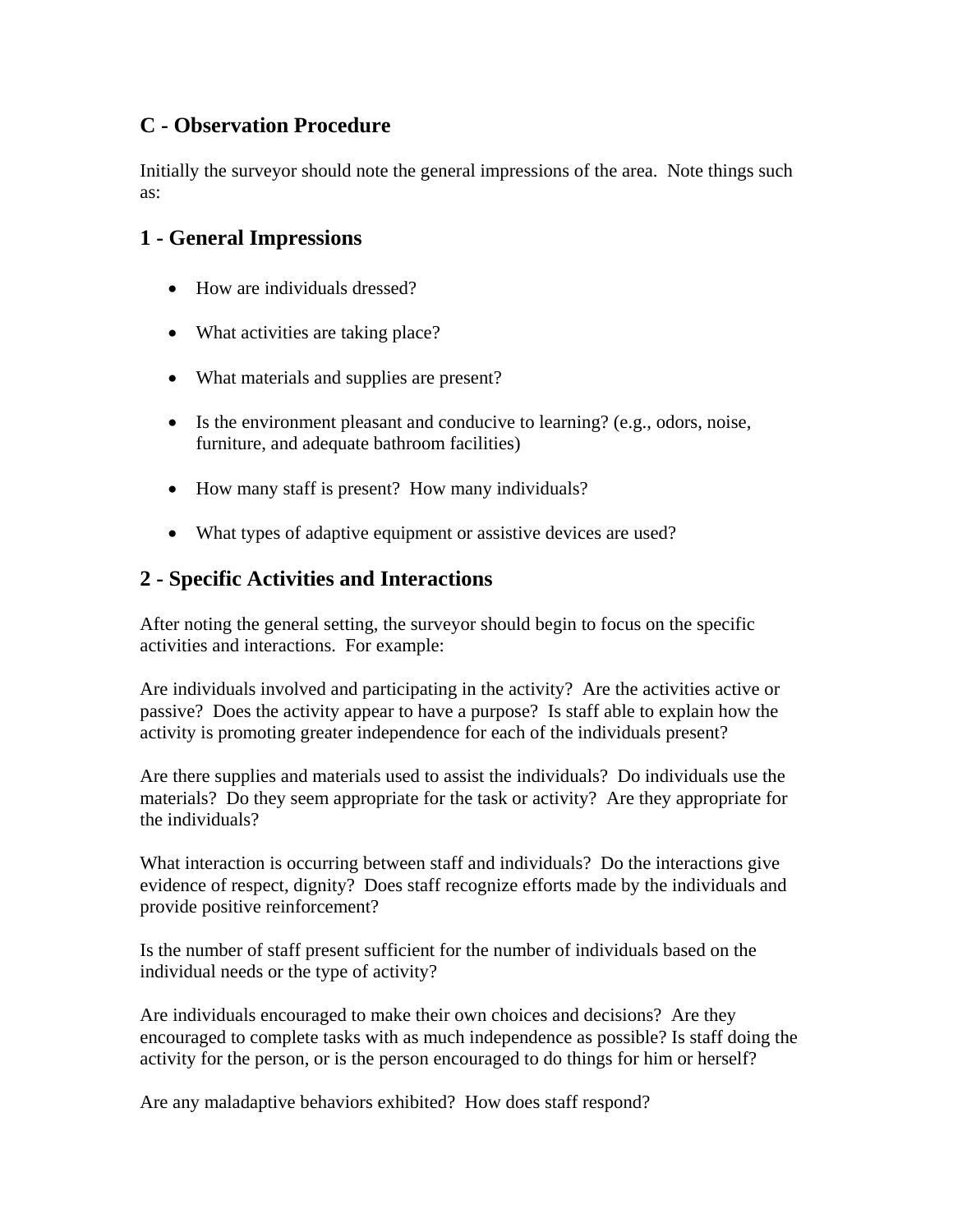Are any individuals ignored or isolated from the activity? If so, what is the reason or justification for this?

# **3 - Individuals in Sample**

The third step of the observation process focuses on the individual(s) in the sample. The surveyor should specifically note:

- What is the appearance of the individual? Is the individual dressed neatly? Does the person appear clean and is his/her hair combed?
- Does the individual exhibit any apparent physical or medical needs? Is the individual over or under weight, edentulous, continent? Does the individual have contractures, vision, or hearing impairments?
- What adaptive devices/assistive devices are used? Does the individual use a hearing aid, glasses, plate guard, etc.? Does the device(s) appear to be used correctly?
- How does the individual move about in the environment? Does the individual use a walker, ambulate, move his own wheelchair, etc.?
- How does the person communicate? Does the person talk, use sign or a communication board, make facial expressions or behavioral responses? Do others appear to understand the person's communications?
- What is the person's level of social skill or behavior toward others? What types of interactions occur and with whom? Does the individual exhibit any maladaptive behaviors?
- What is the individual's observed skills relative to the activity or task observed? For example, if observed during dining, does the individual eat without assistance? What utensils are used?
- Are applicable skills developed or encouraged during the activity, such as passing food, pace of eating, social conversations? Is the individual receiving any special diet?
- What level of assistance does staff provide? What types of assistance are used verbal prompts, gestures, hand over hand?
- Are there any individual needs that are not being addressed? Is staff aware of the observed needs? Is there a reason it is not being addressed?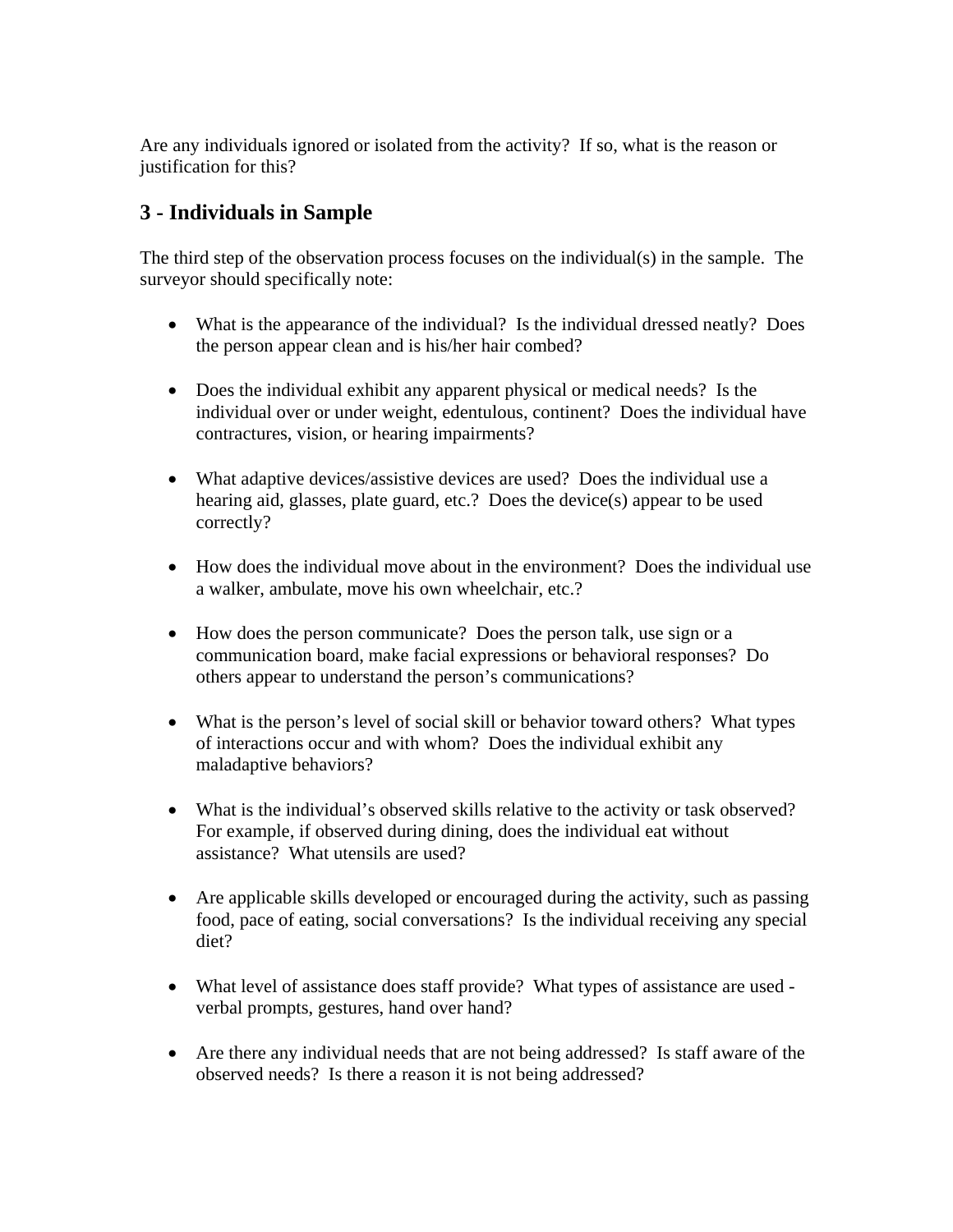### **4 - Areas for Further Observation**

The surveyor will then identify areas to which to pay attention during other observations. Those areas may include any supports, interventions or skills that would be expected to occur consistently across settings or any apparent needs, concerns or discrepancies noted during the observation. For example, if the surveyor notes that the individual uses sign language for communication, does all staff working with the individual understand and use sign with him/her? Or if an individual is observed to have good gross motor skills, do staff feed the person or perform other tasks for him/her that your observation indicates the person could possibly do independently? Focus interviews and record review based on concerns, issues, inconsistencies and needs noted from these observation(s).

#### **D - Documentation**

Record your observations. The optional individual observation worksheet (CMS-3070I (10/95)) may be used. If your behavior or presence disrupts the activity being observed, wait five minutes before recording the observation.

# **VIII - Task 4 - Required Interviews With Individuals and/or Family/Advocate Direct Care Staff**

# **A - Purpose**

Individuals living in the facility, their families/guardians and advocates, and direct care staff are important sources of information about the receipt of active treatment on a daily basis. Interviews are conducted for two purposes: to determine how the individual perceives the services delivered by the facility, and to clarify information gathered during observations. Only interviews with the individuals, their family members/guardians, advocates, and direct care staff count toward the total number of required interviews (as reflected in the sample chart shown in Section 5B - Sample Size).

# **B - Interview Procedure**

Start with the individual in the sample and the people most closely associated with the individual's daily program implementation. Use the following hierarchy of sources, to the maximum extent possible, in the order shown:

- Individual:
- Families, legal guardian, or advocate;
- Direct care staff;
- Qualified mental retardation professional (QMRP) and/or professional staff; and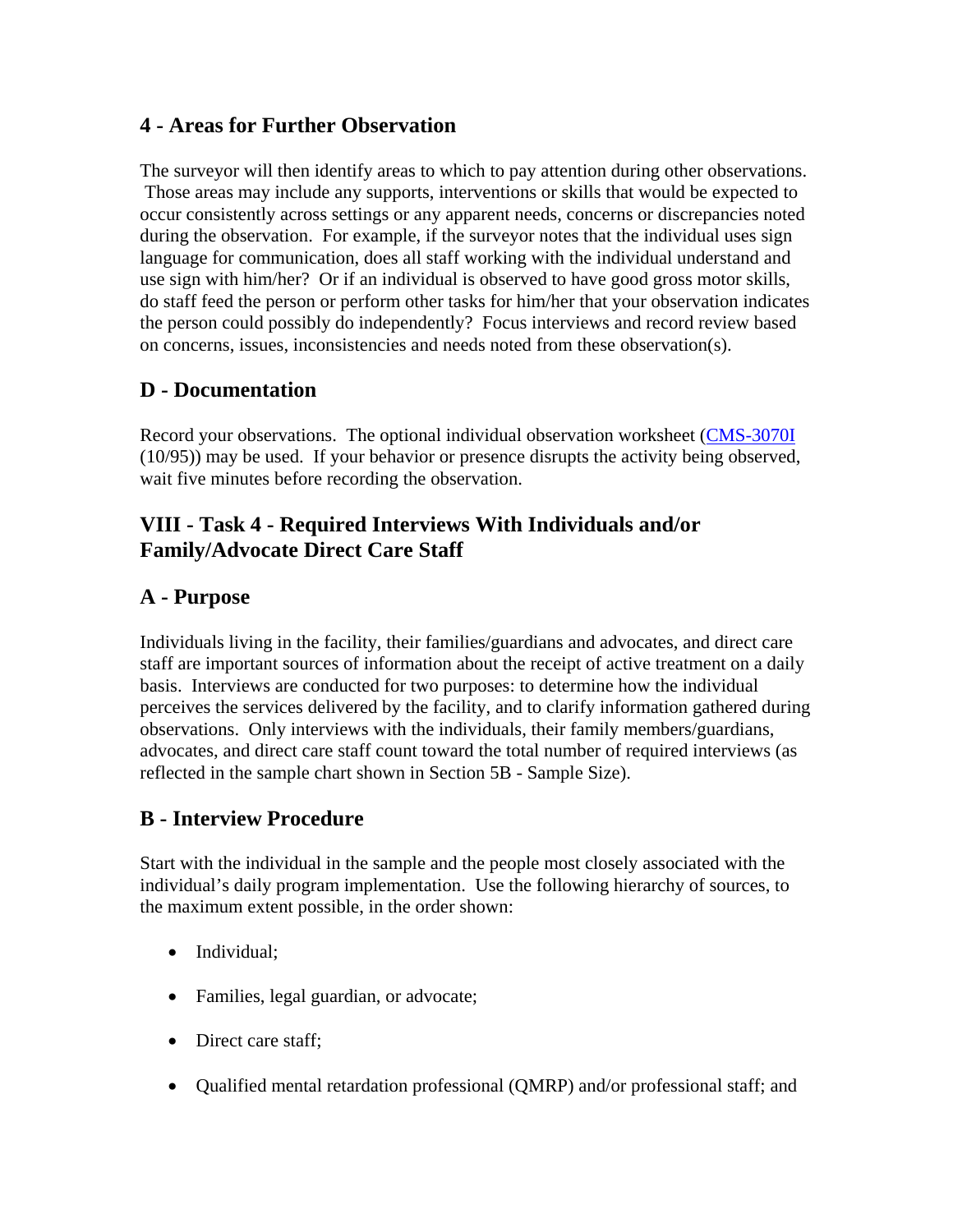• Managers, administrators, or department heads.

Determine from your observations and from the staff how the individual communicates with others. Also determine from the staff the extent of involvement of family members, guardians or advocates with the individuals in the sample. Based on this information, select the individuals from the sample with whom you will conduct more in-depth interviews. Select those individuals who will be able to communicate at least some basic information or those who have actively involved family members, guardians or advocates. Do not exclude from interviews individuals who use alternate means of communication, such as communication boards, sign language, and gestures. Most individuals are able to communicate in some manner. At a minimum conduct the number of in-depth interviews specified in Section V, Task 1B.

Attempt to obtain the required number of interviews first from individuals and then from family members, guardians or advocates. In the absence of individuals who are able to communicate and active significant others, interview the direct care staff person who works most closely with the individual in order to obtain the required number of in-depth interviews.

The questions and communication method will vary from person to person. For individuals who use a specialized communication method, attempt to begin the interview on a one to one basis. If you find you are unable to communicate with the individual, ask someone familiar with the person to assist you (e.g., a family member or a staff person.) For this individual, pay close attention to how the staff communicates with him or her. If the person uses sign language or a communication board, does staff understand and interact with the individual using the same method? If the person uses gestures, does staff take time to determine his or her needs?

Family members, guardians or advocates may be interviewed at the facility, at a location convenient to both the surveyor and the interviewee, or by telephone. All interviews should be conducted in private locations and scheduled at mutually agreed upon times in order to minimize disruptions to individual, family, or staff activities.

# **C - Content of Indepth Interviews**

Determine what the facility does to provide individualized services and supports; and how individuals and families participate in service planning and in making choices about matters important to them.

- Are individuals treated with respect and dignity?
- Does the facility attempt to help the person set and attain individual goals?
- Are there consistent opportunities for making choices?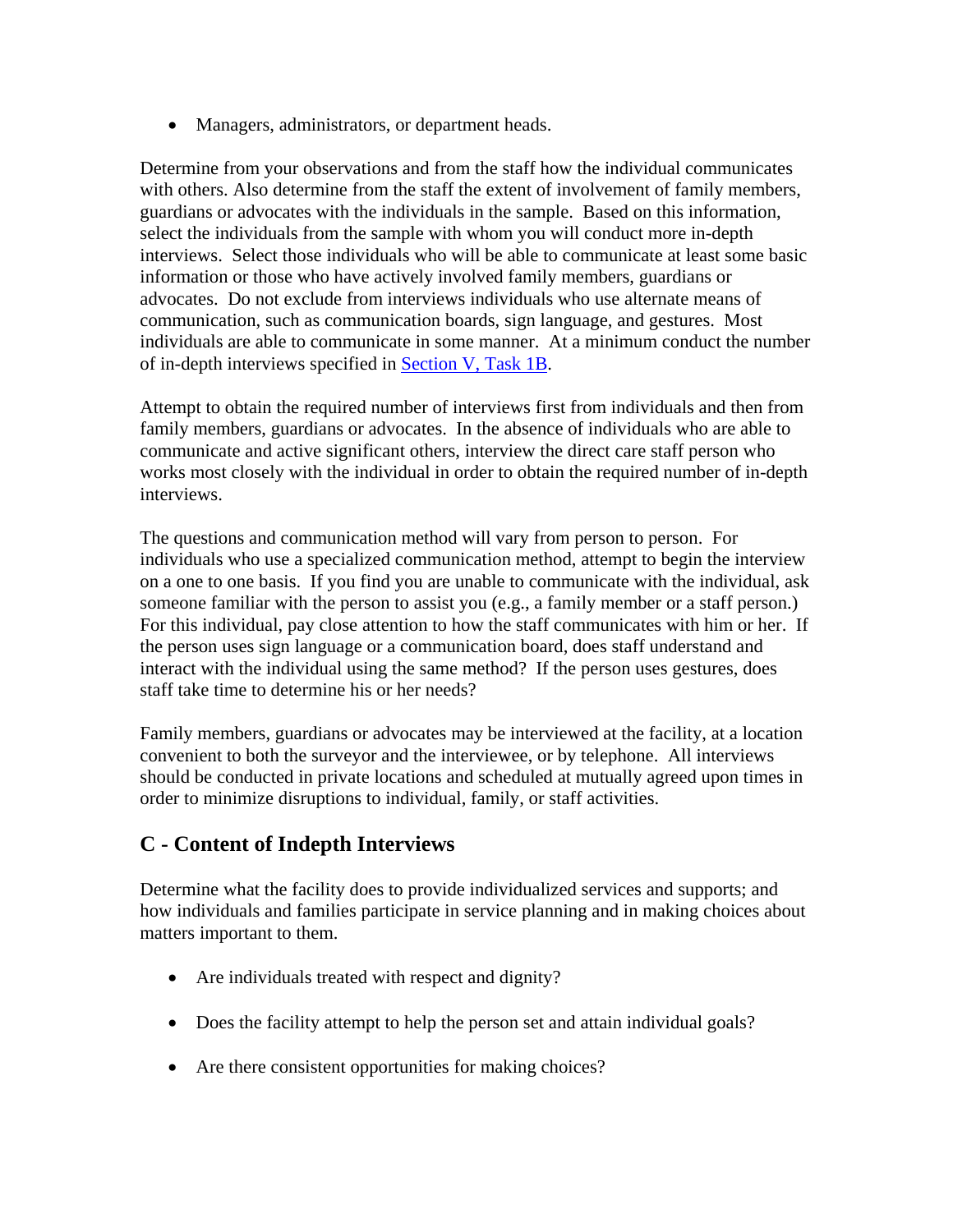- When a choice is not an option, how is the individual assisted to understand?
- For example, if a planned activity is to go to a restaurant for dinner, who chooses the restaurant?
- Is it staff or the individuals living in the facility?
- If one group of people does not want to go, how is this choice accommodated?
- Is the accommodation based on individual choice, staff convenience, or a reasonable justification if a choice is not an option?

See section D for suggested interview questions. Unless designated that certain questions be directed to a certain person, questions are relevant to whoever is being interviewed (individual, family member, advocate or staff person.) Modify the wording of the questions based on the person being interviewed (individual, family member, or staff) and on the communication skills of that individual. For example, you may discover that the person responds better to questions that can be answered "yes" or "no" than to openended questions. Be sensitive to signs that the individual is tiring or becoming uncomfortable and either end the interview or continue it at a later time if this occurs. It is not necessary to ask every question in the guide, but do try to ask at least one question from each topic area.

# **D - Suggested Interview Questions**

If you have not met the person before, begin the interview by explaining who you are and what your role is. To put the person at ease you may want to begin with some general conversation, e.g., about the weather or a special event coming up. At the end of the interview, if you think you may need to discuss or confirm personal information with staff or family, ask the person if it is OK to share that information.

Questions Related to Choice and Community Participation (W136, W147, W247):

- What sorts of things do you like to do for fun?
- Do you go out to activities or events in the community (like shopping, movies or church)?
- How often do you do this?
- How do you get there?
- Who chooses where you go?
- Do you go to visit family members or take vacations?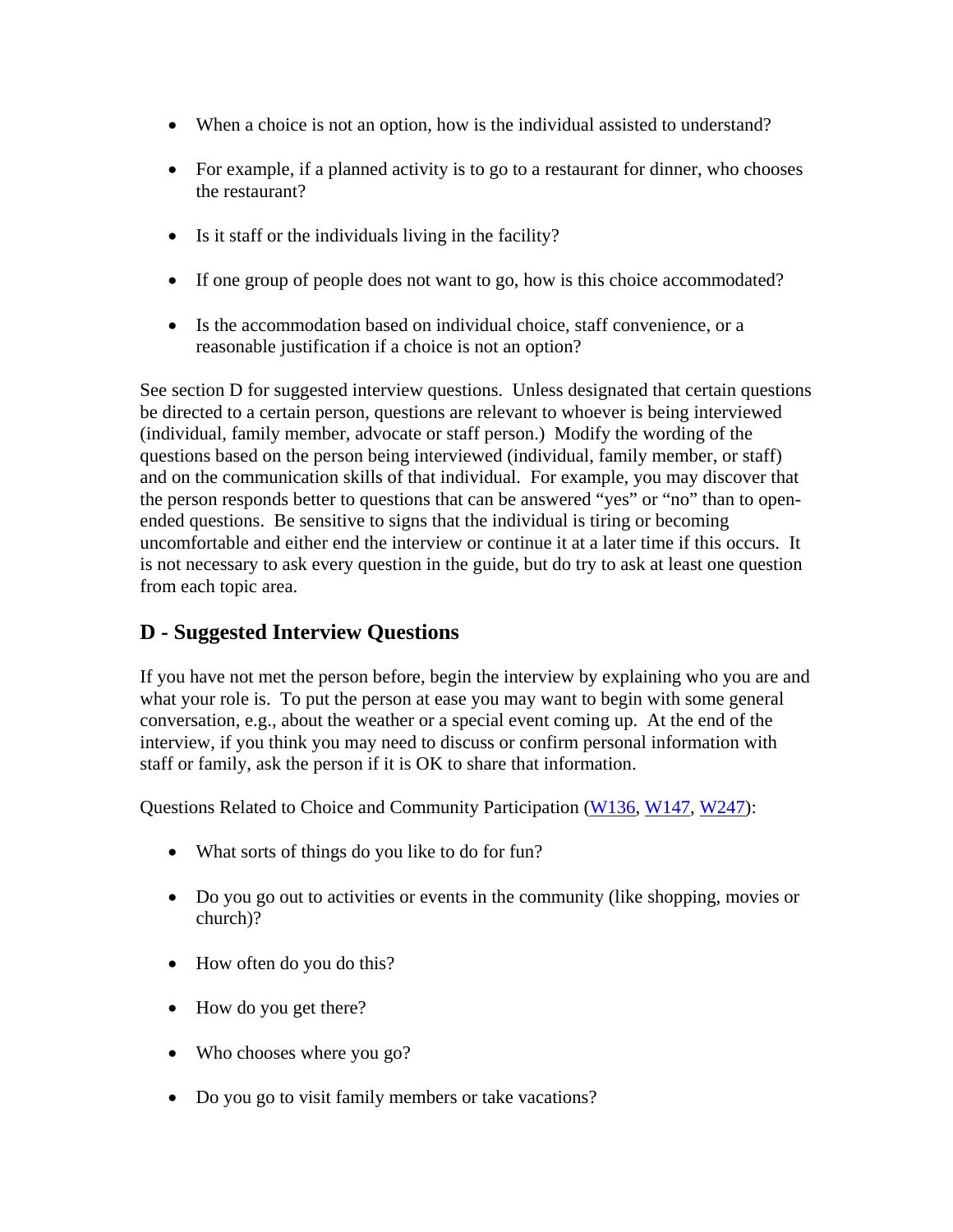• Is there something you would like to do more often?

Questions Related to Personal Finances and Possessions (W126, W137):

- Do you earn money on your job (at your day program)?
- What do you like to buy with your money?
- Do you have enough money to buy the things you want or need?
- Does someone help you with spending or saving your money?
- When you go to the store, do you pay for items or does a staff person pay for them?
- Do you have enough clothes and shoes?
- Do you always have enough deodorant and toothpaste, etc.?
- What do you do if you need to buy something?

Questions Related to Personal Relationships and Privacy (W129-W130, W133, W143 - W148):

- Do you have family or friends who visit you?
- Does your family write to you or telephone you?
- Does someone help you read their letters/ call them on the phone?
- If you feel like being alone or spending private time with a friend or family where do you go?
- Does staff knock on your door before they come into the room?

For family member/advocate:

- How do you learn about things like the services your family member receives, an illness or a change in medication?
- Are there any restrictions on when you visit your family member or where you can go within the home?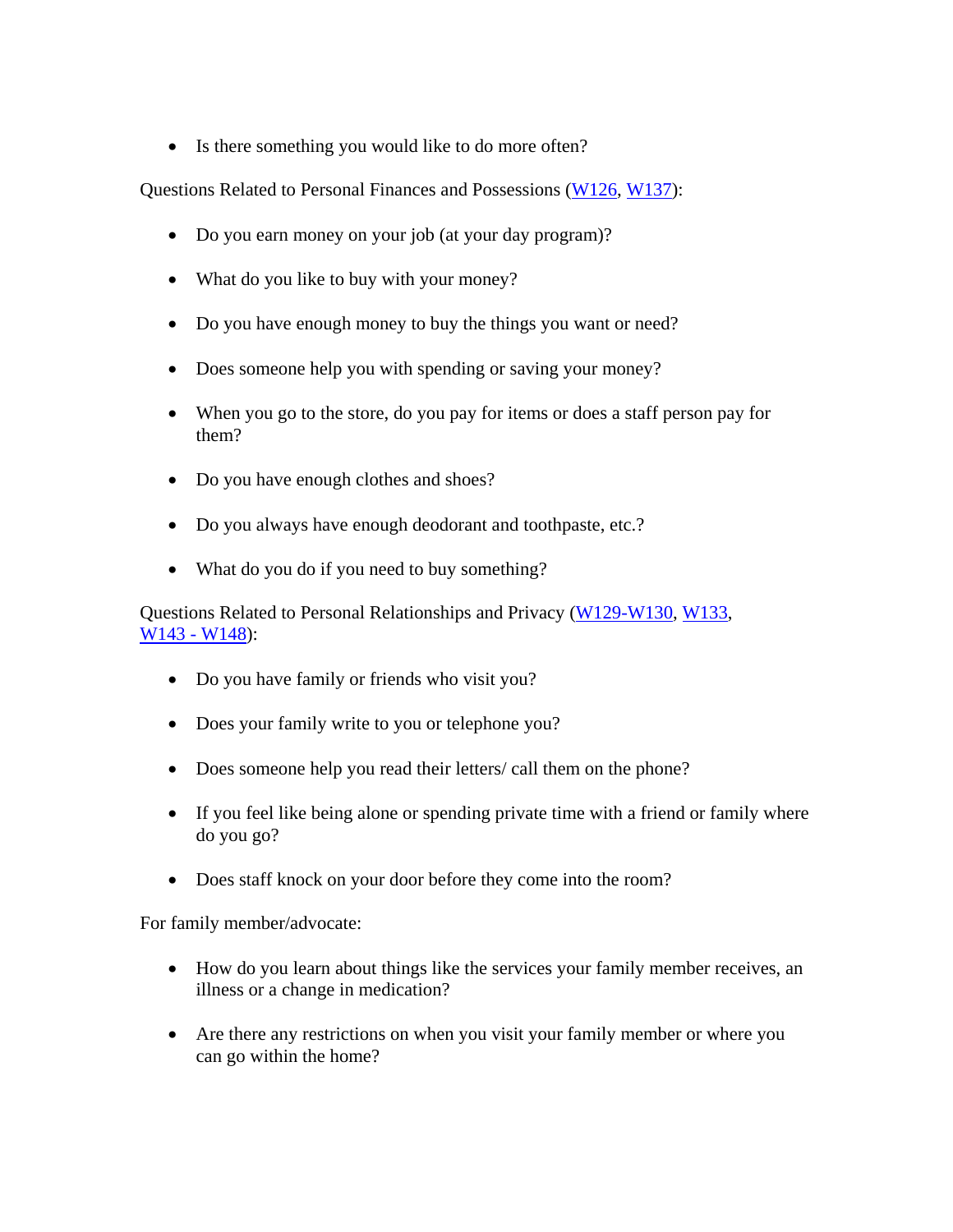Questions Related to Individual's and Family's Participation in the IPP Process (W209, W247):

- Do you go to (team) meetings with the staff where they talk about the services you get?
- Does your family/advocate come to these meetings?
- Were you asked if the date and time of the meeting were OK with you?
- What would you like to learn to do for yourself?
- Does the staff ask you what you want?
- Who chooses what you do?
- Does the staff listen to you and make changes based on what you want?

#### For staff:

- How do you communicate with this individual?
- What does (s) he like and dislike? How do you know that?

Questions Related to Service Delivery (W242, W249, W436):

- What help do you need from staff to dress, eat, bathe, etc?
- Do you get any special therapy (e.g., speech or physical therapy)?
- What new things are you learning to do?
- What chores do you help with around the house?
- Who helps you when you do not know how to do something?
- What special equipment do you use?

Questions Related to Individual's Rights and Protections: W124-W125, W127, W153 - W157, W127-W128, W263:

- Who do you tell if you do not like something, or something is wrong?
- Are there rules that everyone who lives here must follow?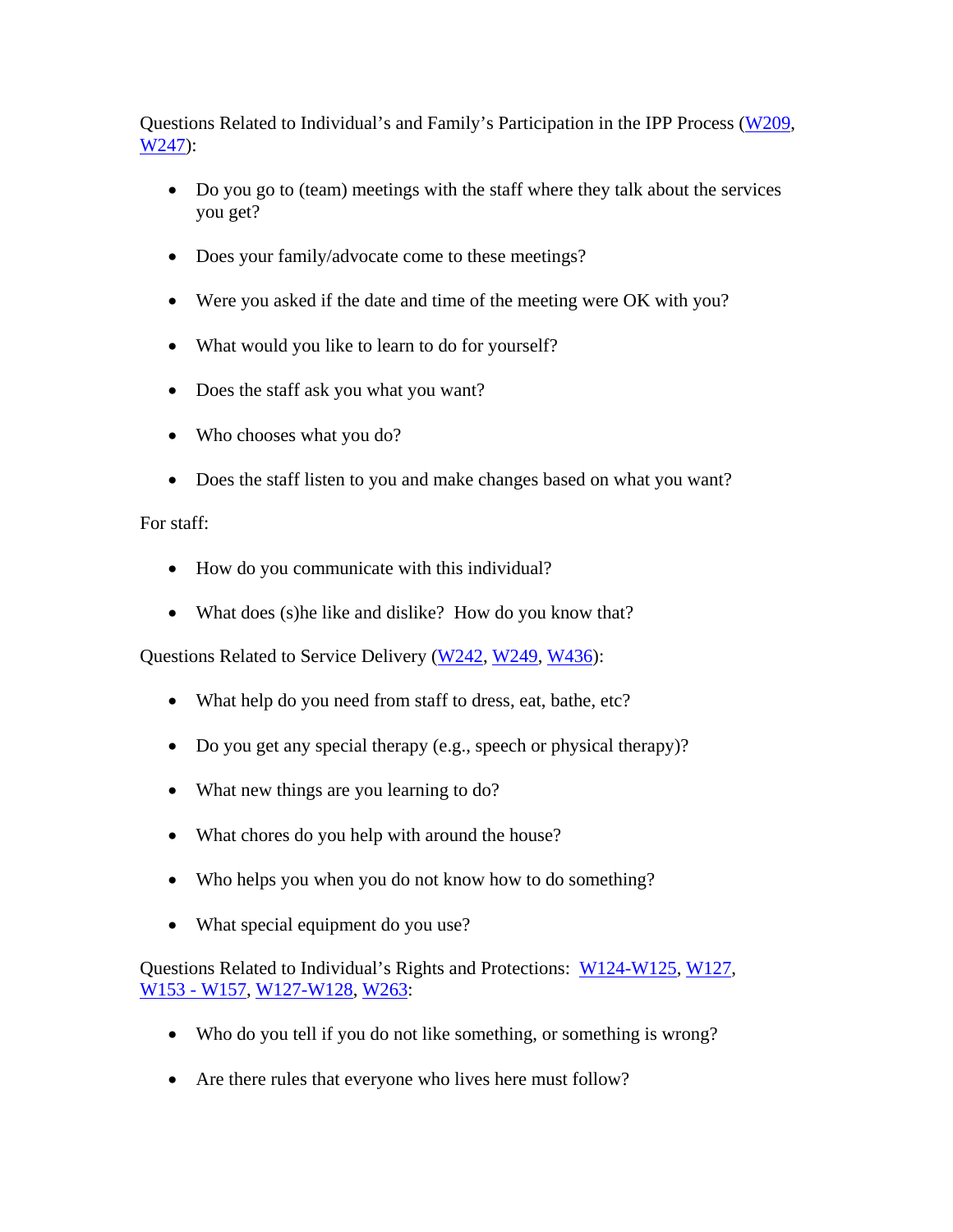- What sorts of things are you allowed to do or not do?
- How does the staff treat you?
- Are staff loud?
- Does staff yell, swear or hit?
- Do you ever do things you are not supposed to do? What happens then?
- Were you ever asked to give consent for any treatments or services?
- Were you told the benefits, risks and alternatives?

Questions Related to Health Status (W322, W356):

- How often do you see a doctor? A dentist?
- Do you have any health problems?
- Do you take any medicines? Do you know what they are for?

Wrap-up Questions:

- Is there anything you especially like about living here? Anything you especially dislike?
- Is there anything else you think I should know about what it is like to live here?

#### **E - Interviews to Clarify Observations**

In the absence of finding appropriate interaction between staff and individuals during observations, it may be necessary to judge whether or not staff is knowledgeable about individual objectives and techniques for implementation of programs. If possible, interview staff following the interval in which the individual was observed with the particular staff member. (For example, if you have just observed Individual A engaging in stereotypical behaviors, ask: "Can you tell me what, if anything, you do when he rocks back and forth?") Ask questions that elicit information about how staff learns what to do with individuals across the spectrum of support and programming activities they are expected to perform. Ask professional staff questions to see if they know how to implement programs for an individual other than their professional discipline (e.g., how to carry through with a behavior program in the midst of communications training).

Ascertain whether the staff is competent to carry out the individual's choices and skill development activity. Is there evidence that programs are in fact being carried out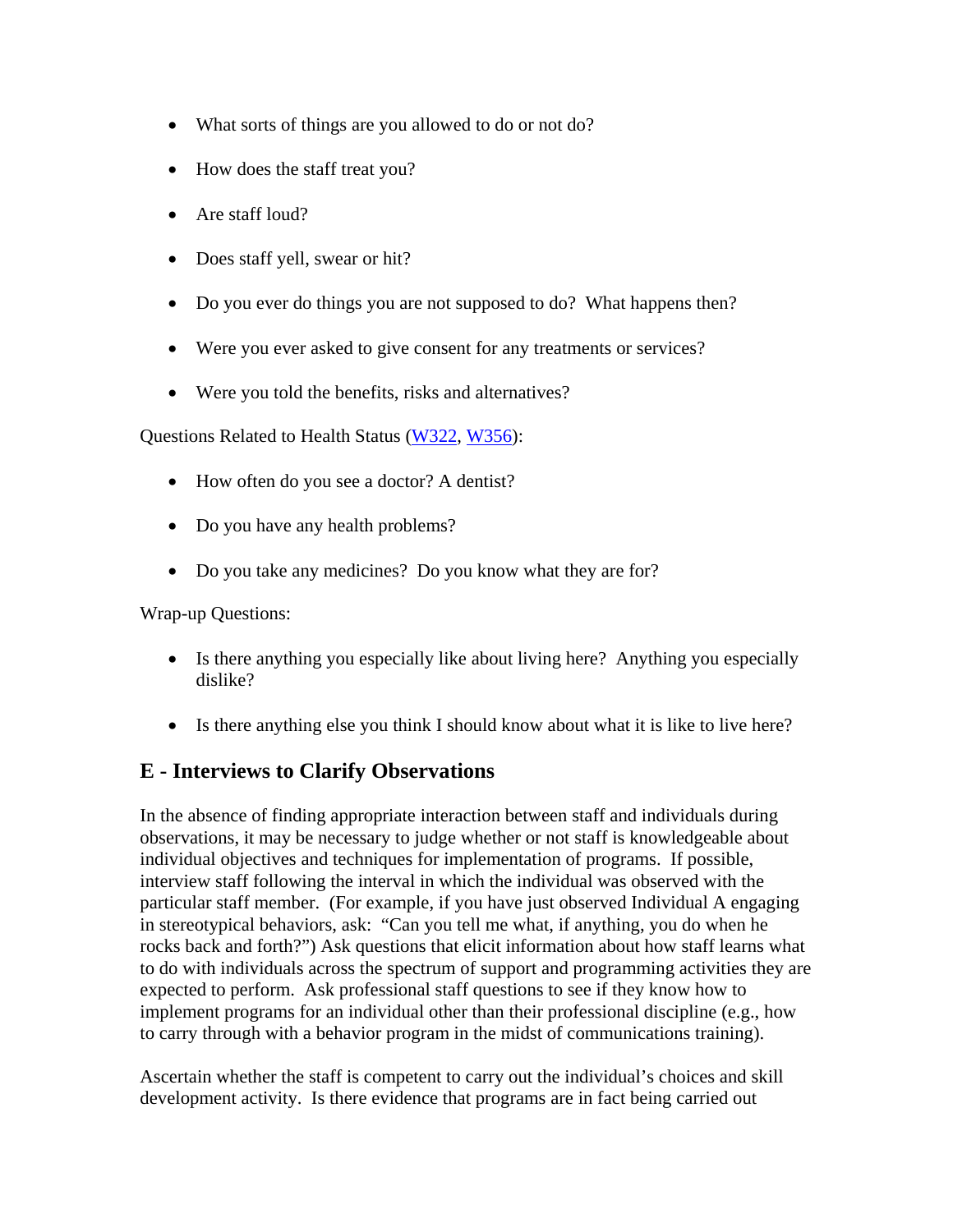throughout the individual's waking hours? Are interventions revised based on changes in the individual's progress toward goals? If staff cannot demonstrate the skills necessary to implement the individual's programs and choices, if interventions are not being carried out consistently, or if revisions to interventions do not occur, you have findings that active treatment is not being delivered.

# **F - Documentation**

Record each interview you conduct with individuals, staff, consultants, off-site day program staff, legal guardians, etc., in your personal notes or on the optional observation worksheet (Form CMS-3070I). Include the following information in your notes for each interview:

- Date and time of interview;
- Job title and assignment at the ICF/MR;
- Relationship to the individual or reason for the interview; and
- Summary of the information obtained.

# **IX - Task 5 - Drug Pass Observation**

Observe the preparation and administration of medications to individuals. With this approach, there is no doubt that the errors detected, if any, are errors in drug administration, not documentation. Follow the procedure in the interpretive guidelines at W369 for conducting the drug pass observation. Notes on observations of the drug pass may be recorded on Form CMS-677 (LTC Medication Pass Worksheet) or in the surveyor's personal notes. The purpose of the review is to direct the facility's attention to assuring an error free drug distribution system and away from the paper processes that often do not represent actual errors in medication administration. For the purposes of this task, a "small" facility is one that houses 16 or fewer residents.

# **X - Task 6 - Visit to Each Area of Facility Serving Certified Individuals**

#### **A - Purpose**

By the end of the survey, visit each area of the facility serving certified individuals in order to:

- Ensure that all areas of the facility (including those that are not represented by individuals in the sample) are providing services in the manner required by the regulations.
- Assess generally the physical safety of the environment.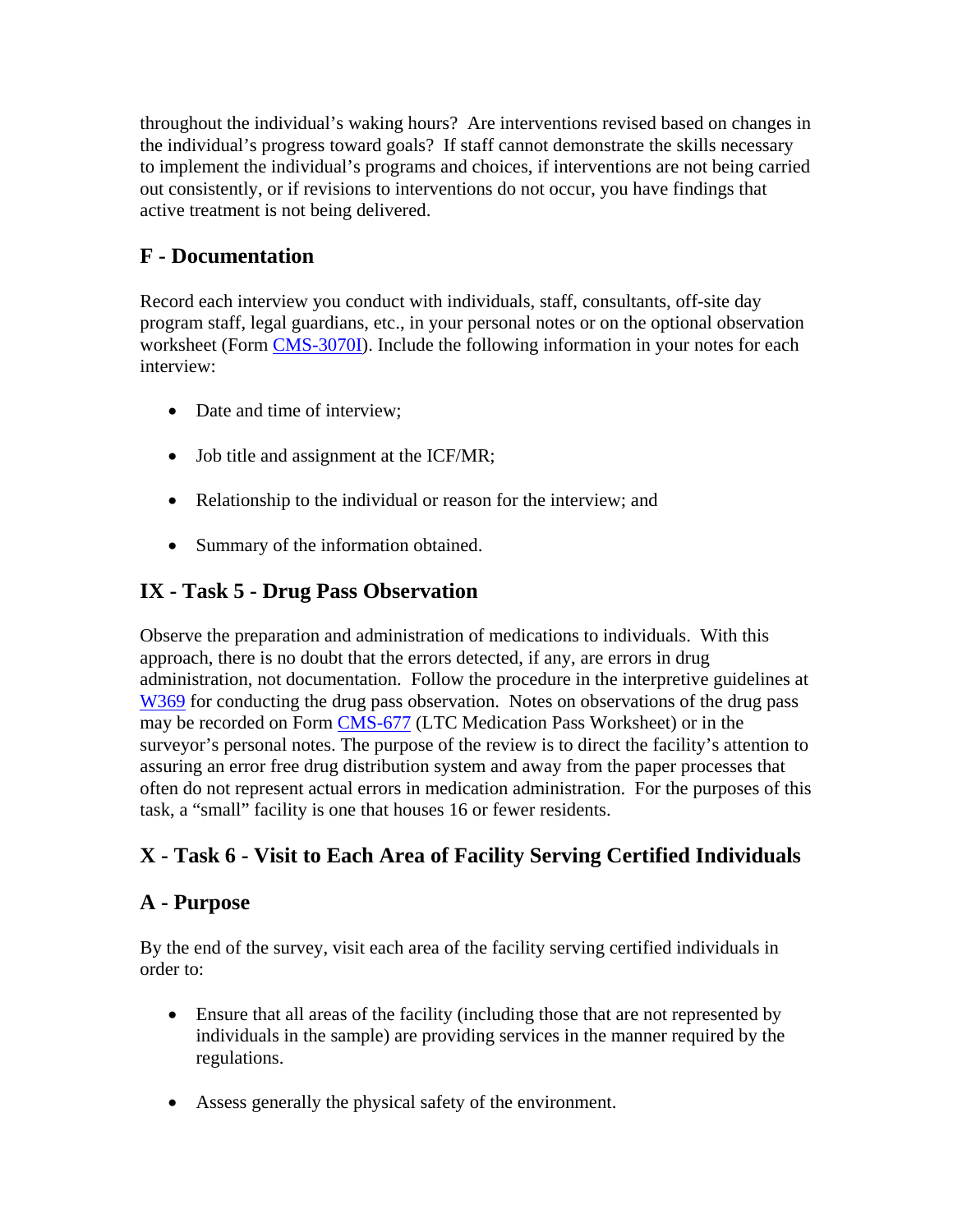• Assess that individual rights are proactively asserted and protected.

#### **B - Protocol**

After individuals in the sample have been assigned to team members, review the facility's map or building layout. Assign members to visit each remaining residential and on-campus day program site prior to completing the survey. Insure that each area of the facility that is utilized by individuals has been visited. This visit may be done with or without facility staff accompanying you, as you prefer, and subject to their availability. Record your observations in your notes.

Converse with individuals, family members/significant others (if present), and staff. Ask open-ended questions in order to confirm observations, obtain additional information, or corroborate information, e.g., accidents, odors, apparent inappropriate dress, adequacy and appropriateness of training activities. Observe staff interactions with other staff members as well as with individuals for insight into matters such as individual rights and staff responsibilities.

# **XI - Task 7 - Record Review of Individuals In the Sample**

# **A - Introduction**

Do not spend an excessive amount of time looking at fine details in the record review of the selected sample. The purposes are to:

- Verify the applicable information obtained from your observations and interviews;
- Review revisions that have been made to the objectives; and
- Verify that needed health and safety supports are in place.

Do not review in detail the written training programs that are developed for each individual unless you discover serious differences between the record and your observations and interviews. Review those parts of the record most relevant to your purposes as described below.

# **B - The Individual Program Plan (IPP)**

Identify the developmental, behavioral, and health objectives the facility has committed itself to accomplish during the current IPP period. Identify what, if any, behavioral strategies (e.g., behavior modification programs, use of psychotropics) are being used with individuals in your sample. Determine what, if any, health or other problems might interfere with participation in program services.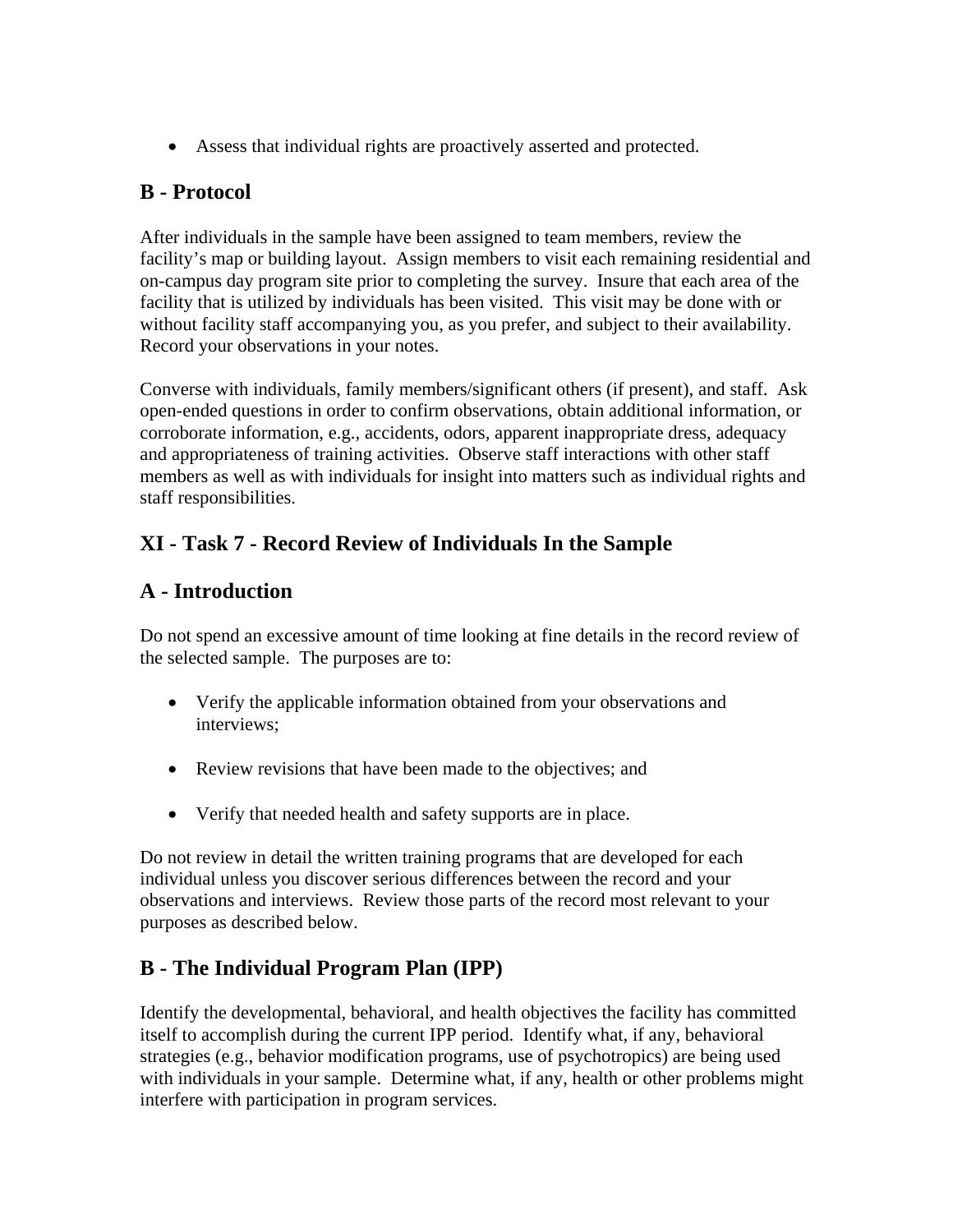# **C - Program Monitoring and Change**

Skim the most recent interdisciplinary team review notes to identify what revisions were made to the IPP. Determine whether revisions were based on objective measures of the individual's progress, regression, or lack of progress toward his/her objectives.

# **D - Health and Safety Supports**

Verify, either through the interdisciplinary team review notes or through the most recent nursing notes, that the individual has received follow-up services for any health or dental needs identified in the IPP and check the person's current drug regimen. For individuals with whom restrictive or intrusive techniques are used, verify that the necessary consents and approvals have been obtained.

If this information is consistent with your observations and interviews, conclude the record review. If discrepancies are found, conduct further observations or interviews as needed to verify your findings.

# **XII - Task 8 - Team Assessment of Compliance and Formation of the Report of ICF/MR Deficiencies**

# **A - General**

The Survey Report Form (Form CMS-3070H) is composed during the pre-exit conference and contains the negative findings that contribute to a determination that an ICF/MR requirement is "not met." Meet as a team, in a pre-exit conference, to discuss the findings and make conclusions about the deficiencies, subject to additional information provided by facility officials. Review the summaries/conclusions from each task and decide whether further information and/or documentation is necessary. Ask the facility for additional information or clarification about particular findings, if necessary. Consider information provided by the facility. If the facility maintains that a practice in question is acceptable, request reference material or sources that support the facility's position.

# **B - Team Assessment of Compliance**

During the pre-exit conference, the survey team reviews each survey tag number reviewed during either the fundamental, extended or full survey, and comes to a consensus as to whether or not the facility complies with each requirement. The team reviews all data collected. For each standard determined to be not met, record salient findings on the Form CMS-3070H. With the exception of the Life Safety Code Survey, individual surveyors do not make compliance when more than one surveyor has conducted the survey.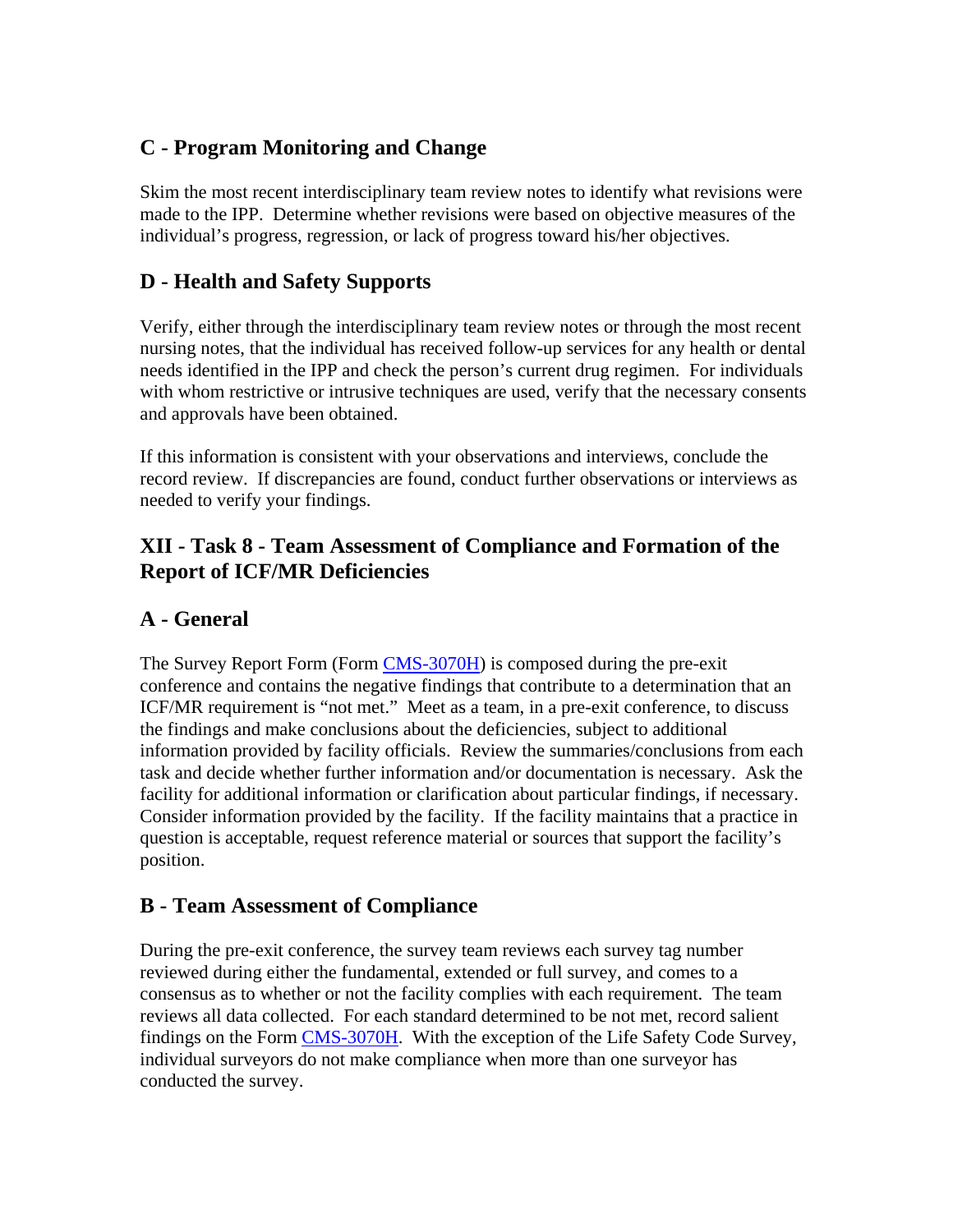### **C - Analysis**

Analyze your findings relative to each requirement reviewed during either the fundamental, extended or full survey for the degree of severity, frequency of occurrence and impact on delivery of active treatment or quality of life. The threshold at which the frequency of occurrences amounts to a deficiency varies. One occurrence directly related to a life-threatening or fatal outcome can be cited as a deficiency. On the other hand, a few sporadic occurrences may have so slight an impact on delivery of active treatment or quality of life that they do not warrant a deficiency citation.

The interpretive guidelines contain two types of guidance designed to assist the survey team in analyzing their findings and making consistent compliance decisions:

#### **1 - Facility Practice Statements**

The purpose of facility practice statements is to clarify the information that is relevant to specific requirements, and to increase the survey focus on outcomes for individuals. Facility practice statements are provided for those requirements which experience has shown, are difficult to interpret. The practice statements are not necessarily all inclusive, but rather represent the practices most commonly associated with compliance for specific requirements. Each facility practice statement relates directly to the language of the requirement to which it applies. Positive outcomes identified by the practice statements should be observed in operation in the facility during the survey. When the team's negative findings indicate that a practice is not present, a citation of the requirement may be appropriate, depending upon the frequency and the severity of those findings. Use the practice statements during the pre-exit conference to assist the team in analyzing negative findings and determining the appropriate requirement at which to cite negative findings. When stated in the negative, facility practice statements may form the basis for a citation on the Form CMS-2567.

#### **2 - Condition Level Compliance Principles**

The purpose of the compliance principles is to assist in consistent decision-making about facility compliance **at the Condition of Participation level**. The primary focus of those decisions is placed on the outcomes to the individuals and their actual experiences of daily life. At each Condition of Participation, the guidelines contain compliance principles that identify those outcomes that must be present in order for the Condition to be found "met," and those outcomes that indicate the Condition is "not met." The compliance principles are based on the requirements that fall under the Condition. This guidance is NOT to replace professional surveyor judgment. It is possible that the surveyor may encounter a situation that is not covered by the compliance principles, however, such instances are expected to be rare. In the event the survey team makes a determination that the Condition is "not met," and the situation causing that determination is not identified in one of the "not met"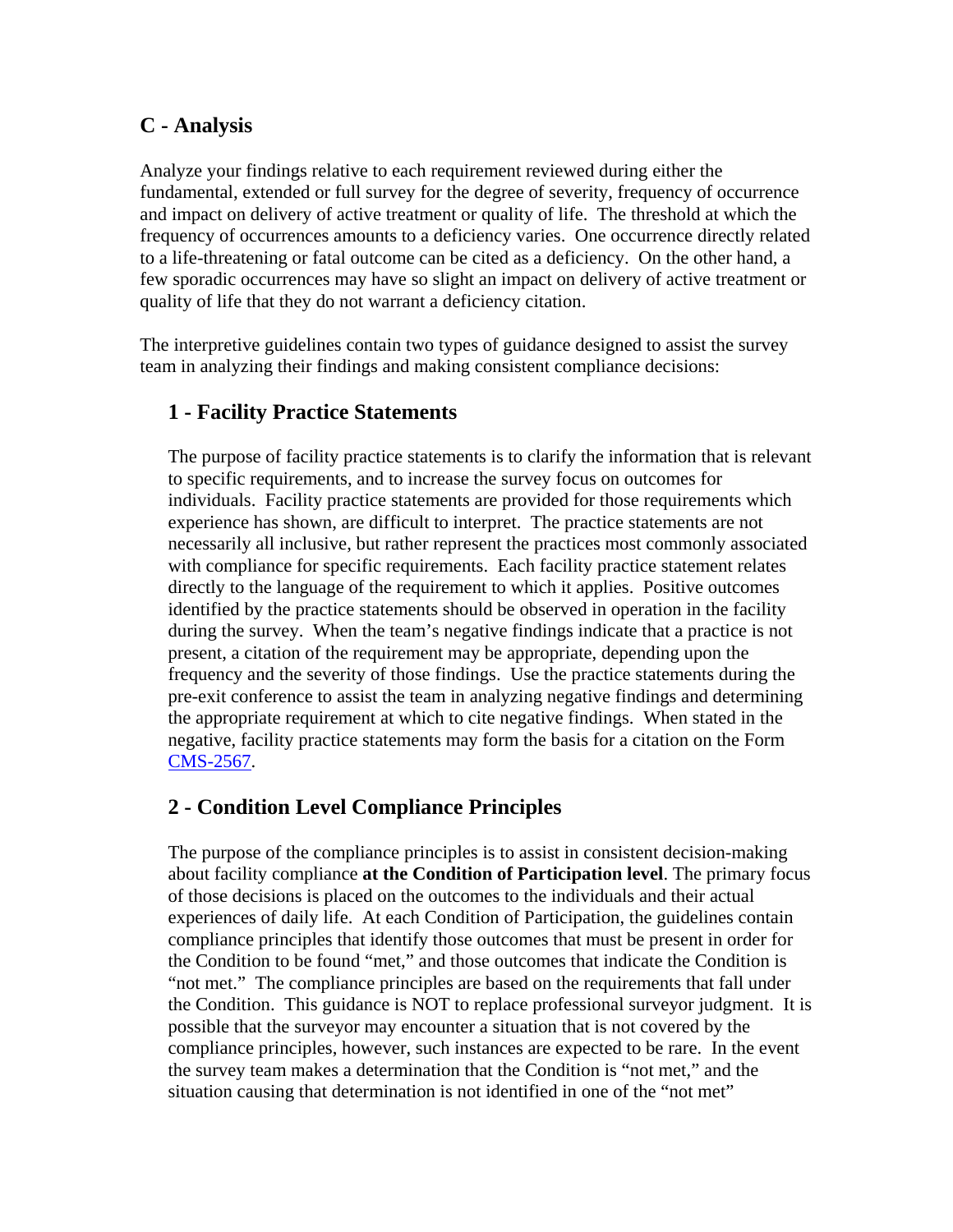compliance principles, notify CMS' Central Office in writing within 10 days after the completion of the survey for purposes of review, possible dissemination to other surveyors, and to ensure consistency within the survey process.

Some of the compliance principles for the Conditions of governing body, facility staffing and physical environment reference other Conditions. Governing body, facility staffing and physical environment tend to address organizational processes that support the provision of active treatment, protection of rights and adequate health and dietary services. Therefore, the governing body, facility staffing and physical environment Conditions are usually "met" unless it is first determined that there are serious deficiencies in services or protections which fall under one or more of the other areas.

After the survey team reviews its positive and negative findings for the requirements within a particular Condition of Participation and determines which of those requirements are deficient, examine the findings for that Condition as a whole. When analysis of these findings leads the team to conclude that each of the "met" compliance principles for that Condition is present, then the facility is in compliance with that Condition. When analysis of the standard level deficiencies viewed as a whole, leads the team to conclude that one or more of the "not met" compliance principles for that Condition is present for one or more individuals or situations, consider the frequency and the severity of the negative finding(s) in relation to the applicable "not met" compliance principle(s) in order to determine whether Condition level noncompliance is warranted.

### **D - Composing the Report of ICF/MR Deficiencies (CMS-3070H/(10/95))**

During the pre-exit conference, the survey team records on the Form CMS-3070H those requirements that are determined to be deficient and the findings that support that determination. Write the deficiency statement in terms specific enough to allow a reasonably knowledgeable person to understand the aspect(s) of the requirement(s) that is (are) not met. Do not delve into the facility's policies and procedures to determine or speculate on its root cause, or sift through various alternatives to prescribe an acceptable remedy. Indicate on the Form CMS-3070H the data prefix tag, followed by a summary of the deficient facility practice(s). Briefly identify the supporting findings for each deficiency (i.e., transfer to the Form CMS-3070H the identifier numbers of all individuals to whom the deficient practice applies.) It is not necessary to write a full description of the findings on the Form CMS-3070H since they will be described in more detail on the completed Statement of Deficiencies (Form CMS-2567). It is necessary to complete the Form CMS-3070H for each survey because the Form CMS-3070H is the only document in which the survey team's **recommendations** for deficiencies are recorded (which may be changed later on the final Form CMS-2567 as a result of supervisory review) and because not all individual examples may be used on the Form CMS-2567. Instructions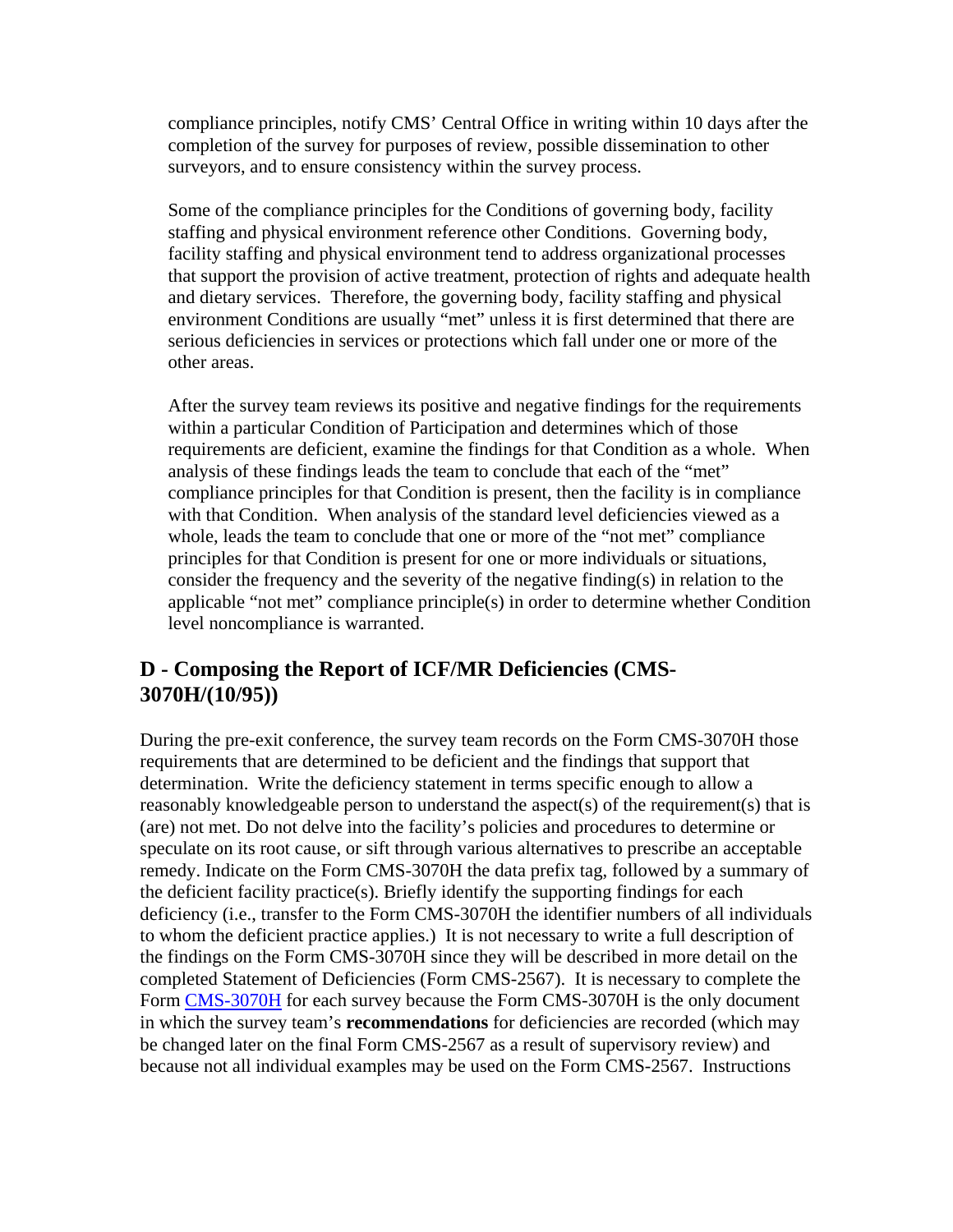for the Form CMS-3070H are found in "Section XIV - Completing the Revised Form CMS-3070-G-I."

Alternatively, when the survey team enters its findings directly into a computerized system such as Automated Survey Processing Environment during the pre-exit conference, the statement of deficiencies (Form CMS-2567) that is generated onsite at the facility may be substituted for the Form CMS-3070H. The Form CMS-2567 generated onsite then must contain the information required for the Form CMS-3070H and must be clearly marked "DRAFT - SUBJECT TO STATE AGENCY REVIEW" on each page.

# **XIII - Additional Survey Report Documentation (For the File)**

Upon the completion of each survey, the team leader completes the following additional documentation. This information remains at the survey agency with the Form CMS-3070-G-H (10/95) in the official file:

# **A - Summary Listing of all ICF/MR Individuals Comprising the Survey Sample (include any additional individuals added to the sample)**

At a minimum, identify:

- The name or Medicaid number of each individual chosen to be part of the sample;
- Any individual identifier codes used as a reference to protect the individual's confidentiality; and

The reason for including the individual in the sample (e.g., "Random Program Audit," "Discharge," "New Admission," "Death," "Abuse Investigation," "Drugs to Control Behavior"). This listing serves as a future reference to any individual identifiers recorded in surveyors' notes, the Form CMS-3070-G-I, and the Form CMS-2567.

# **B - Description of the Representative Sample Selection**

At a minimum, identify at the time of the survey:

- How the sample was selected;
- What was the percentage occurrence of each functional level of mental retardation in the facility's overall population;
- The distribution of the individuals in the sample across the facility's living units;
- The number of people in the sample;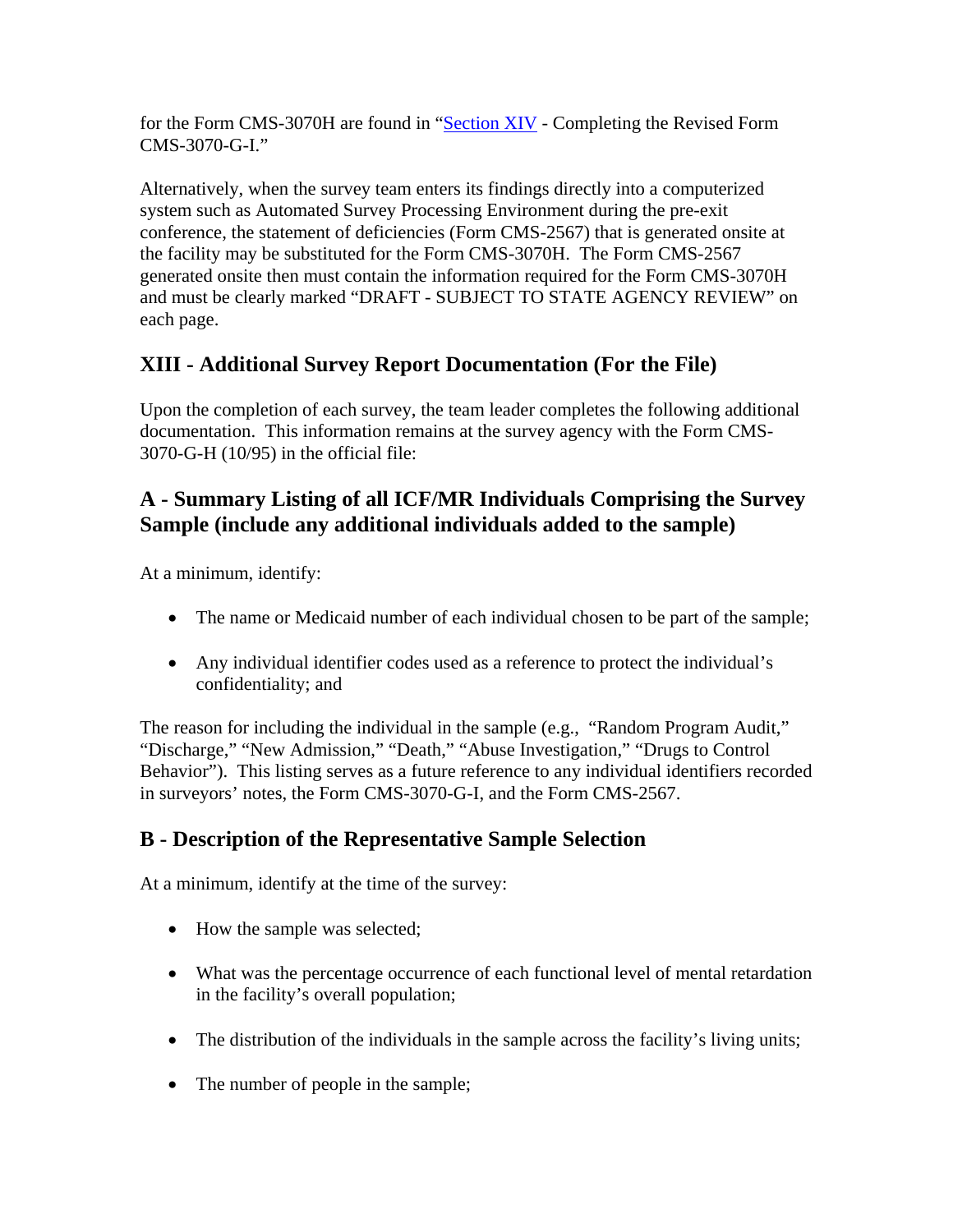- The number, if any, of individuals substituted in the sample, and the reason; and
- Any other characteristic of individuals served that was specifically introduced into the sampling process and the reason.

### **C - Summary of Individual Observations**

Include all individual observation worksheets (Form CMS-3070I) and any surveyor notes containing information regarding observations. These notes should include the dates, locations, and starting and ending times for each observation.

#### **D - Summary of Interviews**

Include all surveyor notes containing information obtained during interviews with individuals, families, guardians, direct care staff, QMRPs, professional staff or consultants, administrators and managers, and others. These notes should identify the person interviewed by name or position, and date and time of interview.

### **E - Drug Pass Worksheets (Form CMS-677) or Surveyor Notes of the Drug Pass Observation**

#### **F - Other Relevant Facility Data**

Include other salient data used in support of the survey findings with the Form CMS-3070G-H (10/95) (e.g., photographs, affidavits). The survey agency's documentation of the justification for the decision to conduct a full survey must be maintained in the survey agency's file.

# **XIV - Completing the Revised Form CMS-3070-G-I (10/95) ICF/MR Survey Report Form (SRF)**

| Part 1                   | This is the cover sheet for the ICF/MR SRF which summarizes                                                                                                                                                                                                                                                                                                                                          |
|--------------------------|------------------------------------------------------------------------------------------------------------------------------------------------------------------------------------------------------------------------------------------------------------------------------------------------------------------------------------------------------------------------------------------------------|
| (3070G):                 | data relative to: facility characteristics; description of the individual<br>population served; special needs represented by that population; and<br>essential characteristics of the survey conducted. Portions of this<br>information are entered into the Onsite Survey and Certification<br>Automated Reporting (OSCAR) System and used to review trends<br>about the ICF/MR program nationwide. |
| General<br>Instructions: | 1. Complete all portions of Part 1 onsite, preferably during the first<br>day of the survey. Work with the facility to complete the form<br>according to these instructions and to ensure accurate information is<br>obtained prior to leaving the facility.                                                                                                                                         |
|                          | 2. If a number is requested (e.g., No. of beds, No. of individuals), and                                                                                                                                                                                                                                                                                                                             |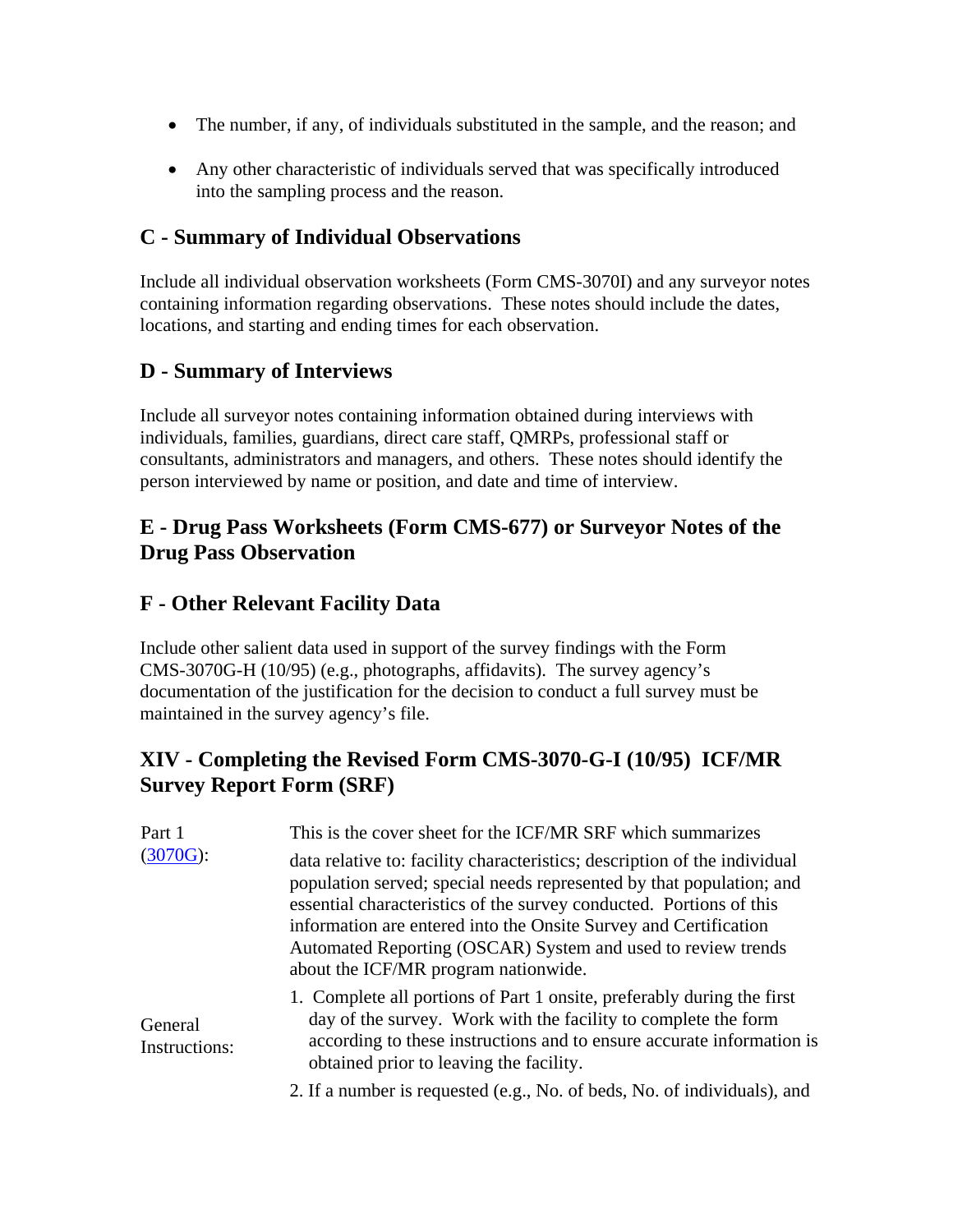|                           | the answer is NONE or ZERO, enter a "O" in the space provided.                                                                                                                                                                                                                                                                                                                                                                                                                                                                                                                                                                                                                                                                                                                                                                                 |
|---------------------------|------------------------------------------------------------------------------------------------------------------------------------------------------------------------------------------------------------------------------------------------------------------------------------------------------------------------------------------------------------------------------------------------------------------------------------------------------------------------------------------------------------------------------------------------------------------------------------------------------------------------------------------------------------------------------------------------------------------------------------------------------------------------------------------------------------------------------------------------|
|                           | 3. If a box is provided to "check one" of the answers provided, enter a<br>check mark.                                                                                                                                                                                                                                                                                                                                                                                                                                                                                                                                                                                                                                                                                                                                                         |
|                           | 4. Abbreviations used: "CEO" means Chief Executive Officer;<br>"QMRP"                                                                                                                                                                                                                                                                                                                                                                                                                                                                                                                                                                                                                                                                                                                                                                          |
|                           | 5. Regulatory references on the form refer to regulations found in the<br>Code of Federal Regulations, and refer to regulations applicable to<br>ICFs/MR.                                                                                                                                                                                                                                                                                                                                                                                                                                                                                                                                                                                                                                                                                      |
|                           | 6. Review all portions for accuracy prior to leaving the facility.                                                                                                                                                                                                                                                                                                                                                                                                                                                                                                                                                                                                                                                                                                                                                                             |
| Specific<br>instructions: |                                                                                                                                                                                                                                                                                                                                                                                                                                                                                                                                                                                                                                                                                                                                                                                                                                                |
| <b>Blocks</b>             |                                                                                                                                                                                                                                                                                                                                                                                                                                                                                                                                                                                                                                                                                                                                                                                                                                                |
| $1-10$ , $13-14$ :        | Enter identifying data, as requested.                                                                                                                                                                                                                                                                                                                                                                                                                                                                                                                                                                                                                                                                                                                                                                                                          |
| Block 11:                 | Enter the dates of the first and last days of the survey                                                                                                                                                                                                                                                                                                                                                                                                                                                                                                                                                                                                                                                                                                                                                                                       |
|                           | (even if there is a break in survey days).                                                                                                                                                                                                                                                                                                                                                                                                                                                                                                                                                                                                                                                                                                                                                                                                     |
| Block 12:                 | Enter the number describing the ownership/control type in the box<br>marked "W6." If "other" best describes the facility, specify the<br>other type on the space provided.                                                                                                                                                                                                                                                                                                                                                                                                                                                                                                                                                                                                                                                                     |
| Blocks 15<br>$(A-M):$     | (Col. 1): Enter the No. of disciplines that best describe your team's<br>composition. If a surveyor has multiple areas of expertise (e.g., a<br>nurse surveyor who is also a dietitian), include each discipline of<br>expertise.                                                                                                                                                                                                                                                                                                                                                                                                                                                                                                                                                                                                              |
|                           | (Col. 2) Enter the No. of disciplines represented on the team that<br>also qualified as a QMRP (as per 42 CFR $483.430(a)(1)(2)(i)-(iii)$<br>and 42 CFR $483.430(b)(5)$ of the ICF/MR Conditions of<br>Participation.                                                                                                                                                                                                                                                                                                                                                                                                                                                                                                                                                                                                                          |
| Blocks 15                 |                                                                                                                                                                                                                                                                                                                                                                                                                                                                                                                                                                                                                                                                                                                                                                                                                                                |
| $(N-O)$ :                 | Enter the number, as requested.                                                                                                                                                                                                                                                                                                                                                                                                                                                                                                                                                                                                                                                                                                                                                                                                                |
| Blocks 16                 | A "Yes" indicates that the CEO directs not only the activities of the                                                                                                                                                                                                                                                                                                                                                                                                                                                                                                                                                                                                                                                                                                                                                                          |
| $(A-B)$ :                 | ICF/MR, but also those of another residential services program (e.g.,<br>another ICF/MR; another Medicare/Medicaid Provider that serves<br>persons with MR regardless of funding source). A "No" indicates<br>that the CEO of the ICF/MR does not direct the activity of another<br>residential services program for persons with MR. If "Yes" was<br>indicated for 16A, identify the name, address and CEO of the larger<br>organization or agency in 16B (could be the same information for<br>this ICF/MR in Block 7. Enter the total bed capacity of all<br>residential services for which the CEO is directly responsible<br>(including the ICF/MR bed capacity) in "W14." Do not include<br>beds for which the CEO is indirectly responsible. (For example, in<br>some States the CEO of a State-operated institution is also indirectly |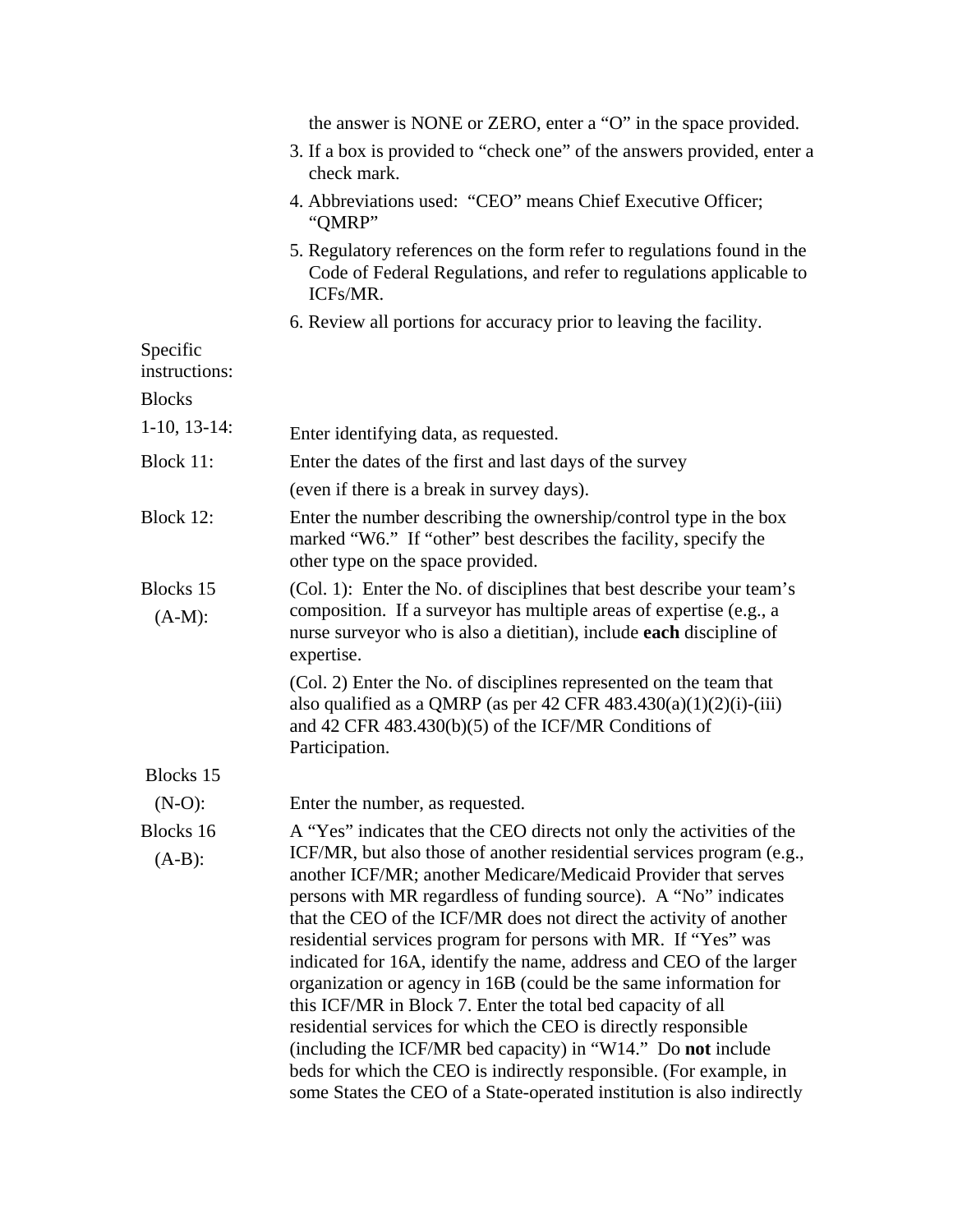|                    | responsible for all beds in a region, including those operated by<br>private providers within that region. Do not include beds directly<br>operated by another agency or organization for the purposes of<br>W14.) Enter the total No. of individuals residing in the beds<br>(including ICF/MR individuals) in "W15."                                                                                                                                                                                                                                                           |
|--------------------|----------------------------------------------------------------------------------------------------------------------------------------------------------------------------------------------------------------------------------------------------------------------------------------------------------------------------------------------------------------------------------------------------------------------------------------------------------------------------------------------------------------------------------------------------------------------------------|
| Block 16C:         | Enter the No. as requested.                                                                                                                                                                                                                                                                                                                                                                                                                                                                                                                                                      |
| Block 16 D:        | A "Yes" indicates that this ICF/MR (i.e., the beds under this<br>provider number) is the only house or apartment at the address<br>stated in Block 2 and is located in close proximity to other houses or<br>apartments occupied by people who are not disabled. A "No"<br>indicates that there is other bed capacity to provide residential<br>services to persons with disabilities at the address stated in Block 2<br>or that this ICF/MR is surrounded by other buildings or residential<br>units serving people with disabilities.                                         |
| <b>Block 16 E:</b> | Enter the No., as requested.                                                                                                                                                                                                                                                                                                                                                                                                                                                                                                                                                     |
| Block $16$ F:      | Enter the total No. of discrete units. If the ICF/MR encompasses<br>several bldgs, count the total No. of discrete living units within all<br>buildings.                                                                                                                                                                                                                                                                                                                                                                                                                         |
| Block 16 G:        | List the ages of the youngest individual in W20 and oldest in W21.                                                                                                                                                                                                                                                                                                                                                                                                                                                                                                               |
| Block 16 H:        | Each day's program site included in this number should be located<br>off the grounds or campus of the ICF/MR. Any individual going to<br>this program should be scheduled to attend regularly (at least 3 hrs.a<br>day, 2-5 days a wk.). If the day program provides 2 or more<br>programs at the same address, for purposes of this item, consider it<br>one site.                                                                                                                                                                                                              |
| Blocks 17          | Enter the full time equivalents (FTEs) for each category listed. For                                                                                                                                                                                                                                                                                                                                                                                                                                                                                                             |
| $(A-D)$ :          | 17A, include only staff who provides direct care services to<br>individuals at their living units. Include direct care supervisors only<br>if they are also responsible to provide direct care as part of their<br>duties. (See 42 CFR 483.430(d).) For 17D, include all personnel,<br>including the No. of direct care and licensed nursing personnel, as<br>well as professional and support staff employed by the facility. To<br>determine FTEs: add the total No. of hrs. worked the week prior to<br>the survey, by all employees identified in each category of 17 (A-D); |
|                    | Divide this No. by the No. of hrs. in the standard workweek. Express<br>FTE's to the nearest quarter decimal (i.e. ".00," ".25," ".50," and<br>$\cdot\cdot\cdot$ .75").                                                                                                                                                                                                                                                                                                                                                                                                          |
| Block 18 A:        | Enter the No. of individuals in the total sample (i.e., the<br>representative sample and any other individuals added to the sample<br>for other reasons.)                                                                                                                                                                                                                                                                                                                                                                                                                        |
| Block 18 B:        | Enter the No. of sites visited in which observations of individuals in<br>the sample were completed.                                                                                                                                                                                                                                                                                                                                                                                                                                                                             |
| <b>Blocks 20</b>   | INDIVIDUAL CHARACTERISTICS: The last date of the survey is                                                                                                                                                                                                                                                                                                                                                                                                                                                                                                                       |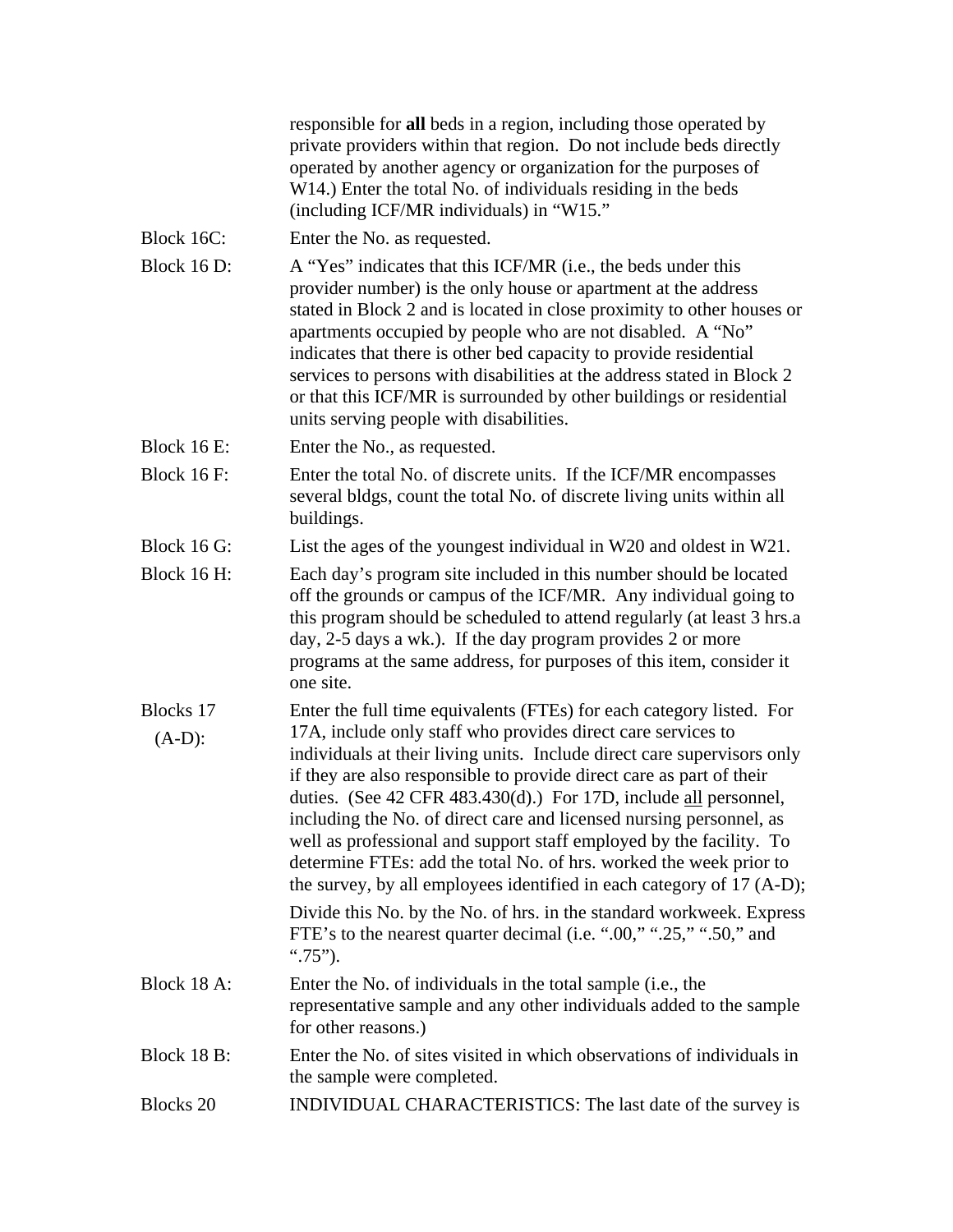| $(A-L)$ :                     | the date by which age is determined. The term "Total" No. refers to<br>the No. of ICF/MR individuals fitting the characteristic listed who<br>are currently in the facility.                                                                                                                                                                                 |
|-------------------------------|--------------------------------------------------------------------------------------------------------------------------------------------------------------------------------------------------------------------------------------------------------------------------------------------------------------------------------------------------------------|
| $20 A(1)$ :                   | Enter the total No. of individuals within each age group regardless<br>of sex.                                                                                                                                                                                                                                                                               |
| <b>Blocks 20 A</b><br>$(2)$ : | Enter the No. of individuals by sex and the total. The total should<br>equal the No. entered in $20(A)(1)$ , Total (W33).                                                                                                                                                                                                                                    |
| <b>Blocks 20</b><br>$(B-C)$ : | Enter the total No. of individuals by each characteristic requested;<br>and the total. Count individuals with more than one disability in<br>every applicable column. Use the following definitions:                                                                                                                                                         |
|                               | <b>Autism</b> is a diagnosis whereby the individual exhibits extreme<br>forms of self-injurious, repetitive, aggressive, or withdrawal<br>behaviors; extremely inadequate social relationships; or extreme<br>language disturbances.                                                                                                                         |
|                               | <b>Cerebral Palsy</b> is a diagnosed condition whereby gross and fine<br>movements and speech clarity of the individual may be impaired but<br>performance of activities of daily living is functional; or, the<br>individual is unable to perform adequately activities of daily living<br>such as walking, using hands, or using speech for communication. |
|                               | Mental retardation levels (mild, moderate, severe, and profound)<br>are described in the American Association on Mental Deficiency's<br>Manual on "Classification in Mental Retardation" (1983 edition).                                                                                                                                                     |
|                               | <b>Nonambulatory</b> means unable to walk independently.                                                                                                                                                                                                                                                                                                     |
|                               | <b>Mobile nonambulatory</b> means unable to walk independently, but<br>able to move from place to place with the use of such devices as<br>walkers, crutches, wheelchairs, and wheeled platforms.                                                                                                                                                            |
|                               | <b>Nonmobile</b> means unable to move from place to place.                                                                                                                                                                                                                                                                                                   |
|                               | <b>Epilepsy</b> means a neurological disorder characterized by seizures of<br>motor and sensory movements.                                                                                                                                                                                                                                                   |
|                               | <b>Hard of Hearing</b> means able to hear speech, including with<br>amplification.                                                                                                                                                                                                                                                                           |
|                               | <b>Deaf</b> means unable to hear speech, even with amplification.                                                                                                                                                                                                                                                                                            |
|                               | Impaired vision means able to see objects, with correction.                                                                                                                                                                                                                                                                                                  |
|                               | <b>Blind</b> means unable to see objects.                                                                                                                                                                                                                                                                                                                    |
|                               |                                                                                                                                                                                                                                                                                                                                                              |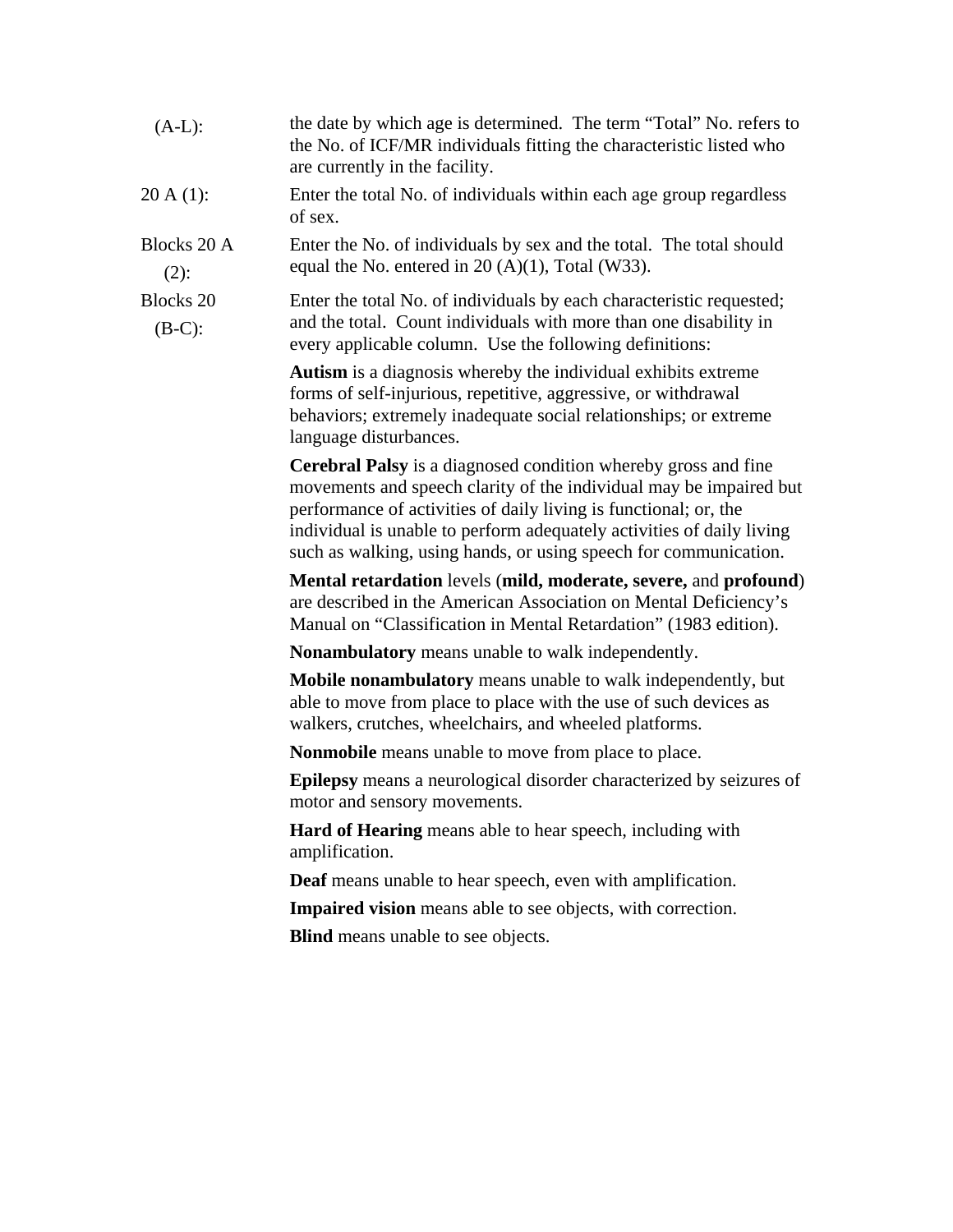| <b>Blocks 20</b><br>$(D-K):$ | Enter the total No. of ICF/MR individuals who have the following<br>care needs or characteristics: Medical Care Plan (i.e., requires 24<br>hour licensed nursing care as defined at                                                                                                                                                                                             |
|------------------------------|---------------------------------------------------------------------------------------------------------------------------------------------------------------------------------------------------------------------------------------------------------------------------------------------------------------------------------------------------------------------------------|
|                              | $(42 \text{ CFR } 483.450(a)(2))$ ; Drugs to Control Behavior<br>$(42 \text{ CFR } 483.450(b)(1)(iv)(C))$ ; Restraints<br>$(42 \text{ CFR } 483.450(b)(1)(iv)(B))$ ; Time-out rooms                                                                                                                                                                                             |
|                              | $(42 \text{ CFR } 483.450(b)(1)(iv)(A))$ ; Application of Painful or Noxious<br>Stimuli                                                                                                                                                                                                                                                                                         |
|                              | $(42 \text{ CFR } 483.450(b)(1)(iv)(D))$ ; Attend Off-Campus Day Programs;<br>Court Ordered Admissions; and the No. Over Age 18 with a Legally<br>Appointed Guardian.                                                                                                                                                                                                           |
| Block 20 L:                  | If the facility or you believe that a particular individual or program<br>characteristic that describes the population has not been requested<br>on this form, identify it, programs provided, etc., in the space<br>provided. Enter the total Nos. of individuals having this<br>characteristic.                                                                               |
| Part 2                       | REPORT OF DEFICIENCIES                                                                                                                                                                                                                                                                                                                                                          |
| $(3070-H):$                  | Use this part in conjunction with the regulation text and interpretive<br>guidelines. Include basic information on non-compliance.<br>Complete the report during the pre-exit conference for all surveys.<br>Record all deficiencies found during the survey. Sign it, certifying<br>that all other facility requirements not documented as deficiencies,<br>are in compliance. |
|                              | Evaluate each discrete requirement identified by a tag number in the<br>ICF/MR Interpretive Guidelines. For each identified deficiency:                                                                                                                                                                                                                                         |
|                              | In the first column, identify the data tag number;                                                                                                                                                                                                                                                                                                                              |
|                              | In the second column, write the standard number. If it is a<br>Condition of Participation, enter "CoP" below the standard number.                                                                                                                                                                                                                                               |
|                              | Identify the deficient facility practice, findings and evidence in the<br>"Comments" column.                                                                                                                                                                                                                                                                                    |
|                              | Draw horizontal lines to separate identified tag numbers.                                                                                                                                                                                                                                                                                                                       |
|                              | Use as many sheets as needed.                                                                                                                                                                                                                                                                                                                                                   |
|                              | Each surveyor must sign the appropriate certifying statement on the<br>last page of Part 2.                                                                                                                                                                                                                                                                                     |
| Part 3                       | INDIVIDUAL OBSERVATION WORKSHEET                                                                                                                                                                                                                                                                                                                                                |
| $(3070-I)$ :                 | Part 3 of the SRF is an optional worksheet that may be used to<br>record and structure observations so that individual data relative to<br>compliance with the statutory active treatment requirement are<br>available for analysis and retrieval. This is completed for each<br>observation as follows:                                                                        |
|                              | Heading: Enter requested names, locations, codes, times and dates.<br>Enter "individual codes" only if individuals in the sample are                                                                                                                                                                                                                                            |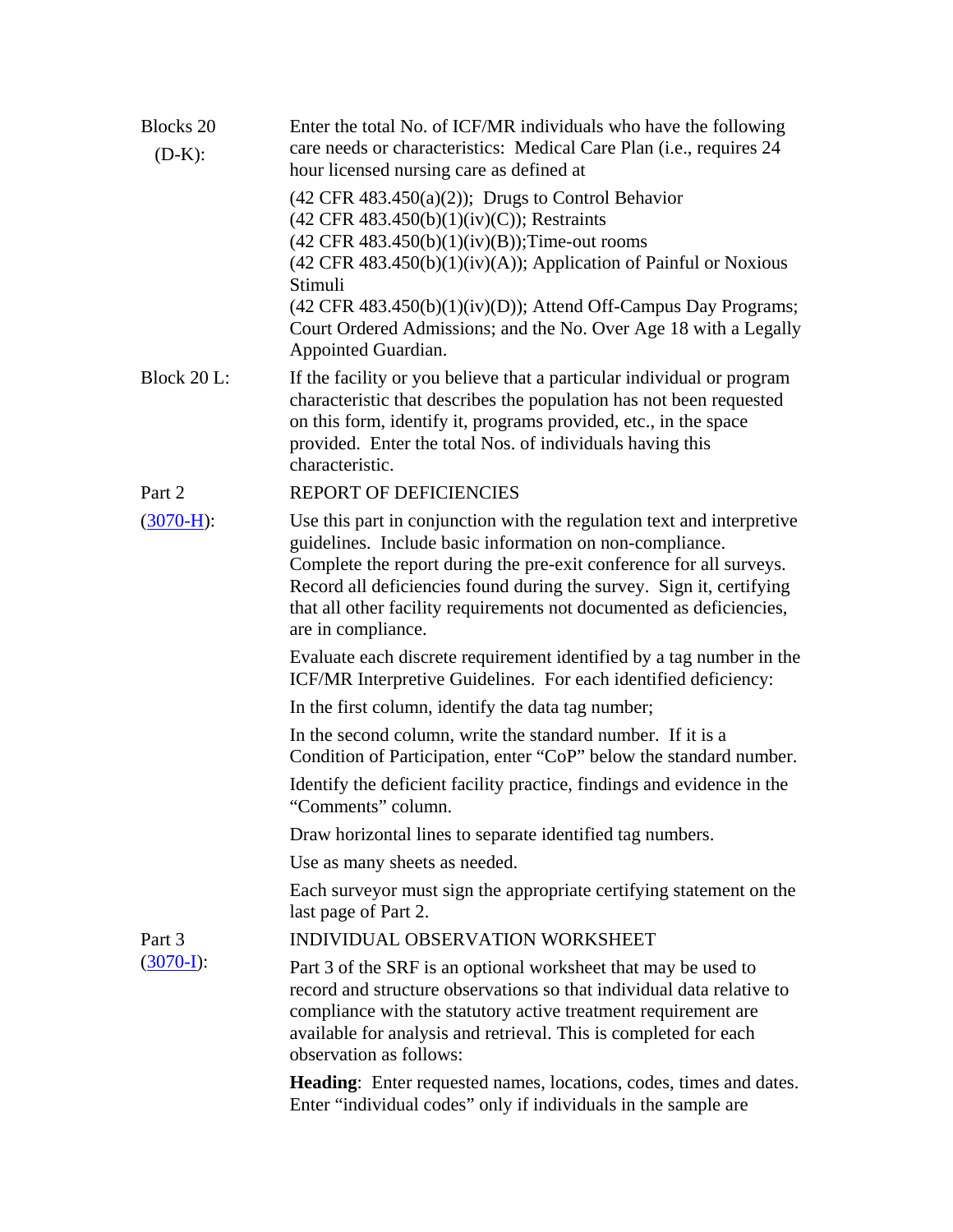present.

**Column 1 - Time**: Enter the time of discrete observations or consecutive time intervals.

**Column 2 - Observation**: Include the information specified in Section V-B of this Appendix for each observation (e.g., number of individuals; number of staff; activity in progress).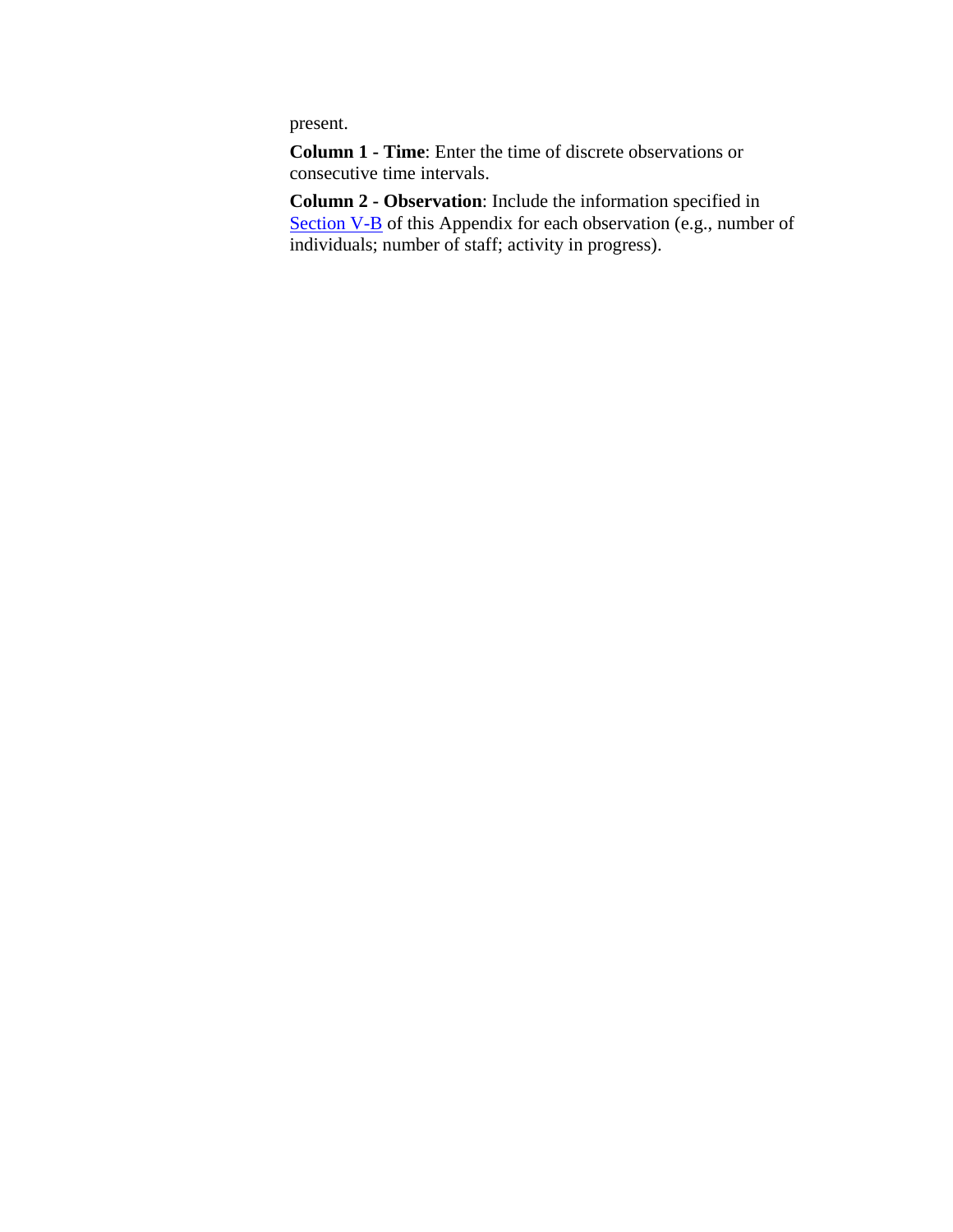# **Part II- Interpretive Guidelines-Responsibilities of Intermediate Care Facilities for Persons With Mental Retardation**

\_\_\_\_\_\_\_\_\_\_\_\_\_\_\_\_\_\_\_\_\_\_\_\_\_\_\_\_\_\_\_\_\_\_\_\_\_\_\_\_\_\_\_\_\_\_\_\_\_\_\_\_\_\_\_\_\_\_\_\_\_\_\_\_\_\_\_\_\_\_

**§440.150 Intermediate Care Facility Services, Other Than in Institutions for Mental Diseases** 

## **W100**

**§440.150(c) "Intermediate care facility services" may include services in an institution for the mentally retarded (hereafter referred to as intermediate care facilities for persons with mental retardation) or persons with related conditions if--** 

**(1) The primary purpose of the institution is to provide health or rehabilitative services for mentally retarded individuals or persons with related conditions;** 

**(2) The institution meets the standards in Subpart E of Part 442 of this Chapter; and** 

**(3) The mentally retarded recipient for whom payment is requested is receiving active treatment as specified in §483.440.** 

## **Facility Practices §440.150(c)**

The facility is in compliance with the Condition of Participation at  $W195$ , i.e., individuals are in need of and receiving active treatment.

## **Guidelines §440.150(c)**

The statutory and regulatory use of the word "institution" includes settings that serve four or more people with mental retardation and/or related conditions.

See  $§435.1009$  for definition of "persons with related conditions."

The presence or absence of an individual requiring a medical care plan, as defined at W320, is not salient in the determination of whether a facility is eligible to participate in the ICF/MR program.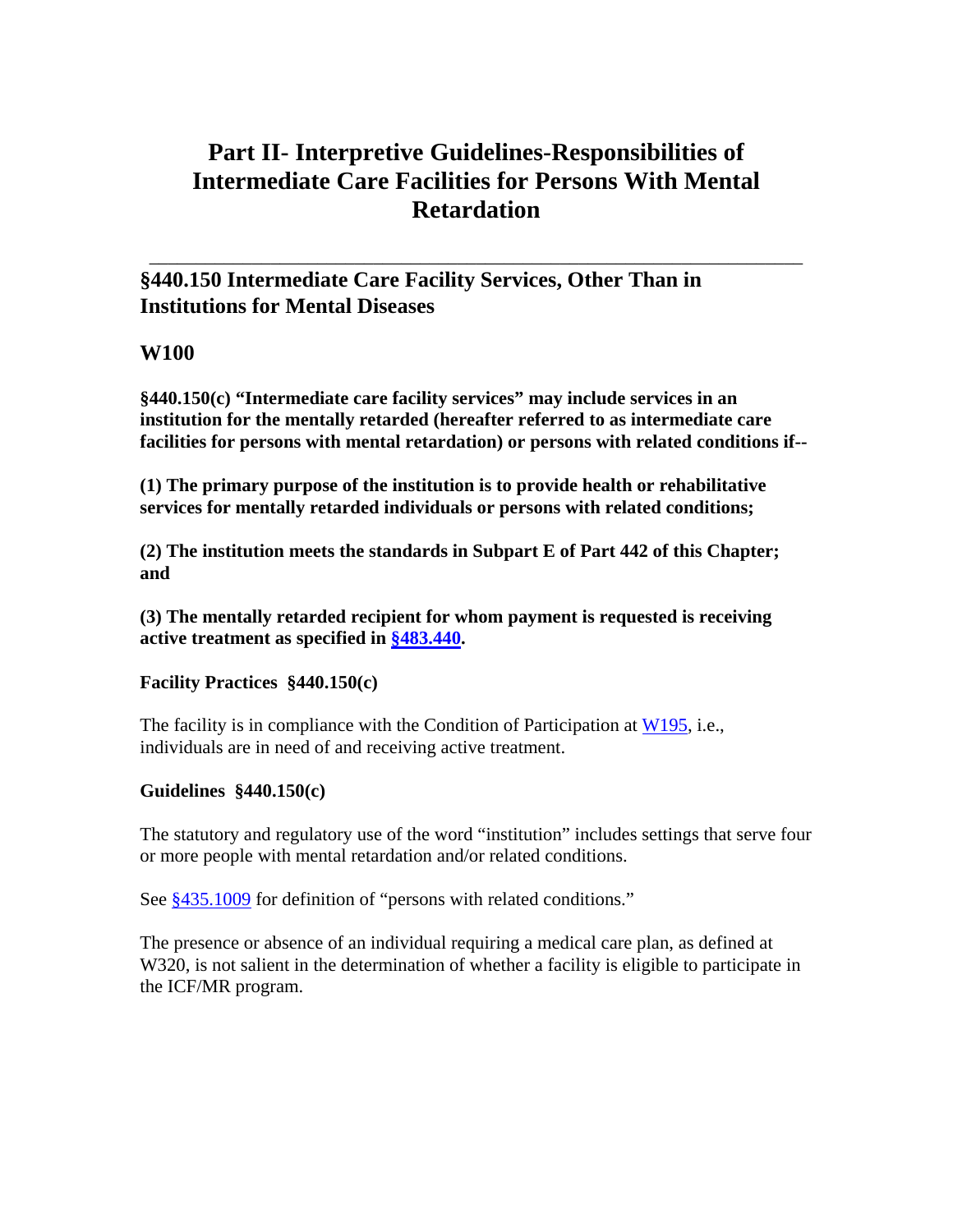W101 is reassigned to  $\frac{$483.410(e)}{6}$ . Section 442.251, the standard which requires that facilities meet the requirement for a State license, is redesignated to §483.410(e) and W101 is reassigned as well to afford a sense of continuity.

\_\_\_\_\_\_\_\_\_\_\_\_\_\_\_\_\_\_\_\_\_\_\_\_\_\_\_\_\_\_\_\_\_\_\_\_\_\_\_\_\_\_\_\_\_\_\_\_\_\_\_\_\_\_\_\_\_\_\_\_\_\_\_\_\_\_\_\_\_\_

\_\_\_\_\_\_\_\_\_\_\_\_\_\_\_\_\_\_\_\_\_\_\_\_\_\_\_\_\_\_\_\_\_\_\_\_\_\_\_\_\_\_\_\_\_\_\_\_\_\_\_\_\_\_\_\_\_\_\_\_\_\_\_\_\_\_\_\_\_\_

# **W102**

# **§483.410 Condition of Participation: Governing Body and Management**

## **Compliance Principles §483.410**

The Condition of Participation of Governing Body is met when each of the other Conditions of Participation are also met.

The Condition of Participation of Governing Body is not met when:

- One or more of the other Conditions of Participation have first been determined to be not met, **and** the governing body has failed to take action that identifies and resolves systemic problems of a serious and recurrent nature; or
- The facility has been denied any license or approval required by Federal, State or local law by the authority having jurisdiction for that law.

\_\_\_\_\_\_\_\_\_\_\_\_\_\_\_\_\_\_\_\_\_\_\_\_\_\_\_\_\_\_\_\_\_\_\_\_\_\_\_\_\_\_\_\_\_\_\_\_\_\_\_\_\_\_\_\_\_\_\_\_\_\_\_\_\_\_\_\_\_\_

# **§483.410(a) Standard: Governing Body**

## **W103**

**§483.410(a)The facility must identify an individual or individuals to constitute the governing body of the facility.** 

\_\_\_\_\_\_\_\_\_\_\_\_\_\_\_\_\_\_\_\_\_\_\_\_\_\_\_\_\_\_\_\_\_\_\_\_\_\_\_\_\_\_\_\_\_\_\_\_\_\_\_\_\_\_\_\_\_\_\_\_\_\_\_\_\_\_\_\_\_\_

**The governing body must--** 

## **W104**

**(a)(1) Exercise general policy, budget, and operating direction over the facility;** 

## **Facility Practices §483.410(a)(1)**

The governing body provides, monitors, and revises, as necessary, policies and operating directions which ensure the necessary staffing, training resources, equipment and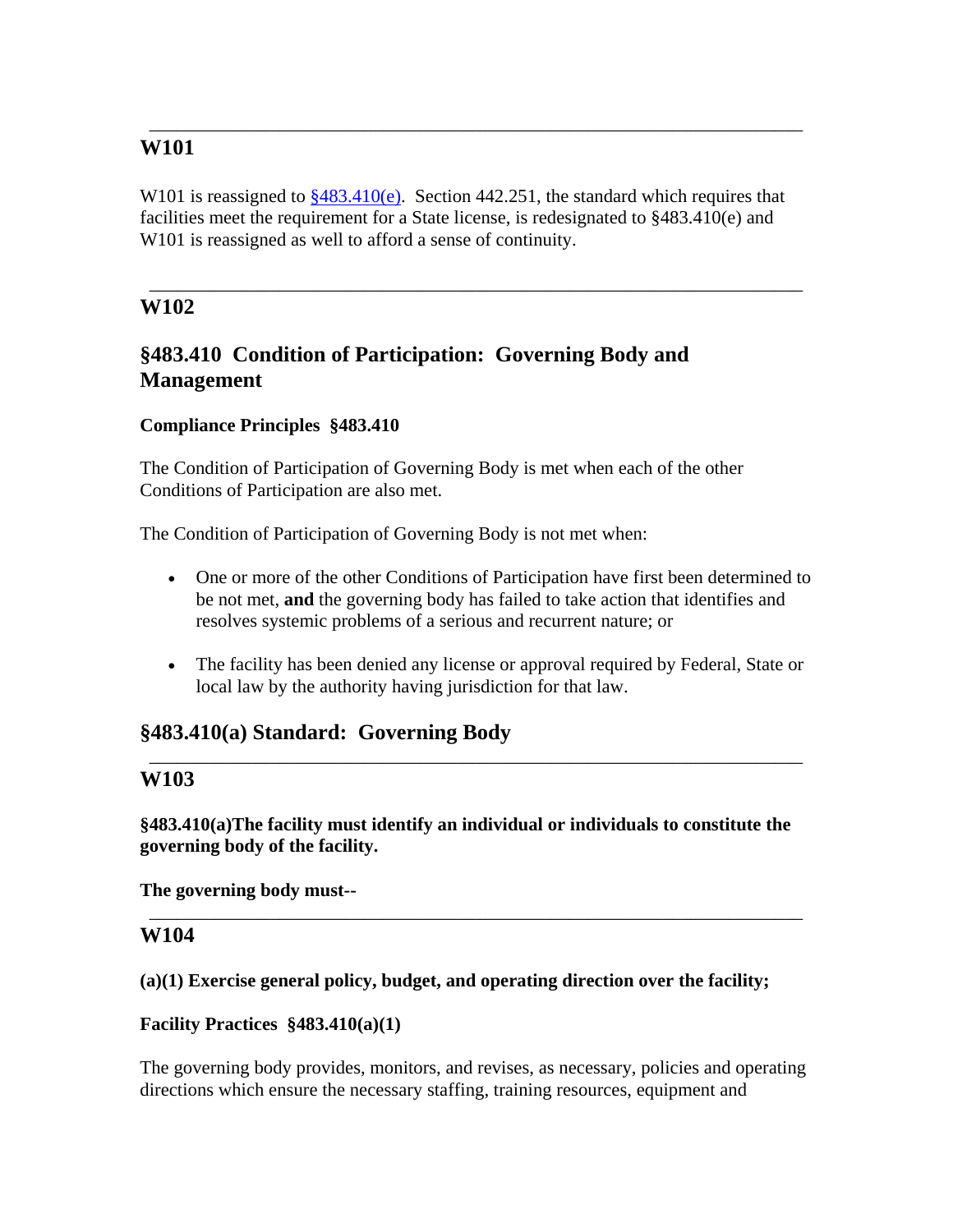environment to provide individuals with active treatment and to provide for their health and safety.

## **Guidelines §483.410(a)(1)**

The responsibility for direction includes areas such as health, safety, sanitation, maintenance and repair, and utilization and management of staff, especially when problems in these areas are of a serious or recurrent nature. Condition level deficiencies (other than the Governing Body Condition) **or** repeat, pervasive patterns of deficiencies at the Standard level may be an indication that the governing body is not providing sufficient operating direction over the facility. When a pattern of serious or repeated deficiencies is identified during the survey, interview the administrator or review the minutes of governing body meetings, if available, to determine whether or not the governing body has identified and addressed the problem.

Staff who have been trained, but are not implementing programs or are inappropriately deployed (e.g., there are enough staff but they are assigned to duties like record keeping which prevents them from delivering needed services), may indicate a failure of the governing body to adequately direct the staff's activities.

\_\_\_\_\_\_\_\_\_\_\_\_\_\_\_\_\_\_\_\_\_\_\_\_\_\_\_\_\_\_\_\_\_\_\_\_\_\_\_\_\_\_\_\_\_\_\_\_\_\_\_\_\_\_\_\_\_\_\_\_\_\_\_\_\_\_\_\_\_\_

# **W105**

**§483.410(a)(2) Set the qualifications (in addition to those already set by State law, if any) for the administrator of the facility; and** 

\_\_\_\_\_\_\_\_\_\_\_\_\_\_\_\_\_\_\_\_\_\_\_\_\_\_\_\_\_\_\_\_\_\_\_\_\_\_\_\_\_\_\_\_\_\_\_\_\_\_\_\_\_\_\_\_\_\_\_\_\_\_\_\_\_\_\_\_\_\_

# **W106**

**(a)(3) Appoint the administrator of the facility.** 

# **§483.410(b) Standard: Compliance With Federal, State and Local Laws.**

**The facility must be in compliance with all applicable provisions of Federal, State and local laws, regulations and codes pertaining to** 

\_\_\_\_\_\_\_\_\_\_\_\_\_\_\_\_\_\_\_\_\_\_\_\_\_\_\_\_\_\_\_\_\_\_\_\_\_\_\_\_\_\_\_\_\_\_\_\_\_\_\_\_\_\_\_\_\_\_\_\_\_\_\_\_\_\_\_\_\_\_

\_\_\_\_\_\_\_\_\_\_\_\_\_\_\_\_\_\_\_\_\_\_\_\_\_\_\_\_\_\_\_\_\_\_\_\_\_\_\_\_\_\_\_\_\_\_\_\_\_\_\_\_\_\_\_\_\_\_\_\_\_\_\_\_\_\_\_\_\_\_

## **W107**

**health,** 

**W108** 

**safety, and**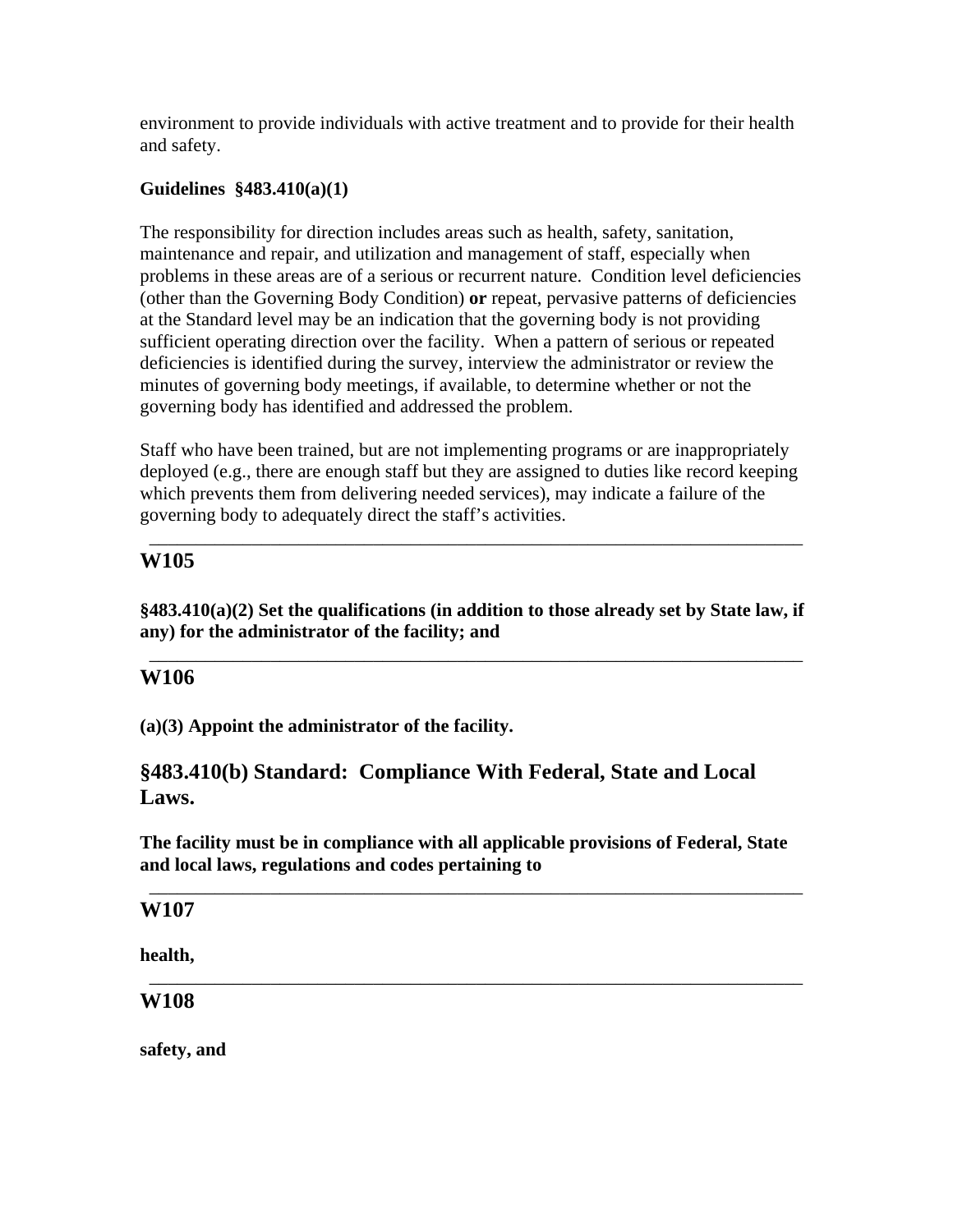## **sanitation**.

## **Facility Practices §483.410(b)**

The facility has received no adverse action(s) by the Federal, State or local authority having jurisdiction in these areas.

\_\_\_\_\_\_\_\_\_\_\_\_\_\_\_\_\_\_\_\_\_\_\_\_\_\_\_\_\_\_\_\_\_\_\_\_\_\_\_\_\_\_\_\_\_\_\_\_\_\_\_\_\_\_\_\_\_\_\_\_\_\_\_\_\_\_\_\_\_\_

The facility is in compliance with W101, W105, W153, W156, W170, W265, W328, W345, W370, and W374.

## **Guidelines §483.410(b)**

Licenses, permits, and approvals of the facility must be available to you upon request. Current reports of inspections by State and/or local health authorities are on file, and notations are made of action taken by the facility to correct deficiencies.

Some State or local laws are more stringent or prescriptive than the Federal Medicaid requirement on the same issue. Failure of the facility to meet a Federal (i.e., non-Medicare or Medicaid), State or local law may be cited only when the authority having jurisdiction (AHJ) has **both** made a determination of non-compliance and has taken a final adverse action.

An adverse action is defined as any procedure that goes beyond the approval of a plan of correction, such as a civil money penalty, ban on admissions, denial of payment, or loss of license, and is not under appeal by the provider. The AHJ is the public official(s) having authority to make a determination of noncompliance, and is responsible for signing correspondence notifying the facility of the adverse action.

If you believe you have identified a situation indicating the provider may not be in compliance with a Federal, State or local law, refer that information to the AHJ for follow-up action. If a final adverse action results, then the facility could be found to not meet §483.410(b).

# **§483.410(c) Standard: Client Records**

# **W110**

**(c)(1) The facility must develop and maintain a recordkeeping system that includes a separate record for each client and** 

\_\_\_\_\_\_\_\_\_\_\_\_\_\_\_\_\_\_\_\_\_\_\_\_\_\_\_\_\_\_\_\_\_\_\_\_\_\_\_\_\_\_\_\_\_\_\_\_\_\_\_\_\_\_\_\_\_\_\_\_\_\_\_\_\_\_\_\_\_\_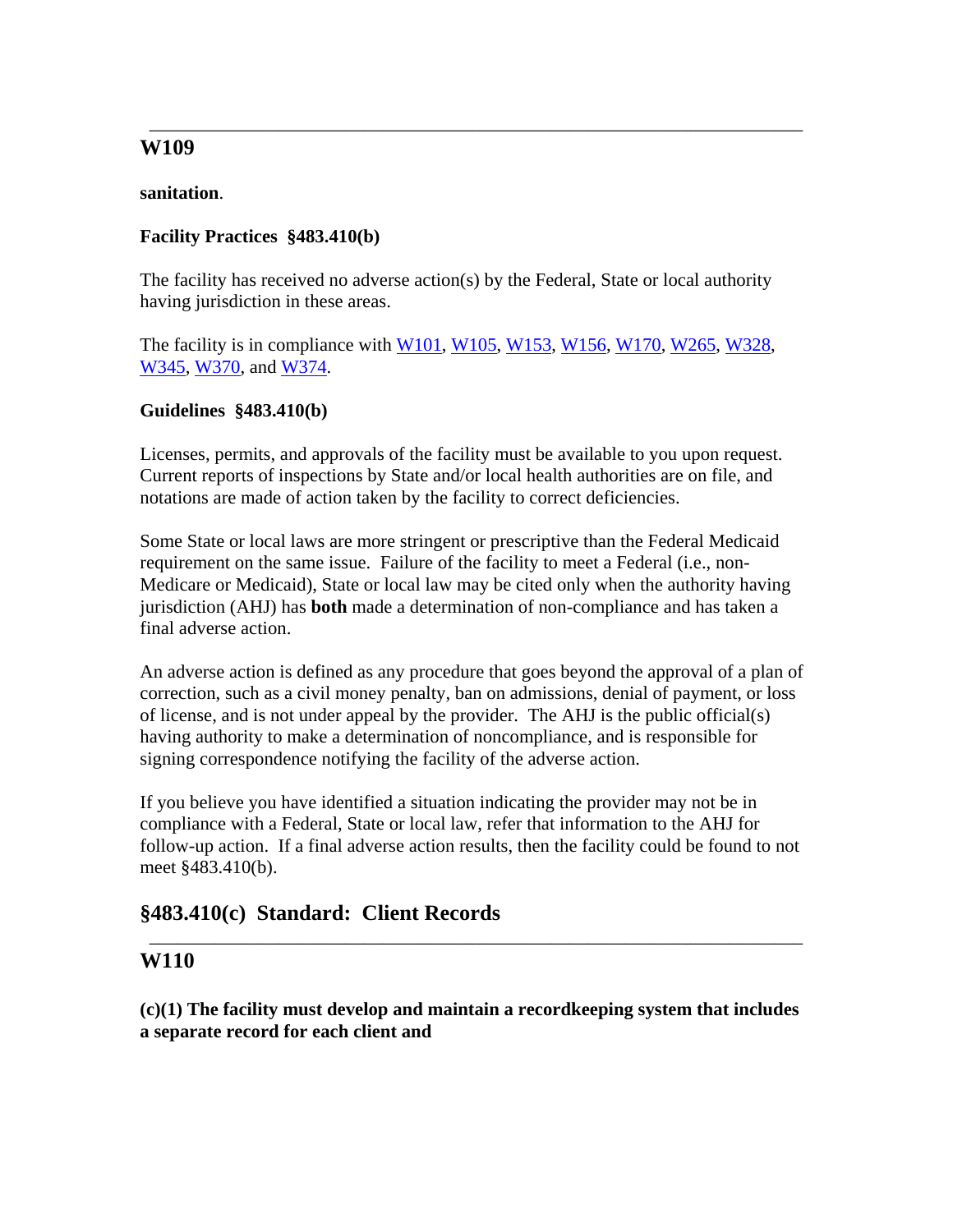## **that documents the client's health care, active treatment, social information, and protection of the client's rights.**

\_\_\_\_\_\_\_\_\_\_\_\_\_\_\_\_\_\_\_\_\_\_\_\_\_\_\_\_\_\_\_\_\_\_\_\_\_\_\_\_\_\_\_\_\_\_\_\_\_\_\_\_\_\_\_\_\_\_\_\_\_\_\_\_\_\_\_\_\_\_

## **Guidelines §483.410(c)(1)**

The structure and content of the individual's record must be an accurate, functional representation of the actual experience of the individual in the facility. This should be identified through interviews with staff and, when possible, with individuals being served, as well as through observations.

The regulations do not specify that all information about an individual be located in the individual program plan (IPP) document, only that information explicitly identified in the regulations. The regulations do not prescribe the manner, form or where in the individual's record this information is to be recorded.

\_\_\_\_\_\_\_\_\_\_\_\_\_\_\_\_\_\_\_\_\_\_\_\_\_\_\_\_\_\_\_\_\_\_\_\_\_\_\_\_\_\_\_\_\_\_\_\_\_\_\_\_\_\_\_\_\_\_\_\_\_\_\_\_\_\_\_\_\_\_

## **W112**

**§483.410(c)(2) The facility must keep confidential all information contained in the clients' records, regardless of the form or storage method of the records.** 

## **Facility Practices §483.410(c)(2)**

The facility has in place sufficient safeguards to ensure that access to all information regarding individuals is limited to those individuals designated by law, regulation, policy, or duly authorized consent as having a need to know.

No unauthorized access or dissemination has occurred.

#### **Guidelines §483.410(c)(2)**

"Keep confidential" means safeguarding the content of information including video, audio, and/or computer stored information from unauthorized disclosure without the specific informed consent of the individual, parent of a minor child, or legal guardian, and consistent with the advocate's right of access, as required in the Developmental Disabilities Act. Facility staff and consultants, hired to provide services to the individual, should have access to only that portion of information that is necessary to provide effective responsive services to the individual.

Confidentiality applies to both central records and information kept at dispersed locations. If there is information considered too confidential to place in the record used by all staff (e.g., identification of the family's financial assets, sensitive medical data), it may be retained in a secure place in the facility (e.g., social worker's locked desk). A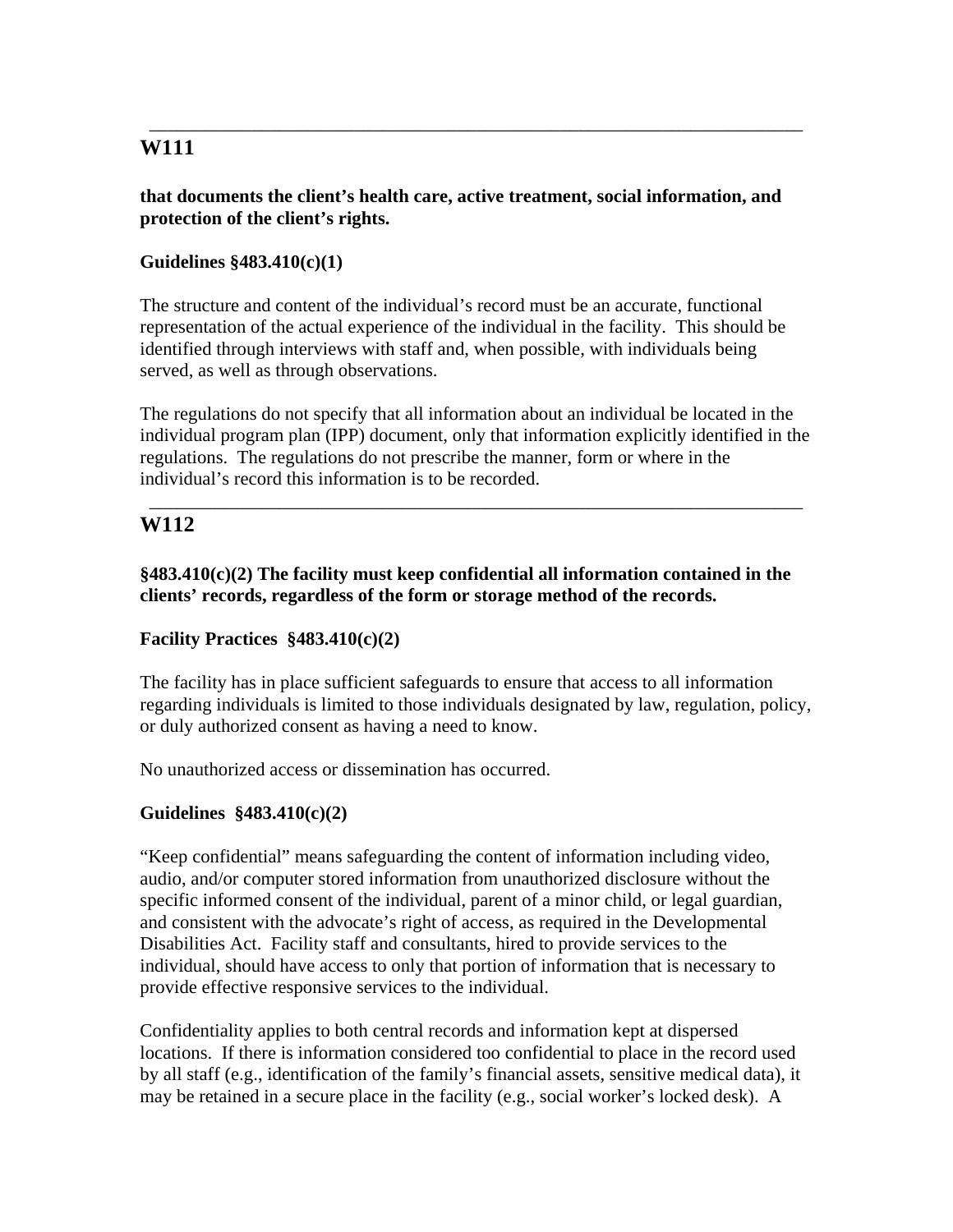notation must be made in the record of the location of confidential information (e.g., "Family information is available from the social worker").

The sharing of individual specific information with members of the "specially constituted committee" required by  $\frac{$483.450(f)(3)}{9}$ , who are not affiliated with the agency, does not violate an individual's right to have information about him or her kept confidential. The committee needs to know relevant information to function properly.

\_\_\_\_\_\_\_\_\_\_\_\_\_\_\_\_\_\_\_\_\_\_\_\_\_\_\_\_\_\_\_\_\_\_\_\_\_\_\_\_\_\_\_\_\_\_\_\_\_\_\_\_\_\_\_\_\_\_\_\_\_\_\_\_\_\_\_\_\_\_

The facility is allowed the flexibility to work out arrangements with its members to maintain confidentiality.

# **W113**

**§483.410(c)(3) The facility must develop and implement policies and procedures governing the release of any client information, including consents necessary from the client, or parents (if the client is a minor) or legal guardian.** 

## **Facility Practices §483.410(c)(3)**

The facility has developed the required policies and procedures and follows them.

Release of any personally identifiable information does not occur unless appropriate consent(s) is obtained prior to the release.

## **Guidelines §483.410(c)(3)**

Although one facet of the requirement is that the facility must decide how this is to be accomplished (i.e., policies and procedures), the surveyor's primary focus should be on the second part of the requirement, i.e., the facility's implementation or "outcome" that consent is obtained prior to the release of any individual information (e.g., records, photographs, interviews, or other means of exposure to public view or identification). The following guidance is provided to assist in determining whether informed consent for release of information is adequate:

- 1. Was the confidential information to be released specifically identified?
- 2. Was the person or agency to whom the information was to be released identified to the consenting party?
- 3. Was the consent time-limited (i.e., include the date the consent was given, and the date which the specific consent would be invalid)?
- 4. Was the person giving consent legally able to give consent?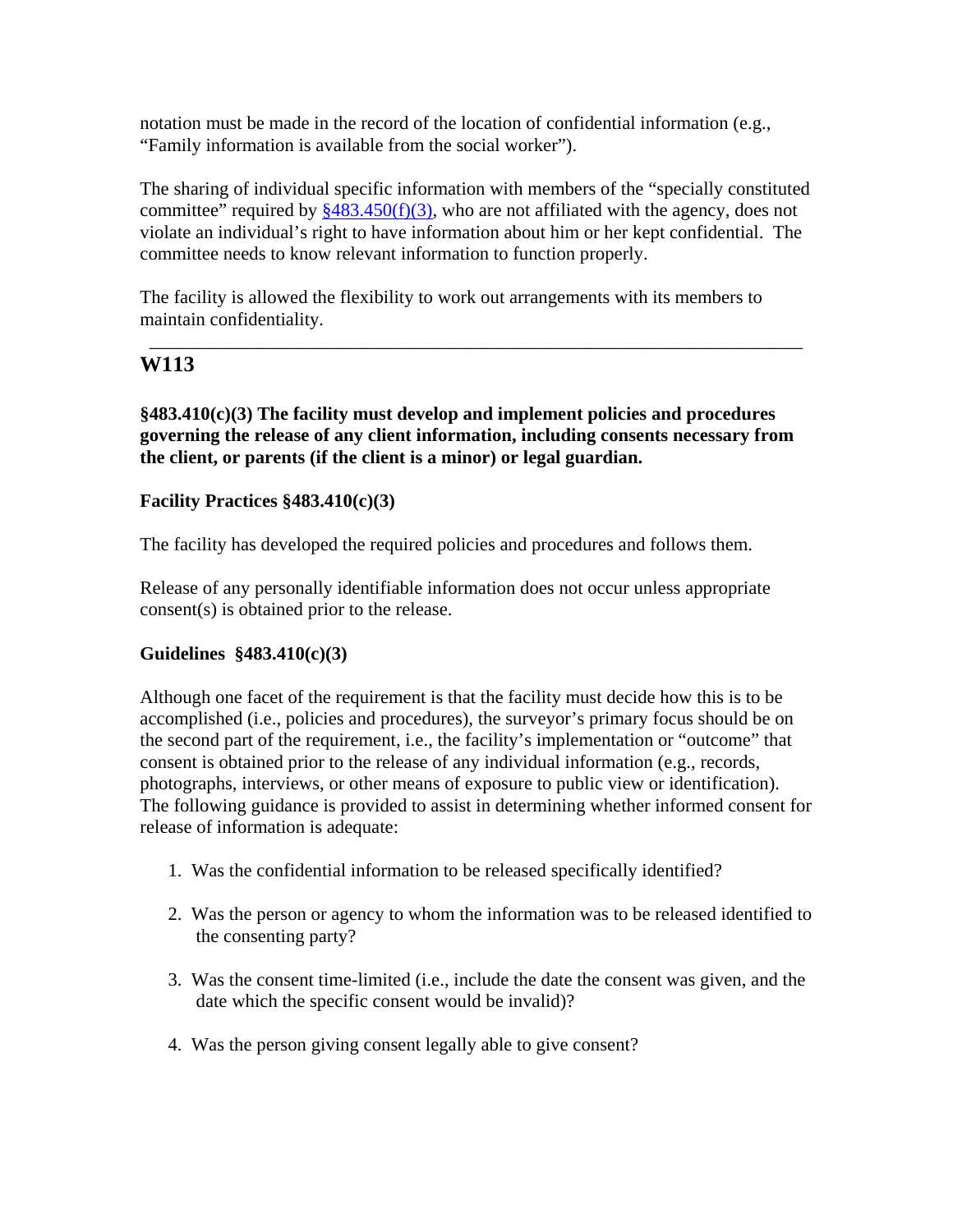Information regarding an individual's HIV status may not be released without specific consent and may not be in the record if that consent has not been given. Staff are expected to use universal precautions when dealing with all individuals, therefore, it is unnecessary to routinely share information about HIV status with all staff. Under some conditions, knowledge may be shared with those **directly** involved in the care of infected persons. Surveyors should be familiar with State law requirements.

\_\_\_\_\_\_\_\_\_\_\_\_\_\_\_\_\_\_\_\_\_\_\_\_\_\_\_\_\_\_\_\_\_\_\_\_\_\_\_\_\_\_\_\_\_\_\_\_\_\_\_\_\_\_\_\_\_\_\_\_\_\_\_\_\_\_\_\_\_\_

# **W114**

### **§483.410(c)(4) Any individual who makes an entry in a client's record must make it legibly, date it, and sign it.**

## **Guidelines §483.410(c)(4)**

In cases in which facilities have created the option for an individual's record to be maintained by computer, rather than hard copy, electronic signatures are acceptable.

Given the large number of entries that are made in individual's records, this requirement is cited only when a systemic problem is identified.

\_\_\_\_\_\_\_\_\_\_\_\_\_\_\_\_\_\_\_\_\_\_\_\_\_\_\_\_\_\_\_\_\_\_\_\_\_\_\_\_\_\_\_\_\_\_\_\_\_\_\_\_\_\_\_\_\_\_\_\_\_\_\_\_\_\_\_\_\_\_

\_\_\_\_\_\_\_\_\_\_\_\_\_\_\_\_\_\_\_\_\_\_\_\_\_\_\_\_\_\_\_\_\_\_\_\_\_\_\_\_\_\_\_\_\_\_\_\_\_\_\_\_\_\_\_\_\_\_\_\_\_\_\_\_\_\_\_\_\_\_

## **W115**

**§483.410(c)(5) The facility must provide a legend to explain any symbol or abbreviation used in a client's record.** 

## **W116**

## **§483.410(c)(6) The facility must provide each identified residential living unit with appropriate aspects of each client's record.**

## **Facility Practices §483.410(c)(6)**

The staff of the residential living unit has, and can access, all information which is relevant to implementing individual program plans, appropriate care of, interaction with, and provision of services for the individual.

## **Guidelines §483.410(c)(6)**

"Appropriate" means those parts of each individual's record most likely (or known) to be needed by the residential staff to carry out the individual's active treatment program in the unit, to alert staff to health risks and other aspects of medical treatment, to support the psychosocial needs of the individual, and anything else necessary to the staff's ability to work on behalf of the individual.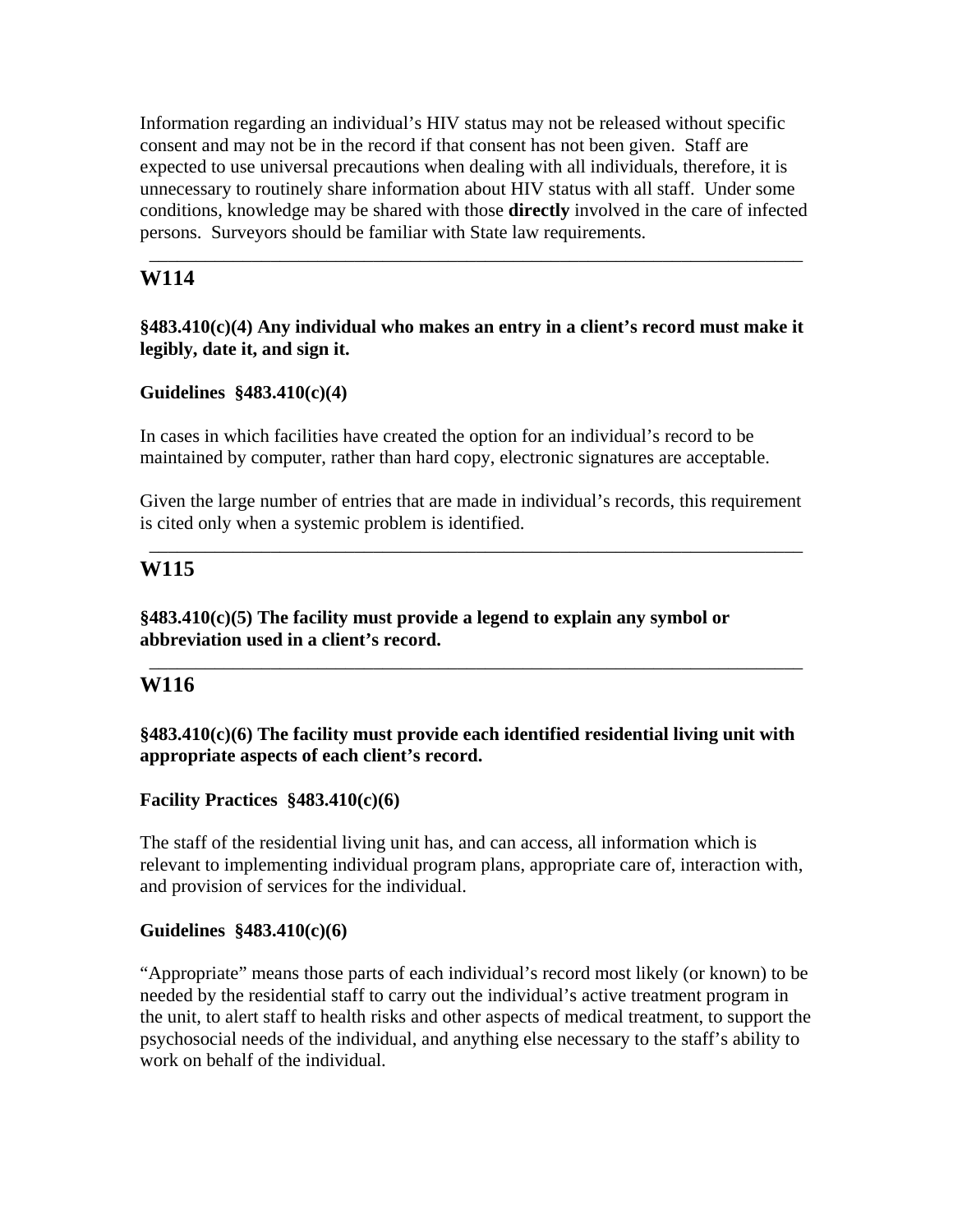# **§483.410(d) Standard: Services Provided Under Agreements With Outside Sources**

## **W117**

**§483.410(d)(1) If a service required under this subpart is not provided directly, the facility must have a written agreement with an outside program, resource, or service to furnish the necessary service, including emergency and other health care.** 

\_\_\_\_\_\_\_\_\_\_\_\_\_\_\_\_\_\_\_\_\_\_\_\_\_\_\_\_\_\_\_\_\_\_\_\_\_\_\_\_\_\_\_\_\_\_\_\_\_\_\_\_\_\_\_\_\_\_\_\_\_\_\_\_\_\_\_\_\_\_

## **Guidelines §483.110(d)(1)**

Federal statute (P.L. 94-142) requires all school-aged children to receive a free and appropriate school education. Therefore, a written agreement between ICFs/MR and public schools is not necessary.

#### **§483.410(d)(2) The agreement must**

## **W118**

**(d)(2)(i) Contain the responsibilities, functions, objectives, and other terms agreed to by both parties; and** 

\_\_\_\_\_\_\_\_\_\_\_\_\_\_\_\_\_\_\_\_\_\_\_\_\_\_\_\_\_\_\_\_\_\_\_\_\_\_\_\_\_\_\_\_\_\_\_\_\_\_\_\_\_\_\_\_\_\_\_\_\_\_\_\_\_\_\_\_\_\_

\_\_\_\_\_\_\_\_\_\_\_\_\_\_\_\_\_\_\_\_\_\_\_\_\_\_\_\_\_\_\_\_\_\_\_\_\_\_\_\_\_\_\_\_\_\_\_\_\_\_\_\_\_\_\_\_\_\_\_\_\_\_\_\_\_\_\_\_\_\_

## **W119**

**(d)(2)(ii) Provide that the facility is responsible for assuring that the outside services meet the standards for quality of services contained in this subpart.** 

## **Guidelines §483.410(d)(2)(ii)**

Outside providers of day services would not have to meet certain requirements relating to physical environment under  $\S$ §483.470 (a)-(g), (j), and (k) unless that source also provides living quarters for ICF/MR individuals. Outside sources must, of course, meet any applicable State and local requirements.

The facility's responsibility includes assuring that any restrictive techniques proposed for use by outside service providers are used only when warranted and with the required safeguards and approvals.

\_\_\_\_\_\_\_\_\_\_\_\_\_\_\_\_\_\_\_\_\_\_\_\_\_\_\_\_\_\_\_\_\_\_\_\_\_\_\_\_\_\_\_\_\_\_\_\_\_\_\_\_\_\_\_\_\_\_\_\_\_\_\_\_\_\_\_\_\_\_

## **W120**

**§483.410(d)(3) The facility must assure that outside services meet the needs of each client.**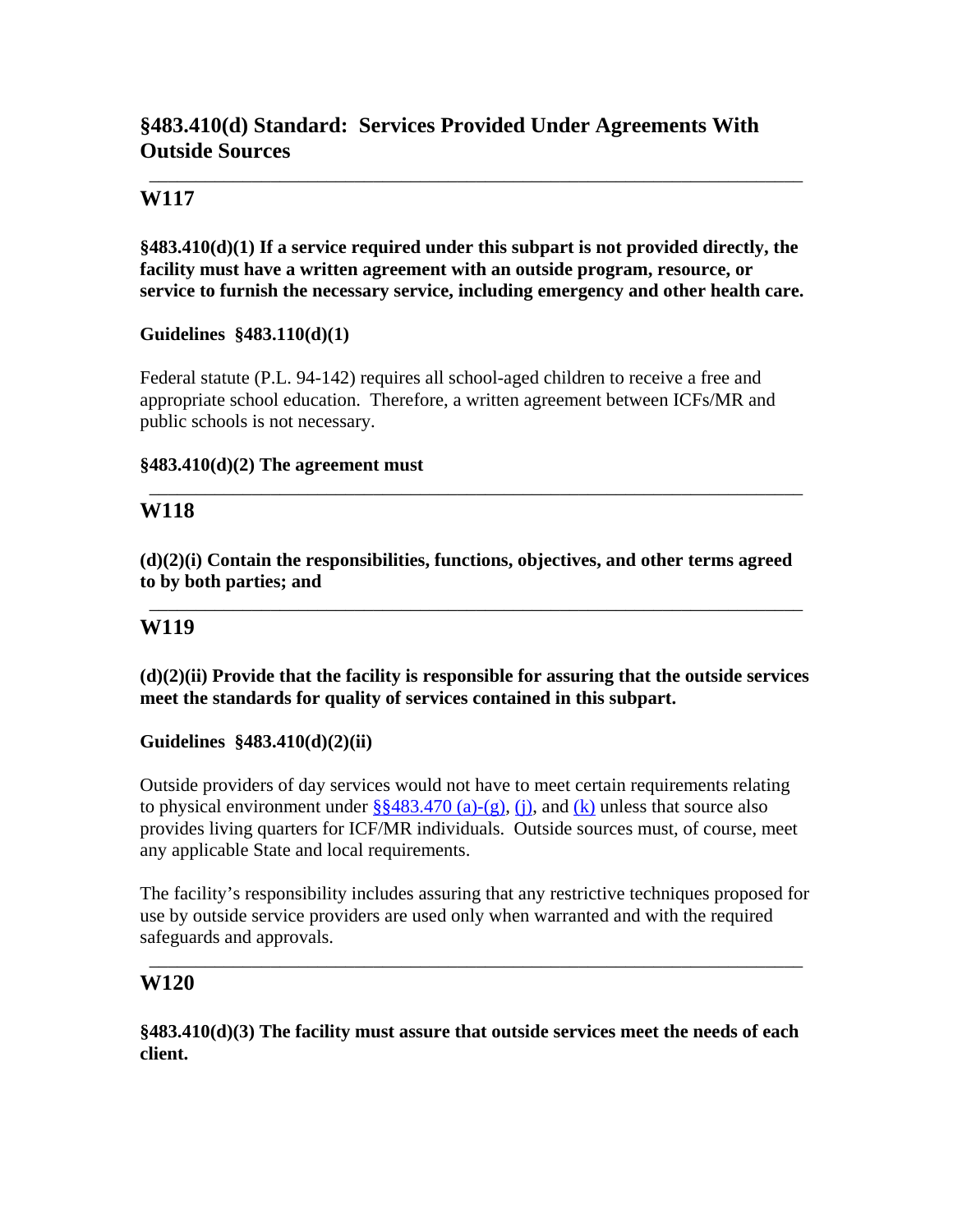## **Facility Practices §483.410(d)(3)**

Outside service providers meet the needs of each individual as identified by the interdisciplinary team.

Programs and services are coordinated/integrated and consistent with those provided by the facility.

## **Guidelines §483.410(d)(3)**

"Assure" means that the facility's staff actively participate with staff in outside programs in the assessment process and in development of objectives and intervention strategies. For example, if a public school is implementing a manual communication system with an individual, the direct care staff in the individual's living unit should have instructions to implement the program in the residential environment. Likewise, if the facility is implementing a behavior management program for the individual, it should be shared with and implemented as needed by the outside program. This communication is often difficult, but nevertheless essential to the provision of active treatment.

## **Probes §483.410(d)(3)**

Is there evidence of shared communication, program planning and implementation, and problem solving?

Is there a relationship among the objectives, data, techniques, etc., within the programs or services delivered? Does the facility periodically observe services that are provided by the outside resource?

\_\_\_\_\_\_\_\_\_\_\_\_\_\_\_\_\_\_\_\_\_\_\_\_\_\_\_\_\_\_\_\_\_\_\_\_\_\_\_\_\_\_\_\_\_\_\_\_\_\_\_\_\_\_\_\_\_\_\_\_\_\_\_\_\_\_\_\_\_\_

# **W121**

**§483.410(d)(4) If living quarters are not provided in a facility owned by the ICF/MR, the ICF/MR remains directly responsible for the standards relating to physical environment that are specified in**  $\frac{2483.470(a)}{1000}$  **through (g), (j) and (k).** 

## **Guidelines §483.410(d)(4)**

Even though the facility's premises may be rented from a landlord, the facility must ensure that the requirements for physical environment are met, either through arrangement with the landlord or through the facility's own services.

\_\_\_\_\_\_\_\_\_\_\_\_\_\_\_\_\_\_\_\_\_\_\_\_\_\_\_\_\_\_\_\_\_\_\_\_\_\_\_\_\_\_\_\_\_\_\_\_\_\_\_\_\_\_\_\_\_\_\_\_\_\_\_\_\_\_\_\_\_\_

# **§483.410(e) Standard: Licensure**

# **W101**

**The facility must be licensed under applicable State and local law.**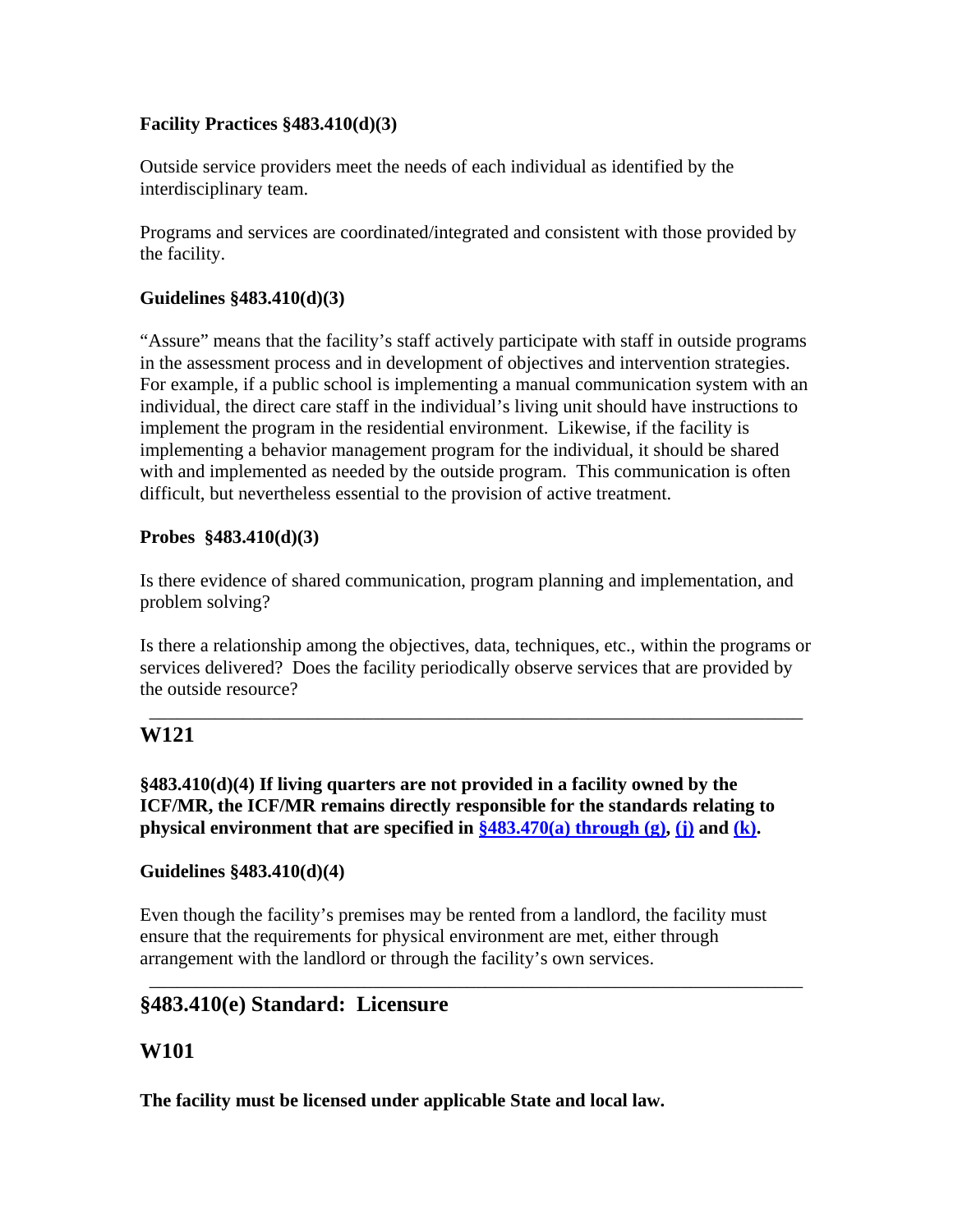## **Facility Practices §483.410(e)**

The facility has a current, valid State license when required under State law.

\_\_\_\_\_\_\_\_\_\_\_\_\_\_\_\_\_\_\_\_\_\_\_\_\_\_\_\_\_\_\_\_\_\_\_\_\_\_\_\_\_\_\_\_\_\_\_\_\_\_\_\_\_\_\_\_\_\_\_\_\_\_\_\_\_\_\_\_\_\_

## **W122**

# **§483.420 Condition of Participation: Client Protections**

## **Compliance Principles §483.420**

The Condition of Participation of Client Protections is met when:

- Individuals are free from abuse and neglect;
- Individuals are free from unnecessary drugs and restraints; and
- Individual freedoms are promoted (e.g., individuals have choice and opportunities in their money management, community involvement, interpersonal relationships, daily routines, etc.).

The Condition of Participation of Client Protections is not met when:

- Individuals have been abused, neglected or otherwise mistreated and the facility has not taken steps to protect individuals and prevent reoccurrence;
- Individuals are subjected to the use of drugs or restraints without justification; or
- Individual freedoms are denied or restricted without justification (e.g., systemic lack of privacy, of freedom of access to the community or to other individuals, in use of personal possessions and money, etc.).

## **Guidelines §483.420**

A citation of W127 or W150, which require that individuals are not subjected to verbal, sexual, or psychological abuse or punishment, is sufficient justification that the facility has failed to comply with the most fundamental of protections and, therefore, does not comply with this Condition of Participation.

# **§483.420(a) Standard: Protection of Clients' Rights**

## **The facility must ensure the rights of all clients. Therefore, the facility must**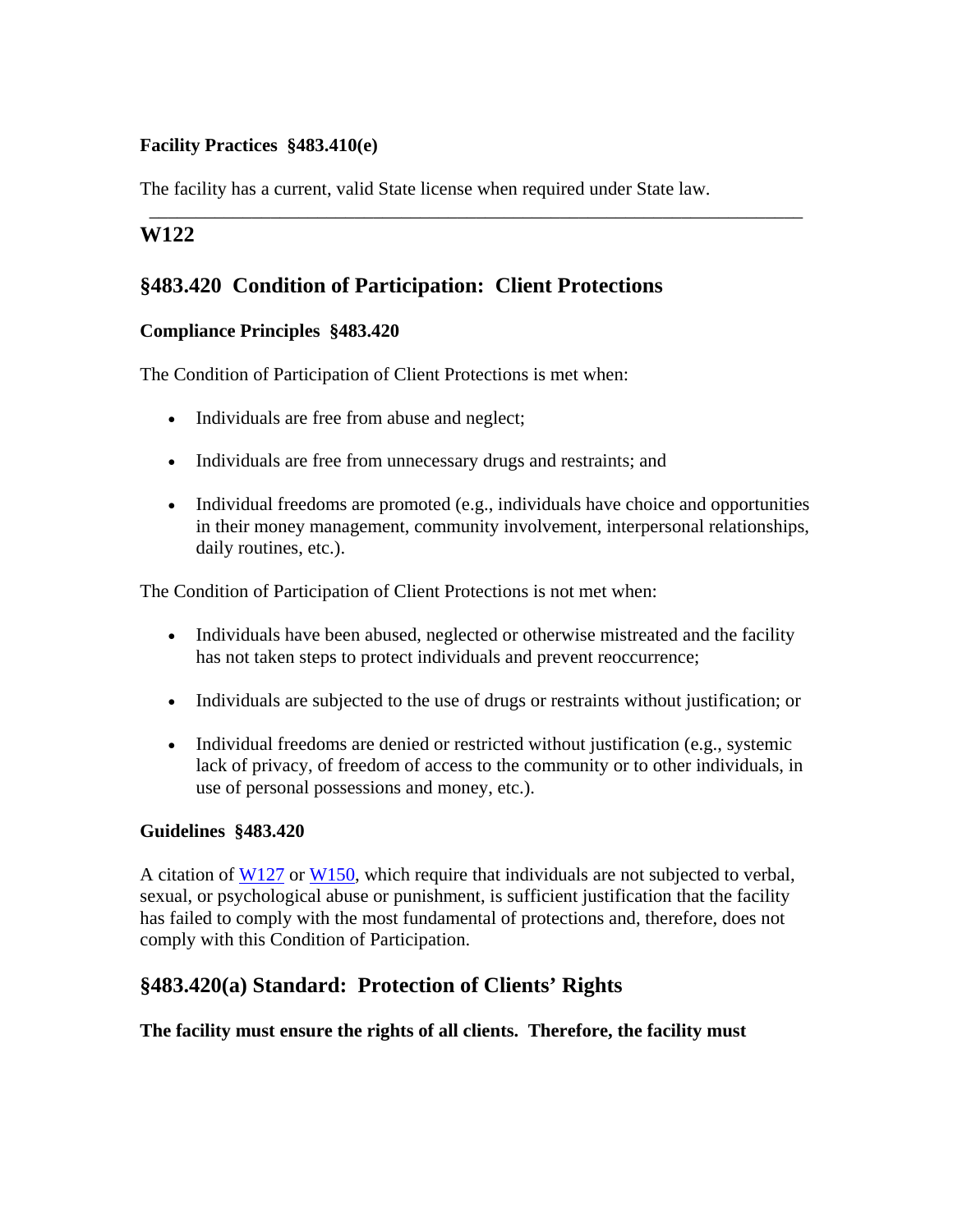### **Guidelines §483.420(a)**

"Ensure" means that the facility actively asserts the individual's rights and does not wait for him or her to claim a right. This obligation exists even when the individual is less than fully competent and requires that the facility is actively engaged in activities which result in the pro-active assertion of the individual's rights, e.g., guardianship, advocacy, training programs, use of specially constituted committee, etc.

\_\_\_\_\_\_\_\_\_\_\_\_\_\_\_\_\_\_\_\_\_\_\_\_\_\_\_\_\_\_\_\_\_\_\_\_\_\_\_\_\_\_\_\_\_\_\_\_\_\_\_\_\_\_\_\_\_\_\_\_\_\_\_\_\_\_\_\_\_\_

## **W123**

## **§483.420(a)(1) Inform each client, parent (if the client is a minor), or legal guardian, of the client's rights and the rules of the facility;**

#### **Facility Practices §483.420(a)(1)**

Individuals and their representatives, if applicable, are aware of the individual's rights and the rules of the facility.

Information has been provided to the individual and their representatives, if applicable, in terms and language they understand.

Individuals who are unable to understand their rights have family members, legal guardians or advocates who are involved in protection of their rights.

## **Guidelines §483.420(a)(1)**

The obligation to inform requires that the facility present information in a manner and form which can be understood, e.g., use of print materials, specialized programs to inform individuals who are deaf or blind, use of interpreters, etc

#### **Probes §483.420(a)(1)**

How does the facility determine if an individual can or cannot understand his/her rights? How does the facility inform staff, individuals, parents and/or guardians , or non-English speaking individuals of rights (e.g., use of printed materials, specialized programs to inform deaf and/or blind individuals, informal conferences)?

To what extent has the question of advocacy been raised if individuals do not have family members? If individuals have family members who do not wish to have contact made with them? If the individual does not want the family to participate in decision making?

What manner of assistance is provided once a decision is made that an individual has a need for advocacy, guardianship, or protective services?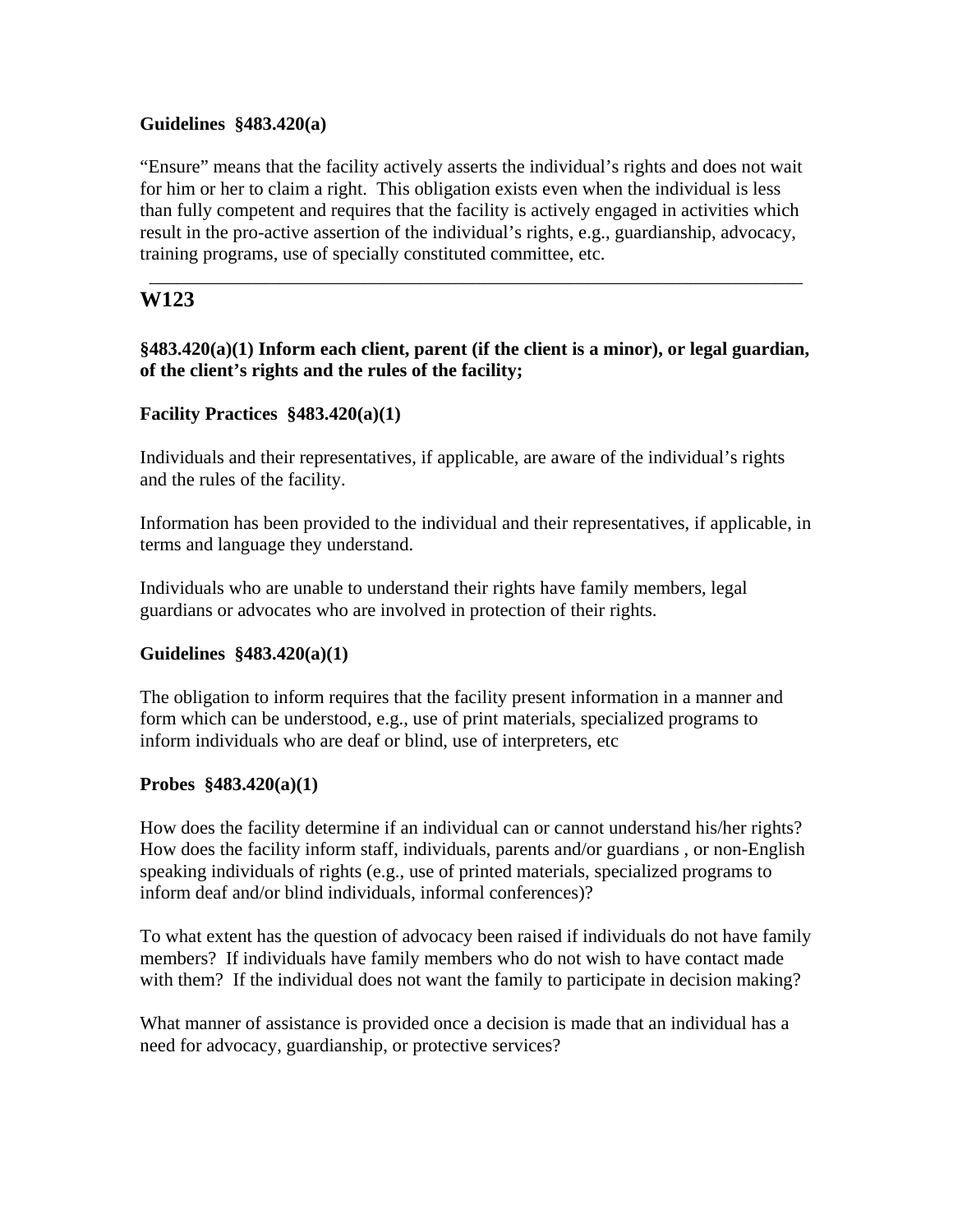**§483.420(a)(2) Inform each client, parent (if the client is a minor), or legal guardian, of the client's medical condition, developmental and behavioral status, attendant risks of treatment, and of the right to refuse treatment;** 

\_\_\_\_\_\_\_\_\_\_\_\_\_\_\_\_\_\_\_\_\_\_\_\_\_\_\_\_\_\_\_\_\_\_\_\_\_\_\_\_\_\_\_\_\_\_\_\_\_\_\_\_\_\_\_\_\_\_\_\_\_\_\_\_\_\_\_\_\_\_

## **Facility Practices §483.420(a)(2)**

Individuals and their representatives, if applicable, are aware of the individual's medical condition and treatment, therapies, services and other treatment or prescribed approaches being received, the reason for their use, as well as any risks involved in those treatments or approaches.

Individuals and their representatives, if applicable, understand the alternatives to proposed treatments, that they can refuse treatment, and the possible consequences/ alternatives to such refusal of treatment.

## **Guidelines §483.420(a)(2)**

The term "attendant risks of treatment" refers to **all** treatment, including medical treatment. An individual who refuses a particular treatment (e.g., a behavior control, seizure control medication or a particular intervention strategy) must be offered information about **acceptable** alternatives to the treatment being refused, if acceptable alternatives are available. The individual's preference about alternatives should be elicited and considered in deciding on the course of treatment. If the individual also refuses the alternative treatment, or if no alternative exists to the treatment refused, the facility must consider the effect this refusal may have on other individuals, the individual himself or herself and the facility, and if it can continue to treat the individual consistent with these regulations. Thus, every effort must be made to assist the individual to understand and cooperate in the legitimate exercise of the IPP.

An individual being considered for participation in experimental research must be fully informed of the nature of the experiment (e.g., medication, treatment) and understand the possible consequences of participating or not participating. The individual's written consent must be received prior to participation. For an individual who is a minor or who has been adjudicated as incompetent, the written informed consent of parents of the minor or the legal guardian is required.

The determination as to whether the individual was sufficiently "informed" is based on the following:

1. Was the individual aware of the proposed program or treatment, the procedures to be followed, and the identification of the person who will perform the treatment activity?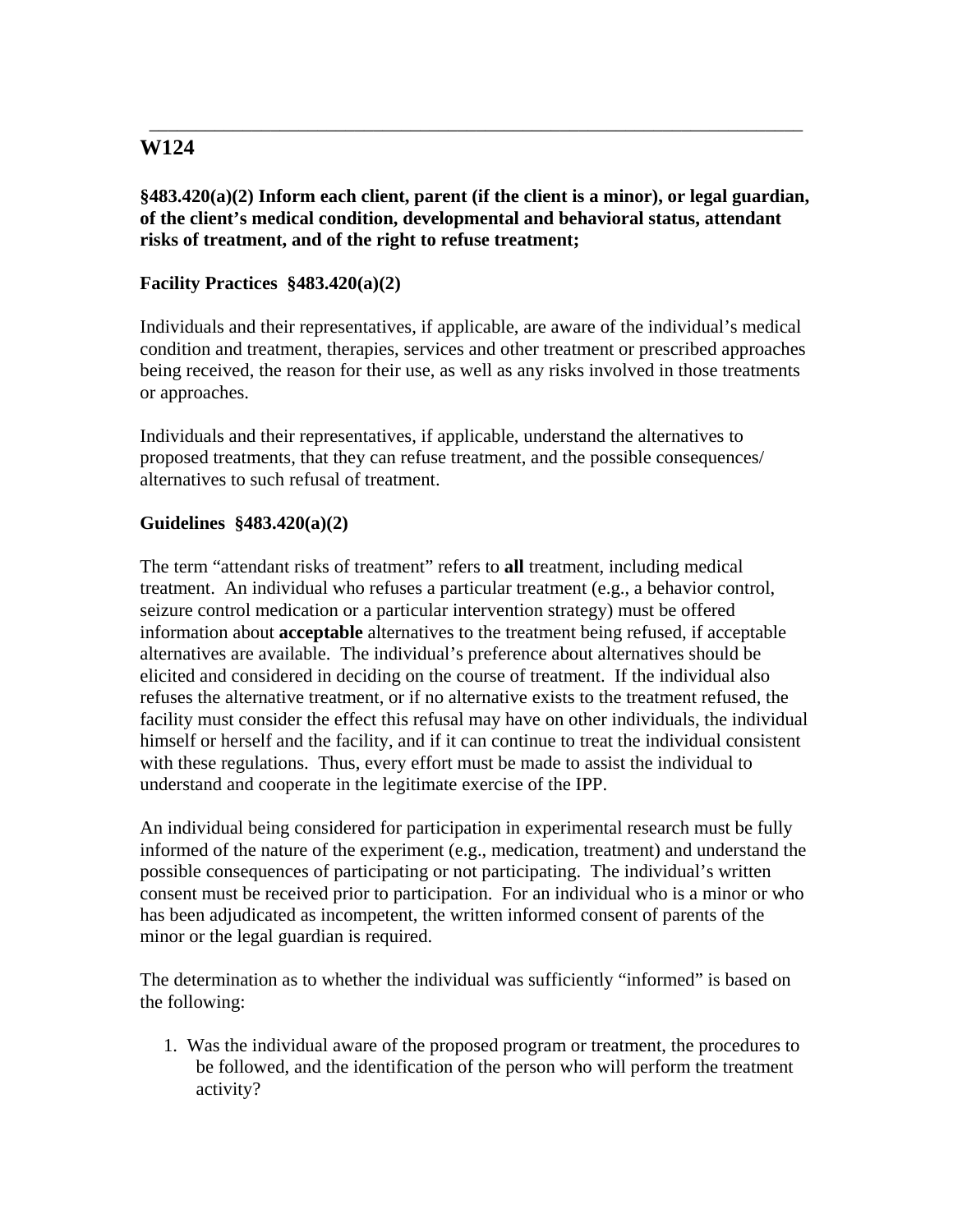- 2. Was the individual aware of the intended outcome or benefits of the proposed program or treatment?
- 3. Was the individual aware of the possible risks, including side effects and attendant discomfort of the proposed program or treatment, and the steps to be taken to minimize risk?
- 4. Was the individual aware of the ramifications if he or she decided not to participate, and of the alternatives to the proposed activity, particularly alternatives offering less risk or adverse effects?
- 5. Did the individual participate voluntarily? Did the individual have the opportunity to have questions about the activity answered?
- 6. Was the information about the activity presented in language that could be readily understood by the individual?

Additionally, for experimental, invasive or potentially harmful treatment, activities or procedures for which written informed consent is recommended, if not otherwise required by State or Federal law:

- 1. Was the consent time-limited (i.e., include the date the consent was signed and the date it becomes invalid)?
- 2. Did the individual realize that consent to participate could be withdrawn at any time without risk of punitive action?
- 3. Was the person who gave consent the legally appropriate party to do so for the individual?

## **Probes §483.420(a)(2)**

How does the facility inform the individual/parent/guardian of the individual's condition, and of other significant events (e.g., through written correspondence, phone calls, informal conferences, in native language, in a timely manner)?

Is there correspondence in the record informing the appropriate guardian of the individual's condition? Is there evidence of informed consent when needed?

Are alternative treatment procedures made available for those who refuse specific treatment?

What kinds of treatments do individuals refuse (if any)? Why? How does the facility respond to refusals?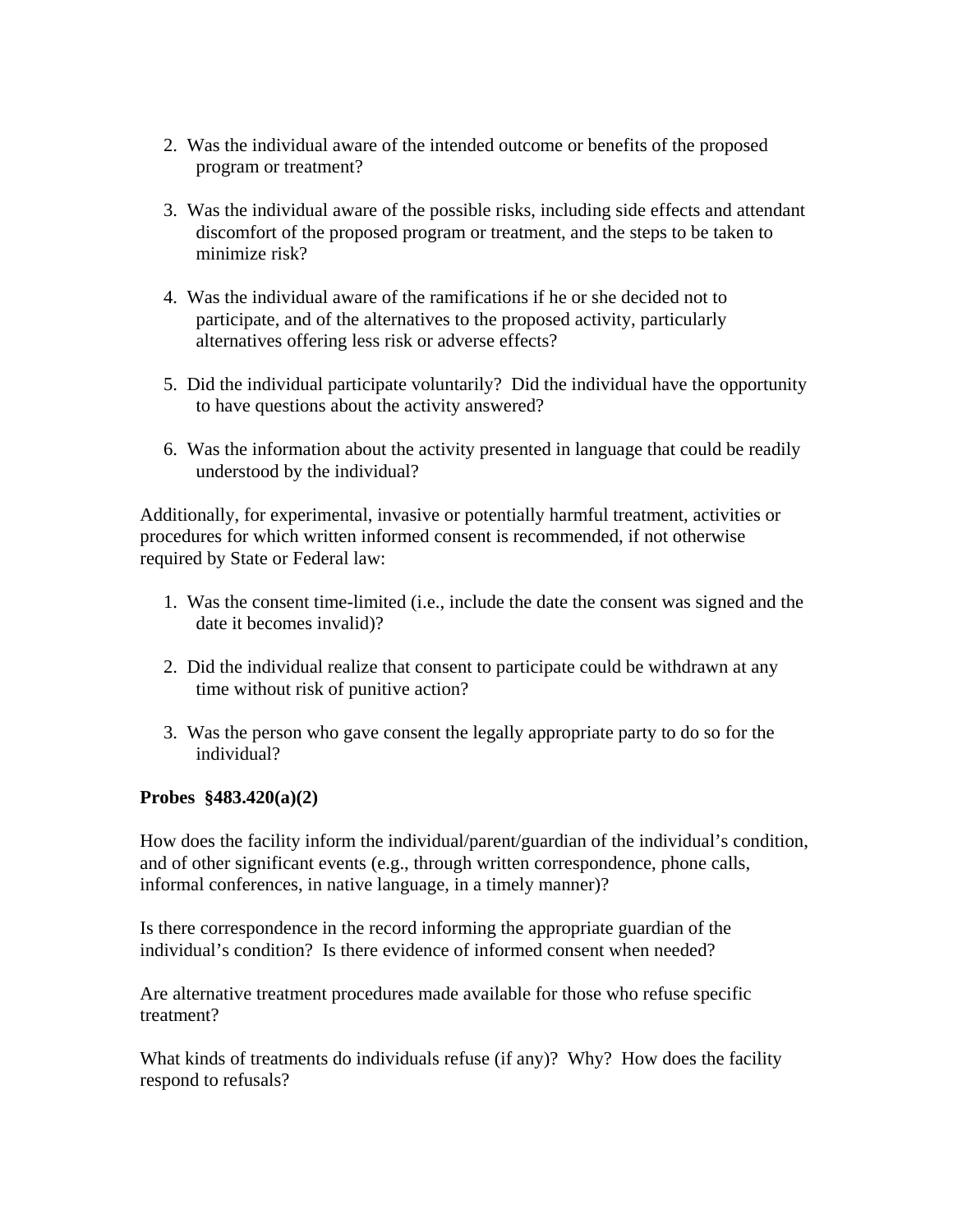How does the facility ensure that the concept of informed consent has been taught to individuals, including the ramifications of refusal of treatment?

Is there evidence that appropriate people are informed of benefits and risks of treatments, including psychoactive drugs?

\_\_\_\_\_\_\_\_\_\_\_\_\_\_\_\_\_\_\_\_\_\_\_\_\_\_\_\_\_\_\_\_\_\_\_\_\_\_\_\_\_\_\_\_\_\_\_\_\_\_\_\_\_\_\_\_\_\_\_\_\_\_\_\_\_\_\_\_\_\_

What does the facility do when individuals show consistent patterns of refusal of treatments or programs?

## **W125**

**§483.420(a)(3) Allow and encourage individual clients to exercise their rights as clients of the facility, and as citizens of the United States, including the right to file complaints, and the right to due process.** 

## **Facility Practices §483.420(a)(3)**

Individuals are taught and encouraged to claim and exercise their rights.

A personal advocate or legally sanctioned surrogate decision-maker has been identified, when appropriate, and is encouraged to assist/support the individual in exercising these rights.

Individuals and their representatives, if applicable, are aware of how to file a complaint and are free from reprisal when they do so.

Individuals have the opportunity to register to vote and are taught skills to assist them in exercising this right.

#### **Guidelines §483.420(a)(3)**

The facility must ensure protection of the individual from any form of reprisal or intimidation as a result of a complaint or grievance reported by an individual.

As long as there are no decisions or circumstances which require action by a legallyappointed surrogate, a spokesperson or advocate could assist the individual in exercising his or her rights as a citizen of the United States and as a person residing in the facility. Some examples might include assisting the individual to express his/her needs, wants and interests, to utilize community resources or to file a complaint. A spokesperson might also express opinions regarding situations in which consent by the beneficiary, parent of a minor, or legal guardian is required in order to bring to the attention of the facility potential concerns or problems.

The extent to which any person can act on behalf of another individual who has been assessed as needing a guardian, however, is entirely dependent upon the needs of the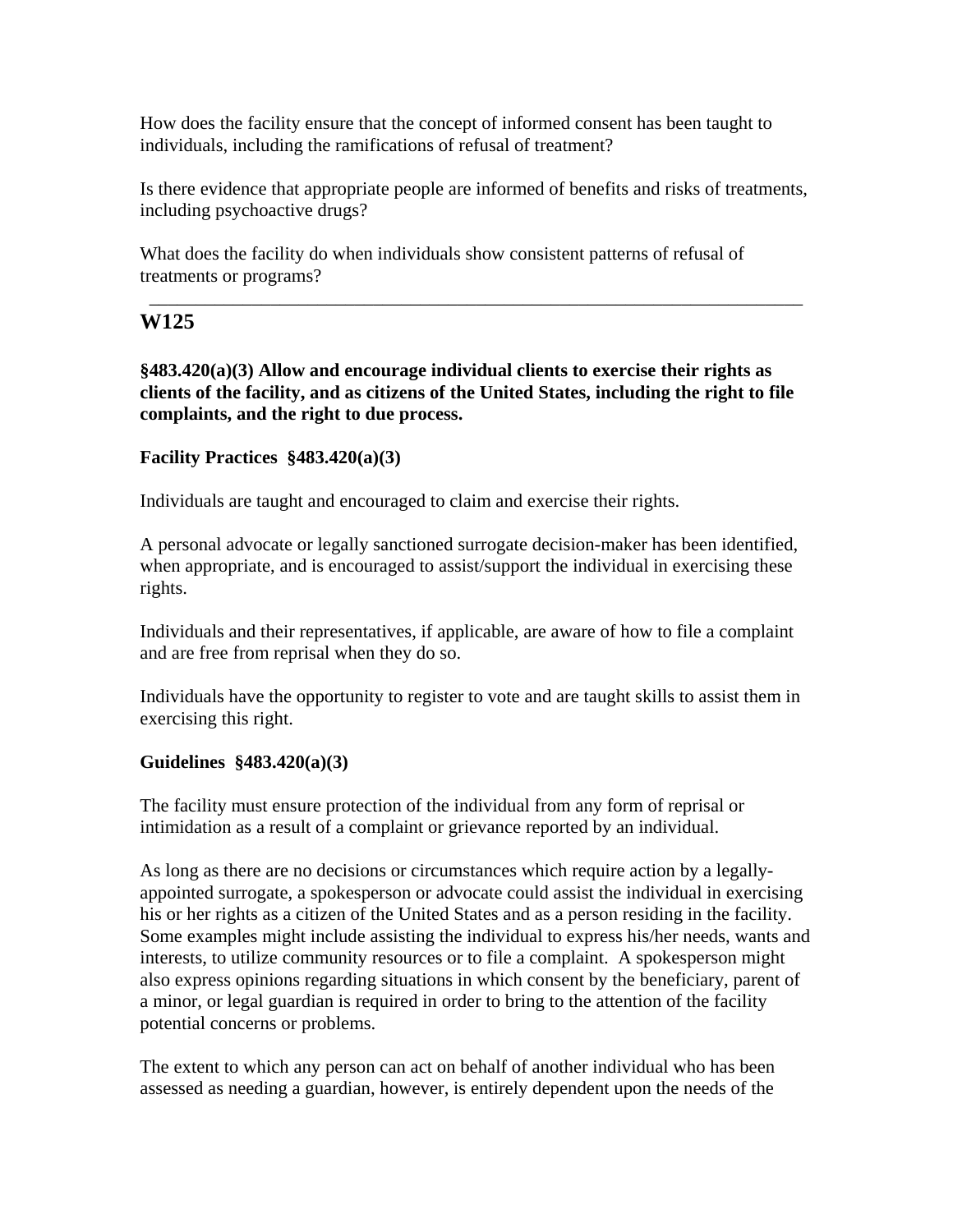individual client and upon the laws and regulations of the State in which that individual resides. The facility and surveyor must be familiar with the laws and regulations of the State in which the facility is located. It is inappropriate for the facility to unofficially delegate the individual's rights to others (e.g., parents, family, advocacy groups, etc.) To the extent that the individual is able to make decisions for himself or herself, it is inappropriate to delegate the person's rights to others.

Individuals who need guardianship or advocacy, and do not have this need addressed, are not prepared to exercise their rights as citizens of the United States. The facility's failure to ensure guardianship or advocacy for those who need it should be cited. Further deficiencies may also be cited under  $W123$ ,  $W124$ ,  $W143$ , and  $W263$ , depending upon the survey findings

#### **Probes §483.420(a)(3)**

How are individuals prepared to exercise their rights?

Are provisions made for all individuals to assert their rights including those with mobility, sensory and communication impairments?

Can staff explain individual rights and how they facilitate individual exercise of rights?

Do individuals use advocacy systems?

Are there established individual grievance procedures?

Are advocates given access to the individual and his/her records, as appropriate, consistent with the Developmental Disabilities Assistance and Bill of Rights Act, as amended?

Are rights that are modified or limited specific, general, or blanket? Are they reviewed to ensure continued appropriateness to the individual?

What ways show that individuals assert their rights (e.g., do they vote, self-advocate, participate in self-governance council, participate in citizenship training, participate in community political activities)?

What type of complaints do individuals report (if any) and how well does the facility respond?

When interviewing individuals, do they describe situations which demonstrate the exercising of their rights?

On what basis does the facility accept, or not accept, an individual's informed choice?

In what manner is due process ensured? How does the team fit into this process?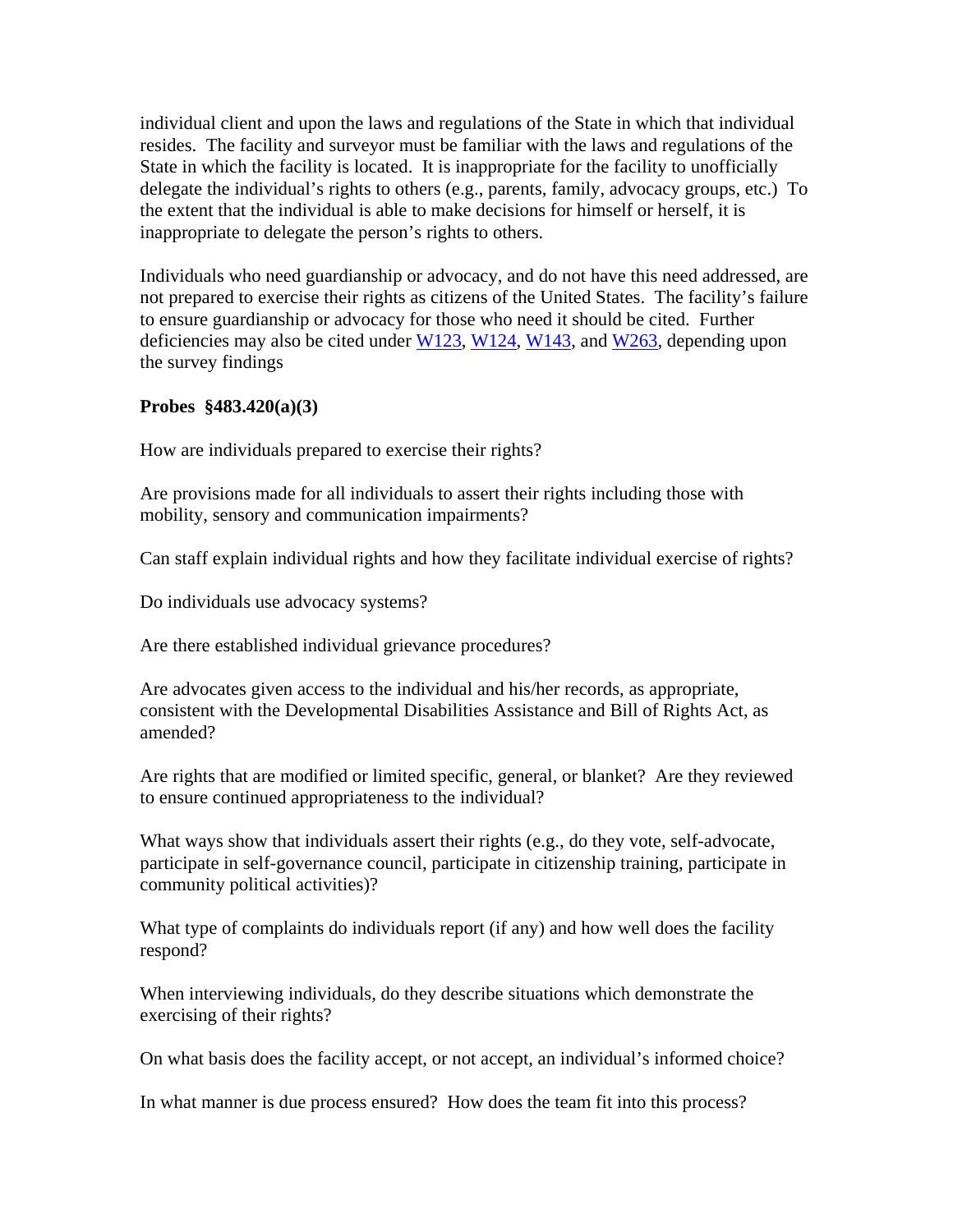## **§483.420(a)(4) Allow individual clients to manage their financial affairs and teach them to do so to the extent of their capabilities;**

\_\_\_\_\_\_\_\_\_\_\_\_\_\_\_\_\_\_\_\_\_\_\_\_\_\_\_\_\_\_\_\_\_\_\_\_\_\_\_\_\_\_\_\_\_\_\_\_\_\_\_\_\_\_\_\_\_\_\_\_\_\_\_\_\_\_\_\_\_\_

## **Facility Practices §483.420(a)(4)**

Individuals receive instruction (either as part of a formal program or a more general, informal series of activities) on handling their money which is geared to the individual's functional level.

Individuals have opportunities to hold and manage their own money to the maximum extent of their capabilities.

#### **Guidelines §483.420(a)(4)**

Since the use of money is a right, determine if the facility demonstrated, based on objective data, that the individual was unable to be taught how to use money before the decision was made to restrict that right.

#### **Probes §483.420(a)(4)**

How many individuals does the facility report manage their own funds?

Through interview and observation of staff and individuals served, are there individuals who are able to manage their own money with assistance, if needed?

Are individuals allowed to spend funds as they choose? Are there spending opportunities? Do they have cash?

Does staff, in fact, make financial decisions for use of individual funds which the facility reports are managed by the individual?

Do staff work closely with particular individuals to participate in decisions about spending their money?

For those individuals who manage their financial affairs, are they knowledgeable of their income source and amount?

What evidence is manifest by individuals that they know what to do with personal finances? To what extent do individuals know how to conduct bank transactions?

How are individuals paid? Cash? Check? Vouchers? Tokens?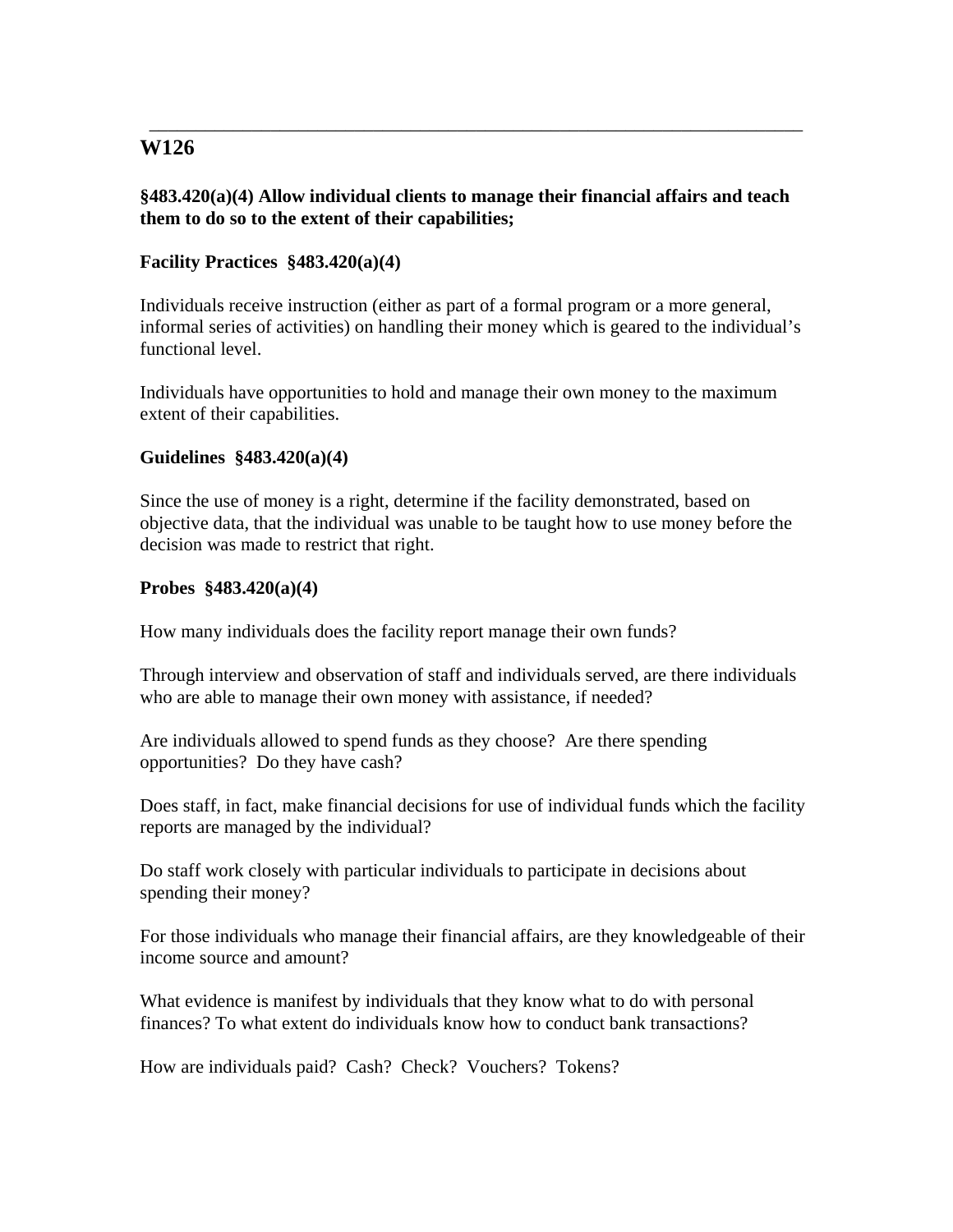## **§483.420(a)(5) Ensure that clients are not subjected to physical, verbal, sexual or psychological abuse or punishment;**

\_\_\_\_\_\_\_\_\_\_\_\_\_\_\_\_\_\_\_\_\_\_\_\_\_\_\_\_\_\_\_\_\_\_\_\_\_\_\_\_\_\_\_\_\_\_\_\_\_\_\_\_\_\_\_\_\_\_\_\_\_\_\_\_\_\_\_\_\_\_

## **Facility Practices §483.420(a)(5)**

No patterns, isolated incidents, unexplained functional regression, or other evidence of physical, verbal, sexual or psychological abuse or punishment posing a serious and immediate threat to individuals are present, are likely to occur, or have occurred without corrective action.

The following situations constitute evidence of abuse:

- 1. Individuals are involved in serious incidents (e.g., injuries, elopements) caused by one or more of the following:
	- Insufficient or incompetent supervision, regardless of the location of the incident;
	- Program structure not meeting individual needs;
	- Failure to intervene when indicated (i.e., neglect);
	- Active treatment strategies that have proven to be ineffective and have not been revised to meet individual needs;
	- Placement in an unsafe environment:
	- Monitoring systems that are absent or are inadequate to prevent such incidents; or
	- Placement with aggressive/assaultive individuals in the absence of adequate supervision.
- 2. Individuals are found with serious injuries of unknown origin that are suspicious based on the nature or circumstances of the injury, and on the functional or medical status of the individual.
- 3. Individuals are found with suspicious injuries of unknown origin and have been provided care and supervision by a person who has a confirmed history of abuse.
- 4. Individuals are subject to punitive techniques in the absence of positive teaching strategies or in the absence of their effectiveness.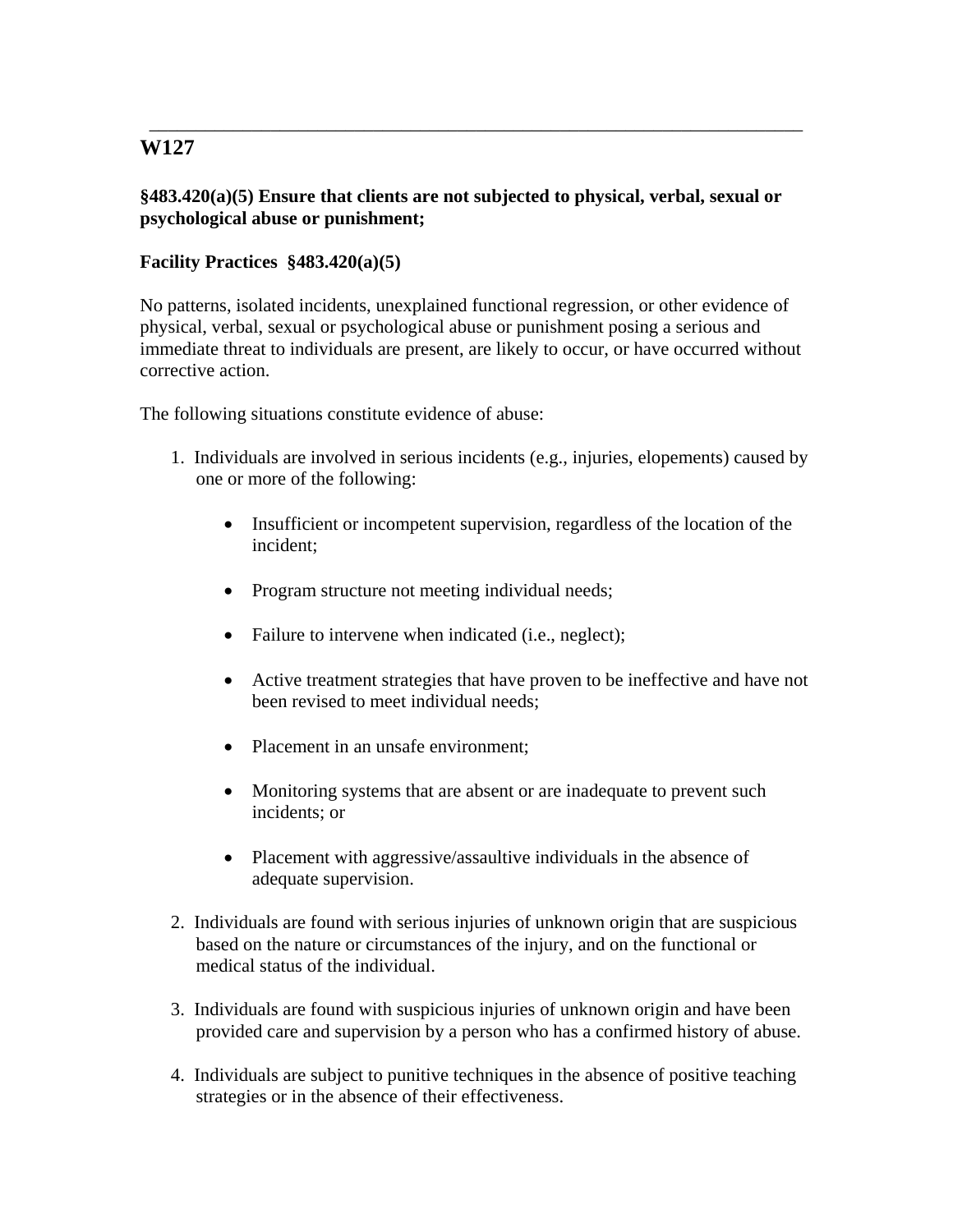- 5. Individuals suffer death/deterioration due to lack of medical attention and oversight.
- 6. There is observed abuse and the facility takes no action to correct the situation and protect the individual.

#### **Guidelines §483.420(a)(5)**

The facility is responsible to organize itself in such a manner that it **proactively** assures individuals are free from serious and immediate threat to their physical and psychological health and safety. Citing of this requirement indicates that there is a high probability that abuse to individuals could occur at any time, or already has occurred and may well occur again, if the individuals are not effectively protected from the serious physical or psychological harm or injury, or if the threat is not removed. A citation of this requirement, therefore, must result in a determination of Condition level non-compliance due to immediate and serious threat. Cross reference W122 for additional guidance.

"Threat," as used in this guideline, is any condition/situation which could cause or result in severe, temporary or permanent injury or harm to the mental or physical condition of individuals, or in their death.

"Abuse" refers to the ill-treatment, violation, revilement, malignment, exploitation and/or otherwise disregard of an individual, whether purposeful, or due to carelessness, inattentiveness, or omission of the perpetrator.

"Physical abuse" refers to any physical motion or action, (e.g., hitting, slapping, punching, kicking, pinching, etc.) by which bodily harm or trauma occurs. It includes use of corporal punishment as well as the use of any restrictive, intrusive procedure to control inappropriate behavior for purposes of punishment. Observe individuals to see if they are bruised, cut, burned (cigarettes, etc.).

"Verbal abuse" refers to any use of oral, written or gestured language by which abuse occurs. This includes pejorative and derogatory terms to describe persons with disabilities.

"Psychological abuse" includes, but is not limited to, humiliation, harassment, and threats of punishment or deprivation, sexual coercion, intimidation, whereby individuals suffer psychological harm or trauma.

Individuals must not be subjected to abuse by anyone (including, but not limited to, facility staff, consultants or volunteers, staff of other agencies serving the individual, family members or legal guardians, friends, other individuals, or themselves).

Since many individuals residing in ICFs/MR are unable to communicate feelings of fear, humiliation, etc., the assumption must be made that any actions that would usually be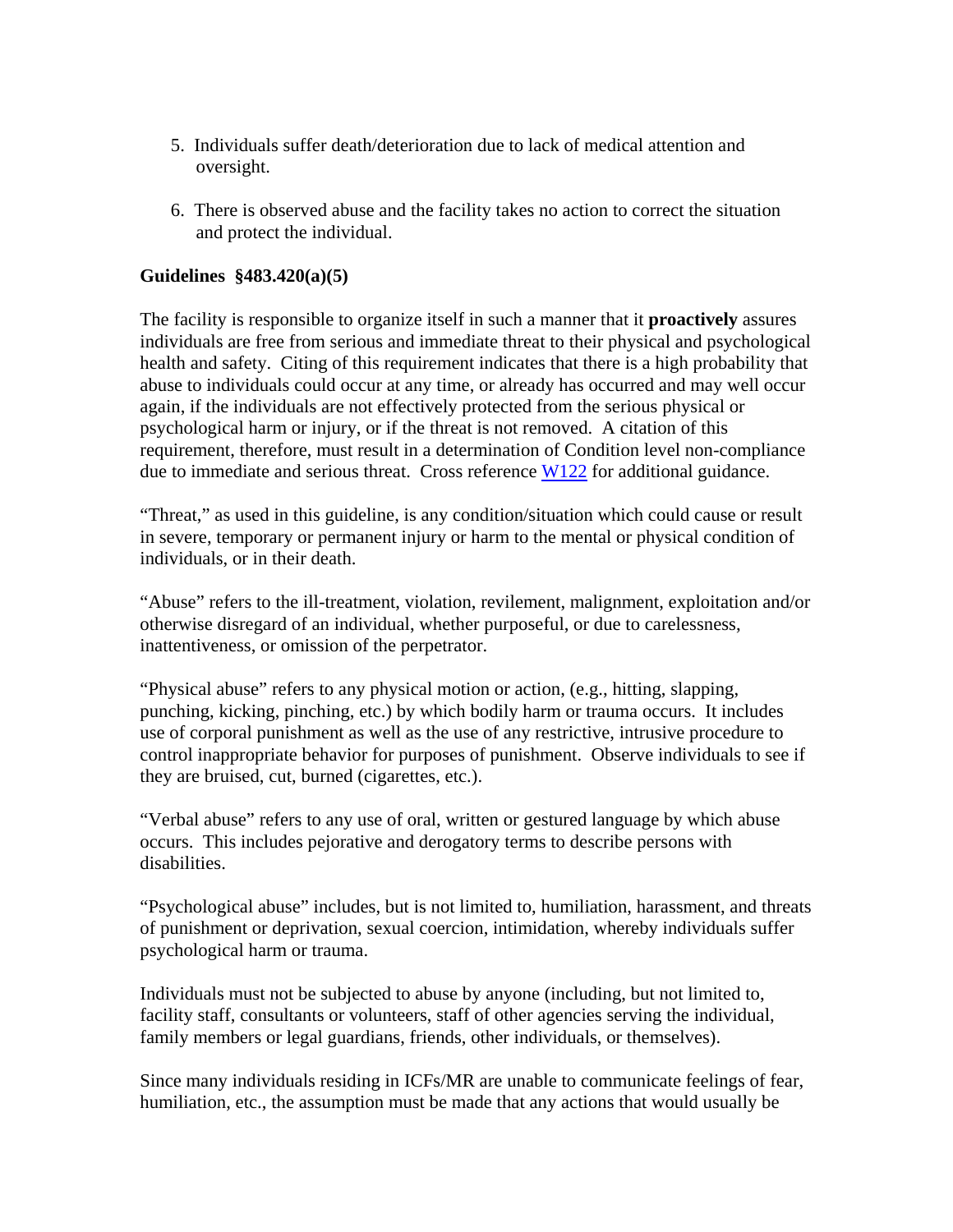viewed as psychologically or verbally abusive by a member of the general public, is also viewed as abusive by the individual residing in the ICF/MR, regardless of that individual's perceived ability to comprehend the nature of the incident.

The facility must take whatever action is necessary to protect the individuals residing there. For example, if a facility is forced by court order or arbitration rulings to retain or reinstate an employee believed to be abusive, the facility may need to take other measures (such as assigning the employee to an area where there is no contact with beneficiaries, providing increased supervision and additional training for the employee, appealing the arbitration or court decision or pursuing formal criminal charges) in order to ensure beneficiary safety.

## **Survey Procedures §483.420(a)(5)**

Use the following procedures in the order shown:

- Review incident/accident reports or logs for at least a 3-6 month period and for all three shifts.
- Review recent hospitalizations or transfers to the facility infirmary as a result of an individual incident or accident.
- Note any failure of the facility to provide protective supervision, especially after knowing an individual has in the past been injured as a result of omissions in supervision. (For example, usually after 3 incidents of injury, within a short timeframe, one begins to think about the repetitive nature of the incidents. However, if even one very serious incident resulting in medical intervention has occurred, review it to assure that the facility has taken effective, corrective action.)
- After identifying those individuals repeatedly being injured, go to the living unit or wherever the injuries are reoccurring and observe the level of supervision provided.
- There are going to be unexplained injuries, given the nature of the population served. However, as a surveyor, you are examining what the facility has done to reduce the probability of further injury.
- Observe individuals to determine if there is a pattern of individuals appearing fearful, suspicious, timid, shaking when approached, avoiding eye contact, overly obedient, etc.
- Other factors to evaluate include: the needs of the individuals served, the degree of program structure available in the environment, the effectiveness of active treatment strategies, and whether or not the frequency or intensity of injuries is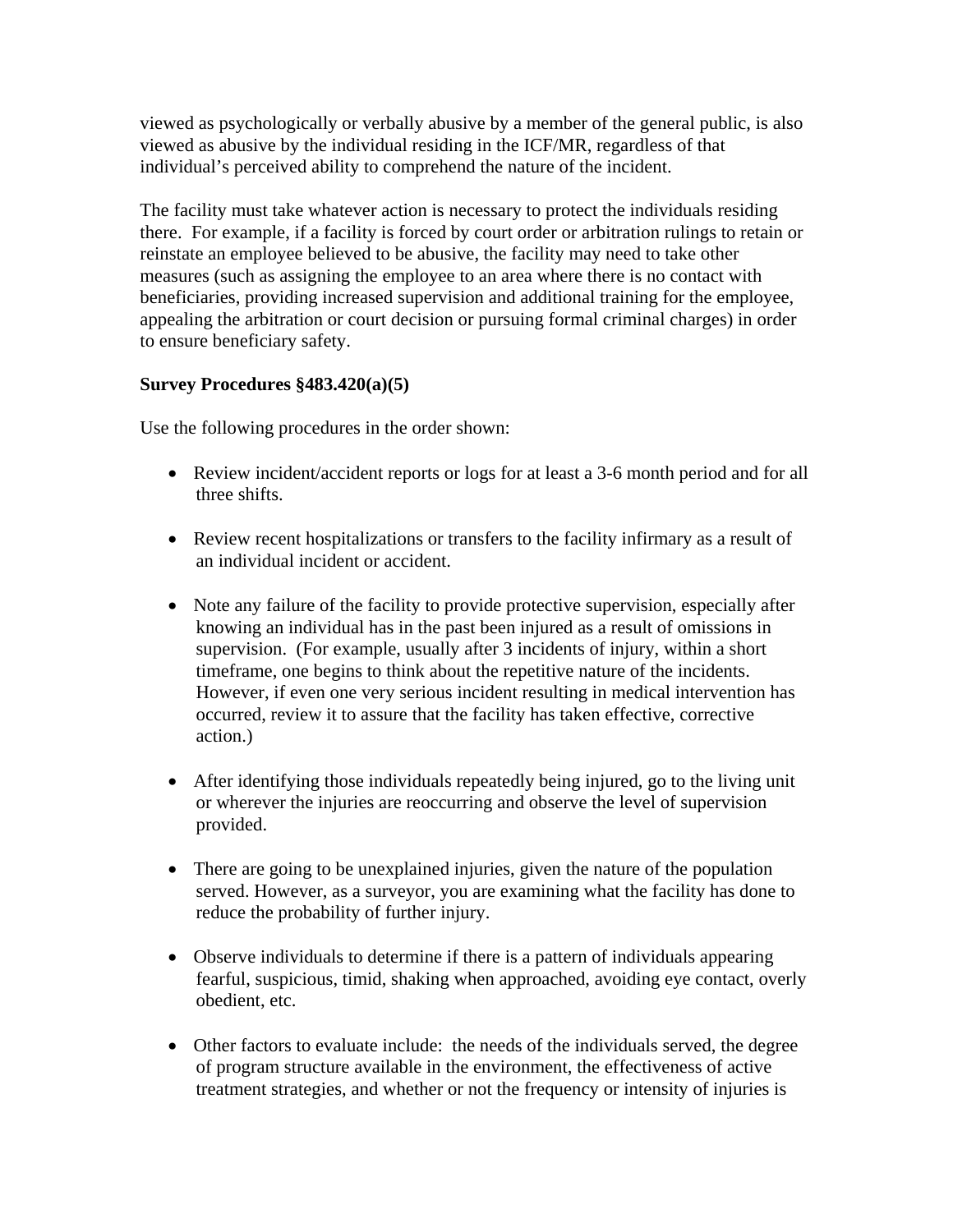abnormally high or low, etc. These conditions may indicate the potential for a threat which requires in-depth investigation and evaluation.

#### **Probes §483.420(a)(5)**

Are there patterns of staff conduct which may be punitive, abusive, retributive, counterproductive or a substitute for programming towards self-control?

Is there a systematic pattern of incident reports which suggest or allege abuse?

How is the facility organized to prevent abuse (i.e., investigative systems, abuse management, analysis of incident and injury patterns, individual/parent/guardian ombudsman systems)?

Cross-reference W150 for more probes.

## **W128**

**§483.420(a)(6) Ensure that clients are free from unnecessary drugs and physical restraints and are provided active treatment to reduce dependency on drugs and physical restraints;** 

\_\_\_\_\_\_\_\_\_\_\_\_\_\_\_\_\_\_\_\_\_\_\_\_\_\_\_\_\_\_\_\_\_\_\_\_\_\_\_\_\_\_\_\_\_\_\_\_\_\_\_\_\_\_\_\_\_\_\_\_\_\_\_\_\_\_\_\_\_\_

### **Facility Practices §483.420(a)(6)**

The use of **all** drugs and physical restraints is based on individual need **and** the presenting problem cannot be addressed by other means.

An active treatment program which includes mechanisms to reduce dependency on drugs and restraints is in effect, and is based on the needs of the individual.

The use of a drug or restraint is discontinued if it is not effective.

Drugs are not used at levels which are toxic or otherwise result in deterioration of the individual.

## **Guidelines §483.420(a)(6)**

The chronic use of restraints may indicate one or more of the following: the individual's developmental and/or behavioral needs are not being met and the appropriateness of placement should be questioned; staff behavior may be prompting behaviors in individuals which result in the chronic use of physical restraints and drugs to control behavior; staff may have inadequate training and/or experience to provide active treatment and employ preventive measures that reduce the levels of behaviors judged to require physical restraints and drugs to control behavior; and restraints may be applied to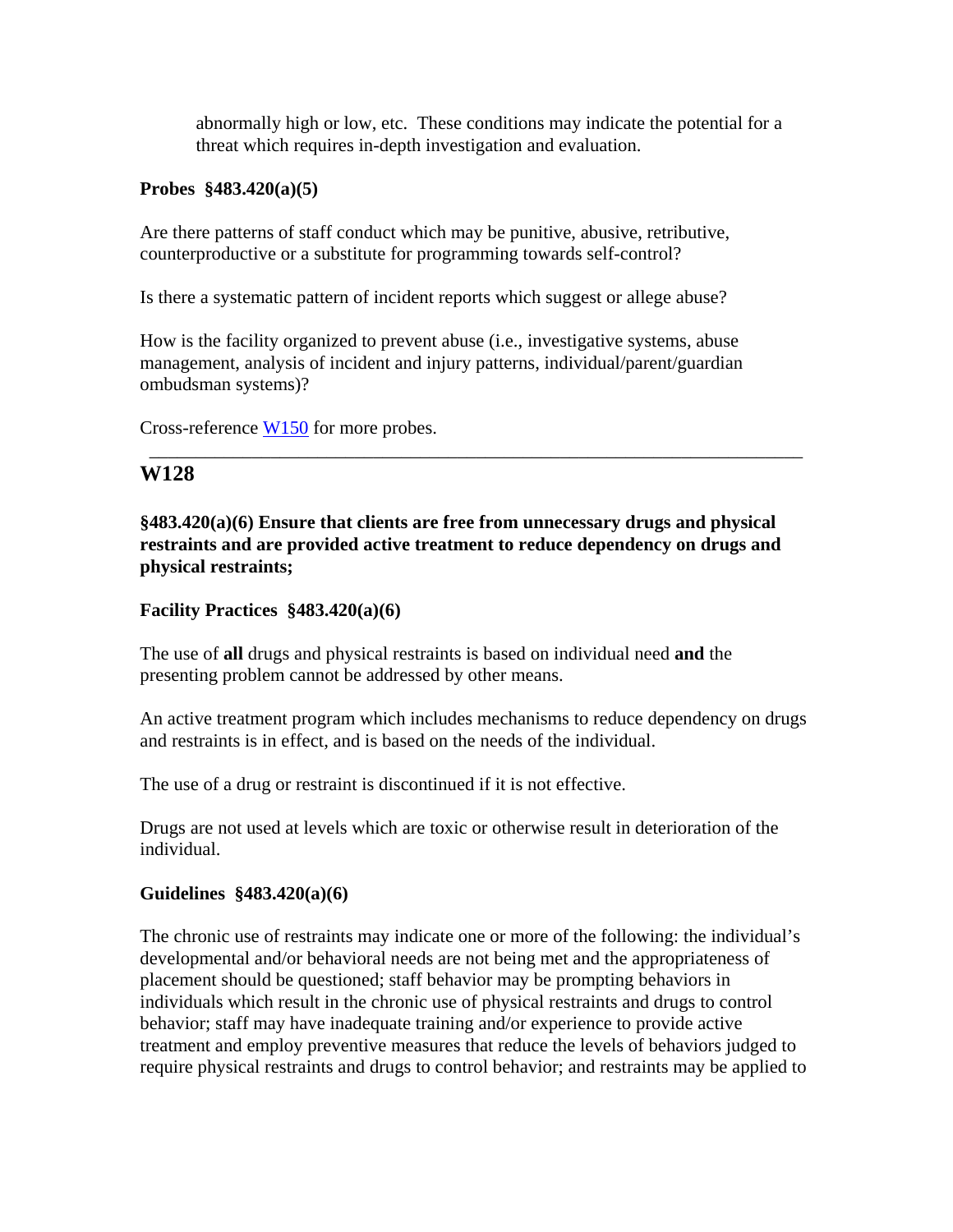behaviors which are, in fact, not threatening to the health and welfare of the individual or other individuals and staff.

### **Probes §483.420(a)(6)**

Is there evidence of substitutions of one form of restrictive procedures for another, e.g., as drug usage is reduced, is there widespread increase in the use of time-out and restraint procedures and vice versa?

Does the active treatment plan address drug use, physical restraint and/or time-out modification?

Are individuals receiving any drugs for which there are no substantiated uses or active monitoring to support their use? How long is use of a psychoactive drug allowed to continue without improvement to the individual? What criteria must be satisfied before a psychiatric consultation is requested?

\_\_\_\_\_\_\_\_\_\_\_\_\_\_\_\_\_\_\_\_\_\_\_\_\_\_\_\_\_\_\_\_\_\_\_\_\_\_\_\_\_\_\_\_\_\_\_\_\_\_\_\_\_\_\_\_\_\_\_\_\_\_\_\_\_\_\_\_\_\_

Cross reference W295 and W311 for more probes.

## **W129**

#### **§483.420(a)(7) Provide each client with the opportunity for personal privacy and**

#### **Facility Practices §483.420(a)(7)**

Individuals have time to be alone, when appropriate, and to have privacy for personal interactions/activities.

#### **Guidelines §483.420(a)(7)**

The facility must have a method of arranging for privacy of visits between individuals with significant relationships, if they do not both reside at the facility.

#### **Probes §483.420(a)(7)**

Do individuals actually seek out and utilize opportunities for privacy?

Do individuals actually have places to go to be alone and are they allowed to do so? For example, are individuals allowed to go to their room alone? Allowed to go to a quiet private area, or do staff routinely "herd" individuals preventing opportunities for privacy?

Are these rights afforded to less-disabled individuals only?

Are individuals taught "private area" behavior and responsibilities?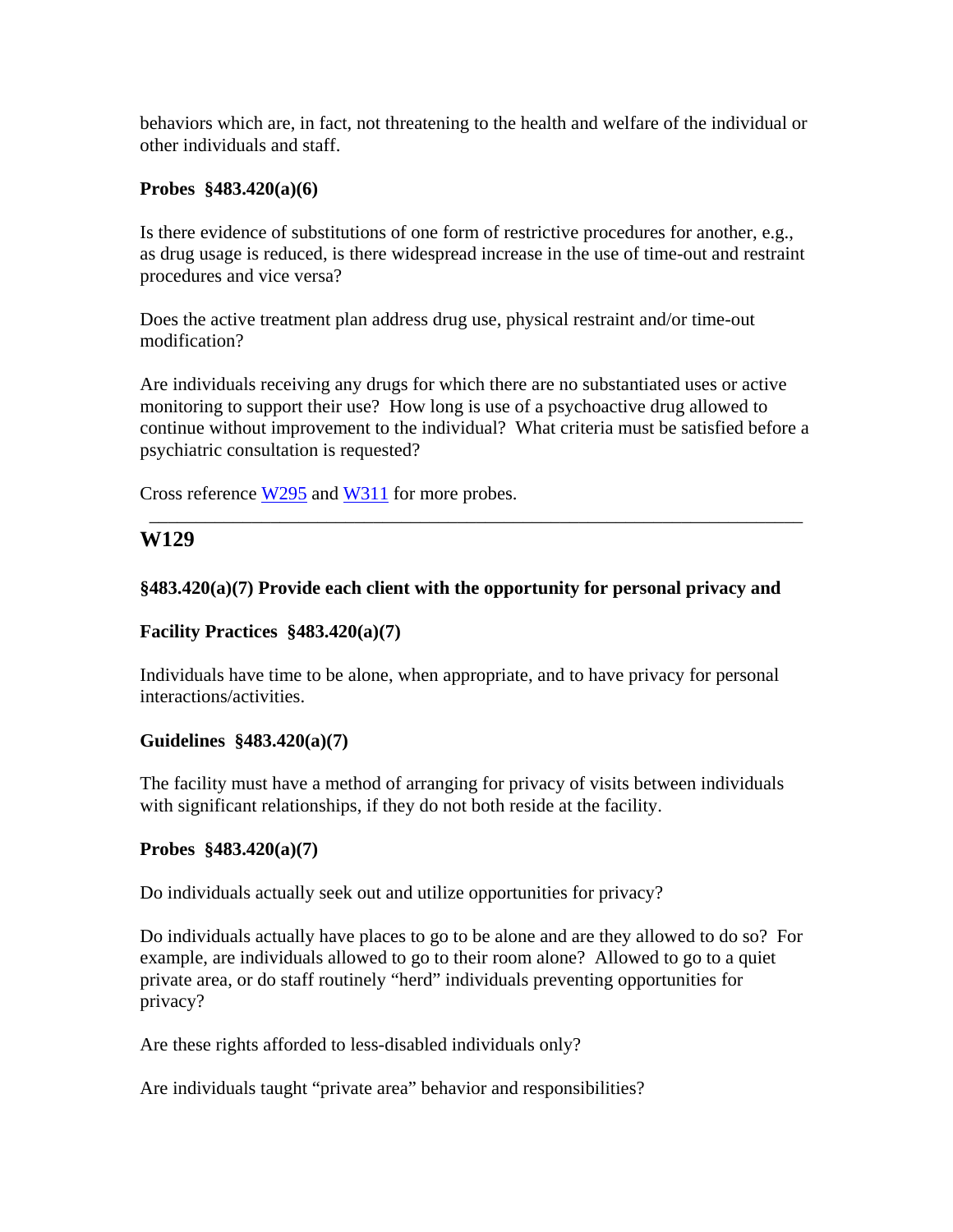What do you see staff do when individuals are not mindful of their or other's privacy?

\_\_\_\_\_\_\_\_\_\_\_\_\_\_\_\_\_\_\_\_\_\_\_\_\_\_\_\_\_\_\_\_\_\_\_\_\_\_\_\_\_\_\_\_\_\_\_\_\_\_\_\_\_\_\_\_\_\_\_\_\_\_\_\_\_\_\_\_\_\_

To what extent are individuals talked about in the presence of other individuals?

## **W130**

### **ensure privacy during treatment and care of personal needs;**

## **Facility Practices §483.420(a)(7)**

Individuals have privacy during personal hygiene activities (e.g., toileting, bathing, dressing) and during medical/nursing treatments that require exposure of one's body.

#### **Guidelines §483.420(a)(7)**

The facility must examine and treat individuals in a manner that maintains the privacy of their bodies. Only employees directly involved in the treatment are present when treatments are given. Some method or mechanism which ensures privacy (such as a closed door, a drawn curtain or systematically implemented training for an individual to use their own methods) must be employed to shield the individual from passers-by. People not involved in the care of the individual should not be present without their consent while they are being examined or treated.

If an individual requires assistance during toileting, bathing, and other personal hygiene activities, staff should assist, giving utmost attention to the individual's need for privacy. There is no prohibition, however, on staff to work with individuals of the opposite sex.

Exercise special attention to ensure that your behavior, during onsite observations in the individual's home, does not violate an individual's right to privacy during treatment and care of personal needs.

#### **Probes §483.420(a)(7)**

To what extent have accommodations been made so that individuals with physical disabilities, who otherwise would be independent, can perform basic personal hygiene activities without staff present?

\_\_\_\_\_\_\_\_\_\_\_\_\_\_\_\_\_\_\_\_\_\_\_\_\_\_\_\_\_\_\_\_\_\_\_\_\_\_\_\_\_\_\_\_\_\_\_\_\_\_\_\_\_\_\_\_\_\_\_\_\_\_\_\_\_\_\_\_\_\_

How does staff preserve personal privacy of individuals when visitors are present?

## **W131**

**§483.420(a)(8) Ensure that clients are not compelled to perform services for the facility and**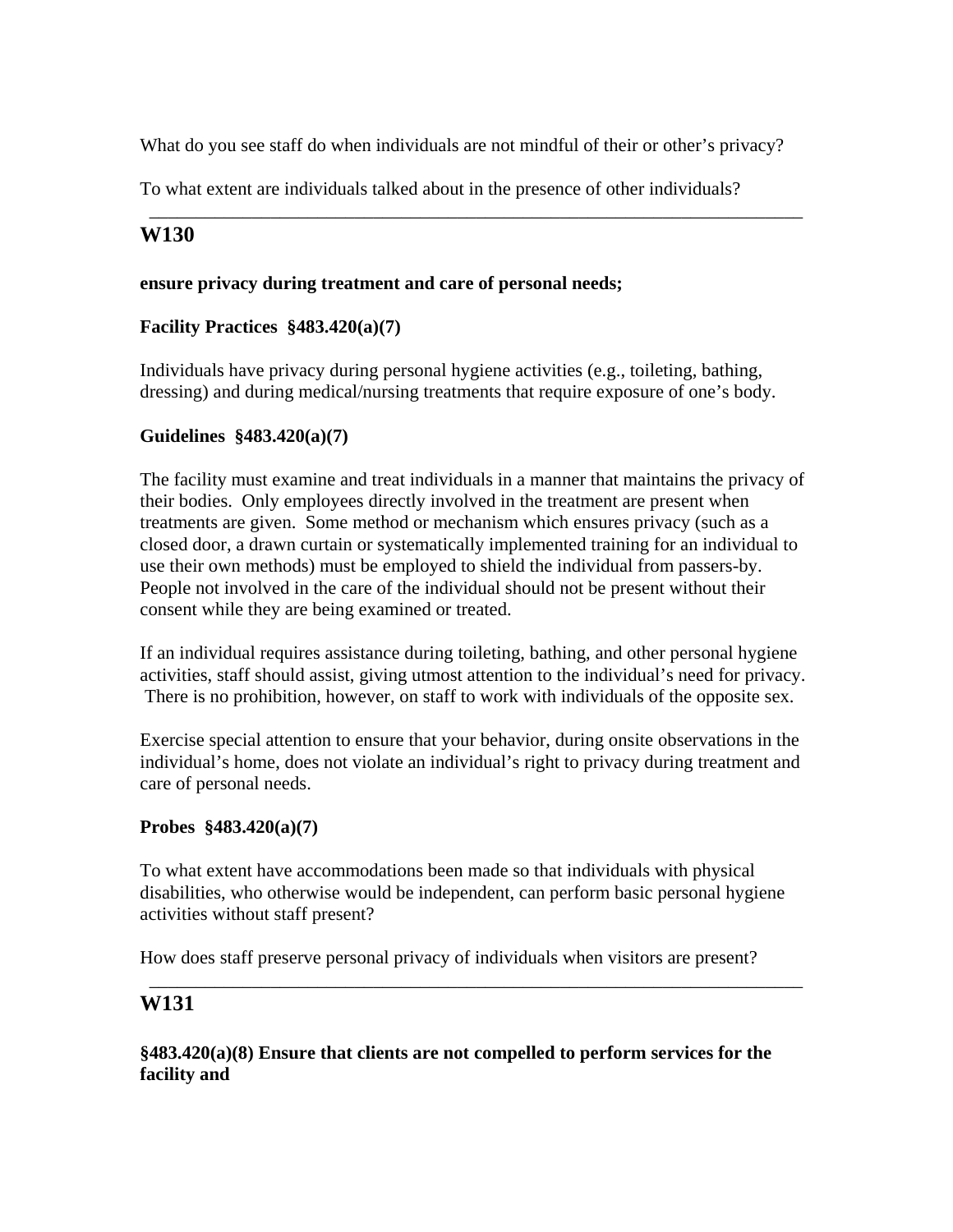## **ensure that clients who do work for the facility are compensated for their efforts at prevailing wages and commensurate with their abilities;**

\_\_\_\_\_\_\_\_\_\_\_\_\_\_\_\_\_\_\_\_\_\_\_\_\_\_\_\_\_\_\_\_\_\_\_\_\_\_\_\_\_\_\_\_\_\_\_\_\_\_\_\_\_\_\_\_\_\_\_\_\_\_\_\_\_\_\_\_\_\_

## **Facility Practices §483.420(a)(8)**

The individual is not required or expected to do chores or work for the facility, other than appropriate care of one's own personal space or shared responsibility for common areas.

#### **Guidelines §483.420(a)(8)**

"Work," as used in the regulation, means any directed activity, or series of related activities which results in benefit to the economy of the facility or in a contribution to its maintenance, or in the production of a salable product. In deciding whether a particular activity constitutes "work" as defined above, the key determinant is if an individual was unavailable to perform the particular activity or function, would the facility be required to hire additional full or part-time staff (or pay overtime to existing staff) in order to properly maintain the facility or to provide necessary care services to individuals, in order to carry out its assigned mission?

Individuals are not to be used to provide a source of labor for a facility against their will or in opposition to the objectives of the IPP.

Seriously question any situation in which an individual is observed or reported to be "volunteering" to do real work that benefits the facility, or its maintenance without compensation. Interview such individuals to determine if they have given informed consent to such practices and understand that by providing employable services they are able to be compensated. This does not preclude an individual from helping out a friend or being kind to others. Self-care activities related to the care of one's own person are not considered "work" for purposes of compensation.

Regular participation in the domiciliary activities of maintaining one's own immediate household or residential living unit which can lead to the individual's greater functional ability to perform independent household tasks is also not considered "work" for the facility. Shared duties are common and appropriate. Included in, but not limited to, these domiciliary tasks are:

- Meal planning, food purchasing, food preparation, table setting, serving, dishwashing, etc.;
- Household cleaning, laundry;
- Clothes repair;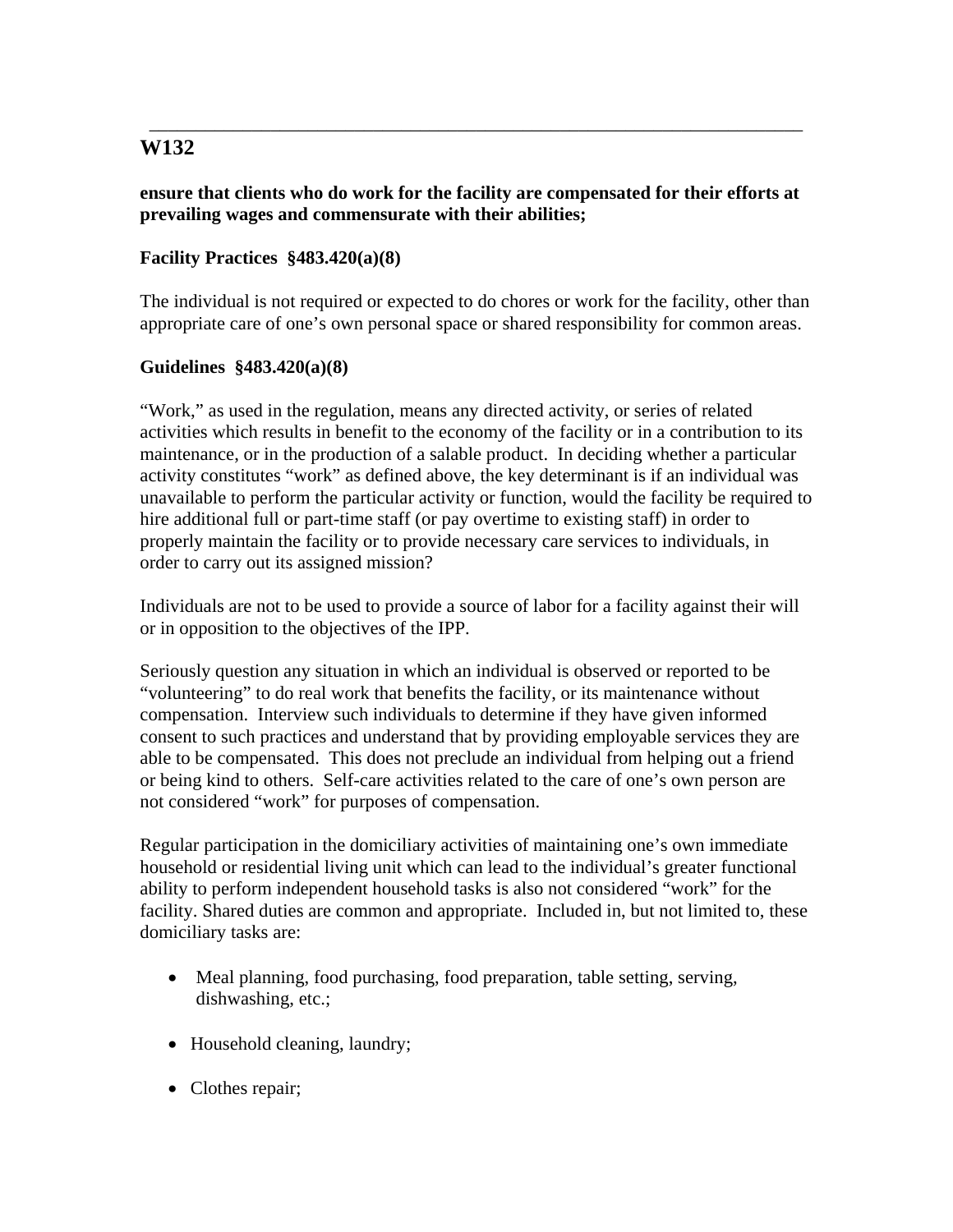- Light yard and house maintenance (painting, simple carpentry, etc.); and
- General household shopping, including clothing.

In general, participation in any household task which promotes greater independent functioning (and which the individual has not yet learned) is permitted as long as tasks are included in the IPP in written behavioral and measurable terms. This participation must be supervised, and indices of performance should be available. No task may be performed for the convenience of staff (e.g., supervising individuals, running personal errands) or which has no relationship to the individual's IPP.

As individuals become widely competent and independent in household tasks, they must not be used in those capacities and represented as "in training" and serious consideration should be given to the individual's potential for even less restrictive residential environments. (See also  $\S$ §483.440(a)(2) and (b)(1).) However, it is acceptable for individuals to engage in household tasks which are in common with other individuals, all sharing the total household tasks commonly shared in nuclear family units. The test in this regard is:

- The expectation is that tasks are the general responsibility of the individual, and that the duties rotate to the maximum extent possible; and/or
- The individual can assume control in performing the responsibility given (e.g., John has until Thursday at 8 p.m. to clean the living and dining rooms), thereby adding to the development of internal controls and assumption of responsibility by individuals.

Work performed by the individual which no other individual is required or expected to do, or is not a regular part of running the household, must be compensated.

"Compensated" means the receipt of money or other forms of negotiable compensation for work (including work performed in an occupational training program) which is available to the individual, to be used at his or her discretion in determining the benefits to be derived therefrom.

"Prevailing wage" refers to the wage paid to non-disabled workers in nearby industry or the surrounding community for essentially the same type, quality and quantity of work or work requiring comparable skills.

A working individual must be paid at least the prevailing minimum wage except when an appropriate certificate has been obtained by the facility in accordance with current regulations and guidelines issued under the Fair Labor Standards Act, as amended.

Any individual performing work, as defined above, must be compensated in direct proportion to his or her productivity as measured in work equivalents of a regular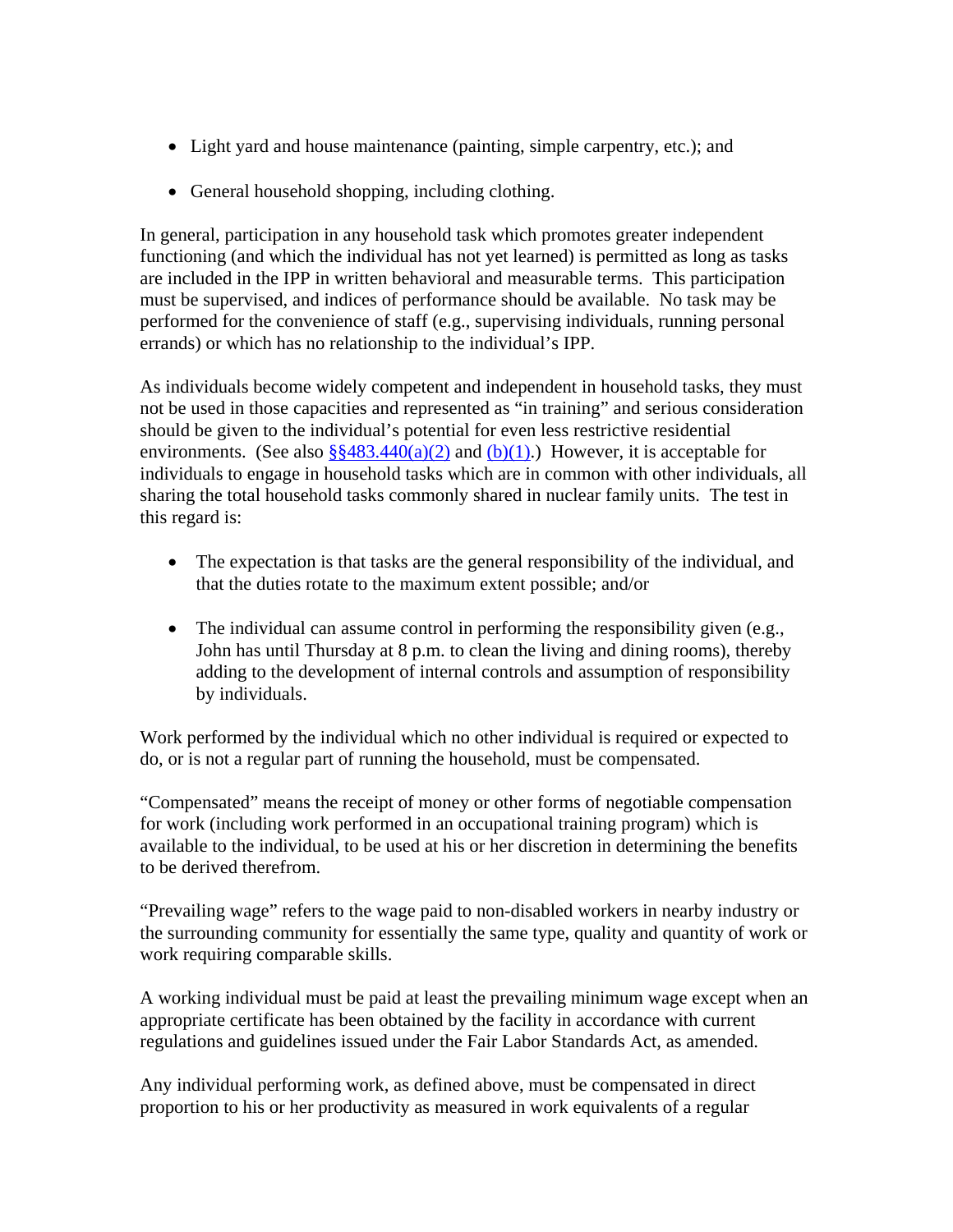employee's output. For example, if an individual's productivity for a particular work activity or function is determined to be 30 percent of normal output for an average non-disabled worker, and the prevailing wage is \$4.00 an hour, then the individual should be compensated in money at a rate of one dollar and twenty cents per hour  $(.30 \times 4.00) =$ \$1.20). If a piece rate can be determined for a particular job, an individual is paid based on the number of pieces he or she produces. An individual's pay is not dependent on the production of other individuals when he or she works in a group.

When the individual's active treatment program includes assignment to occupational or vocational training or work, specific work objectives of anticipated progress should be included in the IPP along with reasons for the assignments. If the training of individuals on particular occupational activities or functions involves "real work" to be accomplished for the facility, the individuals must be compensated based on ability. For example, if in the process of work training activities involved with learning to clean a floor, the floor for a particular building is cleaned and does not require further janitorial cleanup, then the individual must be compensated for this activity.

#### **Probes §483.420(a)(8)**

Are individuals assigned to bathe, toilet or feed other individuals?

Is each individual who provides work for the facility allowed to refuse to work for the facility?

Are there individual payment records? If an individual makes less than the prevailing wage, can that person's individual production or performance record be retrieved?

If time studies were conducted, did the facility measure the same skills as performed by persons who are not disabled?

Are household tasks assigned and changed equitably?

Do individuals have reasonable responsibilities, to the extent possible, for keeping their own private areas of living unit clean and neat?

Are individuals coerced to work for staff in order to gain privileges?

Are individuals trained to perform services for the facility for reinforcers or tokens rather than pay?

Do individuals work the same job everyday without pay?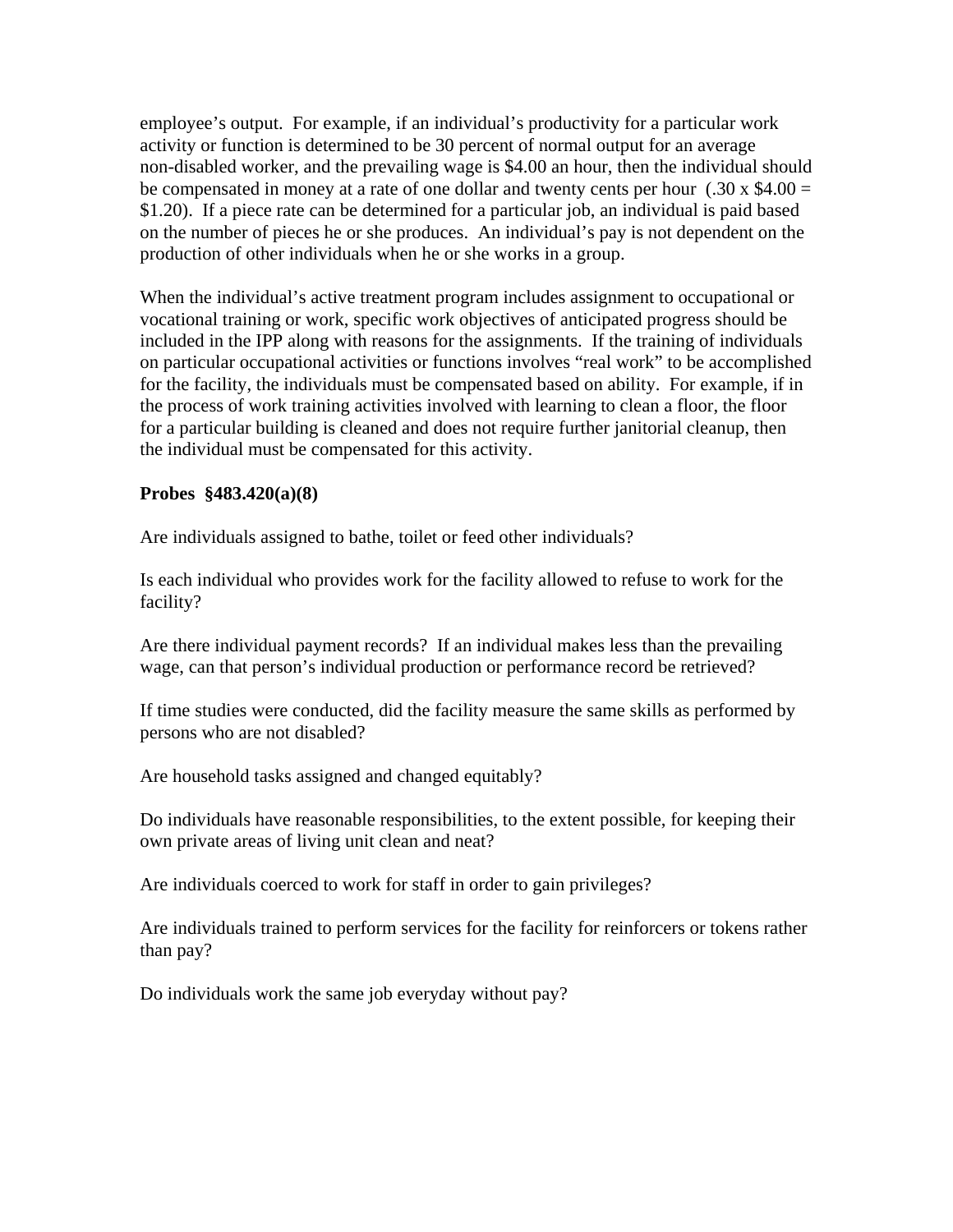### **§483.420(a)(9) Ensure clients the opportunity to communicate, associate and meet privately with individuals of their choice,**

\_\_\_\_\_\_\_\_\_\_\_\_\_\_\_\_\_\_\_\_\_\_\_\_\_\_\_\_\_\_\_\_\_\_\_\_\_\_\_\_\_\_\_\_\_\_\_\_\_\_\_\_\_\_\_\_\_\_\_\_\_\_\_\_\_\_\_\_\_\_

## **Guidelines §483.420(a)(9)**

Space must be provided for individuals to receive visitors in reasonable comfort and privacy.

## **Probes §483.420(a)(9)**

Does the facility provide individuals with the opportunity to form individual relationships with others including opportunities to experience personal relationships both within and outside the facility?

What pattern of freedom of movement do you see at the facility? Do most individuals move freely? Few?

On what basis is freedom of movement restricted? Is this dealt with programmatically in the individual program plan for each individual?

\_\_\_\_\_\_\_\_\_\_\_\_\_\_\_\_\_\_\_\_\_\_\_\_\_\_\_\_\_\_\_\_\_\_\_\_\_\_\_\_\_\_\_\_\_\_\_\_\_\_\_\_\_\_\_\_\_\_\_\_\_\_\_\_\_\_\_\_\_\_

How often is this restriction re-evaluated?

## **W134**

## **and to send and receive unopened mail;**

## **Guidelines §483.420(a)(9)**

Assistance must be provided to individuals who require help in reading or sending mail.

Refer to W145.

#### **Probes §483.420(a)(9)**

How do individuals send and receive mail?

Do staff assist individuals who are unable to open and read mail themselves? Is writing assistance provided?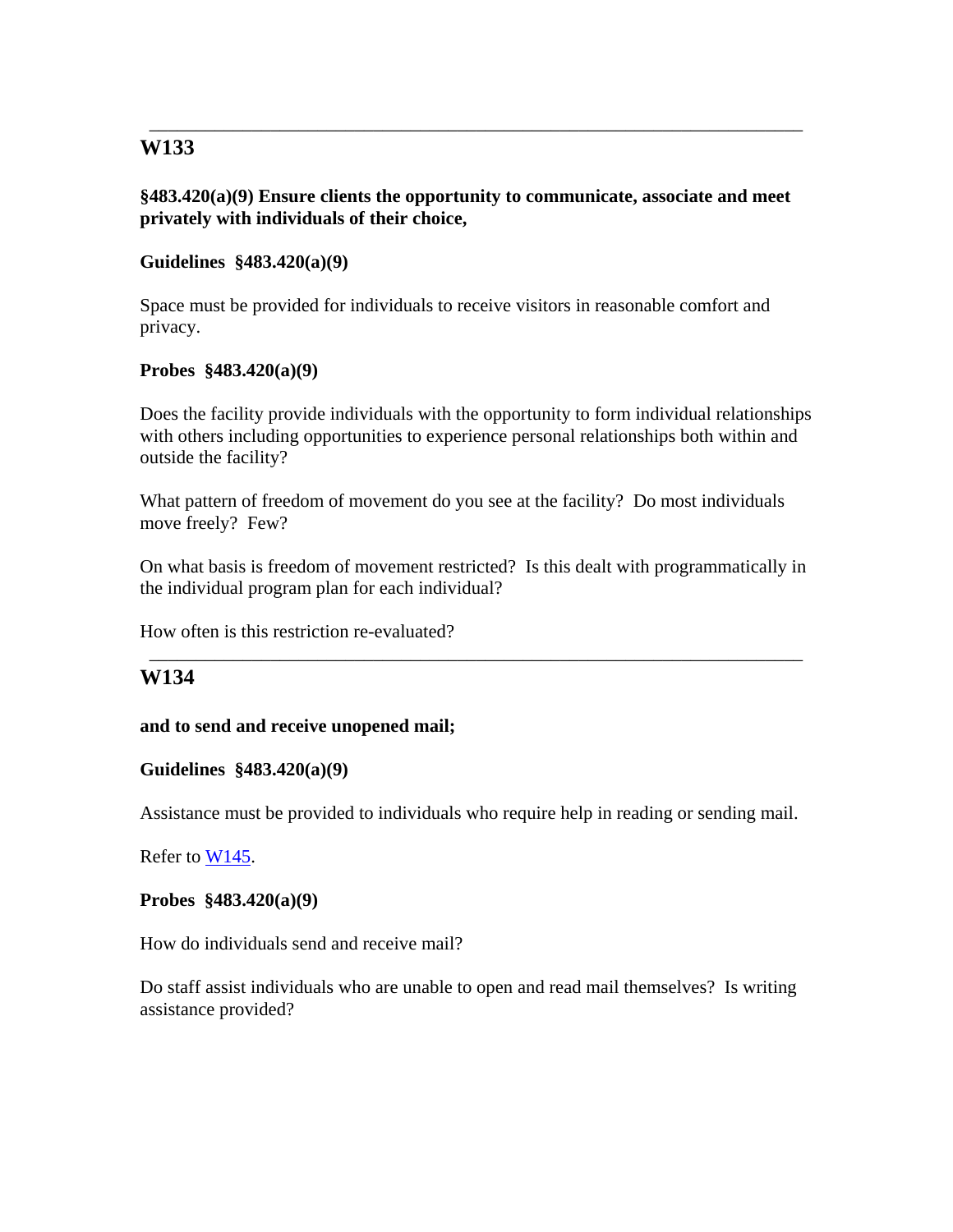**§483.420(a)(10) Ensure that clients have access to telephones with privacy for incoming and outgoing local and long distance calls except as contraindicated by factors identified within their individual program plans;** 

\_\_\_\_\_\_\_\_\_\_\_\_\_\_\_\_\_\_\_\_\_\_\_\_\_\_\_\_\_\_\_\_\_\_\_\_\_\_\_\_\_\_\_\_\_\_\_\_\_\_\_\_\_\_\_\_\_\_\_\_\_\_\_\_\_\_\_\_\_\_

## **W136**

**§483.420(a)(11) Ensure clients the opportunity to participate in social, religious, and community group activities;** 

\_\_\_\_\_\_\_\_\_\_\_\_\_\_\_\_\_\_\_\_\_\_\_\_\_\_\_\_\_\_\_\_\_\_\_\_\_\_\_\_\_\_\_\_\_\_\_\_\_\_\_\_\_\_\_\_\_\_\_\_\_\_\_\_\_\_\_\_\_\_

## **Facility Practices §483.420(a)(11)**

Individuals are involved in various types of activities in the community (e.g., going to parks, movies, restaurants, church, community meetings and events) based on their interests and choices.

Individuals are taught the skills and are provided with appropriate levels of support, commensurate with functional levels, for community participation.

## **Guidelines §483.420(a)(11)**

Outdoor and out of home activities are planned for all individuals on a regular basis.

## **Probes §483.420(a)(11)**

Are all activities agency-centered or sponsored?

Are religious preferences known and honored?

What is the level of individual participation (relevant to level of individual functioning):

- Fully independent?
- Staff assisted/individual participation?
- Total staff assistance?

Are the individuals allowed to participate independently in activities commensurate with their level of functioning and interest?

What is the facility's system to facilitate an individual's participation?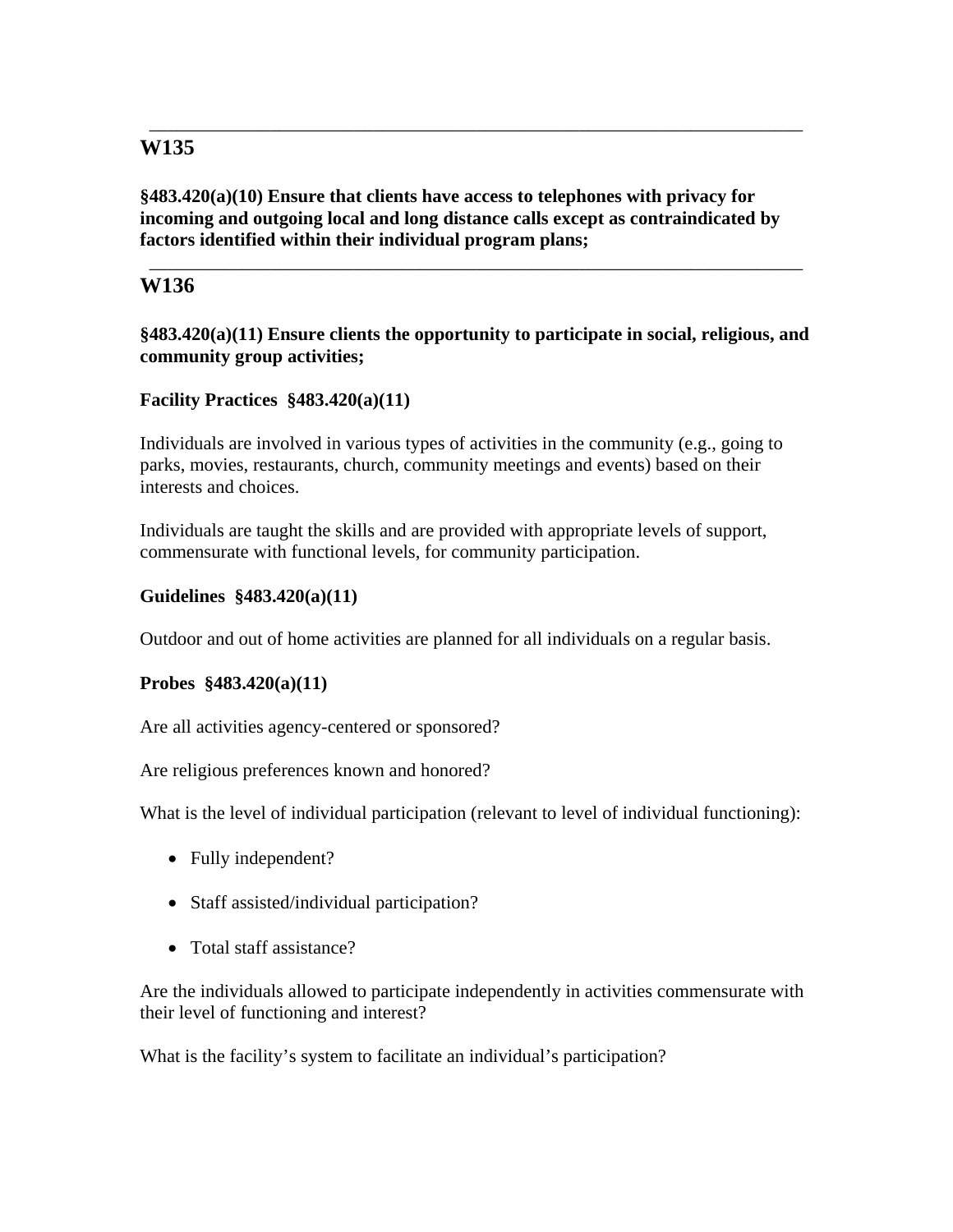What does the facility do to draw out non-participating individuals to the point that the individual makes his/her own active choice to participate or not?

Does the facility arrange for individuals to participate in community integrated activities individually or in small groups (3 or less) at least part of the time?

Does the facility arrange age and interest appropriate outside activities for individuals with the community (e.g., recreation centers, churches, social clubs)?

\_\_\_\_\_\_\_\_\_\_\_\_\_\_\_\_\_\_\_\_\_\_\_\_\_\_\_\_\_\_\_\_\_\_\_\_\_\_\_\_\_\_\_\_\_\_\_\_\_\_\_\_\_\_\_\_\_\_\_\_\_\_\_\_\_\_\_\_\_\_

## **W137**

## **§483.420(a)(12) Ensure that clients have the right to retain and use appropriate personal possessions and clothing, and**

## **Facility Practices §483.420(a)(12)**

Individuals have personal possessions and clothing which meet their needs, interests and choices.

Individuals have free access to their own possessions and clothing.

Individuals, who are unable to access and use personal possessions and clothing appropriately, are involved in programs to learn the necessary skills to do so.

## **Guidelines §483.420(a)(12)**

All individual possessions regardless of their apparent value to others must be treated with respect, for what they are and for what they may represent to the individual. The facility should encourage individuals to use or display possessions of his or her choice in a culturally normative manner. Appropriate personal possessions includes personal care and hygiene items. Individuals should not be without personal possessions because of the behavior of others with whom they live. If a method for identifying personal effects is used, it should be inconspicuous and in a manner that will assist the individual to identify them.

"Appropriate" clothing means a supply of clothing that is sufficient, in good repair, accounts for a variety of occasions and seasons, and appropriate to age, size, gender, and level of activity. Modification or adaptation of clothing fasteners should be considered based on the needs of an individual with a physical disability to be independent.

As appropriate, each individual's active treatment program maximizes opportunities for choice and self-direction with regard to choosing and shopping for clothing which enhances his or her appearance, and selecting daily clothing in accordance with age, sex and cultural norms.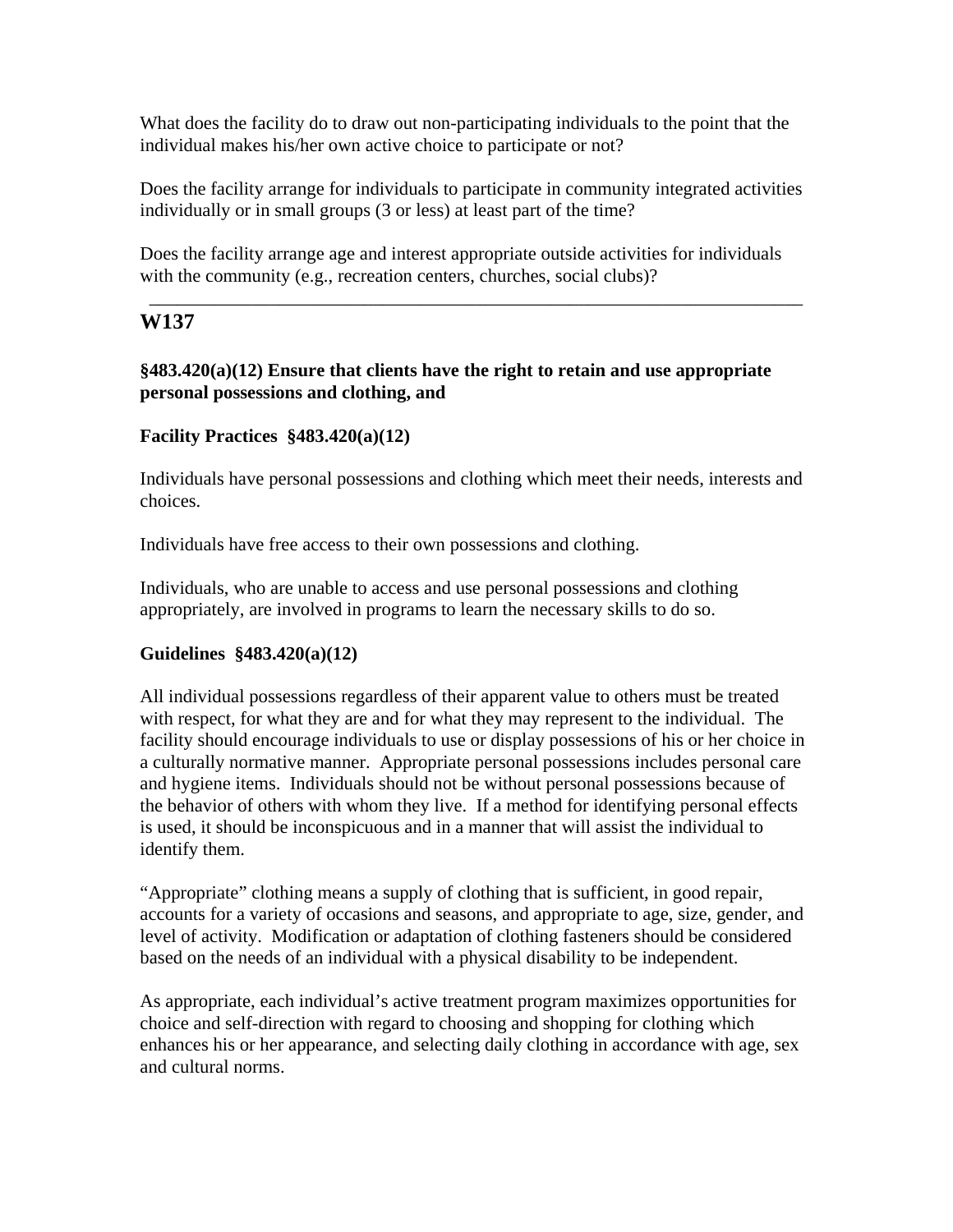Individuals are permitted to keep personal clothing and possessions for their use while in the facility. Determine how the facility both ensures the safety of personal possessions while at the same time providing individual access to them when the individual chooses.

Individuals are provided the opportunity, encouraged, and trained to use age-appropriate materials. The term "age-appropriate" refers to anything that reinforces recognition of the individual as a person of a certain chronological age. The facility's environment must be furnished with materials and activities that will enhance opportunities for growth. Determine whether the failure of an individual to achieve functional, adaptive skills, or to have opportunities to make informed choices, or to achieve any positive outcomes is a result of the constant use of materials or participation in activities that are age-inappropriate.

#### **Probes §483.420(a)(12)**

Are individuals dressed in their own clean, neat and attractive clothing?

Is it of the correct size and in good condition?

Is clothing appropriate for the weather and type of activity?

To what extent is there a pattern of slacks that are too long or too short? Are cords and pins used to keep pants up instead of belts?

To what extent does the facility provide items of lesser quality or provide only one type of a particular item?

Is there clothing for a variety of activities (e.g., clothing for church, casual social functions, sport events)?

Do colors, styles, and designs match and conform with community standards?

Are individuals assisted in clothes selection, room decoration and other forms of self-expression?

Are individuals satisfied with the access to and choice of the kinds and numbers of personal possessions they have?

How frequently during the course of the day do you observe individuals using their personal possessions?

Are individuals' personal decorative possessions displayed?

Are individual possessions protected?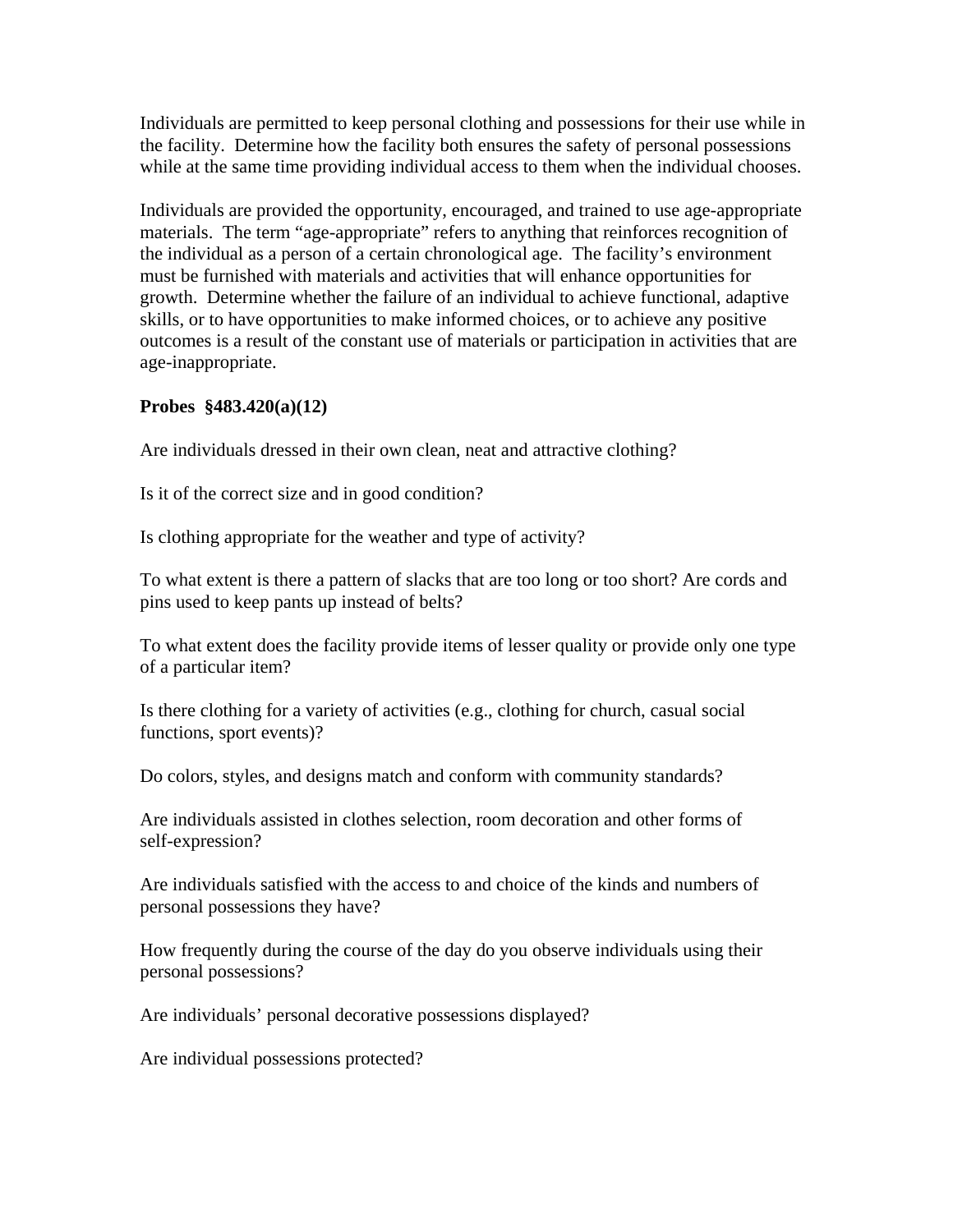To what extent is there a pattern of individual loss, due to theft or destruction by others? What does the facility do to **prevent** loss? Is it successful?

\_\_\_\_\_\_\_\_\_\_\_\_\_\_\_\_\_\_\_\_\_\_\_\_\_\_\_\_\_\_\_\_\_\_\_\_\_\_\_\_\_\_\_\_\_\_\_\_\_\_\_\_\_\_\_\_\_\_\_\_\_\_\_\_\_\_\_\_\_\_

## **W138**

#### **ensure that each client is dressed in his or her own clothing each day; and**

### **Probes §483.420(a)(12)**

To what extent are items of clothing such as pajamas, underwear, and socks, considered "stock" items as opposed to belonging to individuals?

\_\_\_\_\_\_\_\_\_\_\_\_\_\_\_\_\_\_\_\_\_\_\_\_\_\_\_\_\_\_\_\_\_\_\_\_\_\_\_\_\_\_\_\_\_\_\_\_\_\_\_\_\_\_\_\_\_\_\_\_\_\_\_\_\_\_\_\_\_\_

## **W139**

**§483.420(a)(13) Permit a husband and wife who both reside in the facility to share a room.** 

## **§483.420(b) Standard: Client Finances**

#### **(b)(1) The facility must establish and maintain a system that**

## **W140**

**§483.420(b)(1)(i) Assures a full and complete accounting of clients' personal funds entrusted to the facility on behalf of clients; and** 

\_\_\_\_\_\_\_\_\_\_\_\_\_\_\_\_\_\_\_\_\_\_\_\_\_\_\_\_\_\_\_\_\_\_\_\_\_\_\_\_\_\_\_\_\_\_\_\_\_\_\_\_\_\_\_\_\_\_\_\_\_\_\_\_\_\_\_\_\_\_

#### **Guidelines §483.420(b)(1)(i)**

A "full and complete accounting for personal funds" does not need to document accounting for incidental expenses or "pocket money," funds a capable individual handles without assistance, funds dispensed to an individual under a program to train the individual in money management, and funds that are not entrusted to the facility (e.g., funds paid directly to the individual's representative payee).

\_\_\_\_\_\_\_\_\_\_\_\_\_\_\_\_\_\_\_\_\_\_\_\_\_\_\_\_\_\_\_\_\_\_\_\_\_\_\_\_\_\_\_\_\_\_\_\_\_\_\_\_\_\_\_\_\_\_\_\_\_\_\_\_\_\_\_\_\_\_

## **W141**

## **§483.420(b)(1)(ii) Precludes any commingling of client funds with facility funds or with the funds of any person other than another client.**

## **Guidelines §483.420(b)(1)(ii)**

Although prudent to do so, there is no Federal requirement to maintain individuals' personal funds in financial institutions in interest bearing accounts, or in accounts separate from other individual accounts. However, if the facility elects to pool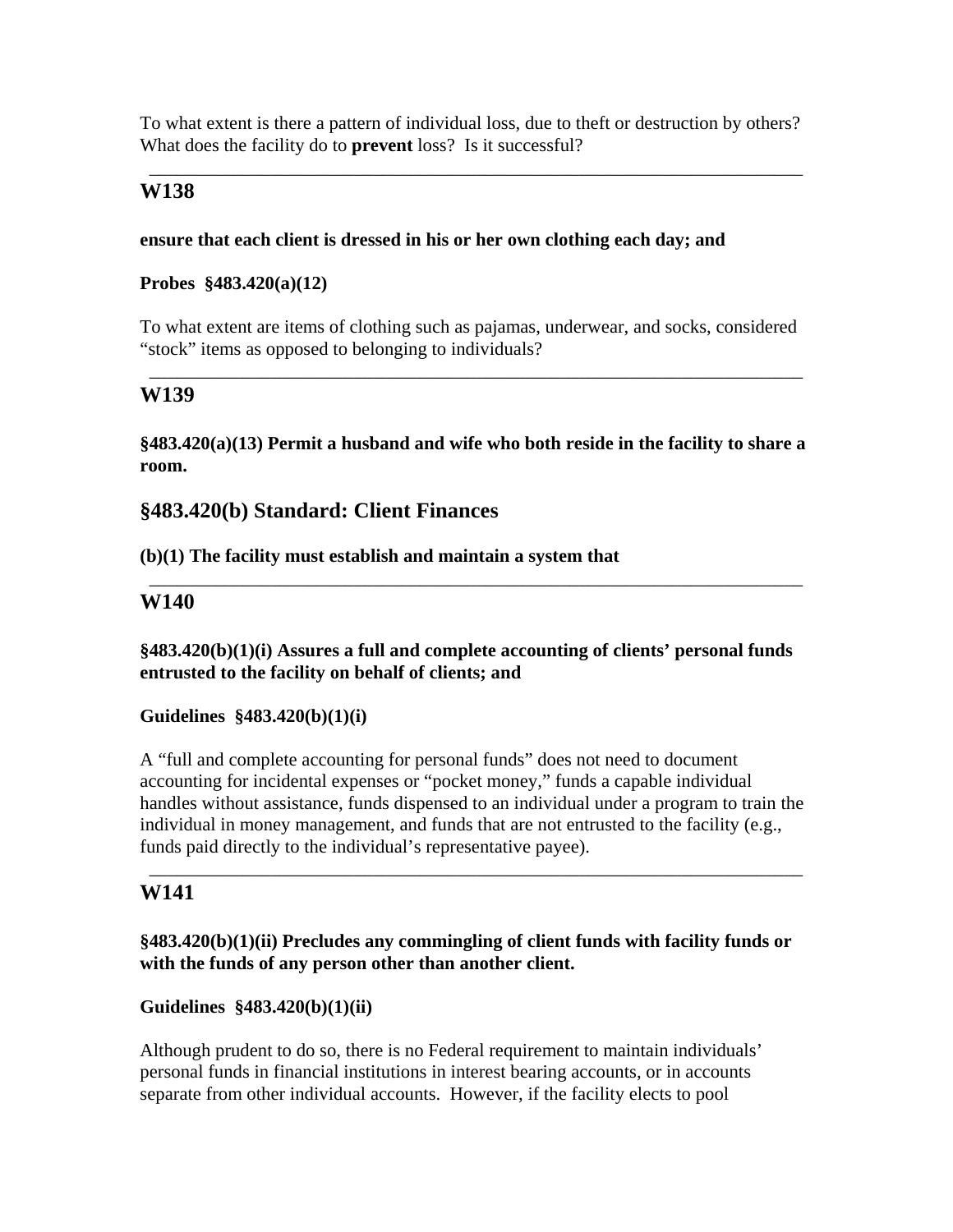individuals' funds in an interest bearing account, including common trust accounts, it is expected to know the interest separately accrued by each individual, as part of its required accounting of funds. Interest accumulated to an individual's account belongs to the individual, not the facility.

\_\_\_\_\_\_\_\_\_\_\_\_\_\_\_\_\_\_\_\_\_\_\_\_\_\_\_\_\_\_\_\_\_\_\_\_\_\_\_\_\_\_\_\_\_\_\_\_\_\_\_\_\_\_\_\_\_\_\_\_\_\_\_\_\_\_\_\_\_\_

# **W142**

## **§483.420(b)(2) The client's financial record must be available on request to the client, parents (if the client is a minor) or legal guardian.**

## **Guidelines §483.420(b)(2)**

Parents or other family members should not have automatic access to the financial records of adult individuals. It is not necessary that a facility be required to furnish an annual financial statement to the individual or the individual's family, since the facility is already required to make the financial record available at any time upon request. The individual, in turn, is free to choose to make his or her financial record available to anyone else.

# **§483.420(c) Standard: Communication With Clients, Parents, and Guardians**

**The facility must--** 

# **W143**

## **§483.420(c)(1) Promote participation of parents (if the client is a minor) and legal guardians in the process of providing active treatment to a client unless their participation is unobtainable or inappropriate;**

\_\_\_\_\_\_\_\_\_\_\_\_\_\_\_\_\_\_\_\_\_\_\_\_\_\_\_\_\_\_\_\_\_\_\_\_\_\_\_\_\_\_\_\_\_\_\_\_\_\_\_\_\_\_\_\_\_\_\_\_\_\_\_\_\_\_\_\_\_\_

## **Guidelines §483.420(c)(1)**

"Unobtainable," as used in this standard, means that the facility has made a bonafide effort to seek parental or guardian participation in the process, even though the effort may ultimately be unsuccessful (for example, the parent may be impossible to locate or may prove unwilling or unable to participate).

"Inappropriate" as used in this standard means that the parent or legal guardian's behavior is so disruptive or uncooperative that others cannot effectively participate; the individual does not wish his or her parent to participate, and the individual is competent to make this decision; or there is strong evidence that the parent or guardian is not acting on the individual's behalf or in the individual's best interest. In the case of the latter, determine what the facility has done to bring effective resolution to the problem.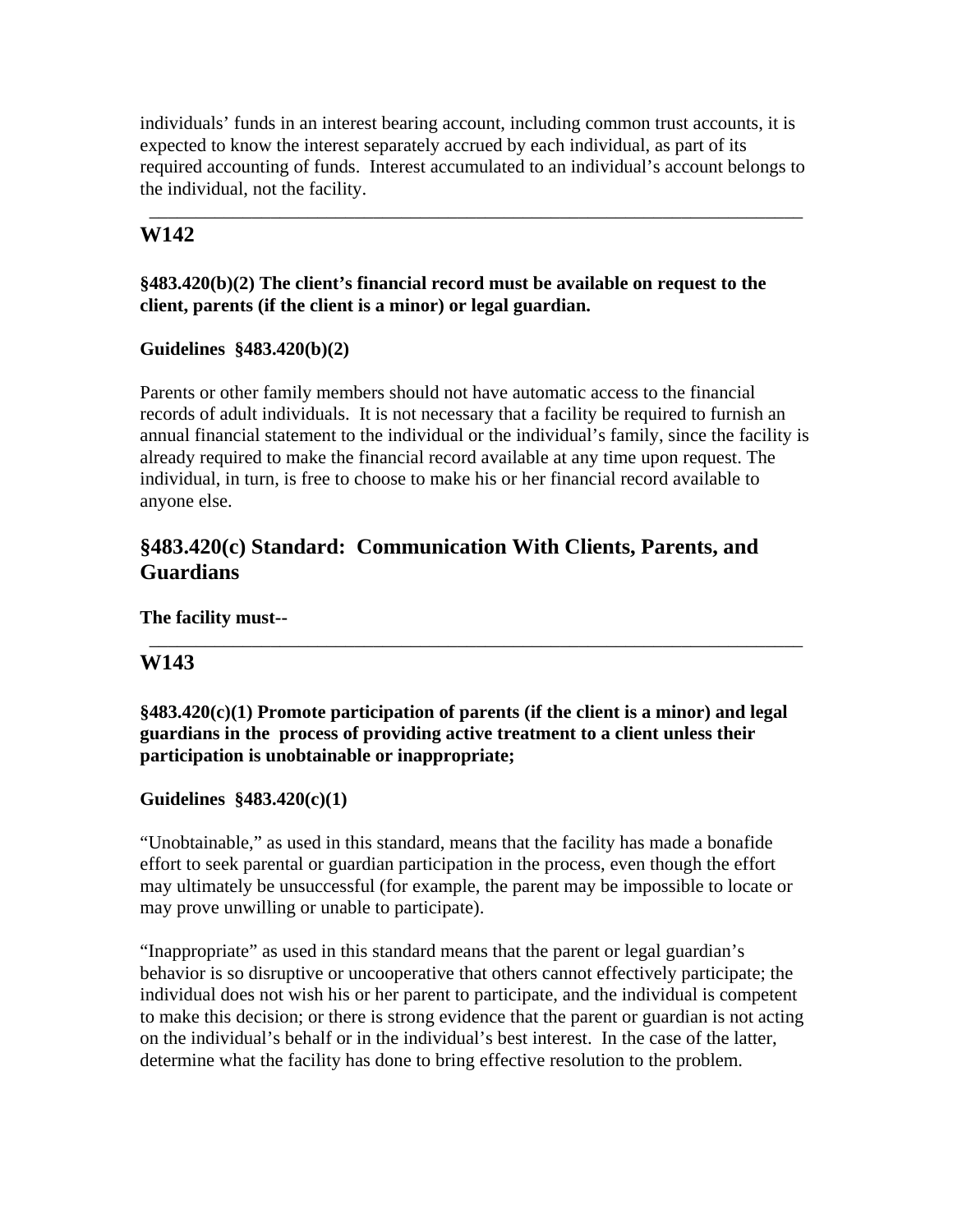#### **Probes §483.420(c)(1)**

Are families contacted for involvement in planning services/treatments for individuals?

On a **routine** basis, what kinds of activities, information, and problems get communicated?

How does the facility develop and maintain active family/guardian participation?

Does the facility respond to the wishes of non-adjudicated adult individuals who do not wish their family's involvement?

Does information in the individual record correlate with information provided families?

Are parents and guardians allowed to talk to direct care and service providers?

What is the facility's basis for denying participation by the parents or guardians?

Is there a pattern to the denials or to the reasons stated?

How does the facility explain the meaning of "active treatment" to parents and guardians?

To what extent are families informed of how to reinforce training and/or the maintenance of skills while individuals are with them?

\_\_\_\_\_\_\_\_\_\_\_\_\_\_\_\_\_\_\_\_\_\_\_\_\_\_\_\_\_\_\_\_\_\_\_\_\_\_\_\_\_\_\_\_\_\_\_\_\_\_\_\_\_\_\_\_\_\_\_\_\_\_\_\_\_\_\_\_\_\_

What efforts has the facility made to accommodate scheduling problems for interdisciplinary team or other meetings of families?

## **W144**

## **§483.420(c)(2) Answer communications from clients' families and friends promptly and appropriately;**

## **Guidelines §483.420(c)(2)**

Where possible, randomly select a family or guardian to validate the quality, nature and frequency of the communications between the facility and families or guardians (but only with their consent). There is no requirement that each contact with family and friends be documented.

#### **Probes §483.420(c)(2)**

How does the facility communicate with families and friends of those served?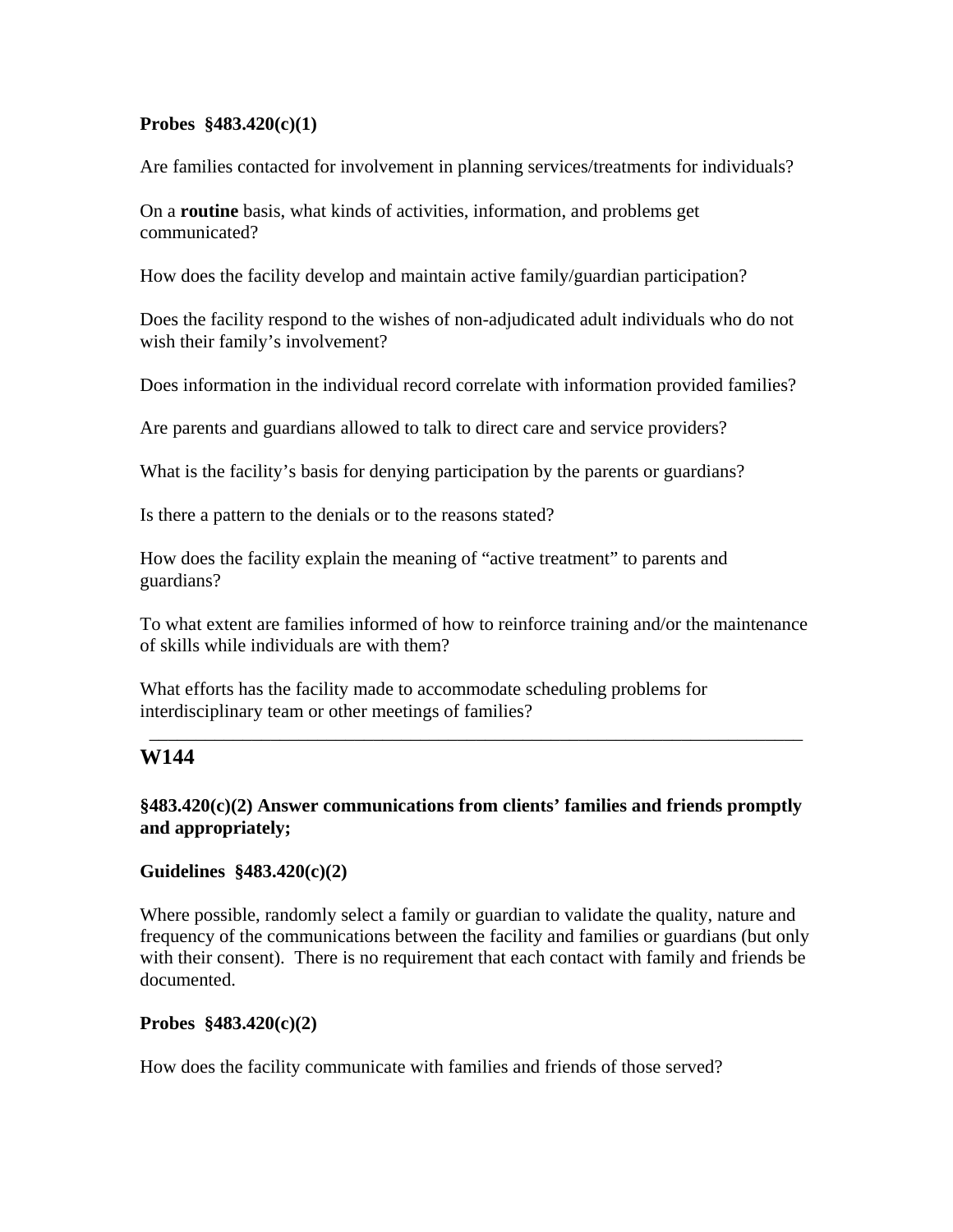Is there a pattern of lag time between contact and response which suggest responses are not timely?

\_\_\_\_\_\_\_\_\_\_\_\_\_\_\_\_\_\_\_\_\_\_\_\_\_\_\_\_\_\_\_\_\_\_\_\_\_\_\_\_\_\_\_\_\_\_\_\_\_\_\_\_\_\_\_\_\_\_\_\_\_\_\_\_\_\_\_\_\_\_

# **W145**

**§483.420(c)(3) Promote visits by individuals with a relationship to the client (such as family, close friends, legal guardians and advocates) at any reasonable hour, without prior notice, consistent with the right of that client's and other clients' privacy, unless the interdisciplinary team determines that the visit would not be appropriate;** 

#### **Guidelines §483.420(c)(3)**

Any limitations of visitors are recorded by the interdisciplinary team with reason and time limits given. Decisions to restrict a visitor must be reviewed and re-evaluated each time the IPP is reviewed or at the individual's request. If you find broad restrictions, review general facility access policies.

The facility should have arrangements available to provide privacy for families and others when visiting with individuals.

#### **Probes §483.420(c)(3)**

Is there a systematic pattern of unreasonable restrictions on visitors in terms of when they can come, where they can go on the facility's property and to whom they can speak?

\_\_\_\_\_\_\_\_\_\_\_\_\_\_\_\_\_\_\_\_\_\_\_\_\_\_\_\_\_\_\_\_\_\_\_\_\_\_\_\_\_\_\_\_\_\_\_\_\_\_\_\_\_\_\_\_\_\_\_\_\_\_\_\_\_\_\_\_\_\_

## **W146**

**§483.420(c)(4) Promote visits by parents or guardians to any area of the facility that provides direct client care services to the client, consistent with the right of that client's and other clients' privacy;** 

#### **Probes §483.420(c)(4)**

Is there a pattern to the types of restricted locations?

Is there evidence such as "no admittance" signs or policies against visitors in any of these areas?

\_\_\_\_\_\_\_\_\_\_\_\_\_\_\_\_\_\_\_\_\_\_\_\_\_\_\_\_\_\_\_\_\_\_\_\_\_\_\_\_\_\_\_\_\_\_\_\_\_\_\_\_\_\_\_\_\_\_\_\_\_\_\_\_\_\_\_\_\_\_

## **W147**

**§483.420(c)(5) Promote frequent and informal leaves from the facility for visits, trips, or vacations; and**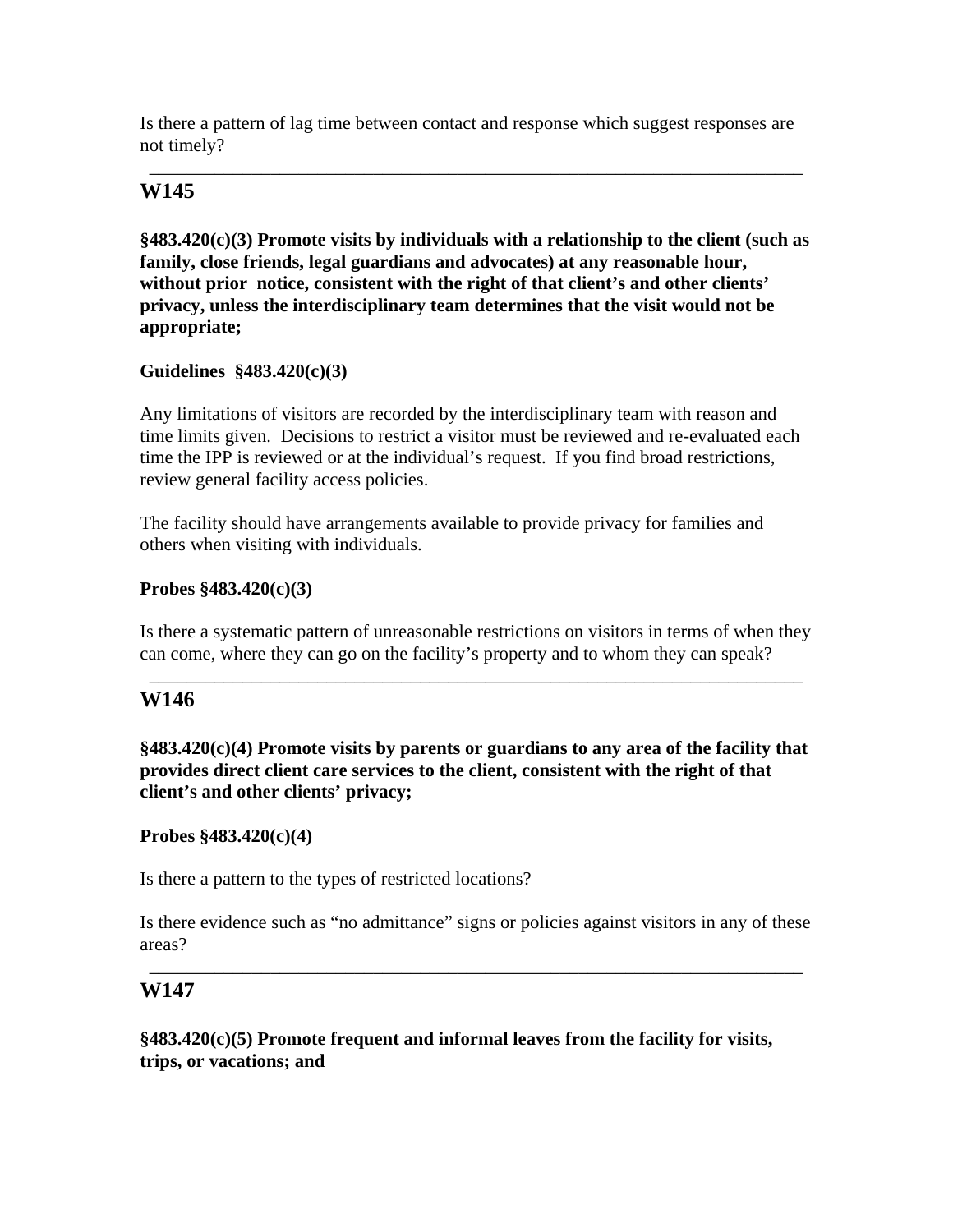### **Guidelines §483.420(c)(5)**

It is not acceptable for a facility to sponsor or allow individuals to take a particular type of trip that is contraindicated. For example, in the situation of an individual subject to abuse by a parent, the facility obviously is not required to permit such a trip. However, as with any right that may need to be modified or limited, the individual should be provided with the least restrictive and most appropriate alternative available.

### **Probes §483.420(c)(5)**

What is the frequency of these outings? What types of outings?

Are outings age-appropriate?

How does the facility provide choice in outings?

Can individuals choose not to participate?

#### **W148**

**§483.420(c)(6) Notify promptly the client's parents or guardian of any significant incidents, or changes in the client's condition including, but not limited to, serious illness, accident, death, abuse, or unauthorized absence.** 

\_\_\_\_\_\_\_\_\_\_\_\_\_\_\_\_\_\_\_\_\_\_\_\_\_\_\_\_\_\_\_\_\_\_\_\_\_\_\_\_\_\_\_\_\_\_\_\_\_\_\_\_\_\_\_\_\_\_\_\_\_\_\_\_\_\_\_\_\_\_

#### **Guidelines §483.420(c)(6)**

"Significant" incidents or changes in the individual's condition refers to any type of occurrence or event, that is perceived to have some level of importance to the individual, family or guardian. Examples include, but are not limited to, allegations of mistreatment, psychological trauma experienced by the individual, loss or change of a program service or staff person, entry or placement in new programs or agencies, day-to-day events on which family members express interest to be informed, etc.

#### **Probes §483.420(c)(6)**

Are family members/guardians informed of incidents/alleged abuse?

Are telephone numbers and addresses for parents and guardians kept and periodically updated?

What is the time frame for notification?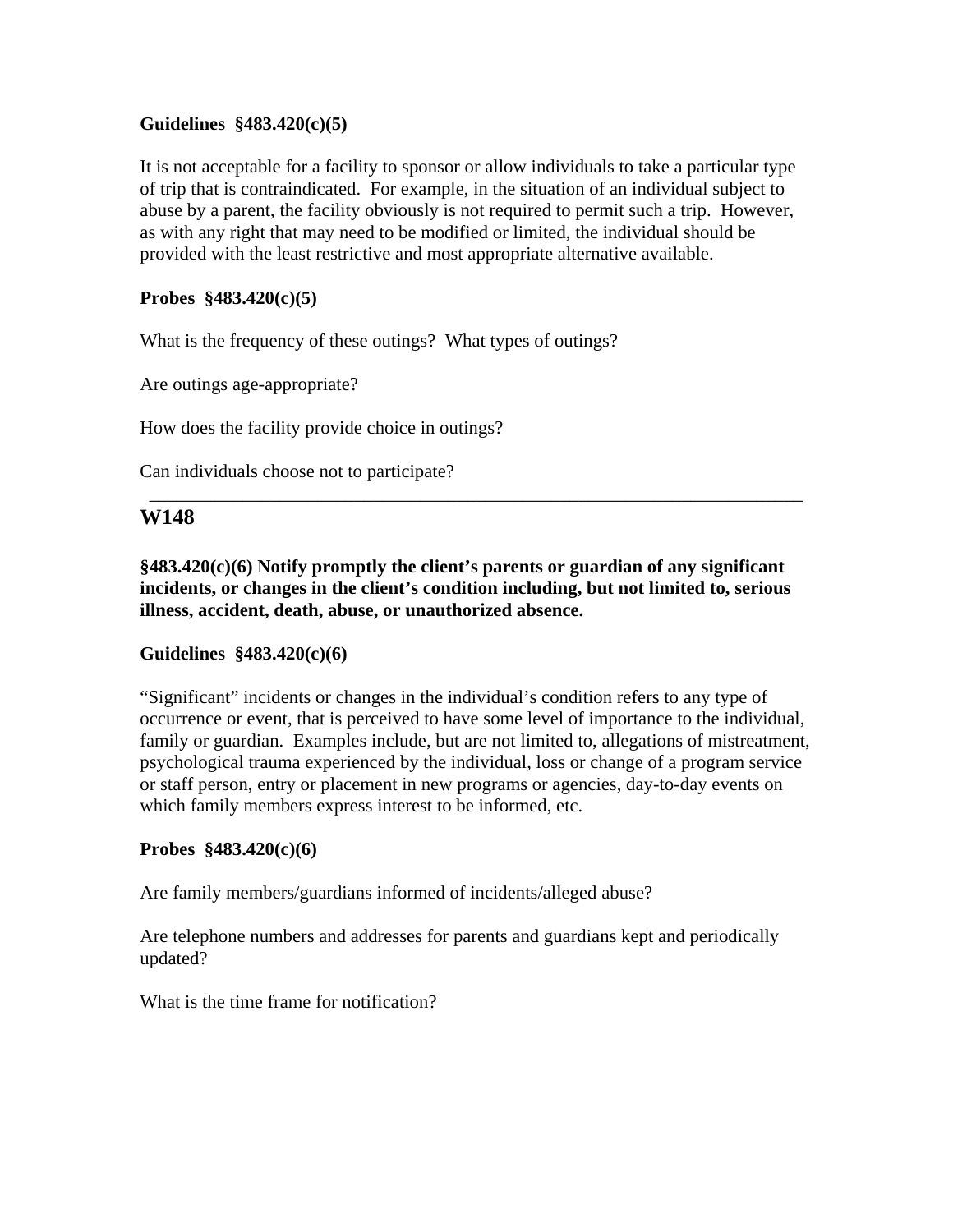# **§483.420(d) Standard: Staff Treatment of Clients**

## **W149**

## **§483.420(d)(1) The facility must develop and implement written policies and procedures that prohibit mistreatment, neglect or abuse of the client.**

#### **Facility Practices 483.420(d)(1)**

The facility, through implementation of its policies, has set up a structure which protects individuals from mistreatment, neglect and abuse.

\_\_\_\_\_\_\_\_\_\_\_\_\_\_\_\_\_\_\_\_\_\_\_\_\_\_\_\_\_\_\_\_\_\_\_\_\_\_\_\_\_\_\_\_\_\_\_\_\_\_\_\_\_\_\_\_\_\_\_\_\_\_\_\_\_\_\_\_\_\_

#### **Guidelines §483.420(d)(1)**

"Mistreatment" as used in this standard, includes behavior or facility practices that result in any type of individual exploitation such as financial, sexual, or criminal.

"Neglect" means failure to provide goods or services necessary to avoid physical or psychological harm.

See W127 for definitions related to "abuse."

### **Probes §483.420(d)(1)**

Refer to W186 because there is often a relationship between the adequacy of facility staffing and staff treatment of individuals.

Is there a pattern among incidents of alleged abuse, accidents, behavior programs, psychoactive drug use, staff training, and adequacy of staffing levels that may suggest possible mistreatment, neglect or abuse of individuals?

\_\_\_\_\_\_\_\_\_\_\_\_\_\_\_\_\_\_\_\_\_\_\_\_\_\_\_\_\_\_\_\_\_\_\_\_\_\_\_\_\_\_\_\_\_\_\_\_\_\_\_\_\_\_\_\_\_\_\_\_\_\_\_\_\_\_\_\_\_\_

How does the facility monitor staff treatment of individuals to ensure that the requirements are not being violated?

## **W150**

## **§483.420(d)(1)(i) Staff of the facility must not use physical, verbal, sexual or psychological abuse or punishment.**

#### **Guidelines §483.420(d)(1)(i)**

See W127, Facility Practices, as related specifically to staff of the facility.

A citation of this requirement indicates that abuse to an individual by staff of the facility is highly likely to occur or has already occurred and may well occur again if the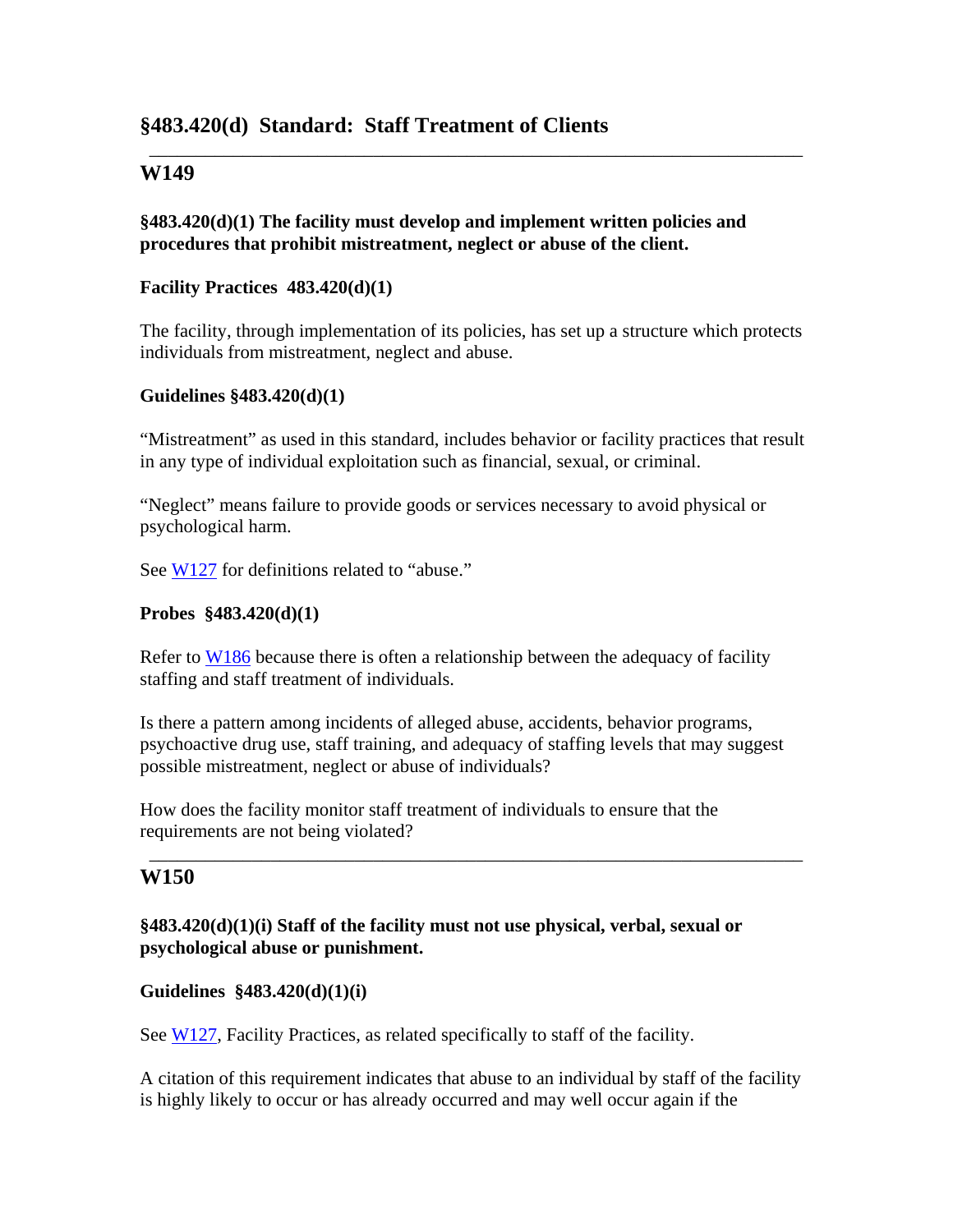individual is not effectively protected. A citation of this requirement, therefore, must result in Condition-level non-compliance due to immediate and serious threat. Cross reference W122 and W127.

#### **Probes §483.420(d)(1)(i)**

Can staff define what constitutes abuse and punishment?

Are programs or policies "masks" for punitive, abusive controls?

How does the facility actively promote respect for individuals?

How do staff members set acceptable behavioral limits for individuals?

Does group punishment occur?

Does demeaning, belittling or degrading punishment occur?

Do staff speak loudly, harshly? In negative, punishing terms? With threats, coercion?

Cross-reference W127 for definitions and additional probes.

#### **W151**

**§483.420(d)(1)(ii) Staff must not punish a client by withholding food or hydration that contributes to a nutritionally adequate diet.** 

\_\_\_\_\_\_\_\_\_\_\_\_\_\_\_\_\_\_\_\_\_\_\_\_\_\_\_\_\_\_\_\_\_\_\_\_\_\_\_\_\_\_\_\_\_\_\_\_\_\_\_\_\_\_\_\_\_\_\_\_\_\_\_\_\_\_\_\_\_\_

**Guidelines §483.420(d)(1)(ii)** 

Cross-reference W465.

## **W152**

**§483.420(d)(1)(iii) The facility must prohibit the employment of individuals with a conviction or prior employment history of child or client abuse, neglect or mistreatment.** 

\_\_\_\_\_\_\_\_\_\_\_\_\_\_\_\_\_\_\_\_\_\_\_\_\_\_\_\_\_\_\_\_\_\_\_\_\_\_\_\_\_\_\_\_\_\_\_\_\_\_\_\_\_\_\_\_\_\_\_\_\_\_\_\_\_\_\_\_\_\_

**Facility Practices §483.420(d)(1)(iii)** 

No one hired after October 3, 1988, has had a conviction or a prior employment history of child or client abuse, neglect or mistreatment of which the facility was aware based on pre-employment screening.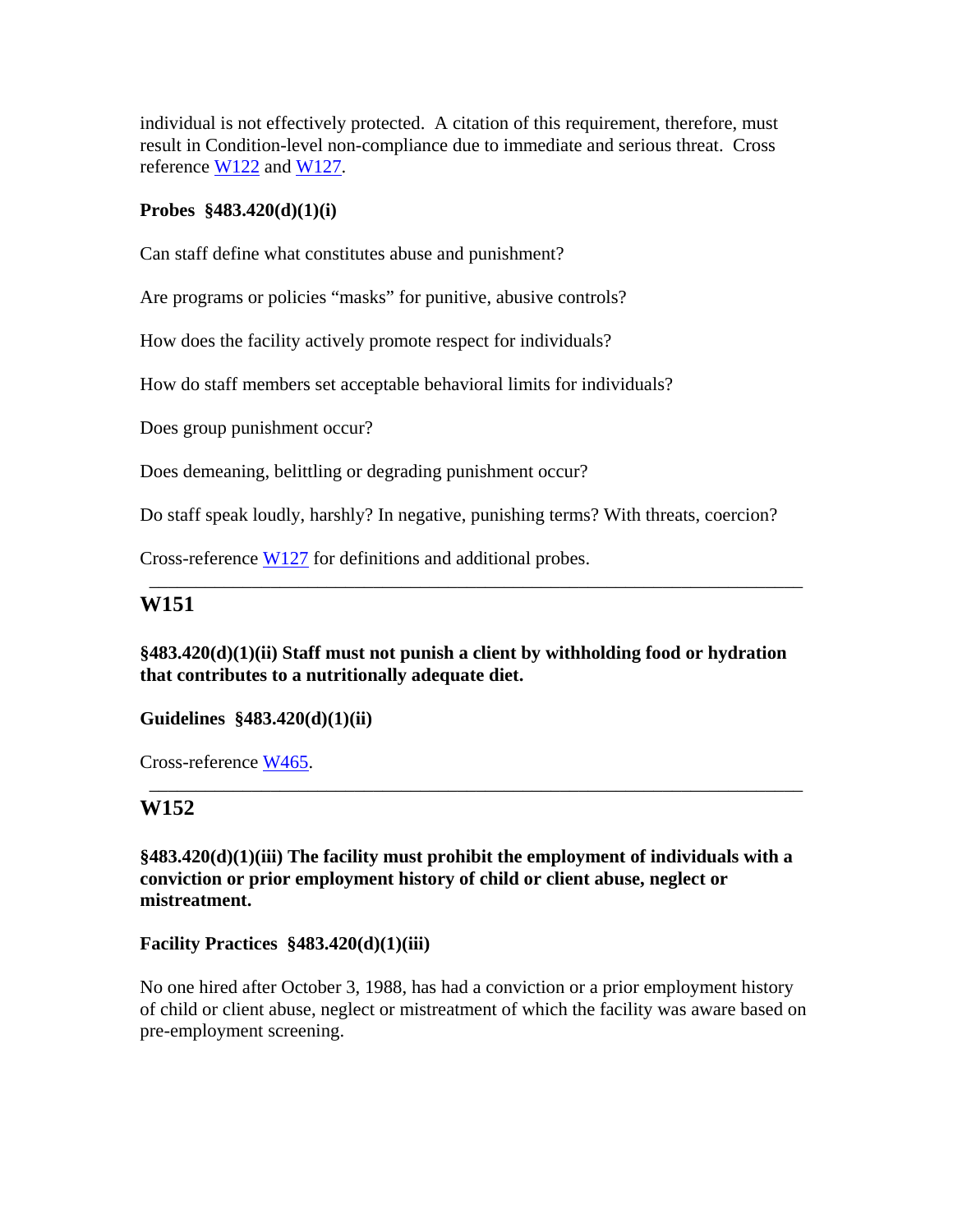No one with a conviction or substantiated allegation of child or client abuse, neglect or mistreatment occurring outside the jurisdiction of the ICF/MR after October 3, 1988, regardless of employment date, is employed by the facility.

#### **Guidelines §483.420(d)(1)(iii)**

This regulation applies to the hiring of new employees on or after October 3, 1988. The facility is required to screen potential employees for a prior employment history of child or client abuse, neglect or mistreatment, as well as for any conviction based on those offenses. The abuse, neglect or mistreatment must be directed toward a child or an individual who is a client (resident, patient) in order for the prohibition of employment to apply.

This requirement also applies to acts of abuse, neglect or mistreatment committed by a current ICF/MR employee outside the jurisdiction of the ICF/MR (e.g., in the community or in another health care facility). A **substantiated** allegation of abuse, neglect or mistreatment which occurred after October 3, 1988, (regardless of the date of the person's employment in the ICF/MR), **and** which resulted in the termination of that person's employment from another health care facility, becomes a part of the person's employment history and the ICF/MR is prohibited from continuing to employ the individual. For example, an individual who abused a resident in a nursing facility and as a result, is barred from employment in the nursing home setting would also be prohibited from employment in the ICF/MR. While facilities are not required to periodically screen existing employees, if the facility becomes aware that such action has been taken against an employee, the facility is required to prohibit continued employment. This is also true of any conviction in a court of law for child or client (resident, patient) abuse, neglect or mistreatment. Therefore, conviction for abusing one's own child is also a reason employment would be prohibited.

The definition of "mistreatment" under the guideline at W153 includes financial exploitation. Therefore, if an employee was convicted or had a prior employment history of theft of an individual's funds, that would also be a reason employment would be prohibited.

Access other information, as appropriate, including information contained in "closed" records, in order to adequately evaluate compliance.

#### **Probes §483.420(d)(1)(iii)**

How does the facility screen employees for previous convictions?

Who are the facility's new hires? Has the facility implemented its system in such a fashion to ensure that W152 has been achieved?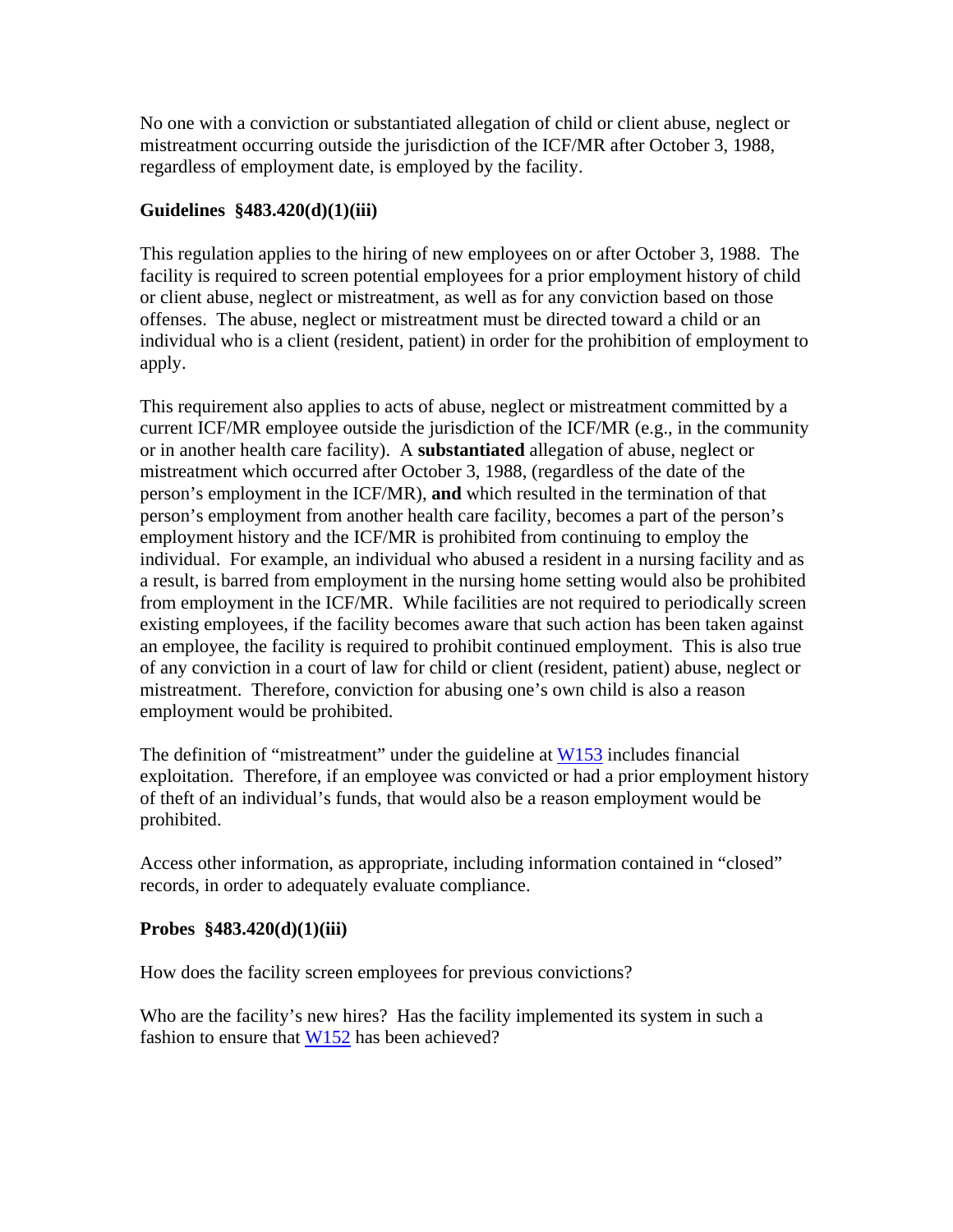**§483.420(d)(2) The facility must ensure that all allegations of mistreatment, neglect or abuse, as well as injuries of unknown source, are reported immediately to the administrator or to other officials in accordance with State law through established procedures.** 

\_\_\_\_\_\_\_\_\_\_\_\_\_\_\_\_\_\_\_\_\_\_\_\_\_\_\_\_\_\_\_\_\_\_\_\_\_\_\_\_\_\_\_\_\_\_\_\_\_\_\_\_\_\_\_\_\_\_\_\_\_\_\_\_\_\_\_\_\_\_

### **Guidelines §483.420(d)(2)**

The facility is responsible for reporting any injuries of unknown origin and any allegations of mistreatment to an individual residing in the facility regardless of who is the perpetrator (e.g., facility staff, parents, legal guardians, volunteer staff from outside agencies serving the individual, neighbors, or other individuals, etc.).

### **Probes §483.420(d)(2)**

How many alleged violations have been reported this year? Last year?

What mechanisms are in place to ensure prompt detection, reporting, and appropriate follow-up?

\_\_\_\_\_\_\_\_\_\_\_\_\_\_\_\_\_\_\_\_\_\_\_\_\_\_\_\_\_\_\_\_\_\_\_\_\_\_\_\_\_\_\_\_\_\_\_\_\_\_\_\_\_\_\_\_\_\_\_\_\_\_\_\_\_\_\_\_\_\_

\_\_\_\_\_\_\_\_\_\_\_\_\_\_\_\_\_\_\_\_\_\_\_\_\_\_\_\_\_\_\_\_\_\_\_\_\_\_\_\_\_\_\_\_\_\_\_\_\_\_\_\_\_\_\_\_\_\_\_\_\_\_\_\_\_\_\_\_\_\_

### **W154**

### **§483.420(d)(3) The facility must have evidence that all alleged violations are thoroughly investigated and**

## **W155**

### **must prevent further potential abuse while the investigation is in progress.**

### **Guidelines §483.420(d)(3)**

The facility is responsible for investigating all injuries of unknown origin and

#### **Probes §483.420(d)(3)**

After you review reports of investigation, do you identify a pattern to the depth, thoroughness, conclusions and actions taken that suggest:

- Comprehensive and responsive investigations?
- Well conducted but negated or altered reports?
- Shallow or routinized investigations?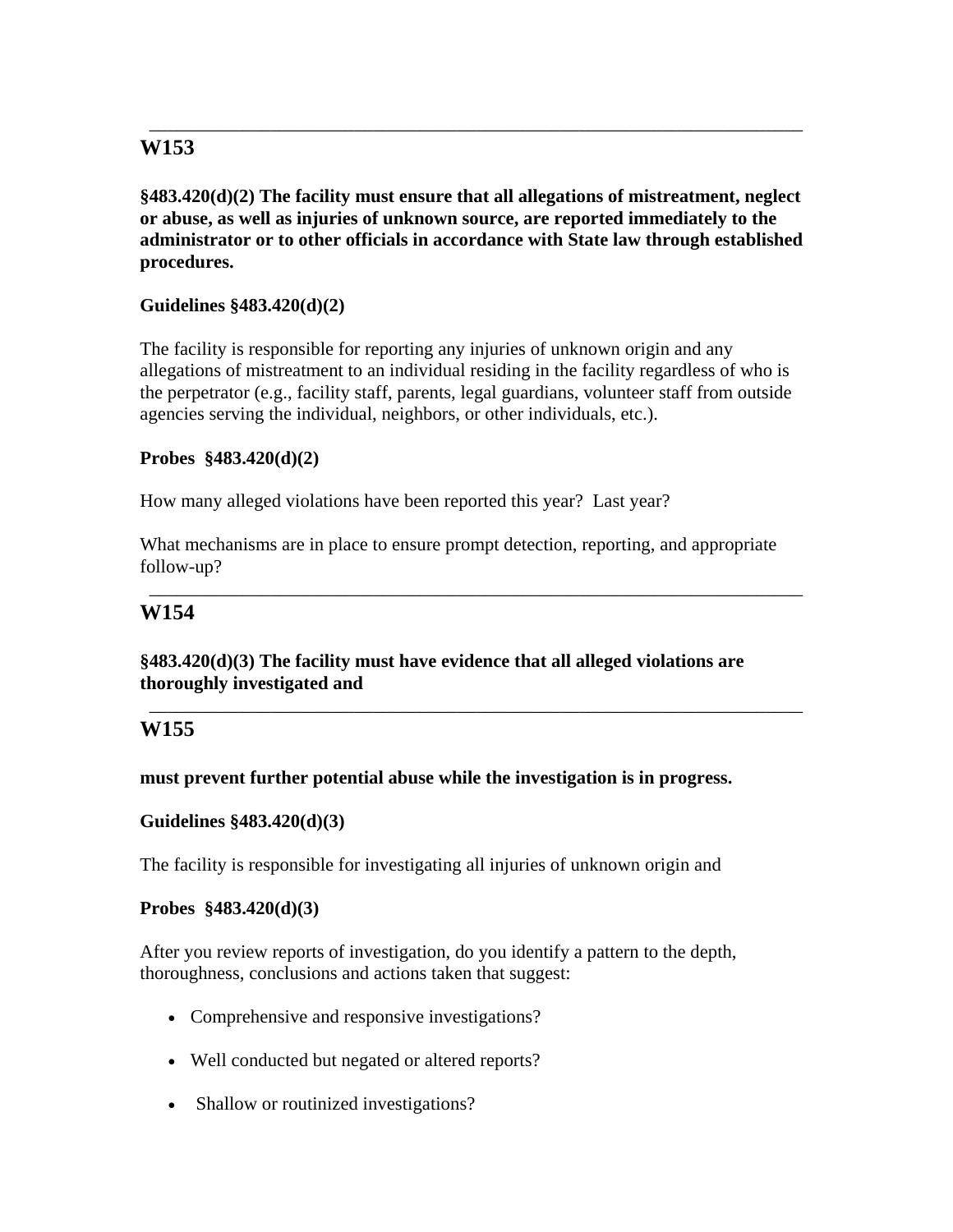### **§483.420(d)(4) The results of all investigations must be reported to the administrator or designated representative or to other officials in accordance with State law within five working days of the incident and,**

\_\_\_\_\_\_\_\_\_\_\_\_\_\_\_\_\_\_\_\_\_\_\_\_\_\_\_\_\_\_\_\_\_\_\_\_\_\_\_\_\_\_\_\_\_\_\_\_\_\_\_\_\_\_\_\_\_\_\_\_\_\_\_\_\_\_\_\_\_\_

### **Guidelines §483.420((d)(4)**

Some States require that allegations of abuse must be reported to the police. CMS cannot regulate the activities of the police. However, if the police take longer than five working days for their investigation, the facility is still required to complete an internal investigation report of findings within the five day timeframe. "Working days" means Monday through Friday, excluding State and Federal holidays.

#### **Probes §483.420(d)(4)**

If a report of known or suspected abuse or neglect involves the acts or omissions of the administrator, how has the provider arranged for an unbiased review of the allegation (such as, an authority outside of the facility investigating the report and, if necessary, taking appropriate corrective action)?

\_\_\_\_\_\_\_\_\_\_\_\_\_\_\_\_\_\_\_\_\_\_\_\_\_\_\_\_\_\_\_\_\_\_\_\_\_\_\_\_\_\_\_\_\_\_\_\_\_\_\_\_\_\_\_\_\_\_\_\_\_\_\_\_\_\_\_\_\_\_

### **W157**

#### **if the alleged violation is verified, appropriate corrective action must be taken.**

#### **Facility Practices §483.420(d)(4)**

The seriousness of the violation is considered by the facility to determine appropriate corrective action.

When the intentional action or inaction of a staff person has resulted in abuse, neglect or mistreatment which was a serious and immediate threat to the individual's health and safety, the staff person's employment is terminated.

The corrective action taken by the facility is reasonably likely to assure that the abuse, neglect, mistreatment or injury will not occur again.

#### **Guidelines §483.420(d)(4)**

This requirement refers to corrective action taken based upon findings of investigations of incidents which have occurred within the jurisdiction of the facility. It requires that the seriousness of infractions be weighed in the determination of what action is necessary by the facility to correct the situation appropriately. In cases of abuse, neglect or mistreatment by staff, where extenuating circumstances exist and dependent on the nature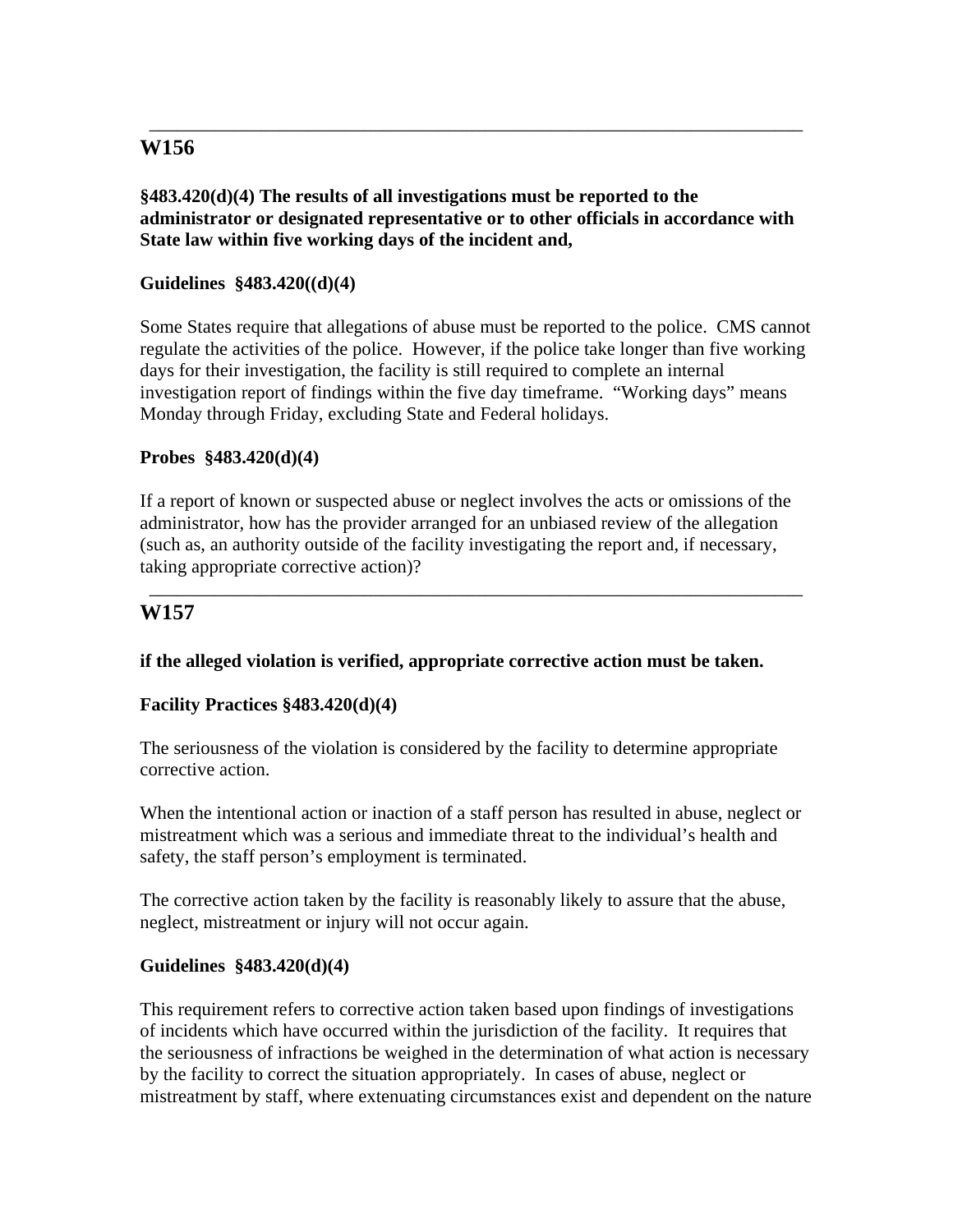of the infraction, a remedy that is consistent with appropriate progressive disciplinary measures may be acceptable. When the intentional action or inaction of a staff person has resulted in abuse, neglect or mistreatment which poses a serious and immediate threat to individuals' health and safety, termination of employment is the only acceptable corrective action.

Appropriate corrective action is also required for findings of abuse, neglect or mistreatment by other individuals residing in the facility, staff of outside agencies, parents or any other person, and for injuries to individuals resulting from controllable environmental factors.

Appropriate corrective action is defined as that action which is reasonably likely to prevent the abuse, neglect, mistreatment or injury from recurring.

When an employee appeals a finding of abuse by the facility, whether through arbitration or in a court of law, the decision of the arbitrator or the court of law is then considered the final finding. If the arbitrator found that the charges lacked substance, the allegation would be considered unsubstantiated. The facility, however, is still required to ensure that individuals residing in the facility are not subjected to physical, verbal, sexual or psychological abuse or punishment by W127.

An arbitrator may find that the allegation of abuse is substantiated, but impose a lesser penalty than that which was sought by the facility. For example, the facility may seek termination of employment as the appropriate corrective action but the arbitrator determines that a 10 day suspension is more appropriate. The facts of the situation will have to be evaluated **by the surveyor** and a judgment made regarding appropriateness. Therefore, while the facility is permitted by the regulation to exercise judgment regarding appropriate corrective action, the surveyor must also exercise judgment and may determine that the corrective action is NOT reasonably likely to prevent the abuse from recurring.

#### **Probes §483.420(d)(4)**

After investigations have been completed, how many alleged violations culminated in progressive discipline actions? Staff discharges?

As a result of the facility's investigations, is there a pattern of reduction of allegations?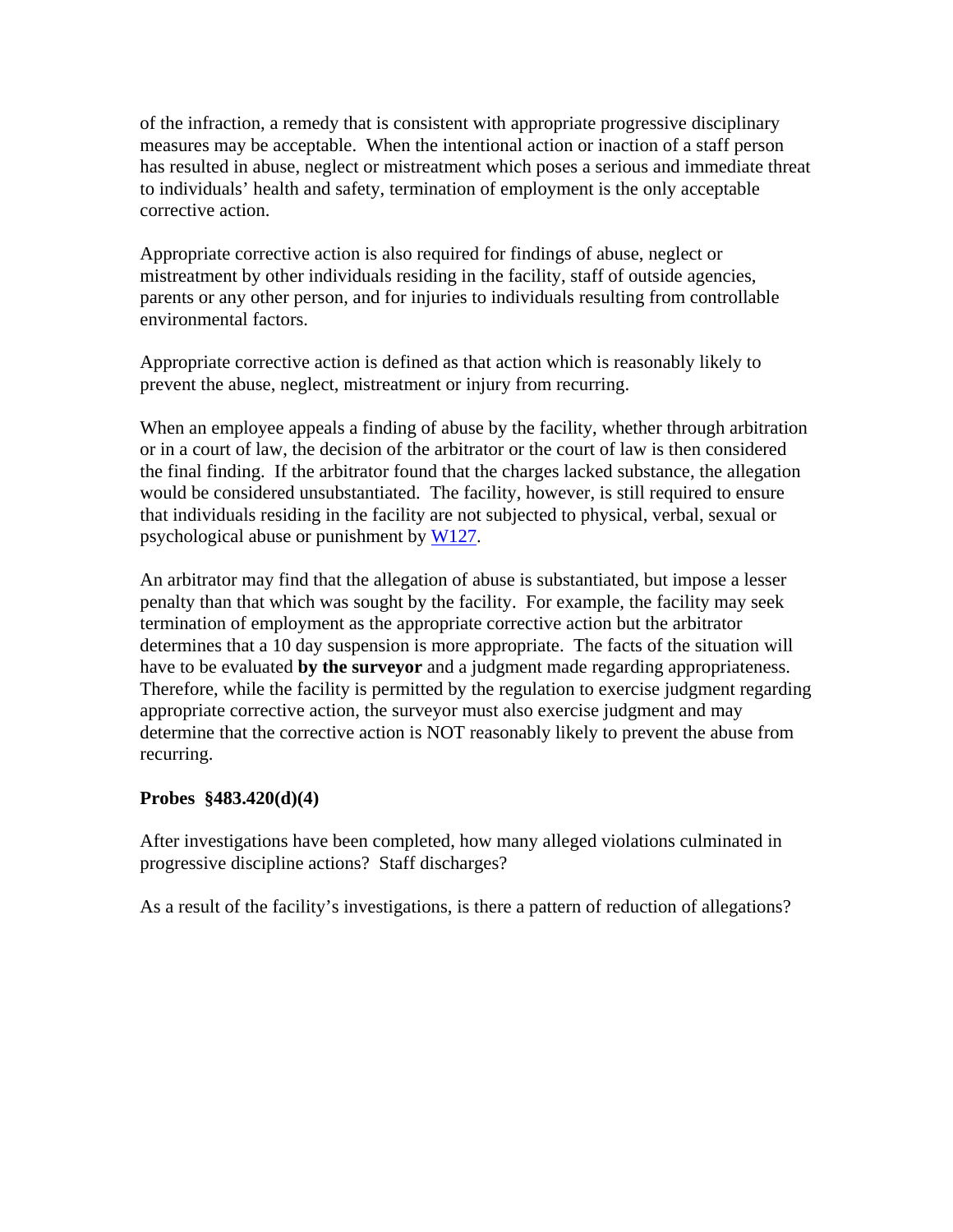# **§483.430 Condition of Participation: Facility Staffing**

### **§483.430 Compliance Principles**

The Condition of Participation of Facility Staffing is met when:

• The Condition of Participation of Active Treatment is met (i.e., there are sufficient numbers of competent, trained staff to provide active treatment.); and

\_\_\_\_\_\_\_\_\_\_\_\_\_\_\_\_\_\_\_\_\_\_\_\_\_\_\_\_\_\_\_\_\_\_\_\_\_\_\_\_\_\_\_\_\_\_\_\_\_\_\_\_\_\_\_\_\_\_\_\_\_\_\_\_\_\_\_\_\_\_

• The Condition of Participation of Client Protections is met (i.e., there are sufficient numbers of competent, trained staff to protect individuals' health and safety.).

The Condition of Participation of Facility Staffing is not met when:

- The Condition of Participation of Active Treatment has first been determined to be not met and the lack of active treatment has resulted from insufficient numbers of staff or lack of trained, knowledgeable staff to design and carry out individual's programs; or
- The Condition of Participation of Client Protections has first been determined to be not met and the lack of client protection has resulted from insufficient numbers of competent, trained staff to protect the health and safety of individuals.

\_\_\_\_\_\_\_\_\_\_\_\_\_\_\_\_\_\_\_\_\_\_\_\_\_\_\_\_\_\_\_\_\_\_\_\_\_\_\_\_\_\_\_\_\_\_\_\_\_\_\_\_\_\_\_\_\_\_\_\_\_\_\_\_\_\_\_\_\_\_

# **§483.430(a) Standard: Qualified Mental Retardation Professional**

## **W159**

### **Each client's active treatment program must be integrated, coordinated and monitored by a qualified mental retardation professional**

### **Facility Practices §483.430(a)**

There is an assigned qualified mental retardation professional (QMRP).

There are sufficient numbers of QMRPs to accomplish the job.

The QMRP observes individuals, reviews data and progress, and revises programs based on individual need and performance.

The QMRP ensures consistency among external and internal programs and disciplines.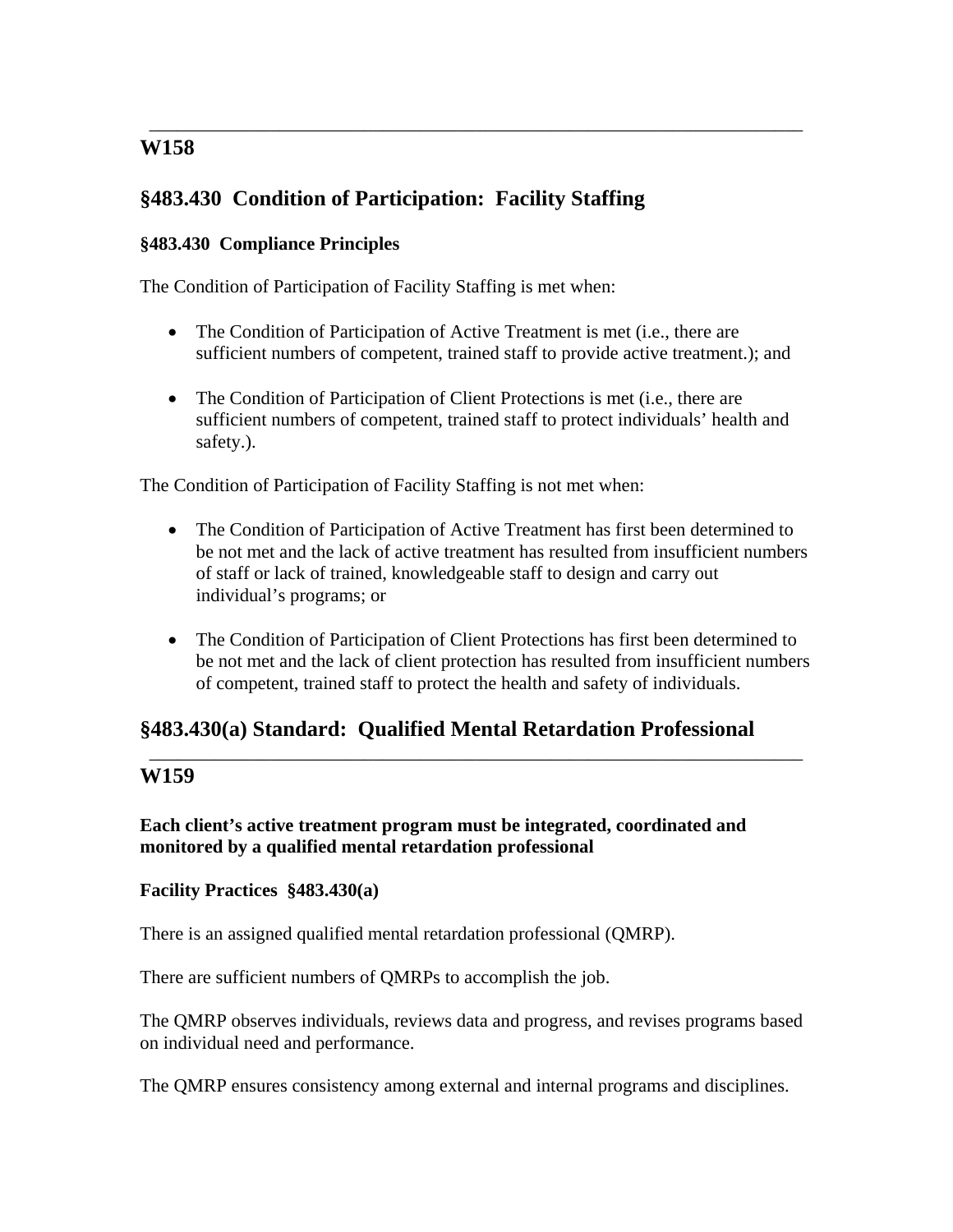The QMRP ensures service design and delivery which provides each individual with an appropriate active treatment program.

The QMRP ensures that any discrepancies or conflicts between programmatic, medical, dietary, and vocational aspects of the individual's assessment and program are resolved.

The QMRP ensures a follow-up to recommendations for services, equipment or programs.

The QMRP ensures that adequate environmental supports and assistive devices are present to promote independence.

#### **Guidelines §483.430(a)**

View the person serving in the QMRP role as pivotal to the adequacy of the program the individual receives, since it is this role that is intended to ensure that the individual receives those services and interventions necessary by competent persons capable of delivering them. The paramount importance of having persons competent to judge and supervise active treatment issues cannot be overstated.

An individual's IPP may be coordinated and monitored by more than one QMRP or by other staff persons who perform the QMRP duties. There must, however, be one QMRP who is assigned primary responsibility and accountability for the individual's IPP and the QMRP function.

The regulations do not specify if the person designated as QMRP must do the duties of a QMRP exclusively, or is allowed to perform other professional staff duties in addition. The facility has the flexibility to allocate staff resources in whatever manner it believes is necessary as long as it ensures that the QMRP function is performed effectively for each individual.

The test of whether the number of QMRPs is adequate rests with the ability of the facility to provide the services described in §483.430(a) in an effective manner. The number will vary depending on such factors as the number of individuals the facility serves, the complexity of needs manifested by these individuals, the number, qualifications and competencies of additional professional staff members, and whether or not other duties are assigned to the QMRP function.

### **Probes §483.430(a)**

Are the QMRP functions actually being carried out, or is paperwork simply reviewed?

Are timely modifications of unsuccessful programs or development of programs for unaddressed, but significant needs made or ensured by the QMRP function?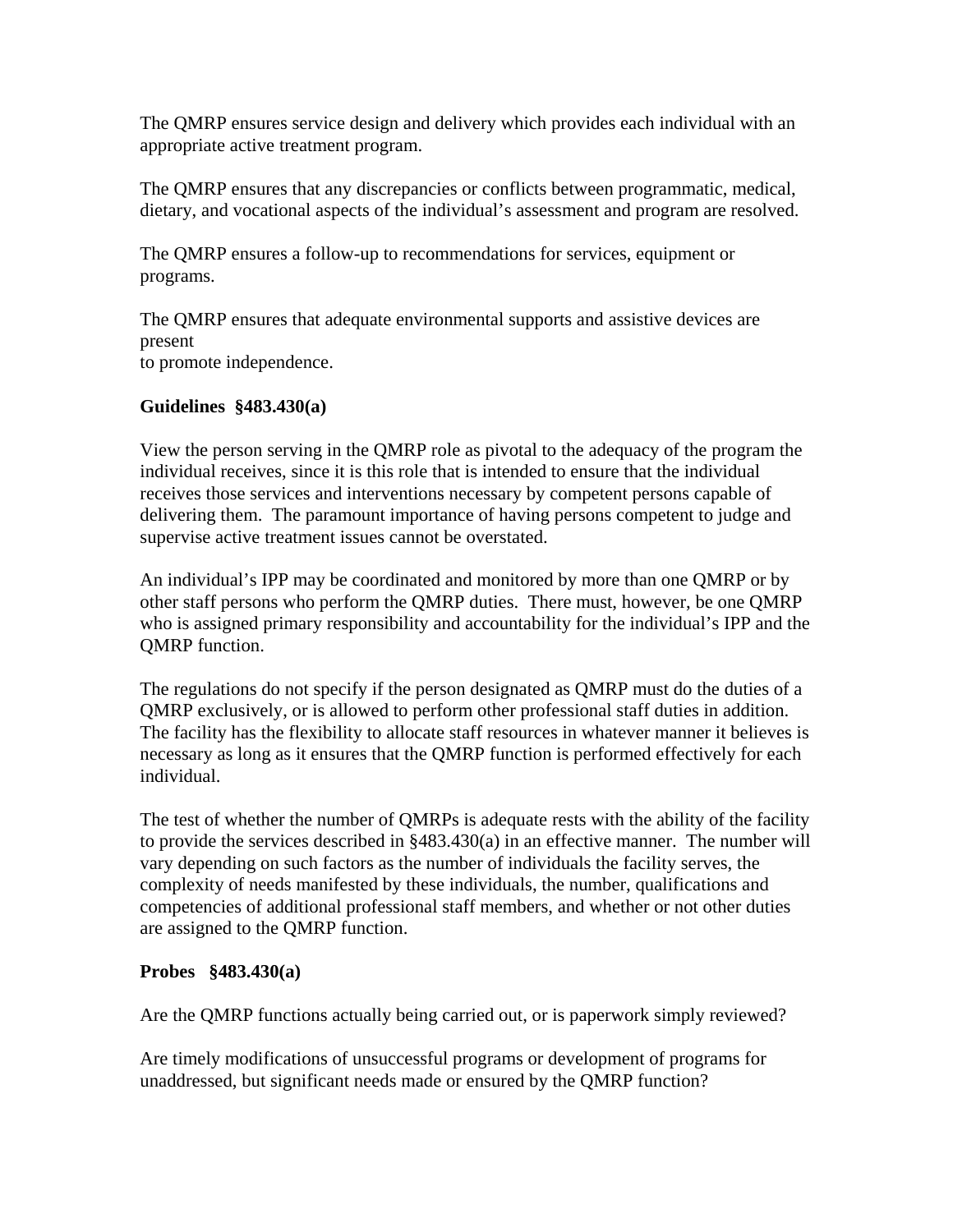Are program areas visited and are performance and problems of individuals discussed?

Does the plan flow from only the original diagnosis/assessment? Does it take into consideration interim progress on plans and activities?

Does the QMRP make recommendations and requests on behalf of individuals? How does the facility respond?

\_\_\_\_\_\_\_\_\_\_\_\_\_\_\_\_\_\_\_\_\_\_\_\_\_\_\_\_\_\_\_\_\_\_\_\_\_\_\_\_\_\_\_\_\_\_\_\_\_\_\_\_\_\_\_\_\_\_\_\_\_\_\_\_\_\_\_\_\_\_

### **W160**

**Who--** 

**§483.430(a)(1) Has at least one year of experience working directly with persons with mental retardation or other developmental disabilities; and** 

\_\_\_\_\_\_\_\_\_\_\_\_\_\_\_\_\_\_\_\_\_\_\_\_\_\_\_\_\_\_\_\_\_\_\_\_\_\_\_\_\_\_\_\_\_\_\_\_\_\_\_\_\_\_\_\_\_\_\_\_\_\_\_\_\_\_\_\_\_\_

\_\_\_\_\_\_\_\_\_\_\_\_\_\_\_\_\_\_\_\_\_\_\_\_\_\_\_\_\_\_\_\_\_\_\_\_\_\_\_\_\_\_\_\_\_\_\_\_\_\_\_\_\_\_\_\_\_\_\_\_\_\_\_\_\_\_\_\_\_\_

\_\_\_\_\_\_\_\_\_\_\_\_\_\_\_\_\_\_\_\_\_\_\_\_\_\_\_\_\_\_\_\_\_\_\_\_\_\_\_\_\_\_\_\_\_\_\_\_\_\_\_\_\_\_\_\_\_\_\_\_\_\_\_\_\_\_\_\_\_\_

**(a)(2) Is one of the following:** 

# **W161**

**(a)(2)(i) A doctor of medicine osteopathy.** 

## **W162**

**(a)(2)(ii) A registered nurse.** 

## **W163**

**(a)(2)(iii) An individual who holds at least a bachelor's degree in a professional category specified in paragraph (b)(5) of this section.** 

## **§483.430(b) Standard: Professional Program Services**

## **W164**

**§483.430(b)(1) Each client must receive the professional program services needed to implement the active treatment program defined by each client's individual program plan.** 

\_\_\_\_\_\_\_\_\_\_\_\_\_\_\_\_\_\_\_\_\_\_\_\_\_\_\_\_\_\_\_\_\_\_\_\_\_\_\_\_\_\_\_\_\_\_\_\_\_\_\_\_\_\_\_\_\_\_\_\_\_\_\_\_\_\_\_\_\_\_

### **Facility Practices §483.430(b)(1)**

Individuals receive professional services when the comprehensive functional assessment or the active treatment program defined by the IPP requires the knowledge, skills and expertise of someone specially trained in a given discipline in order to be effectively implemented.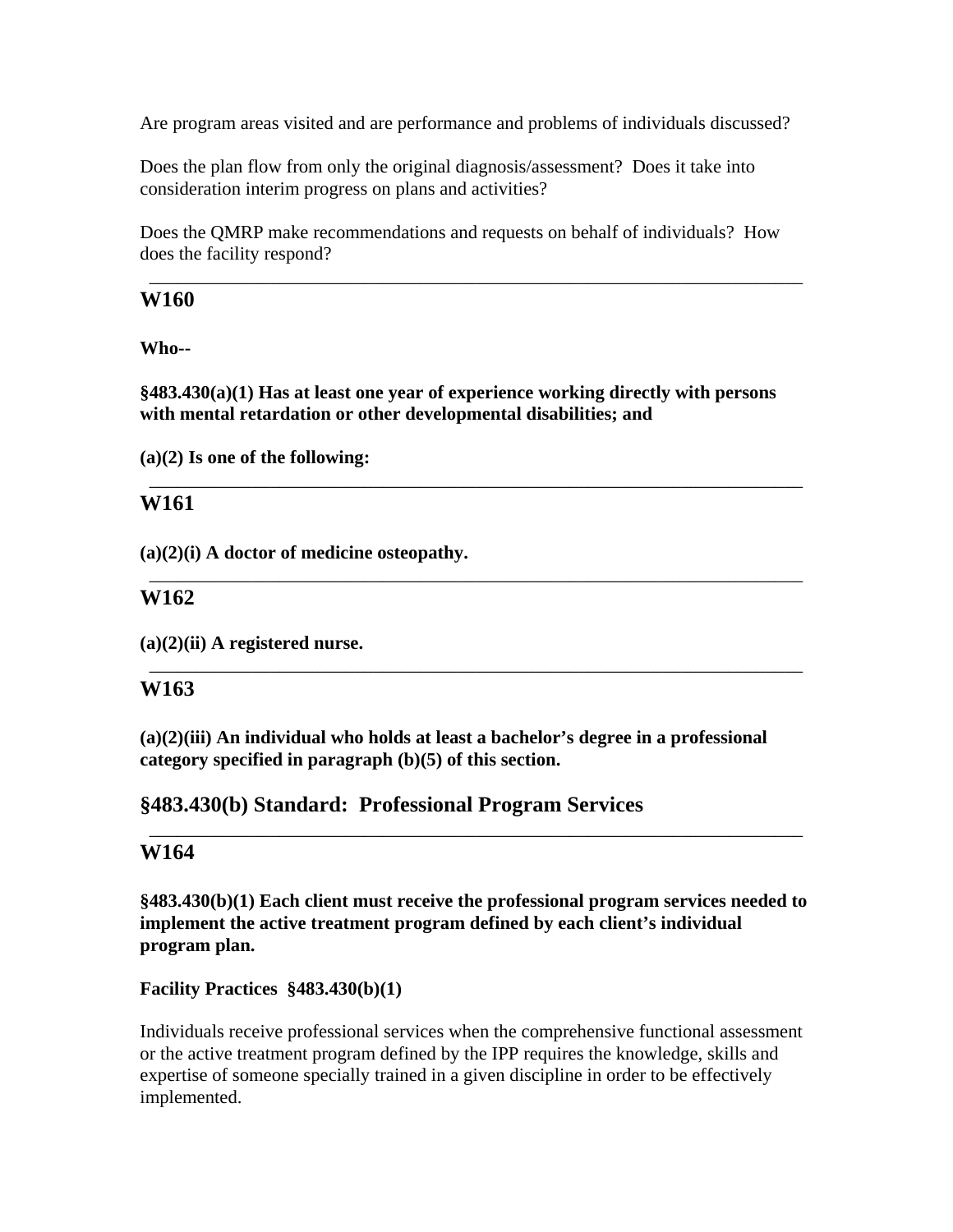In the presence of a functional deficit, there is input by the relevant professional discipline(s) in order to assess the individual and develop a relevant active treatment program.

### **Guidelines §483.430(b)(1)**

For an active treatment program to be responsive to the individual's unique needs, there must be a foundation of competent professional knowledge that can be drawn upon in the implementation of the interdisciplinary team process. Individuals with developmental deficits will require initial, temporary, or ongoing services from professional staff, knowledgeable about contemporary care practices associated with these areas. A special mention needs to be made that individuals should not be provided with services that are **not** needed (e.g., if an individual is basically healthy and not on medication, then the individual should not be provided extensive health and health-related services).

The needs identified in the initial comprehensive functional assessment, as required in  $§483.440(c)(3)(v)$ , should guide the team in deciding if a particular professional's further involvement is necessary and, if so, to what extent professional involvement must continue on a direct or indirect basis.

Since such needed professional expertise may fall within the purview of multiple professional disciplines, based on overlapping training and experience, determine if the facility's delivery of professional services is adequate by the extent to which individuals' needs are aggressively and competently addressed. Some examples in which professional expertise may overlap include:

- **Physical development and health**: nurse (routine medical or nursing care needs that do not interfere with participation in other programs); physician, physician assistant, nurse practitioner (acute major medical intervention, or the treatment of chronic medical needs which will be dependent upon an individual's success or failure in other treatment programs).
- **Nutritional status**: nurse (routine nutritional needs that do not affect participation in other programs); nutritionist or dietitian (chronic health problems related to nutritional deficiencies, modified or special diets).
- **Sensorimotor development**: physical educators, adaptive physical educators, recreation therapists, (routine motor needs involving varying degrees of physical fitness or dexterity); special educators or other visual impairment specialists (specialized mobility training and orientation needs); occupational therapist, physical therapist, physiatrist (specialized fine and gross motor needs caused by muscular, neuromuscular, or physical limitations, and which may require the therapeutic use of adaptive equipment or adapted augmentative communication devices to increase functional independence); dietitians to increase specialized fine and gross motor skills in eating.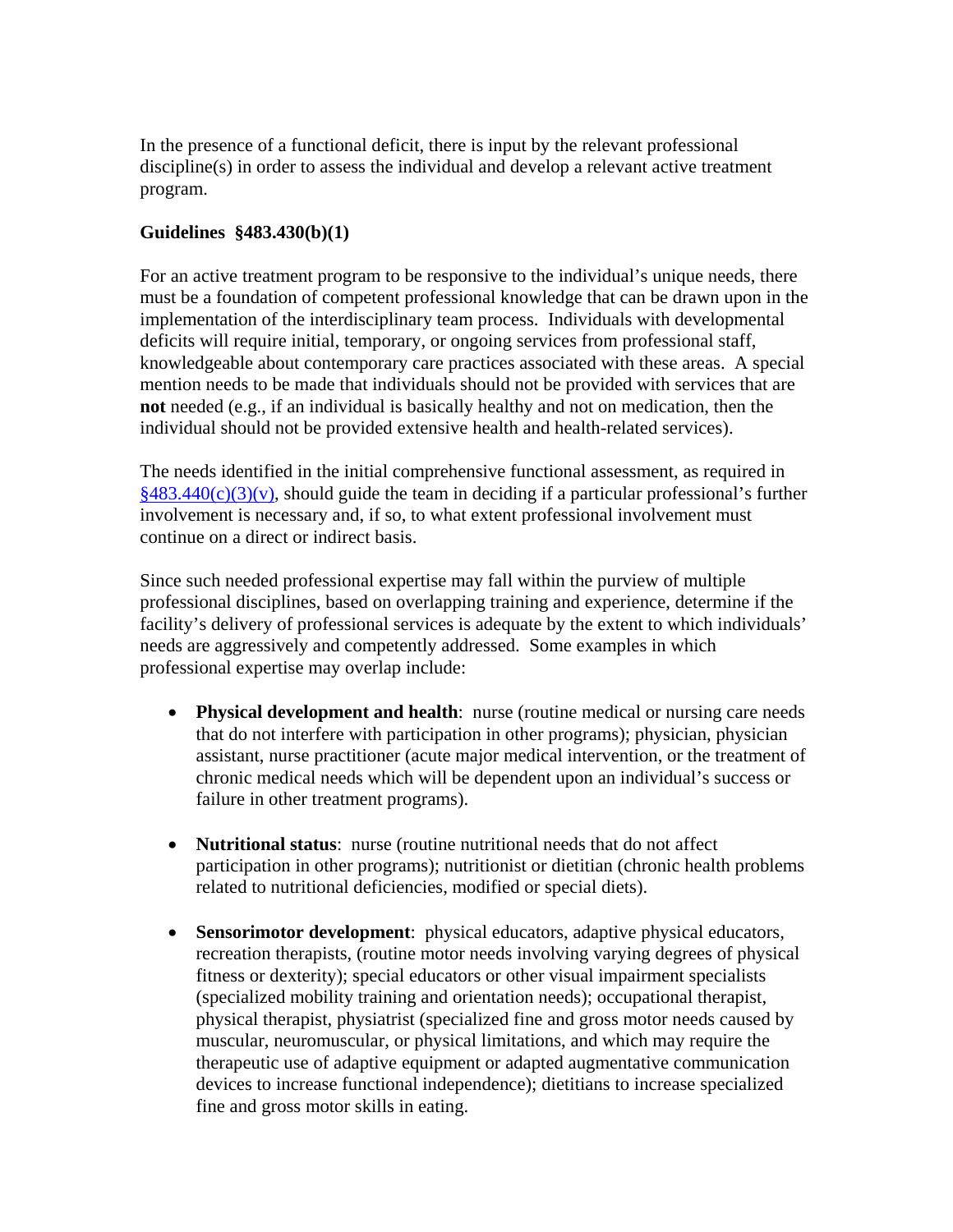- **Affective (emotional) development**: special educators, social workers, psychologists, psychiatrists, mental health counselors, rehabilitation counselors, behavior therapists, behavior management specialists.
- **Speech and language (communication) development**: speech-language pathologists, special educators for people who are deaf or hearing impaired.
- **Auditory functioning**: audiologists (basic or comprehensive audiologic assessment and use of amplification equipment); speech-language pathologists (like audiologists, may perform aural rehabilitation); special educators for individuals who are hearing impaired.
- **Cognitive development**: teacher (if required by law, i.e., school aged children, or if pursuit of GED is indicated), psychologist, speech-language pathologist.
- **Vocational development:** vocational educators, occupational educators, occupational therapists, vocational rehabilitation counselors, or other work specialists (if development of specific vocational skills or work placement is indicated).
- **Social Development**: teachers, professional recreation staff, social workers, psychologists (specialized training needs for social skill development).

\_\_\_\_\_\_\_\_\_\_\_\_\_\_\_\_\_\_\_\_\_\_\_\_\_\_\_\_\_\_\_\_\_\_\_\_\_\_\_\_\_\_\_\_\_\_\_\_\_\_\_\_\_\_\_\_\_\_\_\_\_\_\_\_\_\_\_\_\_\_

• **Adaptive behaviors or independent living skills:** Special educators, occupational therapists

# **W165**

### **Professional program staff must work directly with clients**

### **Facility Practices §483.430(b)(1)**

Individuals receive interventions or services directly from professional staff when required by individual needs, program design, implementation, or monitoring.

## **W166**

**and with paraprofessional, nonprofessional and other professional program staff who work with clients.** 

\_\_\_\_\_\_\_\_\_\_\_\_\_\_\_\_\_\_\_\_\_\_\_\_\_\_\_\_\_\_\_\_\_\_\_\_\_\_\_\_\_\_\_\_\_\_\_\_\_\_\_\_\_\_\_\_\_\_\_\_\_\_\_\_\_\_\_\_\_\_

### **Facility Practices §483.430(b)(1)**

When required by individual need, program design, implementation, or monitoring, professional staff work directly with paraprofessional, nonprofessional and other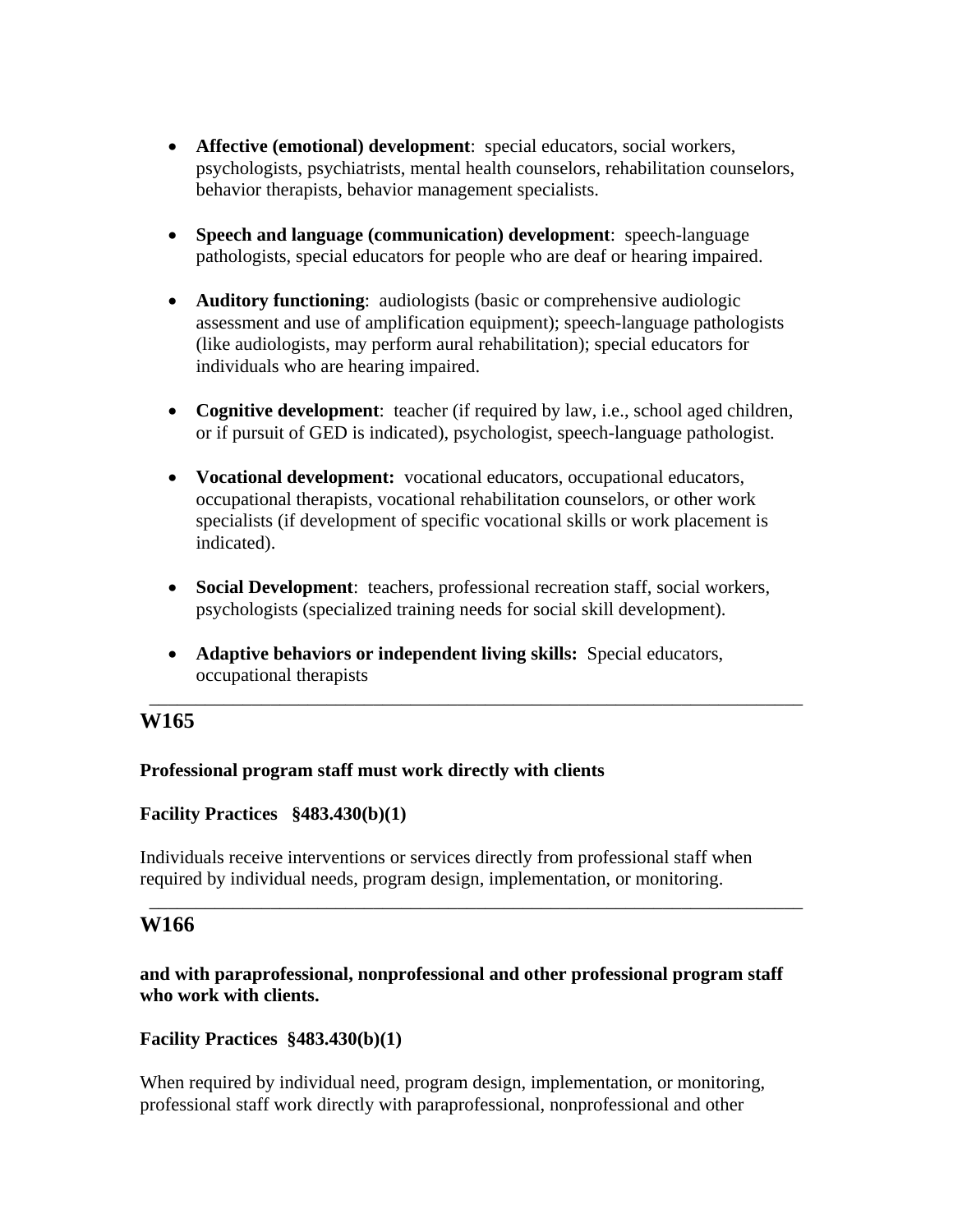professional program staff to assure that these individuals have the skills necessary to carry out the needed interventions.

### **Guidelines §483.430(b)(1)**

There are some individuals in ICFs/MR who can often have their needs effectively met without having direct contact with professional staff on a daily basis. The intent of the requirement is not to require that professionals work directly with individuals on a daily basis, but only as often as an individual's needs indicate that professional contact is necessary. The amount and degree of direct care that professionals must provide will depend on the needs of the individual and the ability of other staff to train and direct individuals on a day-to-day basis.

\_\_\_\_\_\_\_\_\_\_\_\_\_\_\_\_\_\_\_\_\_\_\_\_\_\_\_\_\_\_\_\_\_\_\_\_\_\_\_\_\_\_\_\_\_\_\_\_\_\_\_\_\_\_\_\_\_\_\_\_\_\_\_\_\_\_\_\_\_\_

## **W167**

**§483.430(b)(2) The facility must have available enough qualified professional staff to carry out and monitor the various professional interventions in accordance with the stated goals and objectives of every individual program plan.** 

### **Facility Practices §483.430(b)(2)**

Each individual receives professional interventions as needed and specified in the IPP, in sufficient quantity to assure correct implementation.

### **Guidelines §483.430(b)(2)**

If there is sufficient evidence that para- and non-professional staff demonstrate the needed competencies to carry through with intervention strategies, you may be satisfied there is sufficient professional staff to carry out the active treatment program. However, if the professional's expertise is not demonstrable at the para- and non-professional staff level, question both the numbers of professional staff and the effectiveness of the transdisciplinary training of para- and non-professional staff.

#### **Probes §483.430(b)(2)**

Are these services available when they are most beneficial for the individual?

Are these people available to staff on other shifts? Weekend staff?

Are professional staff available to monitor the implementation of individual programs if necessary?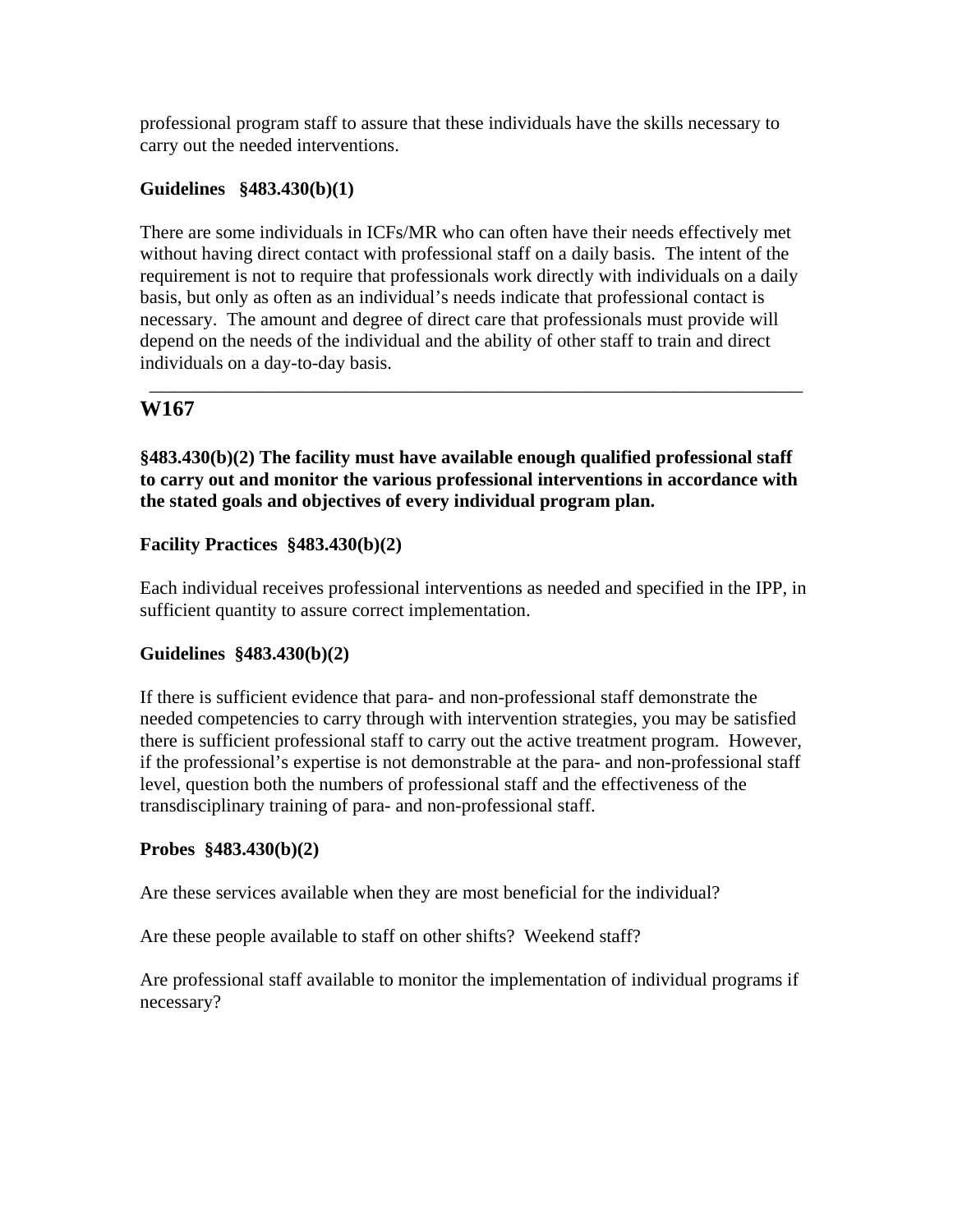#### **§483.430(b)(3) Professional program staff must participate as members of the interdisciplinary team in relevant aspects of the active treatment process.**

\_\_\_\_\_\_\_\_\_\_\_\_\_\_\_\_\_\_\_\_\_\_\_\_\_\_\_\_\_\_\_\_\_\_\_\_\_\_\_\_\_\_\_\_\_\_\_\_\_\_\_\_\_\_\_\_\_\_\_\_\_\_\_\_\_\_\_\_\_\_

### **Facility Practices §483.430(b)(3)**

When necessary to develop, implement or monitor an individual's active treatment program, appropriate professional staff participate as interdisciplinary team (IDT) members.

### **Guidelines §483.430(b)(3)**

"Participate" means providing input through whatever means is necessary to ensure that the individual's IPP is responsive to the individual's needs. The purpose of the interdisciplinary team process is to provide team members with the opportunity to review and discuss information and recommendations relevant to the individual's needs, and to reach decisions as a team, rather than individually, on how best to address those needs. Therefore, determine whether or not there is a pattern of active treatment based on professional participation in the process.?

Without a negative outcome to demonstrate that professional involvement in any aspect of the active treatment process (e.g., comprehensive functional assessment, IPP development, program implementation, etc.) was insufficient or inaccurate, the facility is allowed the flexibility to use its resources in a manner that works in behalf of the client, in accordance with the regulations.

\_\_\_\_\_\_\_\_\_\_\_\_\_\_\_\_\_\_\_\_\_\_\_\_\_\_\_\_\_\_\_\_\_\_\_\_\_\_\_\_\_\_\_\_\_\_\_\_\_\_\_\_\_\_\_\_\_\_\_\_\_\_\_\_\_\_\_\_\_\_

# **W169**

**§483.430(b)(4) Professional program staff must participate in on-going staff development and training in both formal and informal settings with other professional, paraprofessional, and nonprofessional staff members.** 

### **Facility Practices §483.430(b)(4)**

Professional staff receive training in their own discipline to assure adequate delivery of services and to be aware of developments in their field.

Professional staff receive training in other disciplines to the extent necessary to meet the needs of each individual.

Professional staff provide training to others.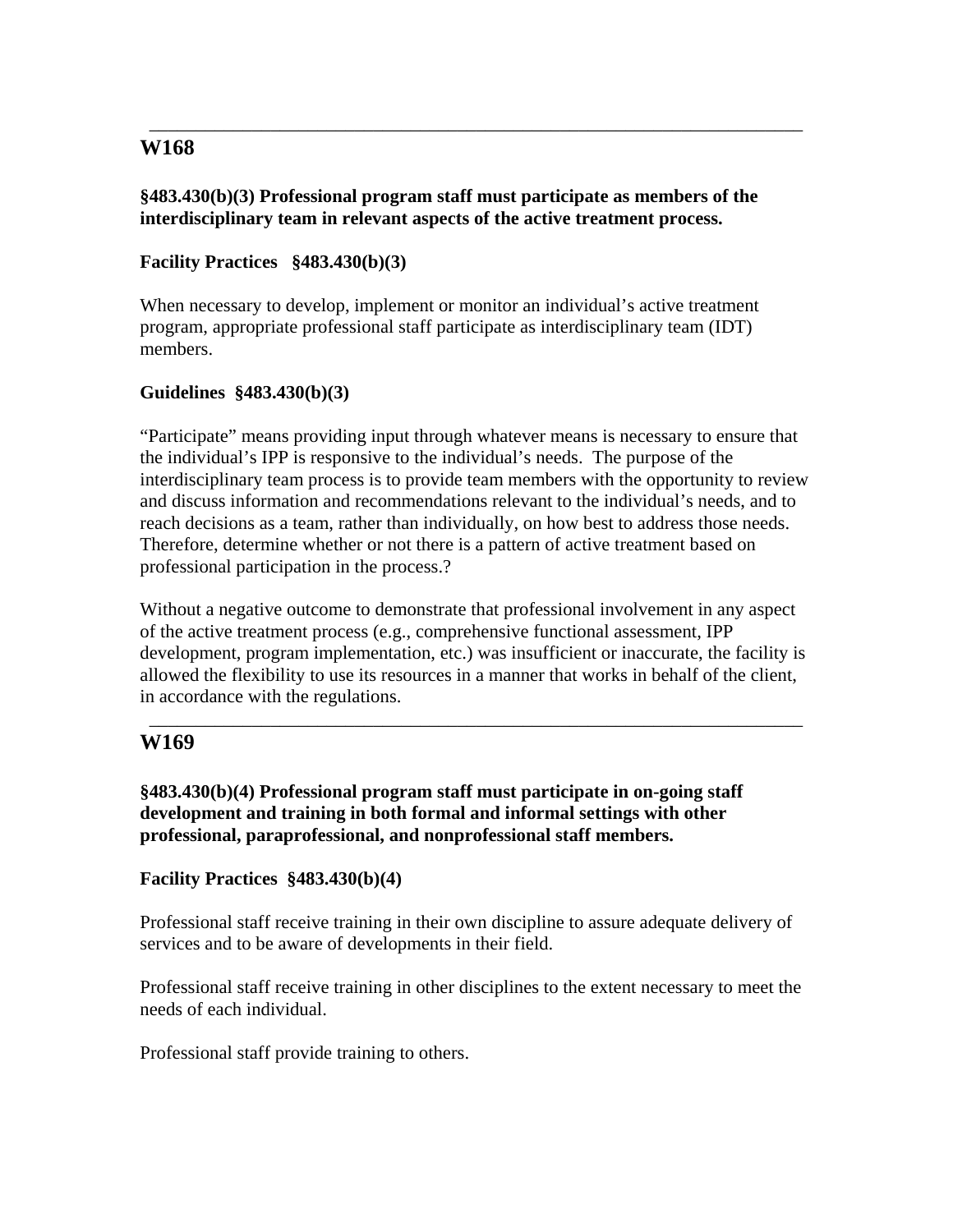#### **Guidelines §483.430(b)(4)**

"Participate" means both seeking out self-training and provision of training to others.

\_\_\_\_\_\_\_\_\_\_\_\_\_\_\_\_\_\_\_\_\_\_\_\_\_\_\_\_\_\_\_\_\_\_\_\_\_\_\_\_\_\_\_\_\_\_\_\_\_\_\_\_\_\_\_\_\_\_\_\_\_\_\_\_\_\_\_\_\_\_

### **W170**

#### **§483.430(b)(5) Professional program staff must be licensed, certified, or registered, as applicable, to provide professional services by the State in which he or she practices.**

#### **Probes 483.430(b)(5)**

How does the facility verify that its professionals meet State licensing requirements?

Those professional program staff who do not fall under the jurisdiction of State licensure, certification, or registration requirements, specified in  $\frac{2483.410(b)}{20}$ , must meet the following qualifications:

\_\_\_\_\_\_\_\_\_\_\_\_\_\_\_\_\_\_\_\_\_\_\_\_\_\_\_\_\_\_\_\_\_\_\_\_\_\_\_\_\_\_\_\_\_\_\_\_\_\_\_\_\_\_\_\_\_\_\_\_\_\_\_\_\_\_\_\_\_\_

## **W171**

**§483.430(b)(5)(i) To be designated as an occupational therapist, an individual must be eligible for certification as an occupational therapist by the American Occupational Therapy Association or another comparable body.** 

### **Guidelines §483.430(b)(5)(i)-(ix)**

The introductory phrase "to be designated as…" means that a provider is allowed to represent him or herself as a professional provider in that discipline, only if the provider meets State licensing requirements, or if the particular discipline does not fall under State licensure requirements, the provider meets the qualifications specified in §§483.430(b)(5)(i)-(ix). A person who is not qualified, for example, as a social worker, may not be referred to as a social worker per se. Nevertheless, such a person may be able to provide social services in an ICF/MR if there is no conflict with State law, and as long as the individuals' needs are met.

\_\_\_\_\_\_\_\_\_\_\_\_\_\_\_\_\_\_\_\_\_\_\_\_\_\_\_\_\_\_\_\_\_\_\_\_\_\_\_\_\_\_\_\_\_\_\_\_\_\_\_\_\_\_\_\_\_\_\_\_\_\_\_\_\_\_\_\_\_\_

### **W172**

**§483.430(b)(5)(ii) To be designated as an occupational therapy assistant, an individual must be eligible for certification as a certified occupational therapy assistant by the American Occupational Therapy Association or another comparable body.**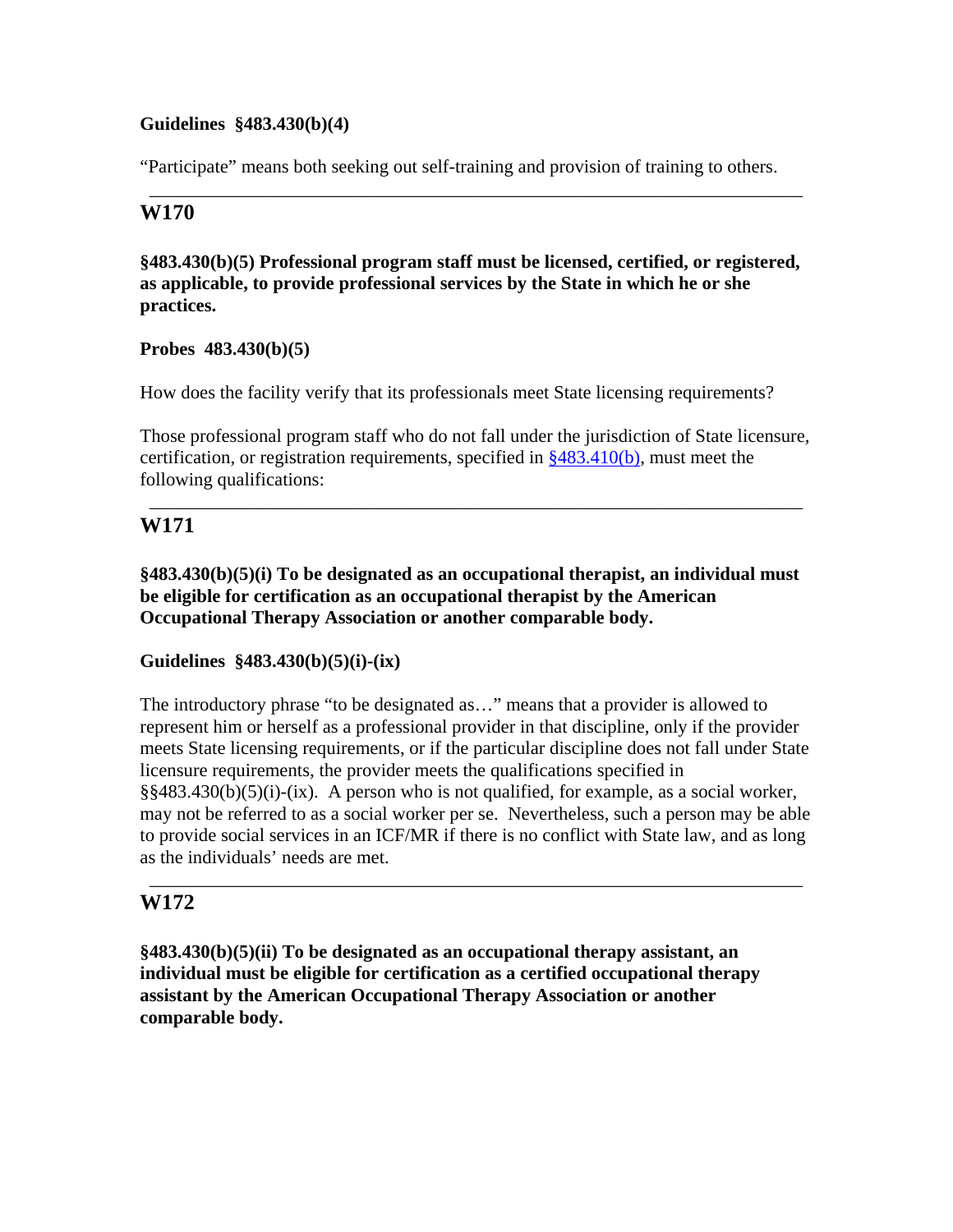**§483.430(b)(5)(iii) To be designated as a physical therapist, an individual must be eligible for certification as a physical therapist by the American Physical Therapy Association or another comparable body.** 

\_\_\_\_\_\_\_\_\_\_\_\_\_\_\_\_\_\_\_\_\_\_\_\_\_\_\_\_\_\_\_\_\_\_\_\_\_\_\_\_\_\_\_\_\_\_\_\_\_\_\_\_\_\_\_\_\_\_\_\_\_\_\_\_\_\_\_\_\_\_

\_\_\_\_\_\_\_\_\_\_\_\_\_\_\_\_\_\_\_\_\_\_\_\_\_\_\_\_\_\_\_\_\_\_\_\_\_\_\_\_\_\_\_\_\_\_\_\_\_\_\_\_\_\_\_\_\_\_\_\_\_\_\_\_\_\_\_\_\_\_

## **W174**

**§483.430(b)(5)(iv) To be designated as a physical therapy assistant, an individual must be eligible for registration by the American Physical Therapy Association or be a graduate of a two year college-level program approved by the American Physical Therapy Association or another comparable body.** 

\_\_\_\_\_\_\_\_\_\_\_\_\_\_\_\_\_\_\_\_\_\_\_\_\_\_\_\_\_\_\_\_\_\_\_\_\_\_\_\_\_\_\_\_\_\_\_\_\_\_\_\_\_\_\_\_\_\_\_\_\_\_\_\_\_\_\_\_

\_\_\_\_\_\_\_\_\_\_\_\_\_\_\_\_\_\_\_\_\_\_\_\_\_\_\_\_\_\_\_\_\_\_\_\_\_\_\_\_\_\_\_\_\_\_\_\_\_\_\_\_\_\_\_\_\_\_\_\_\_\_\_\_\_\_\_\_\_\_

## **W175**

**§483.430(b)(5)(v) To be designated as a psychologist, an individual must have at least a master's degree in psychology from an accredited school.** 

**§483.430(b)(5)(vi) To be designated as a social worker, an individual must--**

## **W176**

**§483.430(b)(5)(vi)(A) Hold a graduate degree from a school of social work accredited or approved by the Council on Social Work Education or another comparable body; or** 

**§483.430(b)(5)(vi)(B) Hold a Bachelor of Social Work degree from a college or university accredited or approved by the Council on Social Work Education or another comparable body.** 

**§483.430(b)(5)(vii) To be designated as a speech-language pathologist or audiologist, an individual must--**

\_\_\_\_\_\_\_\_\_\_\_\_\_\_\_\_\_\_\_\_\_\_\_\_\_\_\_\_\_\_\_\_\_\_\_\_\_\_\_\_\_\_\_\_\_\_\_\_\_\_\_\_\_\_\_\_\_\_\_\_\_\_\_\_\_\_\_\_\_\_

## **W177**

**§483.430(b)(5)(vii)(A) Be eligible for a Certificate of Clinical Competence in Speech-Language Pathology or Audiology granted by the American Speech-Language-Hearing Association or another comparable body; or** 

**§483.430(b)(5)(vii)(B) Meet the educational requirements for certification and be in the process of accumulating the supervised experience required for certification.**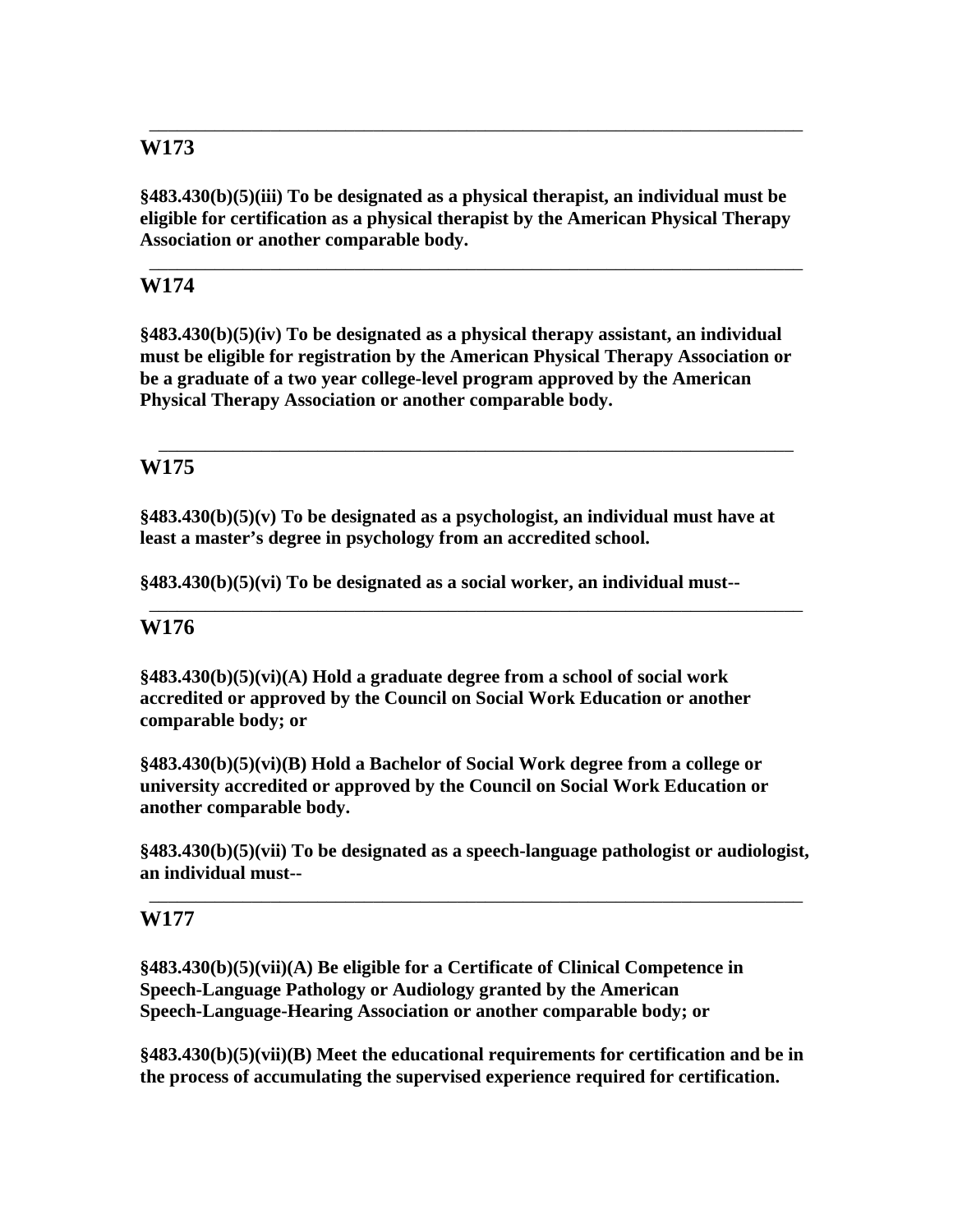**§483.430(b)(5)(viii) To be designated as a professional recreation staff member an individual must have a bachelor's degree in recreation or in a specialty area such as art, dance, music or physical education.** 

\_\_\_\_\_\_\_\_\_\_\_\_\_\_\_\_\_\_\_\_\_\_\_\_\_\_\_\_\_\_\_\_\_\_\_\_\_\_\_\_\_\_\_\_\_\_\_\_\_\_\_\_\_\_\_\_\_\_\_\_\_\_\_\_\_\_\_\_\_\_

\_\_\_\_\_\_\_\_\_\_\_\_\_\_\_\_\_\_\_\_\_\_\_\_\_\_\_\_\_\_\_\_\_\_\_\_\_\_\_\_\_\_\_\_\_\_\_\_\_\_\_\_\_\_\_\_\_\_\_\_\_\_\_\_\_\_\_\_\_\_

## **W179**

**§483.430(b)(5)(ix) To be designated as a professional dietitian, an individual must be eligible for registration by the American Dietetics Association** 

### **Guidelines §483.430(b)(5)(ix)**

The Commission on Dietetic Accreditation of the American Dietetic Association is the organization to whom the American Dietetic Association delegates this responsibility.

\_\_\_\_\_\_\_\_\_\_\_\_\_\_\_\_\_\_\_\_\_\_\_\_\_\_\_\_\_\_\_\_\_\_\_\_\_\_\_\_\_\_\_\_\_\_\_\_\_\_\_\_\_\_\_\_\_\_\_\_\_\_\_\_\_\_\_\_\_\_

## **W180**

**§483.430(b)(5)(x) To be designated as a human services professional an individual must have at least a bachelor's degree in a human services field (including, but not limited to: sociology, special education, rehabilitation counseling, and psychology).** 

### **Guidelines §483.430(b)(5)(x)**

The intent for including a "human services professional" category is to expand the number and types of persons who could qualify as QMRPs, while still maintaining acceptable professional standards.

"Human services field" includes all the professional disciplines stipulated in  $\S$ §483.430(a)(3)(i)(ii) and §§483.430(b)(5)(i)-(ix), as well as any related academic disciplines associated with the study of: human behavior (e.g., psychology, sociology, speech communication, gerontology etc.), human skill development (e.g., education, counseling, human development), humans and their cultural behavior (e.g., anthropology), or any other study of services related to basic human care needs (e.g., rehabilitation counseling), or the human condition (e.g., literature, the arts).

An individual with a "bachelors degree in a human services field" means an individual who has received: **at least** a bachelor's degree from a college or university (master and doctorate degrees are also acceptable) and has received academic credit for a major or minor coursework concentration in a human services field, as defined above. Although a variety of degrees may satisfy the requirements, majors such as geology and chemical engineering are not acceptable.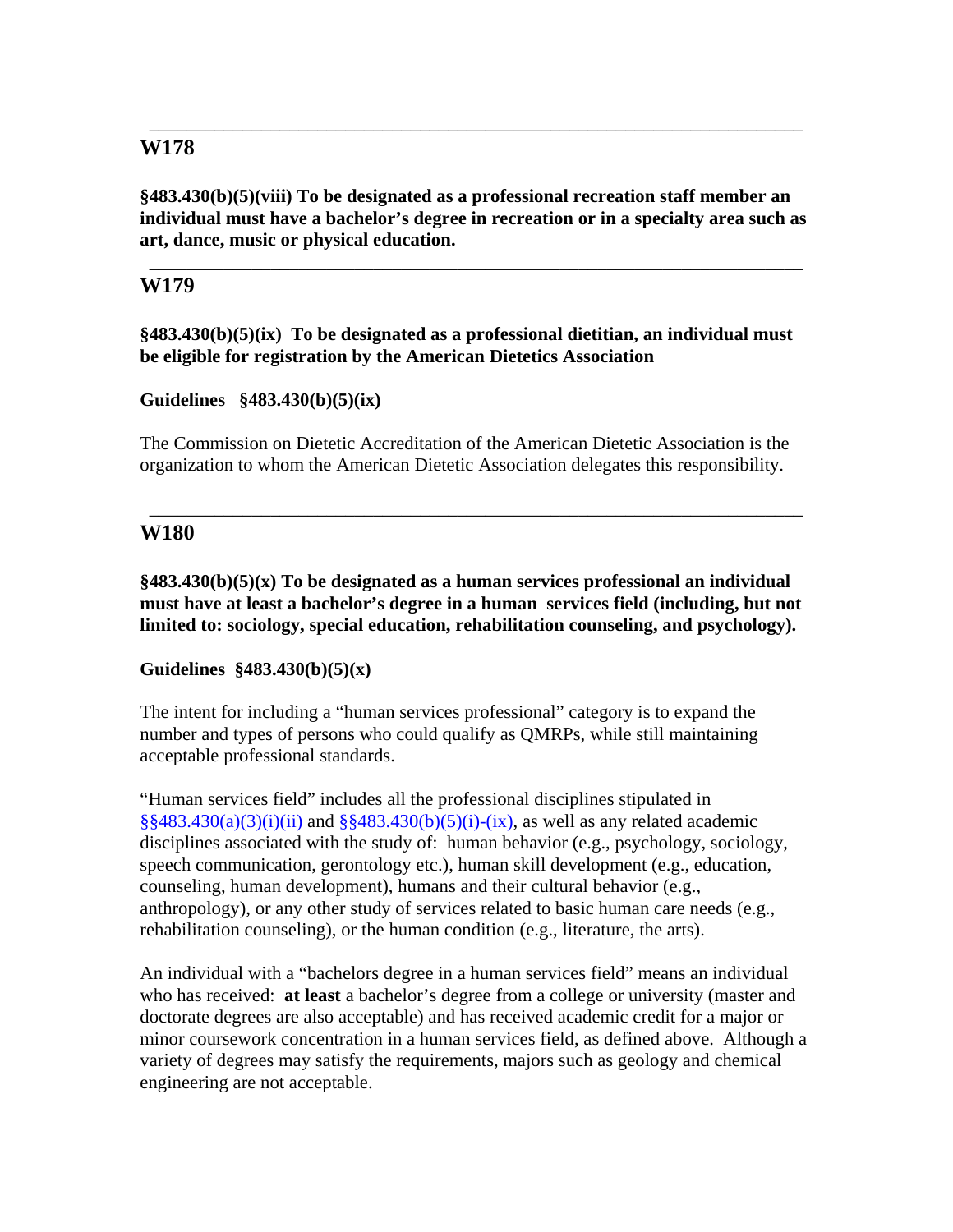Taking into consideration a facility's needs, the types of training and coursework that a person has completed, and the intent of the regulation, the facility and you can exercise wide latitude of judgment to determine what constitutes an acceptable "human services" professional. Again, the key concern is the demonstrated competency to do the job.

\_\_\_\_\_\_\_\_\_\_\_\_\_\_\_\_\_\_\_\_\_\_\_\_\_\_\_\_\_\_\_\_\_\_\_\_\_\_\_\_\_\_\_\_\_\_\_\_\_\_\_\_\_\_\_\_\_\_\_\_\_\_\_\_\_\_\_\_\_\_

# **W181**

**§483.430(b)(5)(xi) If the client's individual program plan is being successfully implemented by facility staff, professional program staff meeting the qualifications of paragraph (b)(5)(i) through (x) of this section are not required--** 

**(b)(5)(xi)(A) Except for qualified mental retardation professionals;** 

**(b)(5)(xi)(B) Except for the requirements of paragraph (b)(2) of this section concerning the facility's provision of enough qualified professional program staff; and** 

**(b)(5)(xi)(C) Unless otherwise specified by State licensure and certification requirements.** 

# **§483.430(c) Standard: Facility Staffing**

# **W182**

**§483.430(c)(1) The facility must not depend upon clients or volunteers to perform direct care services for the facility.** 

\_\_\_\_\_\_\_\_\_\_\_\_\_\_\_\_\_\_\_\_\_\_\_\_\_\_\_\_\_\_\_\_\_\_\_\_\_\_\_\_\_\_\_\_\_\_\_\_\_\_\_\_\_\_\_\_\_\_\_\_\_\_\_\_\_\_\_\_\_\_

## **Facility Practices §483.430(c)(1)**

The facility has sufficient staff to provide needed care and services without the use of volunteers or enlisting the help of individuals residing in the facility.

## **Guidelines §483.430(c)(1)**

Volunteers may provide **supplementary** services. The facility may not rely on volunteers to fill required staff positions and perform direct care services.

Examine closely the adequacy of staffing when individuals served are engaged in the care, training, treatment or supervision of other individuals, either as part of training, "volunteer work," or normal daily routines. (See W131-W132 for additional interpretation of productive work done as a "volunteer" or as part of the individual's active treatment program.) The test of adequacy is whether or not there is sufficient staff to accomplish the job in the absence of the individual's work. Work done as part of an active treatment training program requires that the staff are monitoring and teaching new skills as part of the IPP.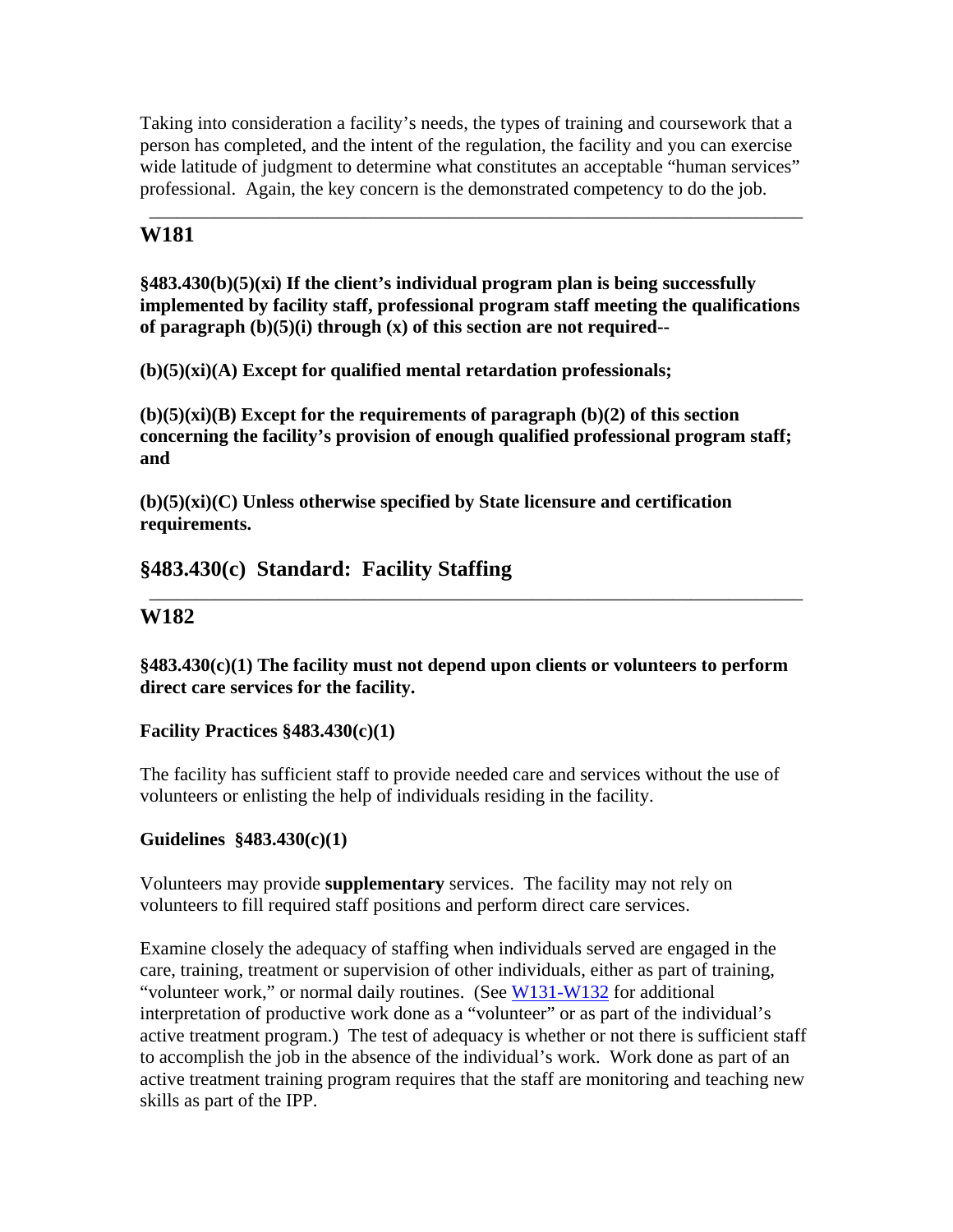#### **Probes §483.430(c)(1)**

After observing client or volunteer activities done with individuals served, can you determine whether or not those same services should and could have been provided reasonably by the facility, in the absence of those clients or volunteers?

Are individuals served assigned to bathe, toilet, feed or supervise other individuals served in the absence of hired staff?

### **W183**

**§483.430(c)(2) There must be responsible direct care staff on duty and awake on a 24-hour basis, when clients are present, to take prompt, appropriate action in case of injury, illness, fire or other emergency, in each defined residential living unit housing--** 

\_\_\_\_\_\_\_\_\_\_\_\_\_\_\_\_\_\_\_\_\_\_\_\_\_\_\_\_\_\_\_\_\_\_\_\_\_\_\_\_\_\_\_\_\_\_\_\_\_\_\_\_\_\_\_\_\_\_\_\_\_\_\_\_\_\_\_\_\_\_

**(c)(2)(i) Clients for whom a physician has ordered a medical care plan;** 

**(c)(2)(ii) Clients who are aggressive, assaultive or security risks;** 

**(c)(2)(iii) More than 16 clients; or** 

**(c)(2)(iv) Fewer than 16 clients within a multi-unit building.** 

#### **Facility Practices §483.430(c)(2)**

Staff are awake and providing needed care and services for the types of individual living arrangements specified.

Staff know how to handle emergency situations for the types of individual living arrangements specified.

#### **Guidelines §483.430(c)(2)**

The test of adequacy about "awake" staffing is how well the facility has organized itself to detect and react to potential emergencies, such as fire, injuries, health emergencies described in the medical care plan (e.g., aspiration, cardiac or respiratory failure, uncontrolled seizures) and behavioral crises described in the IPP.

#### **Probes §483.420(c)(2)**

Are there incidences of aggression, assault, or individuals leaving the building at night, without immediate detection?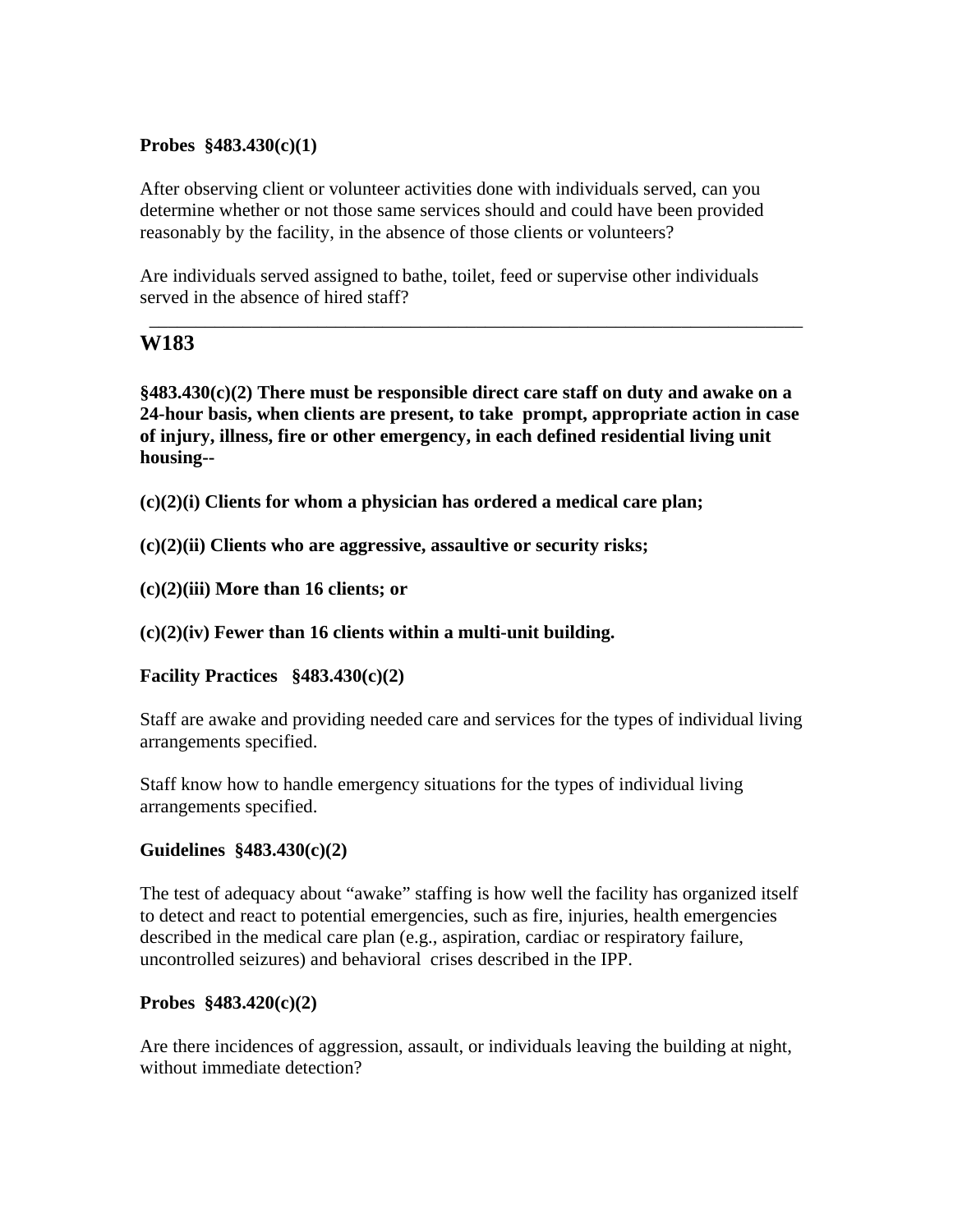**§483.420(c)(3) There must be a responsible direct care staff person on duty on a 24 hour basis (when clients are present) to respond to injuries and symptoms of illness, and to handle emergencies, in each defined residential living unit housing** 

\_\_\_\_\_\_\_\_\_\_\_\_\_\_\_\_\_\_\_\_\_\_\_\_\_\_\_\_\_\_\_\_\_\_\_\_\_\_\_\_\_\_\_\_\_\_\_\_\_\_\_\_\_\_\_\_\_\_\_\_\_\_\_\_\_\_\_\_\_\_

**(c)(3)(i) Clients for whom a physician has not ordered a medical care plan;** 

**(c)(3)(ii) Clients who are not aggressive, assaultive or security risks; and** 

**(c)(3)(iii) Sixteen or fewer clients.** 

**Facility Practices §483.430(c)(3)** 

Staff are available and know how to respond to individual needs and emergencies at all times.

### **Guidelines §483.430(c)(3)**

The intent of the regulation is that at all times a staff person is in a position to help if individual needs arise. For purposes of this provision, "on duty" staff need not be awake during normal bedtime hours.

Facilities sending some or all of the individuals to out of home or off grounds active treatment programs for a majority of the day need not provide a full complement of direct care staff in the residence during their absence. However, a minimum of one staff person must be on duty, if even one individual is present.

\_\_\_\_\_\_\_\_\_\_\_\_\_\_\_\_\_\_\_\_\_\_\_\_\_\_\_\_\_\_\_\_\_\_\_\_\_\_\_\_\_\_\_\_\_\_\_\_\_\_\_\_\_\_\_\_\_\_\_\_\_\_\_\_\_\_\_\_\_\_

# **W185**

**§483.420(c)(4) The facility must provide sufficient support staff so thatdirect care staff are not required to perform support services to the extent that these duties interfere with the exercise of their primary direct client care duties.** 

### **Facility Practices §483.430(c)(4)**

Direct care staff are not diverted from their primary direct care duties to perform support functions (e.g., making beds, cooking, cleaning, etc.) when individual needs and programming require their presence and involvement.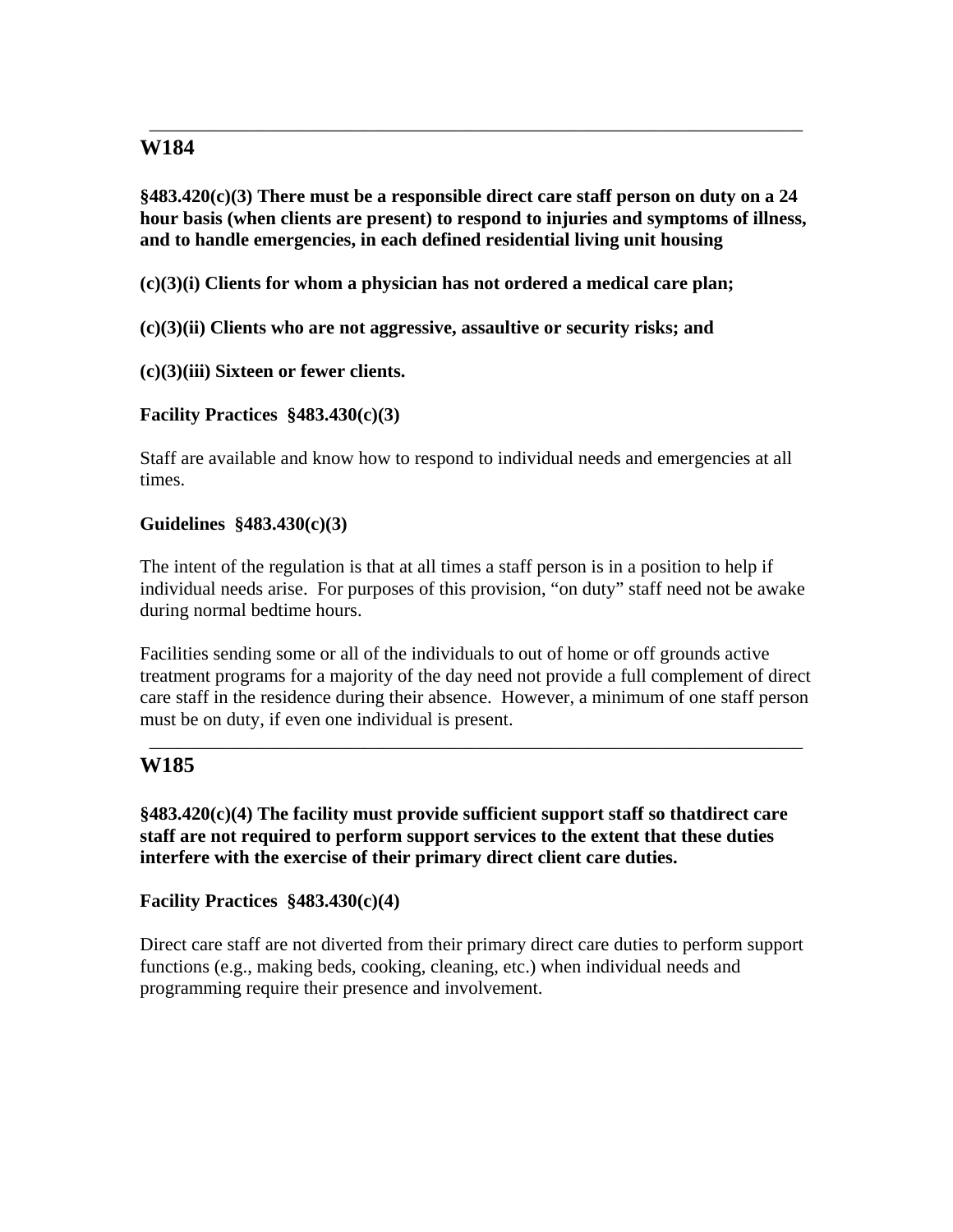#### **Guidelines §483.430(c)(4)**

"Support staff" include all personnel hired by the facility that are not either direct care staff or professional staff. For example, support staff include, but are not limited to, secretaries, clerks, housekeepers, maintenance and laundry personnel.

Direct care staff should be utilized at their highest level of competence, but they may assume other roles as long as their ability to exercise their primary direct care duties is not diluted. For example, direct care staff may serve as aides in a training program during the hours individuals are away from the living unit.

#### **Probes §483.430(c)(4)**

Is there observational or other evidence to suggest that individuals are being neglected (e.g., demonstrate need for toileting, changing, active treatment interventions) while staff do laundry, housekeeping, cooking or serving household tasks?

\_\_\_\_\_\_\_\_\_\_\_\_\_\_\_\_\_\_\_\_\_\_\_\_\_\_\_\_\_\_\_\_\_\_\_\_\_\_\_\_\_\_\_\_\_\_\_\_\_\_\_\_\_\_\_\_\_\_\_\_\_\_\_\_\_\_\_\_\_\_

# **§483.430(d) Standard: Direct Care Residential Living Unit Staff**

### **W186**

**(1) The facility must provide sufficient direct care staff to manage and supervise clients in accordance with their individual program plans.** 

### **Facility Practices §483.430(d)(1)**

There are sufficient numbers of direct care staff over and above minimum ratios to meet individual's needs and to implement the active treatment program as defined in the IPP. There are sufficient numbers of direct care staff to provide needed care and services so that individuals do not injure themselves, others, or destroy property.

Special staffing needs identified by the IPP (e.g., 1:1s) are provided.

There are adequate numbers of direct care staff to supervise individuals during periods of time when other direct care staff are unavailable, e.g., breaks, meals, meetings, training, etc.

### **Guidelines §483.430(d)(1)**

"Sufficient" direct care staff means the number of staff, over and **above** the ratios specified in  $\frac{8483.430(d)(3)}{2}$ , necessary to implement active treatment, as dictated by the individual's active treatment needs.

Do not look at numbers alone. The facility is responsible for organizing and evaluating its individual appointments, programming schedules, activities, materials, equipment,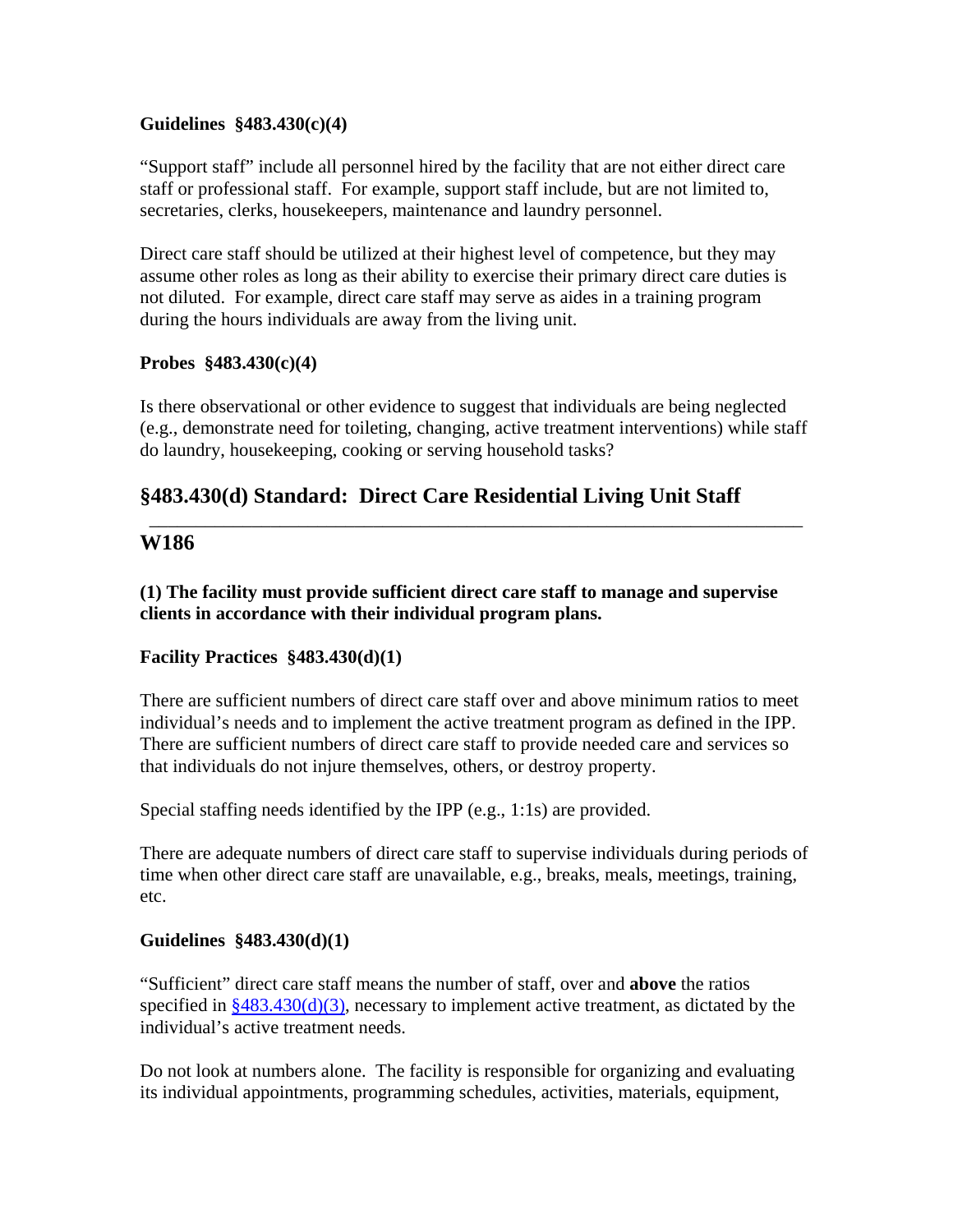grouping assignments and available staff in such a way that maximizes benefit to the individual. During the course of the onsite survey, you should be able to observe behavioral evidence of such organization. Evaluate this data in light of the success or failure observed relevant to providing active treatment, and come to a judgment about the adequacy of the facility's staffing.

### **§483.420(c)(2) Direct care staff are defined as the present on-duty staff calculated over all shifts in a 24-hour period for each defined residential living unit.**

### **Guidelines §483.430(d)(2)**

"Direct care staff" are those personnel whose daily responsibility it is to manage, supervise and provide direct care to individuals in their residential living units. This staff could include professional staff (e.g., registered nurses, social workers) or other support staff, if their primary assigned daily shift function is to provide management, supervision and direct care of individuals' daily needs (e.g., bathing, dressing, feeding, toileting, recreation and reinforcement of active treatment objectives) in their living units. However, professional staff who simply work with individuals in a living unit on a periodic basis cannot be included. Also, supervisors of direct care staff can be counted only if they share in the actual work of the direct care of individuals. Supervisors whose principal assigned function is to supervise other staff cannot be included.

\_\_\_\_\_\_\_\_\_\_\_\_\_\_\_\_\_\_\_\_\_\_\_\_\_\_\_\_\_\_\_\_\_\_\_\_\_\_\_\_\_\_\_\_\_\_\_\_\_\_\_\_\_\_\_\_\_\_\_\_\_\_\_\_\_\_\_\_\_\_

## **W187**

**§483.420(d)(3) Direct care staff must be provided by the facility in the following minimum ratios of direct care staff to clients:** 

**(d)(3)(i) For each defined residential living unit serving children under the age of 12, severely and profoundly retarded clients, clients with severe physical disabilities, or clients who are aggressive, assaultive, or security risks, or who manifest severely hyperactive or psychotic-like behavior, the staff to client ratio is 1 to 3.2;** 

**(d)(3)(ii) For each defined residential living unit serving moderately retarded clients, the staff to client ratio is 1 to 4;** 

**(d)(3)(iii) For each defined residential living unit serving clients who function within the range of mild retardation, the staff to client ratio is 1 to 6.4.** 

### **Guidelines §483.430(d)(3)**

The minimum ratios in this standard indicate the **minimum** number of direct-care staff that must be present and on duty, 24 hours a day, 365 days a year, for each discrete living unit. It does not include anyone functioning as direct care staff. For example, to calculate the minimum number of living unit staff that must be present and on duty in a discrete living unit serving 16 individuals with multiple disabilities: divide the number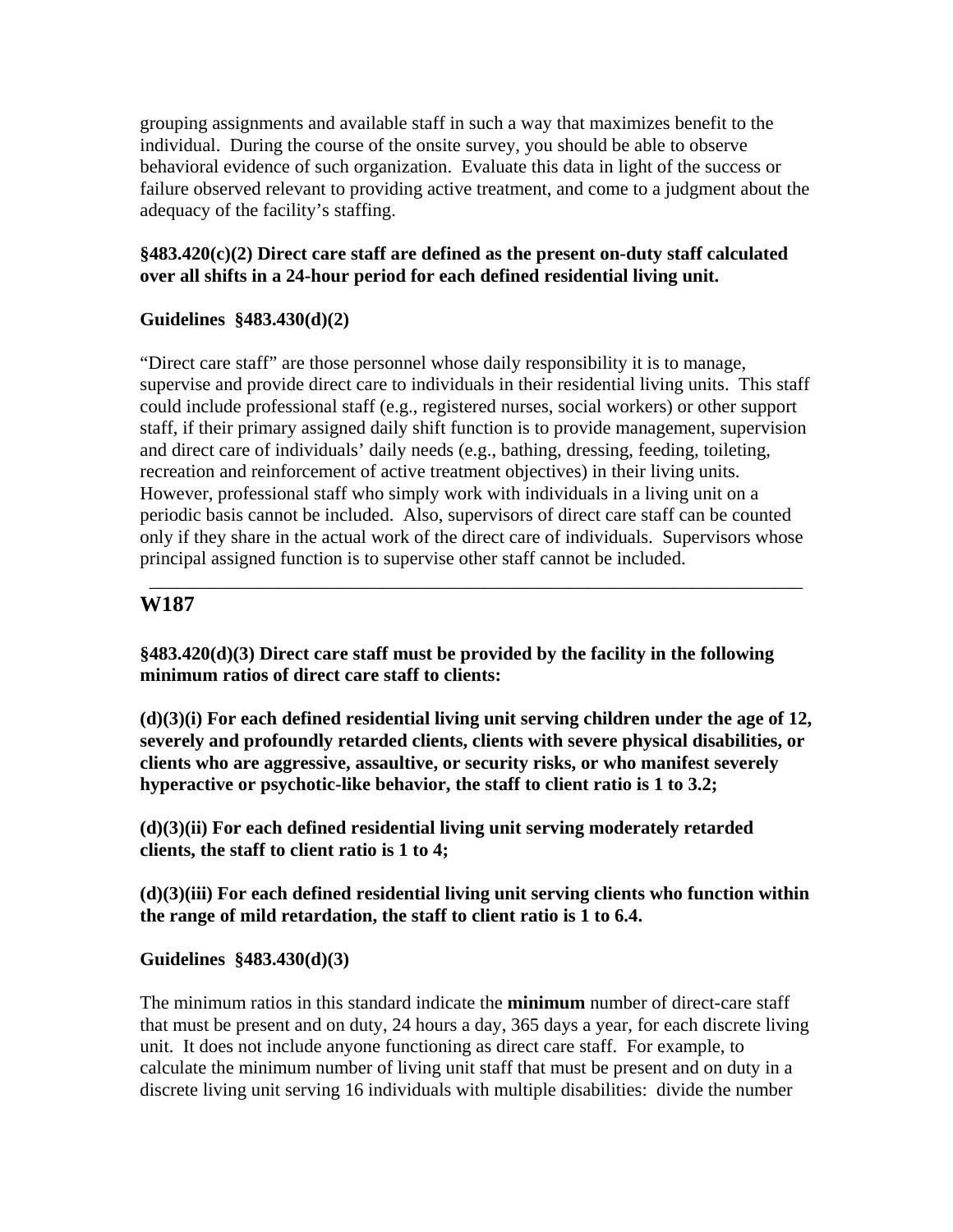of individuals "16," by the number corresponding to the regulation "3.2," the result equals "5." Therefore, the facility must determine how many staff it must hire to ensure that at least 5 staff will be able to be present and on duty during the 24 hour period in which those individuals are present.

Using the living unit described above, "calculated over all shifts in a 24-hour period" means that there are present and on duty every day of the year: one direct care staff for each eight individuals on the first shift (1:8), one direct care staff for each eight individuals on the second shift (1:8), and one direct care staff for each 16 individuals on the third shift  $(1:16)$ . Therefore, there are five  $(5)$  direct care staff present and on duty for each twenty-four hour day, for 16 individuals. The same calculations are made for the other ratios, whichever applies. Determine if absences of staff for breaks and meals results in a pattern of prolonged periods in which present and on-duty staff do not meet the ratios.

\_\_\_\_\_\_\_\_\_\_\_\_\_\_\_\_\_\_\_\_\_\_\_\_\_\_\_\_\_\_\_\_\_\_\_\_\_\_\_\_\_\_\_\_\_\_\_\_\_\_\_\_\_\_\_\_\_\_\_\_\_\_\_\_\_\_\_\_\_\_

# **W188**

**§483.420(d)(4) When there are no clients present in the living unit, a responsible staff member must be available by telephone.** 

# **§483.430(e) Standard: Staff Training Program**

## **W189**

**§483.420(e)(1) The facility must provide each employee with initial and continuing training that enables the employee to perform his or her duties effectively, efficiently, and competently** 

\_\_\_\_\_\_\_\_\_\_\_\_\_\_\_\_\_\_\_\_\_\_\_\_\_\_\_\_\_\_\_\_\_\_\_\_\_\_\_\_\_\_\_\_\_\_\_\_\_\_\_\_\_\_\_\_\_\_\_\_\_\_\_\_\_\_\_\_\_\_

### **Facility Practices §483.430(e)(1)**

Staff have received training, both upon hiring and on an ongoing basis, which results in the competencies needed to do their job.

### **Probes §483.430(e)(1)**

Is there an observed systemic lack of appropriate interactions and interventions with individuals?

Does interview of staff and review of in-service records confirm little or no training activities?

Does new staff receive orientation to the facility and the individuals with whom they are to work?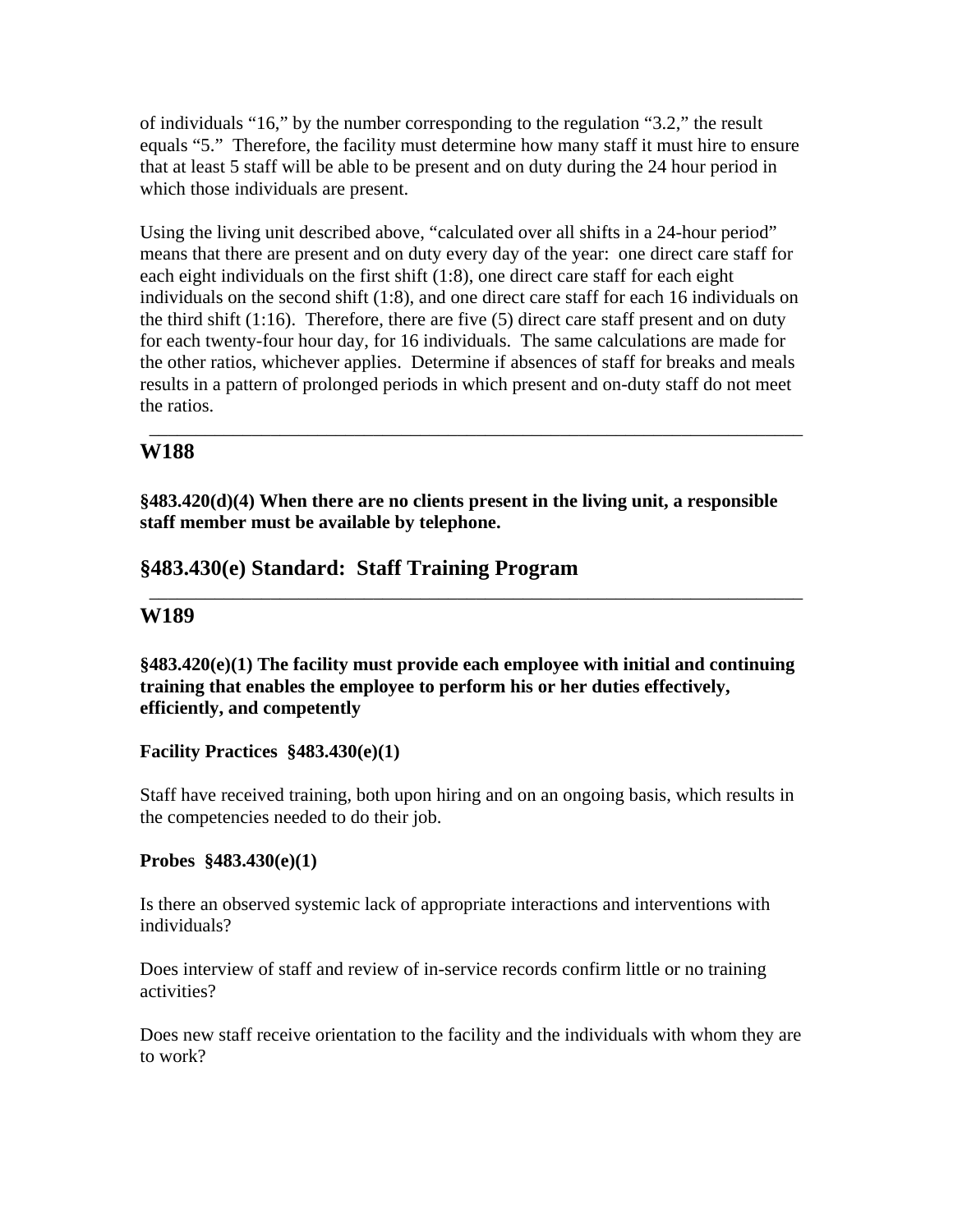### **§483.420(e)(2) For employees who work with clients, training must focus on skills and competencies directed toward clients'**

## **Guidelines §483.430(e)(2)**

View in-service training as a dynamic growth process. It is predicated on the view that all levels of staff can share competencies which enable the individual to benefit from the consistent, wide-spread application of the interventions required by the individual's particular needs.

In the final analysis, the adequacy of the in-service training program is measured in the demonstrated competencies of all levels of staff relevant to the individual's unique needs as well as in terms of the "affective" characteristics of the caregivers and the personal quality of their relationships with the individuals. Observe the staff's knowledge by observing the outcomes of good transdisciplinary staff development (i.e., in the principles of active treatment) in such recommended competencies as:

- Respect, dignity, and positive regard for individuals (e.g., how staff refers to individuals, refer to W150);
- Use of behavioral principles in training interactions between staff and individuals;
- Use of developmental programming principles and techniques, e.g., functional training techniques, task analysis, and effective data keeping procedures;
- Use of accurate procedures regarding abuse detection and prevention, restraints, medications, individual safety, emergencies, etc.;
- Use of adaptive mobility and augmentative communication devices and systems to help individuals achieve independence in basic self-help skills; and
- Use of positive behavior intervention programming.

### **Probes §483.430(e)(2)**

Does the staff training program reflect the basic needs of the individuals served within the program?

Does observation of staff interactions with individuals reveal that staff know how to alter their own behaviors to match needs and learning style of individuals served?

\_\_\_\_\_\_\_\_\_\_\_\_\_\_\_\_\_\_\_\_\_\_\_\_\_\_\_\_\_\_\_\_\_\_\_\_\_\_\_\_\_\_\_\_\_\_\_\_\_\_\_\_\_\_\_\_\_\_\_\_\_\_\_\_\_\_\_\_\_\_

### **W190**

### **developmental,**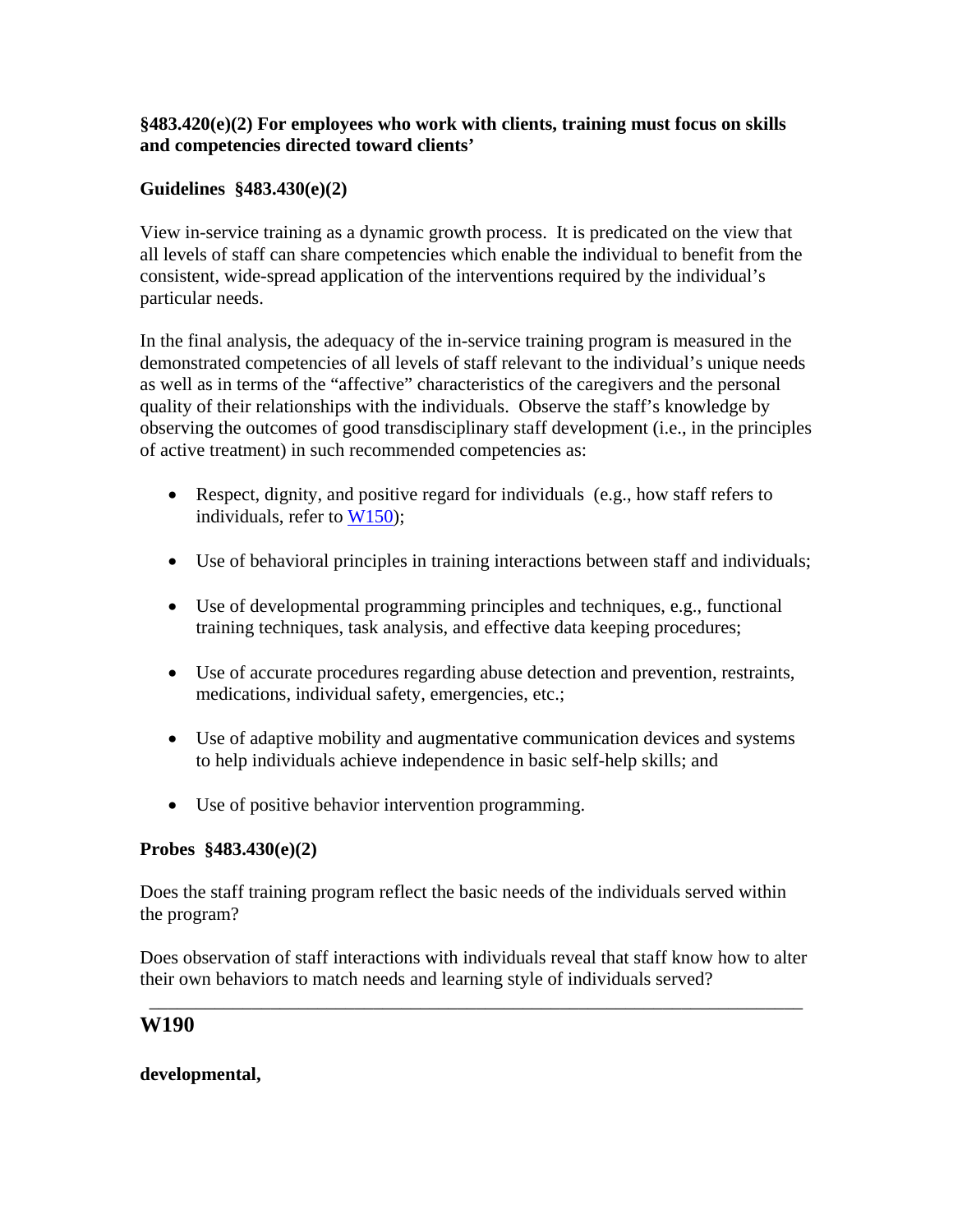#### **Facility Practices §483.430(e)(2)**

Staff are observed to demonstrate cross-cutting skills which are appropriate when training and interacting with any individual with developmental disabilities (e.g., shaping, breaking tasks into small steps, providing positive reinforcement, providing informal opportunities to practice skills, using appropriate materials, etc.).

\_\_\_\_\_\_\_\_\_\_\_\_\_\_\_\_\_\_\_\_\_\_\_\_\_\_\_\_\_\_\_\_\_\_\_\_\_\_\_\_\_\_\_\_\_\_\_\_\_\_\_\_\_\_\_\_\_\_\_\_\_\_\_\_\_\_\_\_\_\_

### **W191**

#### **behavioral,**

### **Facility Practices §483.430(e)(2)**

Staff are observed to demonstrate cross-cutting skills and interactions which are effective in addressing inappropriate behavior and in supporting appropriate behavior for any individual (e.g., teaching and reinforcing positive, adaptive or incompatible behaviors, diffusion strategies, environmental manipulation, differential reinforcement of other behaviors (DRO), differential reinforcement of incompatible behaviors (DRI), physical management techniques, etc.).

\_\_\_\_\_\_\_\_\_\_\_\_\_\_\_\_\_\_\_\_\_\_\_\_\_\_\_\_\_\_\_\_\_\_\_\_\_\_\_\_\_\_\_\_\_\_\_\_\_\_\_\_\_\_\_\_\_\_\_\_\_\_\_\_\_\_\_\_\_\_

# **W192**

#### **and health needs.**

### **Facility Practices §483.430(e)(2)**

Staff display the knowledge and competence to address the health and emergency medical needs of the individuals residing in the facility.

## **W193**

**§483.430(e)(3) Staff must be able to demonstrate the skills and techniques necessary to administer interventions to manage the inappropriate behavior of clients.** 

\_\_\_\_\_\_\_\_\_\_\_\_\_\_\_\_\_\_\_\_\_\_\_\_\_\_\_\_\_\_\_\_\_\_\_\_\_\_\_\_\_\_\_\_\_\_\_\_\_\_\_\_\_\_\_\_\_\_\_\_\_\_\_\_\_\_\_\_\_

**Facility Practices §483.430(e)(3)** 

Staff have the knowledge to correctly and consistently implement the intervention techniques specified in the behavior plans of individuals with whom they are working.

### **Guidelines §483.430(e)(3)**

Observe staff interactions with individuals to see if the specific interventions, techniques and strategies to change inappropriate behavior outlined in the sampled individual's program plans are correctly implemented. In the absence of implementation, investigate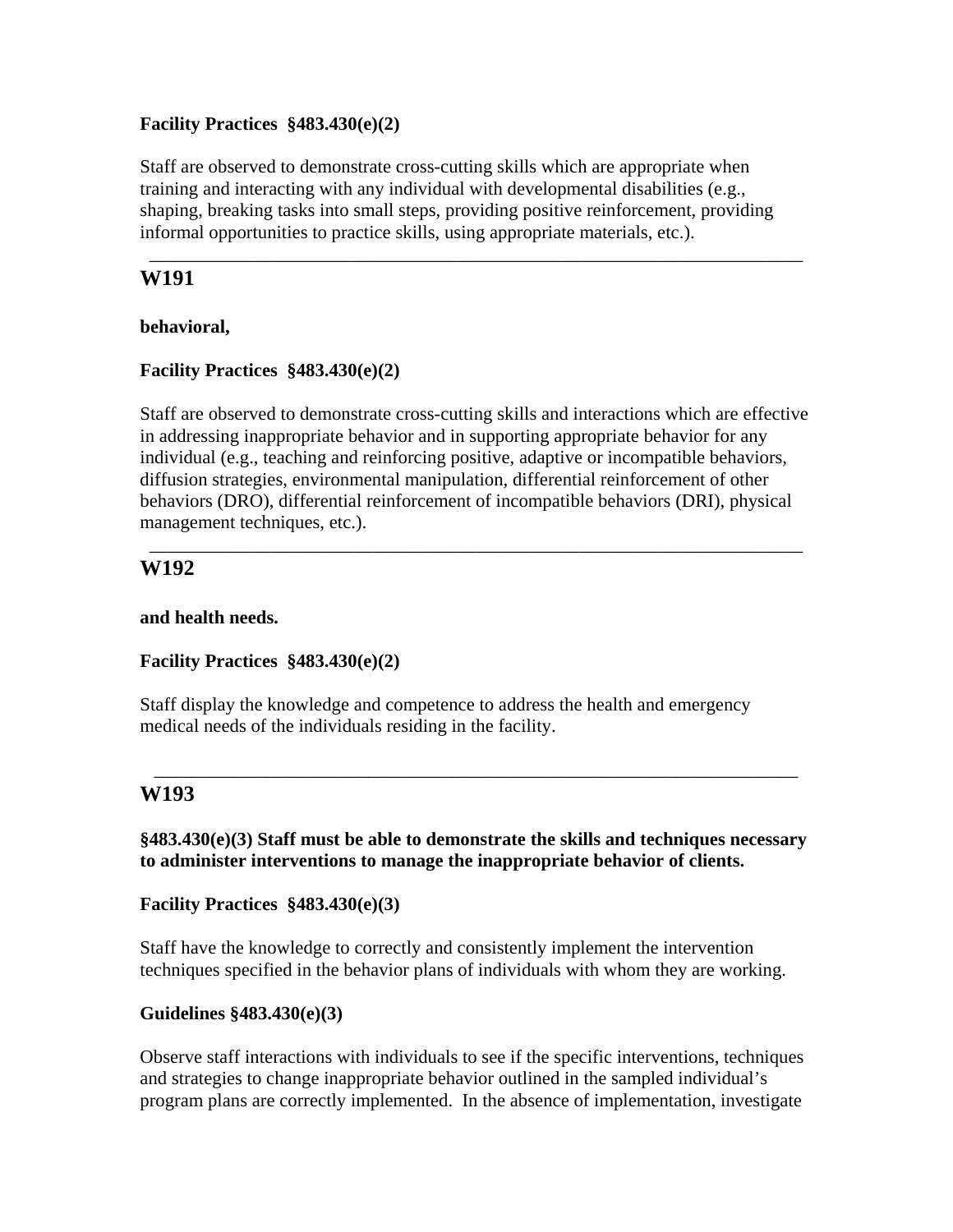further to determine if there was a justifiable reason for not implementing an intervention (e.g., the plan was revised, the specific situation demanded a different approach, the conditions for use of a particular technique were not present, etc.) When staff are unable to demonstrate how to correctly implement an intervention, or are unable to explain when and how the intervention is to be implemented, inadequate training is evident

\_\_\_\_\_\_\_\_\_\_\_\_\_\_\_\_\_\_\_\_\_\_\_\_\_\_\_\_\_\_\_\_\_\_\_\_\_\_\_\_\_\_\_\_\_\_\_\_\_\_\_\_\_\_\_\_\_\_\_\_\_\_\_\_\_\_\_\_\_\_

# **W194**

### **§483.430(e)(4) Staff must be able to demonstrate the skills and techniques necessary to implement the individual program plans for each client for whom they are responsible.**

### **Facility Practices §483.430(e)(4)**

Staff have the knowledge to correctly and consistently implement the specific IPPs of the individuals with whom they are working.

### **Guidelines §483.430(e)(4)**

Observe whether or not staff are competent and knowledgeable about the needs, programs and progress of each sampled individual with whom they are assigned to work. Staff should be able to demonstrate in practice the results of training for the individuals for whom they are responsible. See guidelines at  $\frac{$483.430(e)(3)}{483.430(e)}$ .

\_\_\_\_\_\_\_\_\_\_\_\_\_\_\_\_\_\_\_\_\_\_\_\_\_\_\_\_\_\_\_\_\_\_\_\_\_\_\_\_\_\_\_\_\_\_\_\_\_\_\_\_\_\_\_\_\_\_\_\_\_\_\_\_\_\_\_\_\_\_

## **W195**

# **§483.440 Condition of Participation: Active Treatment Services**

### **Compliance Principles §483.440**

The Condition of Participation of Active Treatment Services is met when:

- Individuals have developed increased skills and independence in functional life areas (e.g., communication, socialization, toileting, bathing, household tasks, use of community, etc.);
- In the presence of degenerative or other limiting conditions, individuals' functioning is maintained to the maximum extent possible;
- Individuals receive continuous, competent training, supervision and support which promotes skills and independence; and
- Individuals need continuous, competent training, supervision and support in order to function on a daily basis.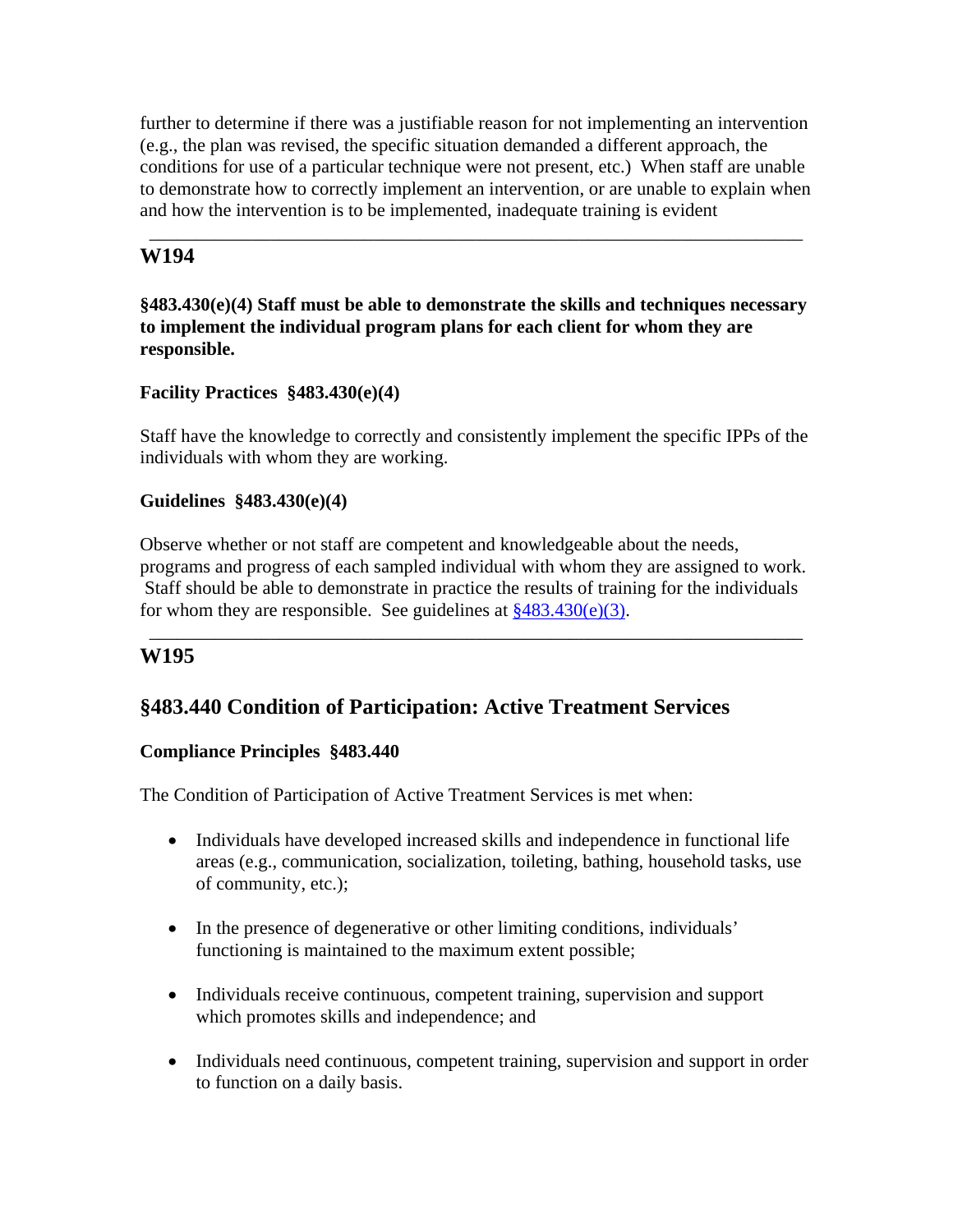The Condition of Participation of Active Treatment Services is not met when:

- Individuals functional abilities have decreased or have not improved and the facility has failed to identify barriers and implement a plan to minimize or overcome barriers;
- Individuals are not involved in activities which address their individualized priority needs;
- Individuals do not have opportunities to practice new or existing skills and to make choices in their daily routines; or
- Individuals are able to function independently without continuous training, supervision and support by the staff.

\_\_\_\_\_\_\_\_\_\_\_\_\_\_\_\_\_\_\_\_\_\_\_\_\_\_\_\_\_\_\_\_\_\_\_\_\_\_\_\_\_\_\_\_\_\_\_\_\_\_\_\_\_\_\_\_\_\_\_\_\_\_\_\_\_\_\_\_\_\_

# **§483.440(a) Standard: Active Treatment**

# **W196**

**§483.440(a)(1) Each client must receive a continuous active treatment program, which includes aggressive, consistent implementation of a program of specialized and generic training, treatment, health services and related services described in this subpart, that is directed toward--** 

**(a)(1)(i) The acquisition of the behaviors necessary for the client to function with as much self determination and independence as possible; and** 

### **(a)(1)(ii) The prevention or deceleration of regression or loss of current optimal functional status**

## **Facility Practices §483.440(a)(1)**

When viewed as a whole, the active treatment program is pervasive, systematic and sufficient in scope to assure that individuals are appropriately served.

The major elements of the active treatment process are present and functioning in a consistent, cohesive manner including:

- Each individual's needs and strengths have been accurately assessed and relevant input has been obtained from team members;
- Each individual's IPP is based on assessed needs and strengths and addresses major life areas essential to increasing independence and ensuring rights;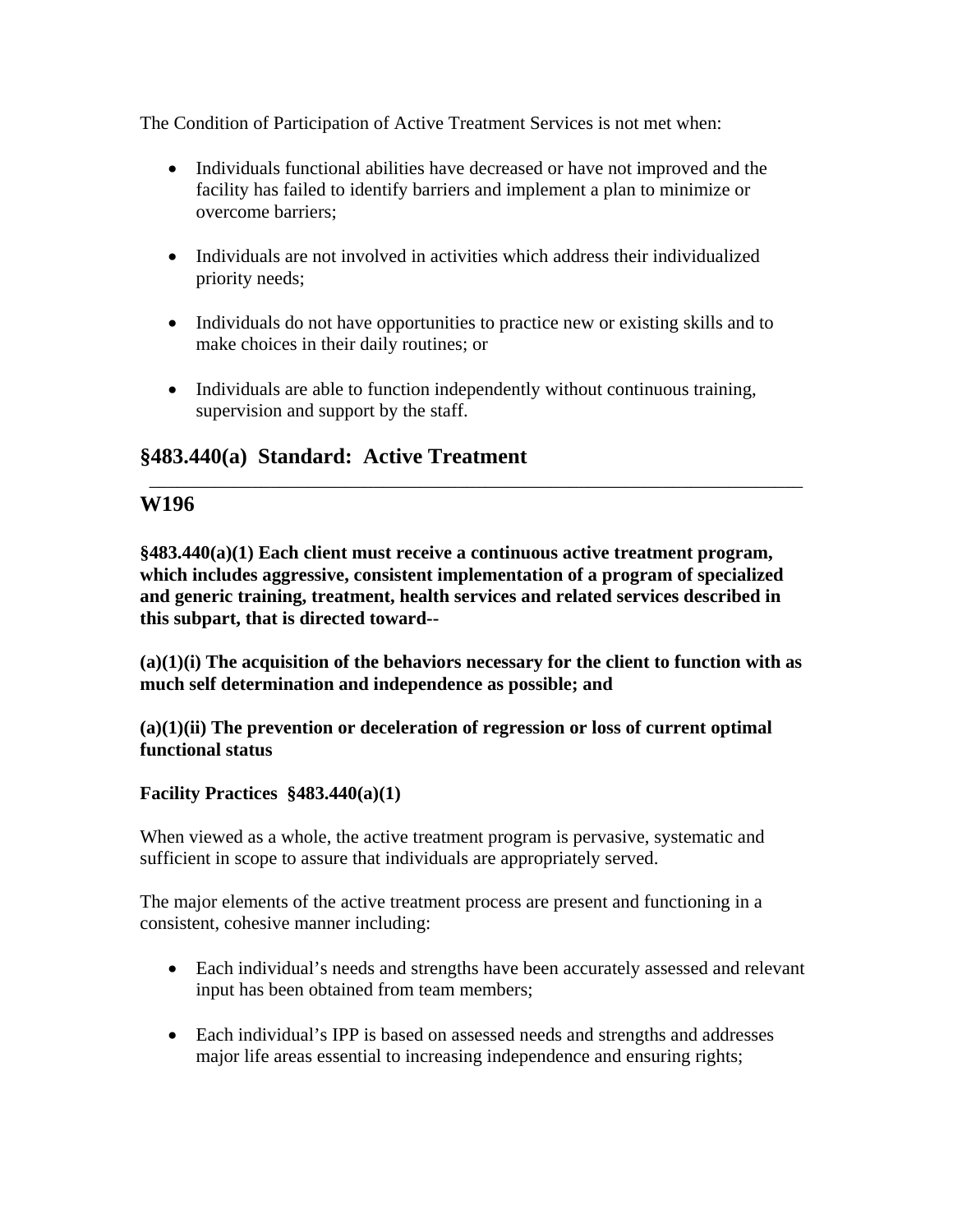- Identified priority needs are addressed formally and through activities which are relevant and responsive to individual need, interest and choice;
- Active treatment is consistently implemented in all relevant settings both formally and informally as the need arises or opportunities present themselves;
- Each individual receives aggressive and consistent training, treatment, and services by trained staff in accordance with their needs and the IPP;
- New skills and appropriate behaviors are encouraged and reinforced;
- Each individual has the adaptive equipment and assistive technology necessary for him/her to function with increased independence;
- Individual's routines and environments are organized to facilitate acquisition of skills, appropriate behavior, greater independence and choice;
- Each individual's performance is accurately measured and programs are modified based on data and major life changes; and
- Individuals with degenerative conditions receive training, treatment and services designed to maintain skills and functioning and to prevent further regression to the extent possible.

## **Guidelines §483.440(a)(1)**

"Continuous" is defined to mean the competent interaction of staff with individuals served at all times, whenever the need arises or opportunities present, in both formal and informal settings.

Verify that active treatment is identifiable during formal and informal interactions between staff and individuals served. The performance of the individual should reflect the success, if any, of interventions being applied or the need to alter the intervention procedures.

The ICF/MR ensures that each individual receives active treatment daily regardless of whether or not an outside resource(s) is used for programming (e.g., public school, day habilitation center, senior day services program, sheltered workshop, supported employment).

Those "active" interventions necessary to prevent or decelerate regression are considered to be part of the overall active treatment program. For example, if the application of a specific stimulation technique to the area of the mouth of an individual with severe physical and medical disabilities, decelerates the individual's rate of reliance on tube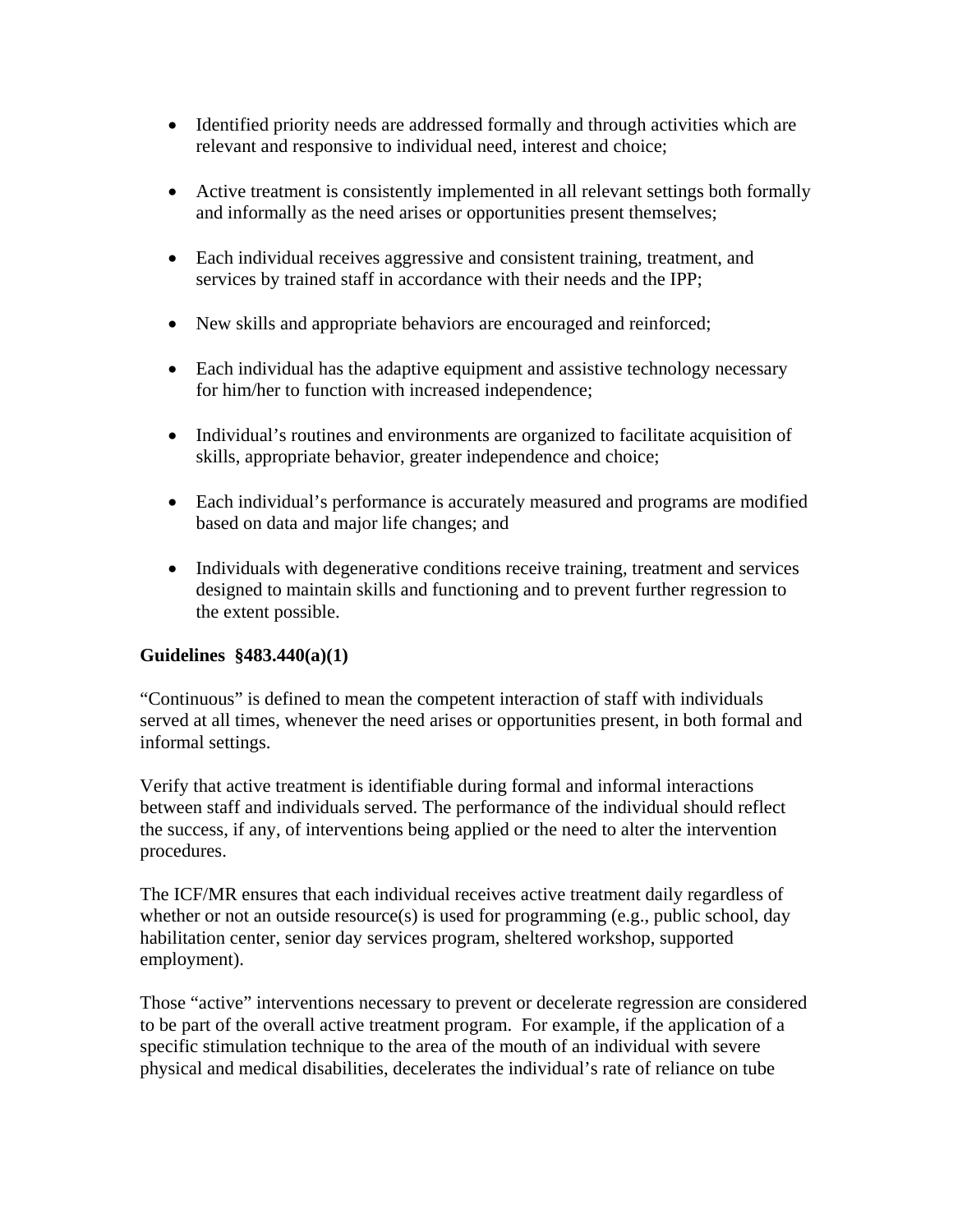feedings, and helps the individual retain ability to take food by mouth, then this intervention is considered to be a component of active treatment for the individual.

Active treatment for elderly individuals may increasingly need to focus on interventions and activities which promote physical wellness and fitness, socialization and tasks that stress maintaining coordination skills and reducing the rate of loss of skills that accompanies the physical aspects of the aging process. Attending a senior center may be a justifiable part of an active treatment program for an elderly person.

Active treatment is the sum total of the major components of the active treatment process or loop which make up the requirements under this Condition of Participation (i.e., assessment, individual program planning, implementation, program documentation, program monitoring and change). It defines the primary nature of the services which must be provided by a facility (and received by its clients) in order to make it eligible under the law to be "certified" as an ICF/MR. Active treatment results in the positive outcomes identified by the Condition-level compliance principles. Surveyors must examine and evaluate all negative findings related to active treatment, and if determined to be significant, those findings should be cited at the salient tag numbers related to each of the components of the active treatment process. When review of those deficiencies leads to the conclusion that active treatment is not being received, then this standard and the explicit statutory requirement for active treatment at  $\frac{1905(d)}{2}$  of the Social Security Act are not met. A determination of noncompliance with this requirement, therefore, must also result in a determination of noncompliance at the Condition of Participation level for Active Treatment Services and at  $\frac{$440.150(c)}{c}$ , tag number W100.

Although the active treatment **process** must be identifiable in documentation, it must be **observable** in daily practice. Determine **how** the ICF/MR accomplishes (or fails to accomplish) an environment of competence that enables active treatment to occur.

#### **Survey Procedure §483.440(a)(1)**

Record each observation done of individuals served by the facility. The optional Client Observation Worksheet (CMS-3070-I) is the mechanism by which answers to identified data probes may be recorded. The worksheet is applicable to any observation, regardless of whether or not the individual is part of the representative random sample. See Section VII - Task 3 - Individual Observations, for instructions for completing observations.

#### **Probes §483.440(a)(1)**

How does the facility address the active treatment needs of individuals along their full life span?

As you conduct each observation, determine:

• Is the activity scheduled or planned?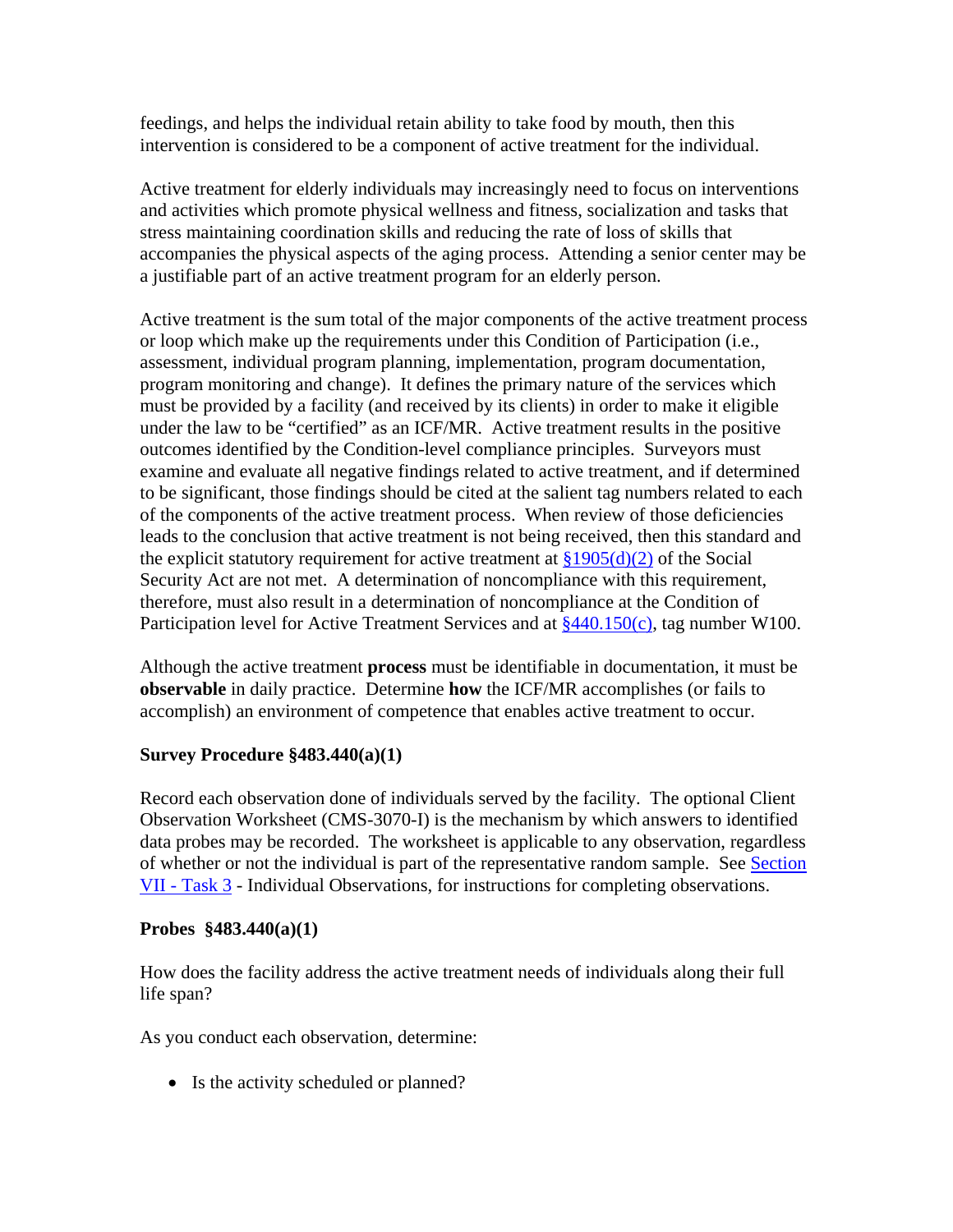- Are materials present to implement the activity?
- Are they used?
- Are all individuals present involved or engaged in the activity?
- Are the activity and materials age-appropriate, adaptive and functional?
- Are new skills and behaviors being taught or reinforced?
- Are all individuals reinforced and prompted frequently?
- Are all staff verbally and physically involved?
- Are there sufficient staff for the activity?
- Are interactions characterized by a "mentor/friend" tone? Does the activity relate directly to specific objectives and needs? Do staff demonstrate the skills necessary to train or reinforce training on the IPP objectives?
- Are individuals observed to engage in aggression, self-injurious behavior or self-stimulatory behavior (e.g., finger flicking)? If so, do staff intervene as per the IPP?

\_\_\_\_\_\_\_\_\_\_\_\_\_\_\_\_\_\_\_\_\_\_\_\_\_\_\_\_\_\_\_\_\_\_\_\_\_\_\_\_\_\_\_\_\_\_\_\_\_\_\_\_\_\_\_\_\_\_\_\_\_\_\_\_\_\_\_\_\_\_

## **W197**

### **§483.440(a)(2) Active treatment does not include services to maintain generally independent clients who are able to function with little supervision or in the absence of a continuous active treatment program.**

### **Facility Practices §483.440(a)(2)**

As a practice, the facility does not serve individuals who, to a large extent, are able to care for their own basic needs, require minimal supervision and do not require the structure, support and resources of a comprehensive service program on an ongoing basis.

### **Guidelines §483.440(a)(2)**

The regulations define the target population eligible for the ICF/MR benefit, by defining the services that are required for a facility to provide in order for it to qualify as an ICF/MR and receive Federal Financial Participation (FFP). At the front end, one of the "required services" is training in basic fundamental skills. The type of skills described in W242, by their very nature, target a population who have **significant** deficits in growth and development.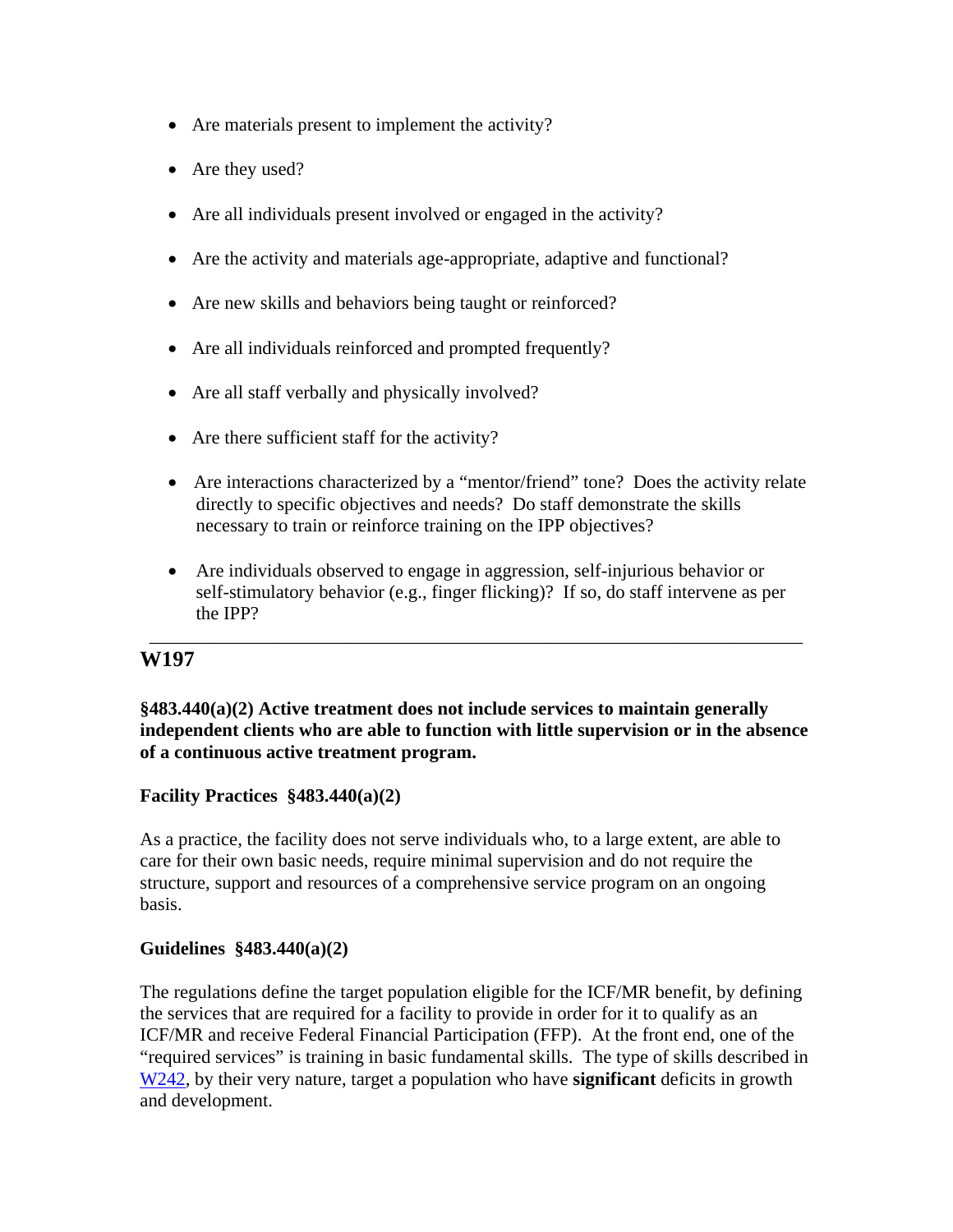The presence of **any** group of individuals (court-ordered or not), could call into question the overall nature of the services provided by the ICF/MR. Individuals displaying some or all of the characteristics described in the Interpretive Guideline at §483.440(b)(1), do not "need active treatment services" or ICF/MR level of care, and are not appropriately placed. Agencies which provide residential services to persons with mental retardation do not qualify automatically for participation in Medicaid as ICFs/MR. Although the facility may be providing services to meet the needs of these types of individuals, the services provided by the facility do not meet the regulatory definition of "active treatment."

Furthermore, if the primary purpose of the facility is no longer to provide services to persons with mental retardation or related conditions who are in need of active treatment, then the facility does not meet the statutory requirement at  $\S 1905(d)$  of the Social Security Act and the regulatory definition of an ICF/MR, and therefore cannot be certified. A determination of noncompliance with this requirement, therefore, must result in a determination of noncompliance at the Condition of Participation level and at  $§440.150(c)$ .

Conversely, if the overall facility meets the definition of an ICF/MR, the law does tolerate the presence of a few individuals for whom payment cannot be claimed. If an entity must serve both people who are generally independent and people who are in need of active treatment, then the entity may need to consider establishing a distinct part ICF/MR to serve those individuals who are in need of active treatment.

Negative findings about active treatment with regard to generally independent clients may be in conflict with level of care determinations made by State inspection of care (IOC) teams. Bring these negative active treatment findings to the attention of the IOC agency within the State for appropriate disposition of Medicaid ICF/MR certification. (See also W198, if the negative findings involve newly admitted individuals.)

There are some individuals who need the help of an ICF/MR to continue to function independently because they have learned to depend upon the programmatic structure it provides. The fact that they are **not yet** independent, even though they can be, makes it appropriate for them to receive active treatment services directed at achieving needed and possible independence.

\_\_\_\_\_\_\_\_\_\_\_\_\_\_\_\_\_\_\_\_\_\_\_\_\_\_\_\_\_\_\_\_\_\_\_\_\_\_\_\_\_\_\_\_\_\_\_\_\_\_\_\_\_\_\_\_\_\_\_\_\_\_\_\_\_\_\_\_\_\_

# **§483.440(b) Standard: Admissions, Transfers, and Discharge**

# **W198**

**(b)(1) Clients who are admitted by the facility must be in need of and receiving active treatment services.**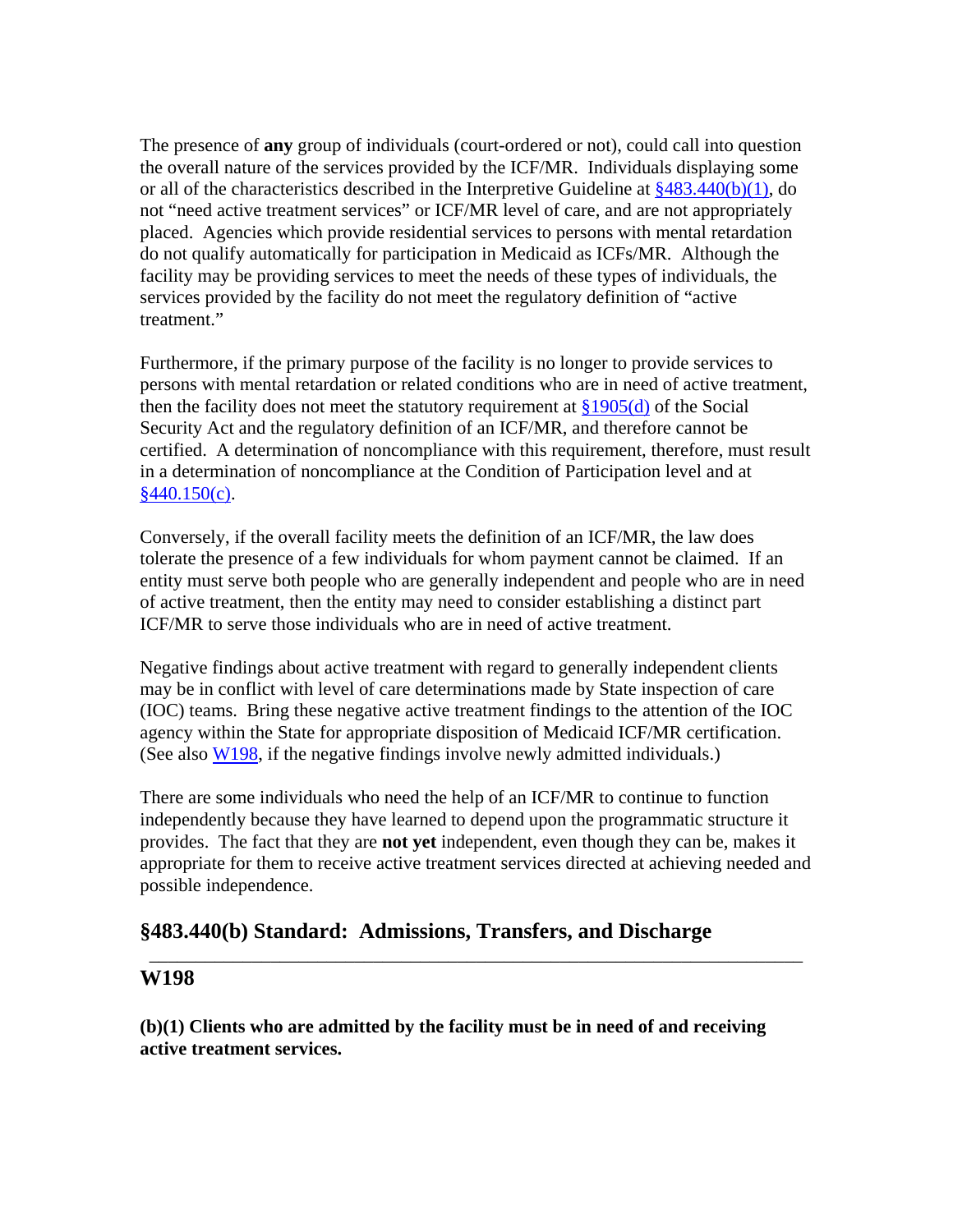### **Facility Practices §483.440(b)(1)**

The facility has determined that each individual admitted into the ICF/MR benefit program since October 3, 1988, is in need of a program of active treatment.

Each individual needing active treatment receives it from the time of their admission to the facility.

#### **Guidelines §483.440(b)(1)**

Individuals with the following characteristics do not necessarily require a continuous active treatment program in order to function or to achieve optimal independence. Review closely to what extent the ICF/MR serves individuals, who in the aggregate:

- Are independent without aggressive and consistent training;
- Are usually able to apply skills learned in training situations to other settings and environments;
- Are generally able to take care of most of their personal care needs, make known to others their basic needs and wants, and understand simple commands;
- Are capable of working at a competitive wage level without support, and to some extent, are able to engage appropriately in social interactions;
- Are engaged in productive work within the facility which is done at an acceptable level of independence (i.e., not done as part of a training program to teach the individual new skills);
- Are able usually, to conduct themselves appropriately when allowed to have time away from the facility's premises; and
- Do not require the range of professional services or interventions in order to make progress.

Based on the order of a court, the ICF/MR may be required to admit individuals who do not need active treatment. Although CMS has no jurisdiction to prevent the courts from ordering the placements of such individuals into institutions certified as ICFs/MR, the individuals, by definition, would be ineligible to be classified by Medicaid for the ICF/MR benefit. To the extent that the placement of these court-ordered individuals does not interfere with the ability of the ICF/MR to provide active treatment for its individuals, the facility's overall certification is not affected.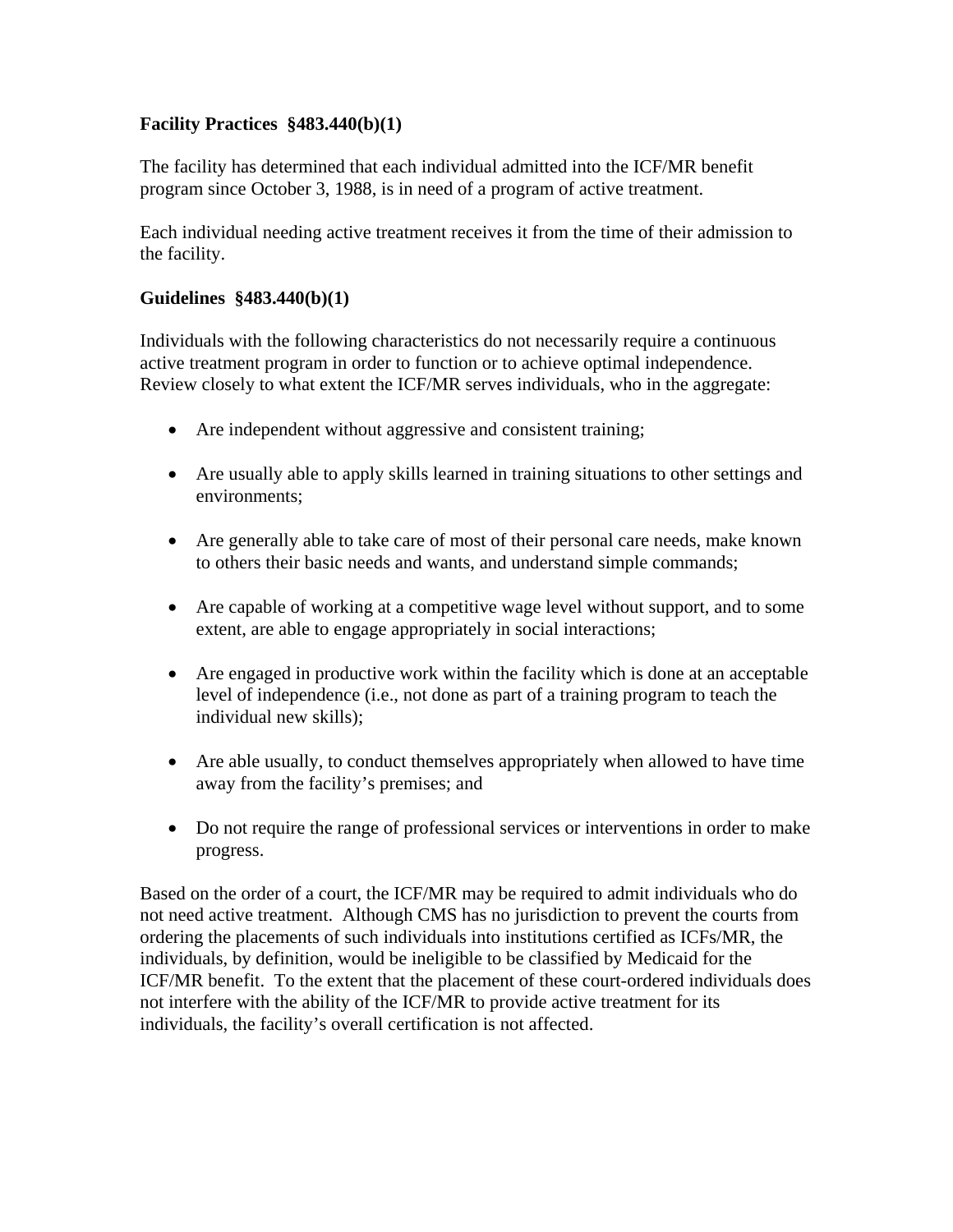### **§483.440(b)(2) Admission decisions must be based on a preliminary evaluation of the client that is conducted or updated by the facility or by outside sources.**

\_\_\_\_\_\_\_\_\_\_\_\_\_\_\_\_\_\_\_\_\_\_\_\_\_\_\_\_\_\_\_\_\_\_\_\_\_\_\_\_\_\_\_\_\_\_\_\_\_\_\_\_\_\_\_\_\_\_\_\_\_\_\_\_\_\_\_\_\_\_

### **Facility Practices §483.440(b)(2)**

A preliminary evaluation to determine the need for active treatment is conducted, obtained or updated.

The information from the preliminary evaluation is used by the facility to make an admission decision.

#### **Guidelines §483.440(b)(2)**

No admission should be regarded as permanent. Readmission of an individual to the ICF/MR falls under the same requirements as initial admission.

In the absence of State regulations designating the person(s) authorized to approve admission (e.g., State or Regional Admissions Committees), the decision to admit an individual to the ICF/MR is based on the findings of an interdisciplinary team, including a QMRP.

Occasionally, emergency admissions of individuals may occur without benefit of a preliminary evaluation having been conducted **prior to admission**. For purposes of  $§483.440(b)(2)$  and consistent with  $§456.370(a)$ , this requirement will be considered as "met" at such time that an evaluation is conducted which supports the need for an individual's placement in the ICF/MR. Refer to W210.

\_\_\_\_\_\_\_\_\_\_\_\_\_\_\_\_\_\_\_\_\_\_\_\_\_\_\_\_\_\_\_\_\_\_\_\_\_\_\_\_\_\_\_\_\_\_\_\_\_\_\_\_\_\_\_\_\_\_\_\_\_\_\_\_\_\_\_\_\_\_

### **W200**

**§483.440(b)(3) A preliminary evaluation must contain background information as well as currently valid assessments of functional developmental, behavioral, social, health and nutritional status to determine if the facility can provide for the client's needs and if the client is likely to benefit from placement in the facility.** 

#### **Facility Practices §483.440(b)(3)**

Information in the preliminary evaluation accurately describes the individual.

The preliminary evaluation contains specific information that identifies the individual's needs and whether or not the facility has the ability to respond to those needs in a manner which is likely to benefit the individual.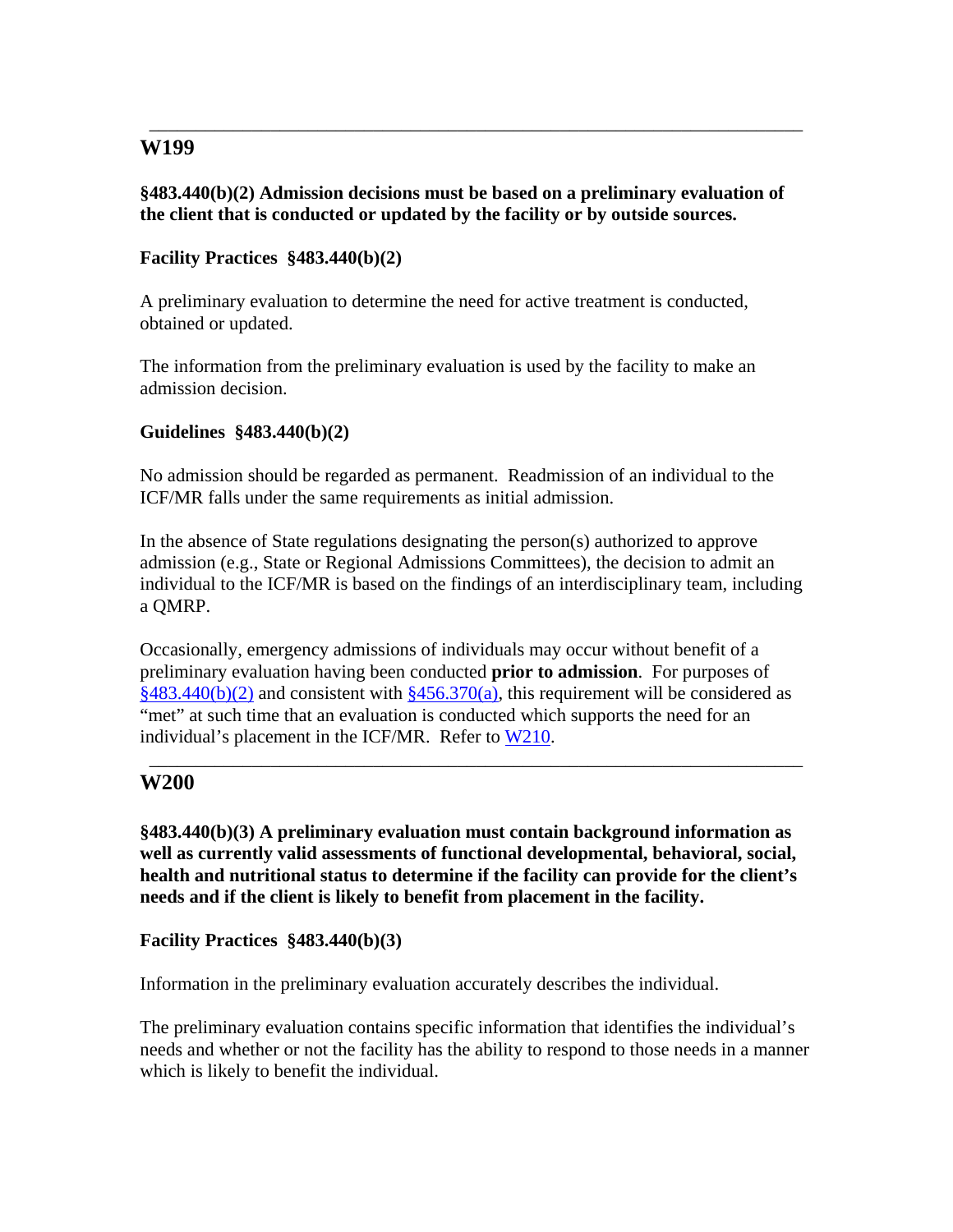#### **Guidelines §483.440(b)(3)**

The facility must decide, based on objective data, whether or not needs can be met. In some cases, the facility may be required to meet the "reasonable accommodation" requirement of the Americans with Disabilities Act. Failure to admit individuals merely because they have a particular medical condition may constitute a civil rights violation. All such instances should be reported to the Office of Civil Rights for investigation.

\_\_\_\_\_\_\_\_\_\_\_\_\_\_\_\_\_\_\_\_\_\_\_\_\_\_\_\_\_\_\_\_\_\_\_\_\_\_\_\_\_\_\_\_\_\_\_\_\_\_\_\_\_\_\_\_\_\_\_\_\_\_\_\_\_\_\_\_\_\_

### **W201**

#### **§483.440(b)(4) If a client is to be either transferred or discharged, the facility must**

**(b)(4)(i) Have documentation in the client's record that the client was transferred or discharged for good cause; and** 

#### **Facility Practices §483.440(b)(4)(i)**

Transfer or discharge occurs only when the facility cannot meet the individual's needs, the individual no longer requires an active treatment program in an ICF/MR setting, the individual/guardian chooses to reside elsewhere, or when a determination is made that another level of service or living situation, either internal or external, would be more beneficial, or for any other "good cause," as defined below.

#### **Guidelines §483.440(b)(4)(i)**

"Transfer" means the temporary movement of an individual between facilities, the temporary movement from the ICF/MR to a psychiatric or medical hospital for medical reasons, the permanent movement of an individual between living units of the same facility, or the permanent movement of an entire facility (including individuals served, staff and records) to a new location. "Discharge" means the permanent movement of an individual to another facility or setting which operates independently from the ICF/MR. Moving an individual for "good cause" means for any reason that is in the best interest of the individual.

#### **Probes §483.440(b)(4)(i)**

Can you identify a pattern of transfer or discharge that occurs suddenly and that cannot be accounted for on an emergency basis?

What are the facility's criteria for emergency transfer or discharge and what are the procedures?

Do parents/family members/friends/advocates/guardians participate with the individual in the transfer/discharge decision-making process?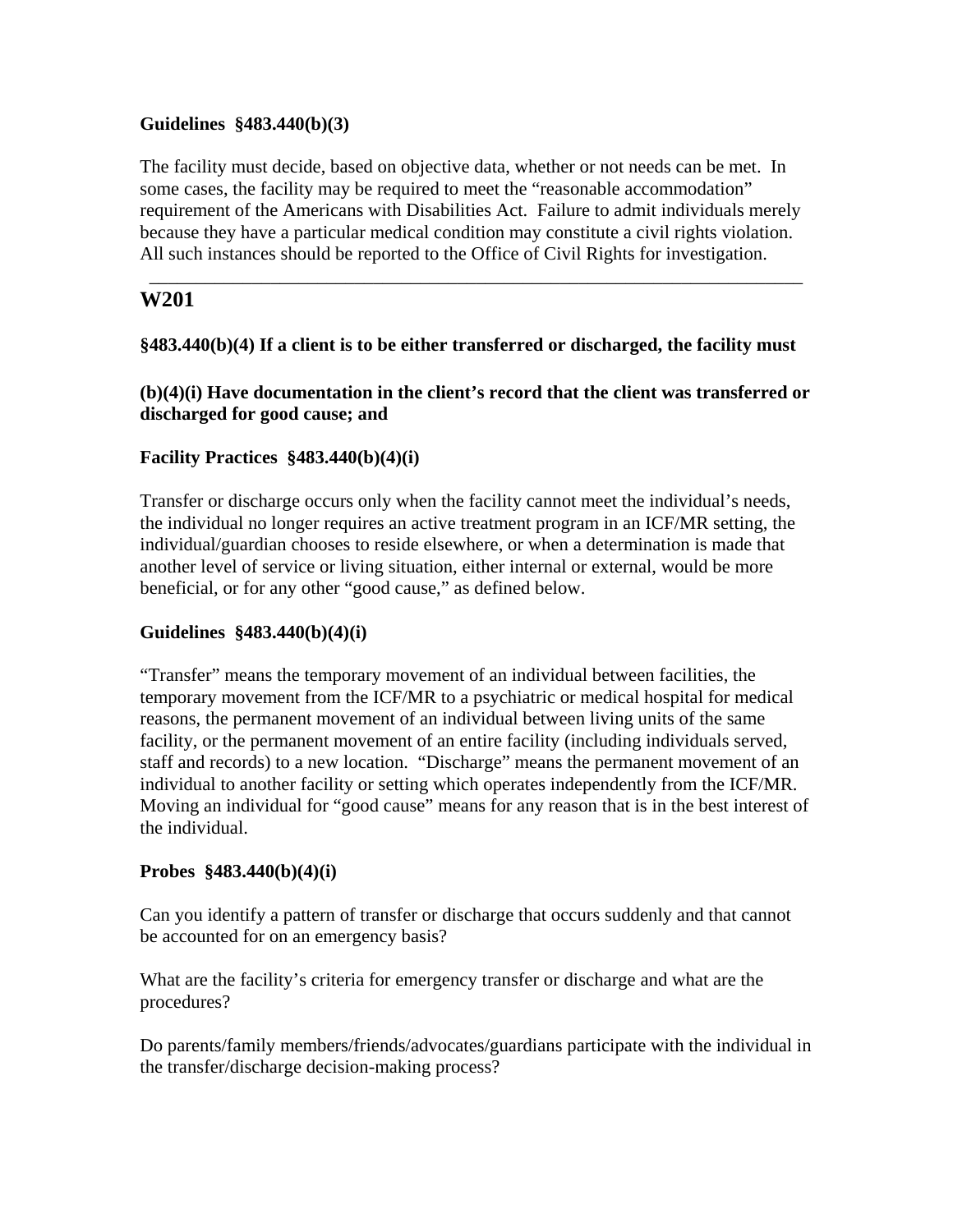Does the reason for transfer/discharge given by the individual and/or family correspond with what is reported in the record?

\_\_\_\_\_\_\_\_\_\_\_\_\_\_\_\_\_\_\_\_\_\_\_\_\_\_\_\_\_\_\_\_\_\_\_\_\_\_\_\_\_\_\_\_\_\_\_\_\_\_\_\_\_\_\_\_\_\_\_\_\_\_\_\_\_\_\_\_\_\_

## **W202**

### **§483.440(b)(4)(ii) Provide a reasonable time to prepare the client and his or her parents or guardian for the transfer or discharge (except in emergencies).**

### **Facility Practices §483.440(b)(4)(ii)**

The individual and the family or guardian are involved in planning for movement.

The individual and the family or guardian receive the services necessary to assist in preparing for movement, unless an emergency situation prevents that involvement.

#### **Guidelines §483.440(b)(4)(ii)**

The family and the individual should be involved in any decision to move an individual, since this decision generally, should be part of a team process that includes the individual or guardian. If an individual has an advocate, the advocate should participate in the decision-making process.

#### **Probes §483.440(b)(4)(ii)**

What do individuals who are being considered for transfer/discharge (and/or parents, etc.) report about their participation in the process (if any)?

Does the IPP reflect objectives preparing the individual for transfer or community placement?

How are individual and family views recognized by facility staff? How do they deal with them?

\_\_\_\_\_\_\_\_\_\_\_\_\_\_\_\_\_\_\_\_\_\_\_\_\_\_\_\_\_\_\_\_\_\_\_\_\_\_\_\_\_\_\_\_\_\_\_\_\_\_\_\_\_\_\_\_\_\_\_\_\_\_\_\_\_\_\_\_\_\_

### **W203**

### **§483.440(b)(5) At the time of the discharge, the facility must**

#### **(b)(5)(i) Develop a final summary of the client's developmental, behavioral, social, health and nutritional status**

**Facility Practices §483.440(b)(5)(i)** 

A final summary is developed.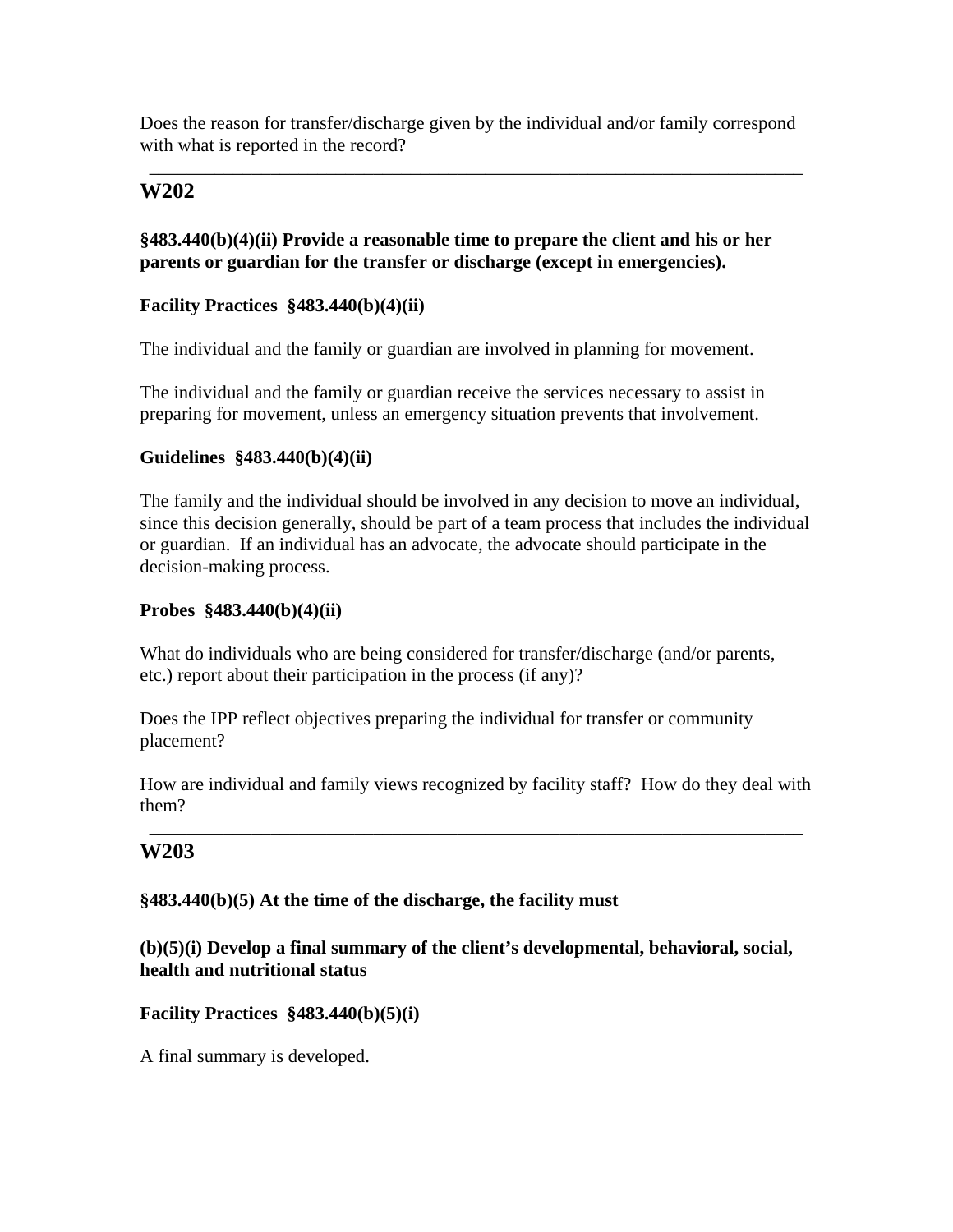The final summary accurately describes the individual, including his/her strengths, needs, required services, social relationships and preferences.

\_\_\_\_\_\_\_\_\_\_\_\_\_\_\_\_\_\_\_\_\_\_\_\_\_\_\_\_\_\_\_\_\_\_\_\_\_\_\_\_\_\_\_\_\_\_\_\_\_\_\_\_\_\_\_\_\_\_\_\_\_\_\_\_\_\_\_\_\_\_

### **W204**

#### **and, with the consent of the client, parents (if the client is a minor) or legal guardian, provide a copy to authorized persons and agencies; and**

#### **Facility Practices §483.440(b)(5)(i)**

The final summary is released only with the consent of the legally appropriate party.

### **W205**

### **§483.440(b)(5)(ii) Provide a post-discharge plan of care that will assist the client to adjust to the new living environment.**

\_\_\_\_\_\_\_\_\_\_\_\_\_\_\_\_\_\_\_\_\_\_\_\_\_\_\_\_\_\_\_\_\_\_\_\_\_\_\_\_\_\_\_\_\_\_\_\_\_\_\_\_\_\_\_\_\_\_\_\_\_\_\_\_\_\_\_\_\_\_

#### **Facility Practices §483.440(b)(5)(ii)**

Information in the post-discharge plan is sufficient to allow the receiving facility to provide the services and supports needed by the individual in order to adjust to the new placement.

The facility supports and assists the individual in this transfer.

#### **Guidelines §483.440(b)(5)(ii)**

The discharge plan required by  $42$  CFR 456.380 and the "post-discharge plan of care are the same. The regulations require only one discharge plan which meets the requirements.

\_\_\_\_\_\_\_\_\_\_\_\_\_\_\_\_\_\_\_\_\_\_\_\_\_\_\_\_\_\_\_\_\_\_\_\_\_\_\_\_\_\_\_\_\_\_\_\_\_\_\_\_\_\_\_\_\_\_\_\_\_\_\_\_\_\_\_\_\_\_

# **§483.440(c) Standard: Individual Program Plan**

### **W206**

**(c)(1) Each client must have an individual program plan developed by an interdisciplinary team that represents the professions, disciplines or service areas that are relevant to** 

**(c)(1)(i) Identifying the client's needs, as described by the comprehensive functional assessments required in paragraph (c)(3) of this section; and** 

**(c)(1)(ii) Designing programs that meet the client's needs.**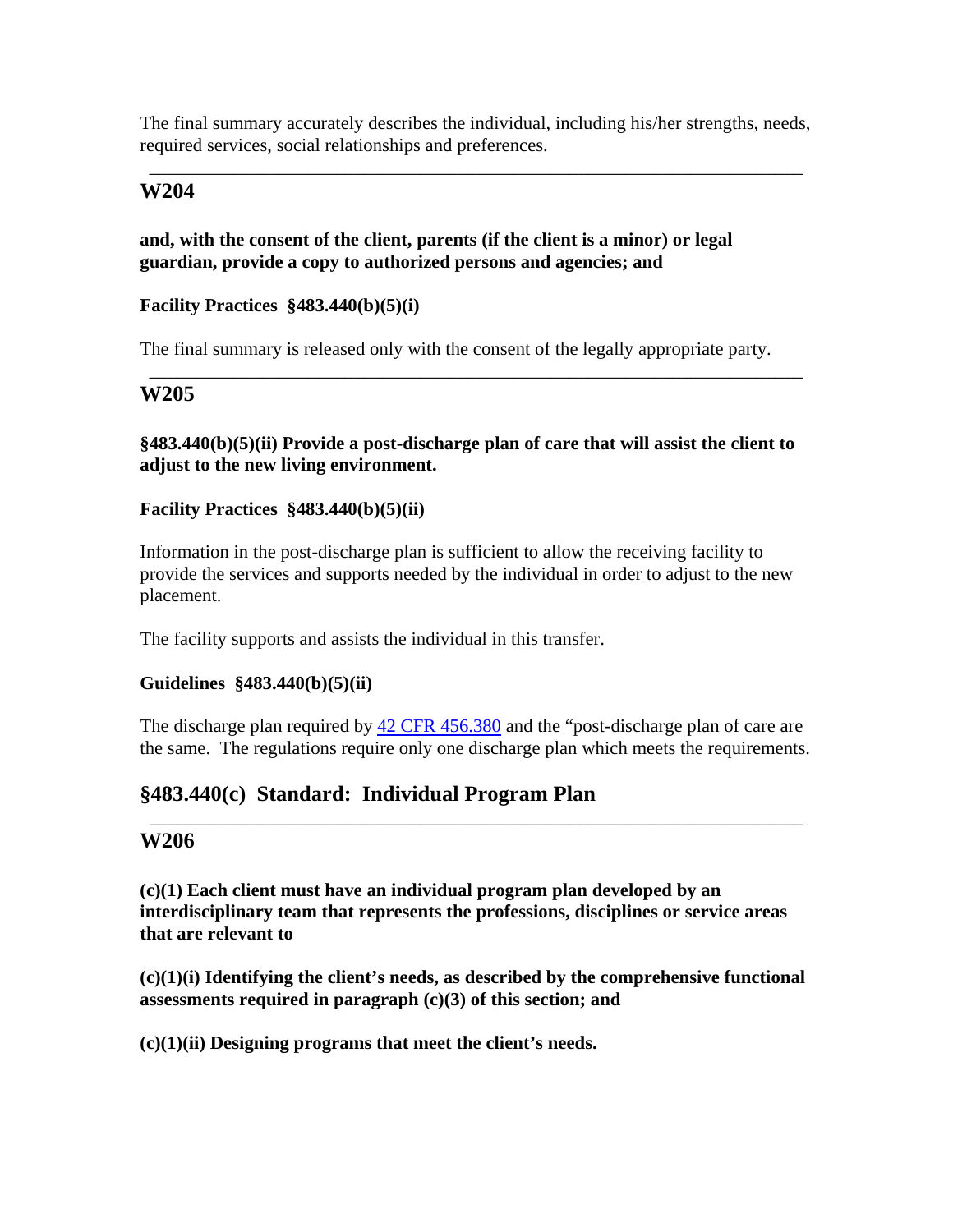### **Facility Practices §483.440(c)(1)**

The individual's interdisciplinary team is composed of those individuals (professionals, paraprofessionals and non-professionals) who possess the knowledge, skills and expertise necessary to accurately identify the comprehensive array of the individual's needs and design a program which is responsive to those needs.

### **Guidelines §483.440(c)(1)**

There is no "correct" number of individuals who comprise the interdisciplinary team. The regulation also does not specify the professional disciplines which make up the interdisciplinary team. Based upon outcomes, assess whether the expertise available to the team was appropriate to meet the needs of the individual.

The facility must make every effort to coordinate the IEP or program plan from an outside day program with the IPP process. This may result in a single IEP/IPP document, but there is no requirement for the IPP to be one document. The "collective" IPP must contain the information required under the regulations, and observation should confirm integration of the IPP across the various settings.

Negative answers to the following probes may indicate a lack of input from appropriate team members. Evaluate findings for systemic lack of input by a particular team member, lack of communication among team members, or lack of team effort and cooperation.

### **Probes §483.440(c)(1)**

Do the plans from individual to individual have a predictable sameness about them?

Does the plan flow from only original diagnosis/assessment? Does it take into consideration interim progress or emergent needs?

Does the team create an integrated plan or is the plan a "stapling together" of individual pieces with little or no discussion as to how pieces relate/impact on each other? Are conflicts seen among various pieces of the plan? Refer to W120.

When prepackaged programs are used, are needed individual adaptations tailored to the needs, and functional skills of an individual?

\_\_\_\_\_\_\_\_\_\_\_\_\_\_\_\_\_\_\_\_\_\_\_\_\_\_\_\_\_\_\_\_\_\_\_\_\_\_\_\_\_\_\_\_\_\_\_\_\_\_\_\_\_\_\_\_\_\_\_\_\_\_\_\_\_\_\_\_\_\_

# **W207**

**§483.440(c)(2) Appropriate facility staff must participate in interdisciplinary team meetings.**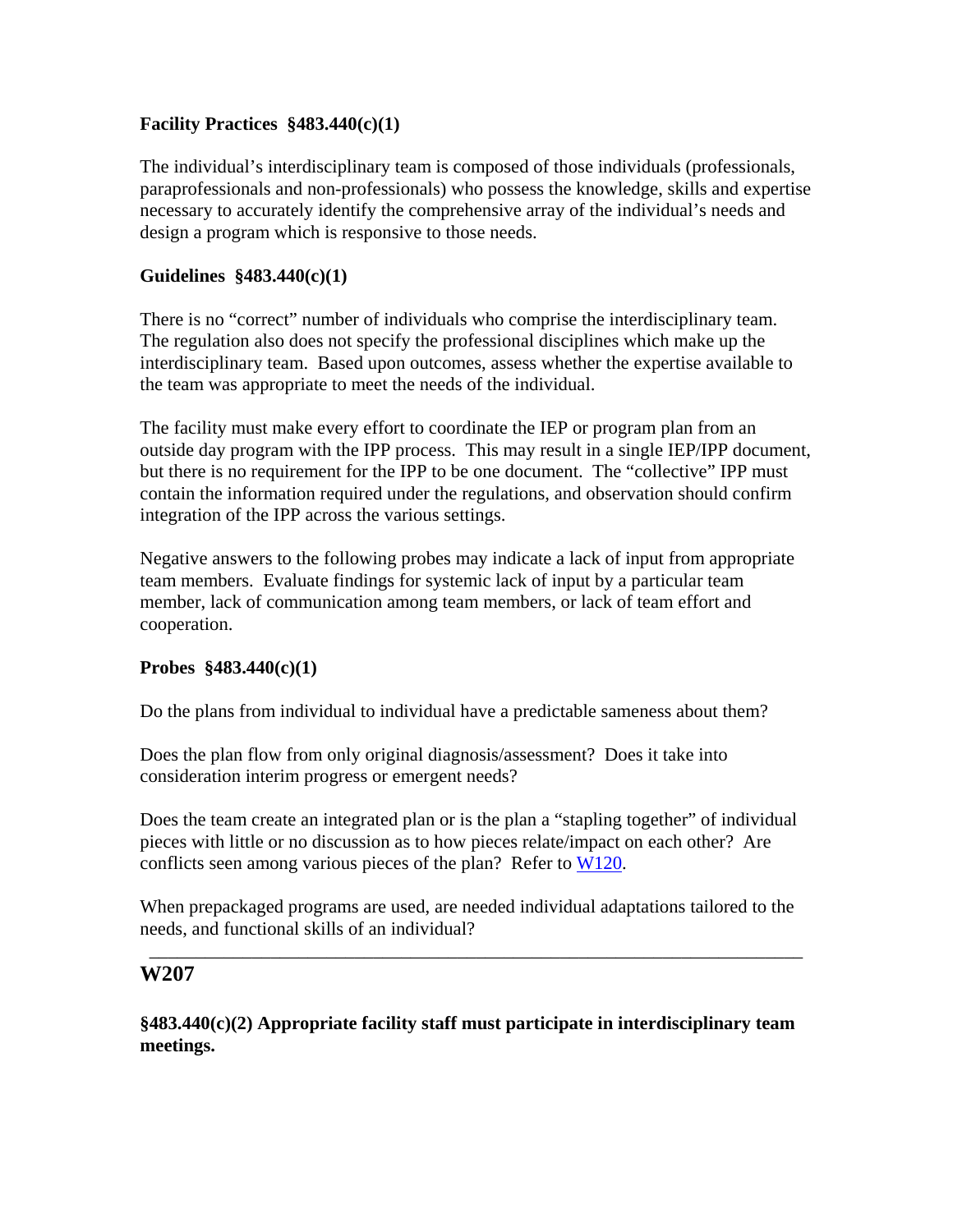**Participation by other agencies serving the client is encouraged.** 

### **W209**

**Participation by the client, his or her parent (if the client is a minor), or the client's legal guardian is required unless the participation is unobtainable or inappropriate.** 

\_\_\_\_\_\_\_\_\_\_\_\_\_\_\_\_\_\_\_\_\_\_\_\_\_\_\_\_\_\_\_\_\_\_\_\_\_\_\_\_\_\_\_\_\_\_\_\_\_\_\_\_\_\_\_\_\_\_\_\_\_\_\_\_\_\_\_\_\_\_

\_\_\_\_\_\_\_\_\_\_\_\_\_\_\_\_\_\_\_\_\_\_\_\_\_\_\_\_\_\_\_\_\_\_\_\_\_\_\_\_\_\_\_\_\_\_\_\_\_\_\_\_\_\_\_\_\_\_\_\_\_\_\_\_\_\_\_\_\_\_

#### **Guidelines §483.440(c)(2)**

Meetings should be scheduled and conducted to facilitate the participation of all members of the team, but **especially** the individual, unless he or she is clearly unable or unwilling, the individual's parents (except in the case of a competent adult who does not desire them to do so) or the individual's guardian or legal representative. The ICF/MR is expected to pursue aggressively the attendance of all relevant participants at the team meeting, (e.g., a conference call with a consultant during deliberations meets this requirement). Question routine "unscheduled" absences by individuals, guardians and particular disciplines or consultants, and determine the impact on effectiveness and responsiveness of the IPP to meet the individual's needs.

#### **Probes §483.440(c)(2)**

Does the facility have a working means of gathering all needed data for IPP sessions?

Are the views of staff **not** present at the team meeting incorporated in the plan?

Are individuals/parents/guardians provided with information prior to a meeting which will be used at the meeting to make decisions?

Does the scheduling of the program planning meeting take into account the schedules of day programs and the availability of family?

If unable to attend, does someone review the results of meetings, and act on areas of question, dispute?

If individuals served do not attend IPP meetings, what reasons do staff give to explain their absence?

How does staff prepare individuals to participate in interdisciplinary team meetings?

Does the facility respect individual wishes for additional representatives on the interdisciplinary team, such as friends or advocates?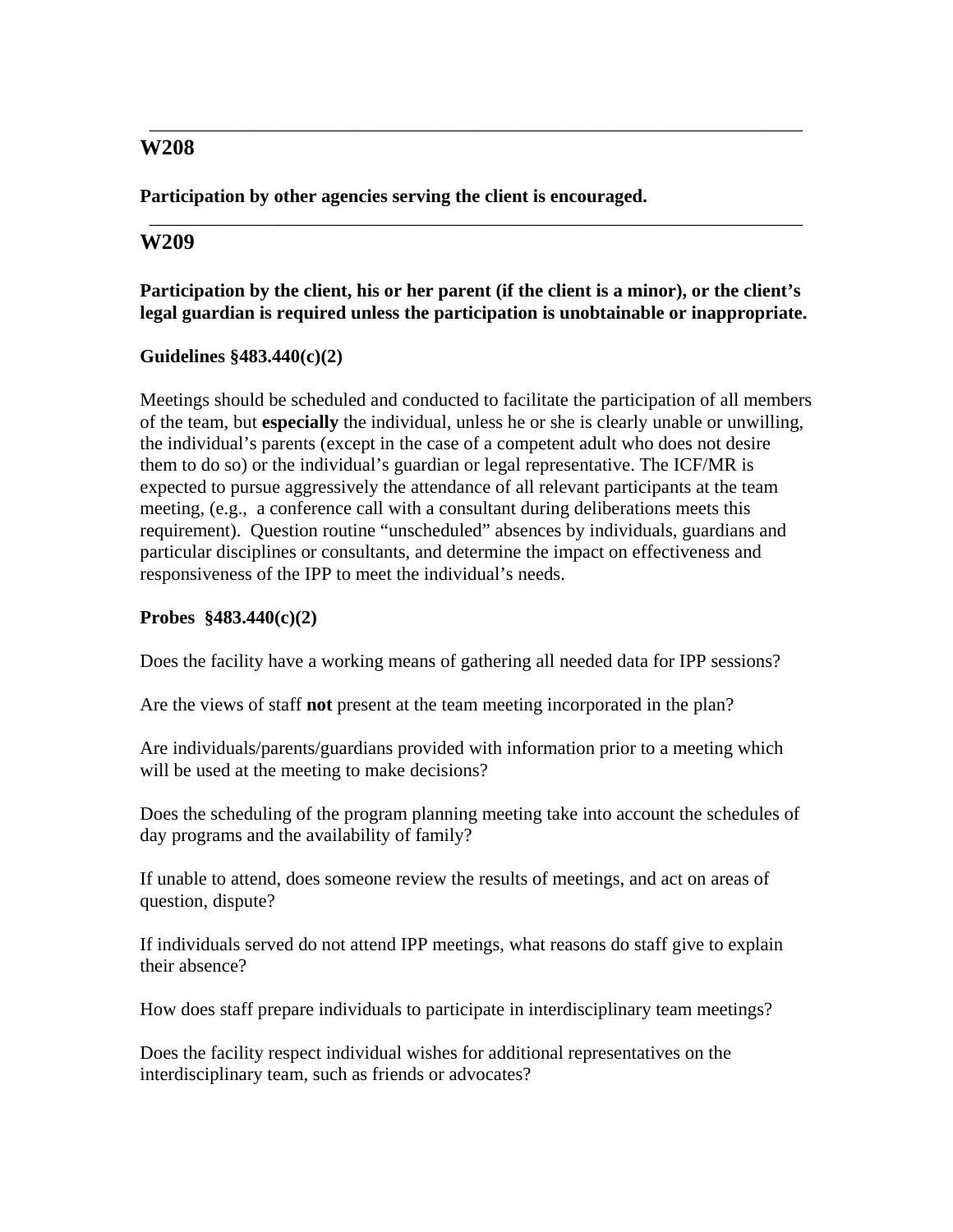**§483.440(c)(3) Within 30 days after admission, the interdisciplinary team must perform accurate assessments or reassessments as needed to supplement the preliminary evaluation conducted prior to admission.** 

\_\_\_\_\_\_\_\_\_\_\_\_\_\_\_\_\_\_\_\_\_\_\_\_\_\_\_\_\_\_\_\_\_\_\_\_\_\_\_\_\_\_\_\_\_\_\_\_\_\_\_\_\_\_\_\_\_\_\_\_\_\_\_\_\_\_\_\_\_\_

### **Facility Practices §483.440(c)(3)**

For new admissions, the assessment is completed within 30 days of admission.

New, revised or updated assessments accurately identify the functional abilities of the individual (whether or not that individual is a new admission). Observations and interviews confirm the accuracy of these assessments.

#### **Guidelines §483.440(c)(3)**

"Accurate" assessments refer to assessment data that are current, relevant and valid, and that the skills, abilities, and training needs identified by the assessment correspond to the individual's actual status. Additionally, for assessment data to be accurate, the cultural background and experience of the individual must be reflected in the choice, administration and interpretation of the evaluation(s) used. A few examples of appropriate adaptations might be: specialized equipment, use of an interpreter, use of manual communication, tests designed to measure performance in the presence of visual disability, etc.

The contents of assessments or the particular assessment which must be used are not specified. A nursing assessment, for example, would not need to reference all domains, or a psychiatric or psychological evaluation would not necessarily have to be based on a particular "tool." Similarly, the results of the comprehensive assessment are not required to be written into a narrative report(s). Verify that the tests, evaluations, etc. that comprise the comprehensive functional assessment, yield data that are accurate, reflect the current status and needs of the individual, and can serve as a functional basis for an IPP to be developed.

\_\_\_\_\_\_\_\_\_\_\_\_\_\_\_\_\_\_\_\_\_\_\_\_\_\_\_\_\_\_\_\_\_\_\_\_\_\_\_\_\_\_\_\_\_\_\_\_\_\_\_\_\_\_\_\_\_\_\_\_\_\_\_\_\_\_\_\_\_\_

### **W211**

**The comprehensive functional assessment must take into consideration the client's age (for example, child, young adult, elderly person) and the implications for active treatment at each stage, as applicable, and must** 

#### **Facility Practices §483.440(c)(3)**

Assessments address areas and active treatment needs which are relevant to the person's chronological age.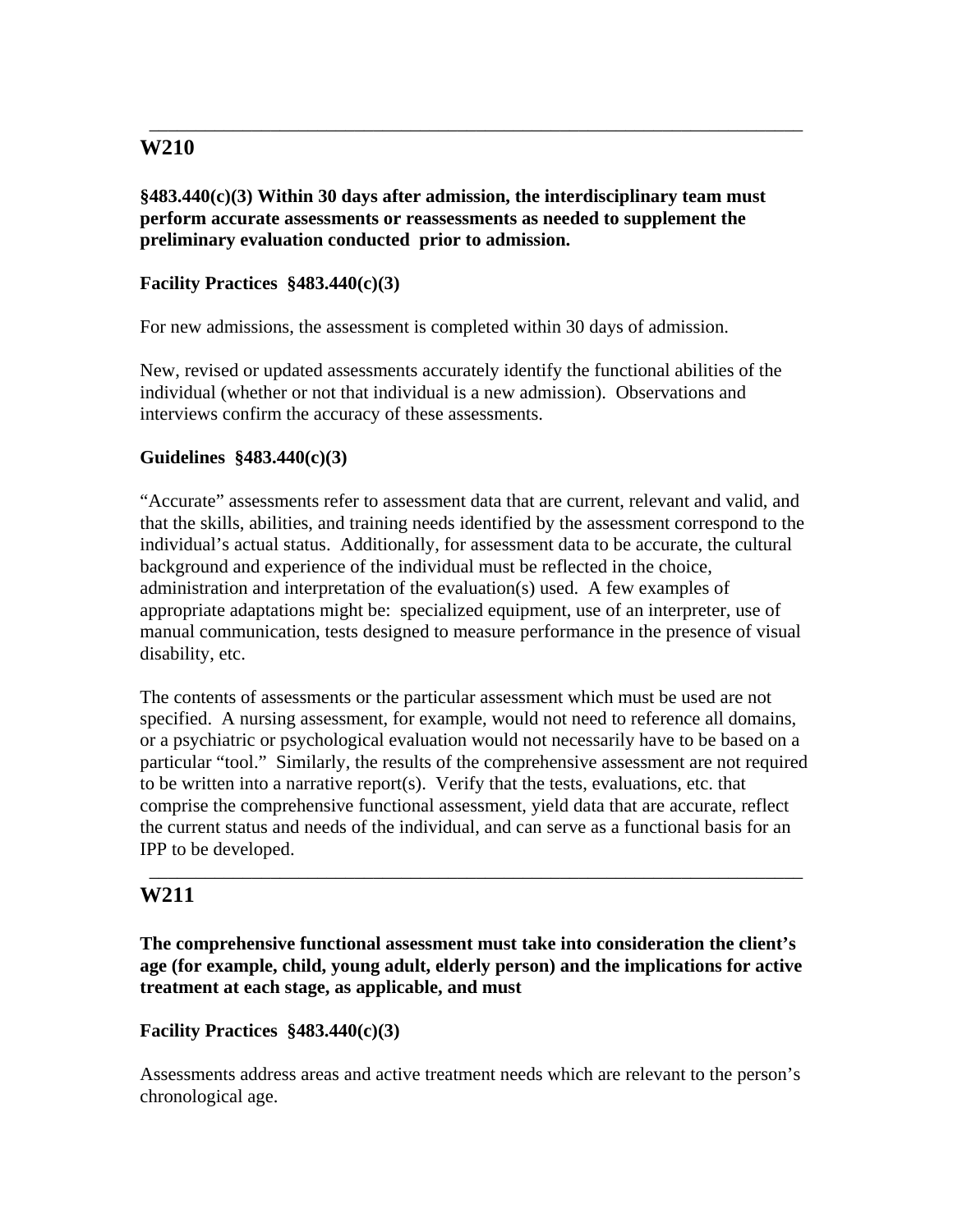The individual is given opportunities to participate in age-appropriate activities to assess the person's functioning in those activities or settings.

### **Guidelines §483.440(c)(3)**

The active treatment assessment process should be sensitive to the behaviors of individuals throughout their life span. For example, infants and toddlers are expected to engage in more play-related, exploratory activities, adolescents are expected to engage in activities of increasingly greater responsibility in preparation for adulthood, adults are expected to support themselves or at least be engaged in training or education activities toward that end, and elderly citizens, are expected to choose whichever form of productive activity meets their needs and interests (employment, handiwork, pursuit of leisure, etc.) for as long as they are able.

\_\_\_\_\_\_\_\_\_\_\_\_\_\_\_\_\_\_\_\_\_\_\_\_\_\_\_\_\_\_\_\_\_\_\_\_\_\_\_\_\_\_\_\_\_\_\_\_\_\_\_\_\_\_\_\_\_\_\_\_\_\_\_\_\_\_\_\_\_\_

# **W212**

### **§483.440(c)(3)(i) Identify the presenting problems and disabilities and where possible, their causes**

### **Facility Practices §483.440(c)(3)(i) - (iv)**

Diagnoses are present, when applicable.

Diagnoses are based on relevant, objective and accurate data.

Diagnoses are modified as accurate, relevant, and updated as medical or other professional information becomes available.

#### **Guidelines §483.440(c)(3)(i)**

In the presence of a diagnoses (medical or otherwise), evaluation data must be available to support the determination.

\_\_\_\_\_\_\_\_\_\_\_\_\_\_\_\_\_\_\_\_\_\_\_\_\_\_\_\_\_\_\_\_\_\_\_\_\_\_\_\_\_\_\_\_\_\_\_\_\_\_\_\_\_\_\_\_\_\_\_\_\_\_\_\_\_\_\_\_\_\_

# **W213**

## **§483.440(c)(3)(ii) Identify the client's specific developmental strengths;**

#### **Facility Practices §483.440(c)(3)(ii)**

The individual's preferences, methods of coping/compensation, friendships and positive attributes are clearly described in functional terms in assessments.

Identified strengths are current, complete and consistent with the individual's observed functional status.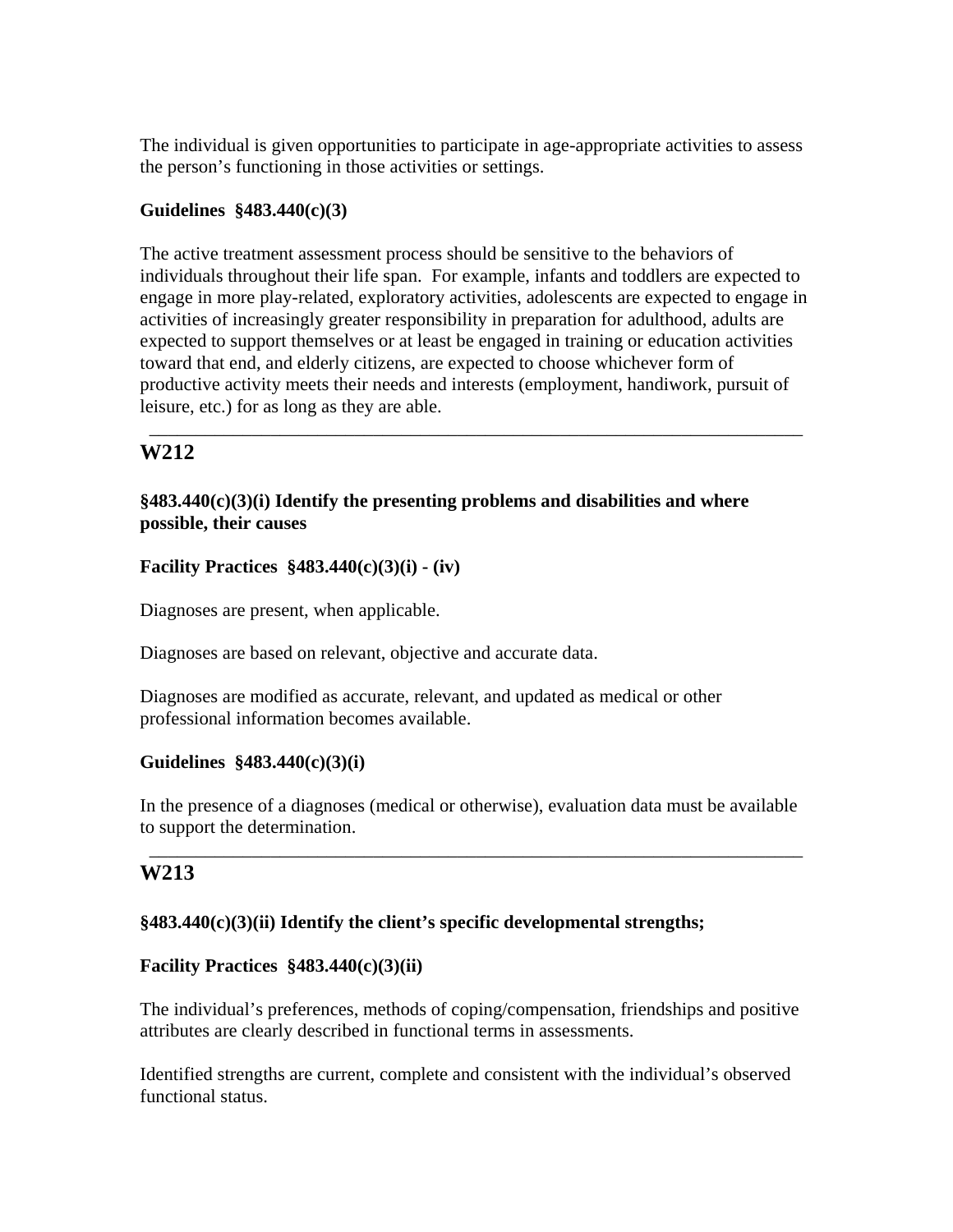### **§483.440(c)(3)(iii) Identify the client's specific developmental and behavioral management needs;**

## **Facility Practices §483.440(c)(3)(iii)**

The individual's needs, skill deficits, and functional limitations are clearly described in functional terms in the assessments.

\_\_\_\_\_\_\_\_\_\_\_\_\_\_\_\_\_\_\_\_\_\_\_\_\_\_\_\_\_\_\_\_\_\_\_\_\_\_\_\_\_\_\_\_\_\_\_\_\_\_\_\_\_\_\_\_\_\_\_\_\_\_\_\_\_\_\_\_\_\_

Identified needs are current, accurate, complete and reflect the individual's observed functional status.

## **Guidelines §483.440(c)(3)(ii-iii)**

The comprehensive functional assessment (CFA) may be a report synthesizing the results of salient assessments or a series of reports. If individual reports are utilized, the complete diagnostic work-up or problem list identified by others is not required to be repeated unless it is relevant to the particular assessment. Findings are recorded in terms that facilitate clear communication across disciplines. Diagnoses or imprecise terms and phrases (including, but not limited to, "grade level," "age level," "developmental level," "good attending skills," and "poor motor ability") in the absence of specific terms, are not acceptable.

Assessment of the behavior assumed to be maladaptive should include analyses of the potential causes, such as lack of exposure to positive models and teaching strategies, lack of ability to communicate needs and desires, lack of success experiences, a history of punishing experiences, presence of a physiological condition, or other environmental or social conditions which may elicit or sustain the behavior.

Specific "developmental" strengths and needs describe what the individual "can" and "cannot" do.

## **Probes §483.440(c)(3)(i) - (iii)**

Do assessments interpret the significance of the results in terms of the individuals' functional daily life needs or do they simply describe diagnoses, test performances or clinical impressions?

Do assessments merely report scores or functioning age levels or in the absence of strengths/needs lists, are the skills necessary to support those determinations identified within the assessment?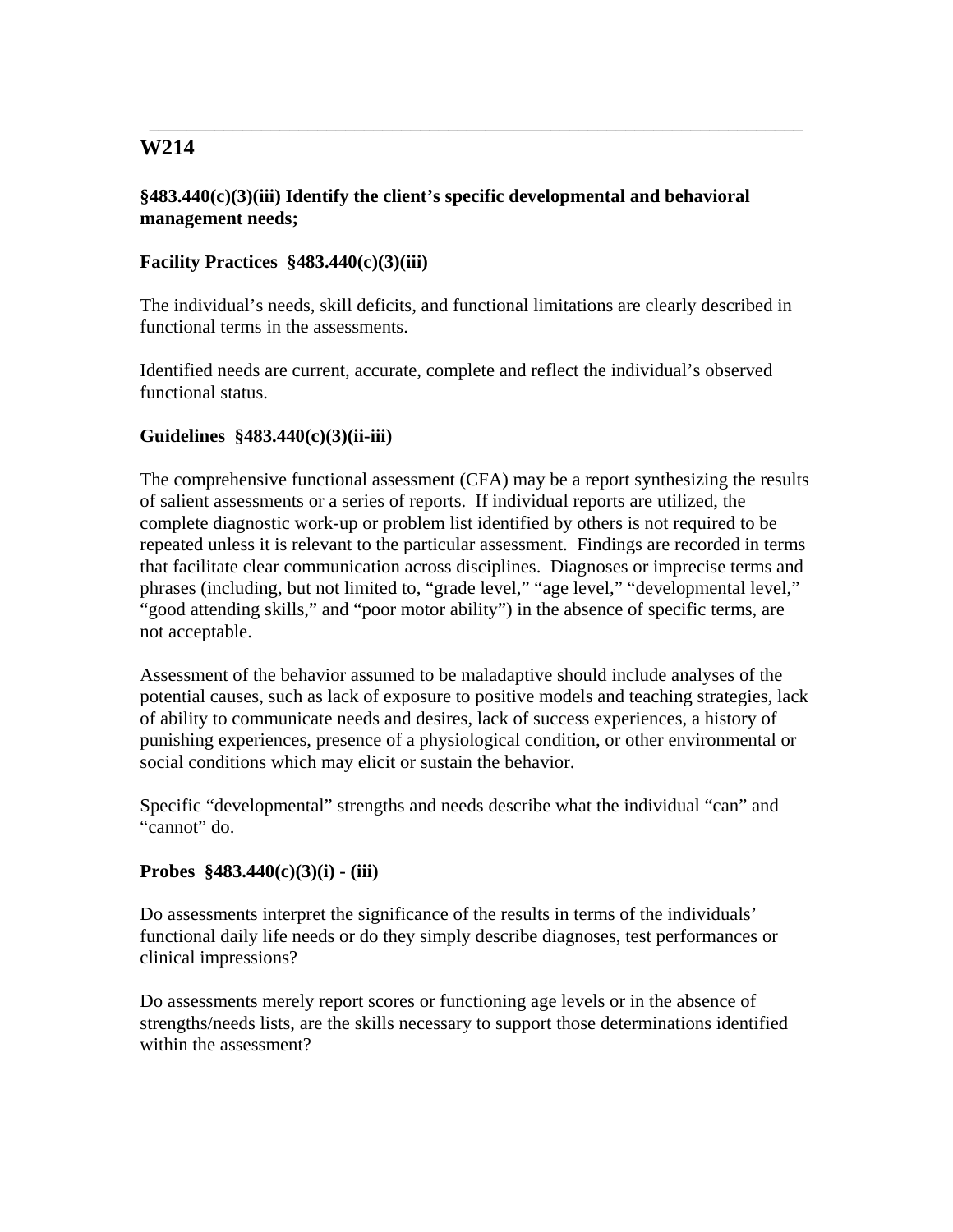Do the strengths and needs identified by the facility correspond to what you see individuals do or not do during observations?

Does the assessment reflect how the environment could be changed to support the person?

# **W215**

# **§483.440(c)(3)(iv) Identify the client's needs for services without regard to the actual availability of the services needed; and**

\_\_\_\_\_\_\_\_\_\_\_\_\_\_\_\_\_\_\_\_\_\_\_\_\_\_\_\_\_\_\_\_\_\_\_\_\_\_\_\_\_\_\_\_\_\_\_\_\_\_\_\_\_\_\_\_\_\_\_\_\_\_\_\_\_\_\_\_\_\_

# **Facility Practices §483.440(c)(3)(iv)**

Identification of needed services is based on the comprehensive functional assessment.

Recommendations are present to address areas of deficits.

## **Guidelines §483.440(c)(3)(iv)**

In the presence of significant developmental deficits, it is not acceptable for the comprehensive evaluation to identify that a particular professional therapy or treatment is **not** needed. To meet the requirement for "need for service," the assessment must identify the course of specific interventions recommended to meet the individual's needs in lieu of direct professional therapy or treatment.

## **Probes §483.440(c)(3)(iv)**

Do assessments conclude whether or not "hands-on" therapy conducted by professionals is indicated, and if an individual problem still exists, does the assessment recommend how the team should deal with the problem?

Is there a pattern of individual need areas not addressed in individuals' IPP objectives that correspond to the absence of those professional service areas at the facility?

## **§483.440(c)(3)(v) Include**

## **Facility Practices §483.440(c)(3)(v)**

Assessment of each area is present.

Assessment of each area provides specific information about the person's ability to function in different environments, specific skills or lack of skills, and how function can be improved, either through training, environmental adaptations, or provision of adaptive, assistive, supportive, orthotic, or prosthetic equipment.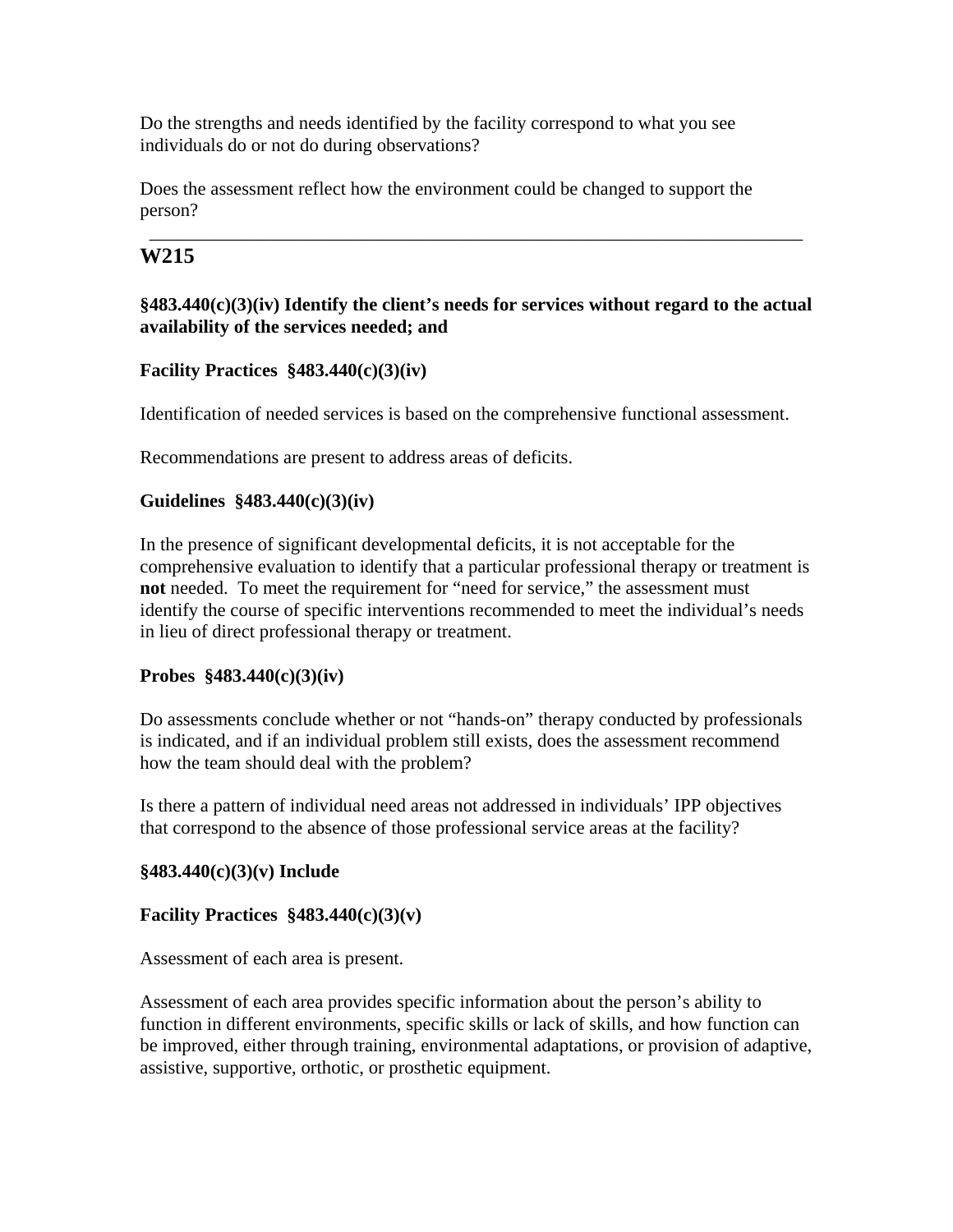### **Guidelines §483.440(c)(3)(v)**

The facility must assess in developmental **areas**, but **not** by professional disciplines unless the functional assessment shows a need for a full professional evaluation. Findings relative to the domains required under  $\frac{8483.440(c)(3)(v)}{40}$  include, but are not limited to:

\_\_\_\_\_\_\_\_\_\_\_\_\_\_\_\_\_\_\_\_\_\_\_\_\_\_\_\_\_\_\_\_\_\_\_\_\_\_\_\_\_\_\_\_\_\_\_\_\_\_\_\_\_\_\_\_\_\_\_\_\_\_\_\_\_\_\_\_\_\_

# **W216**

### **physical development and health,**

### **Guidelines §483.440(c)(3)(v)**

**1. Physical development and health**. Physical development includes the individual's developmental history, results of the physical examination conducted by a licensed physician, physician assistant, or nurse practitioner, health assessment data (including a medication and immunization history), which may be compiled by a nurse, and skills normally associated with the monitoring and supervision of one's own health status, and administration and or scheduling of one's own medical treatments. When indicated by physical examination results, consultations by specialists are provided or obtained. The need for advance directives or do not resuscitate (DNR) orders may be assessed on a case-by-case basis, as part of this area by individuals qualified to do so.

\_\_\_\_\_\_\_\_\_\_\_\_\_\_\_\_\_\_\_\_\_\_\_\_\_\_\_\_\_\_\_\_\_\_\_\_\_\_\_\_\_\_\_\_\_\_\_\_\_\_\_\_\_\_\_\_\_\_\_\_\_\_\_\_\_\_\_\_\_\_

## **W217**

#### **nutritional status,**

## **Guidelines §483.440(c)(3)(v)**

**2. Nutritional status**. Nutritional status includes determination of appropriateness of diet, adequacy of total food intake, and the skills associated with eating, (including chewing, sucking and swallowing disorders), food service practices, and monitoring and supervision of one's own nutritional status.

\_\_\_\_\_\_\_\_\_\_\_\_\_\_\_\_\_\_\_\_\_\_\_\_\_\_\_\_\_\_\_\_\_\_\_\_\_\_\_\_\_\_\_\_\_\_\_\_\_\_\_\_\_\_\_\_\_\_\_\_\_\_\_\_\_\_\_\_\_\_

# **W218**

#### **sensorimotor development,**

#### **Guidelines §483.440(c)(3)(v)**

**3. Sensorimotor development**: Sensory development includes the development of perceptual skills that are involved in observing the environment and making sense of it. Motor development includes those behaviors that primarily involve: muscular, neuromuscular, or physical skills and varying degrees of physical dexterity. Because sensory and motor development are intimately related, and because activities in these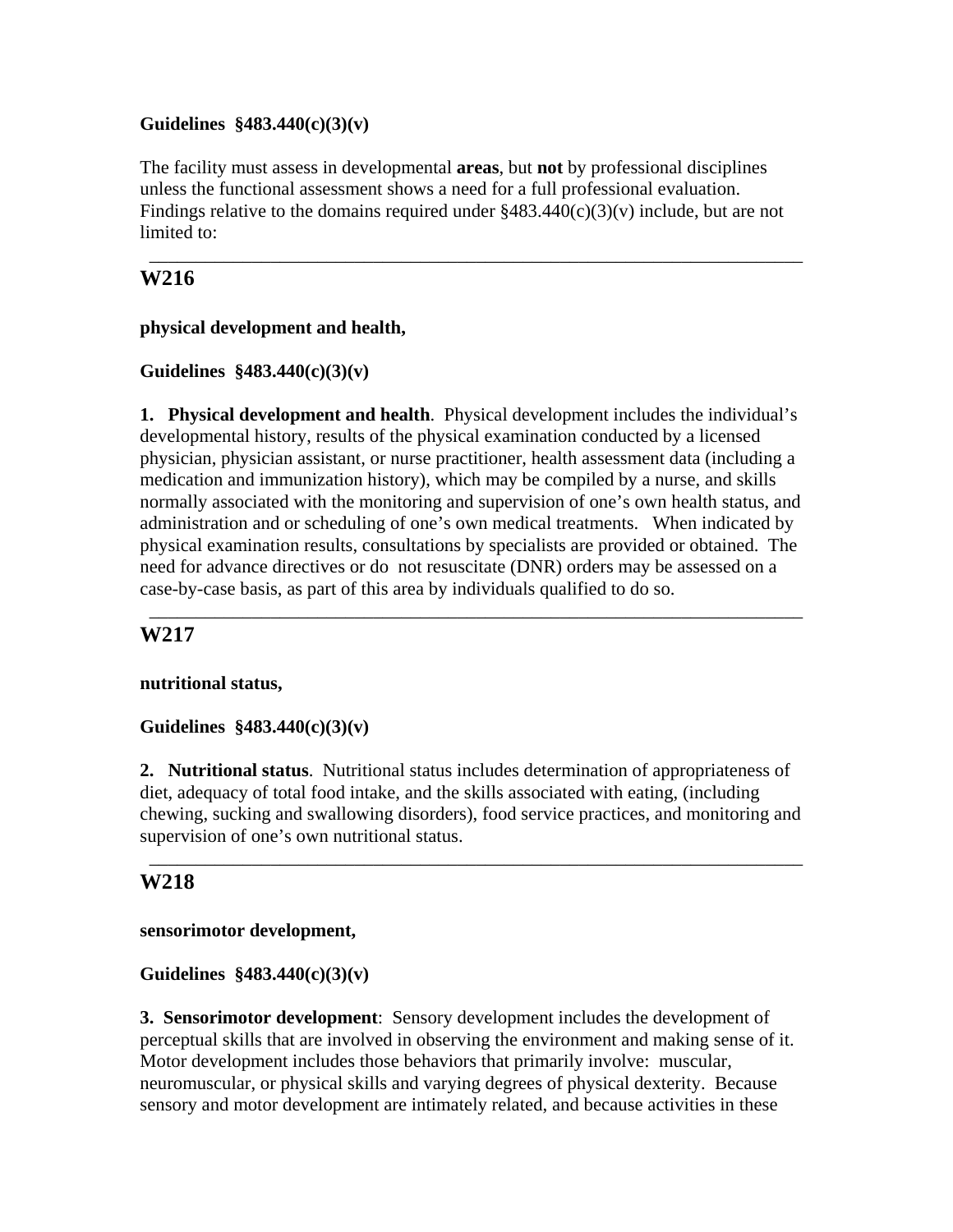areas are functionally inseparable, attention to these two aspects of bodily activity is often combined in the concept of sensorimotor development. Assessment data identify the extent to which corrective, orthotic, prosthetic, or support devices would impact on functional status.

\_\_\_\_\_\_\_\_\_\_\_\_\_\_\_\_\_\_\_\_\_\_\_\_\_\_\_\_\_\_\_\_\_\_\_\_\_\_\_\_\_\_\_\_\_\_\_\_\_\_\_\_\_\_\_\_\_\_\_\_\_\_\_\_\_\_\_\_\_\_

# **W219**

**affective development,** 

# **Guidelines §483.440(c)(3)(v)**

**4. Affective (Emotional) development**. Affective or emotional development includes the development of behaviors that relate to one's interests, attitudes, values, and emotional expressions.

\_\_\_\_\_\_\_\_\_\_\_\_\_\_\_\_\_\_\_\_\_\_\_\_\_\_\_\_\_\_\_\_\_\_\_\_\_\_\_\_\_\_\_\_\_\_\_\_\_\_\_\_\_\_\_\_\_\_\_\_\_\_\_\_\_\_\_\_\_\_

# **W220**

**speech and language development** 

**Guidelines §483.440(c)(3)(v)** 

**5. Speech and language (communication) development**. Communication development refers to the development of both verbal and nonverbal and receptive and expressive communication skills. Assessment data identify the appropriate intervention strategy to be applied, and which, if any, augmentative or assistive devices will improve communication and functional status.

\_\_\_\_\_\_\_\_\_\_\_\_\_\_\_\_\_\_\_\_\_\_\_\_\_\_\_\_\_\_\_\_\_\_\_\_\_\_\_\_\_\_\_\_\_\_\_\_\_\_\_\_\_\_\_\_\_\_\_\_\_\_\_\_\_\_\_\_\_\_

# **W221**

**and auditory functioning,** 

# **Guidelines §483.440(c)(3)(v)**

**6. Auditory functioning**. Auditory functioning refers to the extent to which a person can hear and to the maximum use of residual hearing if a hearing loss exists and whether or not the individual will benefit from the use of amplification, including a hearing aid or a program of amplification. An individual's treatment might need to include being desensitized to tolerate the use of a hearing aid or assistive listening device to prevent the device from being rejected or destroyed. Assessment may include teaching techniques for conducting the assessment or the use of electrophysiologic techniques.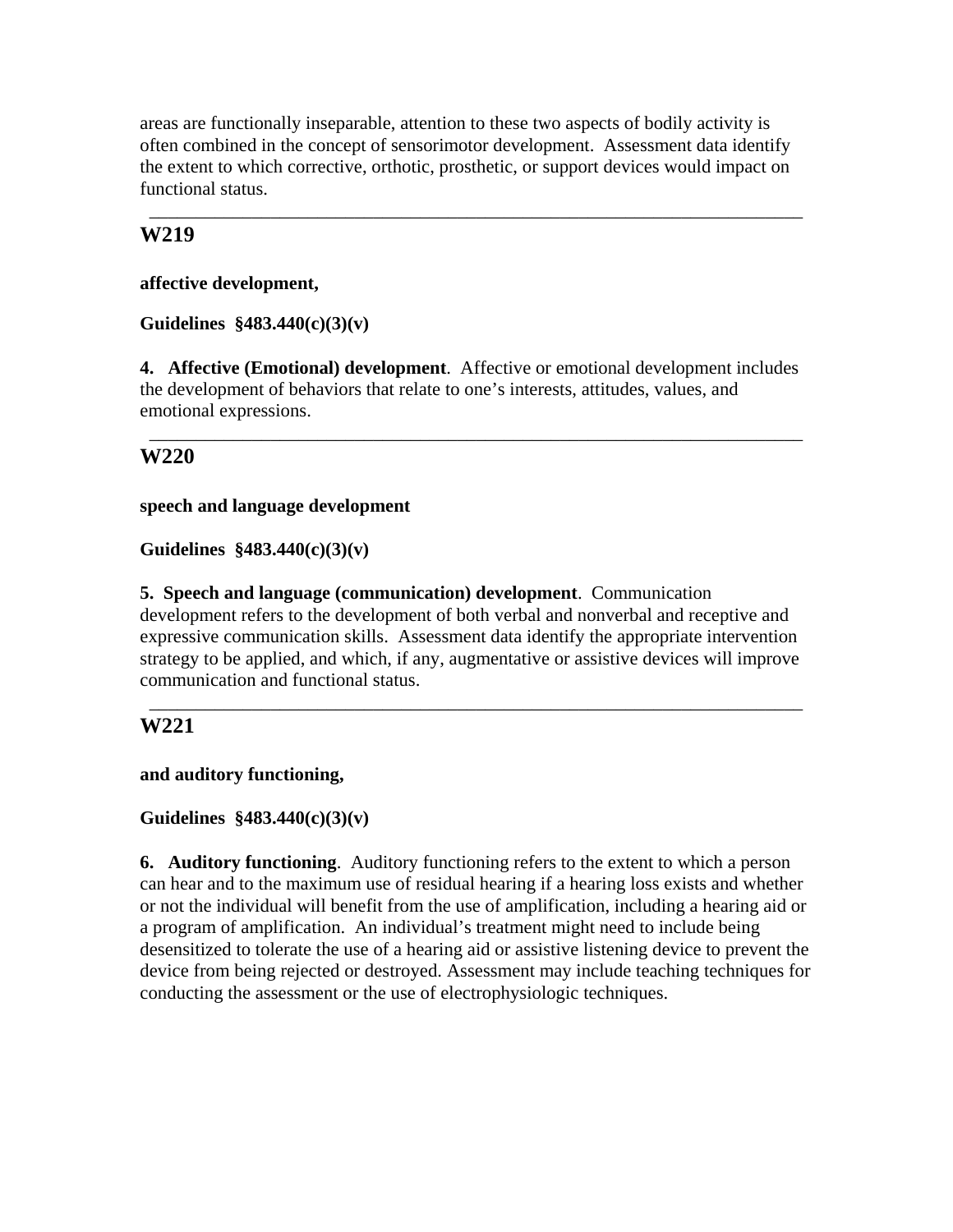**cognitive development,** 

**Guidelines §483.440(c)(3)(v)** 

**7. Cognitive development**. Cognitive development refers to the development of those processes by which information received by the senses is stored, recovered, and used. It includes the development of the processes and abilities involved in memory, reasoning and problem solving.

\_\_\_\_\_\_\_\_\_\_\_\_\_\_\_\_\_\_\_\_\_\_\_\_\_\_\_\_\_\_\_\_\_\_\_\_\_\_\_\_\_\_\_\_\_\_\_\_\_\_\_\_\_\_\_\_\_\_\_\_\_\_\_\_\_\_\_\_\_\_

\_\_\_\_\_\_\_\_\_\_\_\_\_\_\_\_\_\_\_\_\_\_\_\_\_\_\_\_\_\_\_\_\_\_\_\_\_\_\_\_\_\_\_\_\_\_\_\_\_\_\_\_\_\_\_\_\_\_\_\_\_\_\_\_\_\_\_\_\_\_

# **W223**

**social development,** 

**Guidelines §483.440(c)(3)(v)** 

**8. Social Development**. Social development refers to the formation of those self-help, recreation and leisure, and interpersonal skills that enable an individual to establish and maintain appropriate roles and fulfilling relationships with others.

\_\_\_\_\_\_\_\_\_\_\_\_\_\_\_\_\_\_\_\_\_\_\_\_\_\_\_\_\_\_\_\_\_\_\_\_\_\_\_\_\_\_\_\_\_\_\_\_\_\_\_\_\_\_\_\_\_\_\_\_\_\_\_\_\_\_\_\_\_\_

## **W224**

**adaptive behaviors or independent living skills necessary for the client to be able to function in the community,** 

**Guidelines §483.440(c)(3)(v)** 

**9. Adaptive behaviors or independent living skills**. Adaptive behavior refers to the effectiveness or degree with which individuals meet the standards of personal independence and social responsibility expected of their age and cultural group. Independent living skills include, but are not limited to, such things as meal preparation, doing laundry, bed-making, and budgeting. Assessment may be performed by anyone trained to do so. Standardized tests are not required. Standardized adaptive behavior scales which identify all or predominantly all "developmental needs" are not sufficient enough to meet this requirement, but can serve as a basis for screening.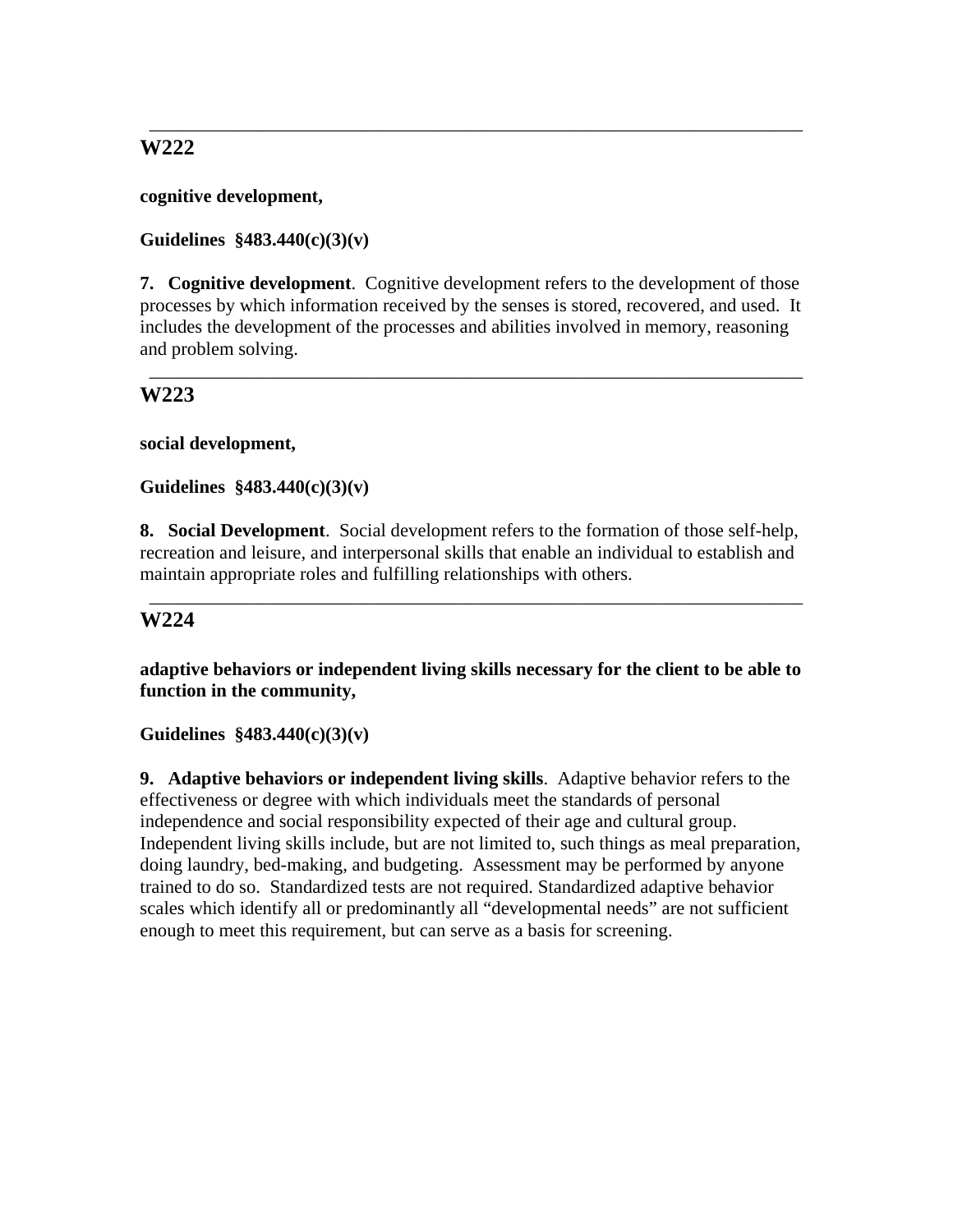**and as applicable, vocational skills.** 

# **Guidelines §483.440(c)(3)(v)**

**10. Vocational (prevocational) development, "as applicable."** Vocational development refers to work interests, work skills, work attitudes, work-related behaviors, and present and future employment options. The determination of whether or not a vocational assessment is "applicable" is typically based on age (adolescents or adults more than likely require this type of assessment).

\_\_\_\_\_\_\_\_\_\_\_\_\_\_\_\_\_\_\_\_\_\_\_\_\_\_\_\_\_\_\_\_\_\_\_\_\_\_\_\_\_\_\_\_\_\_\_\_\_\_\_\_\_\_\_\_\_\_\_\_\_\_\_\_\_\_\_\_\_\_

### **Probes §483.440(c)(3)(v)**

For all domains, do assessments describe what individuals can and cannot do in terms of skills needed within the context of their daily lives?

Is the assessment based on:

- Actual performance of the individual against objectified criteria?
- Reports by staff/parents/guardians?
- Observed performance in a variety of settings?
- Simple checklists?

Are assessments individualized?

Are assessments conducted in appropriate environments?

# **W226**

## **§483.440(c)(4) Within 30 days after admission, the interdisciplinary team must prepare for each client an individual program plan**

\_\_\_\_\_\_\_\_\_\_\_\_\_\_\_\_\_\_\_\_\_\_\_\_\_\_\_\_\_\_\_\_\_\_\_\_\_\_\_\_\_\_\_\_\_\_\_\_\_\_\_\_\_\_\_\_\_\_\_\_\_\_\_\_\_\_\_\_\_\_

\_\_\_\_\_\_\_\_\_\_\_\_\_\_\_\_\_\_\_\_\_\_\_\_\_\_\_\_\_\_\_\_\_\_\_\_\_\_\_\_\_\_\_\_\_\_\_\_\_\_\_\_\_\_\_\_\_\_\_\_\_\_\_\_\_\_\_\_\_\_

## **W227**

**that states the specific objectives necessary to meet the client's needs, as identified by the comprehensive assessment required by paragraph (c)(3) of this section** 

## **Facility Practices §483.440(c)(4)**

The IPP contains a list of specific objectives based on needs identified in the CFA.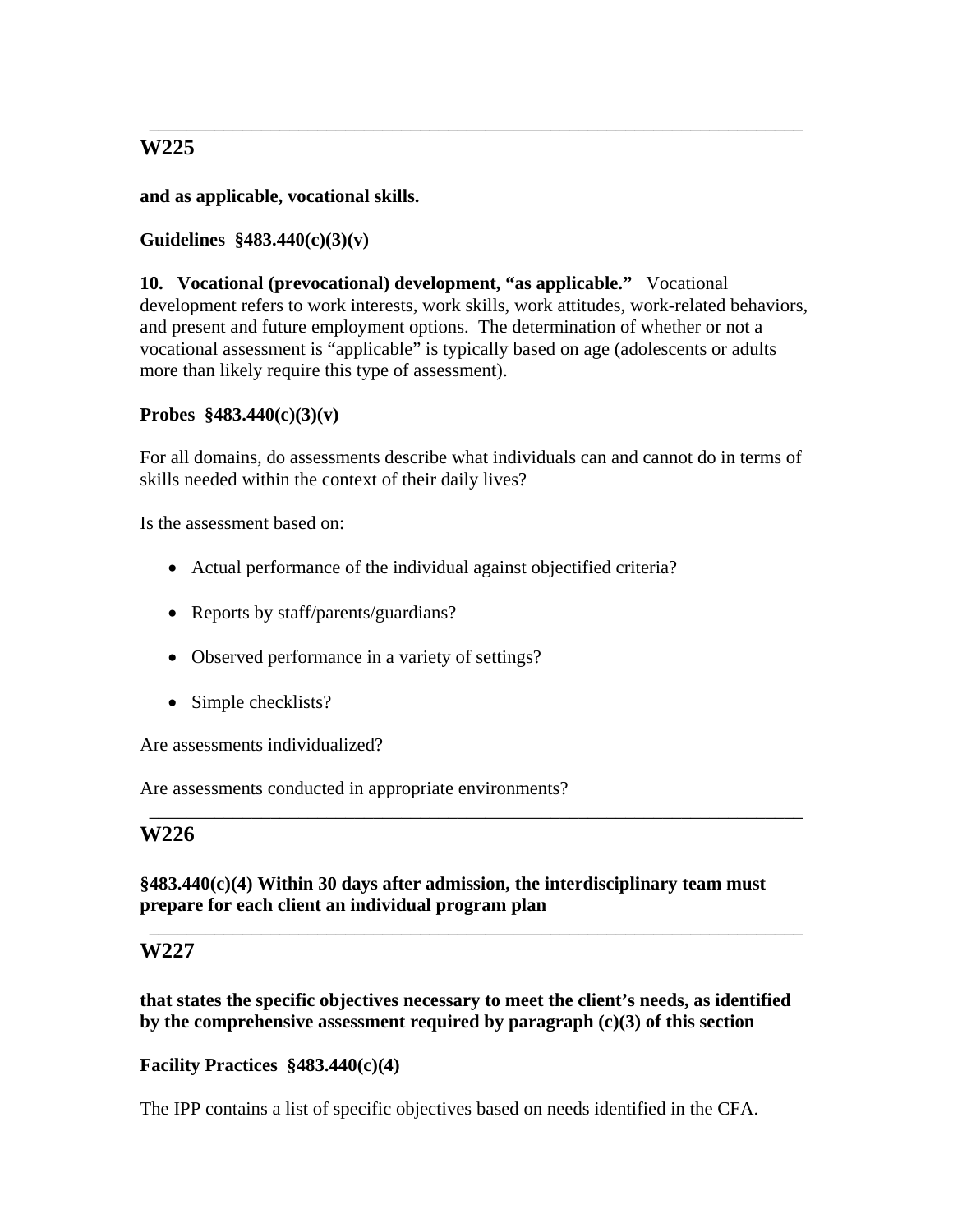There is a clear link between the specific objectives and the functional assessment data and recommendations.

Objectives are developed for those needs that are observed to most likely impact on the individual's ability to function in daily life.

### **Guidelines §483.440(c)(4)**

The presence of a comprehensive list of behaviorally stated needs is acceptable for this portion of the requirement. "Comprehensive" means that objectives are stated for the needs identified in each domain included in the comprehensive functional assessment.

Objectives may address services to be provided, learning/treatment needs, adaptive equipment, etc., §§483.440(c)(4)(i)-(v) regulate requirements for current IPP **training** objectives (as opposed to staff, service, or long term objectives).

Validate that the needs identified by the team are appropriate for the individual based upon review of the comprehensive functional assessment data, observations, and interviews with the individual and staff.

### **Probes §483.440(c)(4)**

Is there a predominant pattern of staff-oriented objectives rather than learner-oriented objectives?

\_\_\_\_\_\_\_\_\_\_\_\_\_\_\_\_\_\_\_\_\_\_\_\_\_\_\_\_\_\_\_\_\_\_\_\_\_\_\_\_\_\_\_\_\_\_\_\_\_\_\_\_\_\_\_\_\_\_\_\_\_\_\_\_\_\_\_\_\_\_

Is there repetition and predictability of programming across individuals?

## **W228**

## **and the planned sequence for dealing with those objectives.**

## **Facility Practices §483.440(c)(4)**

The objectives identified in  $W227$  are arranged in a sequence identifying the logical order in which they will be addressed.

Objectives are organized in a sequence relevant to the individual's long term development.

## **Guidelines §483.440(c)(4)**

To organize objectives into a planned sequence the ICF/MR must consider the outcomes it projects for the individual in the long term. For example, if the long term objective is for the individual to travel independently in the community, the planned sequence may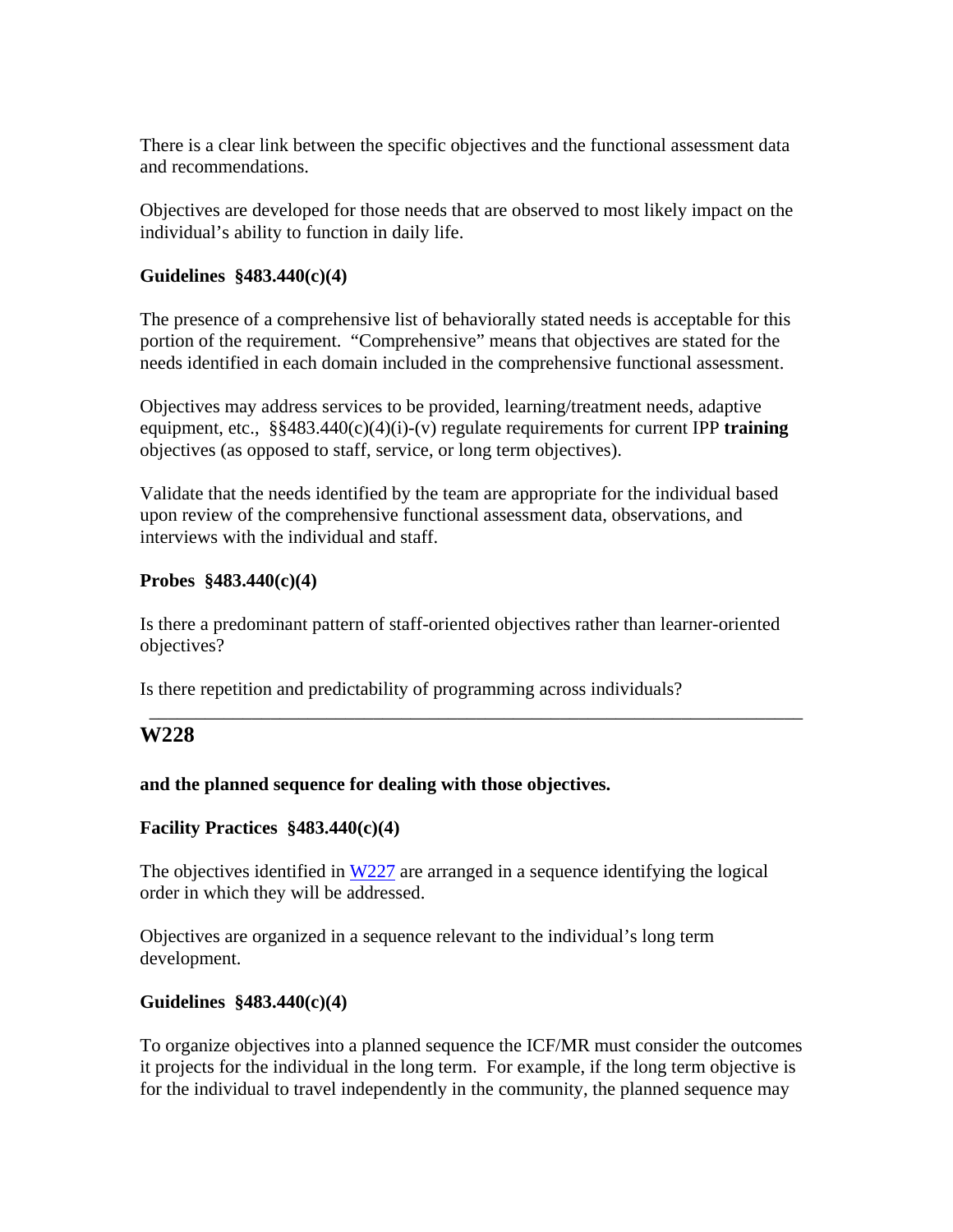involve training the individual to recognize traffic signs, cross a street safely, and to obtain help when needed if lost or an emergency arises. Interview staff to discover the purpose to be achieved upon completion of the objective. For example, does staff know why an individual is taught to stack rings?

\_\_\_\_\_\_\_\_\_\_\_\_\_\_\_\_\_\_\_\_\_\_\_\_\_\_\_\_\_\_\_\_\_\_\_\_\_\_\_\_\_\_\_\_\_\_\_\_\_\_\_\_\_\_\_\_\_\_\_\_\_\_\_\_\_\_\_\_\_\_

### **§483.440(c)(4) These objectives must--**

# **W229**

## **§483.440(c)(4)(i) Be stated separately, in terms of a single behavioral outcome;**

## **Facility Practices §483.440(c)(4)(i)**

Each objective clearly states one expected learning result.

## **Guidelines §483.440(c)(4)(i)**

"Single" behavioral outcome means that for each discrete behavior that the team intends the individual to learn a separate objective is assigned. (For example, "Mary will bake a cake and clean the oven" are two separate behaviors and, therefore, should be stated in two separate objectives.) Performance of a series of separate behaviors could constitute a single behavioral outcome when appropriate for the individual. For example, completing a hygiene routine of face washing, tooth-brushing and hair-combing is one behavioral outcome when the individual is able to perform each of those skills, but needs to learn to complete the entire routine each morning.

\_\_\_\_\_\_\_\_\_\_\_\_\_\_\_\_\_\_\_\_\_\_\_\_\_\_\_\_\_\_\_\_\_\_\_\_\_\_\_\_\_\_\_\_\_\_\_\_\_\_\_\_\_\_\_\_\_\_\_\_\_\_\_\_\_\_\_\_\_\_

## **W230**

## **§483.440(c)(4)(ii) Be assigned projected completion dates;**

## **Facility Practices §483.440(c)(4)(ii)**

Completion dates are based on the individual's rate of learning.

Completion dates are assigned to each objective on which the individual is currently working.

Completion dates are individualized (i.e., not all the same for all clients and all objectives).

## **Guidelines §483.440(c)(4)(ii)**

The "projected date of completion" for an IPP objective is **not** the same as a "review" date. For each objective assigned priority, the team should assign a projected date (month and year) by which it believes the individual will have learned the new skill,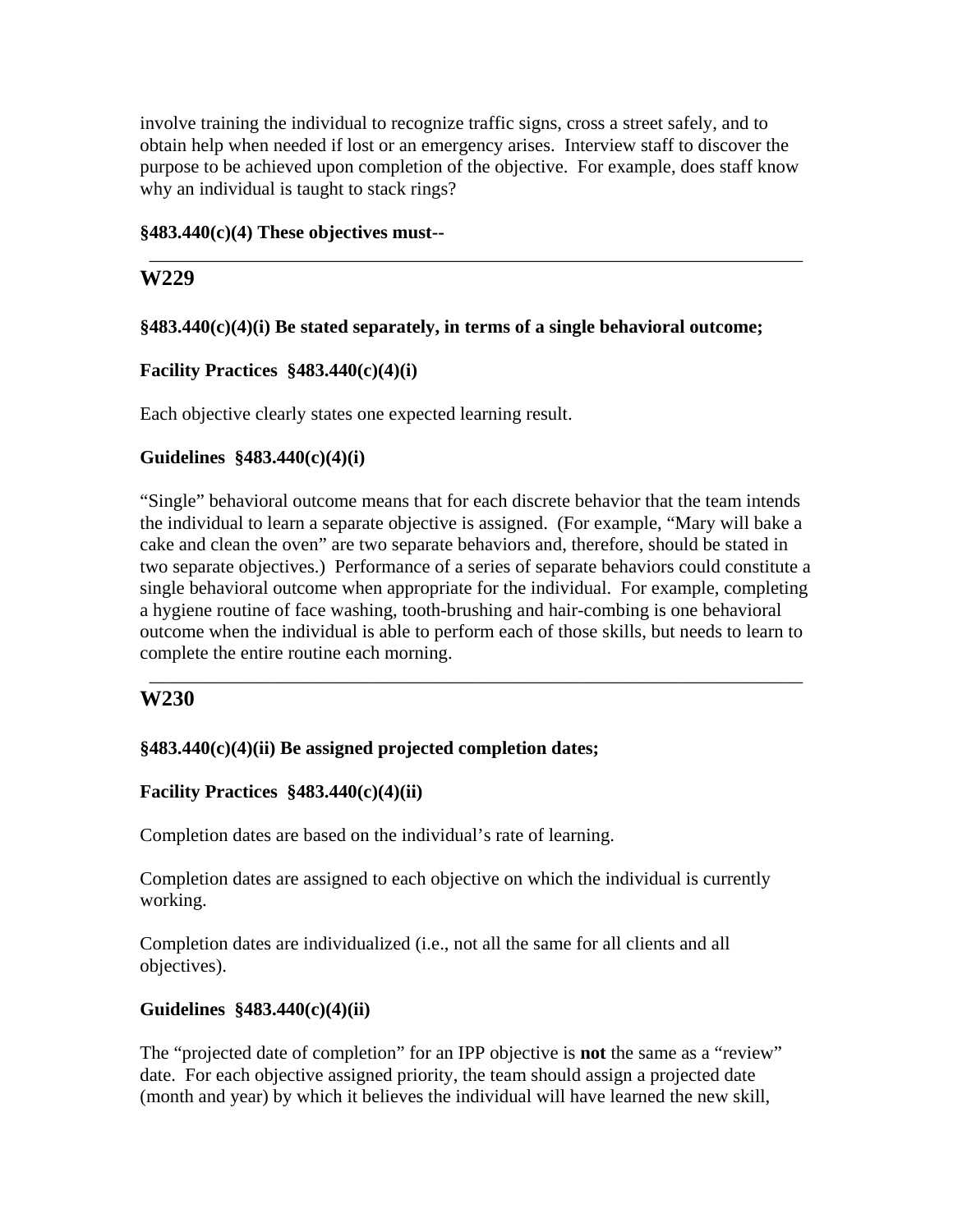based on all of the assessment data. This date triggers the team to evaluate continuously whether or not the individual's progress or learning curve is sufficient to warrant a revision to the training program. There is no requirement to identify an implementation date for each objective in the plan.

\_\_\_\_\_\_\_\_\_\_\_\_\_\_\_\_\_\_\_\_\_\_\_\_\_\_\_\_\_\_\_\_\_\_\_\_\_\_\_\_\_\_\_\_\_\_\_\_\_\_\_\_\_\_\_\_\_\_\_\_\_\_\_\_\_\_\_\_\_\_

# **W231**

## **§483.440(c)(4)(iii) Be expressed in behavioral terms that provide measurable indices of performance;**

# **Facility Practices §483.440(c)(4)(iii)**

The learning outcome is stated in a manner which enables all staff working with the individual to consistently identify the target behavior and to clearly identify when it is being displayed.

The objective is stated in a manner which permits it to be quantifiably measured.

# **Guidelines §483.440(c)(4)(iii)**

"Behavioral" terms include only those behaviors which are "individual" rather than "staff" oriented and those that **any** person would agree can be seen or heard. Determine if all staff who work with the individual can define the exact same outcome on which to measure the individual's performance. "Measurable indices of performance" are the quantifiable criteria to use in determining successful achievement of the objective. Criteria include various measurements of intensity and duration. For example, "M. will walk **ten feet**, with her tripod walker, **for 5 consecutive days**."

# **W232**

**§483.440(c)(4)(iv) Be organized to reflect a developmental progression appropriate to the individual; and** 

\_\_\_\_\_\_\_\_\_\_\_\_\_\_\_\_\_\_\_\_\_\_\_\_\_\_\_\_\_\_\_\_\_\_\_\_\_\_\_\_\_\_\_\_\_\_\_\_\_\_\_\_\_\_\_\_\_\_\_\_\_\_\_\_\_\_\_\_\_\_

# **Facility Practices §483.440(c)(4)(iv)**

Objectives and criteria for success are based on the individual's current or baseline functional abilities.

Objectives are designed to allow the individual to experience success in achieving those objectives.

Objectives are individualized to take into consideration the individual's abilities and disabilities.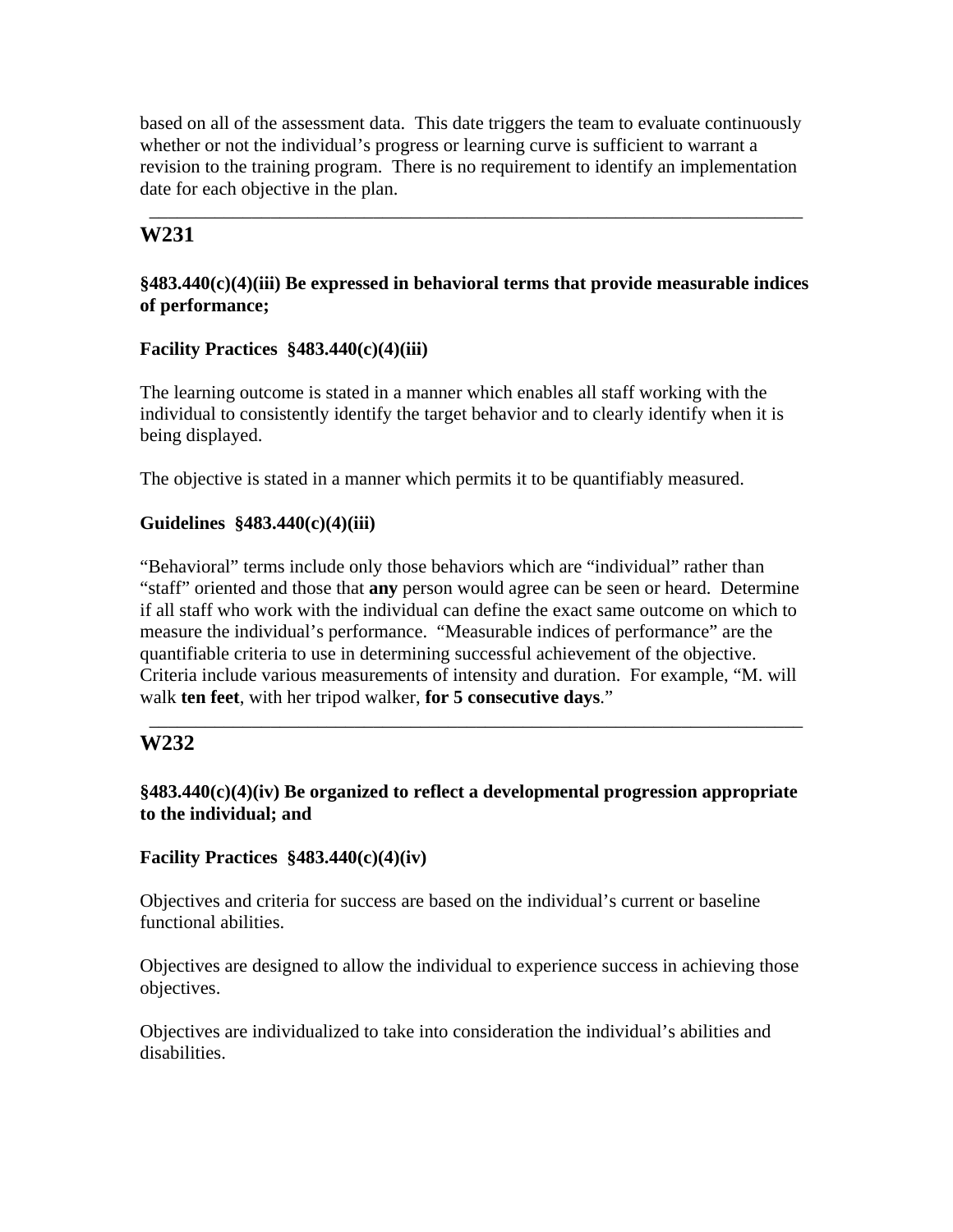Objectives are organized to begin with the next logical step, given the individual's current functioning, and move toward more complex behavior.

# **Guidelines §483.440(c)(4)(iv)**

To organize an objective in an appropriate progression, the ICF/MR must consider the person's current functional abilities and project what steps, methods and strategies are likely to be effective in achieving the objective. Baseline data are one means of establishing an appropriate starting point for an objective. Objectives must be adapted based upon the person's functional abilities. For example, if the objective is to learn to put on shoes independently and the person does not have the manual dexterity to tie shoe laces, then the objective could include the use of slip-on shoes or shoes with velcro closures in order to facilitate the person learning this skill.

# **Probes §483.440(c)(4)(iv)**

Are chosen objectives the most direct means for resolving identified needs?

Do programs and strategies have a relationship to needs identified and objectives chosen? \_\_\_\_\_\_\_\_\_\_\_\_\_\_\_\_\_\_\_\_\_\_\_\_\_\_\_\_\_\_\_\_\_\_\_\_\_\_\_\_\_\_\_\_\_\_\_\_\_\_\_\_\_\_\_\_\_\_\_\_\_\_\_\_\_\_\_\_\_\_

# **W233**

# **§483.440(c)(4)(v) Be assigned priorities.**

# **Facility Practices §483.440(c)(4)(v)**

The IDT identifies which objectives are the most important to work on now.

Skills and behaviors which significantly impact upon the individual's day-to-day functioning are worked on first.

# **Guidelines §483.440(c)(4)(v)**

After all the training objectives have been established as required by W227, the IPP identifies those objectives which the team considers to be most important, or which need to be implemented before others can be accomplished, and then assigns them priority. Some examples of assigning priority include, but are not limited to, rank ordering (most important to least important), assignment of "priority" or "non-priority," etc.

## **Probes §483.440(c)(4)(v)**

Is there a pattern of most individuals' objectives having the same "prioritization" assignment (e.g., do most individuals have a number one objective as handwashing or does the facility select a specific number of objectives of equal importance)?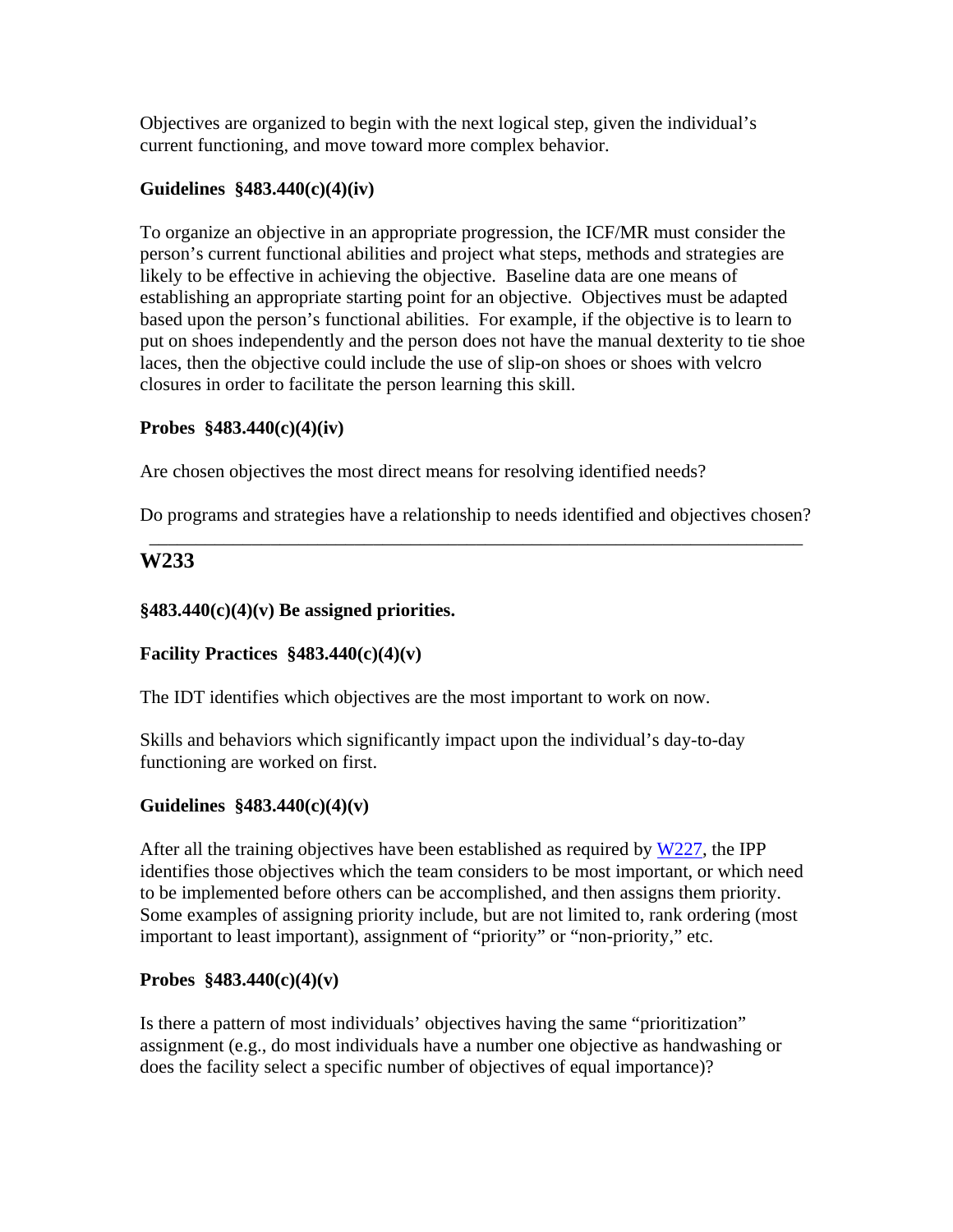Are objectives and priorities based on each individual's needs?

### **§483.440(c)(5) Each written training program designed to implement the objectives in the individual program plan must specify:**

\_\_\_\_\_\_\_\_\_\_\_\_\_\_\_\_\_\_\_\_\_\_\_\_\_\_\_\_\_\_\_\_\_\_\_\_\_\_\_\_\_\_\_\_\_\_\_\_\_\_\_\_\_\_\_\_\_\_\_\_\_\_\_\_\_\_\_\_\_\_

### **Guidelines §483.440(c)(5)**

The written training program refers only to those objectives to which the team has assigned priority status for formal implementation.

# **W234**

## **§483.440(c)(5)(i) The methods to be used;**

## **Facility Practices §483.440(c)(5)(i)**

The training program provides clear directions to any staff person working with the individual on how to implement the teaching strategies

\_\_\_\_\_\_\_\_\_\_\_\_\_\_\_\_\_\_\_\_\_\_\_\_\_\_\_\_\_\_\_\_\_\_\_\_\_\_\_\_\_\_\_\_\_\_\_\_\_\_\_\_\_\_\_\_\_\_\_\_\_\_\_\_\_\_\_\_\_\_

# **W235**

### **§483.440(c)(5)(ii) The schedule for use of the method;**

## **Facility Practices §483.440(c)(5)(ii)**

The training program provides clear directions to any staff person working with the individual about when the strategies are to be implemented.

\_\_\_\_\_\_\_\_\_\_\_\_\_\_\_\_\_\_\_\_\_\_\_\_\_\_\_\_\_\_\_\_\_\_\_\_\_\_\_\_\_\_\_\_\_\_\_\_\_\_\_\_\_\_\_\_\_\_\_\_\_\_\_\_\_\_\_\_\_\_

## **W236**

#### **§483.440(c)(5)(iii) The person responsible for the program;**

## **Facility Practices §483.440(c)(5)(iii)**

The person who will monitor the program and ensure it is being implemented appropriately, is clearly identified on the written training program.

#### **Guidelines §483.440(c)(5)(iii)**

This may or may not be the same person who implements the program. There is no requirement to identify who implements the program.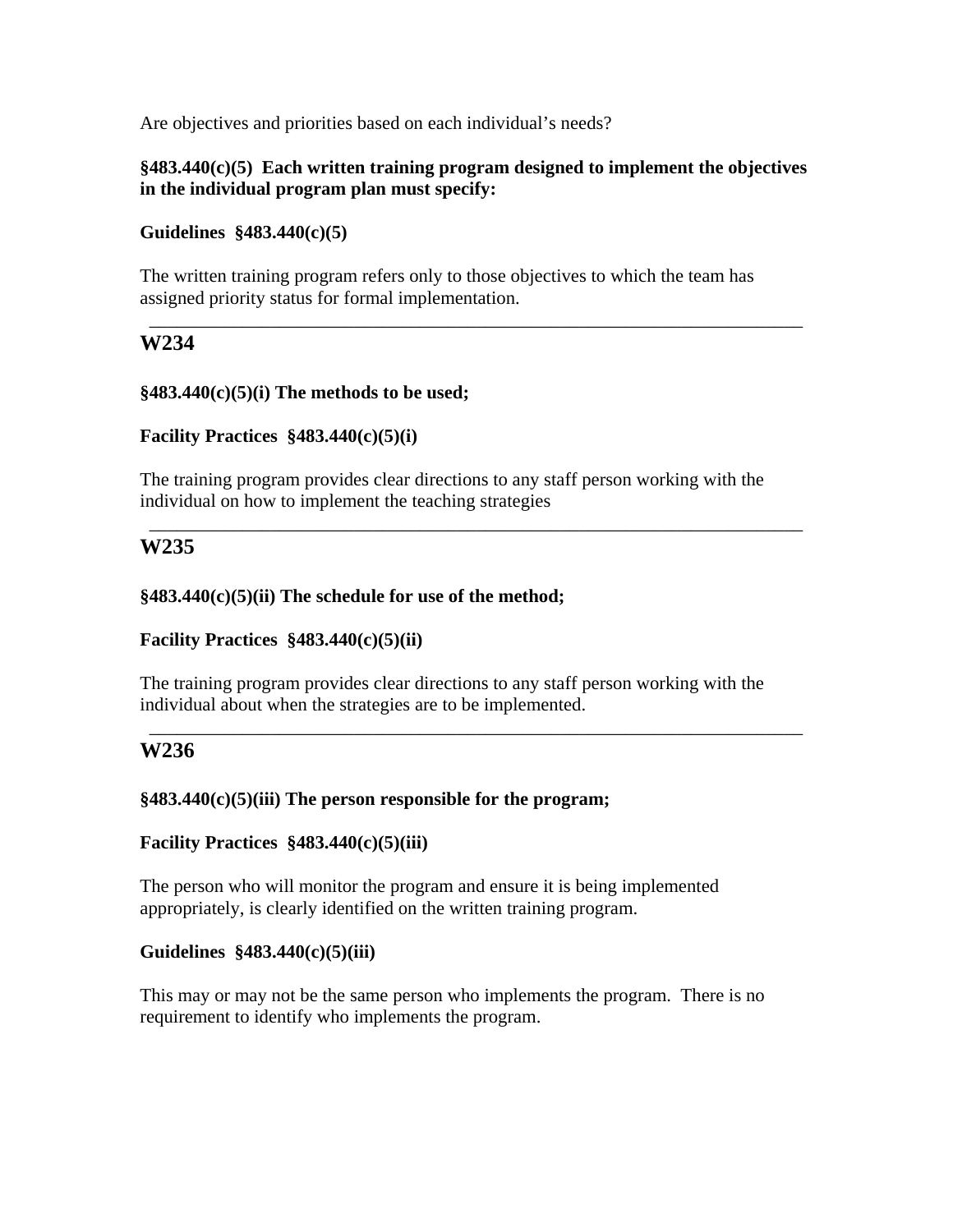## **§483.440(c)(5)(iv) The type of data and frequency of data collection necessary to be able to assess progress toward the desired objectives;**

\_\_\_\_\_\_\_\_\_\_\_\_\_\_\_\_\_\_\_\_\_\_\_\_\_\_\_\_\_\_\_\_\_\_\_\_\_\_\_\_\_\_\_\_\_\_\_\_\_\_\_\_\_\_\_\_\_\_\_\_\_\_\_\_\_\_\_\_\_\_

# **Facility Practices §483.440(c)(5)(iv)**

The training program provides clear directions to any staff person working with the individual about the type of data to record, and the frequency which data is to be recorded.

The data collection system is directly related to the outcome stated in the objective.

## **Guidelines §483.440(c)(5)(iv)**

The facility must determine the type of data necessary to judge an individual's progress on an objective, and describe that data collection method in the written training program. The facility determines what data to collect, but the system chosen must yield accurate measurement of the criteria stated in the individual's IPP objectives. For example, if the criteria in the individual's IPP objective specified some behavior to be measured by "accuracy," or "successes out of opportunities," then it would not be acceptable for the prescribed data collection method to record "level of prompt."

Methods of data collection on IPP training programs should be based on the total (including direct care) facility's staff analysis and observations of an individual's behavior. Examples of a few data collection systems include, but are not limited to, level of prompt, successful trials completed out of opportunities given, frequency counts, frequency sampling, etc. The facility should collect data with enough frequency and enough content that it can measure appropriately the individual's performance toward the targeted IPP objective.

\_\_\_\_\_\_\_\_\_\_\_\_\_\_\_\_\_\_\_\_\_\_\_\_\_\_\_\_\_\_\_\_\_\_\_\_\_\_\_\_\_\_\_\_\_\_\_\_\_\_\_\_\_\_\_\_\_\_\_\_\_\_\_\_\_\_\_\_\_\_

# **W238**

## **§483.440(c)(5)(v) The inappropriate client behavior(s), if applicable; and**

## **Facility Practices §483.440(c)(5)(v)**

Any behaviors which would interfere with the individual's ability to function in, or benefit from the training program are identified.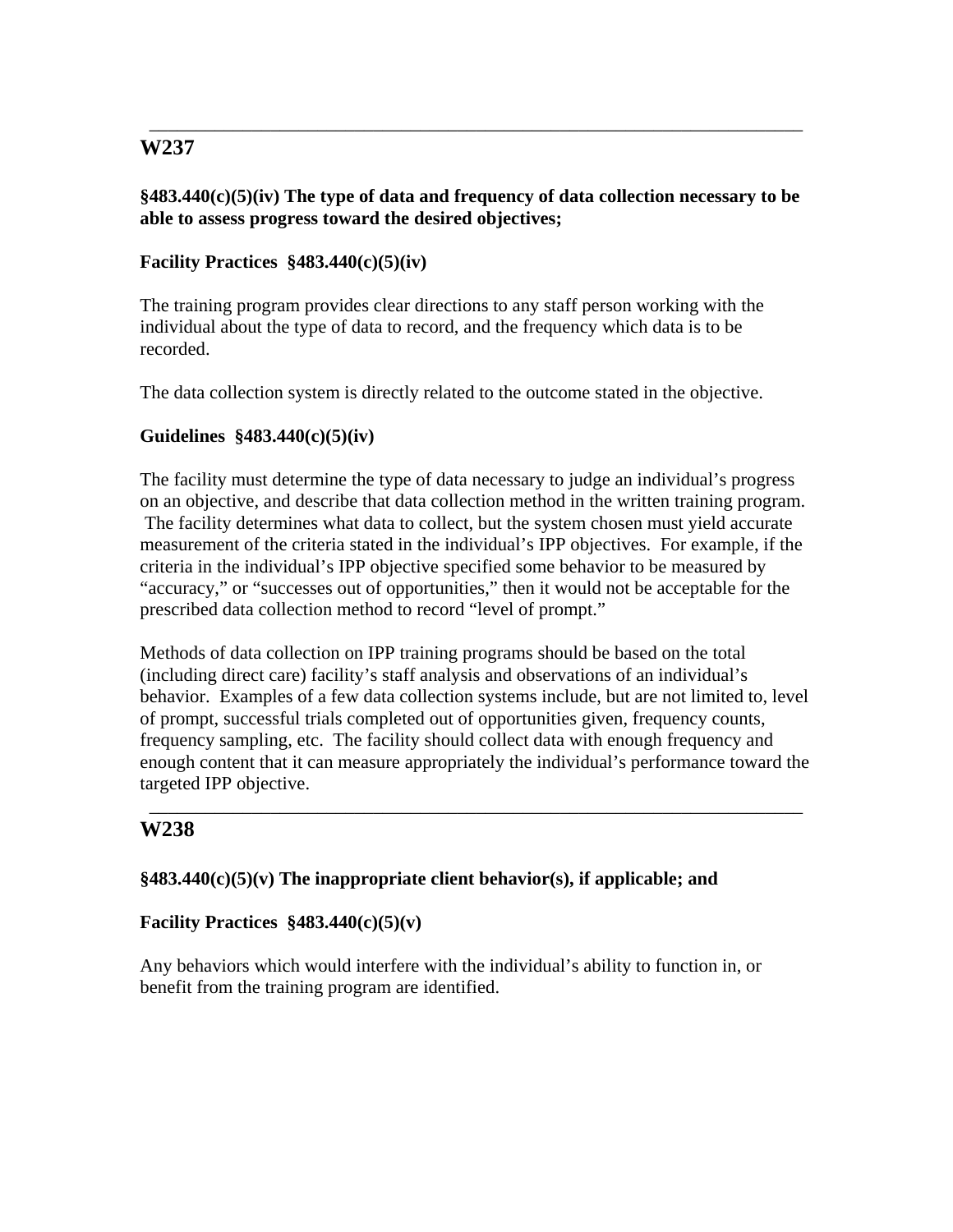**§483.440(c)(5)(vi) Provision for the appropriate expression of behavior and the replacement of inappropriate behavior, if applicable, with behavior that is adaptive or appropriate.** 

\_\_\_\_\_\_\_\_\_\_\_\_\_\_\_\_\_\_\_\_\_\_\_\_\_\_\_\_\_\_\_\_\_\_\_\_\_\_\_\_\_\_\_\_\_\_\_\_\_\_\_\_\_\_\_\_\_\_\_\_\_\_\_\_\_\_\_\_\_\_

**Facility Practices §483.440(c)(5)(vi)** 

The training program provides specific information as to how to elicit or strengthen appropriate behavior and what behaviors to teach, reinforce or encourage which would reduce or replace the inappropriate behavior.

Replacement behaviors are functionally related to the targeted behavior.

# **§483.440(c)(5)(6) The individual program plan must also:**

# **W240**

**§483.440(c)(6)(i) Describe relevant interventions to support the individual toward independence.** 

\_\_\_\_\_\_\_\_\_\_\_\_\_\_\_\_\_\_\_\_\_\_\_\_\_\_\_\_\_\_\_\_\_\_\_\_\_\_\_\_\_\_\_\_\_\_\_\_\_\_\_\_\_\_\_\_\_\_\_\_\_\_\_\_\_\_\_\_\_\_

## **Facility Practices §483.440(c)(6)(i)**

The IPP provides specific information to any staff person working with the individual about what services and supports they are to provide to assist the individual in functioning at a more independent level.

# **W241**

**§483.440(c)(6)(ii) Identify the location where program strategy information (which must be accessible to any person responsible for implementation) can be found** 

\_\_\_\_\_\_\_\_\_\_\_\_\_\_\_\_\_\_\_\_\_\_\_\_\_\_\_\_\_\_\_\_\_\_\_\_\_\_\_\_\_\_\_\_\_\_\_\_\_\_\_\_\_\_\_\_\_\_\_\_\_\_\_\_\_\_\_\_\_\_

**Facility Practices §483.440(c)(6)(ii)** 

Staff know where to find information about the programs to be implemented.

# **W242**

**§483.440(c)(6)(iii) Include, for those clients who lack them, training in personal skills essential for privacy and independence (including, but not limited to, toilet training, personal hygiene, dental hygiene, self-feeding, bathing, dressing, grooming, and communication of basic needs), until it has been demonstrated that the client is developmentally incapable of acquiring them.** 

\_\_\_\_\_\_\_\_\_\_\_\_\_\_\_\_\_\_\_\_\_\_\_\_\_\_\_\_\_\_\_\_\_\_\_\_\_\_\_\_\_\_\_\_\_\_\_\_\_\_\_\_\_\_\_\_\_\_\_\_\_\_\_\_\_\_\_\_\_\_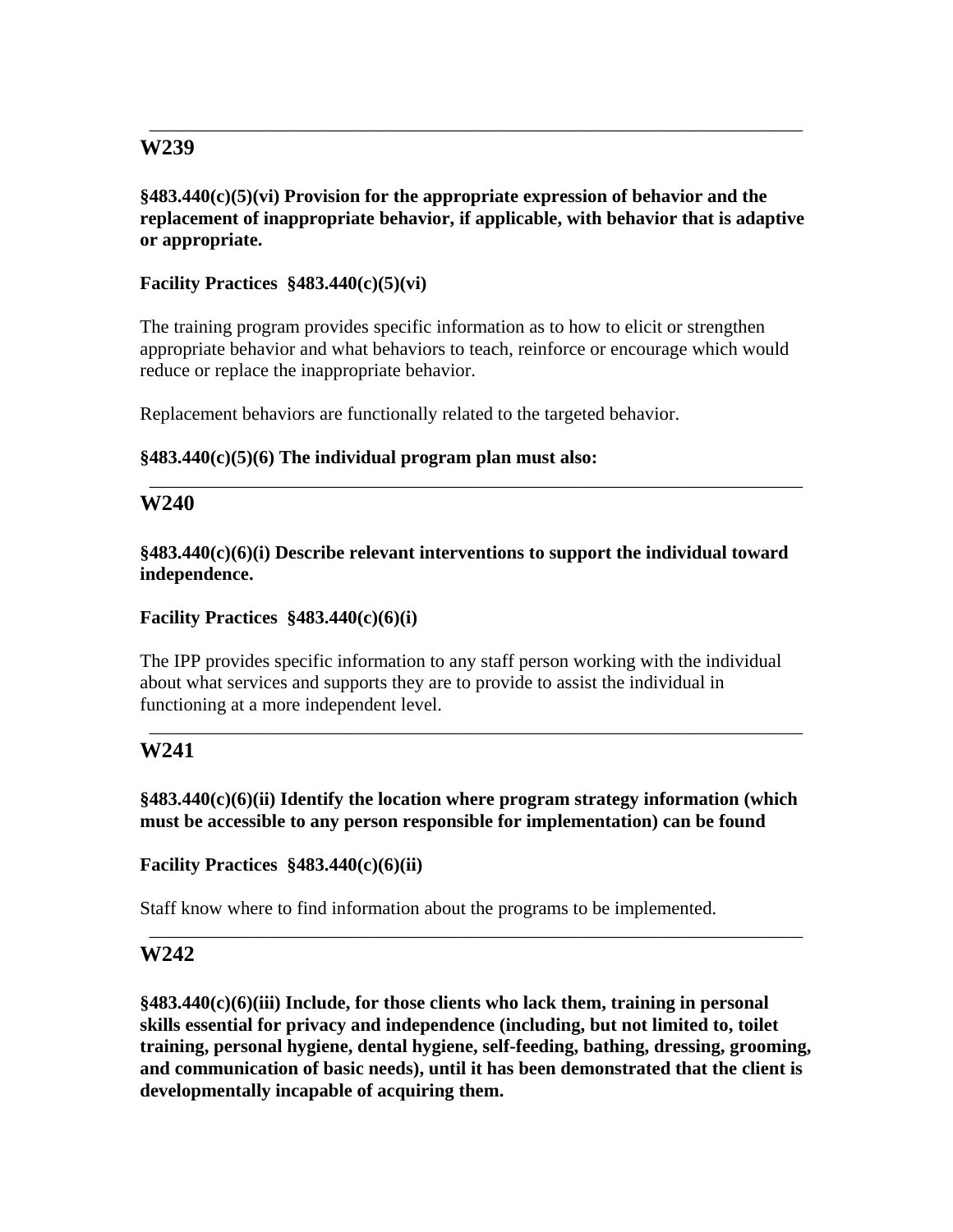# **Facility Practices §483.440(c)(6)(iii)**

All individuals who lack the skills listed have training programs designed to meet their needs.

These programs are consistently implemented in both formal and informal settings.

There is documentation of consistent, appropriate attempts to teach individuals these skills, or specific evidence as to a medical condition which would preclude acquisition, prior to determination of developmental incapability.

Appropriate materials, adaptations and modifications to equipment and the environment are available in order to promote and support individual training programs.

## **Guidelines §483.440(c)(6)(iii)**

The receipt of training targeted toward amelioration of these most basic skill deficit areas is a critical component of the active treatment program needed by individuals who are eligible for the ICF/MR benefit, and therefore, is a required ICF/MR service. Some ADL skills overlap with each other (e.g., personal hygiene, oral hygiene, grooming and bathing). It is acceptable for the interdisciplinary team to set priorities within these overlapping skills. It must be clear, however, that the facility has organized its services to emphasize training in these areas. This will be seen not only in the IPP, but also in the competent interaction of staff with individuals, in both formal and informal settings. This basic skill training defines the nature of ICF/MR services. To the extent that individuals demonstrate that they increasingly do not **need** the types of services described in this requirement, and increasingly correspond to the characteristics of clients described at W<sub>197</sub> such that the "overall" nature of the facility services would not be required to provide the type of emphasis described at  $W<sub>242</sub>$ , question the appropriateness of the individual's placement in an ICF/MR and/or the certification of the facility as an ICF/MR (see W197 and W198).

"Training" as used in this regulation means:

- Aggressive implementation of a systematic program of formal and informal techniques (competent interactions);
- Continuously targeted toward the individual achieving the measurable behavioral level of skill competency specified in IPP objectives;
- Conducted in all applicable settings; and
- Conducted by all personnel involved with the client.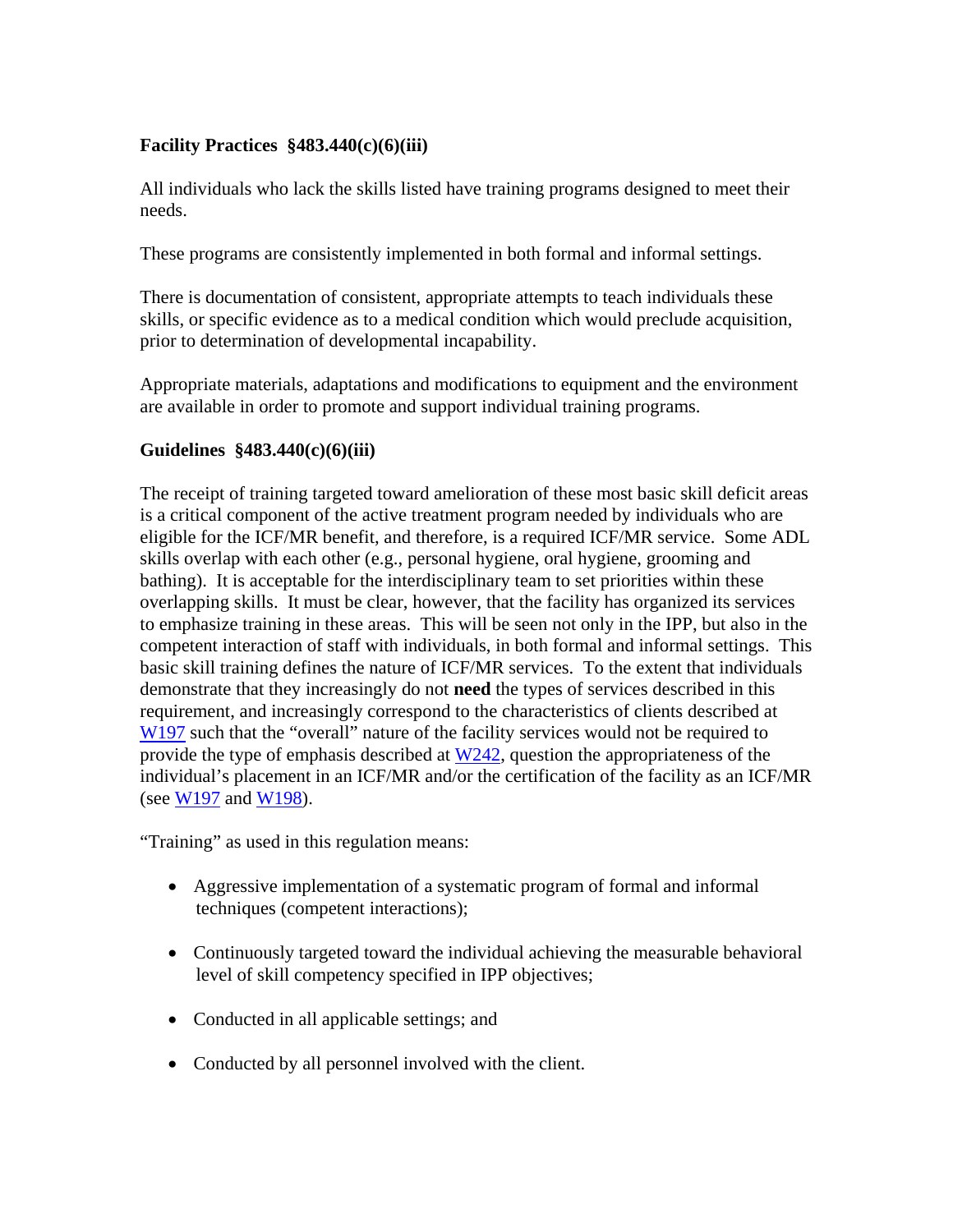"Developmental incapability" is a decision to be made by the interdisciplinary team based on its assessment of the individual's developmental strengths and needs. For example, there is ample evidence that even individuals with the most severe physical and mental disabilities can be toilet trained. Recognition is given to the fact that some individuals, however, have insufficient sensory and neuromuscular control ever to be totally independent in toileting skills. For most of this group, there are intermediate steps which can be achieved, including toilet scheduling, in which the individual is able to be trained to a schedule of elimination with needed assistance from staff. The intent of the toileting part of this regulation is met if there is evidence that the individual has been provided an aggressive, well organized, and well executed toilet training program in the past **and** that the team determines the individual's "developmental incapability."

## **Probes §483.440(c)(6)(iii)**

Is evidence of "developmental incapability" based on individual performance, medical evidence, historical efforts at training; or is it based on "opinions" of staff (in the absence of performance data)? Does the activity prepare individuals to function more independently or does it merely train the individual to adapt to his/her particular facility (e.g., large institutional living)?

Do staff direct their activities toward the acquisition of individuals to learn increasingly complex skills or do staff accept that individuals will not or cannot grow and change?

# **§483.440(c)(6)(iv) Identify mechanical supports, if needed, to achieve proper body position, balance, or alignment. The plan must specify--**

\_\_\_\_\_\_\_\_\_\_\_\_\_\_\_\_\_\_\_\_\_\_\_\_\_\_\_\_\_\_\_\_\_\_\_\_\_\_\_\_\_\_\_\_\_\_\_\_\_\_\_\_\_\_\_\_\_\_\_\_\_\_\_\_\_\_\_\_\_\_

\_\_\_\_\_\_\_\_\_\_\_\_\_\_\_\_\_\_\_\_\_\_\_\_\_\_\_\_\_\_\_\_\_\_\_\_\_\_\_\_\_\_\_\_\_\_\_\_\_\_\_\_\_\_\_\_\_\_\_\_\_\_\_\_\_\_\_\_\_\_

\_\_\_\_\_\_\_\_\_\_\_\_\_\_\_\_\_\_\_\_\_\_\_\_\_\_\_\_\_\_\_\_\_\_\_\_\_\_\_\_\_\_\_\_\_\_\_\_\_\_\_\_\_\_\_\_\_\_\_\_\_\_\_\_\_\_\_\_\_\_

# **W243**

**the reason for each support,** 

# **W244**

**the situations in which each is to be applied,** 

# **W245**

#### **and a schedule for the use of each support.**

## **Guidelines §483.440(c)(6)(iv)**

Mechanical devices used to support an individual's proper body position or alignment may be essential to prevent contractures and deformities, but the staff should be sensitive to the fact that mechanical supports may restrict movement and the individual should not be in the supports all the time or as a substitute for programs or therapy which may reduce the dependency on the support. Some supports allow movement and provide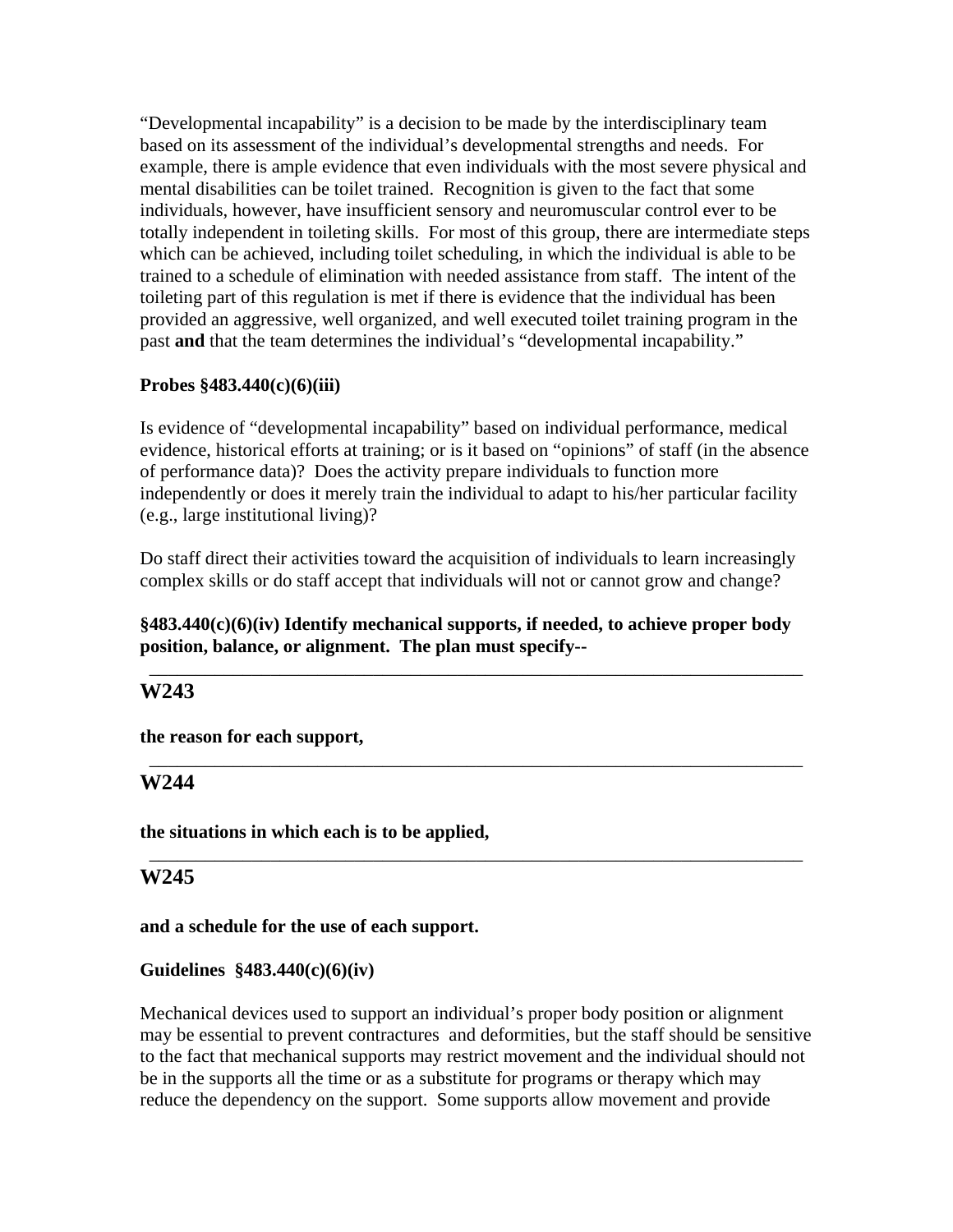opportunity for more increased functioning. Some examples of devices used as mechanical supports include splints, wedges, bolsters, lap trays, etc.

Wheelchairs are not generally used to position or align the body and would not alone constitute a mechanical support. However, adaptations to wheelchairs which do position or align the body would have to be specified according to this requirement. Adaptations to a wheelchair which facilitate correct body alignment by inhibiting reflexive, involuntary motor activity are also mechanical supports.

\_\_\_\_\_\_\_\_\_\_\_\_\_\_\_\_\_\_\_\_\_\_\_\_\_\_\_\_\_\_\_\_\_\_\_\_\_\_\_\_\_\_\_\_\_\_\_\_\_\_\_\_\_\_\_\_\_\_\_\_\_\_\_\_\_\_\_\_\_\_

# **W246**

**§483.440(c)(6)(v) Provide that clients who have multiple disabling conditions spend a major portion of each waking day out of bed and outside the bedroom area, moving about by various methods and devices whenever possible.** 

# **Facility Practices §483.440(c)(6)(v)**

Individuals with sensory or physical difficulties have the same opportunities to move around in their environments as individuals who do not have those difficulties.

## **Guidelines 483.440(c)(6)(v)**

With the exception of those individuals who are acutely ill (such as those who are hospitalized or incapacitated by a short term illness), all individuals should be out of bed and outside their bedroom area as long as possible each day, and in **proper** body alignment at all times. This is a necessity in order to prevent regression, contractures, and deformities and to provide sensory stimulation.

Question patterns of bed rest "orders" or "scheduled" bed rest as a routine part of an individual's program. A nap period of an hour, for example, is not "bed rest." However, if the ICF/MR, as a general pattern of scheduling, expects an individual to be one - two hours in bed in the morning, one - two hours in bed in the afternoon, and an 8:00 p.m. bedtime in the evening, for example, then the practice **becomes** "bed rest," and the intent of the regulation will more than likely **not** be met. Question seriously large amounts of time during which a resident is confined to bed.

## **§483.440(c)(6)(v) Probes**

For those for whom out-of-bed activity is a threat to their health and safety, look for:

- Individuals and staff engaged in activities to increase sensory stimulation; and
- Equipment designed to promote increasing the individual's sensory stimulation.

Is equipment available to provide access to community activities?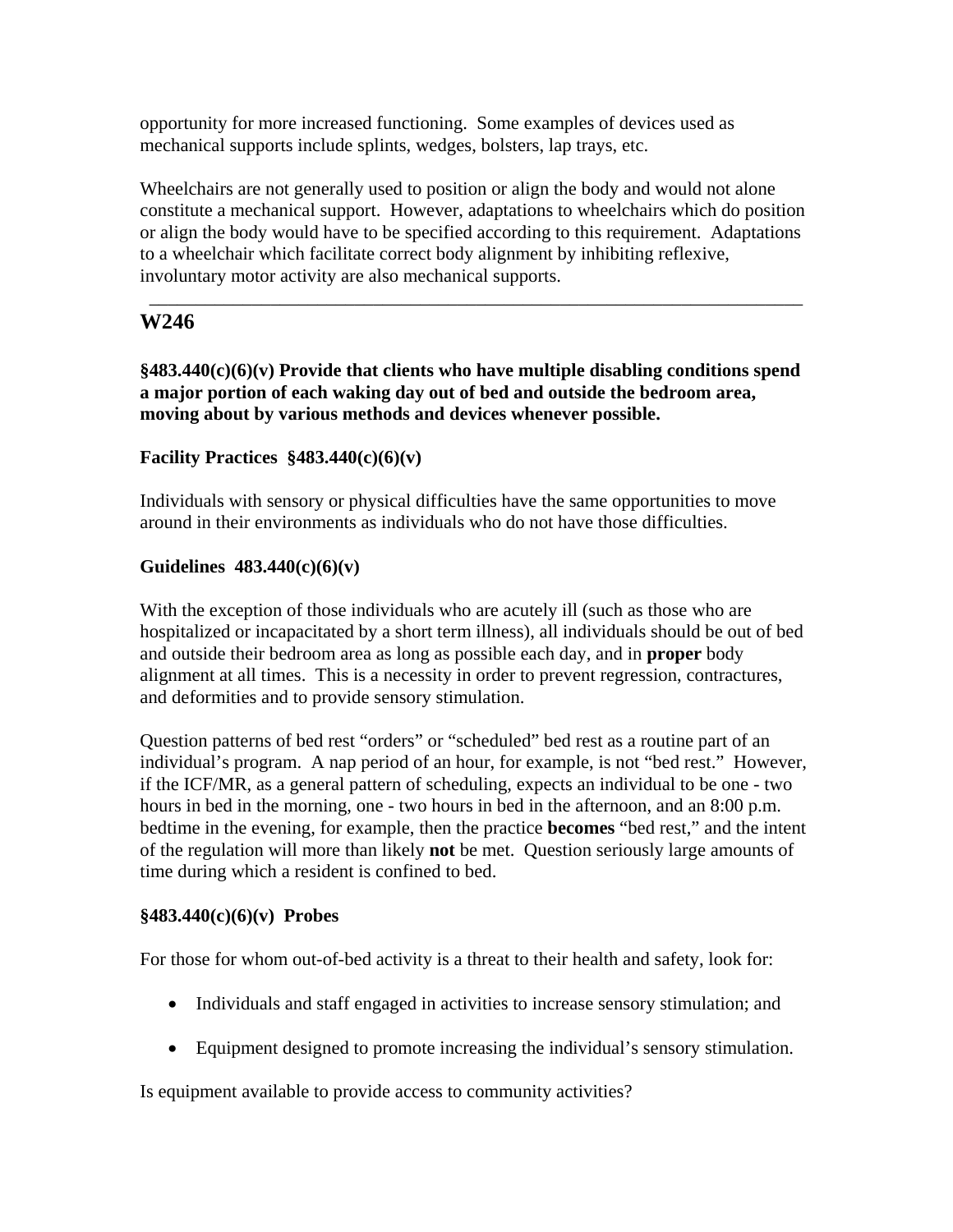Are mobility devices available and used as needed by individuals

# **W247**

### **§483.440(c)(6)(vi) Include opportunities for client choice and self-management.**

\_\_\_\_\_\_\_\_\_\_\_\_\_\_\_\_\_\_\_\_\_\_\_\_\_\_\_\_\_\_\_\_\_\_\_\_\_\_\_\_\_\_\_\_\_\_\_\_\_\_\_\_\_\_\_\_\_\_\_\_\_\_\_\_\_\_\_\_\_\_

### **Facility Practices §483.440(c)(6)(vi)**

Individuals are provided opportunities for choice, encouraged and taught to make choices, and to exercise control over themselves and their environment.

### **Guidelines §483.440(c)(6)(vi)**

Due to the basic underlying importance "choice" plays in the quality of one's life, the ICF/MR should maximize daily activities for its individuals in such a way that varying degrees of decision-making can be practiced as skills are acquired. Examples of some activities leading toward responsibility for one's own self-management include, but are not limited to, choosing housing or roommates, choosing clothing to purchase or wear, choosing what to eat, making and keeping appointments, and choosing from an array of appropriate activities. Interview staff to determine how attitudes and activities of the team and consultants facilitate or impede individual choice.

Choices can be made by all individuals. The type of choices the person makes may vary from very simple to more complex, depending upon individual abilities. Look at choices in the context of the individuals served by the facility.

\_\_\_\_\_\_\_\_\_\_\_\_\_\_\_\_\_\_\_\_\_\_\_\_\_\_\_\_\_\_\_\_\_\_\_\_\_\_\_\_\_\_\_\_\_\_\_\_\_\_\_\_\_\_\_\_\_\_\_\_\_\_\_\_\_\_\_\_\_\_

# **W248**

**§483.440(c)(7) A copy of each client's individual plan must be made available to all relevant staff, including staff of other agencies who work with the client, and to the client, parents (if the client is a minor) or legal guardian.** 

## **Facility Practices §483.440(c)(7)**

The individual or legal representative, as well as the facility staff, and staff from outside agencies have, or can access, a copy of the plan.

\_\_\_\_\_\_\_\_\_\_\_\_\_\_\_\_\_\_\_\_\_\_\_\_\_\_\_\_\_\_\_\_\_\_\_\_\_\_\_\_\_\_\_\_\_\_\_\_\_\_\_\_\_\_\_\_\_\_\_\_\_\_\_\_\_\_\_\_\_\_

# **§483.440(d) Standard: Program Implementation**

## **W249**

**§483.440(c)(1) As soon as the interdisciplinary team has formulated a client's individual program plan, each client must receive a continuous active treatment program consisting of needed interventions and services in sufficient number and**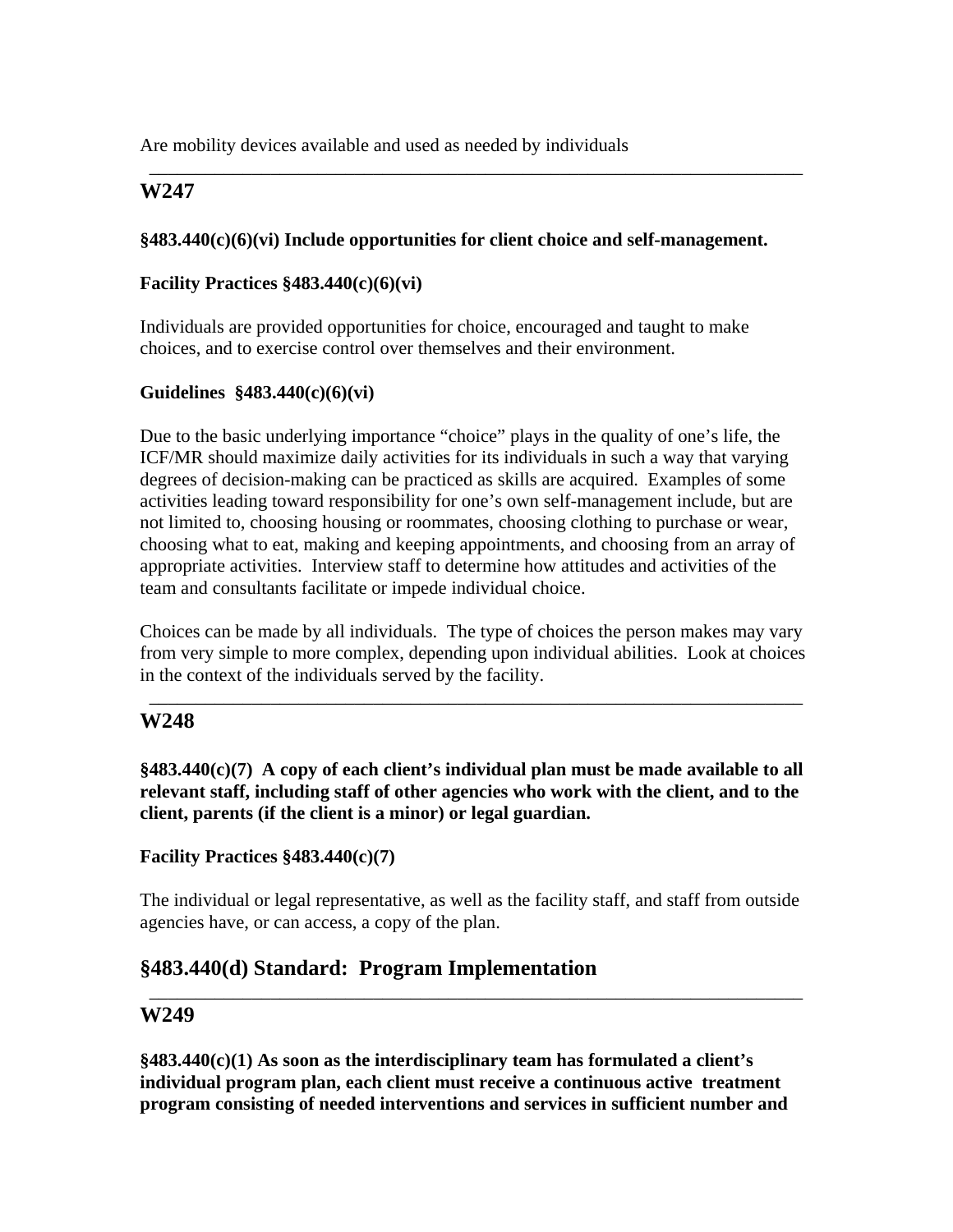# **frequency to support the achievement of the objectives identified in the individual program plan.**

# **Facility Practices §483.440(d)(1)**

Each individual is receiving training and services consistent with the current IPP.

Staff use the adaptive equipment, assistive devices, environmental supports, materials, supplies, etc., specified in each individual's IPP to accomplish stated objectives. A consistent approach is being implemented in all environments.

The pattern of interactions observed supports the active treatment program (e.g., informal opportunities to reinforce learning or appropriate skill development are taken, needs are addressed as they present themselves).

The active treatment program is not delayed or suspended while waiting for the written IPP document.

Activities support the accomplishment of the IPP objectives.

An individual's persistent refusal to participate in active treatment is being addressed by the IDT.

## **Guidelines §483.440(d)(1)**

For an individual newly admitted to the ICF/MR, the time period between admission and the 30 day interdisciplinary team meeting should be primarily for purposes of assisting the individual to become adjusted and acclimated to his or her new living environment and completing the functional assessment. During this time period the facility should also be providing those services and activities determined during the pre-admission assessment as essential to the individual's daily functioning. In order to be able to produce the comprehensive assessment, the facility must evaluate the individual's status in as many naturally occurring, functional environments as possible.

It must be clear that the active treatment program received by the individual is internally consistent and not simply a series of disconnected formal intervention applications within certain scheduled intervals.

The criteria of what constitutes a "**sufficient** number and frequency of interventions" are based on the individual's assessment and the progress the individual makes toward achieving IPP objectives.

Whether "structure" must be imposed by staff or whether the individual can direct his or her own activities for a period of time (without direct staff observation) is based on the individual's ability to engage in constructive, age-appropriate, adaptive behavior (without engaging in maladaptive behavior to self or others). Be certain that an individual's time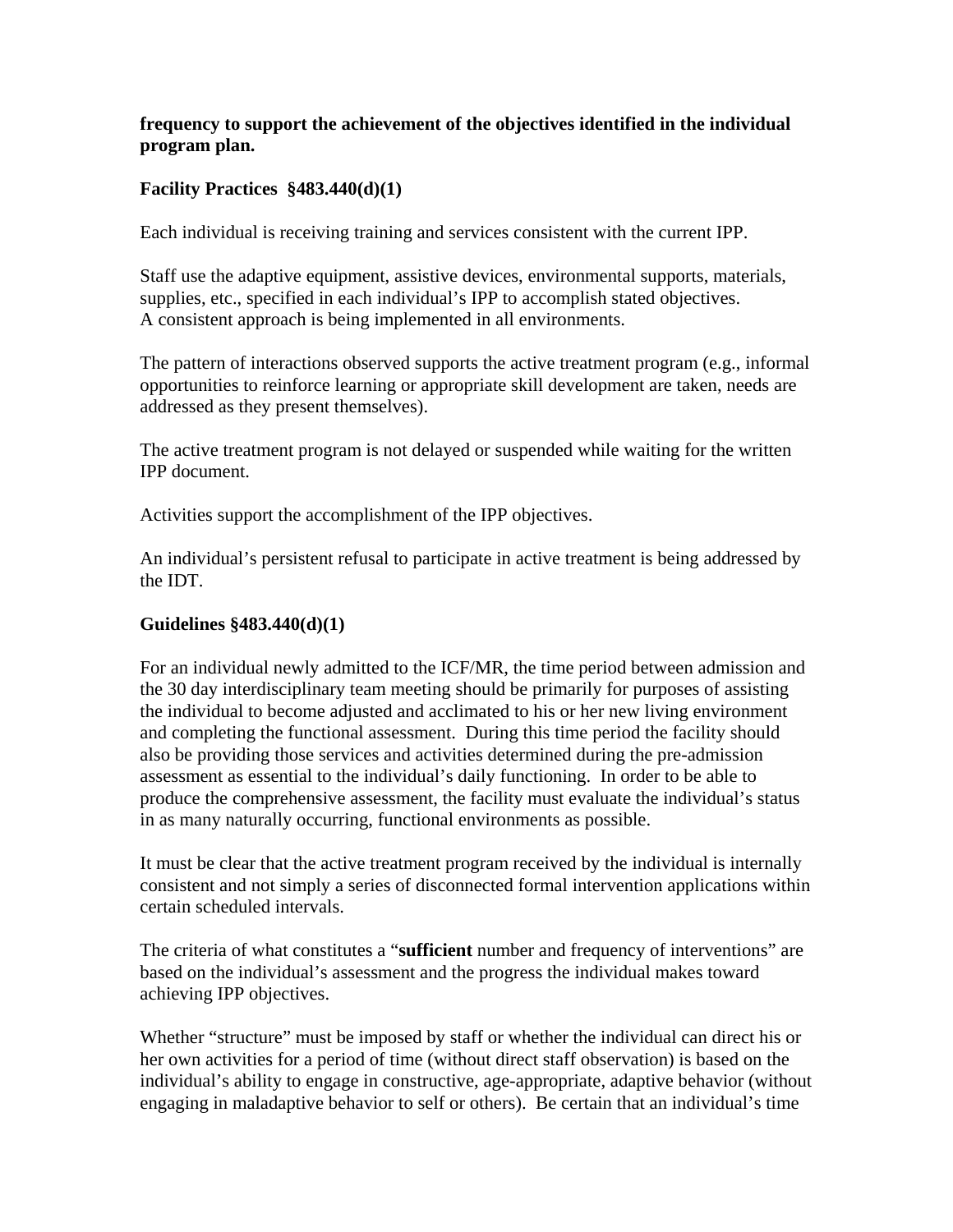in the home or living unit is maximized toward the further development and refinement (including self-initiation) of appropriate skills, including, but not limited to, leisure and recreation.

For the active treatment process to be effective, the overall pattern of interaction between staff and individuals must be accountable to the comprehensive functional assessment and the IPP process. During the overall observation of individuals, you should be able to track that: the individual's comprehensive assessment identified the specific developmental need or strength justifying the activity, technique or interaction; in the case of a "need," the team projected a measurable objective or target to address it; and the technique, interaction, or activity which is observed, produced the desired target, produced a close approximation of the target, or was modified based on the individual's response.

## **Probes §483.440(d)(1)**

Does the activity schedule and the content of the activities relate **directly** to the strengths, needs and objectives in the IPP for each individual or are the activities/content "make work," generalized, non-developmental time fillers?

Can staff describe how activities relate to strengths, needs and IPP objectives?

Are active treatment activities integrated into a "normal daily rhythm"?

Are individuals observed performing scheduled active treatment activities?

Are there sufficient and appropriate staff to implement IPPs?

Is training on priority objectives implemented at discrete time intervals exclusively, or is training implemented as the individual's needs emerge during the course of the day, as well?

Is there a consistent discernible pattern of evidence that staff implement, practice, reinforce, and otherwise carry out strategies to achieve individual objectives?

At any point in time are IPP interventions observable during staff and individual interactions, in formal and informal settings alike, throughout the individual's living experience?

Does the classroom, therapy or activity environment lend itself to the learning experience or are distractions, noise levels, or other individual behaviors obstacles to individual learning?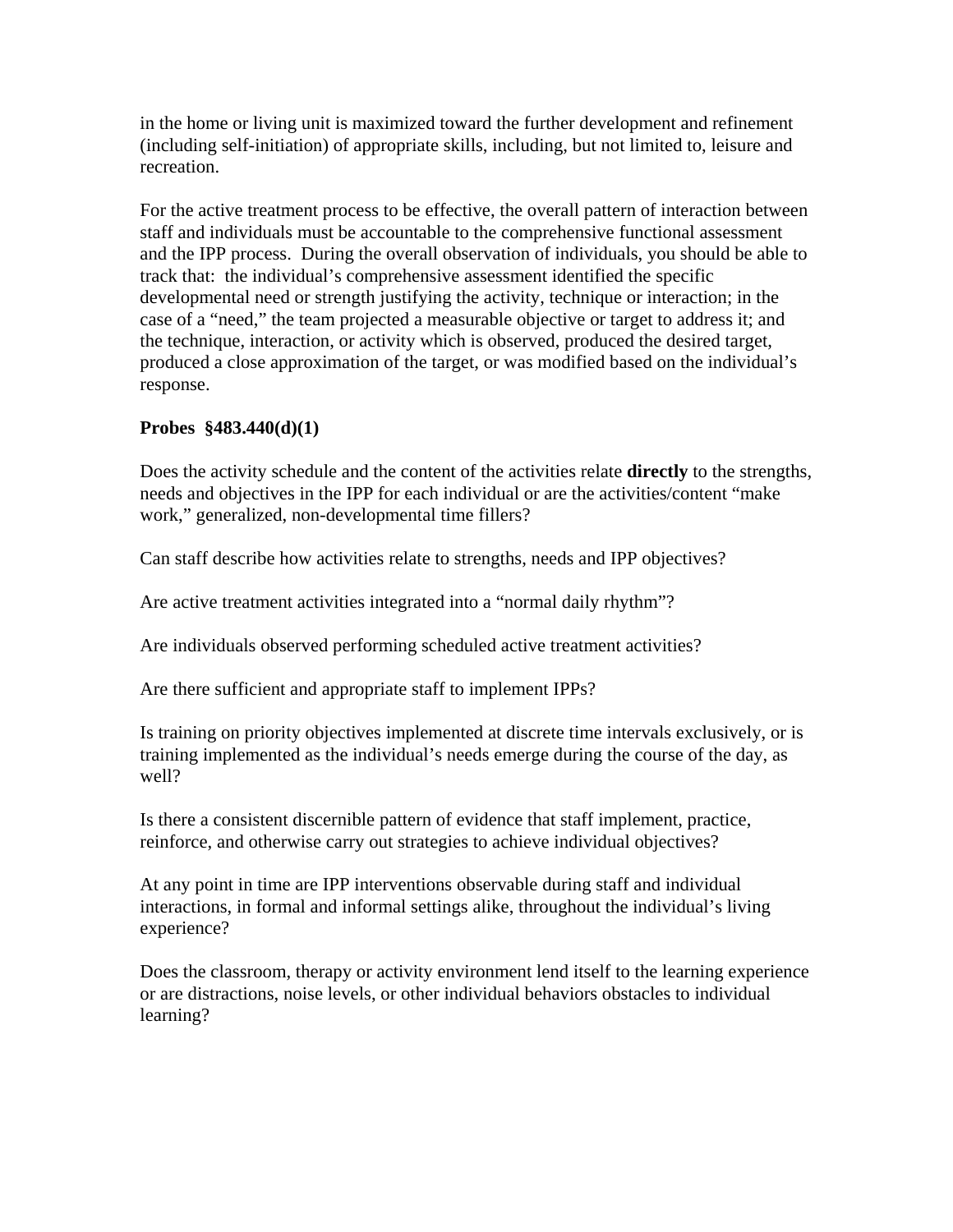**§483.440(d)(2) The facility must develop an active treatment schedule that outlines the current active treatment program and that is readily available for review by relevant staff.** 

\_\_\_\_\_\_\_\_\_\_\_\_\_\_\_\_\_\_\_\_\_\_\_\_\_\_\_\_\_\_\_\_\_\_\_\_\_\_\_\_\_\_\_\_\_\_\_\_\_\_\_\_\_\_\_\_\_\_\_\_\_\_\_\_\_\_\_\_\_\_

## **Facility Practices §483.440(d)(2)**

The schedule is individualized and consistent with the individual's objectives.

The schedule is known to staff working with the individual.

Staff know where to locate a schedule when they need it.

The active treatment schedule allows flexibility and is adjusted to the needs and preferences of the individual, as necessary.

The active treatment schedule reflects normal daily rhythms.

### **Guidelines §483.440(d)(2)**

The active treatment schedule directs the intensity of the daily work of the staff and the individuals in implementation of the IPP in both informal and formal training activities. To the extent possible, the schedule provides a range of options, rather than a fixed regimen. Individuals should have opportunities to choose activities and to engage in them as independently and freely as possible. Staff routines and schedules should be supportive of this goal and result in the presence of reasonable choices by individuals. Investigate any pattern of staff action or scheduling which results routinely in **all** or the **majority** of individuals engaging in the same activity or routine at the same time. For example, everyone is out of bed, awake and dressed before staff on the third shift go home, or everyone goes to bed before the third shift arrives.

The active treatment schedule is not required to be posted.

While the facility should have the individual's schedule from the day program, there is no requirement that this schedule and the residential schedule be merged into one document.

\_\_\_\_\_\_\_\_\_\_\_\_\_\_\_\_\_\_\_\_\_\_\_\_\_\_\_\_\_\_\_\_\_\_\_\_\_\_\_\_\_\_\_\_\_\_\_\_\_\_\_\_\_\_\_\_\_\_\_\_\_\_\_\_\_\_\_\_\_\_

# **W251**

**§483.440(d)(3) Except for those facets of the individual program plan that must be implemented only by licensed personnel, each client's individual program plan must be implemented by all staff who work with the client, including professional, paraprofessional and nonprofessional staff.**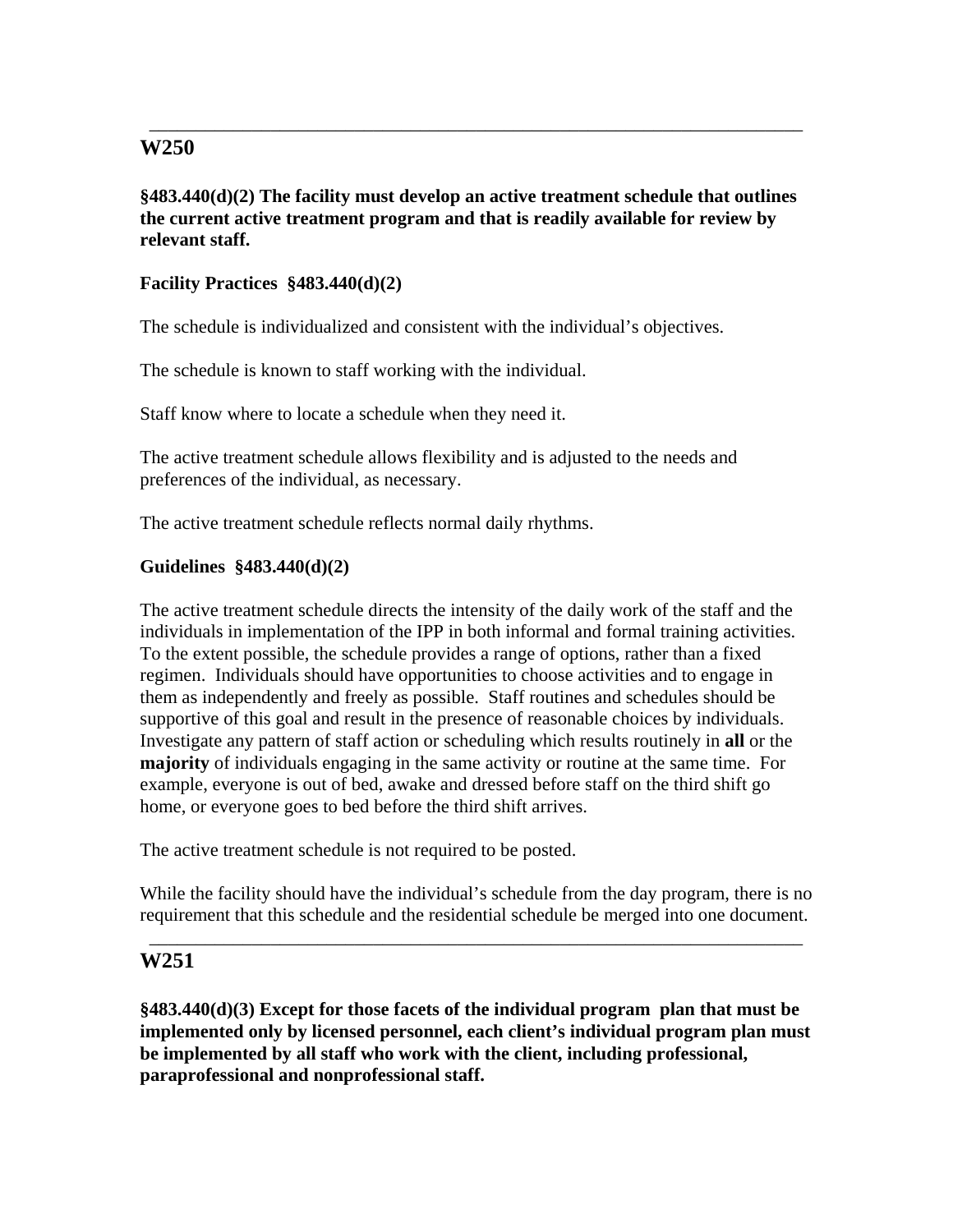## **Facility Practices §483.440(d)(3)**

All staff working with the individual implement all aspects of the active treatment program unless such implementation is restricted to licensed personnel.

Each discipline works together to provide a uniform, consistent approach to implementation of the IPP across disciplines.

## **Guidelines §483.440(d)(3)**

The facility is responsible for ensuring that during staff time spent with individuals, the staff member is able to provide needed interventions or reinforce acquired skills in accordance with the IPP. This is one of the ways the ICF/MR implements **continuous** active treatment. "All" staff includes direct care staff.

The activities of the ICF/MR are coordinated with other habilitative and training activities in which the individual may participate outside of the ICF/MR, and vice versa.

## **Probes §483.440(d)(3)**

Do staff assigned to work with the individual encourage him or her to perform activities of daily living with maximum independence? Is development and reinforcement of these skills implemented regularly?

Is there evidence that each discipline working with the individual integrates, as appropriate, other disciplines' objectives and techniques? (For example, does direct care staff implement manual communications systems? Does the O.T. implement behavior management programs, if needed by the individual, during O.T. training sessions?)

\_\_\_\_\_\_\_\_\_\_\_\_\_\_\_\_\_\_\_\_\_\_\_\_\_\_\_\_\_\_\_\_\_\_\_\_\_\_\_\_\_\_\_\_\_\_\_\_\_\_\_\_\_\_\_\_\_\_\_\_\_\_\_\_\_\_\_\_\_\_

Are informal daily activities designed to promote choice, self-management, skill enhancement or reinforcement?

# **§483.440(e) Standard: Program Documentation**

# **W252**

**§483.440(e)(1) Data relative to accomplishment of the criteria specified in client individual program plan objectives must be documented in measurable terms.** 

# **Facility Practices §483.440(e)(1)**

Data are collected in the form and frequency required by the plan.

Data are accurate, i.e., reflective of actual individual performance.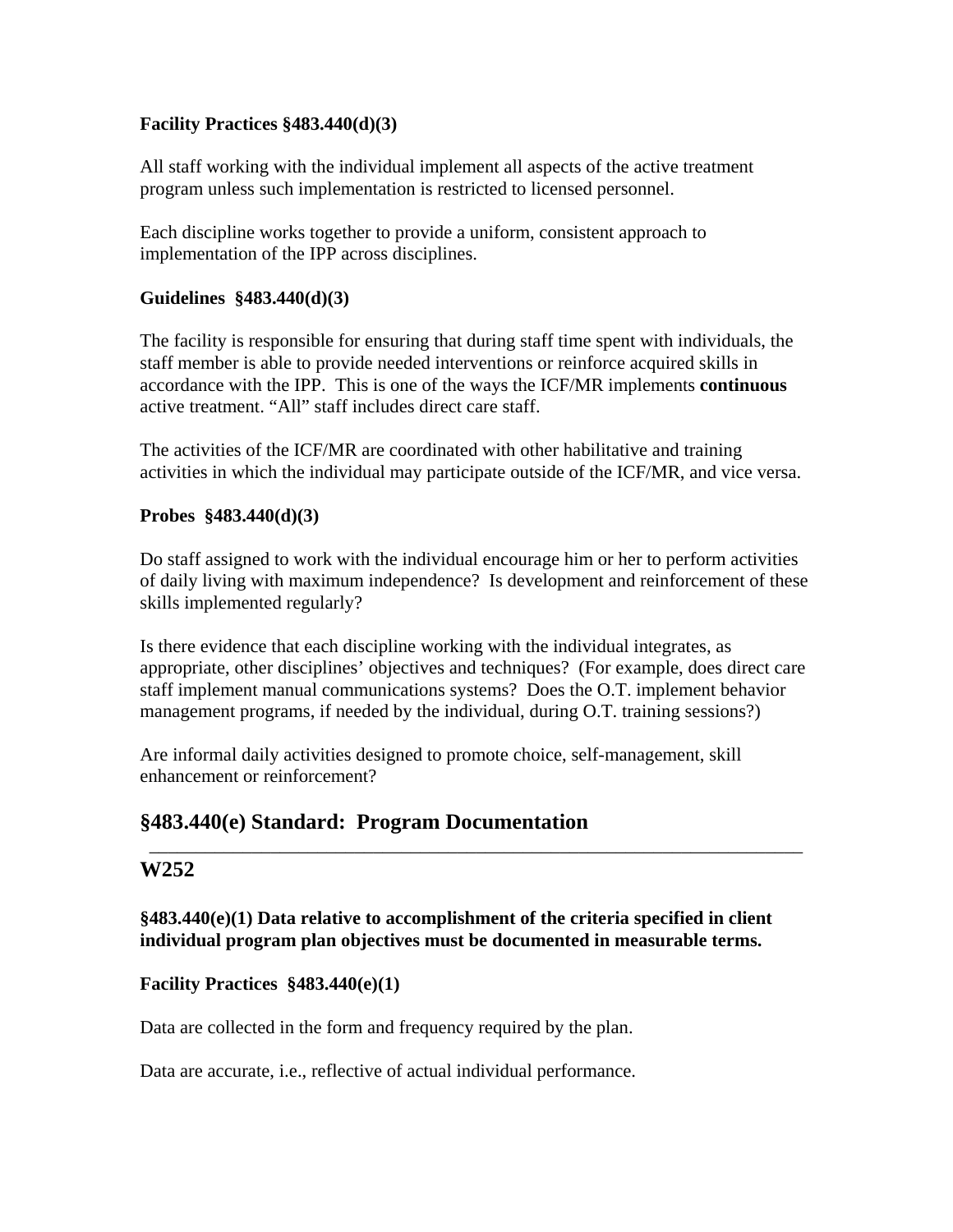### **Guidelines §483.440(e)(1)**

Data collection is evidence of individual performance and should **not** be taken constantly as evidence for surveyors that "treatments" occurred. "Data" are defined to be performance information collected and reported in numerical or quantifiable form on training objectives assigned priority in the IPP.

Data are those performance measurements recorded **at the time** the treatment, procedure, intervention or interaction occurs with the individual. They should be located in a place accessible to staff who conduct training.

#### **Probes §483.440(e)(1)**

Do the data collected on an individual basis vary according to the nature of the task, or are data collected the same way for all individuals on all tasks?

Do the data collected yield information relevant to making program decisions?

Are the data collected on objectives implemented outside the agency also reviewed and analyzed to justify change in the objectives?

\_\_\_\_\_\_\_\_\_\_\_\_\_\_\_\_\_\_\_\_\_\_\_\_\_\_\_\_\_\_\_\_\_\_\_\_\_\_\_\_\_\_\_\_\_\_\_\_\_\_\_\_\_\_\_\_\_\_\_\_\_\_\_\_\_\_\_\_\_\_

Is there a correlation between recorded data and observed individual performance?

## **§483.440(e)(2) The facility must document significant events that**

## **Guidelines §483.440(e)(2)**

See also §483.410(c) Client Records.

# **W253**

#### **are related to the client's individual program plan and assessments and**

#### **Facility Practices §483.440(e)(2)**

Changes in the individual's functional status, health condition, accomplishments, activities or needs which affect the CFA and IPP are documented.

#### **Probes §483.440(e)(2)**

Is there a discernable pattern indicating that the facility routinely fails to detect the need to change individual programs?

Does the facility record unusual episodes and other incidents that suggest the staff needs to respond with a changing program or other special attention?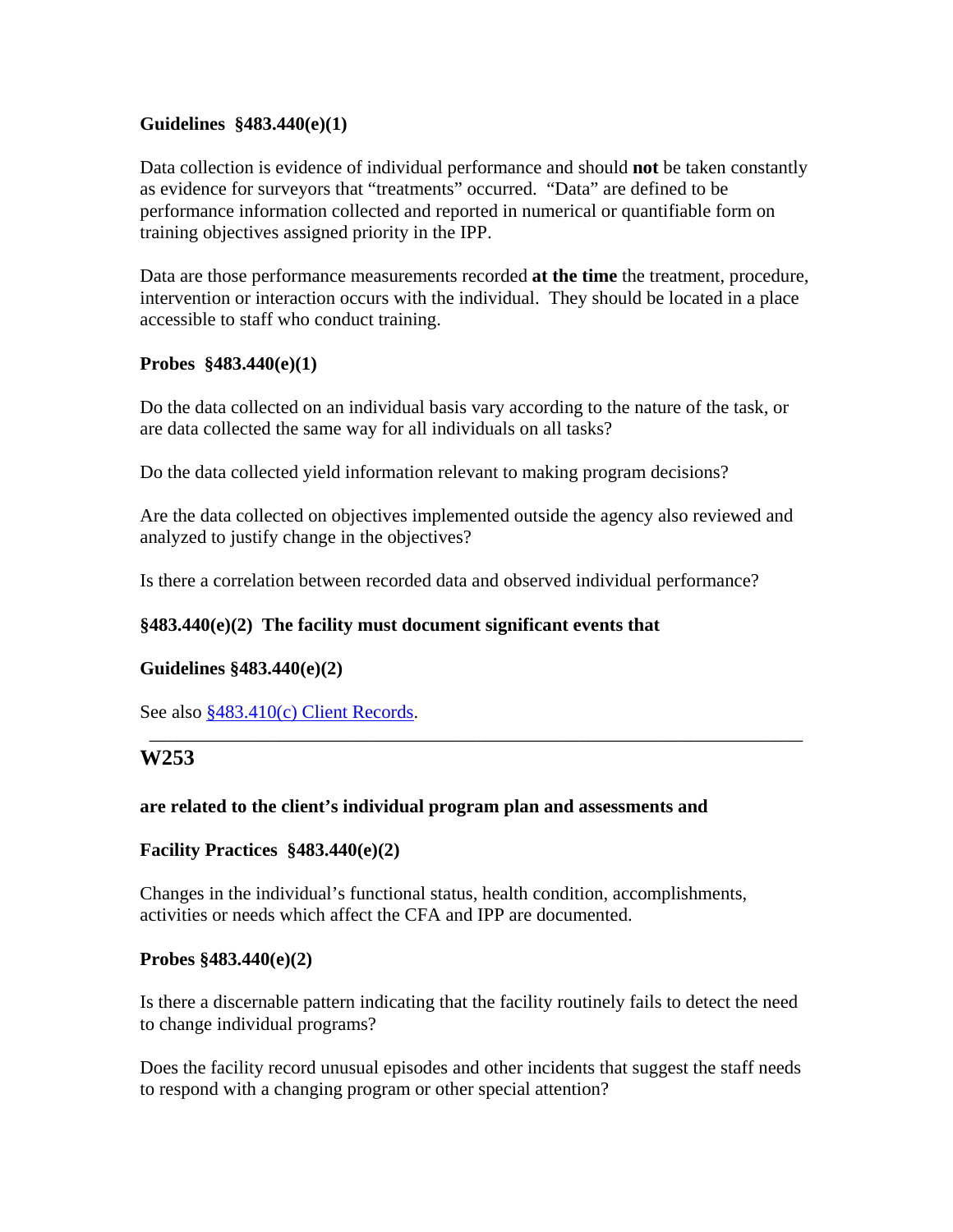**that contribute to an overall understanding of the client's ongoing level and quality of functioning.** 

\_\_\_\_\_\_\_\_\_\_\_\_\_\_\_\_\_\_\_\_\_\_\_\_\_\_\_\_\_\_\_\_\_\_\_\_\_\_\_\_\_\_\_\_\_\_\_\_\_\_\_\_\_\_\_\_\_\_\_\_\_\_\_\_\_\_\_\_\_\_

# **§483.440(f) Standard: Program Monitoring and Change**

**(f)(1) The individual program plan must be reviewed at least by the qualified mental retardation professional and revised as necessary, including, but not limited to situations in which the client** 

\_\_\_\_\_\_\_\_\_\_\_\_\_\_\_\_\_\_\_\_\_\_\_\_\_\_\_\_\_\_\_\_\_\_\_\_\_\_\_\_\_\_\_\_\_\_\_\_\_\_\_\_\_\_\_\_\_\_\_\_\_\_\_\_\_\_\_\_\_\_

# **W255**

**§483.440(f)(1)(i) Has successfully completed an objective or objectives identified in the individual program plan;** 

\_\_\_\_\_\_\_\_\_\_\_\_\_\_\_\_\_\_\_\_\_\_\_\_\_\_\_\_\_\_\_\_\_\_\_\_\_\_\_\_\_\_\_\_\_\_\_\_\_\_\_\_\_\_\_\_\_\_\_\_\_\_\_\_\_\_\_\_\_\_

\_\_\_\_\_\_\_\_\_\_\_\_\_\_\_\_\_\_\_\_\_\_\_\_\_\_\_\_\_\_\_\_\_\_\_\_\_\_\_\_\_\_\_\_\_\_\_\_\_\_\_\_\_\_\_\_\_\_\_\_\_\_\_\_\_\_\_\_\_\_

# **W256**

**§483.440(f)(1)(ii) Is regressing or losing skills already gained;** 

## **W257**

**§483.440(f)(1)(iii) Is failing to progress toward identified objectives after reasonable efforts have** 

\_\_\_\_\_\_\_\_\_\_\_\_\_\_\_\_\_\_\_\_\_\_\_\_\_\_\_\_\_\_\_\_\_\_\_\_\_\_\_\_\_\_\_\_\_\_\_\_\_\_\_\_\_\_\_\_\_\_\_\_\_\_\_\_\_\_\_\_\_\_ \_\_\_\_\_\_\_\_\_\_\_\_\_\_\_\_\_\_\_\_\_\_\_\_\_\_\_\_\_\_\_\_\_\_\_\_\_\_\_\_\_\_\_\_\_\_\_\_\_\_\_\_\_\_\_\_\_\_\_\_\_\_\_\_\_\_\_\_\_\_

# **W258**

#### **§483.440(f)(1)(iv) Is being considered for training towards new objectives.**

#### **Facility Practices §483.440(f)(1)(i)-(iv)**

The QMRP ensures the program has been modified or changed in response to the individual's specific accomplishments, need for new programs, or difficulties in acquiring or maintaining skills.

## **Guidelines §483.440(f)(1)(i) - (iv)**

The interval within which IPP reviews are conducted is determined by the facility. However, the facility's review system must be sufficiently responsive to ensure that the IPP is reviewed whenever the conditions specified in  $\S$ §483.440(f)(1)(i-iv) occur. Information relevant to IPP changes should be recorded as changes occur.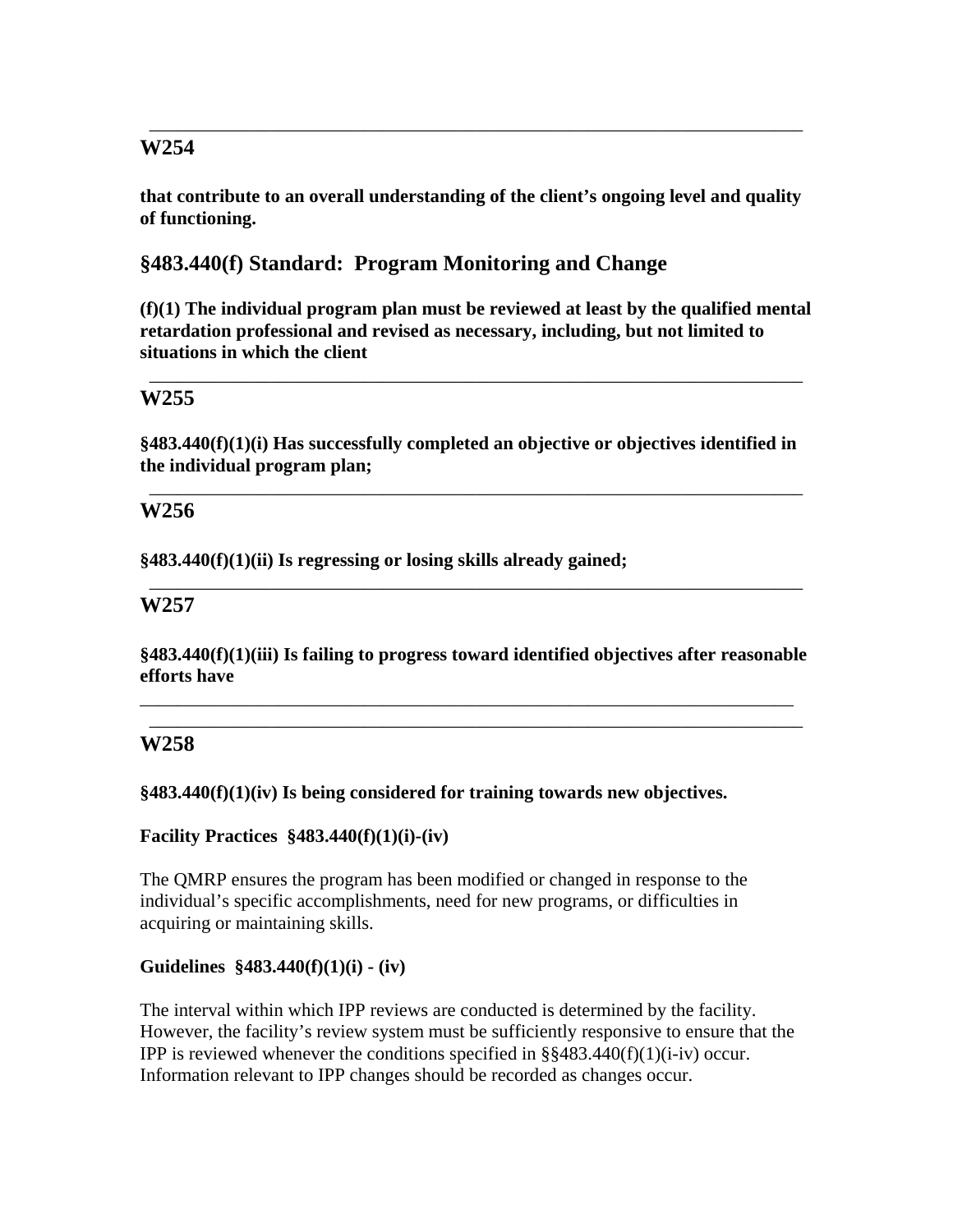### **Probes §483.440(f)(1)(i)--(iv)**

Is the QMRP actually monitoring individual programs, or does the QMRP simply review paperwork? See also W159.

Are timely modifications of unsuccessful programs or development of programs for unaddressed, but significant needs made or ensured by the QMRP?

Does the QMRP routinely visit program areas and discuss performance and problems of individuals?

Is there evidence that collected data are systematically recorded, analyzed, and used to make changes in programs?

Can the QMRP describe the programs implemented with individuals for whom they are responsible or do they need to go to the record for this information?

### **§483.440(f)(2) At least annually,**

### **Guidelines §483.440(f)(2)**

For the "annual" review to meet the requirement, it must be completed by at least the 365th day after the last review. The ICF/MR may be required to conduct reviews at more frequent intervals by other, more stringent regulations (e.g., 90 day reviews required by  $§456.380(6)(c)$ , State regulation, etc.). The facility's failure to comply with these other, more stringent regulations would NOT be cited under this requirement. Refer cases of suspected non-compliance to the authority having jurisdiction for the regulations in question.

\_\_\_\_\_\_\_\_\_\_\_\_\_\_\_\_\_\_\_\_\_\_\_\_\_\_\_\_\_\_\_\_\_\_\_\_\_\_\_\_\_\_\_\_\_\_\_\_\_\_\_\_\_\_\_\_\_\_\_\_\_\_\_\_\_\_\_\_\_\_

## **W259**

**the comprehensive functional assessment of each client must be reviewed by the interdisciplinary team for relevancy and updated as needed;** 

#### **Facility Practices §483.440(f)(2)**

The comprehensive functional assessment (CFA) is reviewed at least within the required timeframe.

The review of the CFA occurs sooner than annually when indicated by the needs of the individual.

The CFA reflects changes in the individual since the last assessment.

The CFA incorporates information about individual's progress, regression, etc.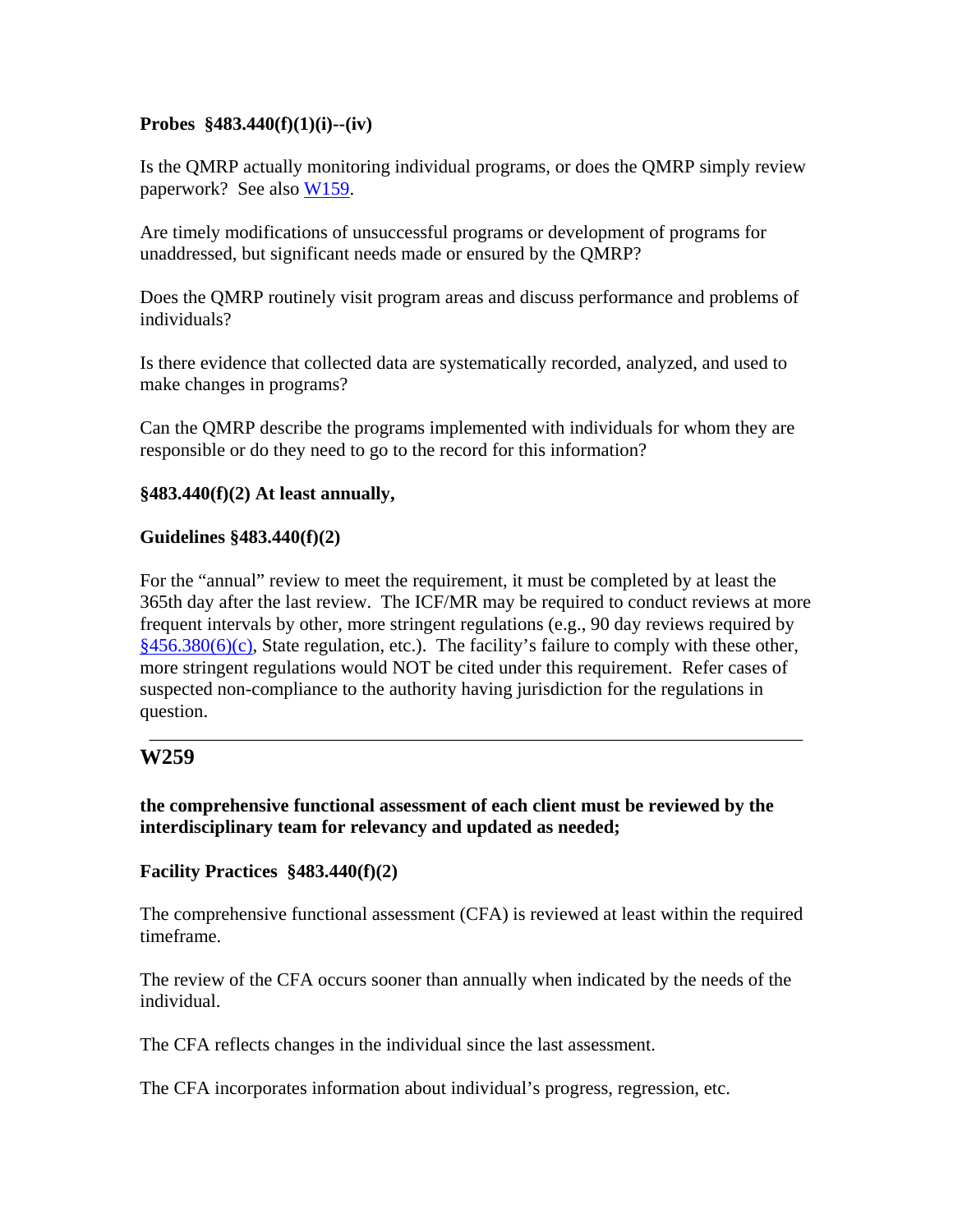### **Guidelines §483.440(f)(2)**

The review of the CFA applies to all evaluations conducted for an individual, unless otherwise specified in the regulation (e.g., annual physical examination). It is **not** required that each assessment be completely redone each year. It is required that at least annually the assessment(s) be updated when changes occur so as to accurately reflect the individual's current status. Systematic behaviorally stated data become part of the comprehensive functional evaluation of the individual.

\_\_\_\_\_\_\_\_\_\_\_\_\_\_\_\_\_\_\_\_\_\_\_\_\_\_\_\_\_\_\_\_\_\_\_\_\_\_\_\_\_\_\_\_\_\_\_\_\_\_\_\_\_\_\_\_\_\_\_\_\_\_\_\_\_\_\_\_\_\_

# **W260**

**and the individual program plan must be revised, as appropriate, repeating the process set forth in paragraph (c) of this section.** 

### **Facility Practices §483.440(f)(2)**

The IPP reflects and responds to functional changes which have occurred since the last IPP.

#### **Guidelines §483.440(f)(2)**

Look for IPPs that are unchanged from one year to the next, for priority skills and behaviors that are deferred or ignored for one reason or the other, and for informal, vague, and programmatically worthless statements in the review (such as "John did better this year - he wasn't as upset most of the time like he used to be"). If the ICF/MR has not been providing the individual with a systematic, behaviorally-oriented active treatment program during the year, the review will be incapable of making systematic, behaviorally-oriented statements about progress and change. If you find problem behaviors which do not decrease significantly, relatively frequent usage of restraint or other intrusive restrictive procedures, a "plateauing" (e.g., reaches partial desired performance, but does not improve over time and staff does not reassess) of skills development, or any other signs of "sameness" year after year, questions should be raised about the extent to which the ICF/MR is providing active treatment, the adequacy of IPPs, staff training, etc., particularly, if many individuals' annual reviews reveal these characteristics.

#### **Probes §483.440(f)(2)**

Does the annual review result in actual changes in the individual's programs, or is it a "rubber stamp" duplication of the prior year's plan?

Does the facility respond routinely to the need for change in an individual's program or does an individual's program tend to be changed only once a year or on a time periodic basis (e.g., every quarter or six months)?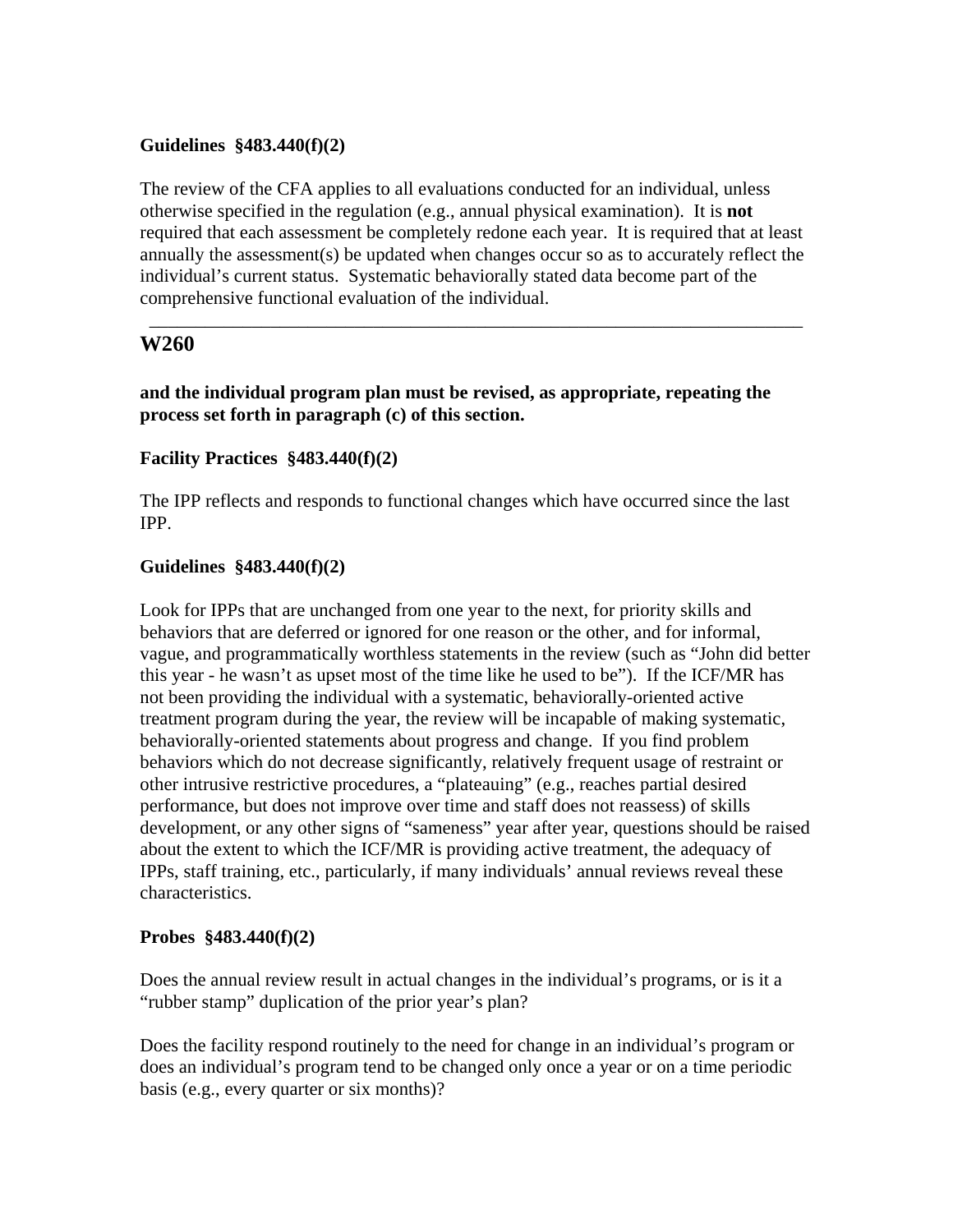Is there a logical relationship among goals and objectives from year to year or are objectives established in a fragmented, unrelated pattern from year to year?

Can the reason for changes, deletions, or additions to IPP objectives be identified?

# **W261**

**§483.440(f)(3) The facility must designate and use a specially constituted committee or committees consisting of members of facility staff, parents, legal guardians, clients (as appropriate), qualified persons who have either experience or training in contemporary practices to change inappropriate client behavior, and persons with no ownership or controlling interest in the facility to** 

\_\_\_\_\_\_\_\_\_\_\_\_\_\_\_\_\_\_\_\_\_\_\_\_\_\_\_\_\_\_\_\_\_\_\_\_\_\_\_\_\_\_\_\_\_\_\_\_\_\_\_\_\_\_\_\_\_\_\_\_\_\_\_\_\_\_\_\_\_\_

# **Facility Practices §483.440(f)(3)**

The facility has a specially constituted committee.

The committee is used to accomplish the requirements of W262, W263 and W264.

The committee has the required membership and those members participate regularly in the functioning of the committee.

## **Guidelines §483.440(f)(3)**

Depending on its size, complexity and available resources, the ICF/MR may establish one multi-purpose committee to serve it for **all** advisory functions, or it may establish separate single-purpose committees. The facility's human rights committee may be shared among other agencies or the ICF/MR may utilize a human rights committee established by another governing body, e.g., a county or a statewide group, as long as all pertinent regulatory requirements are met.

The regulation does not specify the professional credentials of the "qualified persons who have either experience or training in contemporary practices to change inappropriate client behavior." There is no requirement that any specific disciplines, such as nurse, physician or pharmacist be members of the committee.

The intent of including "persons with no ownership or controlling interest" on the committee is to assure that, in addition to having no financial interest in the facility, at least one member is an impartial outsider in that he/she would not have an "interest" represented by any other of the required members or the facility itself. Staff and consultants employed by the facility or at another facility under the same governing body cannot fulfill this role.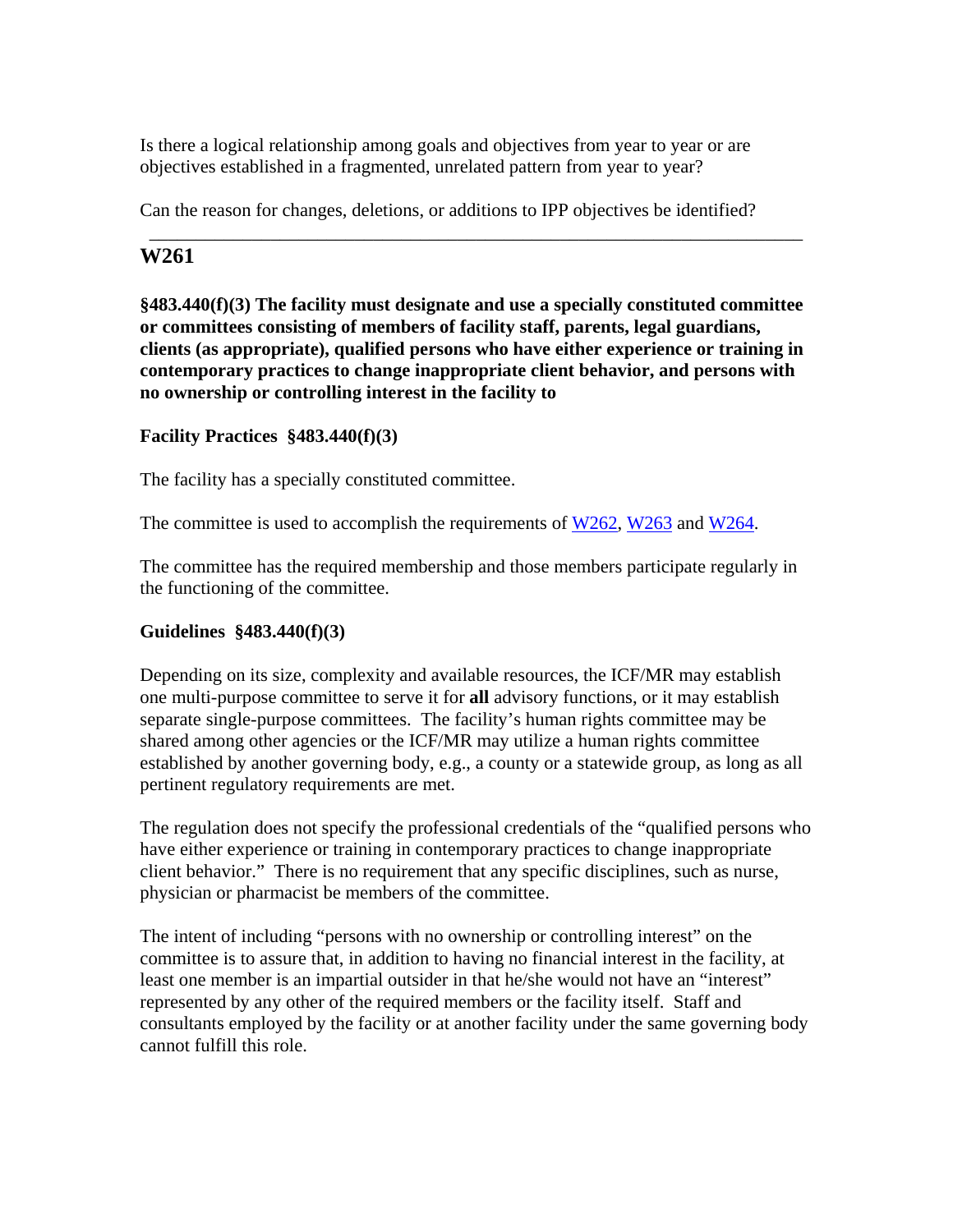Although occasional absences from committee meetings are understandable, patterns of absence by the required membership of the committee is not acceptable. At least a quorum of committee members must review, approve and monitor the programs which involve risk to client rights and protections. Depending upon the size of the facility and the number of individuals who need intrusive or restrictive techniques as a part of active treatment programs, more than one specially constituted committee may be needed to effectively meet the intent of the regulation. The facility is responsible to organize itself in a manner which permits the timely review of proposed programs.

\_\_\_\_\_\_\_\_\_\_\_\_\_\_\_\_\_\_\_\_\_\_\_\_\_\_\_\_\_\_\_\_\_\_\_\_\_\_\_\_\_\_\_\_\_\_\_\_\_\_\_\_\_\_\_\_\_\_\_\_\_\_\_\_\_\_\_\_\_\_

# **W262**

**§483.440(f)(3)(i) Review, approve, and monitor individual programs designed to manage inappropriate behavior and other programs that, in the opinion of the committee, involve risks to client protection and rights;** 

## **Facility Practices §483.440(f)(3)(i)**

Any programs which incorporate restrictive techniques (e.g., restraints, medication to manage behavior, restrictions on community access, etc.) have been reviewed and approved by the committee prior to implementation.

The committee periodically monitors restrictive programs to determine if the restriction of rights or risk to protections remains justified.

## **Guidelines §483.440(f)(3)(i)**

Each individual program developed to decrease inappropriate behavior and which involves potential risk to rights and protections must be reviewed and approved by the committee prior to the program's implementation. Some examples of programs requiring review include, but are not limited to, programs incorporating usage of restraints, aversive conditioning, **any** medication used to modify behavior, contingent denial of any right or "earning" of a right as part of a behavior shaping strategy, and behavioral consequences involving issues of client dignity. There is no requirement for the committee to function as a peer review for technical or clinical adequacy of plans submitted for approval. The purpose is to assure that each individual's rights are protected through use of a group of outside individuals who are not invested in the maintenance of facility practices. The committee reviews the context by which each program is recommended, and then evaluates whether the program's level of intrusiveness is warranted. The committee should consider factors such as whether less intrusive methods have been attempted and whether the severity of behavior outweighs the risks of the proposed program.

The committee need not reapprove a program when revisions are made, as long as those revisions are in accordance with the approved plan. For example, if the physician changes the dosage of a medication in accordance with the drug treatment component of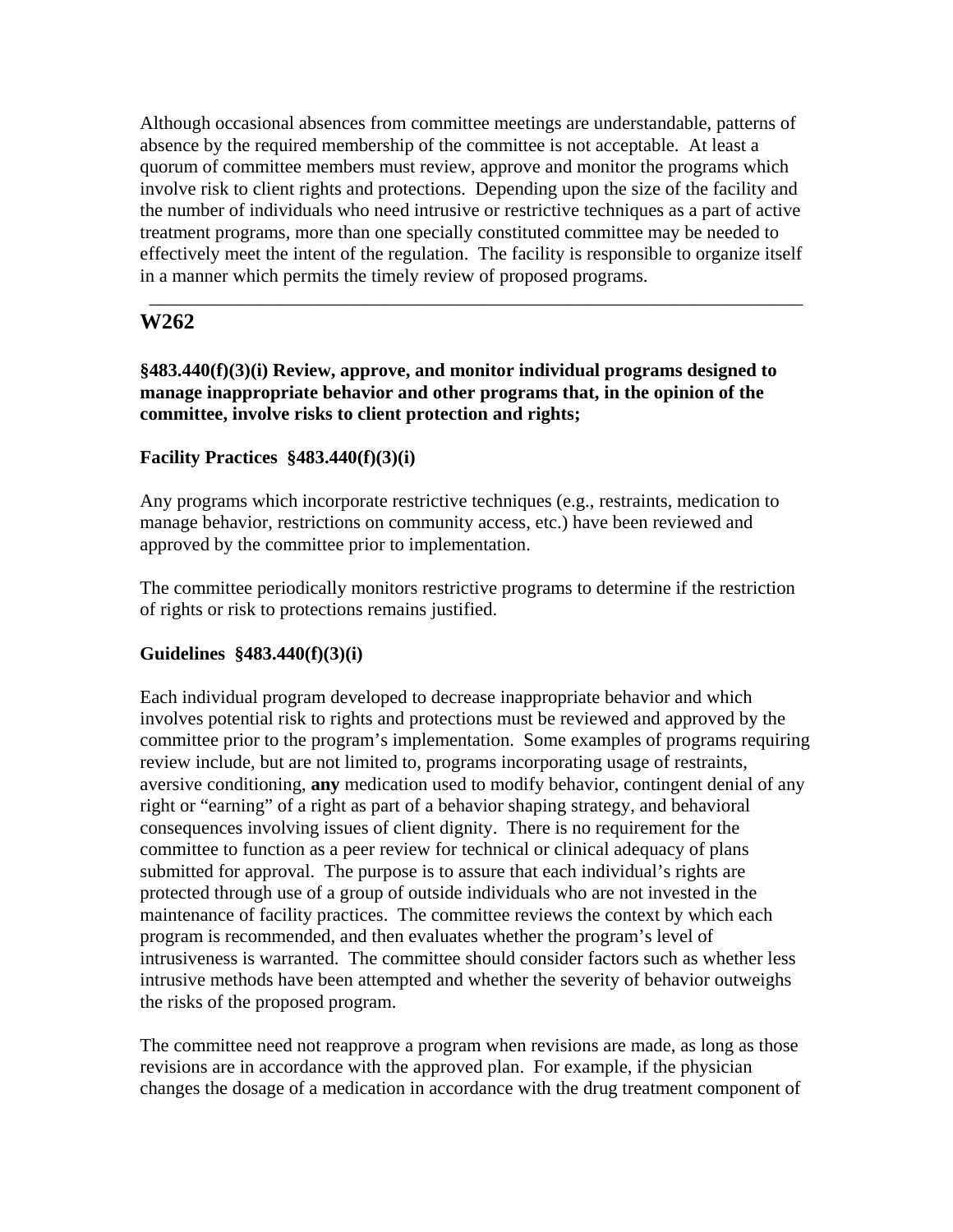the active treatment plan to which the legally authorized person has given consent and which has already been approved by the committee, then there is no need for the committee or the legally authorized person to reapprove the plan. (See also W263.) Generally, this would also apply if the medication was changed to another within the same therapeutic class or family. Reapproval would be needed, however, if the reason for the change was the individual's strong untoward response to the original medication. Due to the differences in side effects and potential adverse response between drugs of a different class, reapproval would also be required if the new medication was from a different therapeutic class or family of drugs.

## **Probes §483.440(f)(3)(i)**

Does the committee generally approve whatever staff recommends without substantive review?

Does the committee require that less restrictive means be demonstrated to be ineffective?

What is the length of time from program submission to committee review?

Do you discern a pattern of committee involvement in the ongoing monitoring of approved programs? Does the committee seek changes, if indicated?

If staff assigned to the committee(s) are also members of the particular individual's interdisciplinary team, does that staff member abstain from approving formally the individual's program?

# **W263**

**§483.440(f)(3)(ii) Insure that these programs are conducted only with the written informed consent of the client, parents (if the client is a minor) or legal guardian; and** 

\_\_\_\_\_\_\_\_\_\_\_\_\_\_\_\_\_\_\_\_\_\_\_\_\_\_\_\_\_\_\_\_\_\_\_\_\_\_\_\_\_\_\_\_\_\_\_\_\_\_\_\_\_\_\_\_\_\_\_\_\_\_\_\_\_\_\_\_\_\_

## **Facility Practices §483.440(f)(3)(ii)**

Written consent is present prior to implementation of any restrictive program.

Consent is given by the legally appropriate party.

The consent is for the **program** which incorporates the use of a restrictive technique, rather than the restrictive technique alone.

The consent is informed, i.e., the person giving consent is aware of the risks, benefits, alternatives, right to refuse and consequences.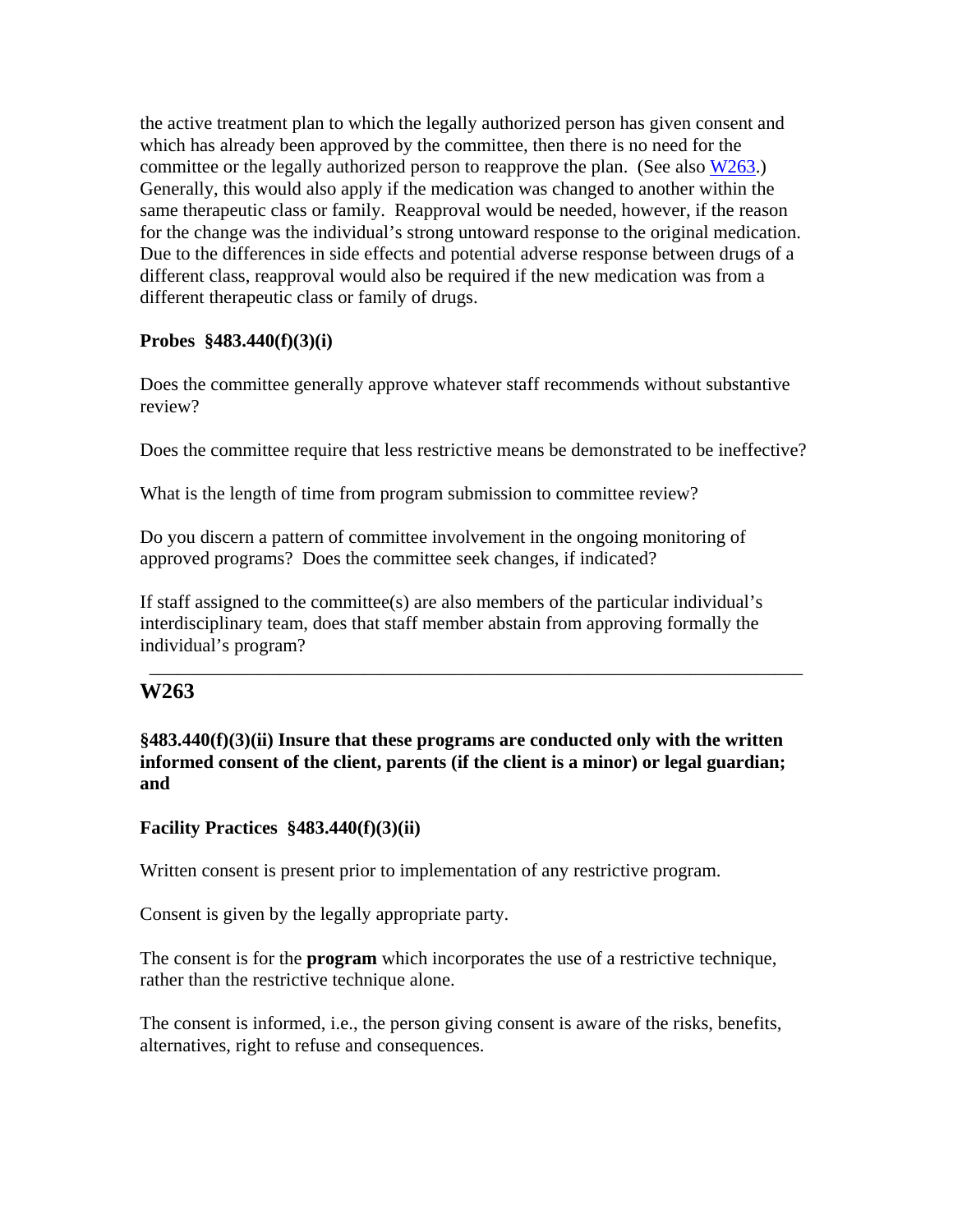### **Guidelines §483.440(f)(3)(ii)**

Informed consent consists of permission by the legally responsible party after having been informed of the specific issue, treatment or procedure; the individual's specific status with regard to the issue, treatment or procedure; the attendant risks and benefits; alternative forms of treatment; the right to refuse treatment and the consequences of that refusal. Informed consent implies that the person who is to give consent is **competent** to evaluate the decision requiring consent.

For children up to the age of 18 the parent (**natural guardian**) or legally appointed guardian must give consent for him or her. At the age of 18, however, children become adults and are assumed to be competent unless otherwise determined by a court.

For individuals who are minors or who are clearly incompetent, but have no appointed legal guardian, informed consent for use of restrictive programs, practices or procedures must be obtained from the legal guardian, parent or someone or some agency designated by the State, in accordance with State law, to act as the representative of the individual's interests. Become familiar with the statutes of the State in which the ICF/MR is located to determine who or what mechanism is designated to give informed consent in such circumstances. Verify whether or not consent was obtained in accordance with law. Additionally, under these circumstances, the facility is required to identify those individuals, and expected to advocate for them by demonstrating continuing efforts to obtain timely adjudication of the individual's legal status.

The committee must ensure that the informed and voluntary consent of the individual, parent of a minor, legal guardian, or the person or organization designated by the State is obtained prior to each of the following circumstances: the involvement of the individual in research activities, or implementation of programs or practices that could abridge or involve risks to individual protections or rights.

Informed consent should be specific, separate ("blanket" consents are not allowed), and in writing. In case of unplanned events requiring immediate action, verbal consent may be obtained, however, it should be authenticated in writing as soon as reasonably possible.

\_\_\_\_\_\_\_\_\_\_\_\_\_\_\_\_\_\_\_\_\_\_\_\_\_\_\_\_\_\_\_\_\_\_\_\_\_\_\_\_\_\_\_\_\_\_\_\_\_\_\_\_\_\_\_\_\_\_\_\_\_\_\_\_\_\_\_\_\_\_

# **W264**

**§483.440(f)(3)(iii) Review, monitor and make suggestions to the facility about its practices and programs as they relate to drug usage, physical restraints, time-out rooms, application of painful or noxious stimuli, control of inappropriate behavior, protection of client rights and funds, and any other areas that the committee believes need to be addressed.**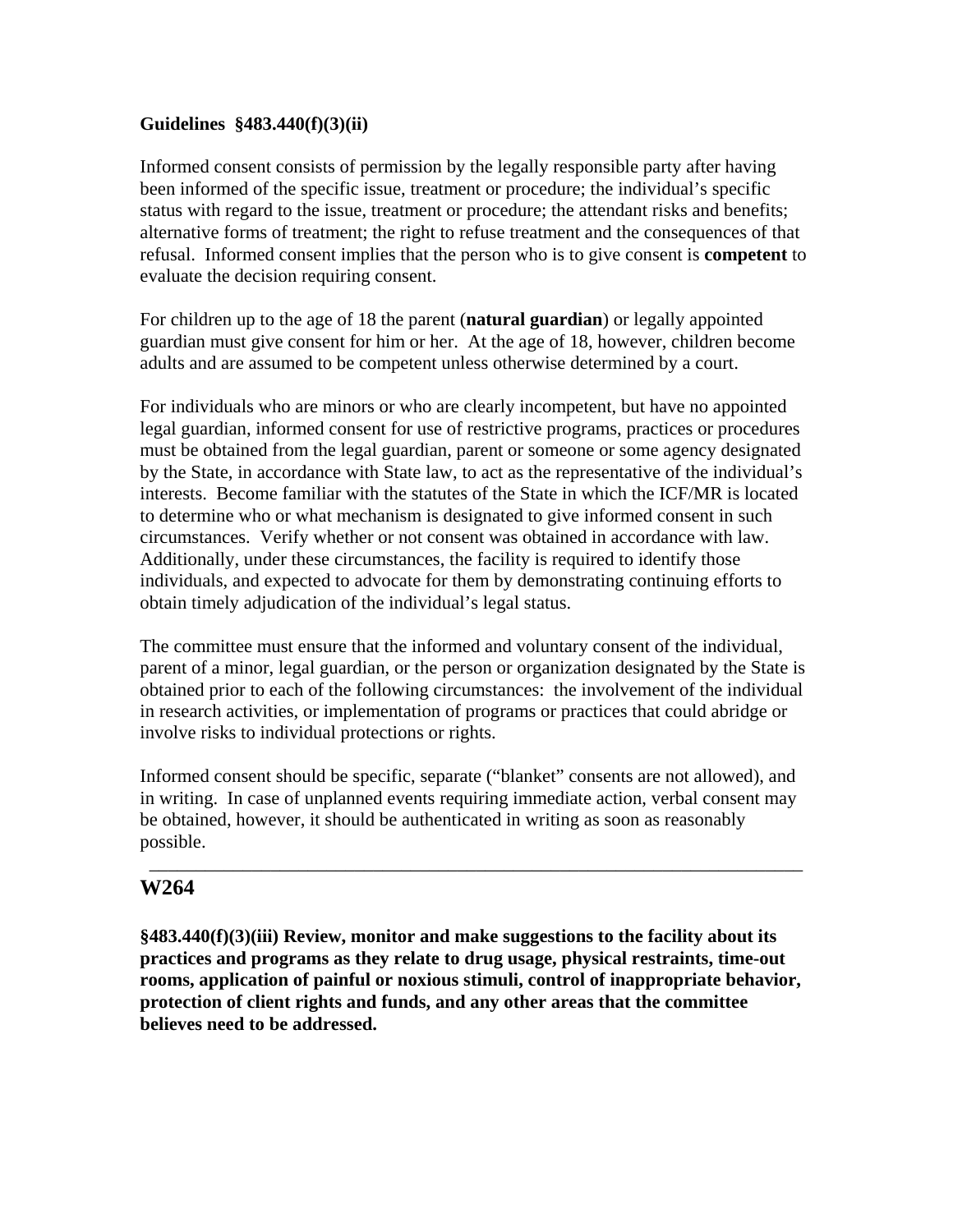# **Facility Practices §483.440(f)(3)(iii)**

The committee has been made aware of and reviewed facility programs and practices which may affect the rights of individuals.

Committee recommendations have been addressed by the facility.

The committee has established and uses a mechanism for monitoring individuals' rights issues.

# **Guidelines §483.440(f)(3)(iii)**

The function of the committee is not limited to the review, approval and monitoring of restrictive behavior management practices. Examples of individual rights issues that might be reviewed by the committee, in addition to behavior management, include, but are not limited to, research proposals involving individuals, abuse, neglect and mistreatment of individuals, allegations dealing with theft of an individual's personal property or funds, damage to an individual's goods or denial of other individual rights, individual grievances, visitation procedures, guardianship/advocacy issues, rights training programs, confidentiality issues, advance directives/DNR orders, etc.

\_\_\_\_\_\_\_\_\_\_\_\_\_\_\_\_\_\_\_\_\_\_\_\_\_\_\_\_\_\_\_\_\_\_\_\_\_\_\_\_\_\_\_\_\_\_\_\_\_\_\_\_\_\_\_\_\_\_\_\_\_\_\_\_\_\_\_\_\_\_

# **W265**

**§483.440(f)(4) The provisions of paragraph (f)(3) of this section may be modified only if, in the judgment of the State survey agency, Court decrees, State law or regulations provide for equivalent client protection and consultation.** 

\_\_\_\_\_\_\_\_\_\_\_\_\_\_\_\_\_\_\_\_\_\_\_\_\_\_\_\_\_\_\_\_\_\_\_\_\_\_\_\_\_\_\_\_\_\_\_\_\_\_\_\_\_\_\_\_\_\_\_\_\_\_\_\_\_\_\_\_\_\_

# **W266**

# **§483.450 Condition of Participation: Client Behavior and Facility Practices**

## **Compliance Principles §483.450**

The Condition of Participation of Client Behavior and Facility Practices is met when:

- Individual programs and activities regularly include use of positive techniques, teaching strategies, and supports. Efforts are made to reduce and eliminate use of restrictive techniques with positive results;
- Staff teach and reinforce appropriate behaviors, such as communication skills, social skills, independence and choice-making skills, coping skills, and leisure skills which serve as functional substitutes for inappropriate behaviors; and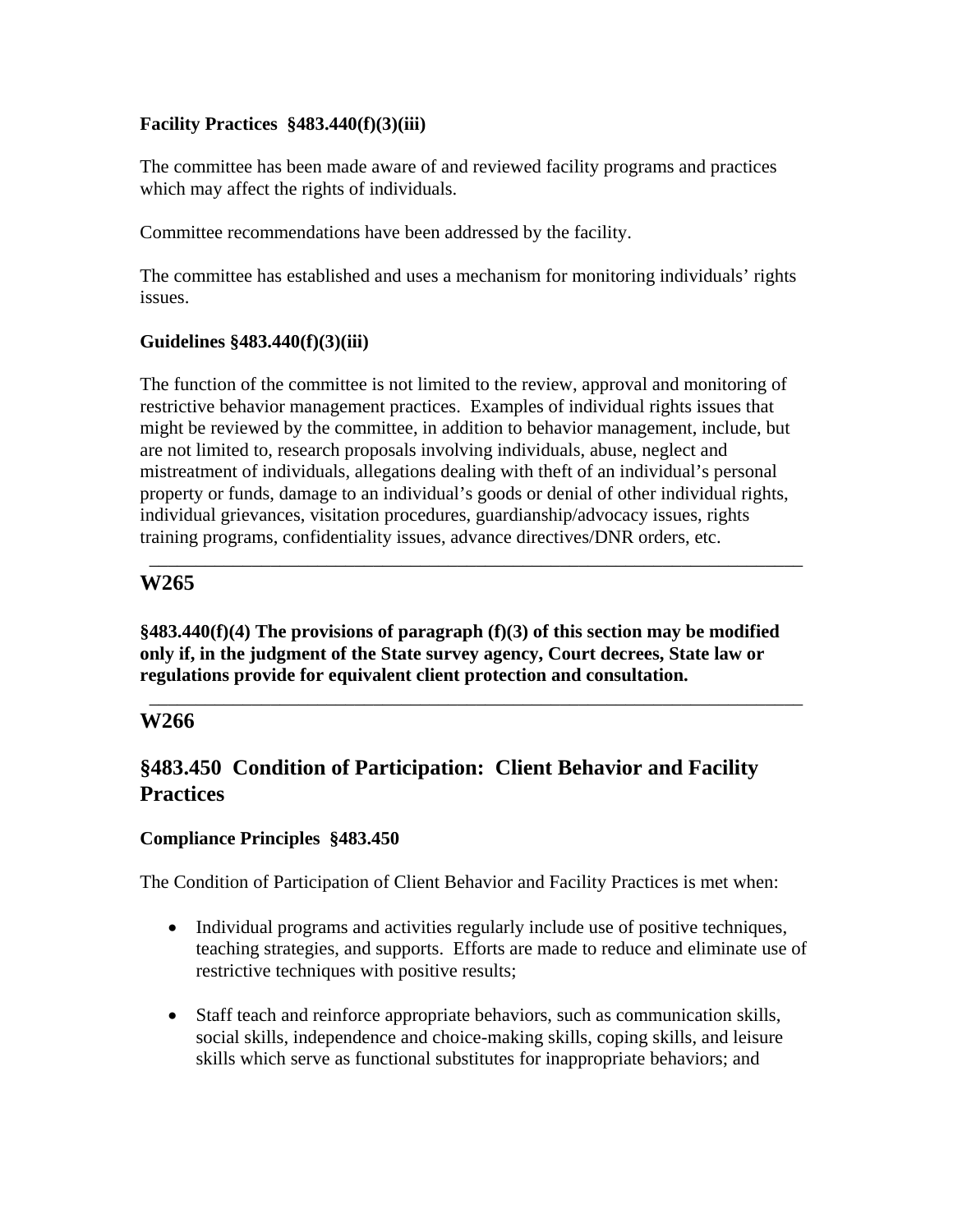• Restrictive techniques are used only when warranted by the severity of the behavior, and result in desired behavioral outcomes.

The Condition of Participation of Client Behavior and Facility Practices is not met when:

- Restrictive, intrusive techniques are used to manage or control behavior in lieu of positive teaching strategies;
- Individuals are physically or psychologically injured or harmed as a result of the use of the restrictive interventions and the facility has failed to adequately monitor the use of the intervention; or
- Restrictive interventions are used when they are not warranted or without first attempting less restrictive/more positive measures.

\_\_\_\_\_\_\_\_\_\_\_\_\_\_\_\_\_\_\_\_\_\_\_\_\_\_\_\_\_\_\_\_\_\_\_\_\_\_\_\_\_\_\_\_\_\_\_\_\_\_\_\_\_\_\_\_\_\_\_\_\_\_\_\_\_\_\_\_\_\_

# **§483.450(a) Standard: Facility Practices - Conduct Toward Clients**

# **W267**

**(1) The facility must develop and implement written policies and procedures for the management of conduct between staff and clients.** 

# **§483.450(a)(1) Facility Practices**

Observed practices regarding the behavior and interactions of staff and individuals served demonstrate proactive assertion of the individual's right **to learn to exercise** his or her rights.

# **Guidelines §483.450(a)(1)**

"Conduct between staff and clients" refers to the language, actions, discipline, rules, order, and other types of interactions exchanged between staff and individuals or imposed upon individuals by staff during an individual's daily experiences and which affect the quality of an individual's life.

While the regulation requires the development of written policies and procedures, the primary survey emphasis should be placed on the latter aspect of the regulation, i.e., **implementation** of those policies and procedures. Observations of interactions between staff and individuals should confirm that, to the maximum extent possible, individuals are provided with opportunities for growth and self-determination. Individual's dignity is respected by staff and their behavior is within the context of any rules of conduct which have been established.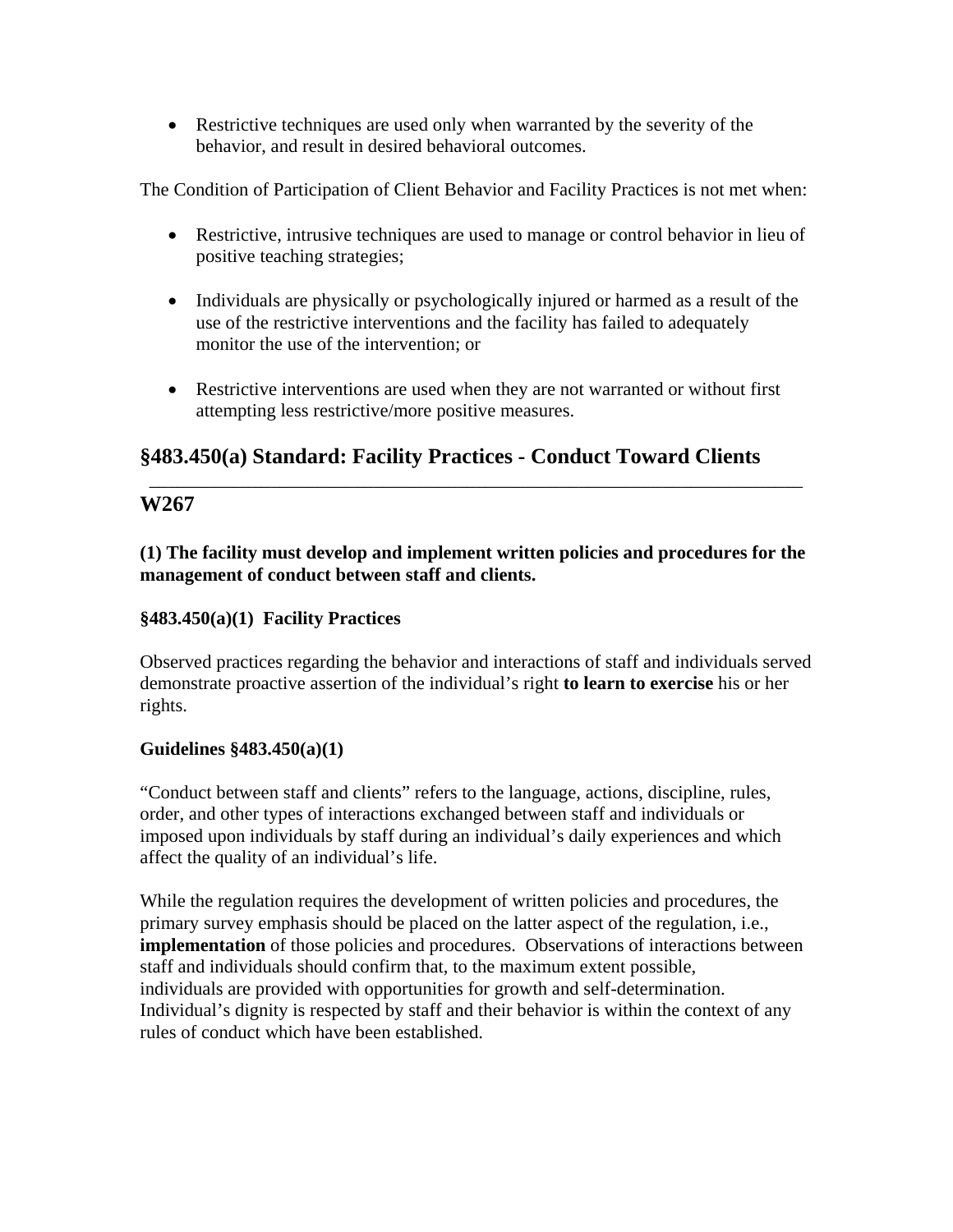#### **These policies and procedures must**

# **W268**

### **§483.450(a)(1)(i) Promote the growth, development and independence of the client;**

\_\_\_\_\_\_\_\_\_\_\_\_\_\_\_\_\_\_\_\_\_\_\_\_\_\_\_\_\_\_\_\_\_\_\_\_\_\_\_\_\_\_\_\_\_\_\_\_\_\_\_\_\_\_\_\_\_\_\_\_\_\_\_\_\_\_\_\_\_\_

#### **Facility Practices §483.450(a)(1)(I)**

Staff are observed engaged in activities which promote the individual's growth, development and independence.

Individual program plans and data support the fact that from the time of admission, individuals are learning new adaptive and functional skills while becoming more independent.

There are consistent positive interactions between individuals and staff.

Staff teach and encourage individuals to interact with each other in a socially acceptable manner.

Opportunities to teach and reinforce skill acquisition are utilized.

Staff identify and remove impediments in the learning environment.

Staff encourage individuals to complete tasks with as much independence as possible.

Staff encourage individuals to take risks while providing reasonable safeguards to prevent injury.

## **W269**

**§483.450(a)(1)(ii) Address the extent to which client choice will be accommodated in daily decision-making, emphasizing self-determination and self-management, to the extent possible;** 

\_\_\_\_\_\_\_\_\_\_\_\_\_\_\_\_\_\_\_\_\_\_\_\_\_\_\_\_\_\_\_\_\_\_\_\_\_\_\_\_\_\_\_\_\_\_\_\_\_\_\_\_\_\_\_\_\_\_\_\_\_\_\_\_\_\_\_\_\_\_

**Facility Practices §483.450(a)(1)(I)** 

Staff actively engage in practices which provide individuals with opportunities for choice, decision-making and self-management, promote participation in these opportunities and provide necessary supports as the individual becomes more independent.

Appropriate and purposeful activities and materials known to be preferred by the individual are available.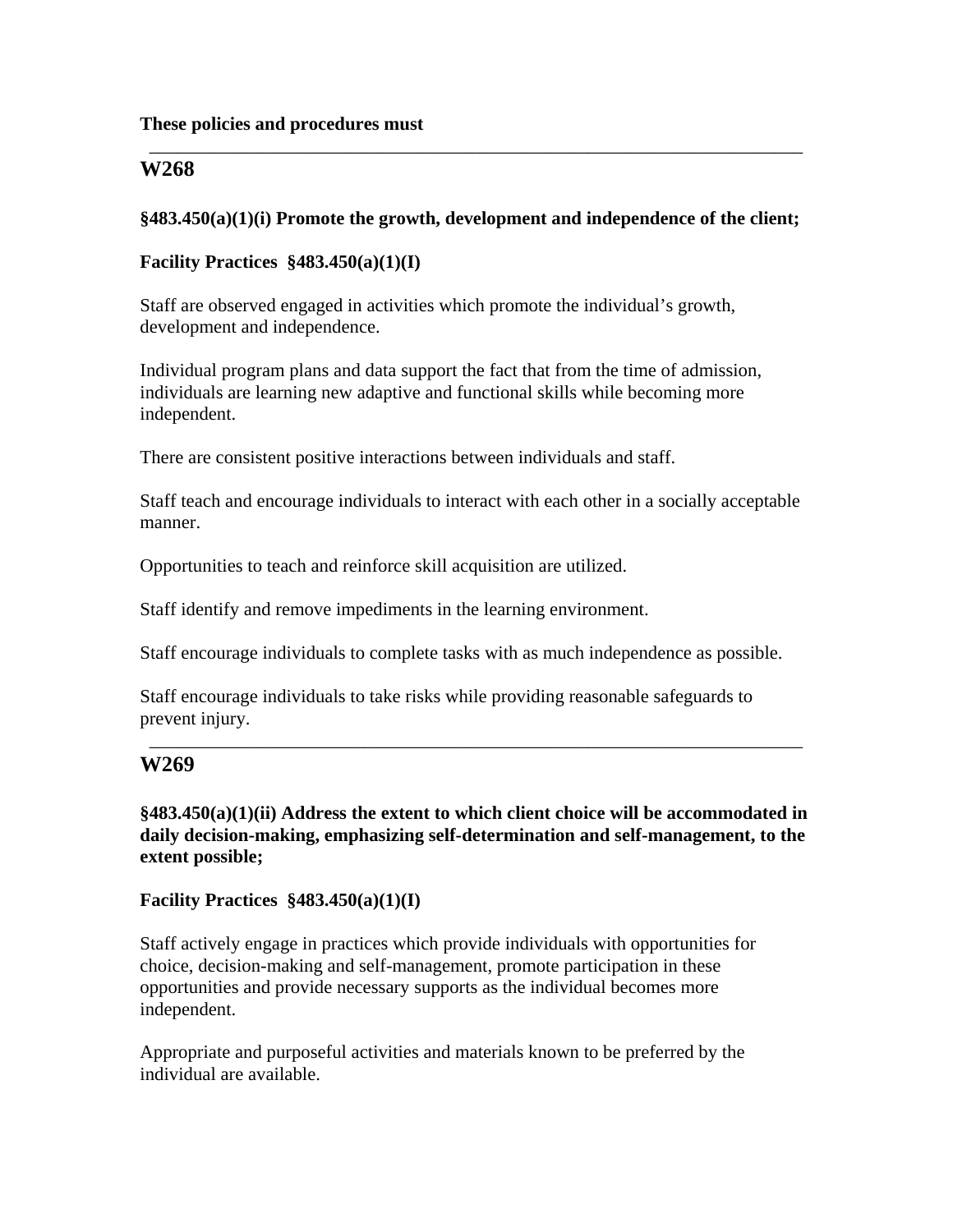Alternatives are available for individuals who do not choose to participate in a planned activity.

\_\_\_\_\_\_\_\_\_\_\_\_\_\_\_\_\_\_\_\_\_\_\_\_\_\_\_\_\_\_\_\_\_\_\_\_\_\_\_\_\_\_\_\_\_\_\_\_\_\_\_\_\_\_\_\_\_\_\_\_\_\_\_\_\_\_\_\_\_\_

Individual's preferences and choices play a key role in daily decision-making.

# **W270**

# **§483.450(a)(1)(iii) Specify client conduct to be allowed or not allowed; and**

# **Facility Practices §483.450(a)(1)(iii)**

Individuals know the benefits and consequences of their conduct or behavior.

Staff are aware of what is or is not permissible and the positive or negative consequences which may be utilized. Staff behavior is consistent with this policy.

# **Guidelines §483.450(a)(1)(iii)**

"Client conduct" refers to any behavior, choice, action, or activity in which an individual may choose to engage alone or with others. The policy or "house rules" include(s), for example: allowable individual conduct (e.g., swearing or cursing, freedom of choice in religion, consumption of alcohol, smoking, sexual relations), reasonable locations where this conduct may or may not occur, and parameters for decision-making when an individual's choice conflicts with the group's choice (e.g., consensus, voting, taking turns, negotiation of differences).

"House rules" on the other hand, may not authorize staff or other individuals served to use a "laundry list" of discipline techniques to control an individual's inappropriate behavior, without regard to individualized need. If it is determined that staff must use a technique or intervention, then its use must be incorporated into an individual program plan that meets all applicable requirements specified in §483.450(b)-(e). Refer to W123.

\_\_\_\_\_\_\_\_\_\_\_\_\_\_\_\_\_\_\_\_\_\_\_\_\_\_\_\_\_\_\_\_\_\_\_\_\_\_\_\_\_\_\_\_\_\_\_\_\_\_\_\_\_\_\_\_\_\_\_\_\_\_\_\_\_\_\_\_\_\_

# **W271**

**§483.450(a)(1)(iv) Be available to all staff, clients, parents of minor children, and legal guardians.** 

\_\_\_\_\_\_\_\_\_\_\_\_\_\_\_\_\_\_\_\_\_\_\_\_\_\_\_\_\_\_\_\_\_\_\_\_\_\_\_\_\_\_\_\_\_\_\_\_\_\_\_\_\_\_\_\_\_\_\_\_\_\_\_\_\_\_\_\_\_\_

# **W272**

**§483.450(a)(2) To the extent possible, clients must participate in the formulation of these policies and procedures.**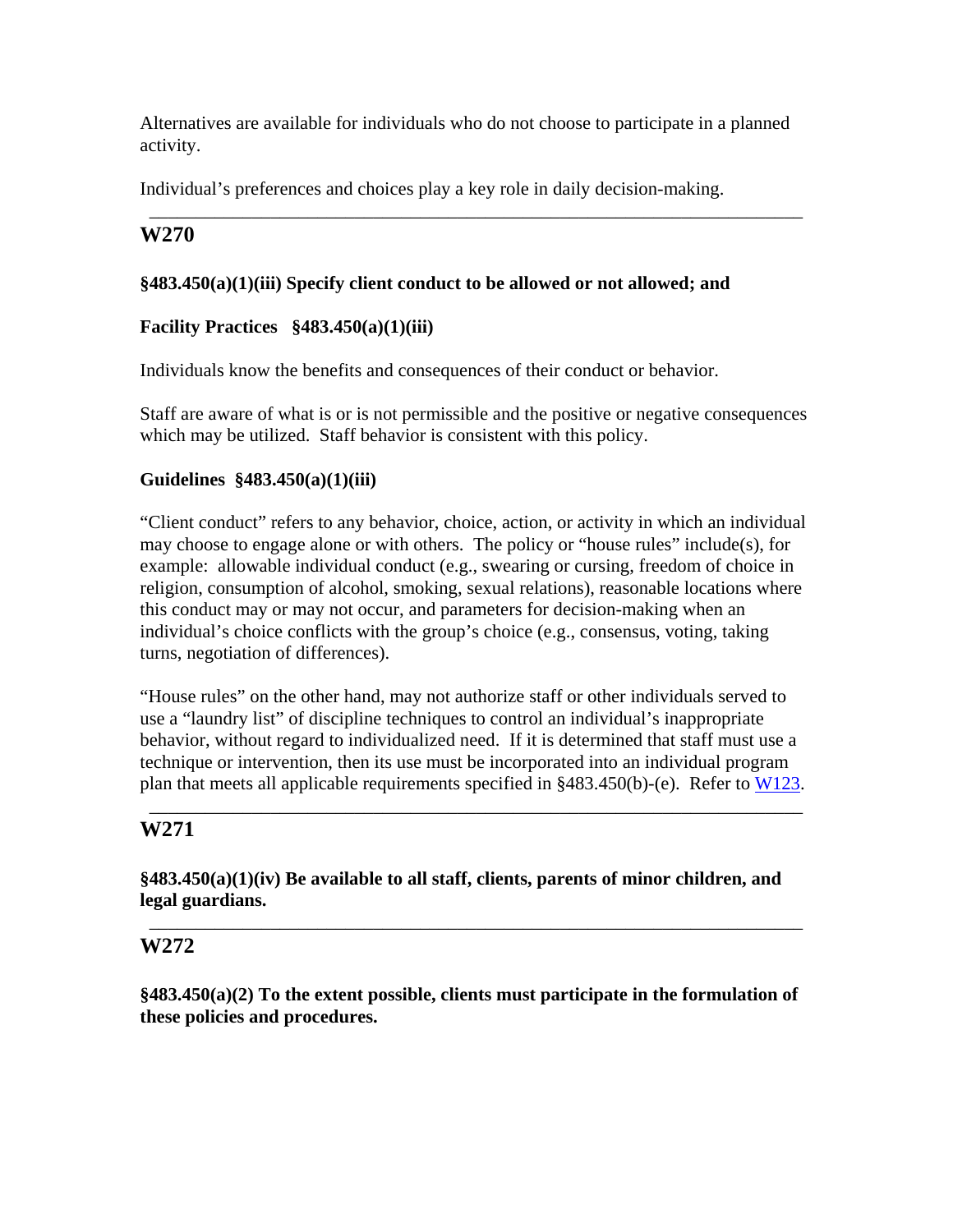## **Facility Practices §483.450(a)(2)**

Input and participation of the individuals residing in the facility has been obtained in developing/revising the policies and procedures

\_\_\_\_\_\_\_\_\_\_\_\_\_\_\_\_\_\_\_\_\_\_\_\_\_\_\_\_\_\_\_\_\_\_\_\_\_\_\_\_\_\_\_\_\_\_\_\_\_\_\_\_\_\_\_\_\_\_\_\_\_\_\_\_\_\_\_\_\_\_

# **W273**

**§483.450(a)(3) Clients must not discipline other clients, except as part of an organized system of self-government, as set forth in facility policy.** 

# **§483.450(b)Standard: Management of Inappropriate Client Behavior**

\_\_\_\_\_\_\_\_\_\_\_\_\_\_\_\_\_\_\_\_\_\_\_\_\_\_\_\_\_\_\_\_\_\_\_\_\_\_\_\_\_\_\_\_\_\_\_\_\_\_\_\_\_\_\_\_\_\_\_\_\_\_\_\_\_\_\_\_\_\_

# **W274**

**(b)(1) The facility must develop and implement written policies and procedures that govern the management of inappropriate client behavior.** 

## **Facility Practices §483.450(b)(1)**

Programs and practices used to manage behaviors are consistent with written policies and procedures.

#### **Guidelines §483.450(b)(1)**

Use of items, procedures, or systems which are potentially stigmatizing to the individual or otherwise would represent a substantial departure from the behavior of comparable peers without disabilities, to control or prevent inappropriate behavior, falls under this requirement as well. (For example, requiring an individual to live in a locked residence and not providing the individual with a key, using a high crib with bedrails for an adult who gets out of bed at night and wanders or upsets other individuals, requiring an individual who strips off his clothes at inappropriate times to wear a jumpsuit turned backwards, or other odd usages of fashion.)

\_\_\_\_\_\_\_\_\_\_\_\_\_\_\_\_\_\_\_\_\_\_\_\_\_\_\_\_\_\_\_\_\_\_\_\_\_\_\_\_\_\_\_\_\_\_\_\_\_\_\_\_\_\_\_\_\_\_\_\_\_\_\_\_\_\_\_\_\_\_

#### **These policies and procedures must be**

## **W275**

**consistent with the provisions of paragraph (a) of this section.** 

**These procedures must--**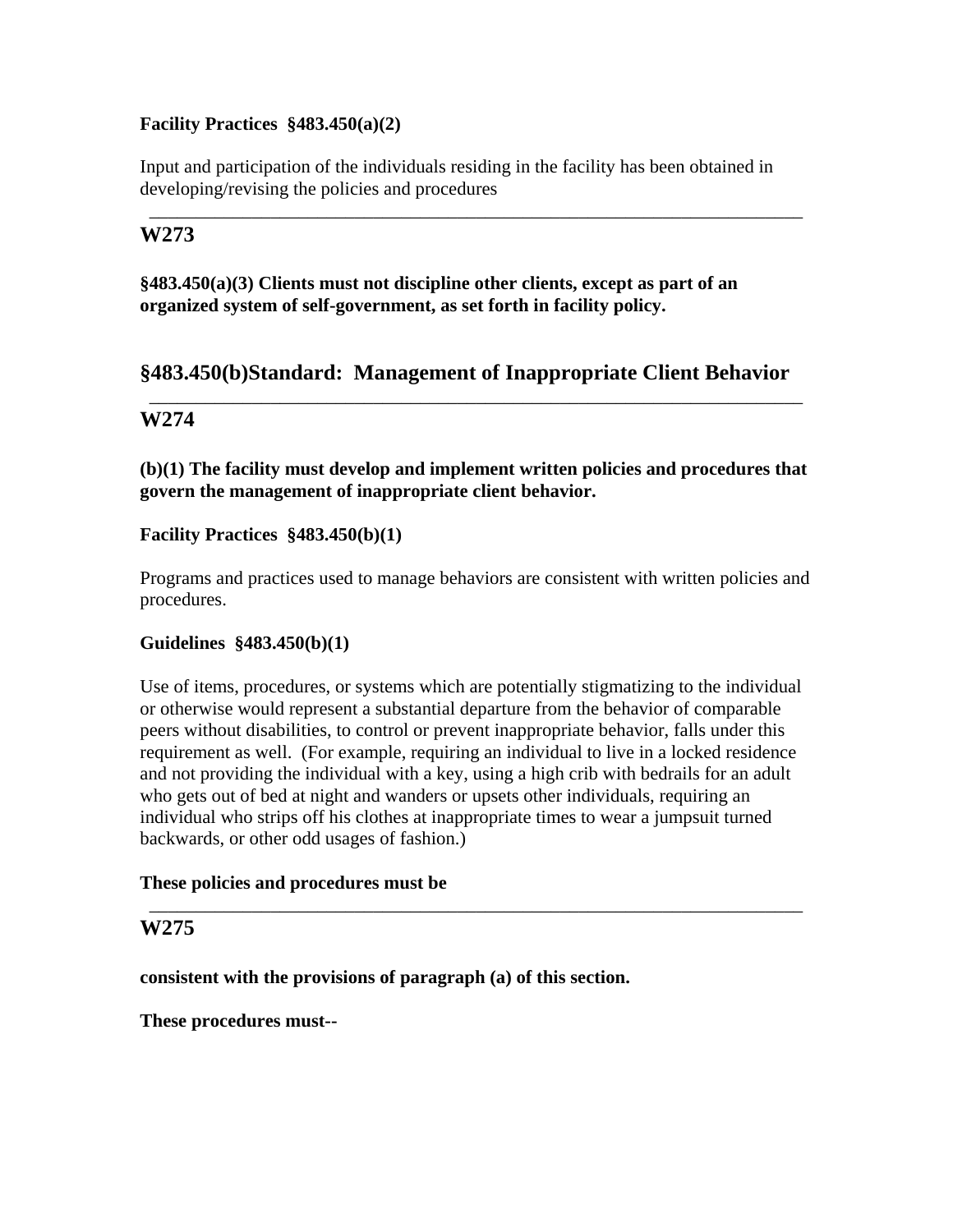## **§483.450(b)(1)(i) Specify all facility approved interventions to manage inappropriate client behavior;**

## **Facility Practices §483.450(b)(1)(i)**

All positive as well as intrusive behavioral interventions approved for use in the facility are clearly stated in its policy.

\_\_\_\_\_\_\_\_\_\_\_\_\_\_\_\_\_\_\_\_\_\_\_\_\_\_\_\_\_\_\_\_\_\_\_\_\_\_\_\_\_\_\_\_\_\_\_\_\_\_\_\_\_\_\_\_\_\_\_\_\_\_\_\_\_\_\_\_\_\_

\_\_\_\_\_\_\_\_\_\_\_\_\_\_\_\_\_\_\_\_\_\_\_\_\_\_\_\_\_\_\_\_\_\_\_\_\_\_\_\_\_\_\_\_\_\_\_\_\_\_\_\_\_\_\_\_\_\_\_\_\_\_\_\_\_\_\_\_\_\_

# **W277**

### **§483.450(b)(1)(ii) Designate these interventions on a hierarchy to be implemented, ranging from most positive or least intrusive, to least positive or most intrusive;**

## **Facility Practices §483.450((b)(1)(ii)**

There is a clear progression in how techniques are implemented from the most positive, functionally appropriate approaches to most intrusive approaches authorized.

\_\_\_\_\_\_\_\_\_\_\_\_\_\_\_\_\_\_\_\_\_\_\_\_\_\_\_\_\_\_\_\_\_\_\_\_\_\_\_\_\_\_\_\_\_\_\_\_\_\_\_\_\_\_\_\_\_\_\_\_\_\_\_\_\_\_\_\_\_\_

# **W278**

**§483.450(b)(1)(iii) Insure prior to the use of more restrictive techniques, that the client's record documents that programs incorporating the use of less intrusive or more positive techniques have been tried systematically and demonstrated to be ineffective; and** 

#### **Facility Practices §483.450(b)(1)(iii)**

In emergency situations where an unanticipated behavior requires immediate protection of the individual or others, the technique chosen is the least restrictive clinically appropriate technique possible.

Based on a functional analysis of the behavior and the data resulting from use of positive/less restrictive techniques, there is clinically sound, professionally accepted justification before the implementation of any more restrictive techniques.

#### **Guidelines §483.450(b)(1)(iii)**

You should see clear evidence to justify the use of a more restrictive technique. This requirement does not take away the team's discretion to use technology which represents reasonable standards of good practice, but it does require that there be evidence that justifies any decision not to use a positive or less restrictive technique first.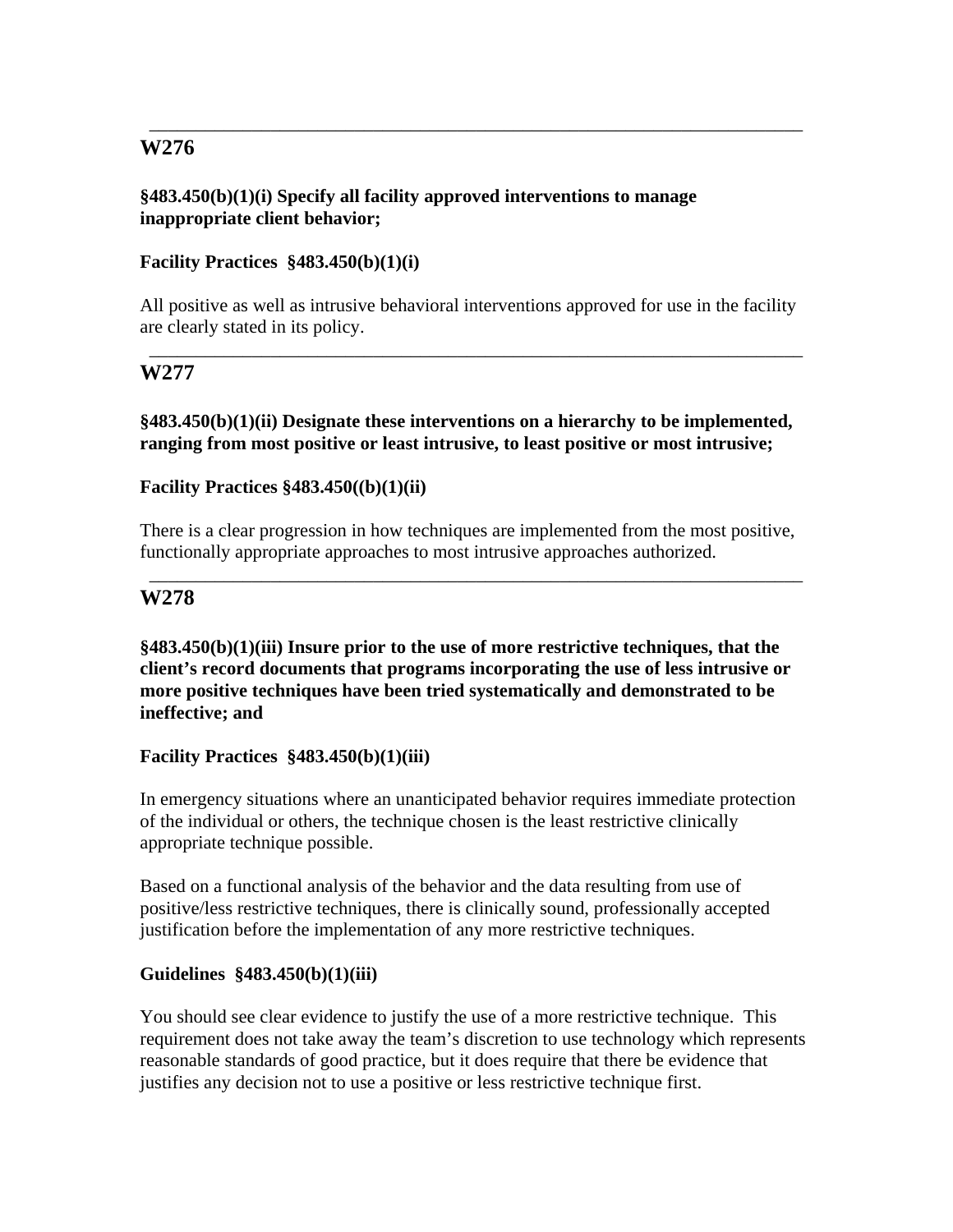Based on extraordinary circumstances resulting in an emergency, a facility may need to use a more restrictive method of intervention to protect the individual and others from harm than is consistent with the hierarchy it has established. This regulation does not prohibit a facility from using good judgment in this situation.

The surveyor should assess the use of emergency restrictive interventions to assure that the facility could not have reasonably anticipated the behavior, and verify that the team has reviewed the individual program plan for its adequate attention to the problem precipitating the emergency measure.

The facility is not required to justify discontinuing the use of a more restrictive technique before initiating a less restrictive technique, since the intent of the regulation is to use the most positive, least intrusive technique possible.

# **Probes §483.450(b)(1)(iii)**

Do individuals observed with behavior problems (e.g., aggression, withdrawal, stereotypical, self-abusive) have individually designed behavior programs?

Does the "maladaptive" behavior ever occur as an "appropriate" response given the individual's circumstances?

How has the staff tried to determine what the individual is trying to accomplish or communicate by displaying the maladaptive behavior? How do they respond to the behavior and the need being communicated?

Was the possibility addressed that the inappropriate behaviors might be an expression of a mental disorder? Was a medical and/or psychiatric consultation obtained, especially if a treatment program was unsuccessful for a reasonable length of time?

Are there consistent positive reinforcement procedures used with individuals? What specific individual behaviors do staff report they are to reinforce or are observed to be reinforcing?

Would environmental alterations alone reduce or eliminate the maladaptive behavior? Does the team consider attempting environmental changes before instituting a more restrictive program to control inappropriate behavior?

Is there evidence of interventions to change the conditions which lead to inappropriate behavior?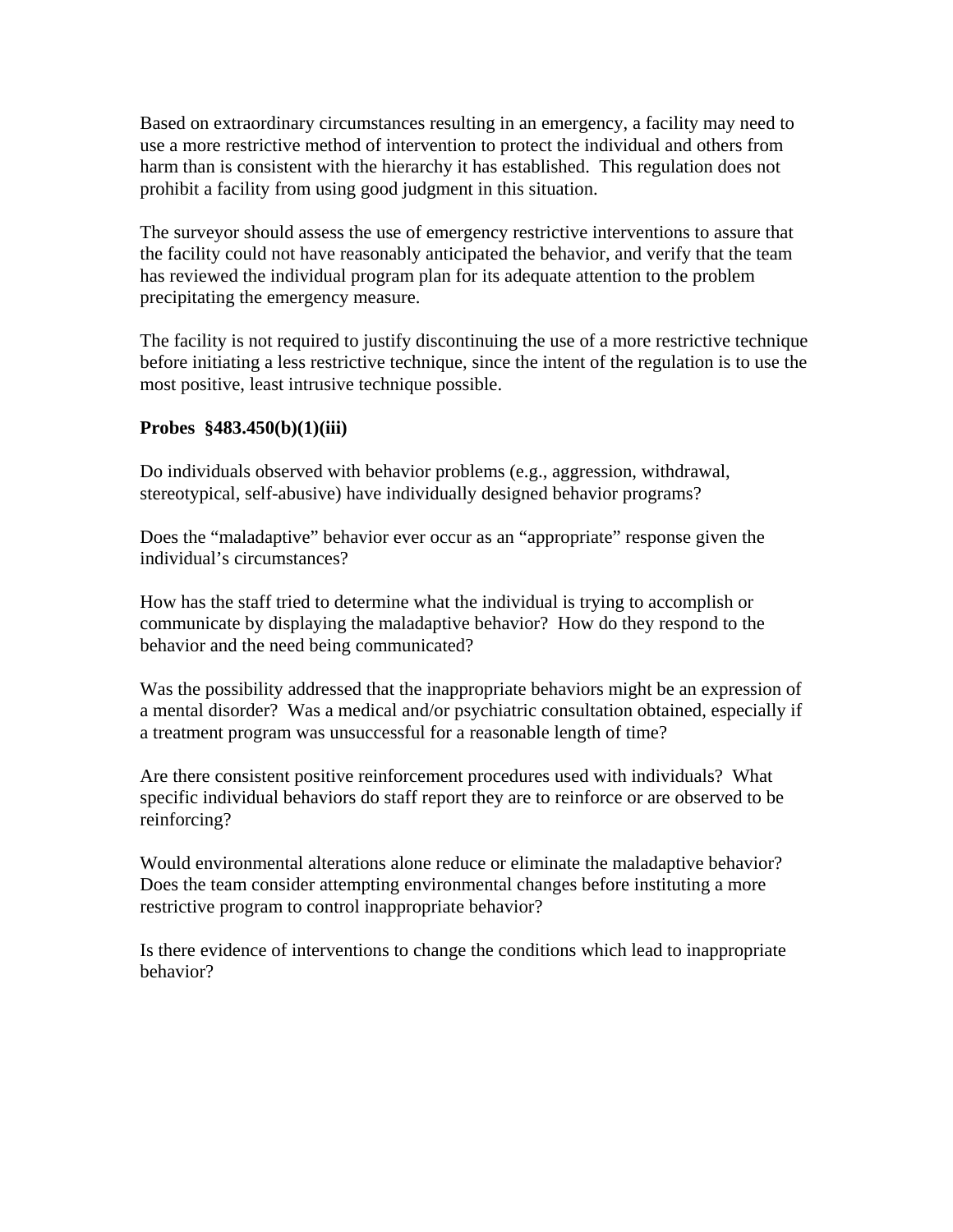#### **§483.450(b)(1)(iv) Address the following:**

# **W279**

### **§483.450(b)(1)(iv)(A) The use of time-out rooms;**

# **W280**

### **§483.450(b)(1)(iv)(B) The use of physical restraints;**

"Physical restraint" is defined as any manual method or physical or mechanical device that the individual cannot remove easily, and which restricts the free movement of, normal functioning of, or normal access to a portion or portions of an individual's body. Examples of manual methods include therapeutic or basket holds and prone or supine containment.

\_\_\_\_\_\_\_\_\_\_\_\_\_\_\_\_\_\_\_\_\_\_\_\_\_\_\_\_\_\_\_\_\_\_\_\_\_\_\_\_\_\_\_\_\_\_\_\_\_\_\_\_\_\_\_\_\_\_\_\_\_\_\_\_\_\_\_\_\_\_

\_\_\_\_\_\_\_\_\_\_\_\_\_\_\_\_\_\_\_\_\_\_\_\_\_\_\_\_\_\_\_\_\_\_\_\_\_\_\_\_\_\_\_\_\_\_\_\_\_\_\_\_\_\_\_\_\_\_\_\_\_\_\_\_\_\_\_\_\_\_

Examples of mechanical devices include arm splints, posey mittens, helmets, and straight jackets. Excluded are physical guidance and prompting techniques of brief duration and mechanical supports as defined in  $\frac{$483.440(c)(6)(iv)}{40}$  guidelines to position or support an individual. See also §483.450(d).

\_\_\_\_\_\_\_\_\_\_\_\_\_\_\_\_\_\_\_\_\_\_\_\_\_\_\_\_\_\_\_\_\_\_\_\_\_\_\_\_\_\_\_\_\_\_\_\_\_\_\_\_\_\_\_\_\_\_\_\_\_\_\_\_\_\_\_\_\_\_

# **W281**

# **§483.450(b)(1)(iv)(C) The use of drugs to manage inappropriate behavior;**

"Drugs to manage inappropriate behavior" is defined as medications prescribed and administered for purposes of modifying the maladaptive behavior of an individual. See also §483.450(e).

\_\_\_\_\_\_\_\_\_\_\_\_\_\_\_\_\_\_\_\_\_\_\_\_\_\_\_\_\_\_\_\_\_\_\_\_\_\_\_\_\_\_\_\_\_\_\_\_\_\_\_\_\_\_\_\_\_\_\_\_\_\_\_\_\_\_\_\_\_\_

# **W282**

# **§483.450(b)(1)(iv)(D) The application of painful or noxious stimuli;**

"Application of painful or noxious stimuli" is defined as a clinical procedure by which staff apply, contingent upon the exhibition of maladaptive behavior, startling, unpleasant, or painful stimuli, or stimuli that have a potentially noxious effect.

The application of painful or noxious stimuli is used as a last resort and only when documentation shows that implementation of consistent positive reinforcement methods have failed and that to withhold the procedure would cause irreparable harm to the health of the individual or others. Discomfort to the individual should not extend beyond the point of application of the stimuli. There must be continuous monitoring while the procedure is in effect. The procedure must not result in physical or mental harm to the health and safety of the individual.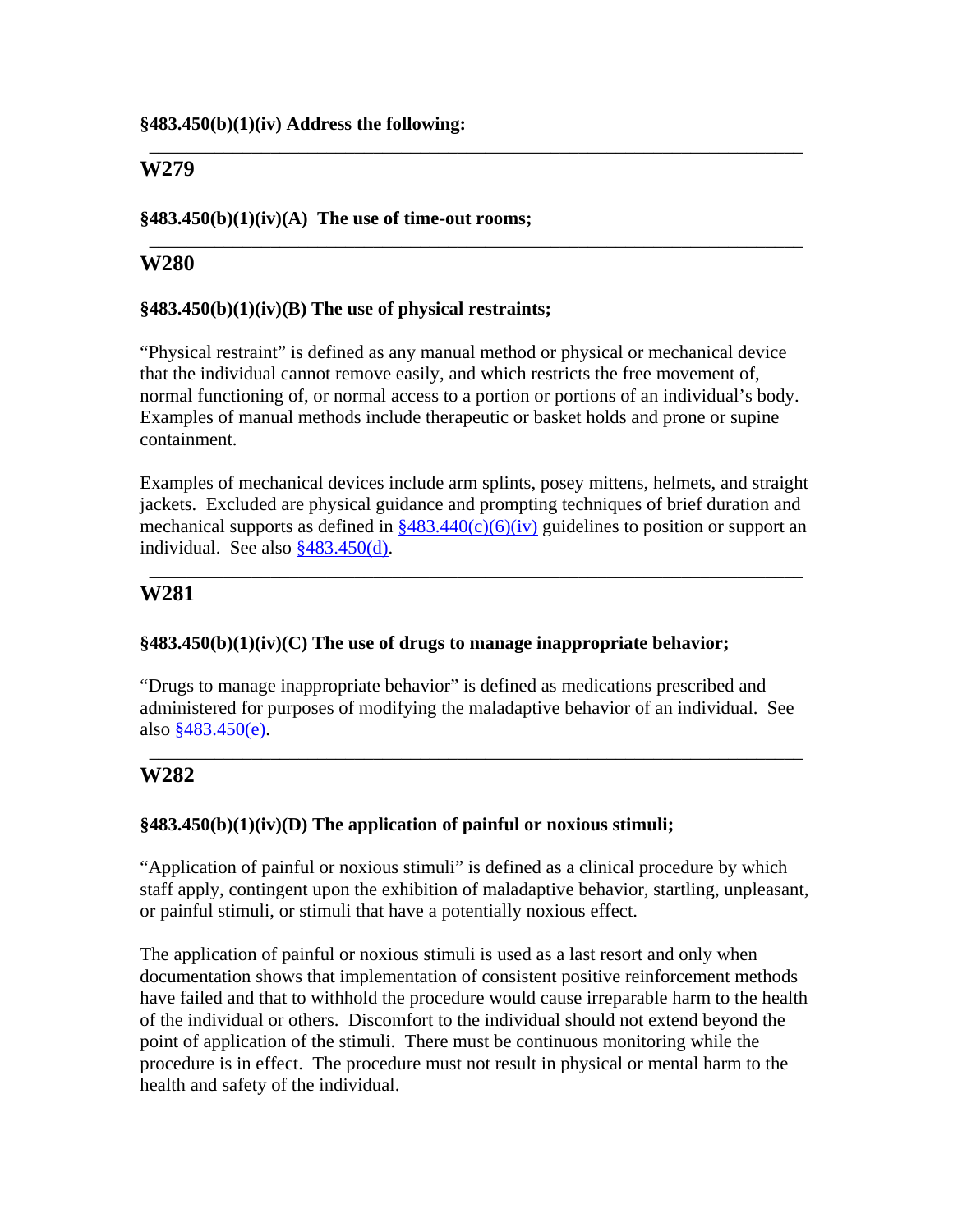### **§483.450(b)(1)(iv)(E) The staff members who may authorize the use of specified interventions;**

\_\_\_\_\_\_\_\_\_\_\_\_\_\_\_\_\_\_\_\_\_\_\_\_\_\_\_\_\_\_\_\_\_\_\_\_\_\_\_\_\_\_\_\_\_\_\_\_\_\_\_\_\_\_\_\_\_\_\_\_\_\_\_\_\_\_\_\_\_\_

\_\_\_\_\_\_\_\_\_\_\_\_\_\_\_\_\_\_\_\_\_\_\_\_\_\_\_\_\_\_\_\_\_\_\_\_\_\_\_\_\_\_\_\_\_\_\_\_\_\_\_\_\_\_\_\_\_\_\_\_\_\_\_\_\_\_\_\_\_\_

# **W284**

# **§483.450(b)(1)(iv)(F) A mechanism for monitoring and controlling the use of interventions.**

As interventions become more restrictive, the specificity with which they must be explained increases, as does the intensity of the control established by the facility. This includes other techniques having similar degrees of intrusiveness to those defined above, such as positive practice and overcorrection training of extended duration and satiation.

\_\_\_\_\_\_\_\_\_\_\_\_\_\_\_\_\_\_\_\_\_\_\_\_\_\_\_\_\_\_\_\_\_\_\_\_\_\_\_\_\_\_\_\_\_\_\_\_\_\_\_\_\_\_\_\_\_\_\_\_\_\_\_\_\_\_\_\_\_\_

# **W285**

**§483.450(b)(2) Interventions to manage inappropriate client behavior must be employed with sufficient safeguards and supervision to ensure that the safety, welfare and civil and human rights of clients are adequately protected.** 

### **Facility Practices §483.450((b)(2)**

Monitoring has insured that individual rights are protected.

Monitoring which is appropriate to the type of intervention being used, is in place to assure that the individual does not suffer unfavorable effects from the intervention.

# **Probes §483.450(b)(2)**

What mechanism does the facility use to ensure that approval does not extend longer than warranted?

To what extent is the special review committee involved in monitoring?

Do the procedures deny requisite human needs, such as sleep, shelter, bedding, or use of bathroom facilities?

Are rights denied in the absence of the required consent and approvals?

Are drugs used to manage inappropriate behavior monitored for unfavorable side effects?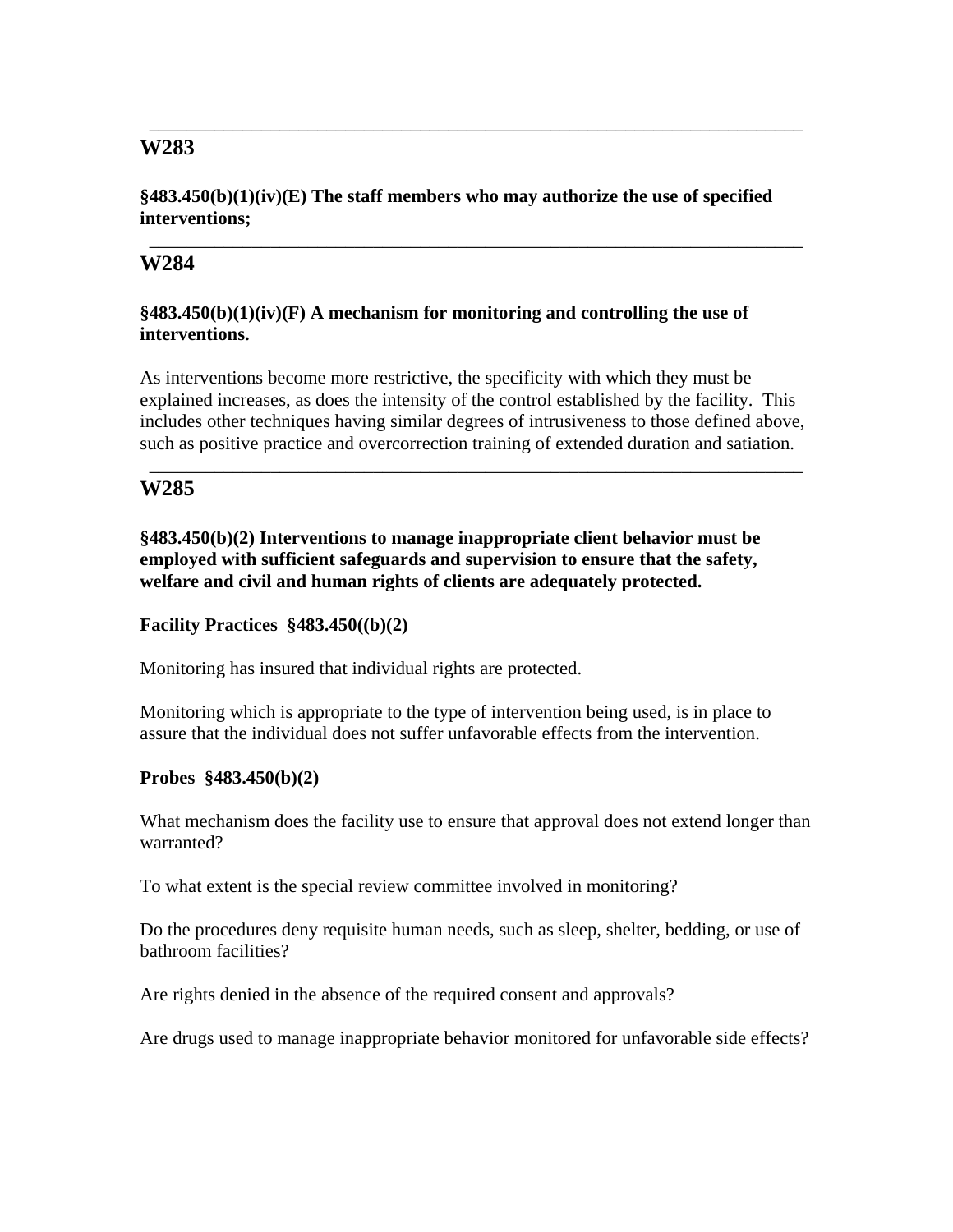**§483.450(b)(3) Techniques to manage inappropriate client behavior must never be used** 

\_\_\_\_\_\_\_\_\_\_\_\_\_\_\_\_\_\_\_\_\_\_\_\_\_\_\_\_\_\_\_\_\_\_\_\_\_\_\_\_\_\_\_\_\_\_\_\_\_\_\_\_\_\_\_\_\_\_\_\_\_\_\_\_\_\_\_\_\_\_

# **W286**

**for disciplinary purposes,** 

#### **Facility Practices §483.450(b)(3)**

No technique, whether a part of a formal program or in informal situations, is used as retaliation or retribution.

#### **Probes §483.450(b)(3)**

How commonly are these techniques used? What types of problems are they used for?

Do these techniques continue to be implemented and/or authorized regardless of individual success on individual program plan objectives?

Are restraints, time-out rooms or drugs used for environmental deficiencies (e.g., lack of staff, program structure)?

\_\_\_\_\_\_\_\_\_\_\_\_\_\_\_\_\_\_\_\_\_\_\_\_\_\_\_\_\_\_\_\_\_\_\_\_\_\_\_\_\_\_\_\_\_\_\_\_\_\_\_\_\_\_\_\_\_\_\_\_\_\_\_\_\_\_\_\_\_\_

# **W287**

#### **for the convenience of staff**

#### **Facility Practices §483.450(b)(3)**

No technique, whether a part of a formal program or in informal situations, is used to compensate for lack of staff presence or competency.

# **Probes §483.450(b)(3)**

Are the behaviors listed as problematic occurring only in certain situations, such as in living areas and on weekends, possibly indicative of understaffing? Are the problematic behaviors occurring during day programs, possibly indicative of inappropriate placement?

Is there a systematic pattern showing restrictive technique usage occurring more frequently in units where staffing is not optimal? Where there is frequent staff turnover?

Is usage tied directly to a carefully approved behavior reduction program? Or, is it in practice, a means of locking individuals at the convenience of staff or in the absence of effective programming?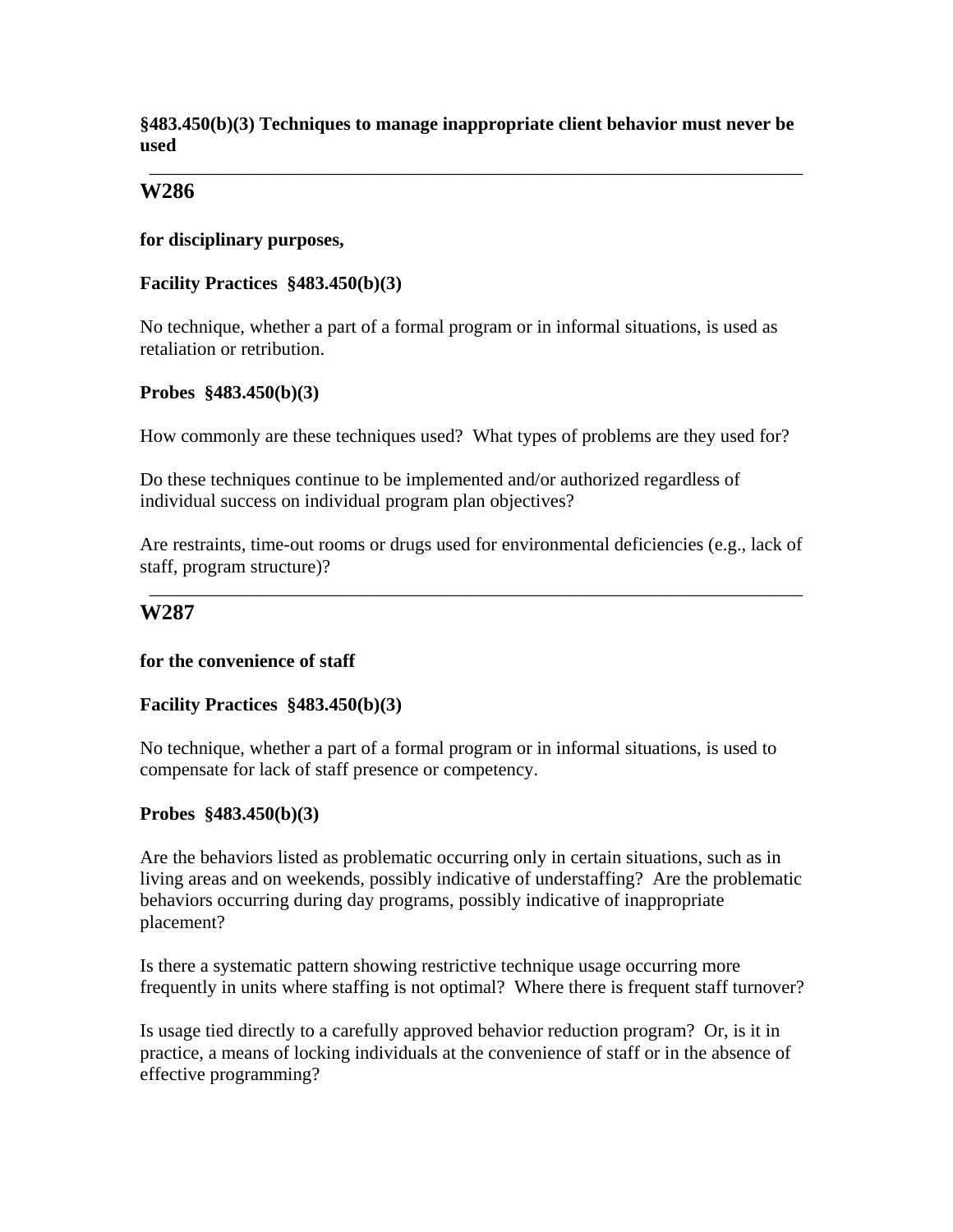### **or as a substitute for an active treatment program.**

### **§483.450(b)(3) Facility Practices**

Any intervention used is tied to a specific active treatment program which addresses both the inappropriate behavior and mechanisms to teach, improve, support, or substitute appropriate behaviors.

\_\_\_\_\_\_\_\_\_\_\_\_\_\_\_\_\_\_\_\_\_\_\_\_\_\_\_\_\_\_\_\_\_\_\_\_\_\_\_\_\_\_\_\_\_\_\_\_\_\_\_\_\_\_\_\_\_\_\_\_\_\_\_\_\_\_\_\_\_\_

#### **§483.450(b)(3) Probes**

Does the program to control inappropriate behavior actually address the problems identified, or is it, in fact, a behavior control/punishment program that does not result in desired behavior outcomes?

\_\_\_\_\_\_\_\_\_\_\_\_\_\_\_\_\_\_\_\_\_\_\_\_\_\_\_\_\_\_\_\_\_\_\_\_\_\_\_\_\_\_\_\_\_\_\_\_\_\_\_\_\_\_\_\_\_\_\_\_\_\_\_\_\_\_\_\_\_\_

# **W289**

**§483.450(b)(4) The use of systematic interventions to manage inappropriate client behavior must be incorporated into the client's individual program plan, in accordance with §483.440(c)(4) and (5) of this subpart.** 

#### **Facility Practices §483.450(b)(4)**

All behavior interventions/supports are part of the individual program plan.

All interventions are written as rigorously as other individual program plan training objectives and, in addition, include the extra provisions required by tags W238 and W239.

#### **Probes §483.450(b)(4)**

Are behavior programs demonstrably implemented in formal and informal settings alike as per the individual program plan?

Is there a complete description of the behavior occurring and evidence to show that as inappropriate behaviors diminish, desired, appropriate behaviors increase??

Does the facility change the program as individual behavior indicates?

What specific appropriate behaviors are being taught, improved, supported or substituted for the maladaptive behavior?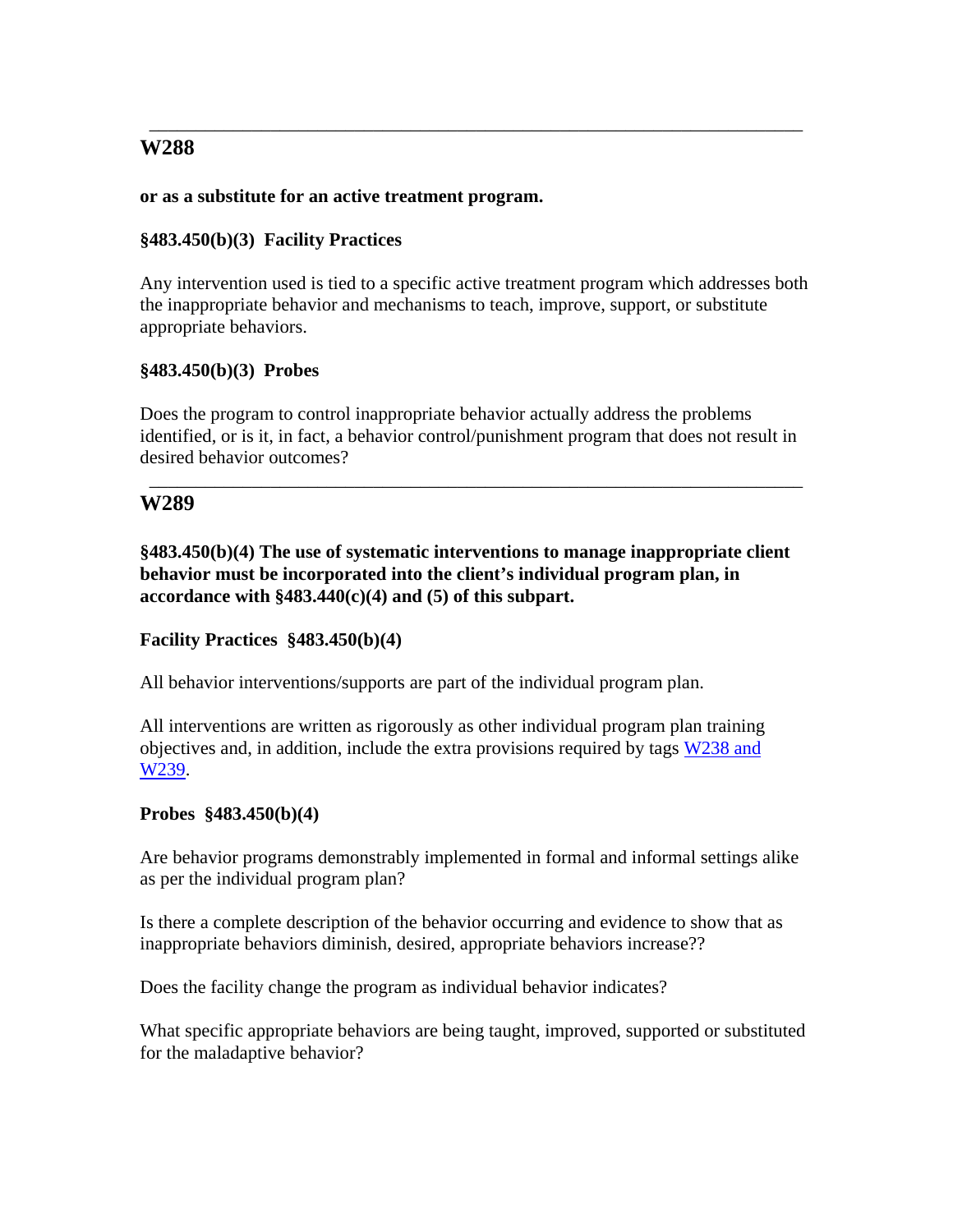### **§483.450(b)(5) Standing or as needed programs to control inappropriate behavior are not permitted.**

\_\_\_\_\_\_\_\_\_\_\_\_\_\_\_\_\_\_\_\_\_\_\_\_\_\_\_\_\_\_\_\_\_\_\_\_\_\_\_\_\_\_\_\_\_\_\_\_\_\_\_\_\_\_\_\_\_\_\_\_\_\_\_\_\_\_\_\_\_\_

# **Facility Practices §483.450(b)(5)**

All interventions addressing the control of inappropriate behaviors are justified by the functional assessment and the current level of behavior.

#### **Guidelines §483.450(b)(5)**

Ongoing authorization for "programs" or "programmatic usages" of restrictive techniques, in the absence of evidence to justify such usage, constitutes a "standing" or "as needed program" to control inappropriate behavior, and are therefore not permitted.

#### **Probes §483.450(b)(5)**

Is there a pattern of restrictive techniques used in tandem (e.g., an individual is released from time-out but is then put in another type of restraining device)?

Is there a long term pattern of usage without discernible gains in individual progress?

Do individual records contain "approved" programs incorporating restrictive techniques, yet there is:

- Only episodic frequency of the maladaptive behavior?
- Relatively rare usage of the restrictive technique?
- No previously tried and implemented positive strategies showing lack of success?

# **§483.450(c) Standard: Time-Out Rooms**

#### **W291**

**§483.450(c)(1) A client may be placed in a room from which egress is prevented only if the following conditions are met:** 

\_\_\_\_\_\_\_\_\_\_\_\_\_\_\_\_\_\_\_\_\_\_\_\_\_\_\_\_\_\_\_\_\_\_\_\_\_\_\_\_\_\_\_\_\_\_\_\_\_\_\_\_\_\_\_\_\_\_\_\_\_\_\_\_\_\_\_\_\_\_

**(c)(i) The placement is a part of an approved systematic time-out program as required by paragraph (b) of this section. (Thus, emergency placement of a client into a time-out room is not allowed.)** 

**(c)(ii) The client is under the direct constant visual supervision of designated staff.**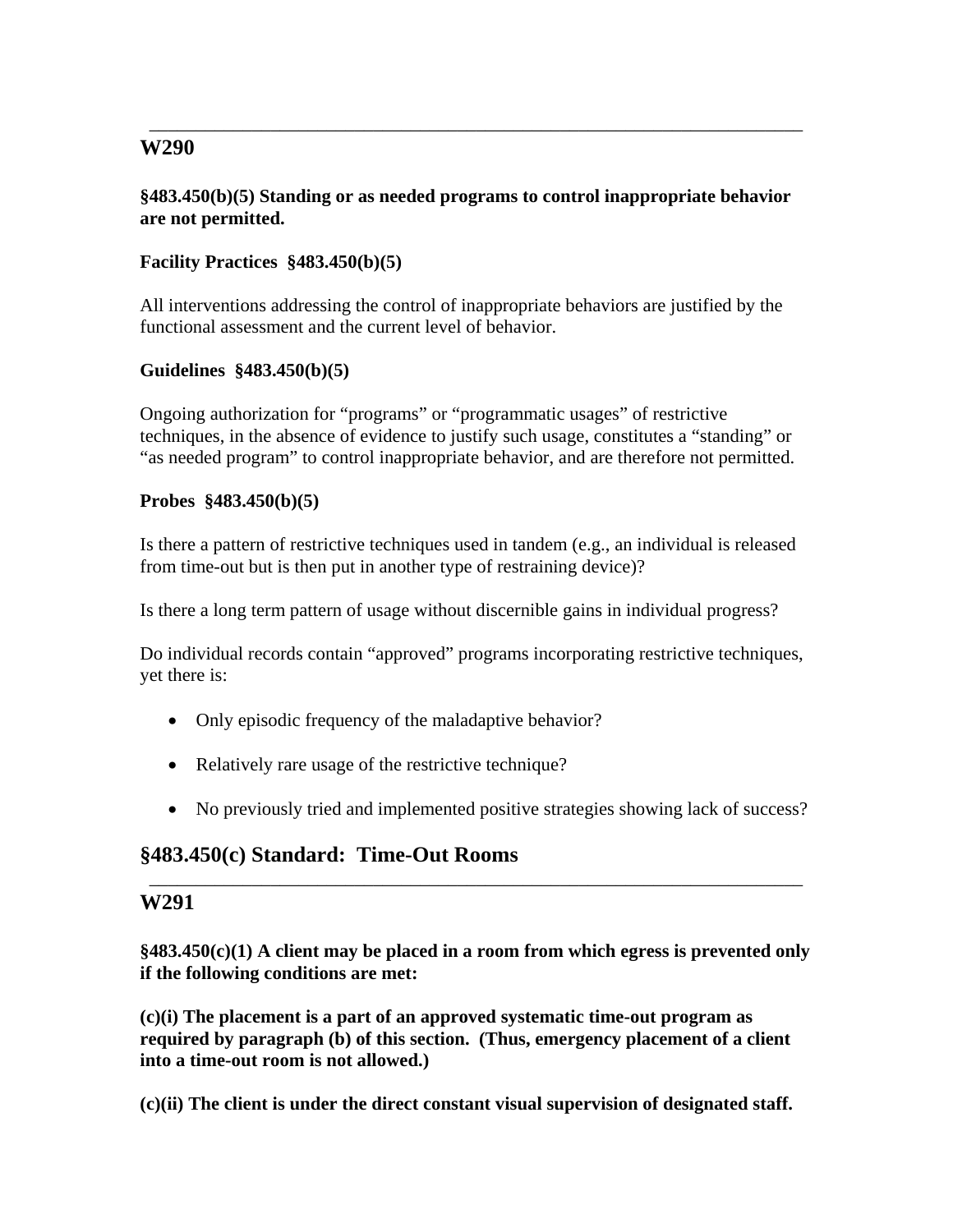# **(c)(iii) The door to the room is held shut by staff or by a mechanism requiring constant physical pressure from a staff member to keep the mechanism engaged.**

#### **Guidelines §483.450(c)(1)**

The use of time-out rooms is effective only if the individual does not like to be removed from an activity or from people. Look for patterns of frequent, lengthy time-out usage which often indicates that the environment is not reinforcing to the individual (i.e., the activities in and of themselves are not engaging, and/or the scheduled activities are potentially engaging yet the schedule is not implemented). If the individual who is in a time-out room engages in self-abuse, becomes incontinent or shows other signs of illness, staff should immediately discontinue the procedure and intervene.

Verify whether or not anyone standing or lying in any position, in any part of the time-out room can be seen.

Key locks, latch locks, and doors that open inward without an inside doorknob are not devices or mechanisms which require constant physical pressure from a staff member to keep a door shut, and, therefore, are not permitted by the regulations.

Pressure sensitive mechanisms must allow staff to enter the room at the moment the need arises.

#### **Probes §483.450(c)(1)**

What reasons cause individuals to be placed in time-out rooms most frequently? Is there a pattern of time-out usage? What is it?

On the average, how long are individuals placed in "time-out rooms"? Is time-out room usage extended on a routine basis?

Does the frequency of time-out room usage indicate that isolation is more reinforcing to the individual than the environment?

Are there plans to move to less restrictive means of modifying the behavior?

Is criterion clearly specified for use/discontinuance of time-out rooms? What do staff do with individuals after they leave time-out rooms?

Is usage directly tied to a carefully approved behavior reduction program or is it in practice a means of locking individuals at the convenience of staff or in the absence of effective programming?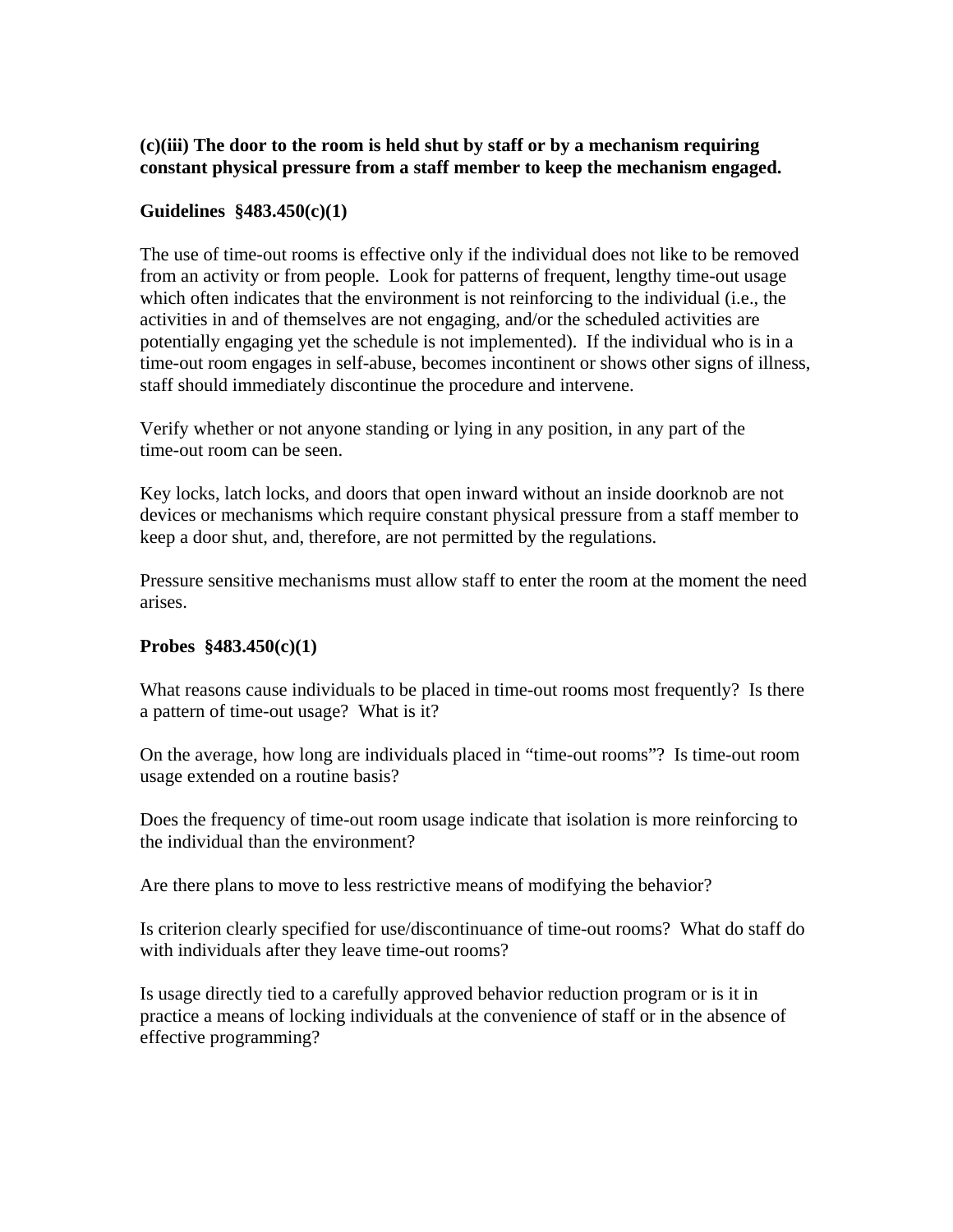How do staff monitor individuals in time-out rooms? What do staff do if an individual in a time-out room screams? Engages in self-abuse? Becomes incontinent? Shows signs of medical illness?

### \_\_\_\_\_\_\_\_\_\_\_\_\_\_\_\_\_\_\_\_\_\_\_\_\_\_\_\_\_\_\_\_\_\_\_\_\_\_\_\_\_\_\_\_\_\_\_\_\_\_\_\_\_\_\_\_\_\_\_\_\_\_\_\_\_\_\_\_\_\_ **W292**

**§483.450(c)(2) Placement of a client in a time-out room must not exceed one hour.** 

\_\_\_\_\_\_\_\_\_\_\_\_\_\_\_\_\_\_\_\_\_\_\_\_\_\_\_\_\_\_\_\_\_\_\_\_\_\_\_\_\_\_\_\_\_\_\_\_\_\_\_\_\_\_\_\_\_\_\_\_\_\_\_\_\_\_\_\_\_\_

# **W293**

**§483.450(c)(3) Clients placed in time-out rooms must be protected from hazardous conditions including, but not limited to, presence of sharp corners and objects, uncovered light fixtures, unprotected electrical outlets.** 

#### **Guidelines §483.450(c)(3)**

A door that opens inward can potentially be held closed, either intentionally or inadvertently, by the individual in the room, thereby denying staff immediate access to the room.

\_\_\_\_\_\_\_\_\_\_\_\_\_\_\_\_\_\_\_\_\_\_\_\_\_\_\_\_\_\_\_\_\_\_\_\_\_\_\_\_\_\_\_\_\_\_\_\_\_\_\_\_\_\_\_\_\_\_\_\_\_\_\_\_\_\_\_\_\_\_

# **W294**

### **§483.450(c)(4) A record of time-out activities must be kept.**

# **Facility Practices §483.450(c)(4)**

The record accurately reflects planned (i.e., part of the individual program plan) and emergency usage and presents a picture of events prior to, during, and following the use of time-out.

#### **Probes §483.450(c)(4)**

Can staff show how long and frequently time-out has been used?

Can staff describe what environmental variables contributed to each time-out usage?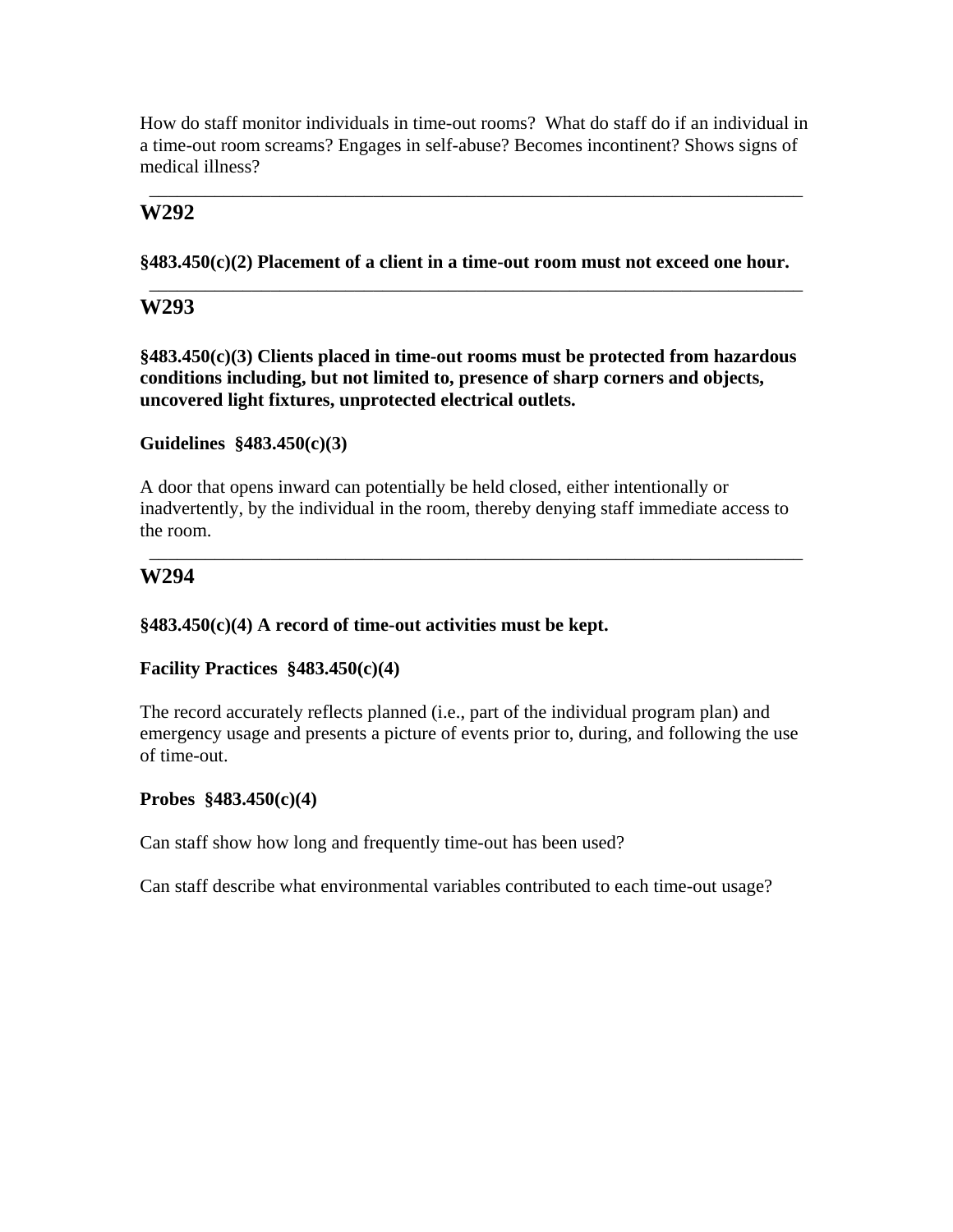# **§483.450(d)Standard: Physical Restraints**

# **(d)(1) The facility may employ physical restraint only**

# **W295**

## **§483.450(d)(1)(i) As an integral part of an individual program plan that is intended to lead to less restrictive means of managing and eliminating the behavior for which the restraint is applied;**

\_\_\_\_\_\_\_\_\_\_\_\_\_\_\_\_\_\_\_\_\_\_\_\_\_\_\_\_\_\_\_\_\_\_\_\_\_\_\_\_\_\_\_\_\_\_\_\_\_\_\_\_\_\_\_\_\_\_\_\_\_\_\_\_\_\_\_\_\_\_

# **Facility Practices §483.450(d)(1)(i)**

The use of physical restraint is specified within the individual program plan.

Physical restraint is used only in response to a specific type and/or severity of behavior and only for the amount of time specified in the individual program plan.

The plan is directed toward reduction of the use of restraints.

# **Probes §483.450(d)(1)(i)**

What is the reason for the restraint? Does the individual program plan identify the type of restraint to be used? Does the severity of the behavior justify its usage?

Does the facility consider factors **other than** the individual in determining causes for need for restraints (e.g., other individuals, staff, building noise, sufficiency of program structure)?

Are there clear, performance-based linkages between use of restraints in practice and behavior programs that use restraints? Or are restraints used in ways and at times other than prescribed in the individual's program?

\_\_\_\_\_\_\_\_\_\_\_\_\_\_\_\_\_\_\_\_\_\_\_\_\_\_\_\_\_\_\_\_\_\_\_\_\_\_\_\_\_\_\_\_\_\_\_\_\_\_\_\_\_\_\_\_\_\_\_\_\_\_\_\_\_\_\_\_\_\_

# **W296**

**§483.450(d)(1)(ii) As an emergency measure, but only if absolutely necessary to protect client or others from injury; or** 

# **Facility Practices §483.450(d)(1)(ii)**

Emergency physical restraint for an unanticipated type or severity of behavior is used only to prevent injury to the individual or others.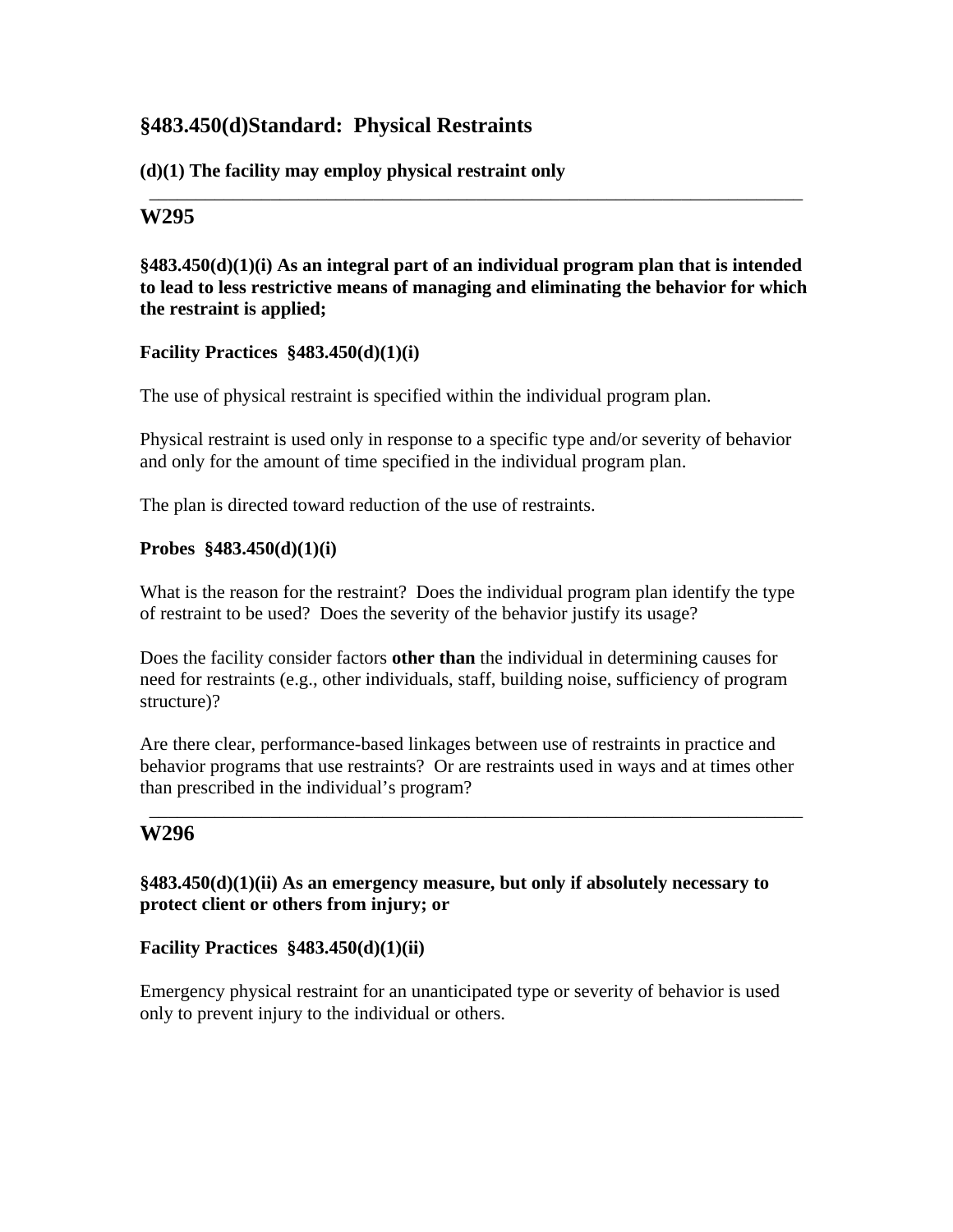### **Guidelines §483.450(d)(1)(ii)**

"Emergency measure" is defined as use of the least restrictive procedures and for the briefest time necessary to control severely aggressive or destructive behaviors that place the individual or others in imminent danger **when those behaviors reasonably could not have been anticipated**, and only as they are necessary within the context of positive behavioral programming. Examine closely how frequently "emergency measures" are employed. Repeated applications of such measures within short intervals of time, without subsequent incorporation into a written active treatment program, as required by §483.440(c), raises serious questions about the individual's receipt of active treatment and the individual's right to be free from unnecessary restraint.

#### **Probes §483.450(d)(1)(ii)**

Is there a systematic pattern of incidents being called "emergencies" in order to apply restraints without use of an approved program?

Are repeated emergency applications of restraints followed up with development of systematic behavior management programs? Is use of an emergency application documented and reviewed by the QMRP or designee with appropriate follow-up?

### **W297**

**§483.450(d)(1)(iii) As a health-related protection prescribed by a physician, but only if absolutely necessary during the conduct of a specific medical or surgical procedure, or only if absolutely necessary for client protection during the time that a medical condition exists** 

\_\_\_\_\_\_\_\_\_\_\_\_\_\_\_\_\_\_\_\_\_\_\_\_\_\_\_\_\_\_\_\_\_\_\_\_\_\_\_\_\_\_\_\_\_\_\_\_\_\_\_\_\_\_\_\_\_\_\_\_\_\_\_\_\_\_\_\_\_\_

#### **Facility Practices §483.450(d)(1)(iii)**

Physical restraint is employed for medical reasons only when no other option is available or when no other option has proven effective in achieving the needed result for a particular individual, based on input from the IDT.

In the presence of a restraint intended to be a health-related protection, there is an active medical condition at the time the physical restraint is used.

#### **Probes §483.450(d)(1)(iii)**

What do staff do to prepare individuals for medical or dental examinations in order to reduce the need for physical or mechanical restraints?

Have other options such as desensitization training, behavior shaping, intensive positive reinforcement, environmental changes, etc. been tried?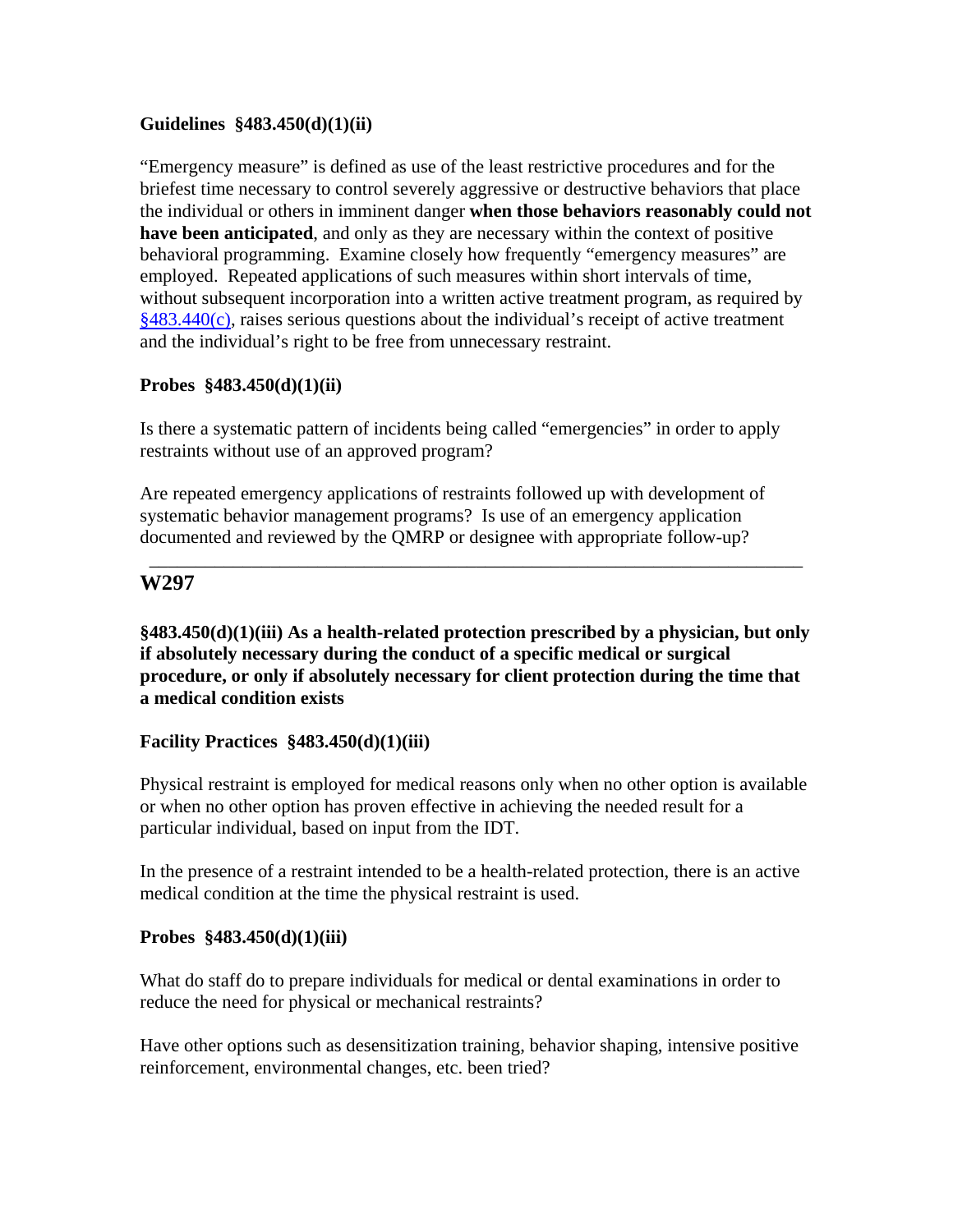Are individuals routinely restrained before medical or dental examinations?

#### **§483.450(d)(2) Authorizations to use or extend restraints as an emergency measure must be**

\_\_\_\_\_\_\_\_\_\_\_\_\_\_\_\_\_\_\_\_\_\_\_\_\_\_\_\_\_\_\_\_\_\_\_\_\_\_\_\_\_\_\_\_\_\_\_\_\_\_\_\_\_\_\_\_\_\_\_\_\_\_\_\_\_\_\_\_\_\_

#### **Guidelines §483.450(d)(2)**

The facility determines who may authorize use of emergency restraints.

# **W298**

#### **§483.450(d)(2)(i) In effect no longer than 12 consecutive hours; and**

#### **Guidelines §483.450(d)(2)(i)**

The specific 12-hour authorization and re-authorization to use or extend usage of physical restraints does **not** apply to restraints used as an integral part of the individual program plan or to those that qualify as a health-related protection, as defined in the regulation.

\_\_\_\_\_\_\_\_\_\_\_\_\_\_\_\_\_\_\_\_\_\_\_\_\_\_\_\_\_\_\_\_\_\_\_\_\_\_\_\_\_\_\_\_\_\_\_\_\_\_\_\_\_\_\_\_\_\_\_\_\_\_\_\_\_\_\_\_\_\_

\_\_\_\_\_\_\_\_\_\_\_\_\_\_\_\_\_\_\_\_\_\_\_\_\_\_\_\_\_\_\_\_\_\_\_\_\_\_\_\_\_\_\_\_\_\_\_\_\_\_\_\_\_\_\_\_\_\_\_\_\_\_\_\_\_\_\_\_\_\_

# **W299**

#### **§483.450(d)(2)(ii) Obtained as soon as the client is restrained or stable.**

# **W300**

**§483.450(d)(3) The facility must not issue orders for restraint on a standing or as needed basis.** 

# **Guidelines §483.450(d)(2)(ii)**

This refers to the reporting and retrospective authorization of the emergency measure when no prior use authorization could be obtained due to the seriousness and immediacy of the event

\_\_\_\_\_\_\_\_\_\_\_\_\_\_\_\_\_\_\_\_\_\_\_\_\_\_\_\_\_\_\_\_\_\_\_\_\_\_\_\_\_\_\_\_\_\_\_\_\_\_\_\_\_\_\_\_\_\_\_\_\_\_\_\_\_\_\_\_\_\_

# **W301**

**§483.450(d)(4) A client placed in restraint must be checked at least every 30 minutes by staff trained in the use of restraints,** 

\_\_\_\_\_\_\_\_\_\_\_\_\_\_\_\_\_\_\_\_\_\_\_\_\_\_\_\_\_\_\_\_\_\_\_\_\_\_\_\_\_\_\_\_\_\_\_\_\_\_\_\_\_\_\_\_\_\_\_\_\_\_\_\_\_\_\_\_\_\_

# **W302**

**released from the restraint as quickly as possible, and**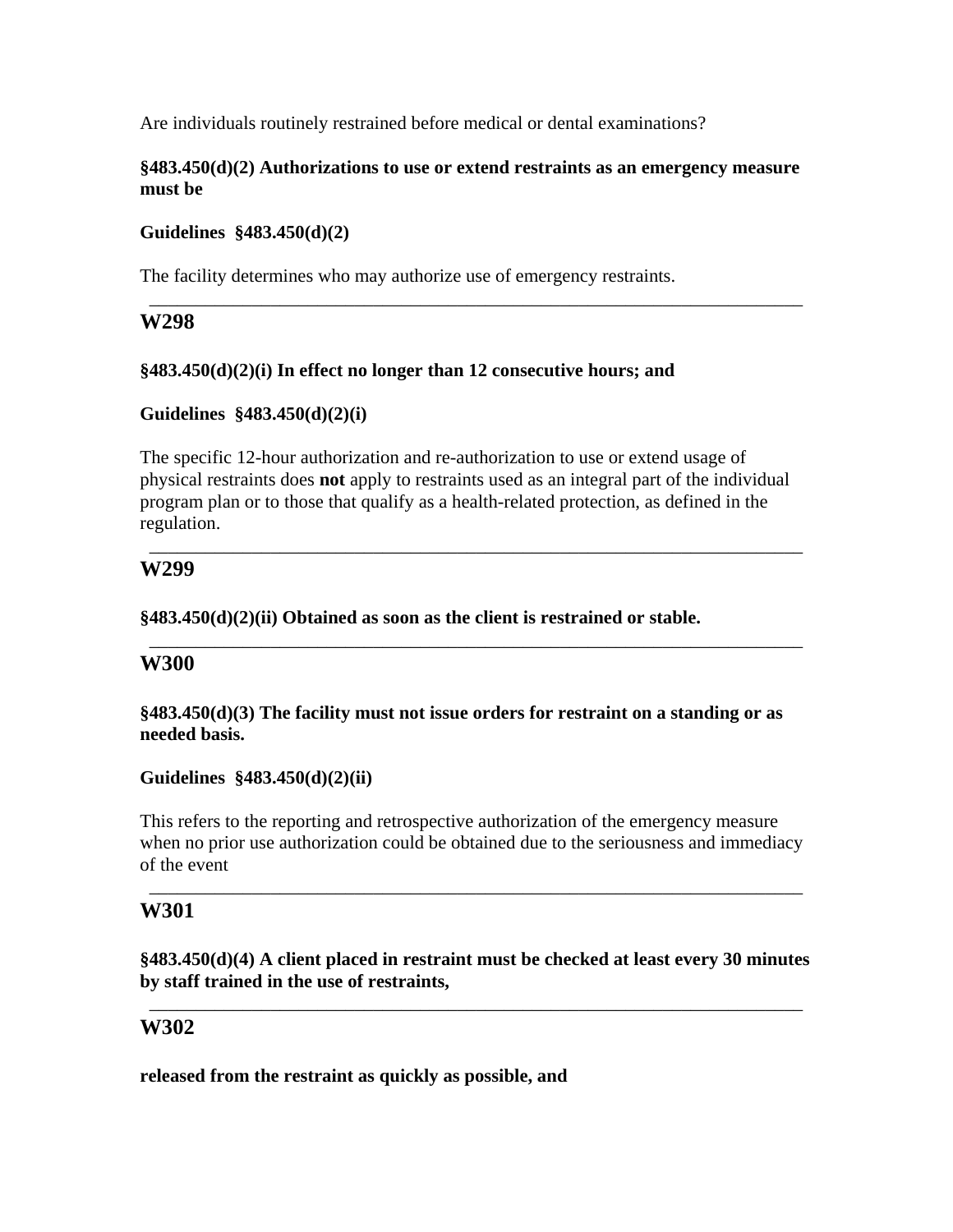# **a record of these checks and usage must be kept**

# **Guidelines §483.450(d)(4)**

The frequency of monitoring will vary according to the type and design of the device and the psychological and physical well-being of the individual. For example, an individual in four-point restraints might require constant monitoring while someone in soft mittens may require less frequent monitoring. It is also true that for some individuals, constant visual supervision would serve to reinforce the inappropriate behavior and thereby reduce the clinical effectiveness of using the restraint. However, in no case may the 30 minute time limit be extended.

\_\_\_\_\_\_\_\_\_\_\_\_\_\_\_\_\_\_\_\_\_\_\_\_\_\_\_\_\_\_\_\_\_\_\_\_\_\_\_\_\_\_\_\_\_\_\_\_\_\_\_\_\_\_\_\_\_\_\_\_\_\_\_\_\_\_\_\_\_\_

"As quickly as possible" means as soon as the individual is calm or no longer a danger to self or others.

# **Probes §483.450(d)(4)**

Is there a pattern that individuals are placed in restraints repeatedly for 2-hour consecutive applications during the entire restraint authorization period?

Does the team decide whether constant or frequent monitoring is helpful or contraindicated for an individual? On what basis is this decision made?

When staff apply restraints do they demonstrate proper usage per each individual's program? Is the use of restraints well documented to present a clear picture of the events prior to, during, and following its use? Is this information reviewed by the IDT and addressed?

# **§483.450(d)(5) Restraints must be designed and used**

# **Probes §483.450(d)(5)**

Is there documentation in an individual's record regarding contraindications, if any, to certain types of restraints?

\_\_\_\_\_\_\_\_\_\_\_\_\_\_\_\_\_\_\_\_\_\_\_\_\_\_\_\_\_\_\_\_\_\_\_\_\_\_\_\_\_\_\_\_\_\_\_\_\_\_\_\_\_\_\_\_\_\_\_\_\_\_\_\_\_\_\_\_\_\_

How will the individual's safety be ensured?

How do staff decide which type of restraint to use for a particular individual?

# **W304**

#### **so as not to cause physical injury to the client**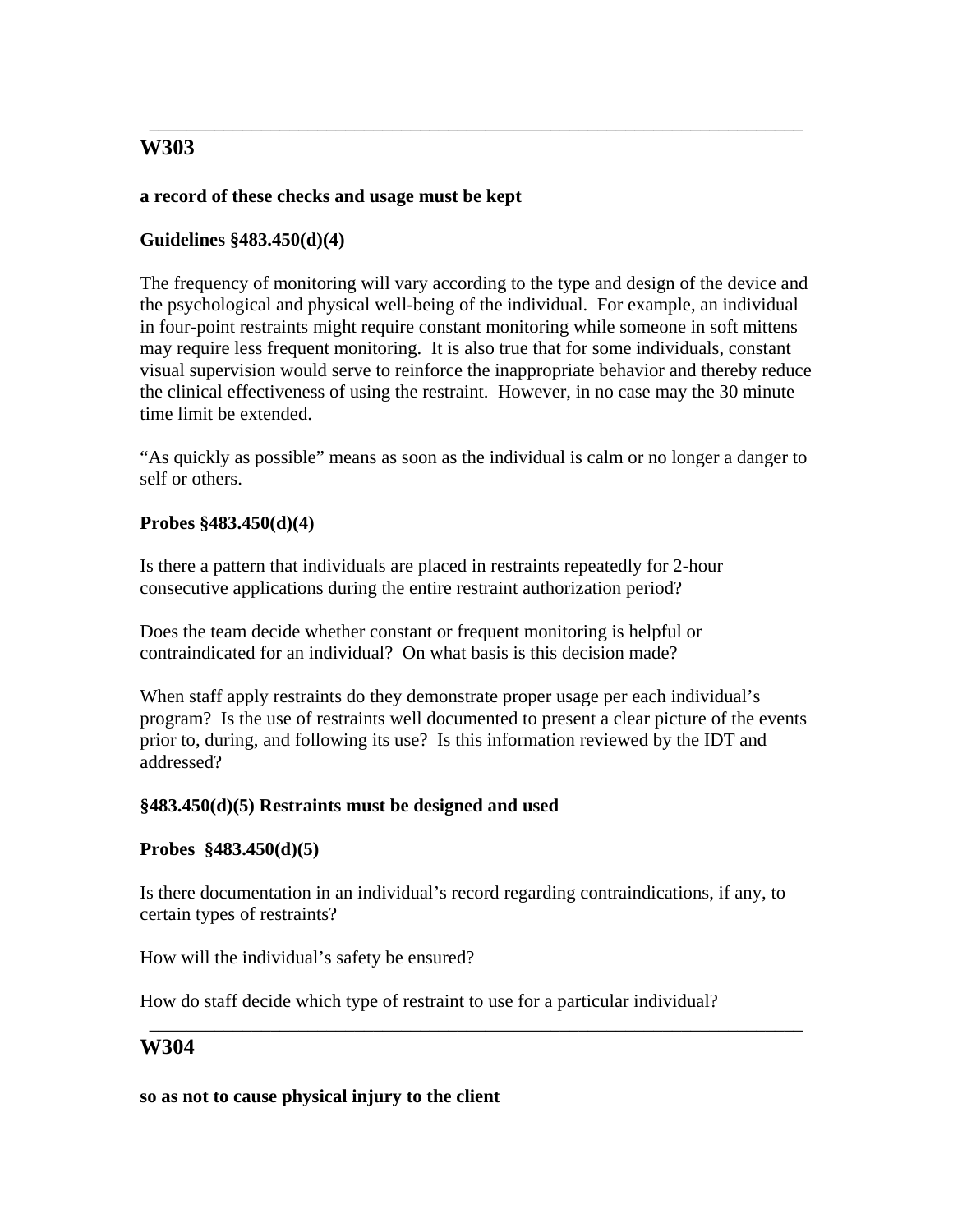### **and so as to cause the least possible discomfort.**

### **§483.450(d)(6) Opportunity for motion and exercise must be provided**

#### **Guidelines 483.450(D)(6)**

"Motion and exercise" includes an opportunity for liquid intake and toileting, if needed by the individual.

\_\_\_\_\_\_\_\_\_\_\_\_\_\_\_\_\_\_\_\_\_\_\_\_\_\_\_\_\_\_\_\_\_\_\_\_\_\_\_\_\_\_\_\_\_\_\_\_\_\_\_\_\_\_\_\_\_\_\_\_\_\_\_\_\_\_\_\_\_\_

\_\_\_\_\_\_\_\_\_\_\_\_\_\_\_\_\_\_\_\_\_\_\_\_\_\_\_\_\_\_\_\_\_\_\_\_\_\_\_\_\_\_\_\_\_\_\_\_\_\_\_\_\_\_\_\_\_\_\_\_\_\_\_\_\_\_\_\_\_\_

# **W306**

for a period of not less than 10 minutes during each two hour period in which restraint is employed,

#### **Guidelines §483.450(d)(6)**

In the presence of a restraint being worn during sleeping hours, surveyors must determine whether it is truly the nature of the individual's behavior which warrants this significant level of intrusion, or whether it in fact is a substitute for lower staffing during night time hours. The "motion and exercise" requirement applies to all restraints which **restrict** the **range of motion** of a limb or joint. Therefore, for example, if a helmet is applied to protect a head wound during sleeping hours, and the individual's range of motion in the neck has not been affected, then this requirement does **not** apply.

This requirement also does not apply to cases of medical restraints that are specifically ordered for the immobilization of bones and joints during the physical healing process involved with fractures, sprains, etc. (e.g., a broken bone immobilized by a cast or splint). However, if a physical restraint was applied to an extremity to prevent an individual from removing post-operative sutures, the restraint would be required to be released every two hours for a period of not less than 10 minutes.

Even though usage of mechanical supports, defined at  $\frac{8483.440(c)(6)(vi)}{40}$ , may confine the movement of an individual, W306 does not apply to such usage.

\_\_\_\_\_\_\_\_\_\_\_\_\_\_\_\_\_\_\_\_\_\_\_\_\_\_\_\_\_\_\_\_\_\_\_\_\_\_\_\_\_\_\_\_\_\_\_\_\_\_\_\_\_\_\_\_\_\_\_\_\_\_\_\_\_\_\_\_\_\_

# **W307**

**and a record of such activity must be kept.** 

**§483.450(d)(7) Barred enclosures**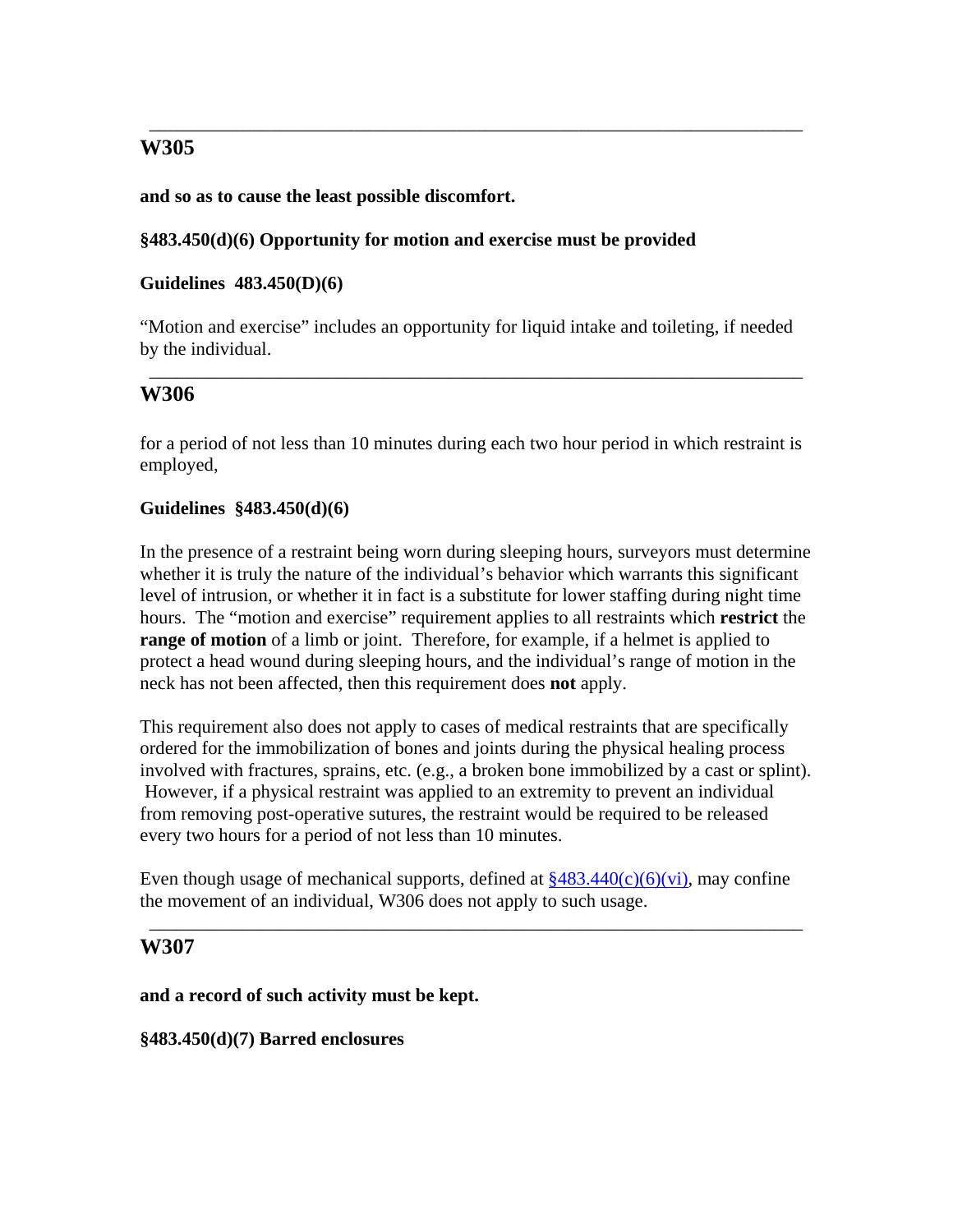**must not be more than three feet in height and** 

# **W309**

**must not have tops.** 

**Probes §483.450(d)(7)** 

For what reason does staff use barred enclosures?

How long do individuals remain in these devices?

What other interventions have been tried?

Are use of these enclosures incorporated into individually designed plans, aimed at elimination of the behavior causing the need?

\_\_\_\_\_\_\_\_\_\_\_\_\_\_\_\_\_\_\_\_\_\_\_\_\_\_\_\_\_\_\_\_\_\_\_\_\_\_\_\_\_\_\_\_\_\_\_\_\_\_\_\_\_\_\_\_\_\_\_\_\_\_\_\_\_\_\_\_\_\_

\_\_\_\_\_\_\_\_\_\_\_\_\_\_\_\_\_\_\_\_\_\_\_\_\_\_\_\_\_\_\_\_\_\_\_\_\_\_\_\_\_\_\_\_\_\_\_\_\_\_\_\_\_\_\_\_\_\_\_\_\_\_\_\_\_\_\_\_\_\_

# **§483.450(e) Standard: Drug Usage**

# **W310**

**(e)(1) The facility must not use drugs in doses that interfere with the individual client's daily living activities.** 

\_\_\_\_\_\_\_\_\_\_\_\_\_\_\_\_\_\_\_\_\_\_\_\_\_\_\_\_\_\_\_\_\_\_\_\_\_\_\_\_\_\_\_\_\_\_\_\_\_\_\_\_\_\_\_\_\_\_\_\_\_\_\_\_\_\_\_\_\_\_

#### **Facility Practices §483.450(e)(1)**

Individuals who are receiving medications are alert and available for participation in daily living activities, unless a well-documented condition (e.g., significant seizure activity) warrants the use of medication in sedating quantities to adequately control that condition.

#### **Guidelines §483.450(e)(1)**

Section  $483.450(e)(1)$  applies to all medications, including medications prescribed to control inappropriate behavior.

Overmedication occurs for many reasons. For medications prescribed to control maladaptive behavior, the most common reasons are: the individual's maladaptive behavior may not be responsive to drugs (e.g., if an individual has a non-drug-responsive form of self injury, then use of psychotropics may simply lead up to maximum drug doses without suppressing the behavior), drug therapy may be exacerbating the behavior (e.g., if a drug-induced side effect is mistaken for agitation, then the physician may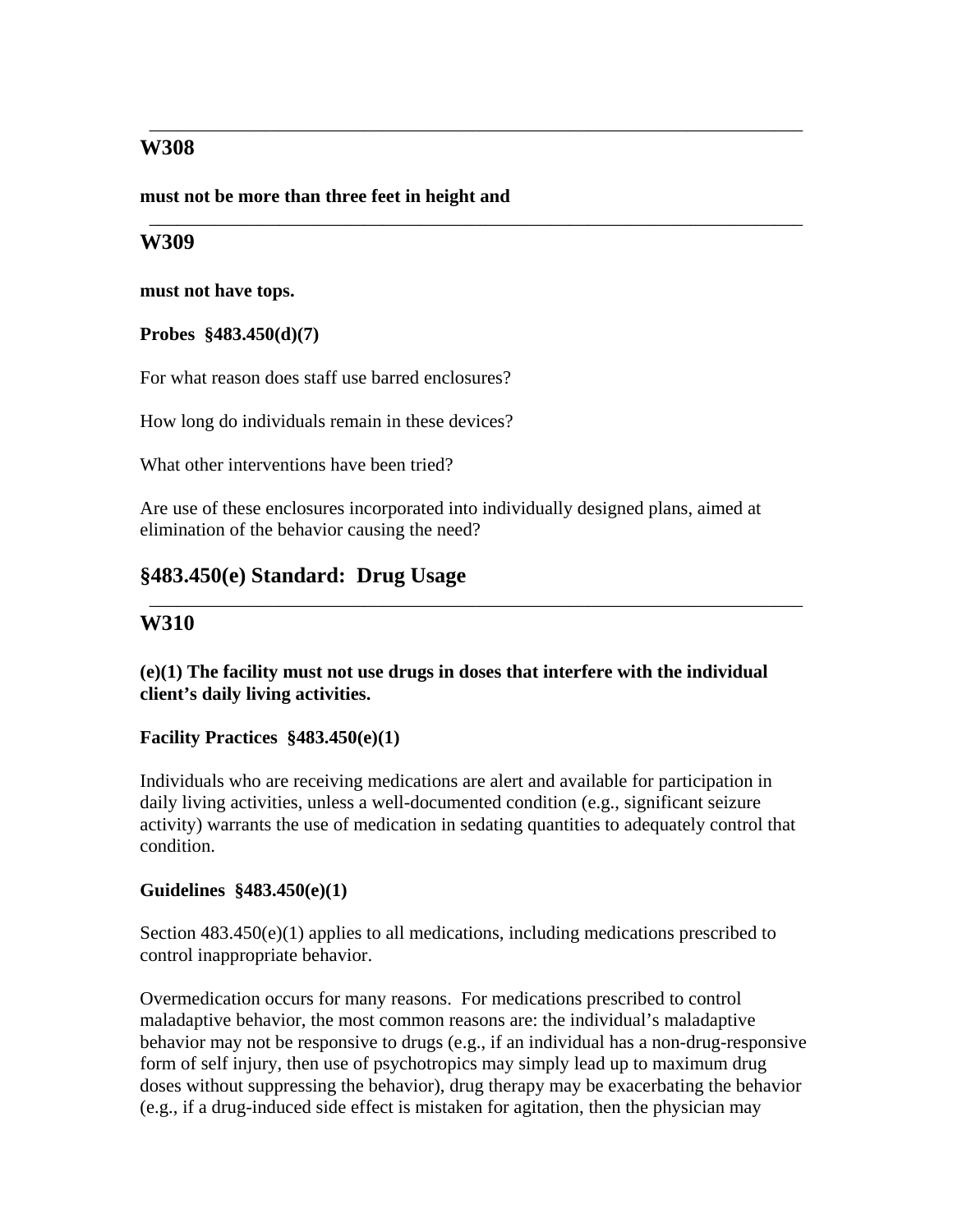mistakenly believe that the individual is undermedicated and increase the dose), presence of polypharmacy within the same drug class may result in a drug dose that would exceed the maximum daily limit for any one drug, the individual may be receiving too frequent injections which may result in significant drug accumulation over time, and the use of daily medication plus PRN or stat (one time) doses may result in greater than the recommended daily doses being prescribed (especially since intramuscular administration may be up to four times as potent). Overmedication may also occur as a result of the interaction between drugs, whether these drugs were prescribed for control of inappropriate behavior, or for a physical or medical condition.

Administration of PRN or stat doses for periods greater than a few weeks may indicate that the individual's daily dose is sub-therapeutic, the problem will not respond to the prescribed drug or the drug is exacerbating the problem. In such instances, the surveyor should verify whether or not the drug regimen has been reassessed.

# **Probes §483.450(e)(1)**

Are individuals who receive medications lethargic and inactive during the day? If so:

- How long has the individual been on medication?
- How long have the overt behaviors of lethargy and inactivity been noticed?
- Have there been any attempts to taper the medication down?

Is there evidence that the medication helps to facilitate the individual's participation in his/her individual program plan objectives?

\_\_\_\_\_\_\_\_\_\_\_\_\_\_\_\_\_\_\_\_\_\_\_\_\_\_\_\_\_\_\_\_\_\_\_\_\_\_\_\_\_\_\_\_\_\_\_\_\_\_\_\_\_\_\_\_\_\_\_\_\_\_\_\_\_\_\_\_\_\_

# **§483.450(e)(2) Drugs used for control of inappropriate behavior must**

# **W311**

# **be approved by the interdisciplinary team and**

# **Facility Practices §483.450(e)(2)**

The physician and other team members have discussed the risks and benefits of the medication to address the target behavior/symptoms, and has approved the use of the drug as being consistent with the active treatment program.

\_\_\_\_\_\_\_\_\_\_\_\_\_\_\_\_\_\_\_\_\_\_\_\_\_\_\_\_\_\_\_\_\_\_\_\_\_\_\_\_\_\_\_\_\_\_\_\_\_\_\_\_\_\_\_\_\_\_\_\_\_\_\_\_\_\_\_\_\_\_

# **W312**

**be used only as an integral part of the client's individual program plan that is directed specifically towards the reduction of and eventual elimination of the behaviors for which the drugs are employed.**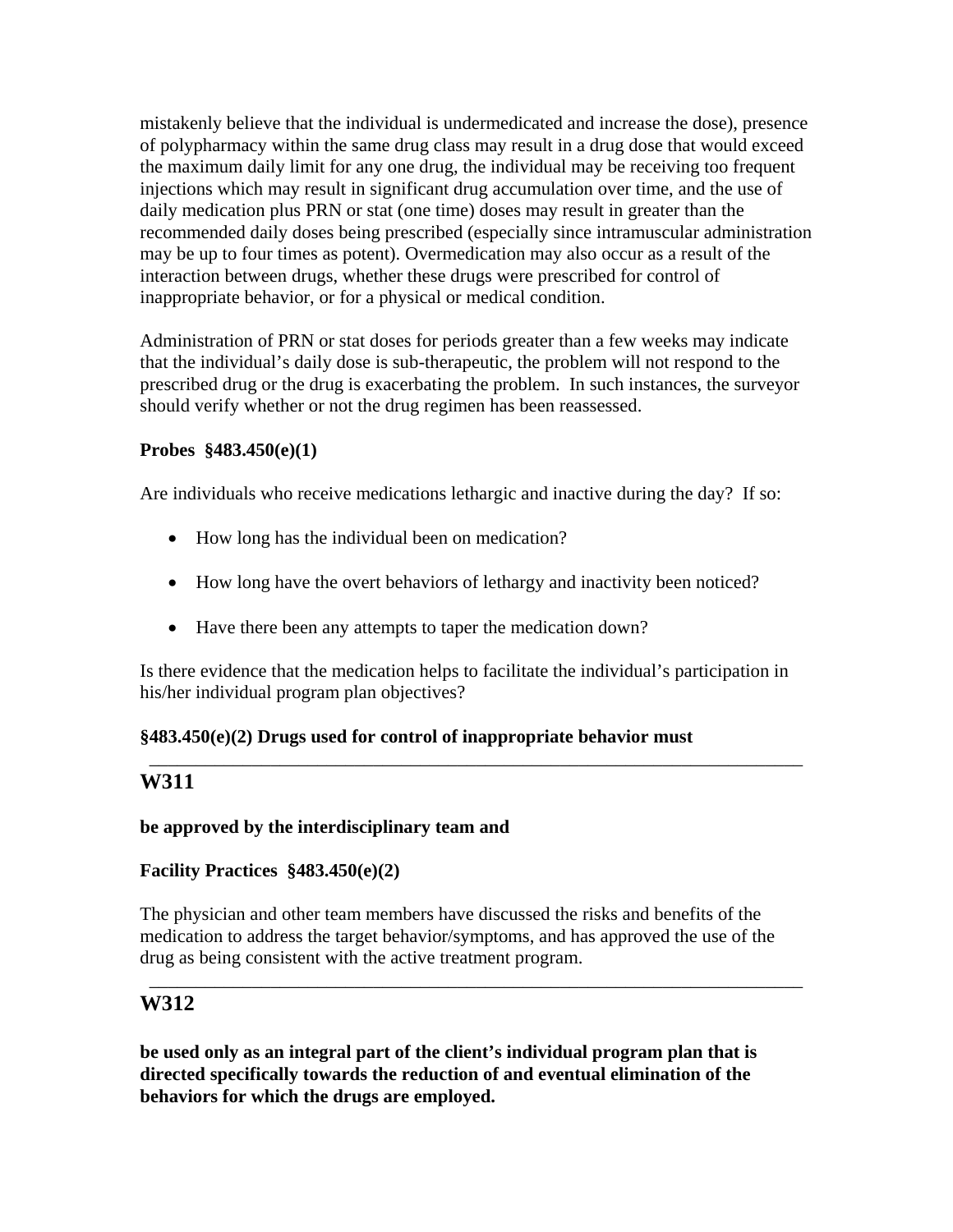### **Facility Practices §483.450(e)(2)**

The individual program plan identifies the drug usage and how it may change in relation to progress or regression in the objective.

The individual program plan contains specific criteria for any PRN usage.

#### **Guidelines §483.450(e)(2)**

For drugs to be an effective therapeutic tool, they must be prescribed only to the extent that they are necessary for normal medical management of the individual.

In an emergency, a physician may authorize the use of a drug to control an inappropriate behavior. However, orders for continued emergency drug usage cannot continue until the team gives approval and the drug's usage has been included in the plan. Psychotropic drug therapy may **not** be used outside of an active treatment program targeted to eliminate the specific behaviors which are thought to be drug responsive.

Although only a physician can prescribe medication, the decision to use medication for control of behavior must be based on input from other team members. W329 and W330 address the physician's participation in the person's individual program plan as part of the interdisciplinary team. The interdisciplinary team involvement in this decisionmaking process is inextricably linked to an obligation to develop and implement effective non-drug interventions that address the targeted behavior. This obligation requires constant monitoring of the non-drug interventions to determine its efficacy, and to determine whether the judicious use of drug therapy may at times be appropriate.

Individuals who receive psychoactive drugs for behaviors associated with a diagnosed mental disorder, require an active treatment program designed to reduce, ameliorate, compensate or eliminate the psychiatric symptoms. The psychiatric diagnosis must be based on a comprehensive psychiatric evaluation in which the evidence supports the conclusion of a psychiatric diagnosis as required by W212. The focus of active treatment, in this instance, would be on the mental health of the individual.

Drugs from categories other than the principle drug classes that have behavior controlling properties (e.g., antipsychotic, antianxiety, and antidepressants) are sometimes used to control inappropriate behavior. Examples include the use of propranolol (Inderal), which is classified as an antihypertensive and antianginal drug, for self-injurious behavior, and carbamazepine (Tegretol), which is an anticonvulsant, for aggression. The regulation was written to encompass **any** drug when its **use** is for purposes of controlling inappropriate behavior. This requirement does not apply to drugs, such as propranolol, when they are used to treat medical conditions. However, if their use (e.g. dose, duration, etc.) indicates that they are being used to control inappropriate behavior, the interdisciplinary team must be involved in the decision to use them, and they must be incorporated into the active treatment program plan.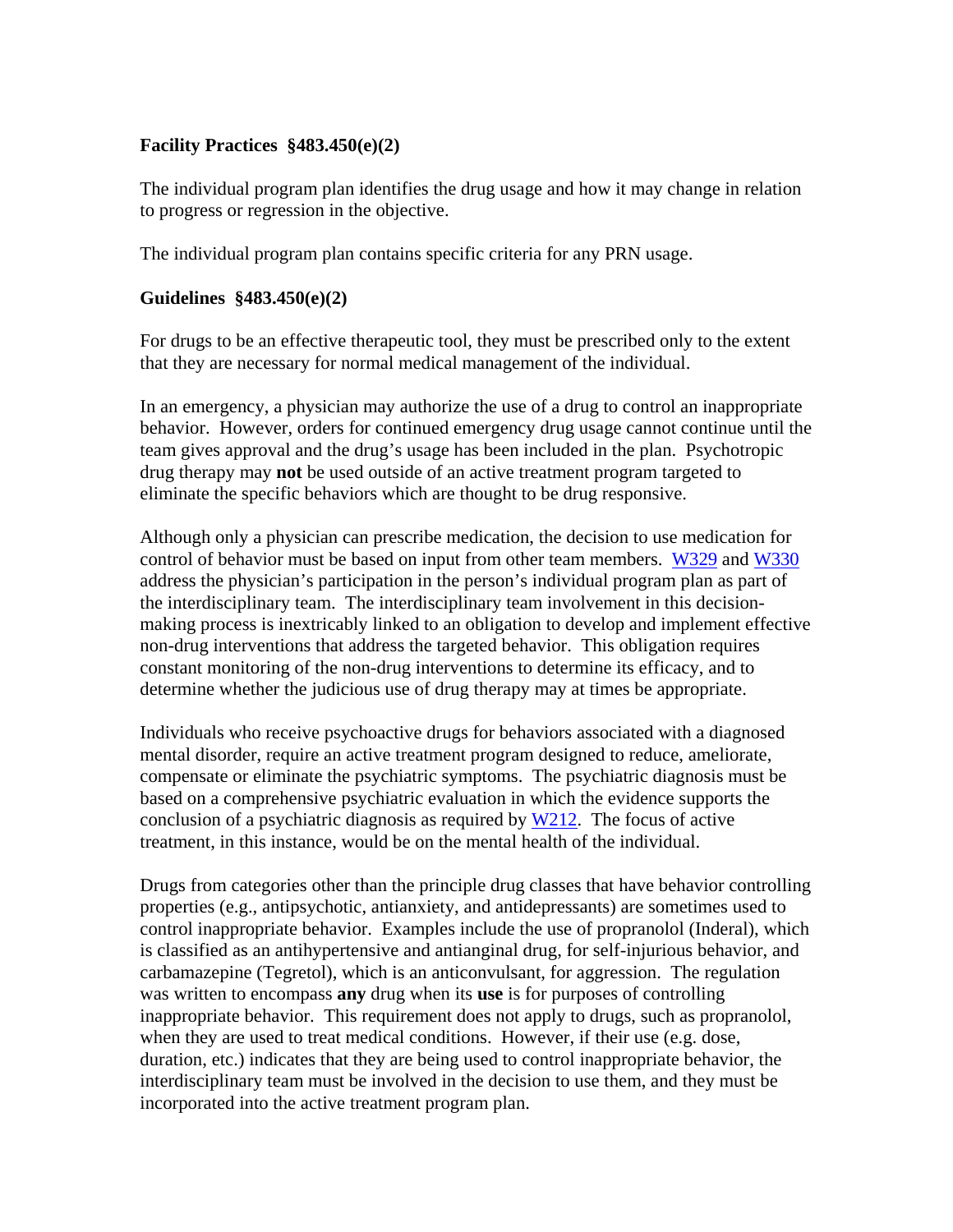In order for an individual to receive dental or medical treatment, the physician may need to prescribe a sedative as part of the normal medical management for that individual. This situation, occurring rarely, would not require an active treatment program targeted toward elimination of the behavior. The decision to use sedation for medical appointments must be made on an individual basis, and with input from the interdisciplinary team. When the individual is regularly exhibiting behaviors that are interfering with the ability to receive routine medical and dental treatment, then use of the sedative is required to be incorporated into a specific active treatment program.

# **Probes §483.450(e)(2)**

Is there documentation that alternative interventions have been considered and tried where appropriate?

Is there a pattern of prescription of the same drug used for many individuals, regardless of the problem?

Is the overall rate of psychotropic medication usage appropriate to the nature of the population served (e.g., in relation to case mix)?

Is there evidence that the individual can be and is placed on psychotropic medications without a full review and the protection processes of these requirements?

Is there an identifiable working mechanism to reduce or eliminate the need for psychotropic drug use on each affected individual? Are data collected so that the effect of drug usage can be assessed?

Does the physician, psychologist, pharmacist, nurse, and other program and health staff work together to reduce psychotropic drug utilization?

Are drug reduction plans actually implemented as indicated by reaching criteria in the behavior management programs?

\_\_\_\_\_\_\_\_\_\_\_\_\_\_\_\_\_\_\_\_\_\_\_\_\_\_\_\_\_\_\_\_\_\_\_\_\_\_\_\_\_\_\_\_\_\_\_\_\_\_\_\_\_\_\_\_\_\_\_\_\_\_\_\_\_\_\_\_\_\_

# **W313**

# **§483.450(e)(3) Drugs used for control of inappropriate behavior must not be used until it can be justified that the harmful effects of the behavior clearly outweigh the potentially harmful effects of the drugs.**

# **Facility Practices §483.450(e)(3)**

The risk(s) associated with the drug being used is consistent with the type and severity of the behavior/symptoms it is intended to affect.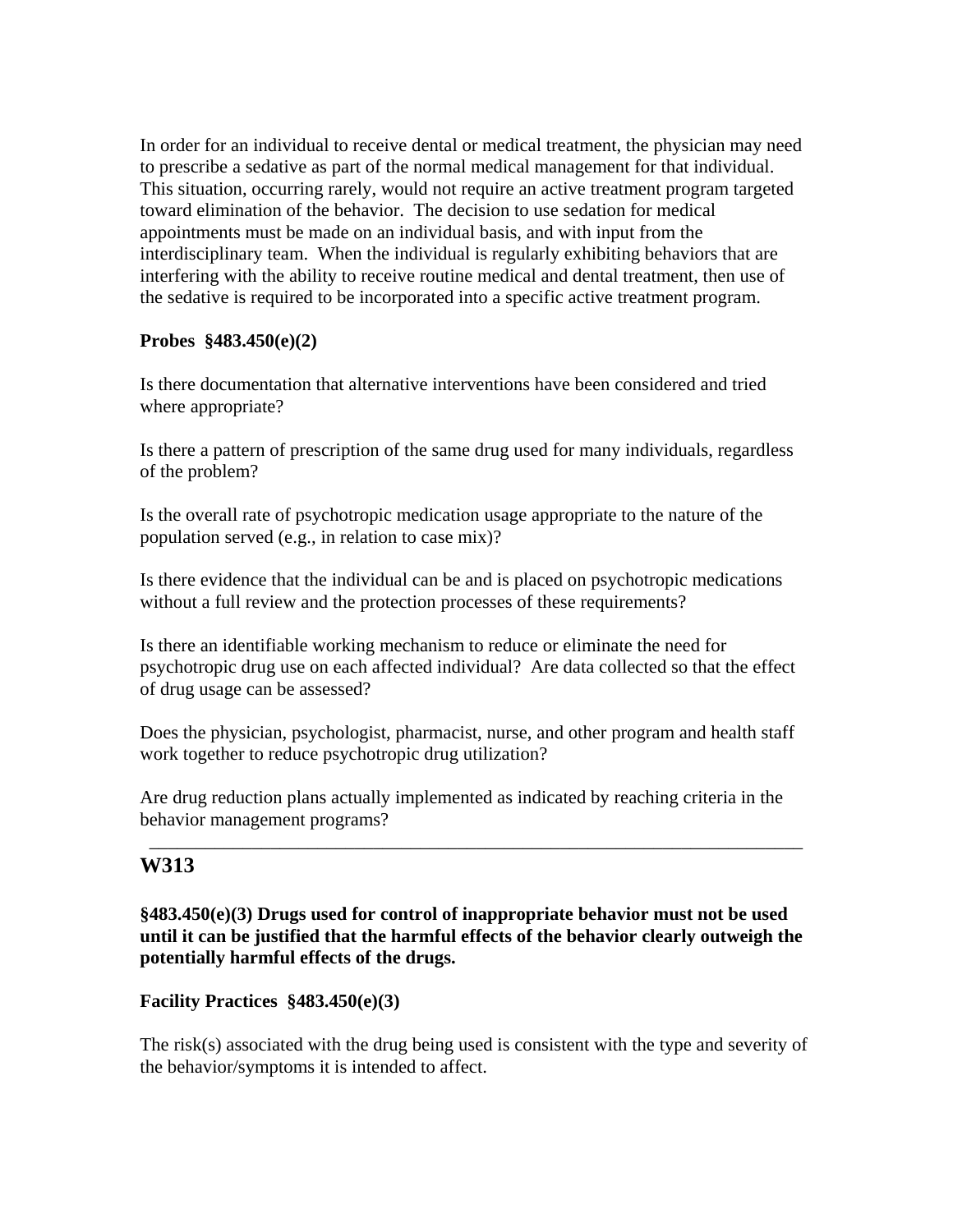### **§483.450(e)(4) Drugs used for control of inappropriate behavior must be**

**(e)(4)(i) Monitored closely,** 

# **W314**

### **in conjunction with the physician and the drug regimen review requirement at §483.460(j),**

\_\_\_\_\_\_\_\_\_\_\_\_\_\_\_\_\_\_\_\_\_\_\_\_\_\_\_\_\_\_\_\_\_\_\_\_\_\_\_\_\_\_\_\_\_\_\_\_\_\_\_\_\_\_\_\_\_\_\_\_\_\_\_\_\_\_\_\_\_\_

#### **Facility Practices §483.450(e)(4)(i)**

The physician and the pharmacist regularly review use of medication for its effectiveness in changing the targeted behavior/symptoms, untoward side effects, contraindications for continued use, and communicate this information to relevant staff.

\_\_\_\_\_\_\_\_\_\_\_\_\_\_\_\_\_\_\_\_\_\_\_\_\_\_\_\_\_\_\_\_\_\_\_\_\_\_\_\_\_\_\_\_\_\_\_\_\_\_\_\_\_\_\_\_\_\_\_\_\_\_\_\_\_\_\_\_\_\_

# **W315**

#### **for desired responses and adverse consequences by facility staff; and**

#### **Facility Practices §483.450(e)(4)(i)**

Staff are aware of what response the drug is expected to achieve, what side effects to watch for, and communicate this information to the appropriate persons.

#### **Guidelines §483.450(e)(4)(i)**

Unless the physician regularly evaluates the individual and meets with those who work most closely with the individual to review treatment progress, it will be difficult to assess whether the individual responded positively to the treatment.

Since each drug has a specific profile of side effects, potential reactions should be looked for by direct examination and questioning. It is important that everyone who works with the individual be aware of the conclusion drawn from these drug reviews.

In addition to monitoring at regular intervals, the individual should be assessed at the time the medication is changed, as well. Individuals receiving long term antipsychotic drug therapy should be examined regularly for motor restlessness, such as Parkinsonian symptoms or tardive dyskinesia.

#### **Probes §483.450(e)(4)(i)**

How does the physician monitor usage of drugs prescribed and is this monitoring and decision-making for drug usage a part of the team process or is it done in isolation by the medical staff? Is there sufficient time for the physician to review the individuals with the team?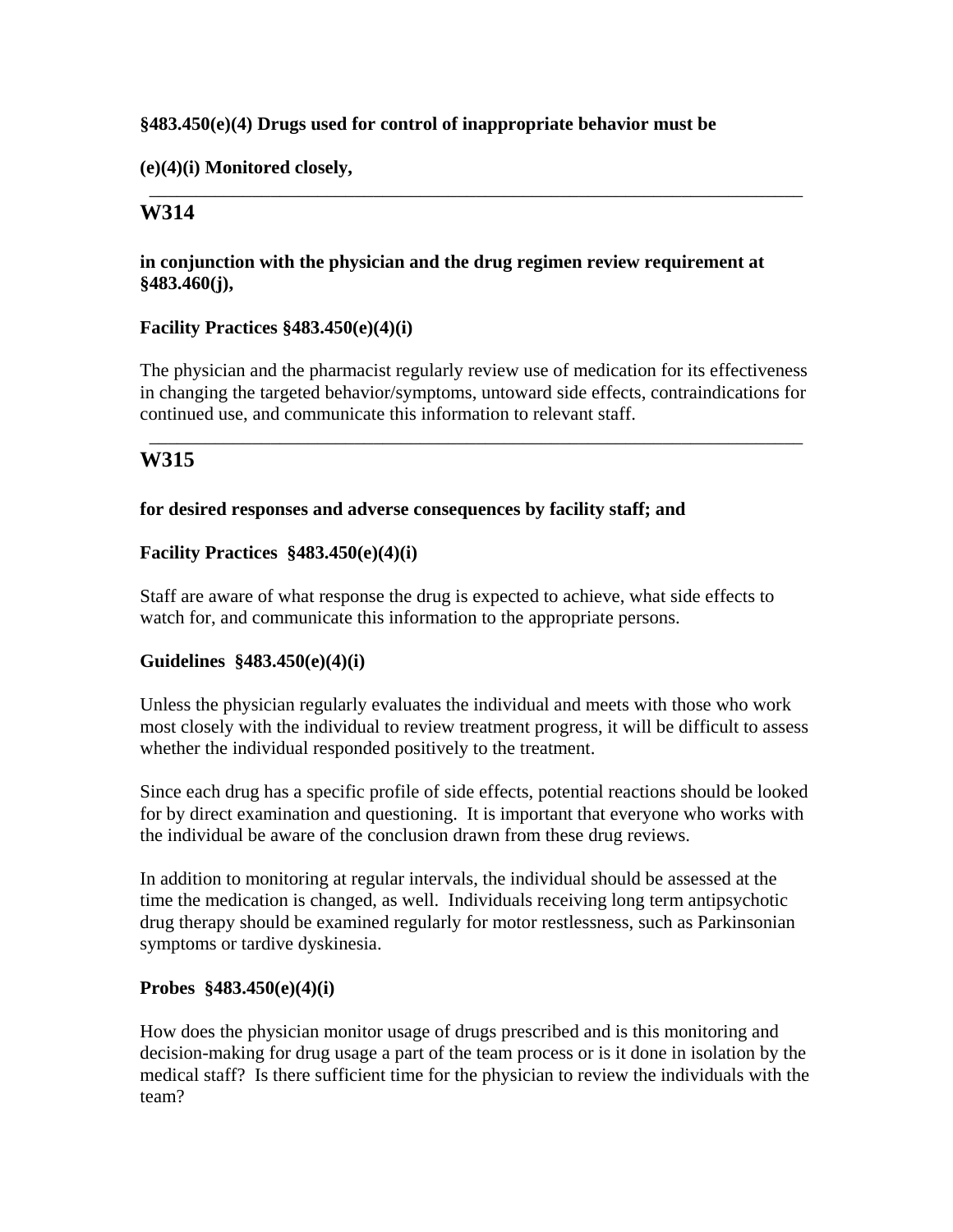What do staff report about the medications the individual receives? Their purpose? Side effects? What would they do if side effects suddenly appeared (e.g., extrapyramidal side effects in a person on antipsychotic drugs)?

Is there evidence that the effects of the therapeutic intervention are being assessed and modified in light of the presence or absence of the desired response? In light of the emergence of side effects?

\_\_\_\_\_\_\_\_\_\_\_\_\_\_\_\_\_\_\_\_\_\_\_\_\_\_\_\_\_\_\_\_\_\_\_\_\_\_\_\_\_\_\_\_\_\_\_\_\_\_\_\_\_\_\_\_\_\_\_\_\_\_\_\_\_\_\_\_\_\_

#### **§483.450(e)(4)(ii) Gradually withdrawn**

# **W316**

#### **at least annually**

# **Facility Practices §483.450(e)(4)(ii)**

A gradual withdrawal occurs annually or sooner if warranted by progress to the criteria for reduction established in the individual program plan, by the particular drug which is being used, or the specific condition for which the drug is being prescribed.

\_\_\_\_\_\_\_\_\_\_\_\_\_\_\_\_\_\_\_\_\_\_\_\_\_\_\_\_\_\_\_\_\_\_\_\_\_\_\_\_\_\_\_\_\_\_\_\_\_\_\_\_\_\_\_\_\_\_\_\_\_\_\_\_\_\_\_\_\_\_

# **W317**

**in a carefully monitored program conducted in conjunction with the interdisciplinary team, unless clinical evidence justifies that this is contraindicated.** 

#### **Facility Practices §483.450(e)(4)(ii)**

The IDT is aware of and involved in planning the drug reduction program and participates in its implementation and monitoring.

Progress or regression of the individual is monitored and taken into consideration in determining the rate of withdrawal and whether to continue withdrawal.

In the absence of an annual drug withdrawal program, there must be strong, objective clinical evidence (e.g., results of previous reduction, research-based justification, etc.) which supports that decision. Changes in the individual, his environment or program is taken into consideration in determining the validity of this evidence.

# **Guidelines §483.450(e)(4)(ii)**

Planned drug withdrawals must be carefully instituted. For example, usage of antipsychotic drug therapy may not only cause tardive dyskinesia but may mask the clinical manifestations of tardive dyskinesia during treatment.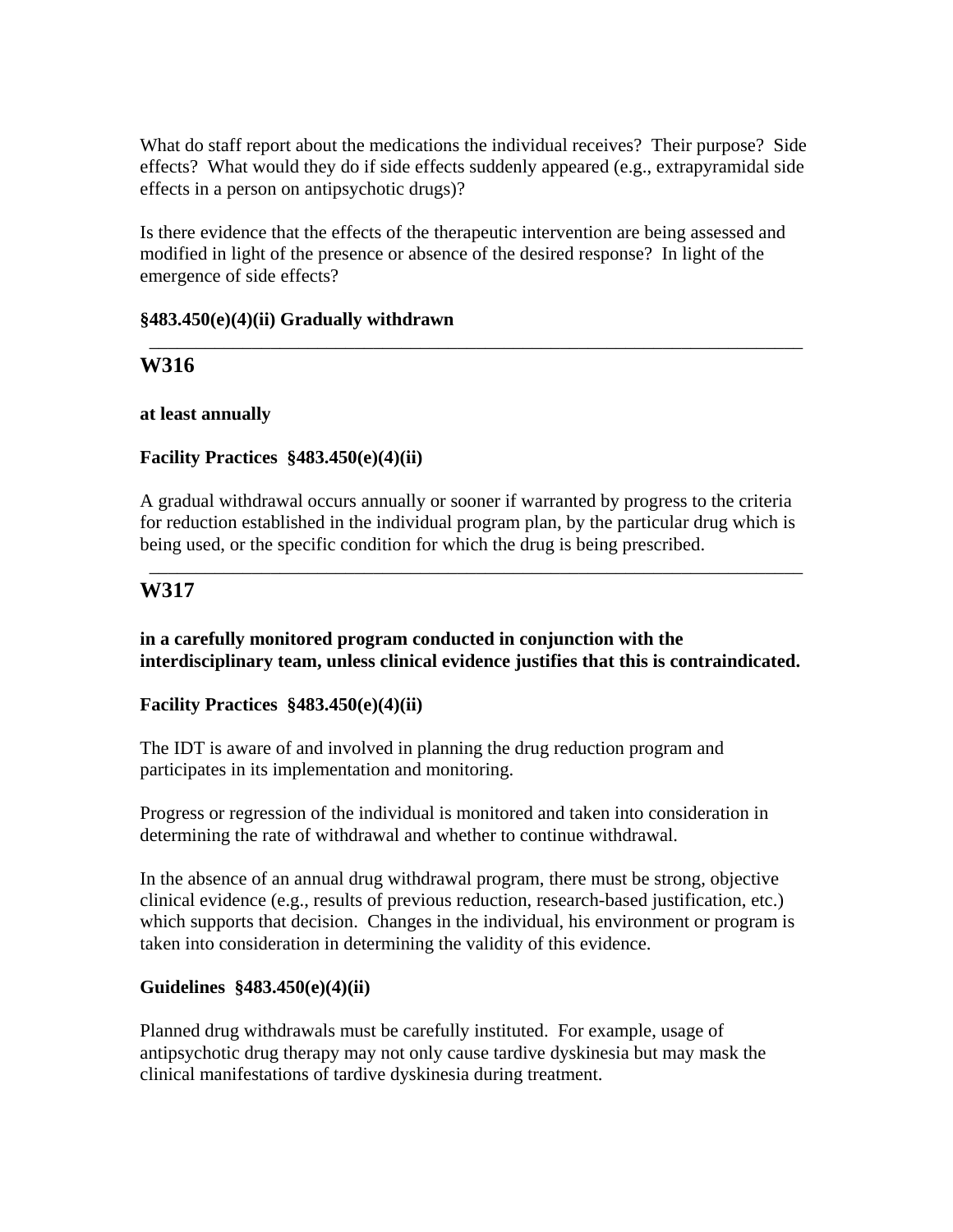This requirement applies only to drugs prescribed to modify behavior; therefore, if Thorazine is prescribed to decrease aggressive behavior, the annual drug withdrawal requirement applies. However, if Phenobarbital is prescribed to prevent seizures, or Insulin is prescribed to control diabetes, then this requirement does not apply.

In determining whether there is clinical contraindication to the annual drug withdrawal, the physician and interdisciplinary team should consider the individual's clinical history, diagnostic/behavioral status, previous reduction/discontinuation attempts, and current regimen effectiveness. The individual's current clinical status or the nature of a psychiatric illness **may** indicate that gradual withdrawal of the drug is unwise at this time. It is not acceptable, however, to preclude a gradual drug withdrawal for a person, including a person with a psychiatric impairment, merely because of the possibility that his or her behavior **may** be exacerbated. Data which shows a direct relationship between past attempts at withdrawal, and an increase in the targeted behavior or symptoms should be available to support the decision not to attempt a gradual withdrawal. This data should reflect the programmatic interventions utilized to respond to the behavior prior to determining that gradual withdrawal is contraindicated. The team should periodically reevaluate the decision not to attempt a gradual withdrawal based on the individual's progress or other changes in clinical status.

# **Probes 483.450(e)(4)(ii)**

Are staff aware of possible withdrawal symptoms, and are plans developed to assist the individual through these periods of stress?

\_\_\_\_\_\_\_\_\_\_\_\_\_\_\_\_\_\_\_\_\_\_\_\_\_\_\_\_\_\_\_\_\_\_\_\_\_\_\_\_\_\_\_\_\_\_\_\_\_\_\_\_\_\_\_\_\_\_\_\_\_\_\_\_\_\_\_\_\_\_

Is drug therapy prescribed for an indefinite period of time?

# **W318**

# **§483.460 Condition of Participation: Health Care Services**

# **Compliance Principles §483.460**

The Condition of Participation of Health Care Services is met when:

- Individuals receive preventative services and prompt treatment for acute and chronic health conditions; and
- Individuals' health is improved or maintained unless the deterioration is due to a documented clinical condition for which deterioration or lack of improvement is an accepted prognosis.

The Condition of Participation of Health Care Services is not met when individuals do not receive adequate health care monitoring and services, including appropriate and timely follow-up, based upon their individualized need for service.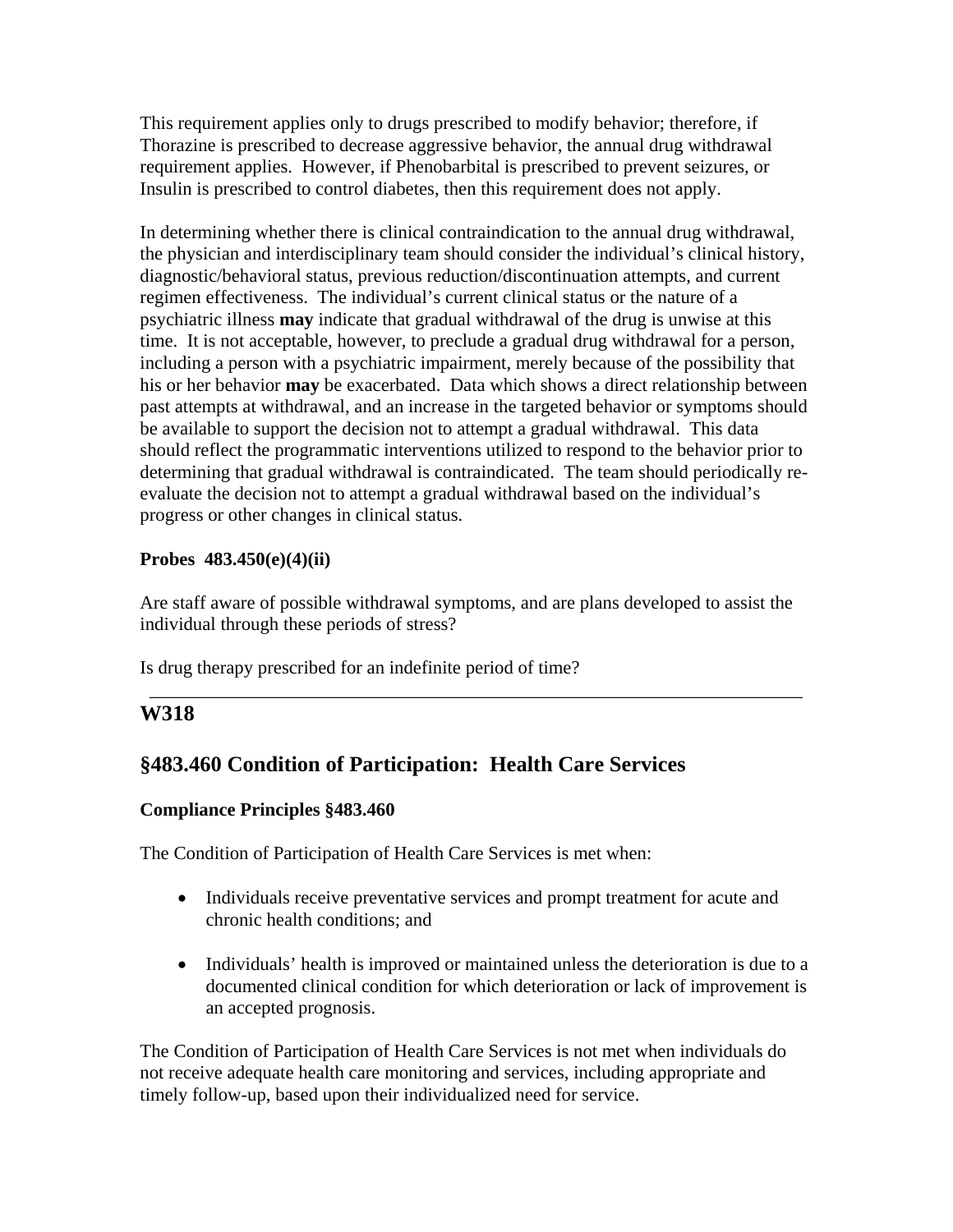**(a)(1) The facility must ensure the availability of physician services 24 hours a day.** 

\_\_\_\_\_\_\_\_\_\_\_\_\_\_\_\_\_\_\_\_\_\_\_\_\_\_\_\_\_\_\_\_\_\_\_\_\_\_\_\_\_\_\_\_\_\_\_\_\_\_\_\_\_\_\_\_\_\_\_\_\_\_\_\_\_\_\_\_\_\_

# **Guidelines §483.460(a)(1)**

Procedures must be established that provide steps to be followed when the designated physician is not available.

Staff should be aware of procedures for contacting physicians in the event of an emergency.

# **W320**

**§483.460(a)(2) The physician must develop, in coordination with licensed nursing personnel, a medical care plan of treatment for a client if the physician determines that an individual client requires 24-hour licensed nursing care.** 

\_\_\_\_\_\_\_\_\_\_\_\_\_\_\_\_\_\_\_\_\_\_\_\_\_\_\_\_\_\_\_\_\_\_\_\_\_\_\_\_\_\_\_\_\_\_\_\_\_\_\_\_\_\_\_\_\_\_\_\_\_\_\_\_\_\_\_\_

# **Guidelines §483.460(a)(2)**

The use of a medical care plan is intended **only for those who are so ill or so at medical risk that 24-hour licensed nursing care is essential**. A medical care plan need not be developed unless the individual requires licensed nursing care around the clock. Thus, individuals with chronic, but stable health problems such as controlled epilepsy, diabetes, etc. do not require a medical care plan.

It is **not** required that an individual have a health deficit and/or a medical care plan in order to receive ICF/MR services. The regulation is sufficiently flexible that the entire range of individuals, from those in good physical health to those who are very medically fragile, may be served.

A medical care plan may be temporary, in that it may be established to address acute health problems and then discontinued when those problems are resolved.

\_\_\_\_\_\_\_\_\_\_\_\_\_\_\_\_\_\_\_\_\_\_\_\_\_\_\_\_\_\_\_\_\_\_\_\_\_\_\_\_\_\_\_\_\_\_\_\_\_\_\_\_\_\_\_\_\_\_\_\_\_\_\_\_\_\_\_\_\_\_

# **W321**

# **This plan must be integrated in the individual program plan.**

# **Facility Practices §483.460(a)(2)**

The medical care plan is a part of the IPP and, therefore, known and available to the inter-disciplinary team (IDT) and all staff working with the individual.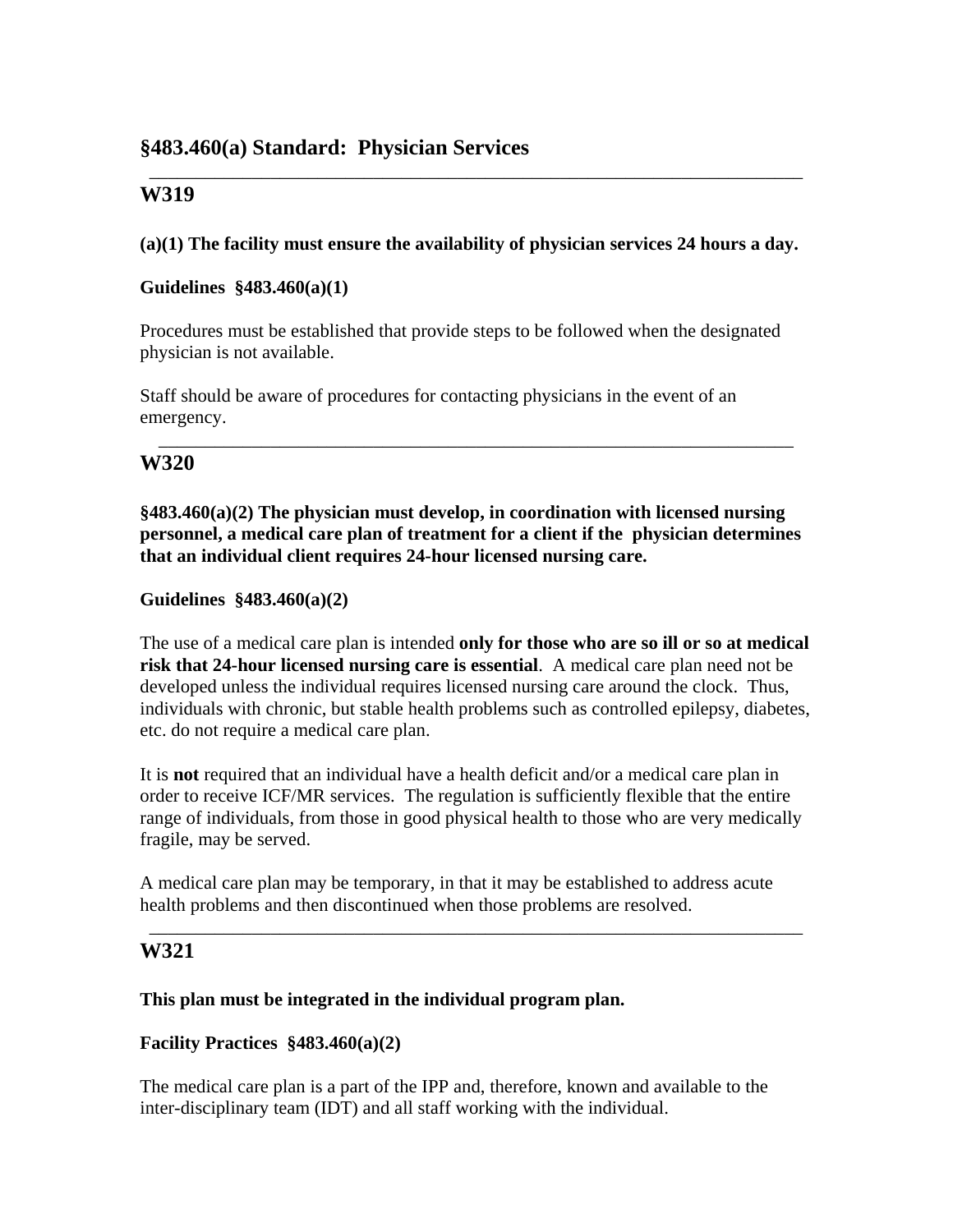Training programs take into consideration medical needs/status.

# **§483.460(a)(3) The facility must provide or obtain**

# **W322**

## **preventive and general care as well as annual physical examinations of each client that at a minimum include the following**

\_\_\_\_\_\_\_\_\_\_\_\_\_\_\_\_\_\_\_\_\_\_\_\_\_\_\_\_\_\_\_\_\_\_\_\_\_\_\_\_\_\_\_\_\_\_\_\_\_\_\_\_\_\_\_\_\_\_\_\_\_\_\_\_\_\_\_\_\_\_

#### **Facility Practices §483.460(a)(3)**

The individual receives the services indicated by his/her health status.

There is follow-up to recommendations for referrals to specialists, specific examinations or evaluations, and treatments.

#### **Guidelines §483.460(a)(3)**

Medical services are provided as necessary to maintain an optimum level of health for **each** individual and to prevent disability. Medical services include evaluation, diagnosis and treatment, as needed, by individuals.

Medical services, including sources for laboratory, radiology, and other medical and remedial services available to the individual must be provided if not provided in-house. There must be a written agreement that specifies the responsibilities of the facility and outside provider. (See §483.410(a).)

#### **Probes §483.460(a)(3)**

Are referrals made to other specialists when appropriate? Are referrals followed up?

Are women provided with gynecological services?

Are individuals referred to neurologists, if they have poor seizure control over a long period of time? A noted toxicity of seizure medications?

Are individuals with apparent mental illness (e.g., depression, psychosis, obsessive/compulsive disorder) referred to specialists for proper diagnosis and treatment?

\_\_\_\_\_\_\_\_\_\_\_\_\_\_\_\_\_\_\_\_\_\_\_\_\_\_\_\_\_\_\_\_\_\_\_\_\_\_\_\_\_\_\_\_\_\_\_\_\_\_\_\_\_\_\_\_\_\_\_\_\_\_\_\_\_\_\_\_\_\_

# **W323**

#### **§483.460(a)(3)(i) Evaluation of vision and hearing;**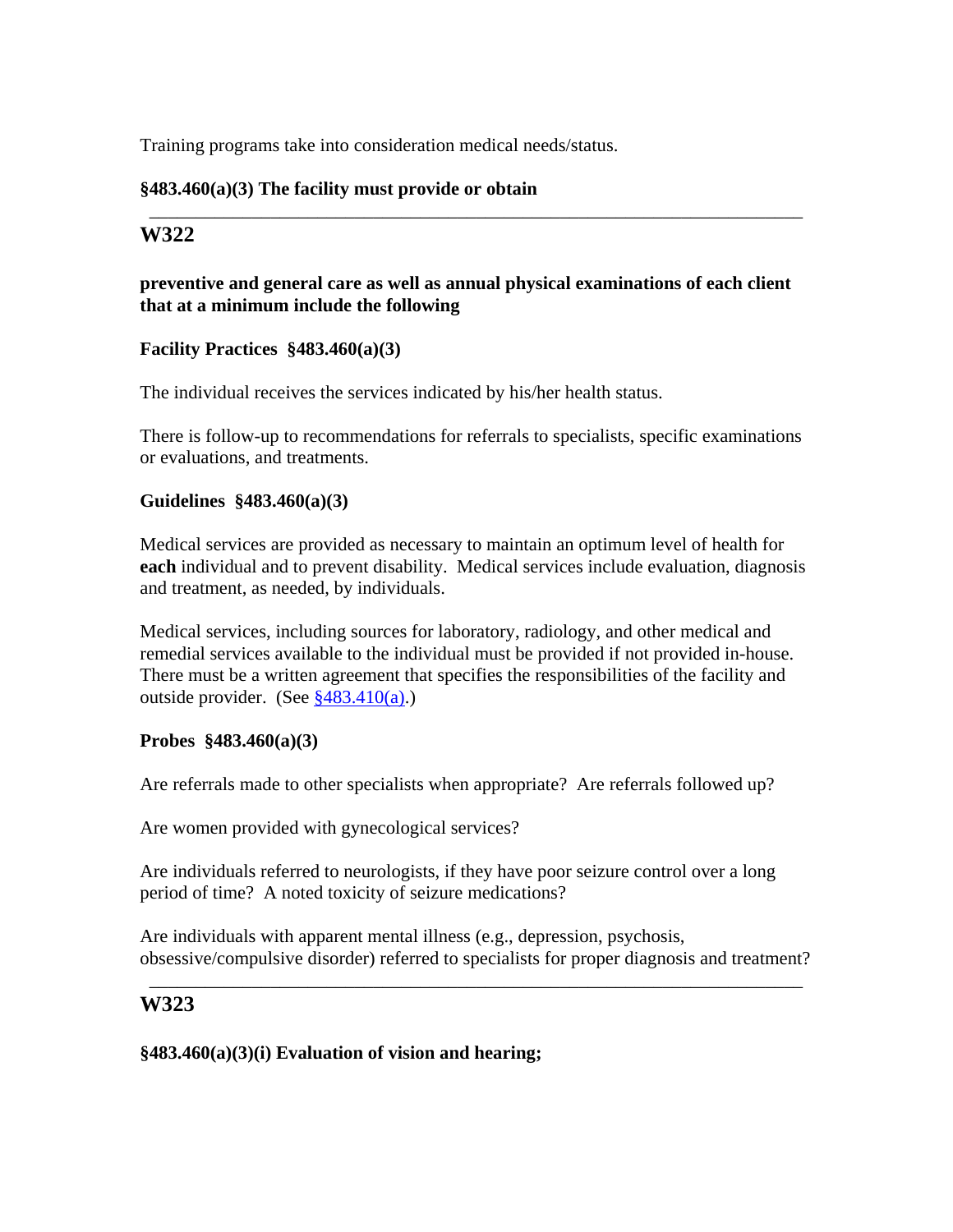# **Facility Practices §483.460(a)(3)(i)**

The individual receives a screening of vision and hearing at least annually.

Observation, documentation, or interview indicates that any vision or hearing problems which are suspected by staff are reported and follow-up assessments done.

Special studies are conducted in accordance with the timeframe recommended by the relevant specialist when more traditional approaches to evaluation cannot be conducted.

#### **Guidelines §483.460(a)(3)(i)**

This standard is intended to be an annual screening so that individuals who need further indepth examination can be identified. If hearing screens are conducted annually by speech-language pathologists or audiologists the physical exam does not need to repeat this information.

Information relevant to knowing if the individual can see or hear, and how well, is tantamount for designing an appropriate active treatment strategy responsive to need.

If an individual's vision or hearing can only be assessed through examinations conducted by specialists (e.g., comprehensive ophthalmological examinations and evoked response audiometry (ERA)), these tests need not be conducted yearly, but rather upon specialist's recommendations. In such situations determine if yearly, the team evaluates the individual's vision and hearing response behaviors for change, and makes referrals, if necessary.

# **Probes §483.460(a)(3)(i)**

Do assessments of vision and hearing include acuity measures, as well as physiological measures, as appropriate?

\_\_\_\_\_\_\_\_\_\_\_\_\_\_\_\_\_\_\_\_\_\_\_\_\_\_\_\_\_\_\_\_\_\_\_\_\_\_\_\_\_\_\_\_\_\_\_\_\_\_\_\_\_\_\_\_\_\_\_\_\_\_\_\_\_\_\_\_\_\_

# **W324**

**§483.460(a)(3)(ii) Immunizations, using as a guide the recommendations of the Public Health Service Advisory Committee on Immunization Practices or of the Committee on the Control of Infectious Diseases of the American Academy of Pediatrics;** 

**Guidelines §483.460(a)(3)(ii)** 

These immunization guides can be obtained from the American Academy of Pediatrics, Elk Grove, IL, telephone: (708) 228-5005, or from the Centers for Disease Control, Division of Immunization Center for Preventive Services, telephone: (404) 639-8215.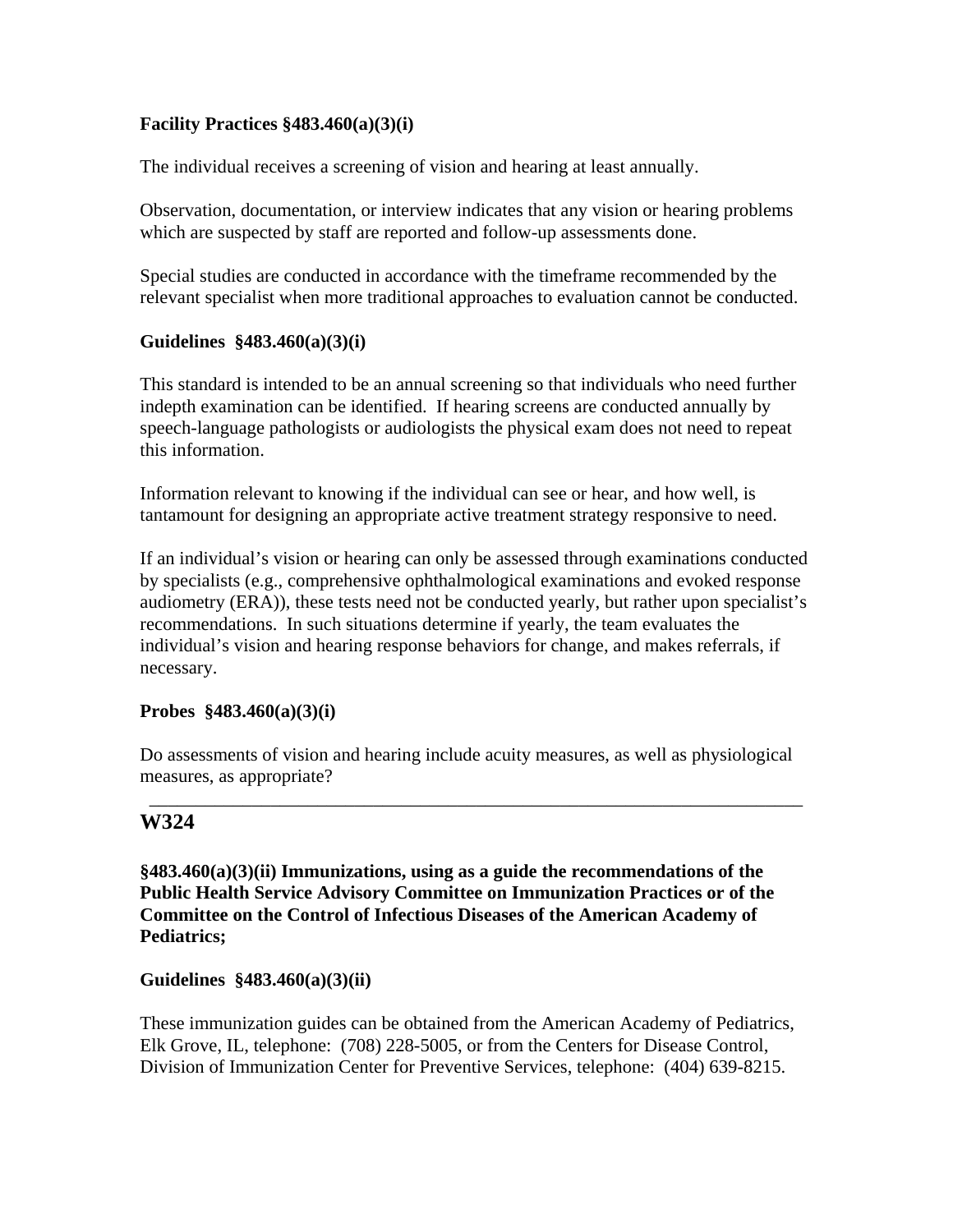### **§483.460(a)(3)(iii) Routine screening laboratory examinations as determined necessary by the physician,**

\_\_\_\_\_\_\_\_\_\_\_\_\_\_\_\_\_\_\_\_\_\_\_\_\_\_\_\_\_\_\_\_\_\_\_\_\_\_\_\_\_\_\_\_\_\_\_\_\_\_\_\_\_\_\_\_\_\_\_\_\_\_\_\_\_\_\_\_\_\_

### **Guidelines §483.460(a)(3)(iii)**

This does not preclude screening tests available to the general public such as tests for urine sugar.

#### **Probes §483.460(a)(3)(iii)**

Has physician justification been provided when the physician determines that a standard laboratory test is not necessary for the individual?

\_\_\_\_\_\_\_\_\_\_\_\_\_\_\_\_\_\_\_\_\_\_\_\_\_\_\_\_\_\_\_\_\_\_\_\_\_\_\_\_\_\_\_\_\_\_\_\_\_\_\_\_\_\_\_\_\_\_\_\_\_\_\_\_\_\_\_\_\_\_

\_\_\_\_\_\_\_\_\_\_\_\_\_\_\_\_\_\_\_\_\_\_\_\_\_\_\_\_\_\_\_\_\_\_\_\_\_\_\_\_\_\_\_\_\_\_\_\_\_\_\_\_\_\_\_\_\_\_\_\_\_\_\_\_\_\_\_\_\_\_

# **W326**

#### **and special studies when needed;**

# **W327**

**§483.460(a)(3)(iv) Tuberculosis control, appropriate to the facility's population, and in accordance with the recommendations of the American College of Chest Physicians or the section on diseases of the chest of the American Academy of Pediatrics, or both** 

# **Facility Practices §483.460(a)(3)(iv)**

When one or more individuals display tuberculosis (TB) symptoms, as substantiated by positive lab/x-ray results, appropriate treatment and precautions are in place.

# **Guidelines §483.460(a)(3)(iv)**

These recommendations can be obtained from the American Academy of Pediatrics, Elk Grove Village, IL, telephone: (708) 228-5005, or the American College of Chest Physicians, Northbrook, IL, telephone: (708) 498-1400.

The American College of Chest Physicians and the American Academy of Pediatrics endorse the recommendations of the Center for Disease Control and Prevention, Guidelines for Preventing the Transmission of Tuberculosis in Health Care Facilities, (most recent edition). The facility should have in place a system appropriate to its population for the identification, reporting, investigation, and control of TB in order to prevent its transmission within the facility. This system should include policies and procedures for screening new employees, new clients, and other people who interact on a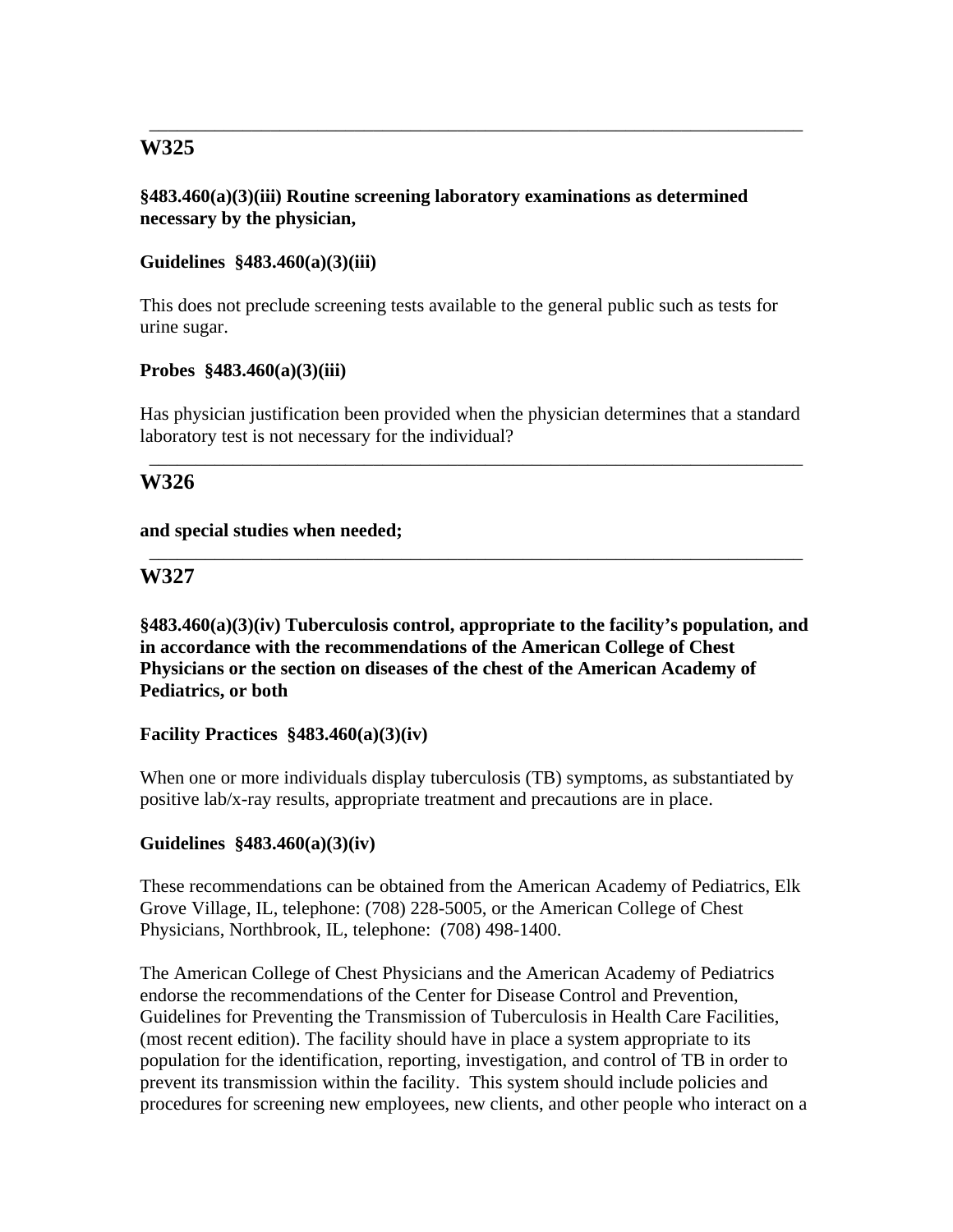consistent basis with individuals residing in the facility; for reporting positive TB test results to the appropriate State authorities; for the investigative procedures that would be put in place should an individual or staff person test positive for TB; and for the evaluation of the effectiveness of the entire system. There should be arrangements with outside service providers, when needed, to ensure that any individual who tests positive for TB will receive appropriate medical treatment. Also, the system should address the issue of any staff member who tests positive for TB. The Occupational Health and Safety Administration (OSHA) requirements regarding exposure control plans and activities may also apply.

\_\_\_\_\_\_\_\_\_\_\_\_\_\_\_\_\_\_\_\_\_\_\_\_\_\_\_\_\_\_\_\_\_\_\_\_\_\_\_\_\_\_\_\_\_\_\_\_\_\_\_\_\_\_\_\_\_\_\_\_\_\_\_\_\_\_\_\_\_\_

# **W328**

**§483.460(a)(4) To the extent permitted by State law, the facility may utilize physician assistants and nurse practitioners to provide physician services as described in this section.** 

# **§483.460(b) Standard: Physician Participation in the Individual Program Plan**

# **A physician must participate in**

# **W329**

**(b)(1) The establishment of each newly admitted client's initial individual program plan as required by §456.380 of this chapter that specifies plan of care requirements for ICFs; and** 

\_\_\_\_\_\_\_\_\_\_\_\_\_\_\_\_\_\_\_\_\_\_\_\_\_\_\_\_\_\_\_\_\_\_\_\_\_\_\_\_\_\_\_\_\_\_\_\_\_\_\_\_\_\_\_\_\_\_\_\_\_\_\_\_\_\_\_\_\_\_

#### **§483.460(b)(1) Guidelines**

During the admission process, which extends from the time the individual is admitted to the time the initial IPP is completed, a physician is required to ensure that an assessment of the individual's medical status is thoroughly considered and addressed by the team as it develops the IPP. The physician's input may be by means of written reports, evaluations, and recommendations.

42 CFR 456.380 requires that a physician must establish a written plan of care for each applicant or recipient before admission to an ICF. This is done in conjunction with the interdisciplinary team. (See  $\frac{8483.440(c)}{c}$ ). The written plan of care required by  $\frac{8456.380}{c}$ and the IPP required by §483.440(c) may be the same document, which can fulfill both requirements.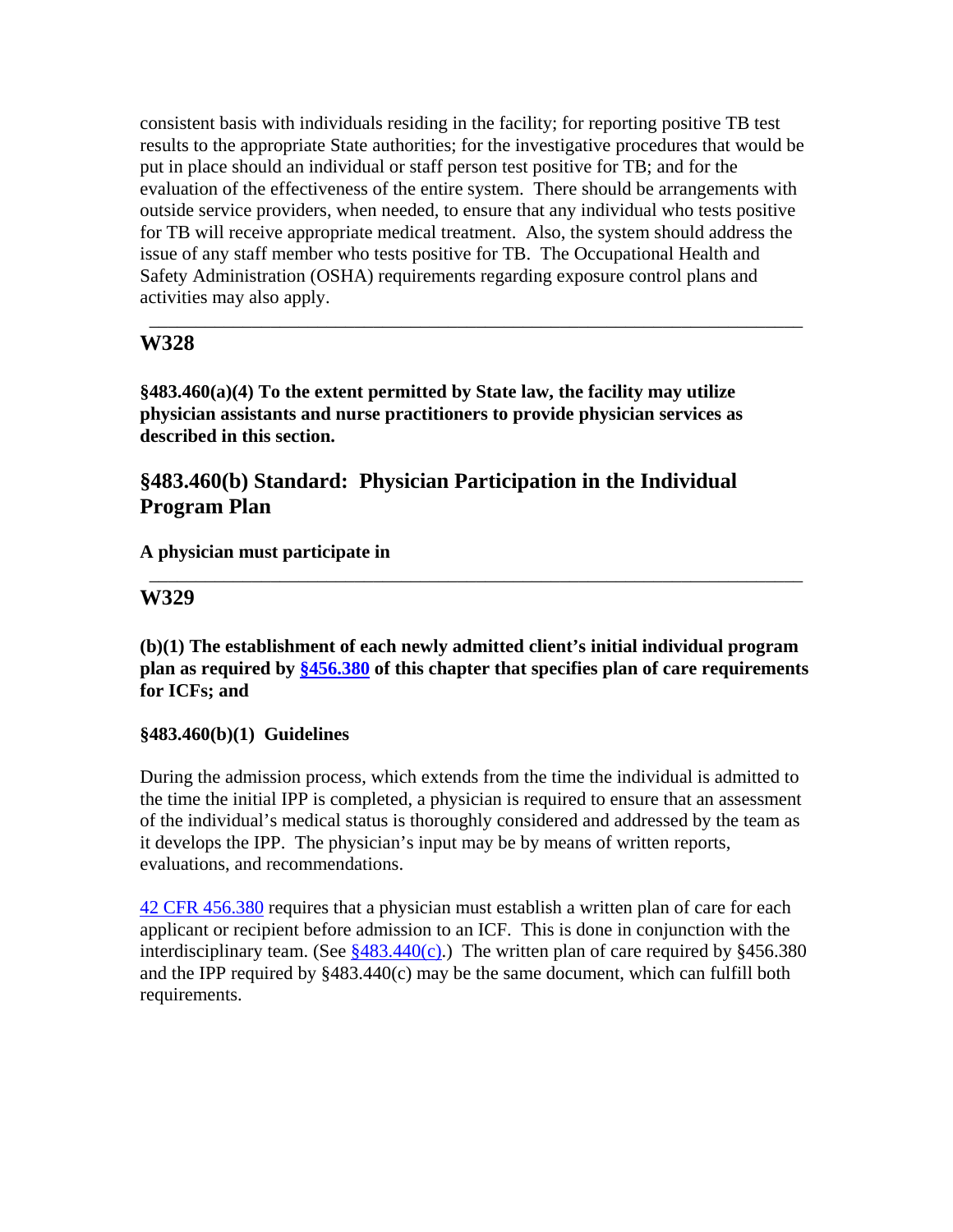# **§483.460(b)(2) If appropriate, physicians must participate in the review and update of an individual program plan as part of the interdisciplinary team process either in person or through written report to the interdisciplinary team.**

\_\_\_\_\_\_\_\_\_\_\_\_\_\_\_\_\_\_\_\_\_\_\_\_\_\_\_\_\_\_\_\_\_\_\_\_\_\_\_\_\_\_\_\_\_\_\_\_\_\_\_\_\_\_\_\_\_\_\_\_\_\_\_\_\_\_\_\_\_\_

# **Facility Practices §483.460(b)(2)**

Based on the needs and health status of the individual, the physician participates in the IPP review and update in such a way as to ensure accurate and appropriate consideration of the individual's health status and functioning in the plan's creation and implementation.

# **Guidelines §483.460(b)(2)**

The need for physician participation is determined by the medical needs of the individual. How the participation (whether through written report, telephone consultation, attendance at the meeting, etc.) is to be accomplished is left to the discretion of the facility.

\_\_\_\_\_\_\_\_\_\_\_\_\_\_\_\_\_\_\_\_\_\_\_\_\_\_\_\_\_\_\_\_\_\_\_\_\_\_\_\_\_\_\_\_\_\_\_\_\_\_\_\_\_\_\_\_\_\_\_\_\_\_\_\_\_\_\_\_\_\_

# **§483.460 (c) Standard: Nursing Services**

# **W331**

#### **The facility must provide clients with nursing services in accordance with their needs.**

#### **Facility Practices §483.460(c)**

Individuals on a medical care plan receive 24-hour nursing service as indicated by that plan.

Individuals not on a medical care plan receive services as indicated by the assessment, the IPP, and in accordance with any changes in health status.

#### **These services must include**

# **W332**

**§483.460(c)(1) Participation as appropriate in the development, review, and update of an individual program plan as part of the interdisciplinary team process;** 

\_\_\_\_\_\_\_\_\_\_\_\_\_\_\_\_\_\_\_\_\_\_\_\_\_\_\_\_\_\_\_\_\_\_\_\_\_\_\_\_\_\_\_\_\_\_\_\_\_\_\_\_\_\_\_\_\_\_\_\_\_\_\_\_\_\_\_\_\_\_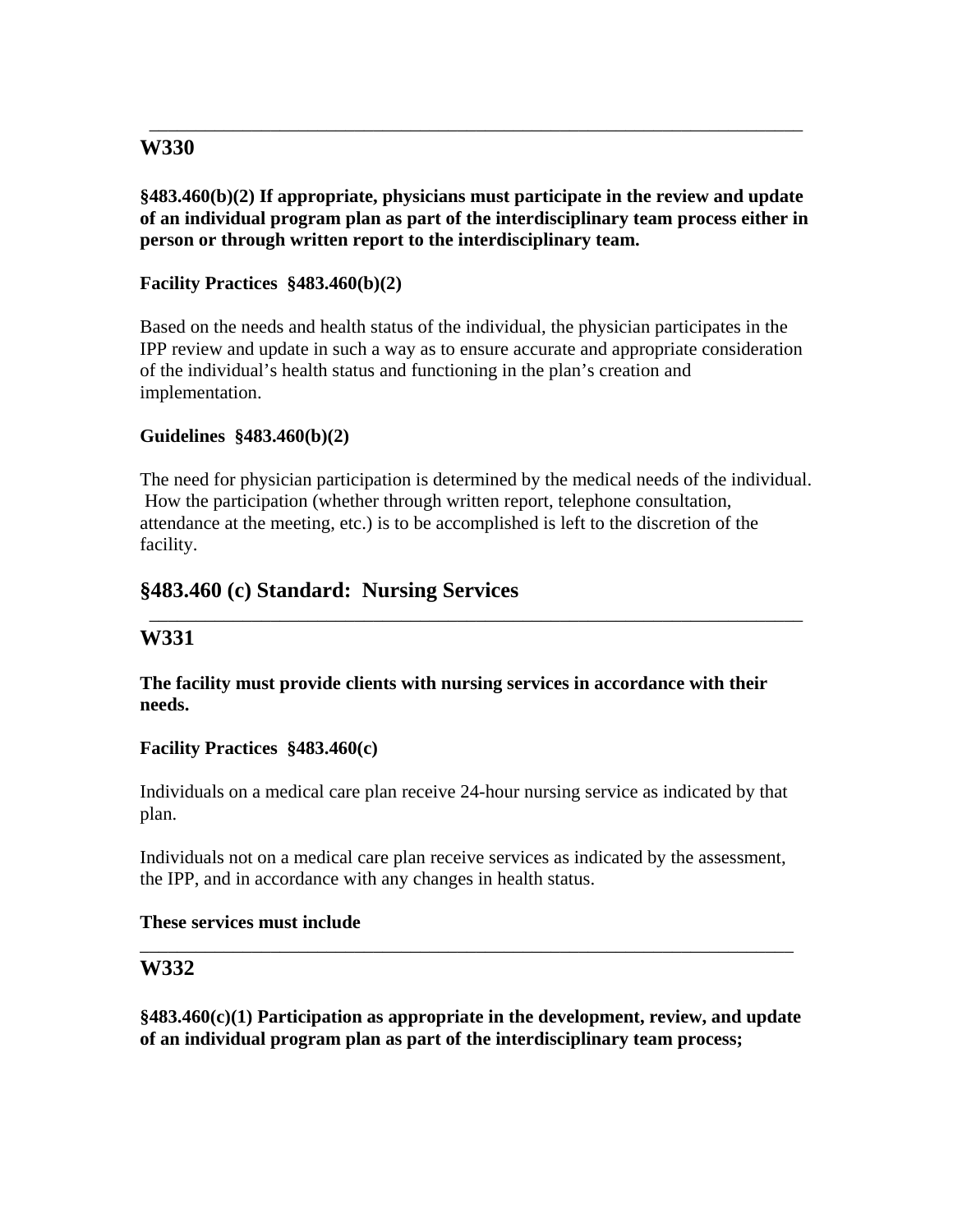# **Facility Practices §483.460(c)(1)**

A licensed nurse participates as a member of the IDT in the IPP process for all individuals on a medical care plan and, if individual needs dictate, for other individuals as well.

# **Guidelines §483.460(c)(1)**

Unless the individual is on a medical care plan, this participation may be through a written report.

# **W333**

**§483.460(c)(2) The development, with a physician, of a medical care plan of treatment for a client when the physician has determined that an individual client requires such a plan;** 

\_\_\_\_\_\_\_\_\_\_\_\_\_\_\_\_\_\_\_\_\_\_\_\_\_\_\_\_\_\_\_\_\_\_\_\_\_\_\_\_\_\_\_\_\_\_\_\_\_\_\_\_\_\_\_\_\_\_\_\_\_\_\_\_\_\_\_\_\_\_

**§483.460(c)(2) Guidelines** 

See also W416.

**§483.460(c)(3) For those clients certified as not needing a medical care plan, a review of their health status which must** 

\_\_\_\_\_\_\_\_\_\_\_\_\_\_\_\_\_\_\_\_\_\_\_\_\_\_\_\_\_\_\_\_\_\_\_\_\_\_\_\_\_\_\_\_\_\_\_\_\_\_\_\_\_\_\_\_\_\_\_\_\_\_\_\_\_\_\_\_\_\_

# **W334**

#### **§483.460(c)(3)(i) Be by a direct physical examination;**

#### **Guidelines §483.460(c)(3)(i)**

A direct physical examination means a visual review of the body as well as examination of body systems that might be necessary. This includes observing for any clues (including visual, tactile, nonverbal gestures, grimaces, etc.) to detect if there is a potential for needed follow-up and monitoring. A paper review of the individual's medical record and health statistics is not a direct physical examination.

If an individual is on a medical care plan, it is not necessary to perform the quarterly direct nursing physical examination.

#### **Probes §483.460(c)(3)(i)**

An example of a body system review is foot care, and appropriate questions to ask in assessing the status of foot care would be:

• Is there evidence of abnormal swelling?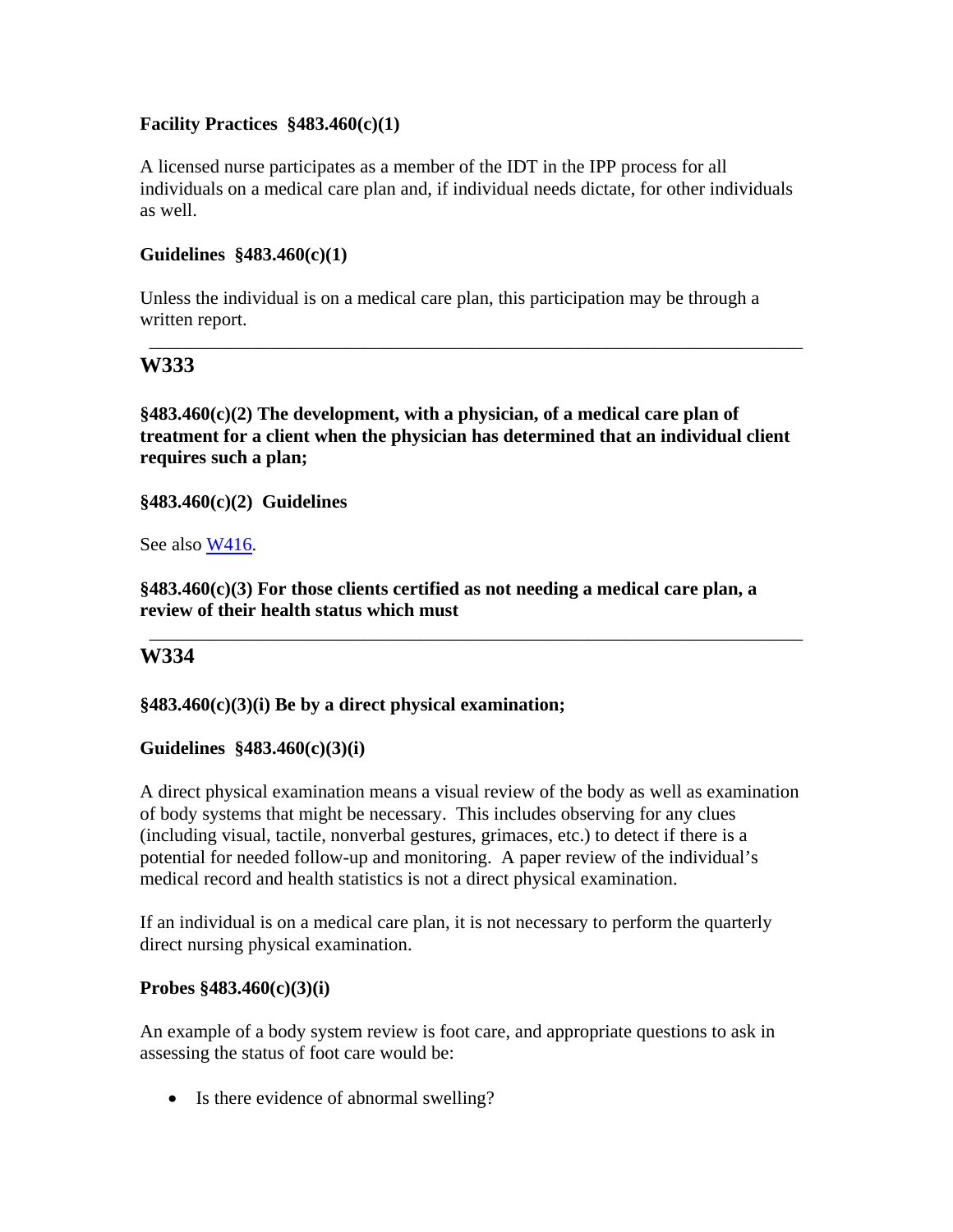- Is skin supple?
- Are there signs of skin cracking or breaking?
- Are ulcers present?
- Is fungus present?
- Are there signs of ingrown nails?
- Are nails painful when pressed?
- Is there dampness between toes?

#### **§483.460(c)(3)(ii) Be by a licensed nurse;**

#### **Guidelines §483.460(c)(3)(ii)**

The term "licensed nurse" for purposes of this requirement means a registered nurse, a licensed practical nurse or a licensed vocational nurse. A facility is allowed to use a physician, in place of a licensed nurse, although this is certainly not required.

\_\_\_\_\_\_\_\_\_\_\_\_\_\_\_\_\_\_\_\_\_\_\_\_\_\_\_\_\_\_\_\_\_\_\_\_\_\_\_\_\_\_\_\_\_\_\_\_\_\_\_\_\_\_\_\_\_\_\_\_\_\_\_\_\_\_\_\_\_\_

\_\_\_\_\_\_\_\_\_\_\_\_\_\_\_\_\_\_\_\_\_\_\_\_\_\_\_\_\_\_\_\_\_\_\_\_\_\_\_\_\_\_\_\_\_\_\_\_\_\_\_\_\_\_\_\_\_\_\_\_\_\_\_\_\_\_\_\_\_\_

# **W336**

# **§483.460(c)(3)(iii) Be on a quarterly or more frequent basis depending on client need;**

# **Guidelines §483.460(c)(3)(iii)**

"On a quarterly basis" means that the examination must be performed within the month in which the end of the quarter falls. If during the course of a year, there were three examinations conducted by a licensed nurse and one annual examination performed by a physician, each of which is performed within the month in which the end of the quarter or year falls, the intent of this requirement is met.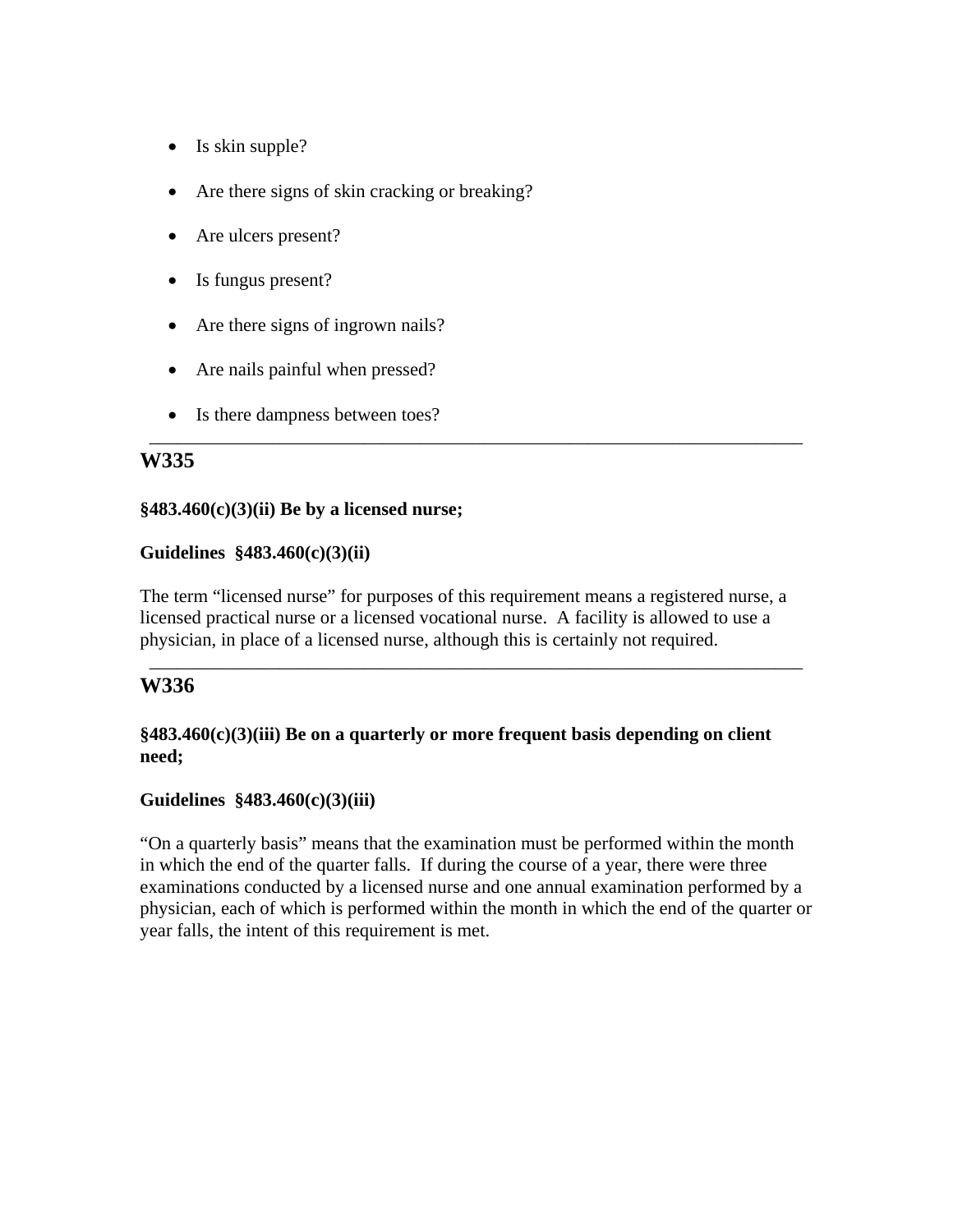# **§483.460(c)(3)(iv) Be recorded in the client's record; and**

### **Guidelines §483.460(c)(3)(iv)**

The record includes the date of the exam.

# **W338**

**§483.460(c)(3)(v) Result in any necessary action (including referral to a physician to address client health problems).** 

\_\_\_\_\_\_\_\_\_\_\_\_\_\_\_\_\_\_\_\_\_\_\_\_\_\_\_\_\_\_\_\_\_\_\_\_\_\_\_\_\_\_\_\_\_\_\_\_\_\_\_\_\_\_\_\_\_\_\_\_\_\_\_\_\_\_\_\_\_\_

\_\_\_\_\_\_\_\_\_\_\_\_\_\_\_\_\_\_\_\_\_\_\_\_\_\_\_\_\_\_\_\_\_\_\_\_\_\_\_\_\_\_\_\_\_\_\_\_\_\_\_\_\_\_\_\_\_\_\_\_\_\_\_\_\_\_\_\_\_\_

#### **Facility Practices §483.460(c)(3)(v)**

The nurse makes appropriate referrals and communicates or addresses problems if the quarterly exam yields physical findings considered abnormal or atypical for the individual.

This communication results in timely changes in the individual's health care when needed.

# **Guidelines §483.460(c)(3)(v)**

Some physical findings discovered by the nurse while conducting the physical exam will not necessarily result in referral to the physician. This practice is acceptable if the nurse is acting within the scope of the Nurse Practice Act of the State in which he or she is licensed.

# **Probes §483.460(c)(3)(v)**

What is the feedback mechanism to the physician? Is there a traceable relationship between facility staff and physicians that results in timely changes in individuals' health care?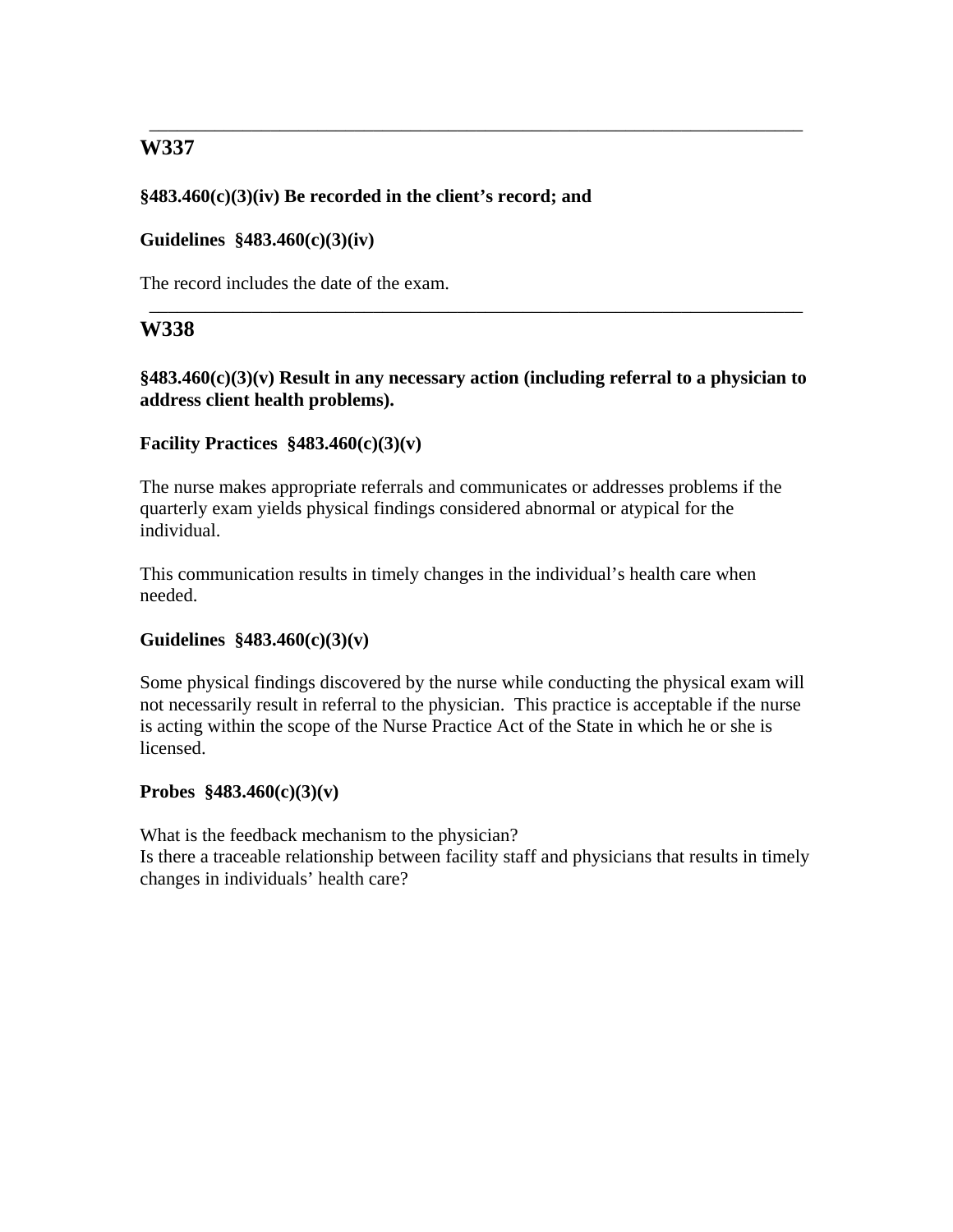### **§483.460(c)(4) Other nursing care as prescribed by the physician or as identified by client needs; and**

\_\_\_\_\_\_\_\_\_\_\_\_\_\_\_\_\_\_\_\_\_\_\_\_\_\_\_\_\_\_\_\_\_\_\_\_\_\_\_\_\_\_\_\_\_\_\_\_\_\_\_\_\_\_\_\_\_\_\_\_\_\_\_\_\_\_\_\_\_\_

# **Facility Practices §483.460(c)(4)**

Health and wellness are actively promoted, problems are attended to before they become serious, and steps are taken to prevent the recurrence of such problems while responding promptly to individual's needs.

Nursing interventions are implemented as required by the IPP.

#### **Guidelines §483.460(c)(4)**

This includes nursing care for individuals without a medical care plan.

#### **Probes §483.460(c)(4)**

Is skin integrity maintained and breakdown prevented?

Are measures used to prevent skin breakdown (e.g., padding pressure points, use of emollients)?

**§483.460(c)(5) Implementing with other members of the interdisciplinary team, appropriate protective and preventive health measures that include, but are not limited to** 

\_\_\_\_\_\_\_\_\_\_\_\_\_\_\_\_\_\_\_\_\_\_\_\_\_\_\_\_\_\_\_\_\_\_\_\_\_\_\_\_\_\_\_\_\_\_\_\_\_\_\_\_\_\_\_\_\_\_\_\_\_\_\_\_\_\_\_\_\_\_

# **W340**

**§483.460(c)(5)(i) Training clients and staff as needed in appropriate health and hygiene methods;** 

#### **Facility Practices §483.460(c)(5)(i)**

Individuals and staff receive direct training in how to care for health needs/conditions, personal hygiene, health maintenance, and disease prevention.

Individuals are trained in areas such as taking medicine, sexuality, family planning, prevention of sexually transmitted diseases, control of other infectious diseases, selfmonitoring of health status and self-prevention of health problems, etc., when such training is relevant to the needs of the individuals.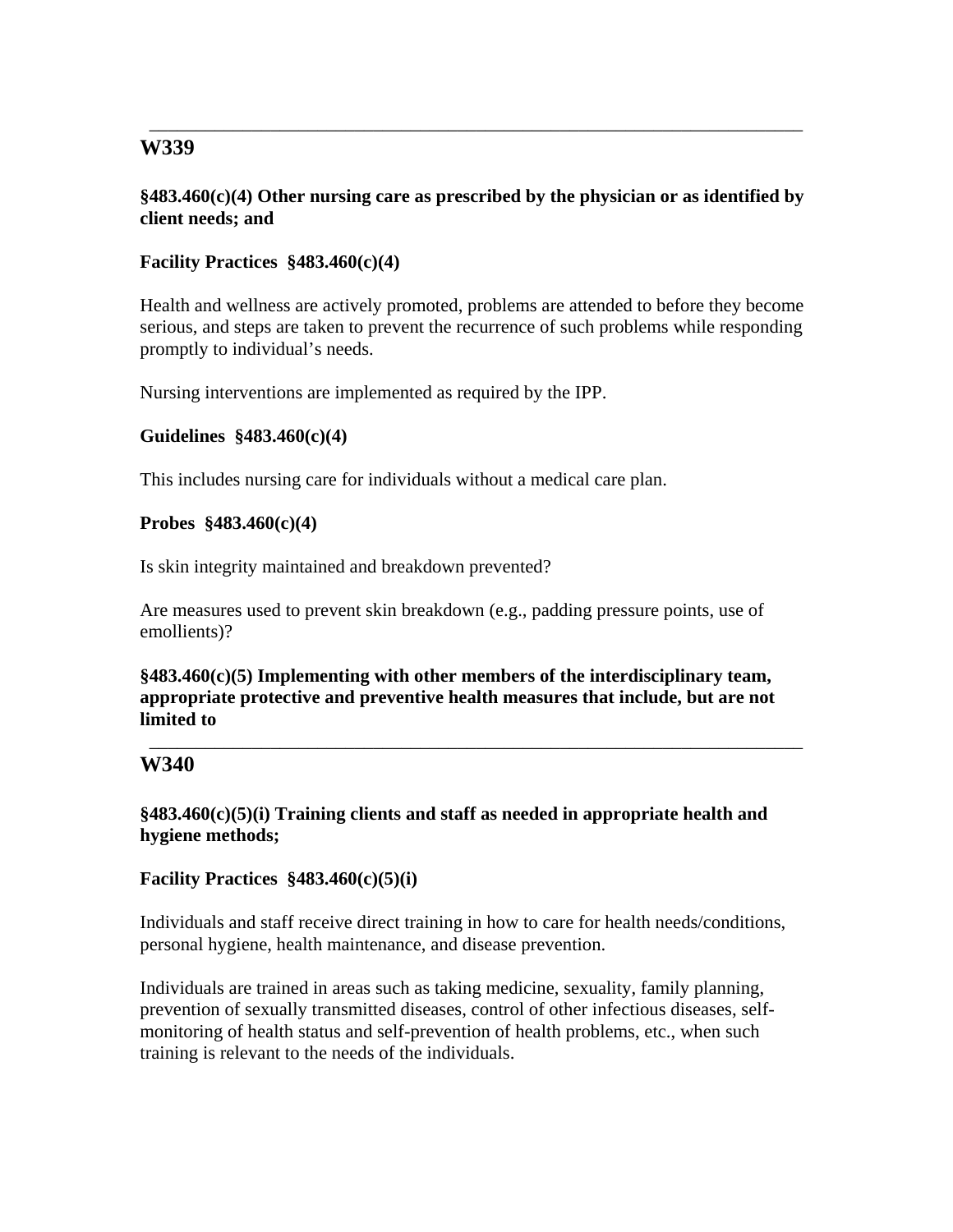### **Guidelines §483.460(c)(5)(i)**

Facility staff need to know what the limits of their responsibilities are with medically involved individuals, and how to teach individuals on a continuing basis how to take care of minor accidents until further care can be provided.

\_\_\_\_\_\_\_\_\_\_\_\_\_\_\_\_\_\_\_\_\_\_\_\_\_\_\_\_\_\_\_\_\_\_\_\_\_\_\_\_\_\_\_\_\_\_\_\_\_\_\_\_\_\_\_\_\_\_\_\_\_\_\_\_\_\_\_\_\_\_

# **W341**

**§483.460(c)(5)(ii) Control of communicable diseases and infections, including the instruction of other personnel in methods of infection control; and** 

\_\_\_\_\_\_\_\_\_\_\_\_\_\_\_\_\_\_\_\_\_\_\_\_\_\_\_\_\_\_\_\_\_\_\_\_\_\_\_\_\_\_\_\_\_\_\_\_\_\_\_\_\_\_\_\_\_\_\_\_\_\_\_\_\_\_\_\_\_\_

# **W342**

**§483.460(c)(5)(iii) Training direct care staff in detecting signs and symptoms of illness or dysfunction, first aid for accidents or illness, and basic skills required to meet the health needs of the clients.** 

**Facility Practices §483.460 (c)(5)(iii)** 

Direct care staff receive training in skills relevant to the population of individuals served by the facility.

\_\_\_\_\_\_\_\_\_\_\_\_\_\_\_\_\_\_\_\_\_\_\_\_\_\_\_\_\_\_\_\_\_\_\_\_\_\_\_\_\_\_\_\_\_\_\_\_\_\_\_\_\_\_\_\_\_\_\_\_\_\_\_\_\_\_\_\_\_\_

\_\_\_\_\_\_\_\_\_\_\_\_\_\_\_\_\_\_\_\_\_\_\_\_\_\_\_\_\_\_\_\_\_\_\_\_\_\_\_\_\_\_\_\_\_\_\_\_\_\_\_\_\_\_\_\_\_\_\_\_\_\_\_\_\_\_\_\_\_\_

# **§483.460(d) Standard: Nursing Staff**

# **W343**

**(d)(1) Nurses providing services in the facility must have a current license to practice in the State.** 

# **W344**

**§483.460(d)(2) The facility must employ or arrange for licensed nursing services sufficient to care for clients' health needs including those clients with medical care plans.** 

**Facility Practices §483.460(d)(2)** 

The facility provides for nursing services based on the health needs and conditions of individuals residing there.

Individual health care needs are being met in a timely manner by the available nursing staff.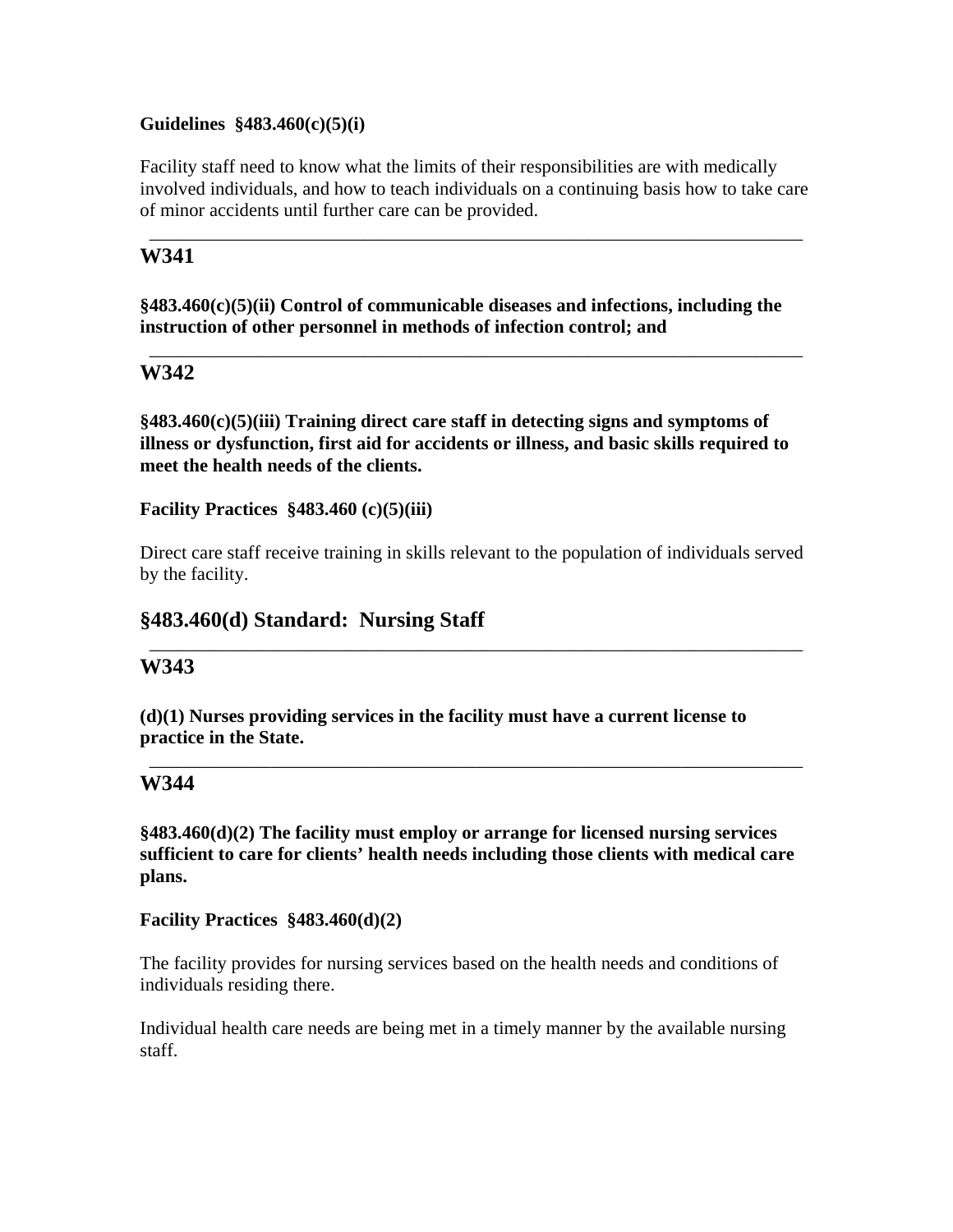# **Guidelines §483.460(d)(2)**

In evaluating whether or not there is sufficient licensed nursing staff, evaluate the need for licensed nursing care represented by the health characteristics of the individuals served (as described in physical exam results, IPPs, and medical care plans) in relation to the competency and qualifications represented by the staff who provide care (through the onsite survey). Make a judgment about the sufficiency of nursing staff to care for this particular population.

# **Survey Procedure §483.460(D)(2)**

In most circumstances, when one or more individuals in the facility require a medical care plan (i.e., the medical risk of an individual is so potentially life threatening that the individual requires continuous licensed nursing care in order to ensure his or her health and safety,) then that individual's needs are such that licensed personnel must be present. In the presence of such a situation, validate that 24-hour on duty staffing patterns of licensed personnel are provided.

\_\_\_\_\_\_\_\_\_\_\_\_\_\_\_\_\_\_\_\_\_\_\_\_\_\_\_\_\_\_\_\_\_\_\_\_\_\_\_\_\_\_\_\_\_\_\_\_\_\_\_\_\_\_\_\_\_\_\_\_\_\_\_\_\_\_\_\_\_\_

\_\_\_\_\_\_\_\_\_\_\_\_\_\_\_\_\_\_\_\_\_\_\_\_\_\_\_\_\_\_\_\_\_\_\_\_\_\_\_\_\_\_\_\_\_\_\_\_\_\_\_\_\_\_\_\_\_\_\_\_\_\_\_\_\_\_\_\_\_\_

# **W345**

**§483.460(d)(3) The facility must utilize registered nurses as appropriate and required by State law to perform the health services specified in this section.** 

# **W346**

**§483.460(d)(4) If the facility utilizes only licensed practical or vocational nurses to provide health services, it must have a formal arrangement with a registered nurse to be available for verbal or onsite consultation to the licensed practical or vocational nurse.** 

\_\_\_\_\_\_\_\_\_\_\_\_\_\_\_\_\_\_\_\_\_\_\_\_\_\_\_\_\_\_\_\_\_\_\_\_\_\_\_\_\_\_\_\_\_\_\_\_\_\_\_\_\_\_\_\_\_\_\_\_\_\_\_\_\_\_\_\_\_\_

# **W347**

**§483.460(d)(5) Non-licensed nursing personnel who work with clients under a medical care plan must do so under the supervision of licensed persons.** 

# **§483.460(e) Standard: Dental Services**

# **W348**

**§483.460(e)(1) The facility must provide or make arrangements for comprehensive diagnostic and treatment services for each client from qualified personnel, including licensed dentists and dental hygienists either through organized dental services in-house or through arrangement.** 

\_\_\_\_\_\_\_\_\_\_\_\_\_\_\_\_\_\_\_\_\_\_\_\_\_\_\_\_\_\_\_\_\_\_\_\_\_\_\_\_\_\_\_\_\_\_\_\_\_\_\_\_\_\_\_\_\_\_\_\_\_\_\_\_\_\_\_\_\_\_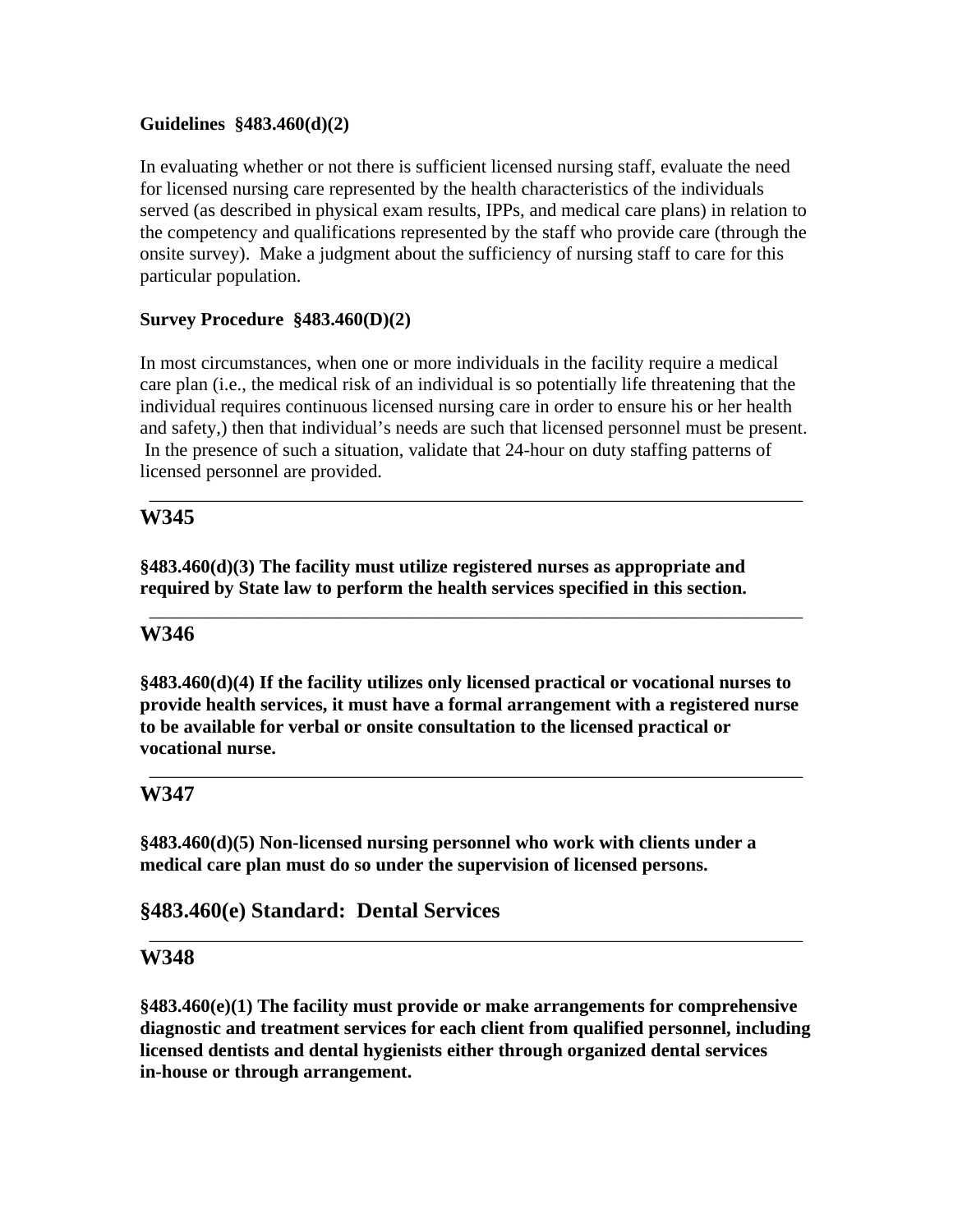**§483.460(e)(2) If appropriate, dental professionals must participate, in the development, review and update of an individual program plan as part of the interdisciplinary process either in person or through written report to the interdisciplinary team.** 

\_\_\_\_\_\_\_\_\_\_\_\_\_\_\_\_\_\_\_\_\_\_\_\_\_\_\_\_\_\_\_\_\_\_\_\_\_\_\_\_\_\_\_\_\_\_\_\_\_\_\_\_\_\_\_\_\_\_\_\_\_\_\_\_\_\_\_\_\_\_

**Facility Practices §483.460(e)(2)** 

Based on the needs of the individual, dental personnel participate in development and monitoring the IPP to ensure accurate and appropriate consideration of the individual's dental needs in the plan's design and implementation.

\_\_\_\_\_\_\_\_\_\_\_\_\_\_\_\_\_\_\_\_\_\_\_\_\_\_\_\_\_\_\_\_\_\_\_\_\_\_\_\_\_\_\_\_\_\_\_\_\_\_\_\_\_\_\_\_\_\_\_\_\_\_\_\_\_\_\_\_\_\_

# **W350**

# **§483.460(e)(3) The facility must provide education and training in the maintenance of oral health.**

# **Facility Practices §483.460(e)(3)**

Training in the maintenance of oral hygiene is provided to individuals who require it, and to those who are responsible for carrying out such activities.

# **§483.460(f) Standard: Comprehensive Dental Diagnostic Services**

# **Comprehensive dental diagnostic services include**

# **W351**

**§483.460(f)(1) A complete extraoral and intraoral examination, using all diagnostic aids necessary to properly evaluate the client's condition not later than one month after admission to the facility (unless the examination was completed within twelve months before admission);** 

\_\_\_\_\_\_\_\_\_\_\_\_\_\_\_\_\_\_\_\_\_\_\_\_\_\_\_\_\_\_\_\_\_\_\_\_\_\_\_\_\_\_\_\_\_\_\_\_\_\_\_\_\_\_\_\_\_\_\_\_\_\_\_\_\_\_\_\_\_\_

#### **Guidelines §483.460(f)(1)**

A "month" is defined as the interval between the date of admission and close of business of the corresponding day in the following month.

# **§483.460(f)(2) Periodic examination and diagnosis performed**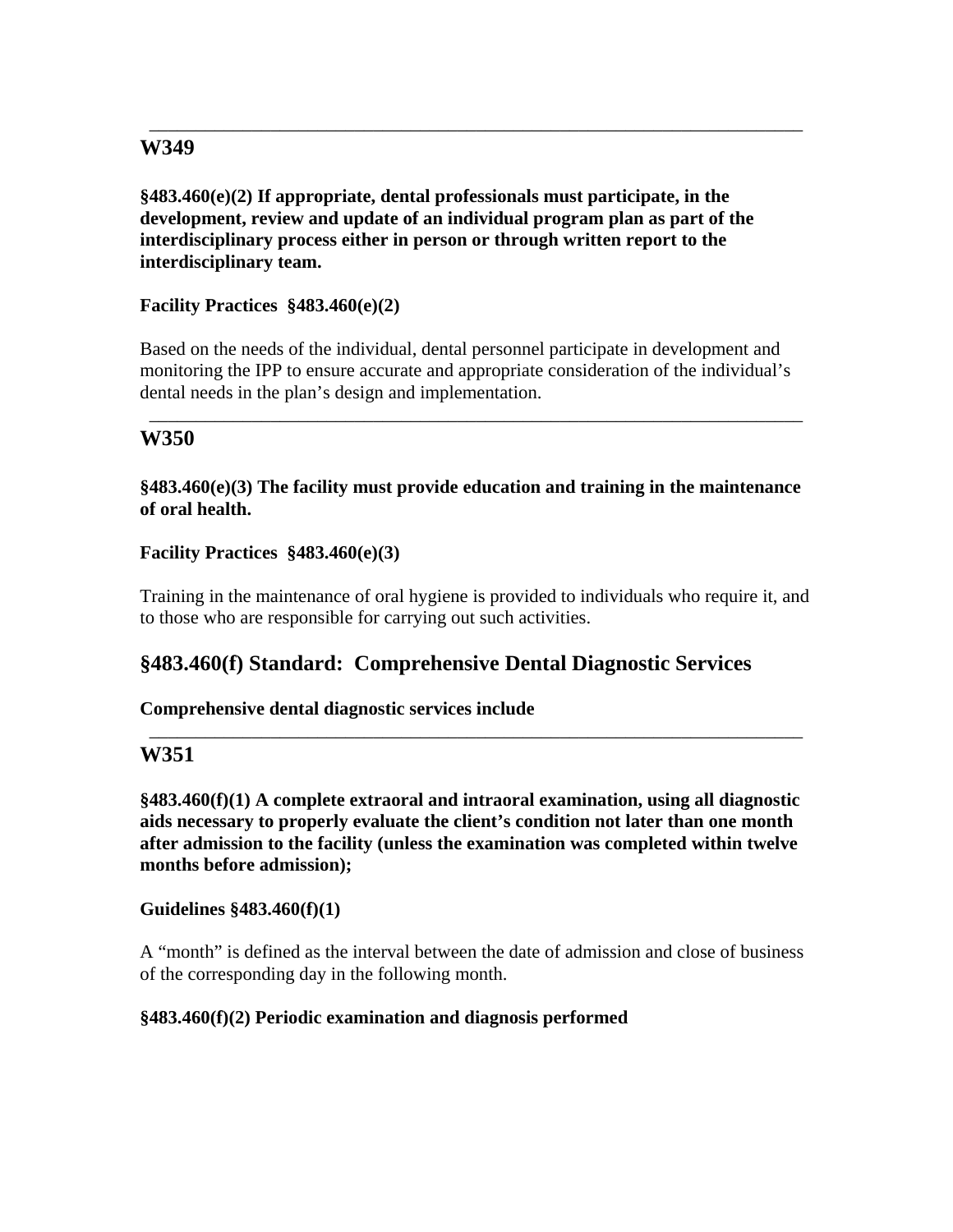## **Guidelines §483.460(f)(2)**

The requirement applies to all individuals (including those without teeth), and more frequently as dictated by the individual's needs.

\_\_\_\_\_\_\_\_\_\_\_\_\_\_\_\_\_\_\_\_\_\_\_\_\_\_\_\_\_\_\_\_\_\_\_\_\_\_\_\_\_\_\_\_\_\_\_\_\_\_\_\_\_\_\_\_\_\_\_\_\_\_\_\_\_\_\_\_\_\_

\_\_\_\_\_\_\_\_\_\_\_\_\_\_\_\_\_\_\_\_\_\_\_\_\_\_\_\_\_\_\_\_\_\_\_\_\_\_\_\_\_\_\_\_\_\_\_\_\_\_\_\_\_\_\_\_\_\_\_\_\_\_\_\_\_\_\_\_\_\_

# **W352**

**at least annually,** 

# **W353**

**including radiographs when indicated and detection of manifestations of systemic disease; and** 

\_\_\_\_\_\_\_\_\_\_\_\_\_\_\_\_\_\_\_\_\_\_\_\_\_\_\_\_\_\_\_\_\_\_\_\_\_\_\_\_\_\_\_\_\_\_\_\_\_\_\_\_\_\_\_\_\_\_\_\_\_\_\_\_\_\_\_\_\_\_

# **W354**

**§483.460(f)(3) A review of the results of examination and entry of the results in the client's dental record.** 

# **§483.460(g) Standard: Comprehensive Dental Treatment**

#### **The facility must ensure comprehensive dental treatment services that include**

# **Guidelines §483.460(g)**

Comprehensive dental treatment might include, but is not limited to:

1. Periodic examination and diagnosis, including radiographs, when indicated and detection of all manifestations of systemic disease;

2.Elimination of infection or life hazardous oral conditions, oral cancer, or cellulitis;

- 3. Treatment of injuries;
- 4. Restoration of decayed or fractured teeth;
- 5. Retention or recovery of space between teeth in children, when indicated;
- 6. Replacement of missing permanent teeth, when indicated; and
- 7. Appropriate pain control procedures for optimal care of the patient.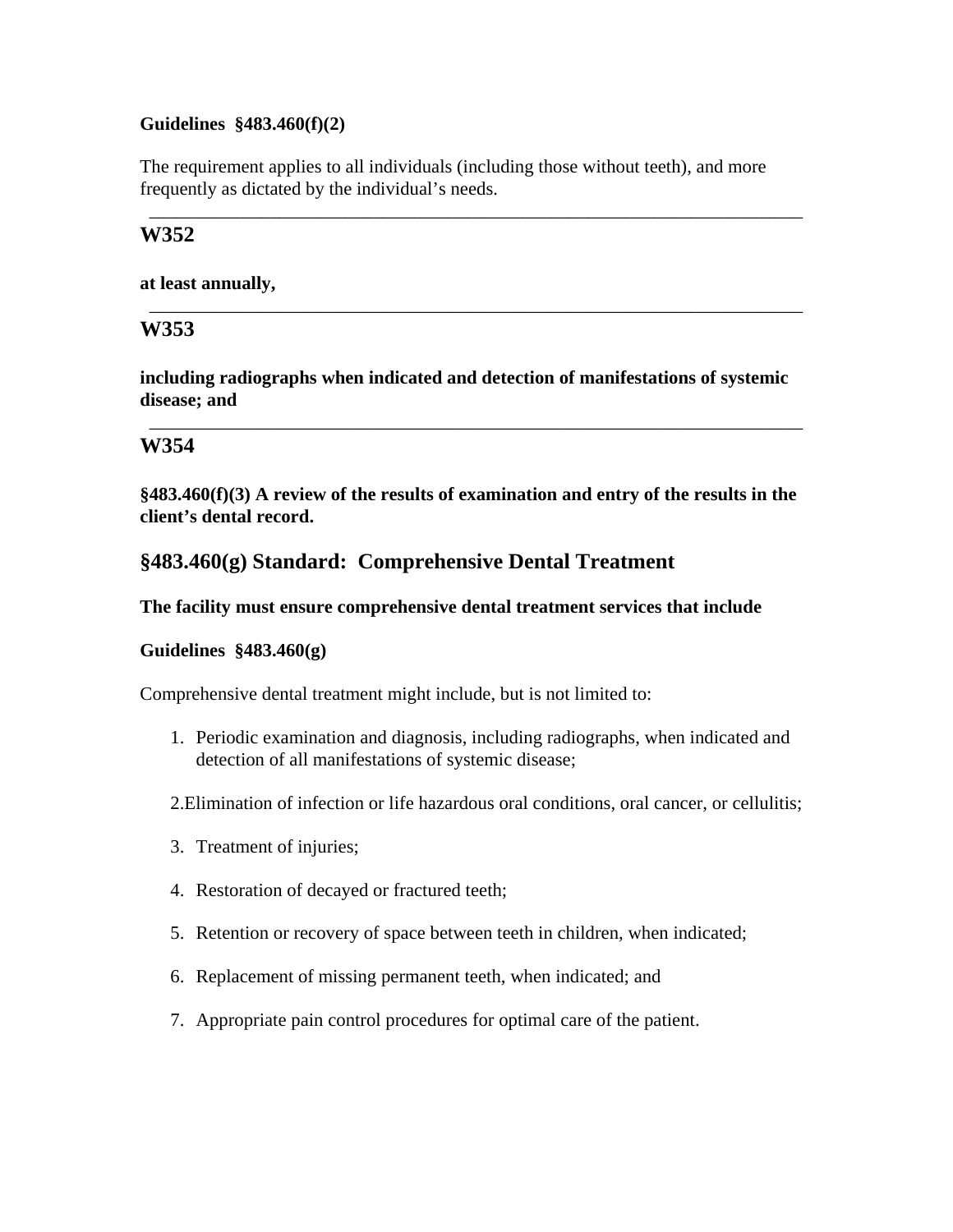**§483.460(g)(1) The availability for emergency dental treatment on a 24-hour-a-day basis by a licensed dentist; and** 

\_\_\_\_\_\_\_\_\_\_\_\_\_\_\_\_\_\_\_\_\_\_\_\_\_\_\_\_\_\_\_\_\_\_\_\_\_\_\_\_\_\_\_\_\_\_\_\_\_\_\_\_\_\_\_\_\_\_\_\_\_\_\_\_\_\_\_\_\_\_

\_\_\_\_\_\_\_\_\_\_\_\_\_\_\_\_\_\_\_\_\_\_\_\_\_\_\_\_\_\_\_\_\_\_\_\_\_\_\_\_\_\_\_\_\_\_\_\_\_\_\_\_\_\_\_\_\_\_\_\_\_\_\_\_\_\_\_\_\_\_

# **W356**

**§483.460(g)(2) Dental care needed for relief of pain and infections, restoration of teeth, and maintenance of dental health.** 

# **Probes §483.460(g)(2)**

Are individuals' dental needs neglected until there is pain or other emergency?

Do examinations indicate that services were furnished, rather than notes indicating that the individual was "unable to be examined" or "as best as can be determined?"

# **§483.460(h) Standard: Documentation of Dental Services**

#### **§483.460(h)(1) If the facility maintains an in-house dental service, the facility must**  \_\_\_\_\_\_\_\_\_\_\_\_\_\_\_\_\_\_\_\_\_\_\_\_\_\_\_\_\_\_\_\_\_\_\_\_\_\_\_\_\_\_\_\_\_\_\_\_\_\_\_\_\_\_\_\_\_\_\_\_\_\_\_\_\_\_\_\_\_\_

\_\_\_\_\_\_\_\_\_\_\_\_\_\_\_\_\_\_\_\_\_\_\_\_\_\_\_\_\_\_\_\_\_\_\_\_\_\_\_\_\_\_\_\_\_\_\_\_\_\_\_\_\_\_\_\_\_\_\_\_\_\_\_\_\_\_\_\_\_\_

# **W357**

**keep a permanent dental record for each client,** 

# **W358**

#### **with a dental summary maintained in the client's living-unit**

#### **Guidelines §483.460(h)(1)**

A "dental summary" means a brief written report of each visit to the dentist and includes any care instructions to be followed-up by facility staff as a result of treatment.

\_\_\_\_\_\_\_\_\_\_\_\_\_\_\_\_\_\_\_\_\_\_\_\_\_\_\_\_\_\_\_\_\_\_\_\_\_\_\_\_\_\_\_\_\_\_\_\_\_\_\_\_\_\_\_\_\_\_\_\_\_\_\_\_\_\_\_\_\_\_

# **§483.460(h)(2) If the facility does not maintain an in-house dental service, the facility must**

# **W359**

**obtain a dental summary of the results of dental visits**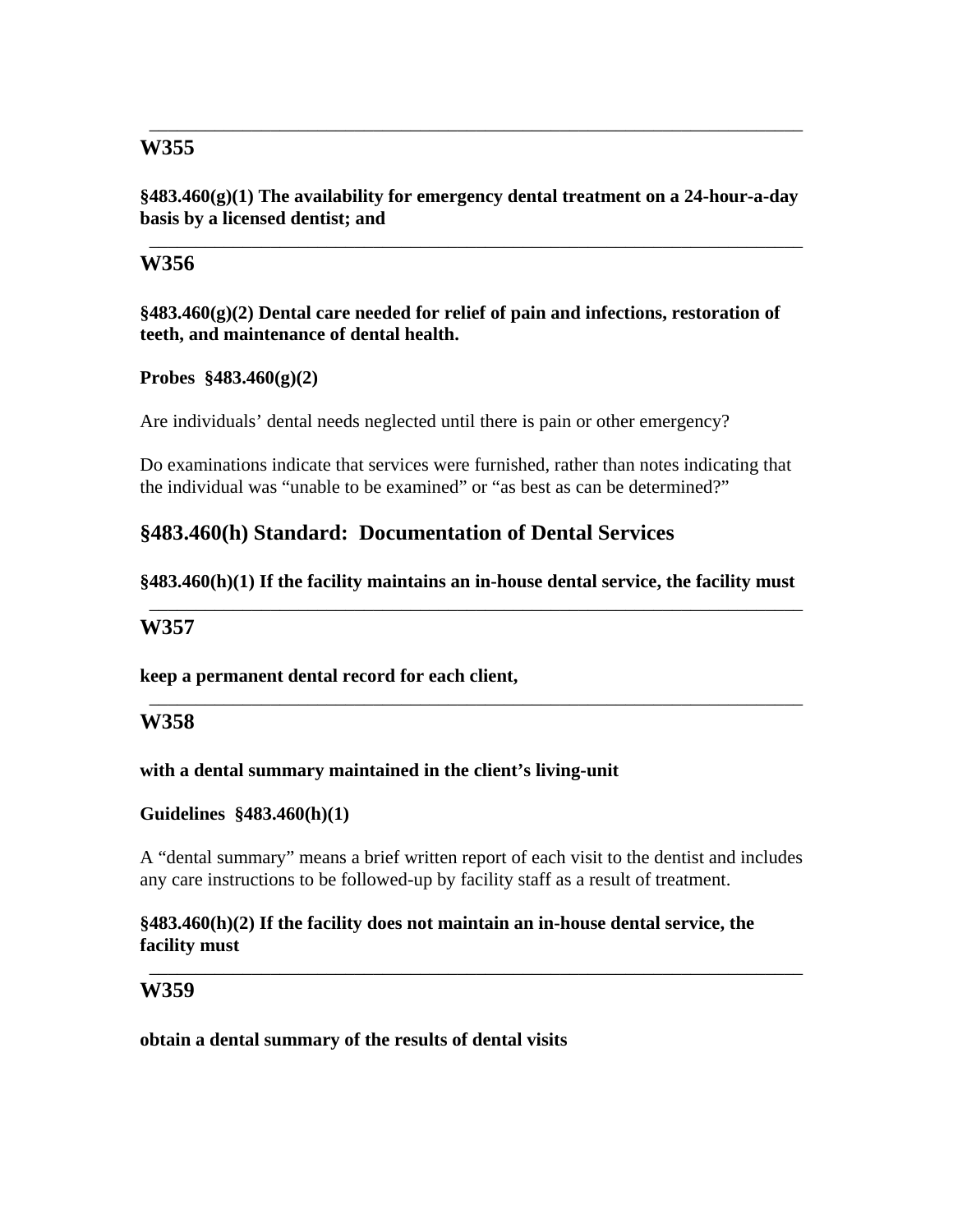# **and maintain the summary in the client's living unit.**

# **Guidelines §483.460(h)(2)**

The dentist used by the facility must agree to release the records and final recommendations for future care when the individual is discharged or discontinues service with the dentist.

\_\_\_\_\_\_\_\_\_\_\_\_\_\_\_\_\_\_\_\_\_\_\_\_\_\_\_\_\_\_\_\_\_\_\_\_\_\_\_\_\_\_\_\_\_\_\_\_\_\_\_\_\_\_\_\_\_\_\_\_\_\_\_\_\_\_\_\_\_\_

# **§483.460(i) Standard: Pharmacy Services**

# **W361**

**§483.460(i) The facility must provide or make arrangements for the provision of routine and emergency drugs and biologicals to its clients. Drugs and biologicals may be obtained from community or contract pharmacists or the facility may maintain a licensed pharmacy.** 

\_\_\_\_\_\_\_\_\_\_\_\_\_\_\_\_\_\_\_\_\_\_\_\_\_\_\_\_\_\_\_\_\_\_\_\_\_\_\_\_\_\_\_\_\_\_\_\_\_\_\_\_\_\_\_\_\_\_\_\_\_\_\_\_\_\_\_\_\_\_

# **Guidelines 483.460(i)**

Emphasis is placed on the provision of the service, and not on its **method of delivery**.

Whether the facility utilizes the unit dose, individual prescription or a combination of these systems, or whether the facility has its own pharmacy or provides the service through arrangement with a community pharmacy, the emphasis is on the accuracy of the drug distribution system and the effectiveness of the drug therapy.

# **§483.460(j) Standard: Drug Regimen Review**

# **W362**

**§483.460(j)(1) A pharmacist with input from the interdisciplinary team must review the drug regimen of each client at least quarterly.** 

\_\_\_\_\_\_\_\_\_\_\_\_\_\_\_\_\_\_\_\_\_\_\_\_\_\_\_\_\_\_\_\_\_\_\_\_\_\_\_\_\_\_\_\_\_\_\_\_\_\_\_\_\_\_\_\_\_\_\_\_\_\_\_\_\_\_\_\_\_\_

# **Facility Practices 483.460(j)(1)**

The IDT provides the pharmacist with relevant input for the drug regimen review (e.g., changes in behavior, new medication the person has begun taking, etc.).

Reviews are performed as often as individual need dictates, but not less than quarterly.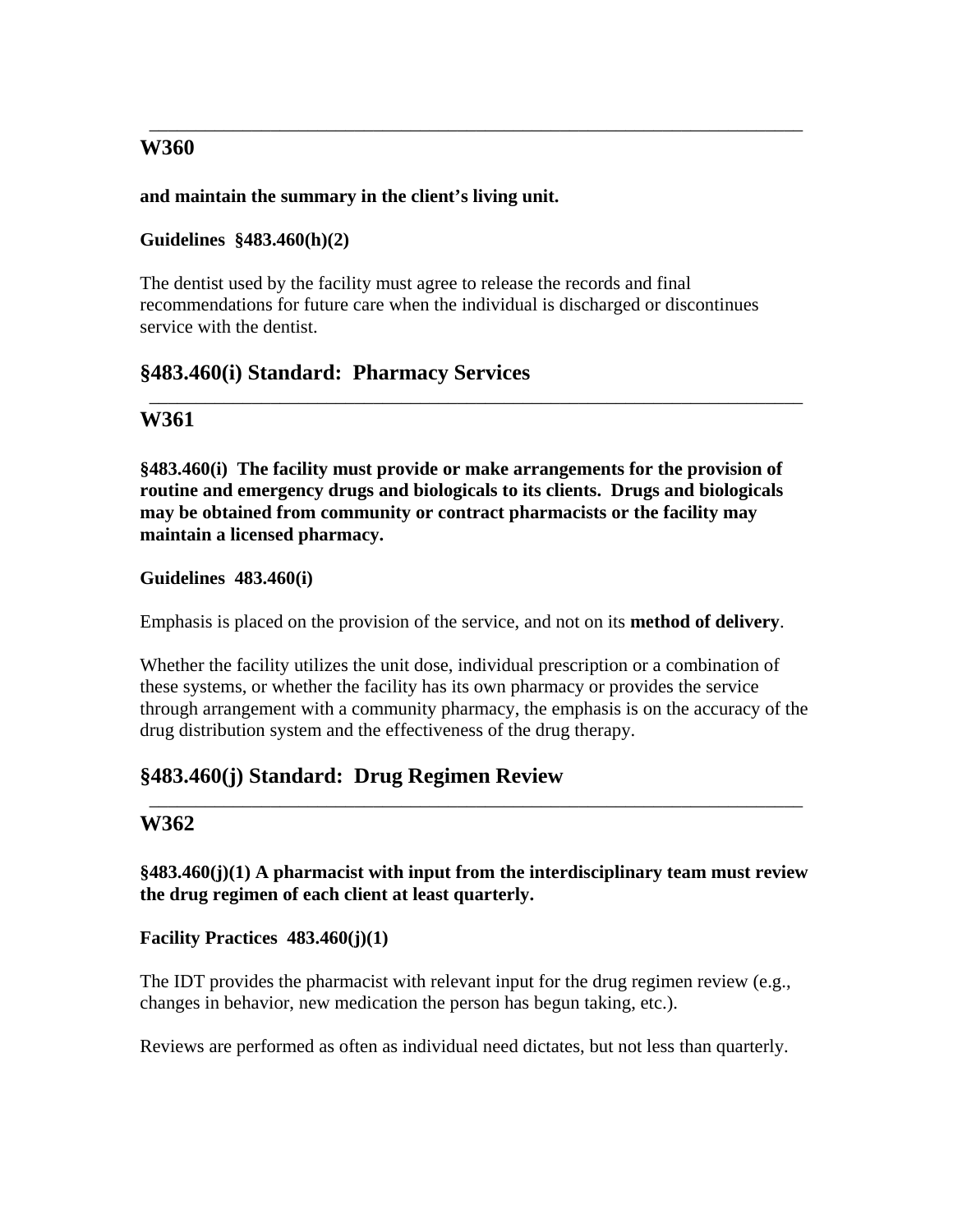#### **Guidelines §483.460(j)(1)**

The pharmacist should review on a more frequent basis the drug regimen of individuals whose response indicates problems with drug therapy. Refer to the "Indicators for Surveyor Assessment of the Performance of Drug Regimen Reviews" as stated in Appendix N to the State Operations Manual (Pharmaceutical Service Requirements in Long Term Care Facilities) to evaluate the drug regimen review done by the pharmacist.

\_\_\_\_\_\_\_\_\_\_\_\_\_\_\_\_\_\_\_\_\_\_\_\_\_\_\_\_\_\_\_\_\_\_\_\_\_\_\_\_\_\_\_\_\_\_\_\_\_\_\_\_\_\_\_\_\_\_\_\_\_\_\_\_\_\_\_\_\_\_

#### **Probes §483.460(j)(l)**

Does this review look at the individual's response to the drug?

## **W363**

## **§483.460(j)(2) The pharmacist must report any irregularities in clients' drug regimens to the prescribing physician and interdisciplinary team.**

#### **Facility Practices §483.460(j)(2)**

The pharmacist identifies apparent irregularities and determines their significance.

The pharmacist reports apparent irregularities which are significant to the physician and the IDT.

The physician and IDT are aware of all irregularities in the individual's drug regimen.

#### **Guidelines §483.460(j)(2)**

The physician and interdisciplinary team must consider the report of the pharmacist and determine whether to accept or reject the recommendations in the report. The pharmacist is not required to repeatedly report the same minor irregularities which have already been considered by the physician and the interdisciplinary team, but were rejected based upon the individual's specific condition.

## **Survey Procedure §483.460(j)(2)**

Review the drug regimen reviews of sampled individuals in order to determine if the pharmacist has appropriately reviewed the drug regimen on a quarterly basis. Refer to the "Indicators for Surveyor Assessment of the Performance of Drug Regimen Reviews" as stated in Part One of Appendix N (Pharmaceutical Service Requirements in Long Term Care Facilities). Appendix N lists many apparent drug irregularities that can occur. The following exceptions apply to the "List of Apparent Irregularities" in Section II.E.2 of Appendix N: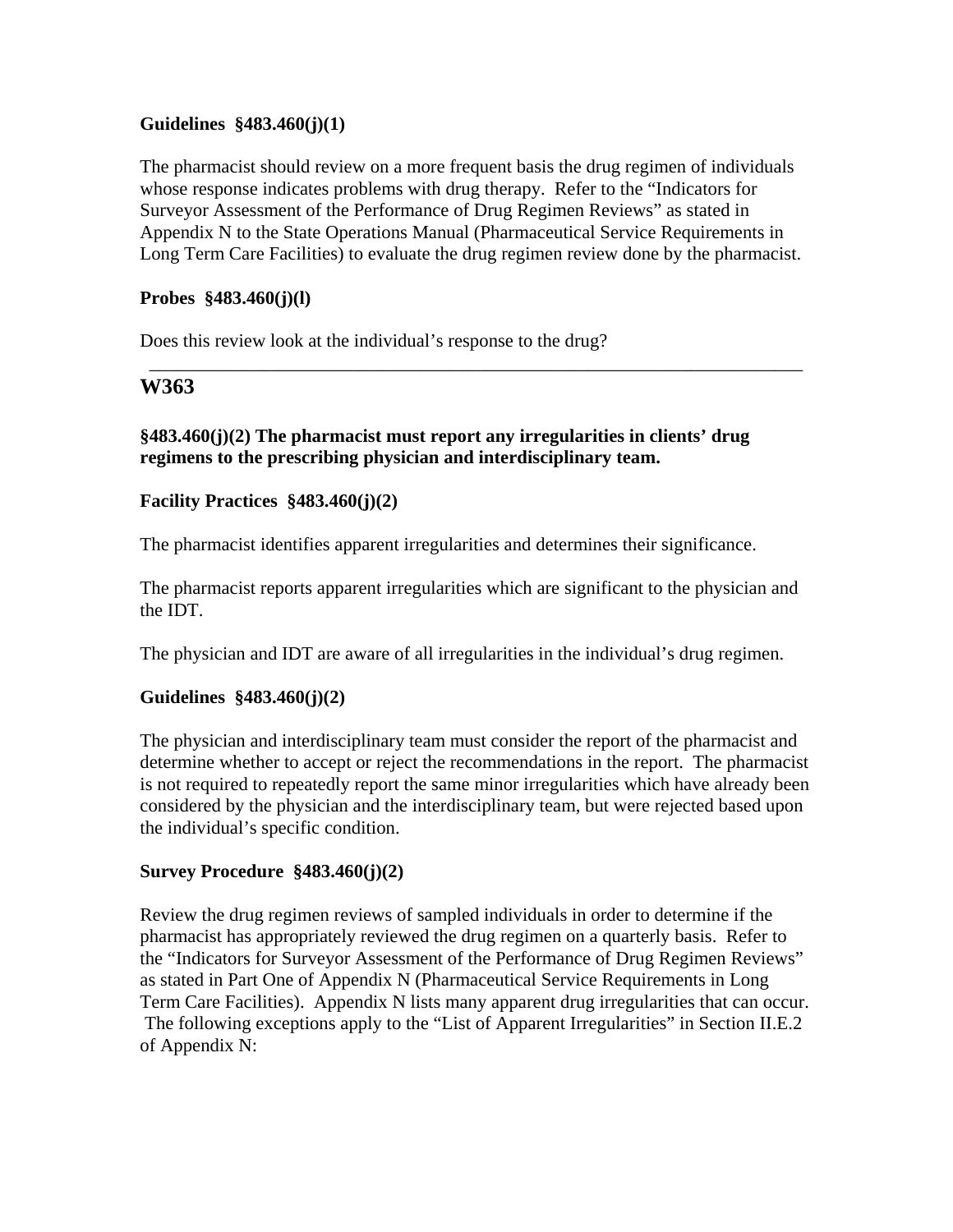- 1. "Use of a listed antipsychotic drug unless one of the following specific conditions exists..." At the present time we have not developed a list of conditions which limit the use of antipsychotic drugs for individuals in ICFs/MR.
- 2. "Use of antipsychotic drugs in the absence of gradual dose withdrawal attempted **every six months**..." In ICFs/MR, the requirement is that gradual reduction be attempted at least **annually** unless clinically contraindicated. See W316 and W317.
- 3. "The use of a p.r.n. [as needed] antipsychotic drug more than five times..." Standing or as needed programs to control inappropriate behavior are not permitted under the ICF/MR regulations. A drug may be used in an emergency situation, but emergency drug usage can not continue until that usage has been approved by the interdisciplinary team and included in the active treatment program. See W290, W311 and W312.

\_\_\_\_\_\_\_\_\_\_\_\_\_\_\_\_\_\_\_\_\_\_\_\_\_\_\_\_\_\_\_\_\_\_\_\_\_\_\_\_\_\_\_\_\_\_\_\_\_\_\_\_\_\_\_\_\_\_\_\_\_\_\_\_\_\_\_\_\_\_

# **W364**

**§483.460(j)(3) The pharmacist must prepare a record of each client's drug regimen reviews and the facility must maintain that record.** 

\_\_\_\_\_\_\_\_\_\_\_\_\_\_\_\_\_\_\_\_\_\_\_\_\_\_\_\_\_\_\_\_\_\_\_\_\_\_\_\_\_\_\_\_\_\_\_\_\_\_\_\_\_\_\_\_\_\_\_\_\_\_\_\_\_\_\_\_\_\_

## **W365**

#### **§483.460(j)(4) An individual medication administration record must be maintained for each client**

#### **Guidelines §483.460(j)(4)**

Each dose of medication, whether self-administered or not, shall be properly recorded in the individual's record. The intent of this requirement is to maintain a record of drugs administered.

\_\_\_\_\_\_\_\_\_\_\_\_\_\_\_\_\_\_\_\_\_\_\_\_\_\_\_\_\_\_\_\_\_\_\_\_\_\_\_\_\_\_\_\_\_\_\_\_\_\_\_\_\_\_\_\_\_\_\_\_\_\_\_\_\_\_\_\_\_\_

## **W366**

**§483.460(j)(5) As appropriate the pharmacist must participate in the development, implementation, and review of each client's individual program plan either in person or through written report to the interdisciplinary team.** 

#### **Guidelines §483.460(j)(5)**

This regulation does not exclude the pharmacist from the evaluation process, but the pharmacist can best determine how to expend his/her efforts most productively in service to individuals at the facility.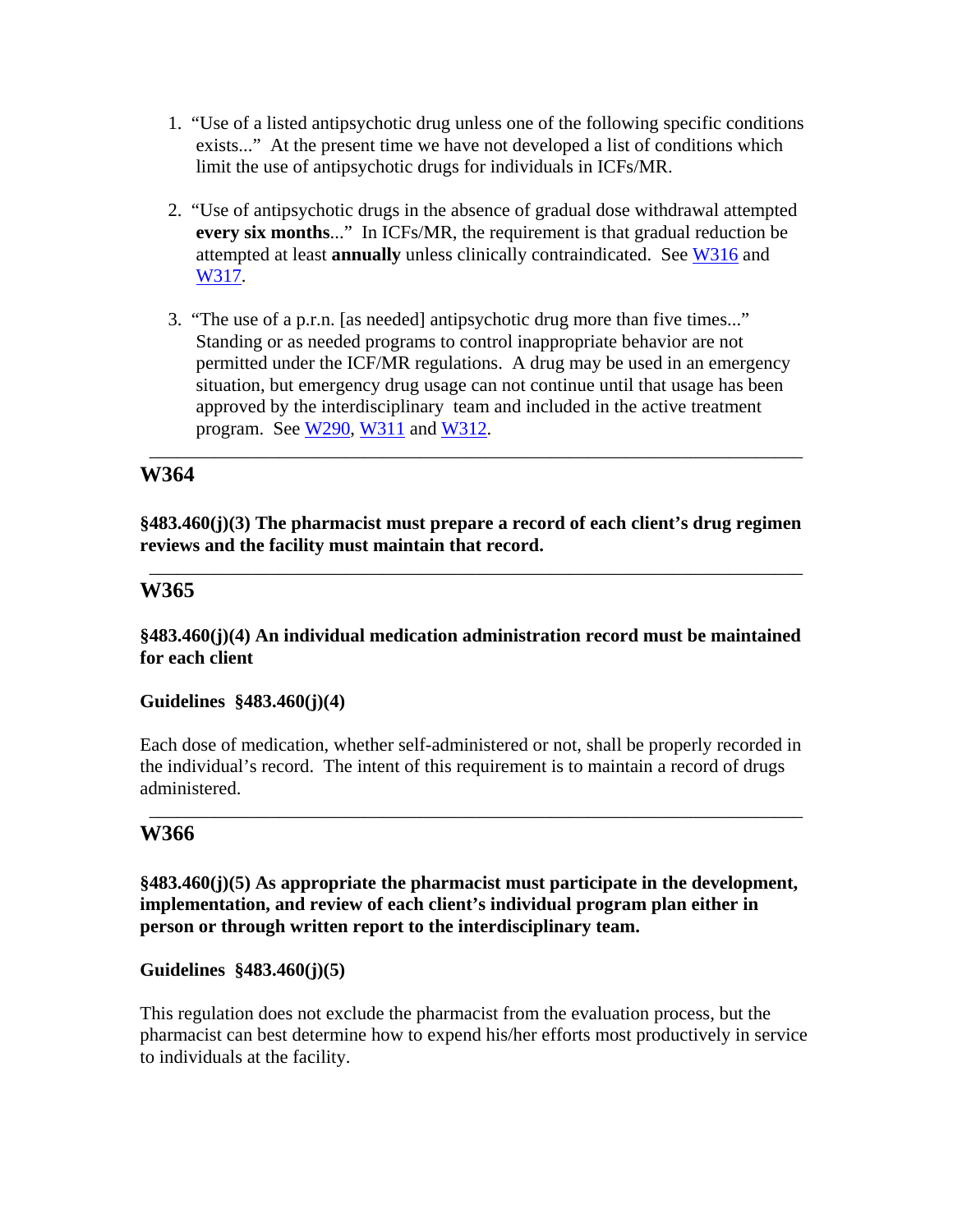# **§483.460(k) Standard: Drug Administration**

# **W367**

The facility must have an organized system for drug administration that identifies each drug up to the point of administration.

\_\_\_\_\_\_\_\_\_\_\_\_\_\_\_\_\_\_\_\_\_\_\_\_\_\_\_\_\_\_\_\_\_\_\_\_\_\_\_\_\_\_\_\_\_\_\_\_\_\_\_\_\_\_\_\_\_\_\_\_\_\_\_\_\_\_\_\_\_\_

\_\_\_\_\_\_\_\_\_\_\_\_\_\_\_\_\_\_\_\_\_\_\_\_\_\_\_\_\_\_\_\_\_\_\_\_\_\_\_\_\_\_\_\_\_\_\_\_\_\_\_\_\_\_\_\_\_\_\_\_\_\_\_\_\_\_\_\_\_\_

\_\_\_\_\_\_\_\_\_\_\_\_\_\_\_\_\_\_\_\_\_\_\_\_\_\_\_\_\_\_\_\_\_\_\_\_\_\_\_\_\_\_\_\_\_\_\_\_\_\_\_\_\_\_\_\_\_\_\_\_\_\_\_\_\_\_\_\_\_\_

#### **The system must assure that**

## **W368**

**§483.460(k)(1) All drugs are administered in compliance with the physician's orders;** 

## **W369**

**§483.460(k)(2) All drugs, including those that are self-administered, are administered without error;** 

#### **Guidelines §483.460(k)(2)**

A medication "error" is a discrepancy between what the physician has ordered, and what you observe during the drug pass observation. The regulation does not allow for any medication errors.

"Self administered" means administration of medications by the individual, independent of a staff person obtaining, selecting, and preparing the medications for the individual. This includes all usage forms (oral, injections and suppositories).

The individual should be trained until he/she can perform this function without error.

#### **Survey Procedure §483.460(k)(2)**

Use the observation technique to determine medication errors. The observation technique involves observing the administration of drugs, recording what is observed, and reconciling the record of observation with the physician's orders to determine whether or not medication errors have occurred.

Do **not** rely on paper review to determine medication errors. Detection of blank spaces on the medication administration record does **not** constitute the detection of actual medication errors. Paper review only identifies possible errors.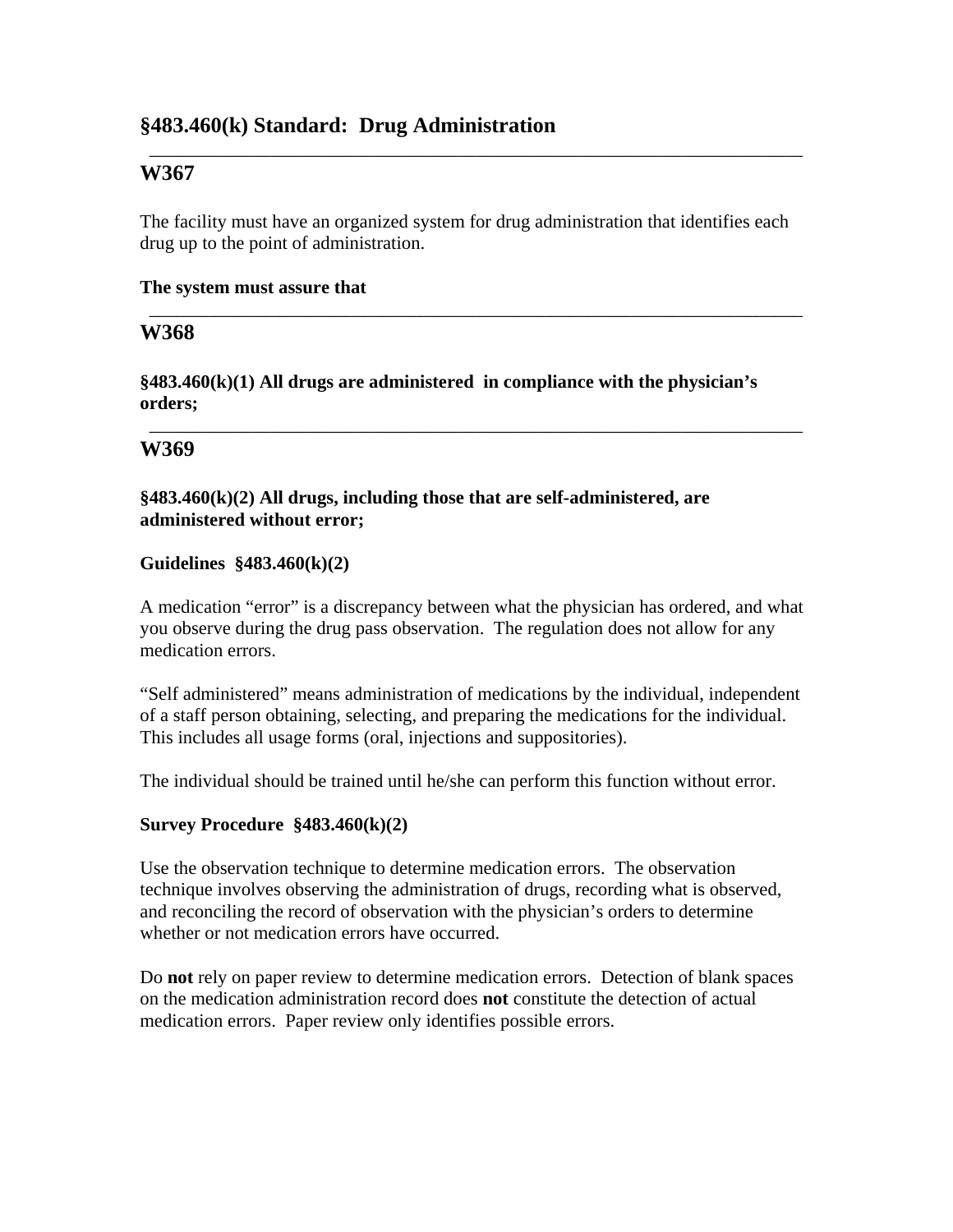#### **Observation Technique**

Follow these steps to detect medication errors:

- 1. Identify the drug product. Determine what drugs, in what strength and dosage forms, etc., are being administered. There are two principle ways of doing this. In most cases, they are used in combination.
	- Identify the product by its size, shape and color. Many products have a distinctive size, shape or color. However, this technique can be problematic because not all products are distinctive.
	- Identify the product by observing the label. When the punch card or unit dose system is used, you can usually observe the label and adequately identify the drug product. When the vial system is used, observing the label is sometimes difficult. Ask the person administering medications to identify the drug product.
- 2. Observe the administration of drugs. Record your observations in your notes. Follow the person administering medications and observe the individuals receiving drugs (e.g., actually swallowing oral dosage forms). Be as neutral and as unobtrusive as possible during this process.

Watch 16 drug doses being administered to the individuals residing in the facility, or observe a 100 percent sample of the residents in the facility whichever is **smaller**. For example, in a four bed facility with each individual taking two morning doses, you would watch a 100 percent sample of the individuals since only eight doses would have been administered. In an eight bed facility with each individual taking four morning doses you would observe a sample of 16 doses being administered.

In a large facility, a larger sample (40 to 50 doses) taken from different units in the facility should be observed to ensure that an adequate sample of the drug distribution system has been evaluated.

It is usually preferable to watch the morning pass because more doses per individual are administered at that time; however, you may observe the pass at any time. Observe more than one staff member administering drugs, if possible. You may observe the drugs being administered in the individual's living quarters or in the day program if the day program is operated by the ICF/MR on its grounds (i.e., the day program is not a separately certified entity).

If there are individuals at the facility who self-administer medications, attempt to observe the self-administration (see W373). Respect the individual's right to privacy by verbally asking the individual for permission to observe.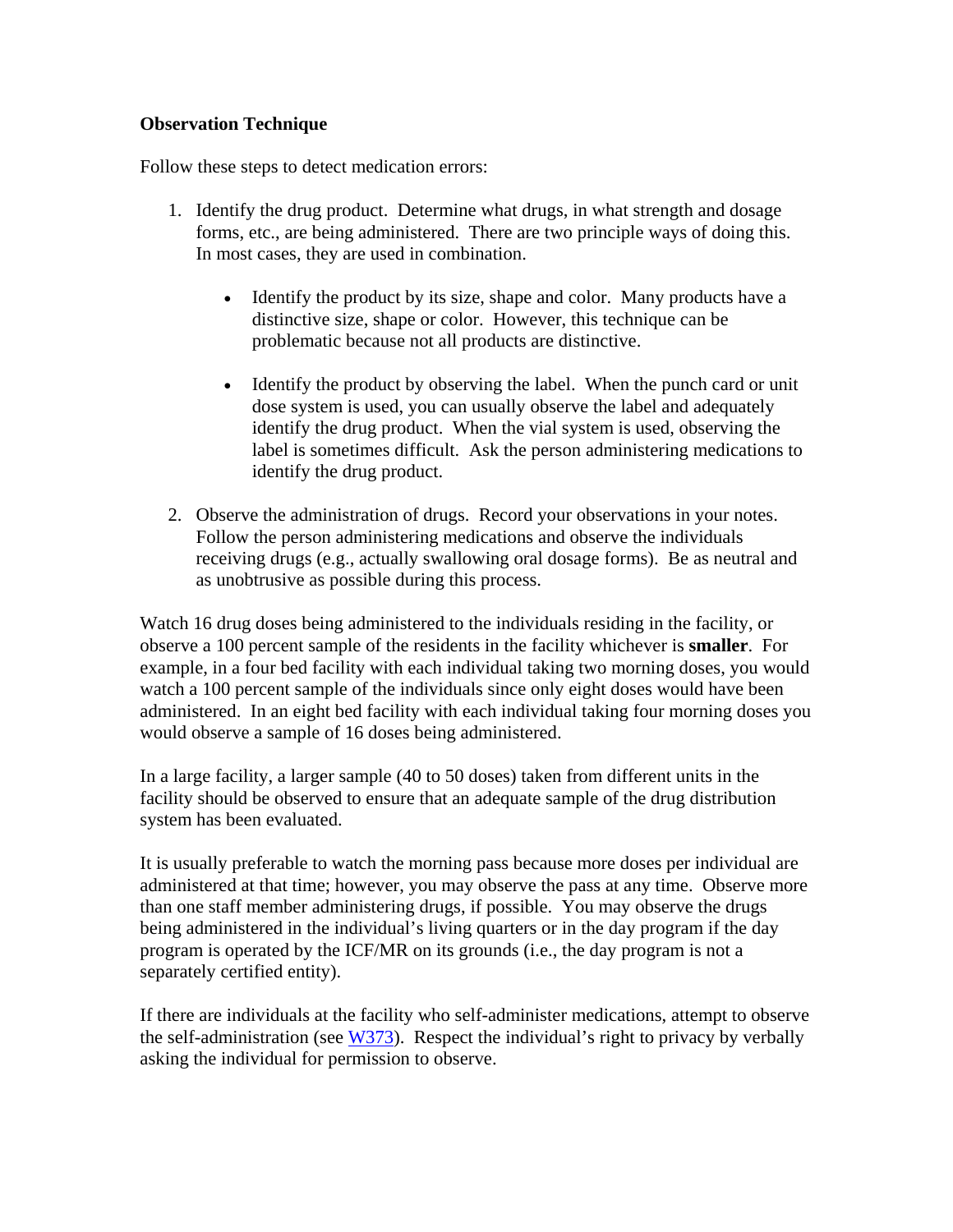Note every detail about drug administration in your notes. For example, "eye drops administered to both eyes" or "nurse took pulse" or "all drugs crushed and administered in applesauce."

- 3. Record, in your notes, the most current physician's orders for those individuals who were observed receiving medications. The latest recapitulation of drug orders is sufficient for determining whether a valid order exists, provided that the physician has signed the "recap." The signed "recap" and subsequent orders constitute a legal authorization to administer the drug. You should now have a complete record of what you observed, and what should have occurred according to the physician orders.
- 4. Reconcile your record of observation with the physician's orders. Compare your record of observation to the most current signed orders for drugs.
	- For each drug on your list: Was it administered according to the physician's orders? For example, in the correct strength, by the correct route? Was there a valid order for the drug?
	- For drugs not on your list: Are there orders for drugs that should have been administered, but were not? Such circumstances represent omitted doses, which is one of the most frequent types of errors.
- 5. Determine the number of errors by adding the errors for each individual. Before concluding that an error has occurred, discuss the apparent error with the person who administered the drug. There may be a logical explanation, such as a more recent physician order which you have not seen.
- 6. Timing errors: If a drug is ordered before meals (AC) and administered after meals (PC) or vice versa, always count this as an error. If the drug is administered more than 60 minutes later or earlier than its scheduled administration time, count this as an error ONLY IF THAT WRONG TIME ERROR CAN CAUSE THE INDIVIDUAL DISCOMFORT OR JEOPARDIZE THE RESIDENT'S HEALTH AND SAFETY. Counting a drug with a long halflife (beyond 24 hours) as a wrong time error when it is 15 minutes late is improper because there is no significant impact on the individual. To determine the scheduled administration time, examine the facility's policy relative to dosing schedules.

# **W370**

# **§483.460(k)(3) Unlicensed personnel are allowed to administer drugs only if State law permits;**

\_\_\_\_\_\_\_\_\_\_\_\_\_\_\_\_\_\_\_\_\_\_\_\_\_\_\_\_\_\_\_\_\_\_\_\_\_\_\_\_\_\_\_\_\_\_\_\_\_\_\_\_\_\_\_\_\_\_\_\_\_\_\_\_\_\_\_\_\_\_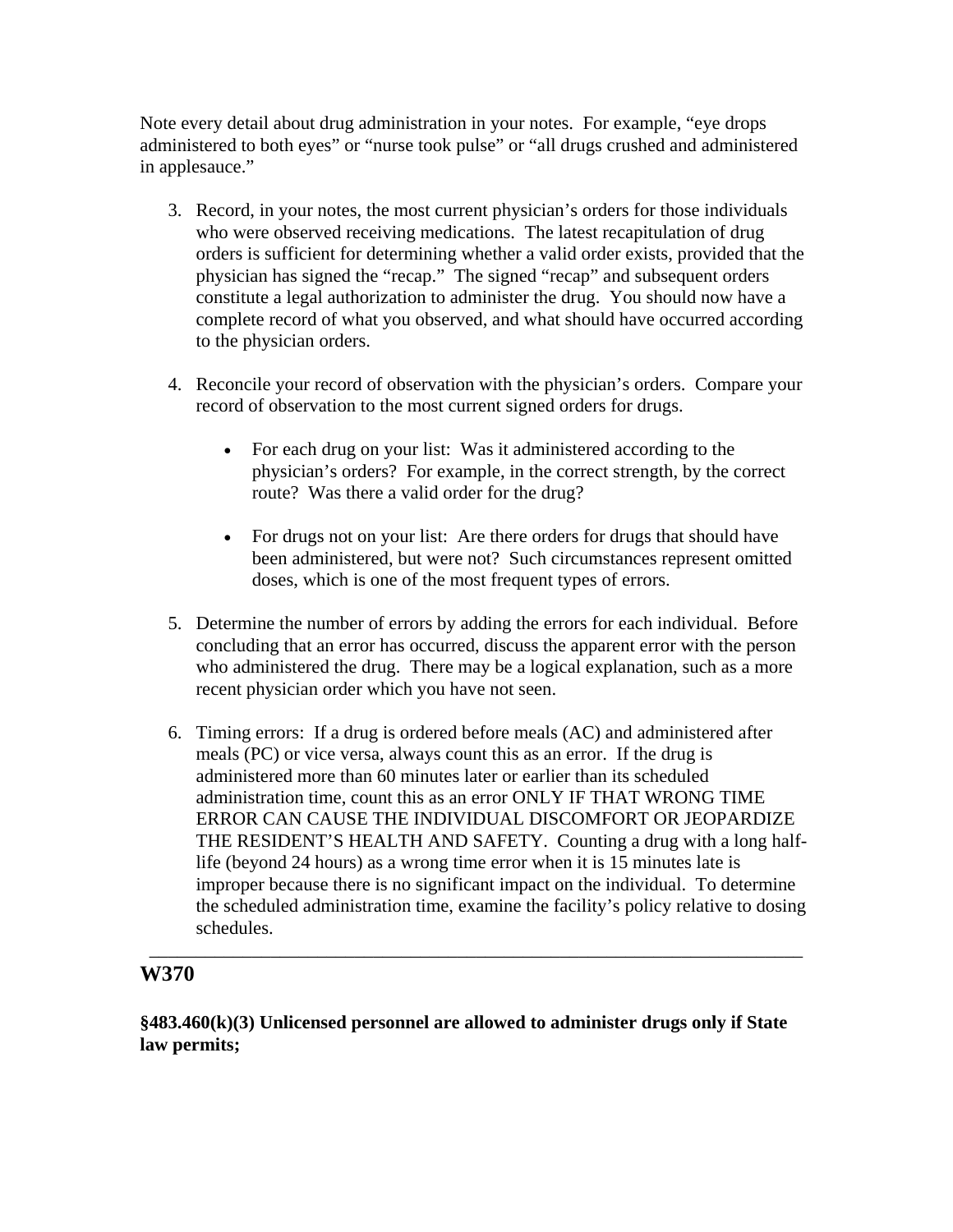#### **Guidelines §483.460(k)(3)**

"Unlicensed personnel" of the facility does not refer to the situation of individuals administering their own medication. Unlicensed personnel administer only those forms of medication which State law permits.

\_\_\_\_\_\_\_\_\_\_\_\_\_\_\_\_\_\_\_\_\_\_\_\_\_\_\_\_\_\_\_\_\_\_\_\_\_\_\_\_\_\_\_\_\_\_\_\_\_\_\_\_\_\_\_\_\_\_\_\_\_\_\_\_\_\_\_\_\_\_

# **W371**

**§483.460(k)(4) Clients are taught to administer their own medications if the interdisciplinary team determines that self-administration of medications is an appropriate objective, and if the physician does not specify otherwise;** 

## **Facility Practices §483.460(k)(4)**

Based on assessment results and IDT discussion, the individual is instructed in skills leading to self-administration of medication, when appropriate, based on the person's functional abilities.

No individual is precluded from training based solely on diagnosis or level of functioning.

#### **Probes §483.460(k)(4)**

Is there a pattern of refusal to allow self-medication?

How is the health and safety of individuals assured during training for self-medication?

\_\_\_\_\_\_\_\_\_\_\_\_\_\_\_\_\_\_\_\_\_\_\_\_\_\_\_\_\_\_\_\_\_\_\_\_\_\_\_\_\_\_\_\_\_\_\_\_\_\_\_\_\_\_\_\_\_\_\_\_\_\_\_\_\_\_\_\_\_\_

\_\_\_\_\_\_\_\_\_\_\_\_\_\_\_\_\_\_\_\_\_\_\_\_\_\_\_\_\_\_\_\_\_\_\_\_\_\_\_\_\_\_\_\_\_\_\_\_\_\_\_\_\_\_\_\_\_\_\_\_\_\_\_\_\_\_\_\_\_\_

# **W372**

**§483.460(k)(5) The client's physician is informed of the interdisciplinary team's decision that self-administration of medications is an objective for the client;** 

## **W373**

**§483.460(k)(6) No client self-administers medication until he or she demonstrates the competency to do so;** 

#### **Facility Practices §483.460(k)(6)**

Individuals are supervised during self-administration training programs.

Individuals who demonstrate and master self-administration at the level and frequency specified, administer independent of staff.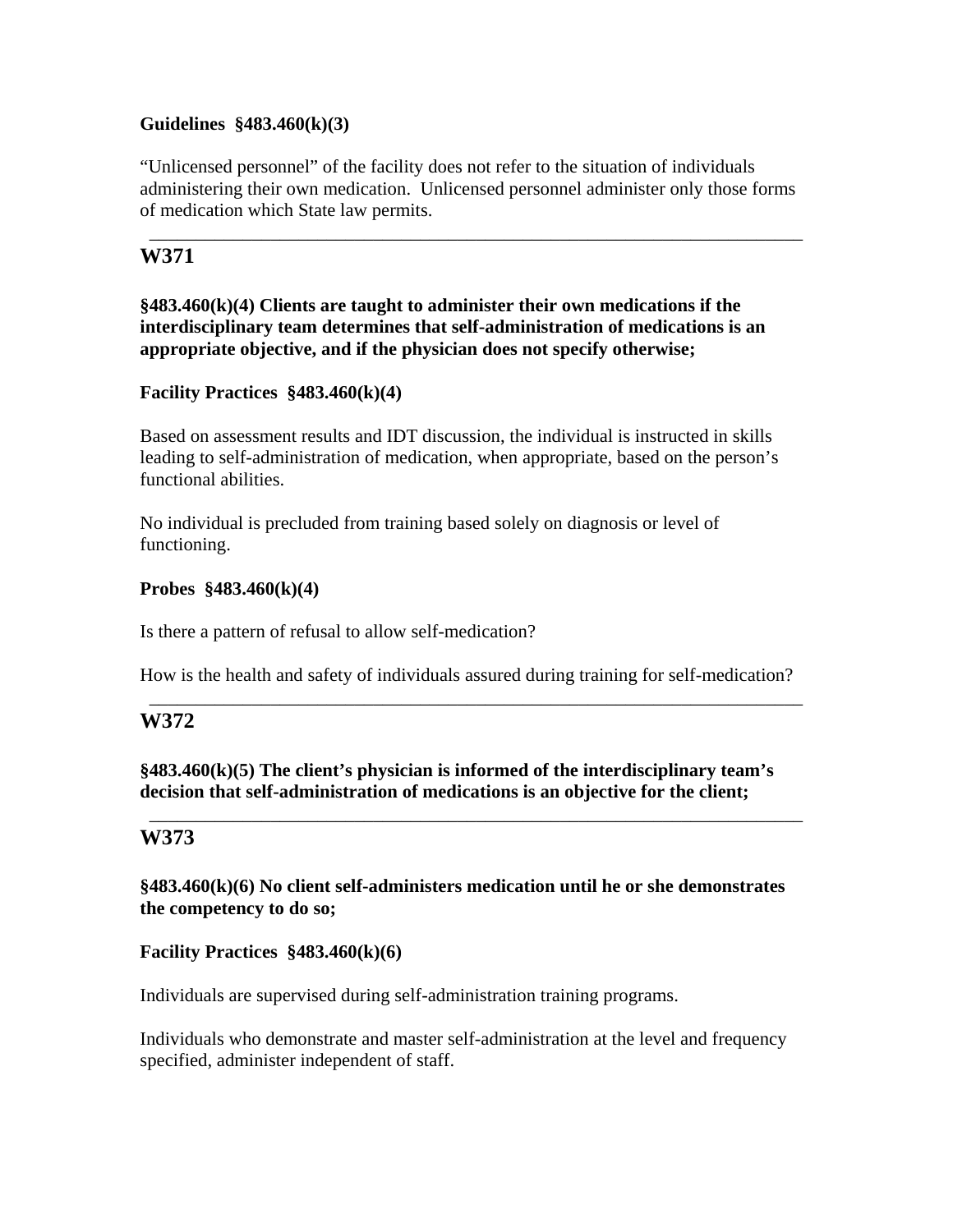#### **Guidelines §483.460(k)(6)**

Do not expect individuals served to be more knowledgeable than members of the general public in order to self-administer medication. There is no requirement for the individual to be able to state both the generic and brand names of the medication being taken, nor is it expected that the individual be able to list all potential side effects of the medication. The test of competency to self-administer is whether the individual can take the correct medication, in the correct dosage, at the correct time.

#### **Probes §483.460(k)(6)**

Is there a pattern that all individuals self-medicate whether they can demonstrate the skill or not?

\_\_\_\_\_\_\_\_\_\_\_\_\_\_\_\_\_\_\_\_\_\_\_\_\_\_\_\_\_\_\_\_\_\_\_\_\_\_\_\_\_\_\_\_\_\_\_\_\_\_\_\_\_\_\_\_\_\_\_\_\_\_\_\_\_\_\_\_\_\_

## **W374**

## **§483.460(k)(7) Drugs used by clients while not under the direct care of the facility are packaged and labeled in accordance with State law;**

#### **Guidelines §483.460(k)(7)**

When individuals go out of a facility for home visits, or to attend workshops or school, drugs they are taking must be packaged and labeled in accordance with State law by a responsible person approved to administer medications. Be aware whether or not there are applicable State laws which may allow packaging by someone other than the pharmacist.

The test of adequacy of packaging and labeling is whether or not other persons administering medications are able to identify the individual's medication, method of administration, contraindications, if appropriate, and administration schedule.

\_\_\_\_\_\_\_\_\_\_\_\_\_\_\_\_\_\_\_\_\_\_\_\_\_\_\_\_\_\_\_\_\_\_\_\_\_\_\_\_\_\_\_\_\_\_\_\_\_\_\_\_\_\_\_\_\_\_\_\_\_\_\_\_\_\_\_\_\_\_

\_\_\_\_\_\_\_\_\_\_\_\_\_\_\_\_\_\_\_\_\_\_\_\_\_\_\_\_\_\_\_\_\_\_\_\_\_\_\_\_\_\_\_\_\_\_\_\_\_\_\_\_\_\_\_\_\_\_\_\_\_\_\_\_\_\_\_\_\_\_

#### **§483.460(k)(8) Drug administration errors and adverse drug reactions are**

#### **W375**

**recorded** 

**W376** 

**and reported immediately to a physician.**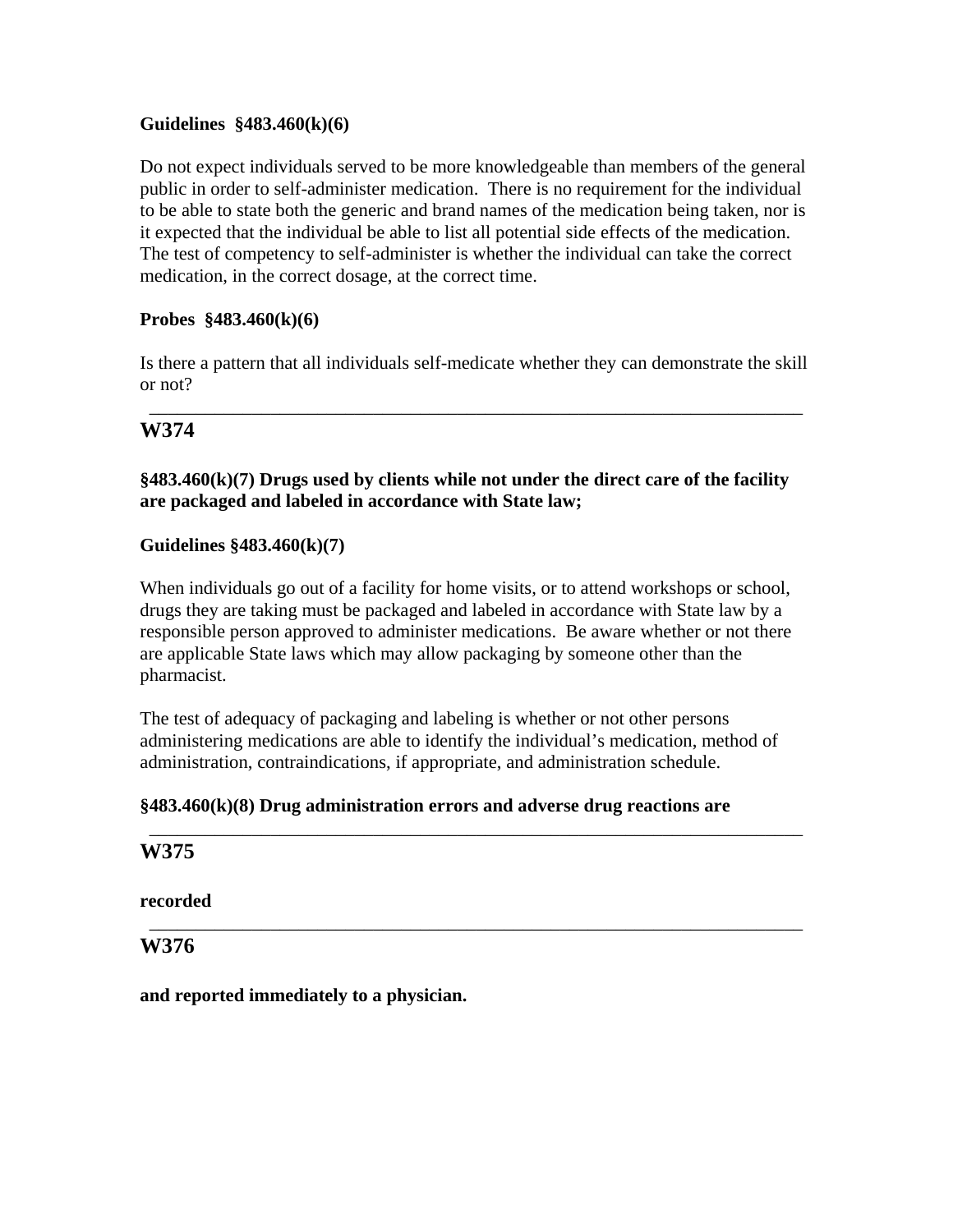# **§483.460(l) Standard: Drug Storage and Recordkeeping**

**§483.460(l)(1) The facility must store drugs under proper conditions of** 

| W377          |
|---------------|
| sanitation,   |
|               |
| W378          |
| temperature,  |
| W379          |
| light,        |
| <b>W380</b>   |
| humidity,     |
| W381          |
| and security. |
| W382          |

**§483.460(l)(2) The facility must keep all drugs and biologicals locked except when being prepared for administration.** 

\_\_\_\_\_\_\_\_\_\_\_\_\_\_\_\_\_\_\_\_\_\_\_\_\_\_\_\_\_\_\_\_\_\_\_\_\_\_\_\_\_\_\_\_\_\_\_\_\_\_\_\_\_\_\_\_\_\_\_\_\_\_\_\_\_\_\_\_\_\_

## **W383**

**Only authorized persons may have access to the keys to the drug storage area.** 

**Guidelines §483.460(l)(2)** 

"Authorized persons" must be restricted to those who administer the drugs and nursing supervisors (if any). No other personnel should have access to these keys.

\_\_\_\_\_\_\_\_\_\_\_\_\_\_\_\_\_\_\_\_\_\_\_\_\_\_\_\_\_\_\_\_\_\_\_\_\_\_\_\_\_\_\_\_\_\_\_\_\_\_\_\_\_\_\_\_\_\_\_\_\_\_\_\_\_\_\_\_\_\_

## **W384**

Clients who have been trained to self administer drugs in accordance with  $\frac{\$483.460(k)(4)}{4}$ may have access to keys to their individual drug supply.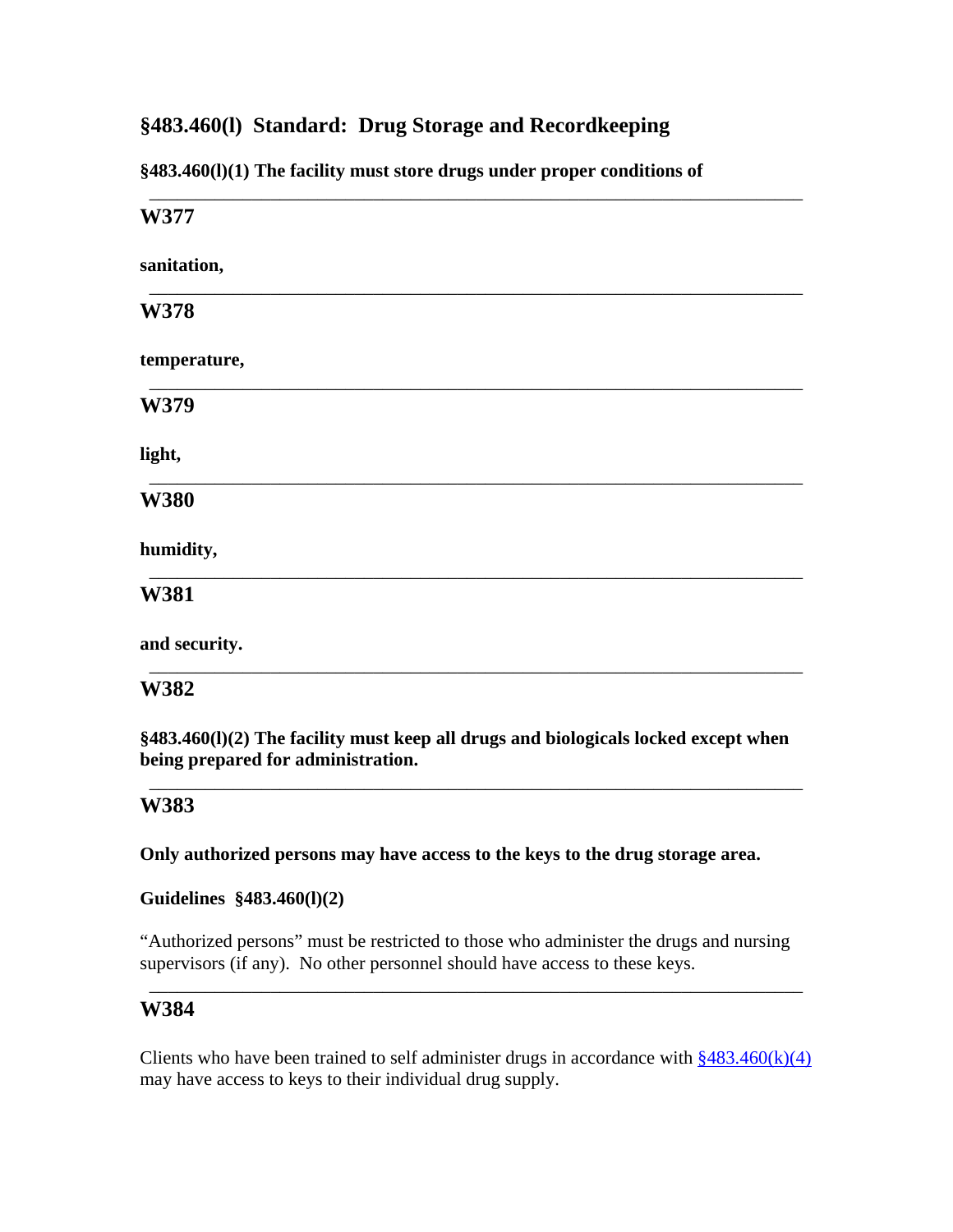#### **Guidelines §483.460(l)(2)**

Drugs that are self-administered do not have to be double locked. The purpose for the double locking is to limit access to scheduled drugs. Since the individual is generally the only one who has access to his/her drug supply (with perhaps the exception of a facility's Director of Nursing Services, who may have access to all of the facility's drug supplies), there is no need to further limit access.

\_\_\_\_\_\_\_\_\_\_\_\_\_\_\_\_\_\_\_\_\_\_\_\_\_\_\_\_\_\_\_\_\_\_\_\_\_\_\_\_\_\_\_\_\_\_\_\_\_\_\_\_\_\_\_\_\_\_\_\_\_\_\_\_\_\_\_\_\_\_

## **W385**

**§483.460(l)(3) The facility must maintain records of the receipt and disposition of all controlled drugs.** 

**Guidelines §483.460(l)(3)** 

The facility may also use the medication administration record for purposes of documenting receipt and disposition of controlled drugs. By recording the amount received, a record of the receipt and disposition, can be realized.

## **W386**

**§483.460(l)(4) The facility must, on a sample basis, periodically reconcile the receipt and disposition of all controlled drugs in schedules II through IV (drugs subject to the Comprehensive Drug Abuse Prevention and Control Act of 1970, 21 U.S.C. 801 et seq., as implemented by 21 CFR Part 308).** 

\_\_\_\_\_\_\_\_\_\_\_\_\_\_\_\_\_\_\_\_\_\_\_\_\_\_\_\_\_\_\_\_\_\_\_\_\_\_\_\_\_\_\_\_\_\_\_\_\_\_\_\_\_\_\_\_\_\_\_\_\_\_\_\_\_\_\_\_\_\_

**Guidelines §483.460(l)(4)** 

Reconciliation of receipt and disposition of controlled drugs need not be done on each shift. If periodic (e.g., weekly or monthly) reconciliations indicate losses, more frequent reconciliation (daily or by shift) may need to be performed to identify and stop losses.

\_\_\_\_\_\_\_\_\_\_\_\_\_\_\_\_\_\_\_\_\_\_\_\_\_\_\_\_\_\_\_\_\_\_\_\_\_\_\_\_\_\_\_\_\_\_\_\_\_\_\_\_\_\_\_\_\_\_\_\_\_\_\_\_\_\_\_\_\_\_

## **W387**

**§483.460(l)(5) If the facility maintains a licensed pharmacy, the facility must comply with the regulations for controlled drugs**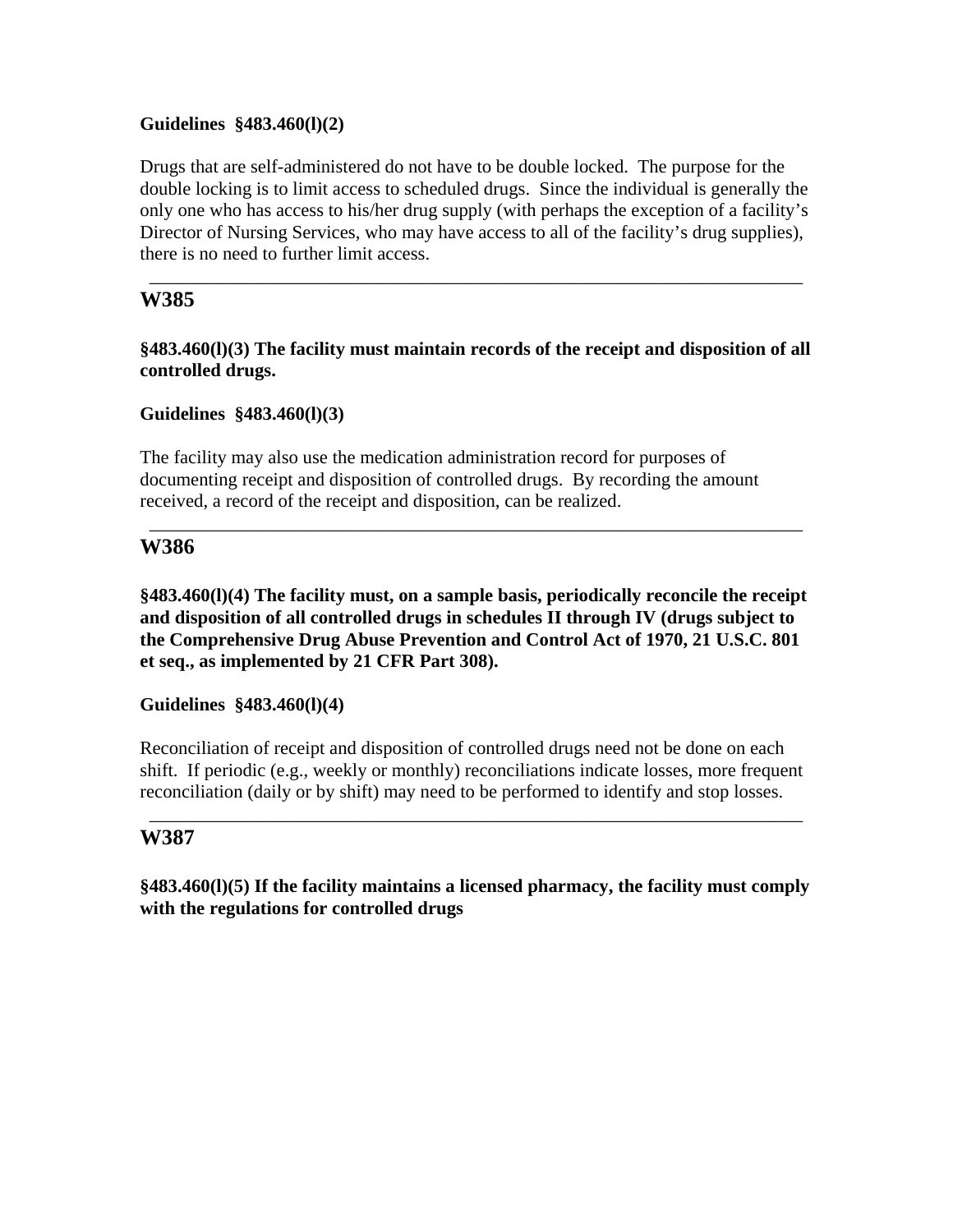# **§483.460(m) Standard: Drug Labeling**

#### **§483.460(m)(1) Labeling of drugs and biologicals must**

#### **W388**

**§483.460(m)(1)(i) Be based on currently accepted professional principles and practices; and** 

## **W389**

**§483.460(m)(1)(ii) Include the appropriate accessory and cautionary instructions, as well as the expiration date, if applicable.** 

\_\_\_\_\_\_\_\_\_\_\_\_\_\_\_\_\_\_\_\_\_\_\_\_\_\_\_\_\_\_\_\_\_\_\_\_\_\_\_\_\_\_\_\_\_\_\_\_\_\_\_\_\_\_\_\_\_\_\_\_\_\_\_\_\_\_\_\_\_\_

\_\_\_\_\_\_\_\_\_\_\_\_\_\_\_\_\_\_\_\_\_\_\_\_\_\_\_\_\_\_\_\_\_\_\_\_\_\_\_\_\_\_\_\_\_\_\_\_\_\_\_\_\_\_\_\_\_\_\_\_\_\_\_\_\_\_\_\_\_\_

\_\_\_\_\_\_\_\_\_\_\_\_\_\_\_\_\_\_\_\_\_\_\_\_\_\_\_\_\_\_\_\_\_\_\_\_\_\_\_\_\_\_\_\_\_\_\_\_\_\_\_\_\_\_\_\_\_\_\_\_\_\_\_\_\_\_\_\_\_\_

\_\_\_\_\_\_\_\_\_\_\_\_\_\_\_\_\_\_\_\_\_\_\_\_\_\_\_\_\_\_\_\_\_\_\_\_\_\_\_\_\_\_\_\_\_\_\_\_\_\_\_\_\_\_\_\_\_\_\_\_\_\_\_\_\_\_\_\_\_\_

\_\_\_\_\_\_\_\_\_\_\_\_\_\_\_\_\_\_\_\_\_\_\_\_\_\_\_\_\_\_\_\_\_\_\_\_\_\_\_\_\_\_\_\_\_\_\_\_\_\_\_\_\_\_\_\_\_\_\_\_\_\_\_\_\_\_\_\_\_\_

**§483.460(m)(2) The facility must remove from use--** 

## **W390**

**§483.460(m)(2)(i) Outdated drugs; and** 

## **W391**

**§483.460(m)(2)(ii) Drug containers with worn, illegible, or missing labels.** 

## **W392**

**§483.460(m)(3) Drugs and biologicals packaged in containers designated for a particular client must be immediately removed from the client's current medication supply if discontinued by the physician.** 

## **Guidelines §483.460(m)(3)**

If a physician discontinues a drug for a particular individual, that particular drug supply should be removed from its usual storage area. This precludes that drug from being administered to the individual in error.

\_\_\_\_\_\_\_\_\_\_\_\_\_\_\_\_\_\_\_\_\_\_\_\_\_\_\_\_\_\_\_\_\_\_\_\_\_\_\_\_\_\_\_\_\_\_\_\_\_\_\_\_\_\_\_\_\_\_\_\_\_\_\_\_\_\_\_\_\_\_

# **§483.460(n) Standard: Laboratory Services**

## **W393**

**§483.460(n)(1) If a facility chooses to provide laboratory services, the laboratory must meet the requirements specified in part 493 of this chapter.**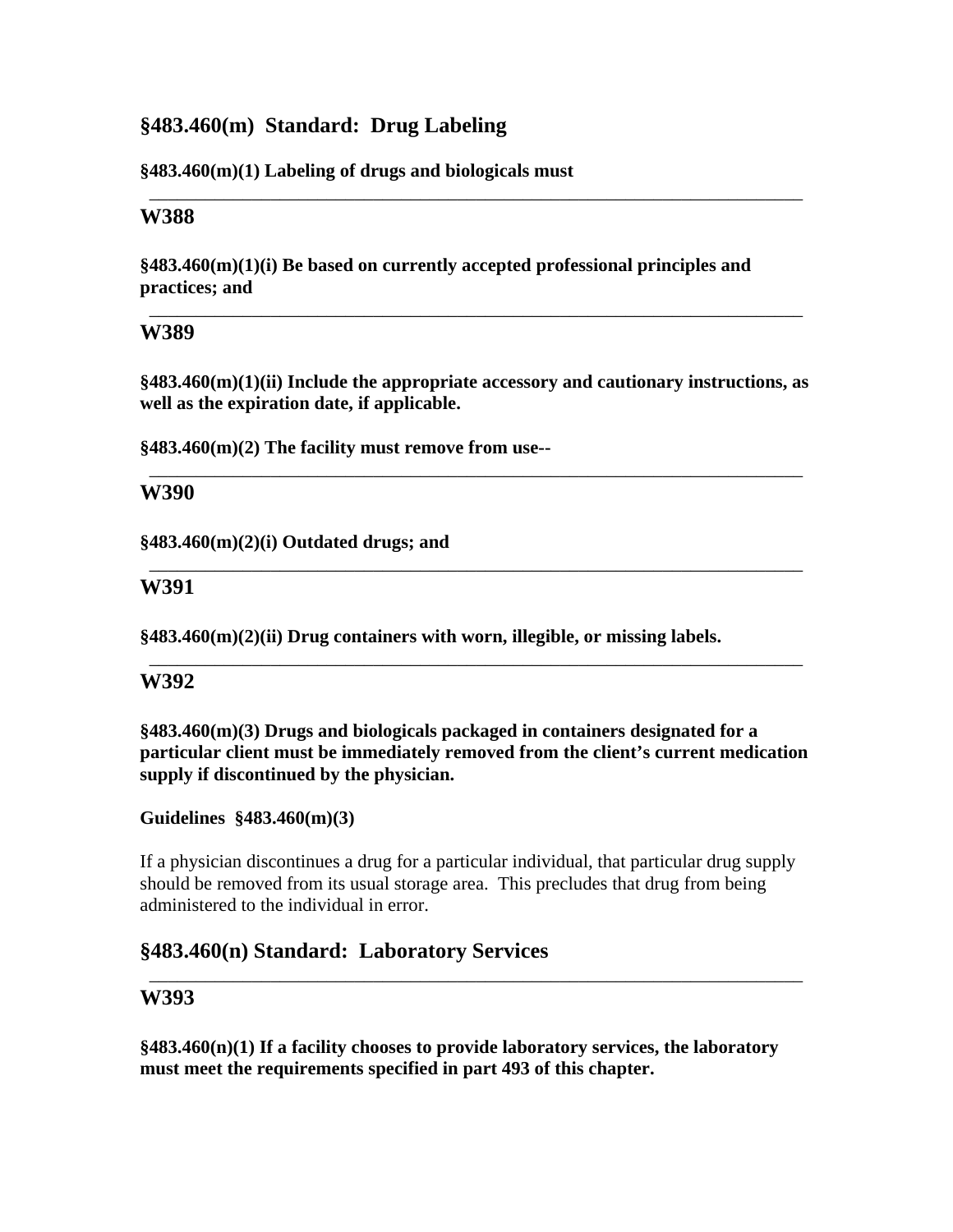## **Facility Practices §483.460(n)**

If the facility performs laboratory services, it has a current, valid certificate for the types of tests it is performing.

## **Guidelines §483.460(n)**

A "laboratory service or test" is defined as any examination or analysis of materials derived from the human body for purposes of providing information for the diagnosis, prevention, or treatment of any disease or impairment of, or the assessment of the health of human beings

\_\_\_\_\_\_\_\_\_\_\_\_\_\_\_\_\_\_\_\_\_\_\_\_\_\_\_\_\_\_\_\_\_\_\_\_\_\_\_\_\_\_\_\_\_\_\_\_\_\_\_\_\_\_\_\_\_\_\_\_\_\_\_\_\_\_\_\_\_\_

# **W394**

**§483.460(n)(2) If the laboratory chooses to refer specimens for testing to another laboratory, the referral laboratory must be certified in the appropriate specialties and subspecialties of service in accordance with the requirements of part 493 of this chapter.** 

## **Guidelines §483.460(n)(2)**

A facility performing any laboratory service or test must have applied to CMS, and received either a certificate of waiver or a certificate of registration. An application for a certificate of waiver may be made if the facility performs only those tests on the waiver list. Those tests are:

- Dipstick or Tablet Reagent Urinalysis (non-automated) for the following:
	- o Bilirubin;
	- o Glucose;
	- o Hemoglobin;
	- o Ketone;
	- o Leukocytes;
	- o Nitrite;
	- o pH;
	- o Protein;
	- o Specific gravity; and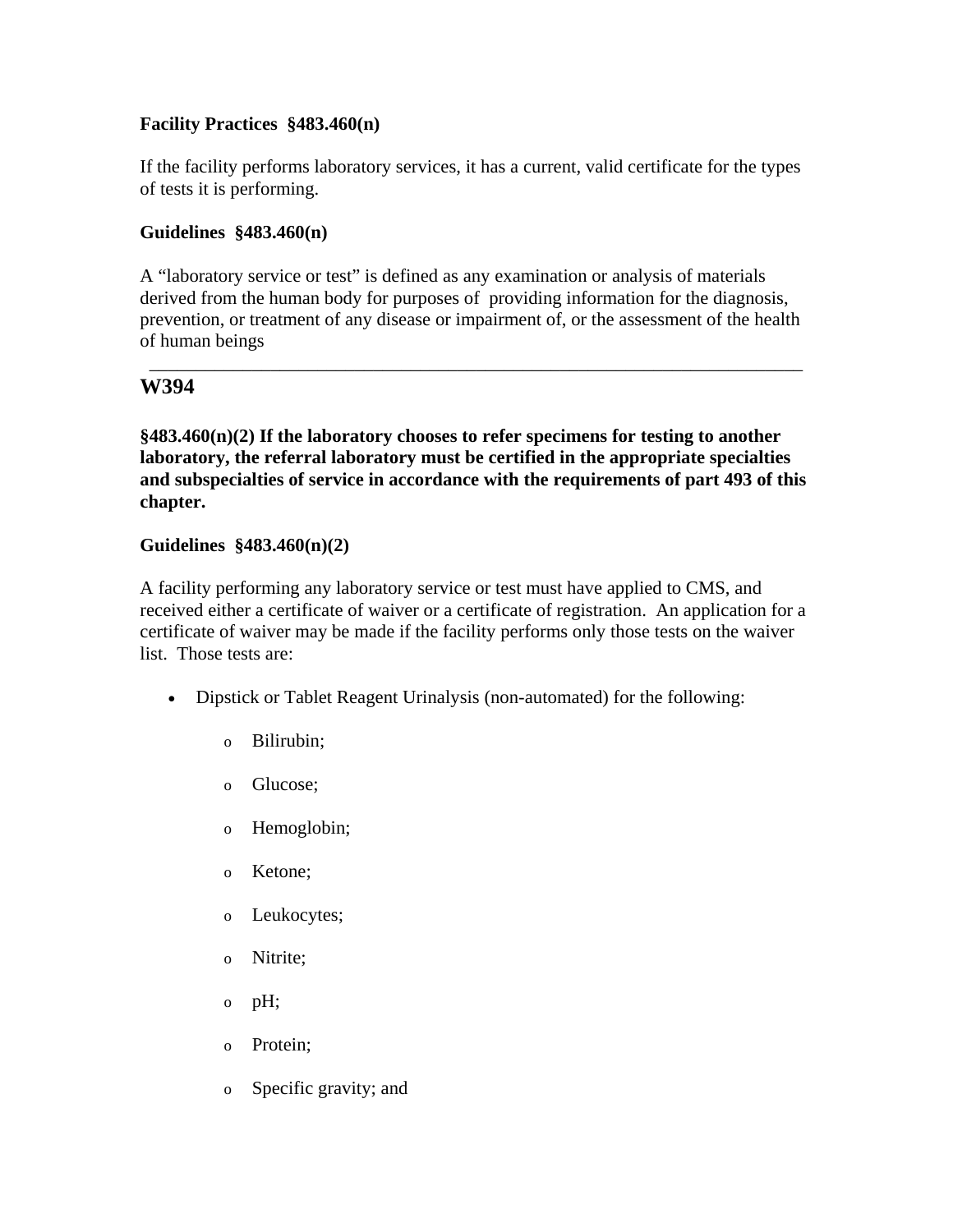- o Urobilinogen.
- Fecal Occult blood;
- Ovulation tests visual color comparison tests for human luteinizing hormone;
- Urine pregnancy tests visual color comparison tests;
- Erythrocyte sedimentation rate (non-automated);
- Hemoglobin copper sulfate (non-automated);
- Blood glucose by glucose monitoring devices cleared by the FDA specifically for home use;
- Spun microhematocrit; and
- Hemoglobin by single analyte instruments with self-contained or component features to perform specimen/reagent interaction, providing direct measurement and readout.

If the facility performs tests, other than those on the waiver list, a certificate of registration is required. These certificates are required regardless of the frequency with which the laboratory services or tests are conducted. When no tests are performed, a certificate is not needed. Facilities only collecting specimens and not performing testing do not need a certificate.

A not-for-profit or a State or local government organization may have one certificate covering all the facilities it operates (i.e., all the separately certified residences which fall under its governing body), if no more than a total of 15 types of waivered or moderately complex laboratory tests are used.

#### **Survey Procedure §483.460(n)**

If the facility performs any laboratory service or test (as defined above), ask to see a current valid certificate of waiver, or certificate of registration, whichever is applicable.

Some facilities may be exempt from the Clinical Laboratory Improvement Act (CLIA) by virtue of being licensed by a State with a CMS-approved laboratory licensure program. In this case, the surveyor should ask to see a current valid State laboratory license.

Concerns regarding the application of these requirements should be directed to your State laboratory consultant or the CMS regional office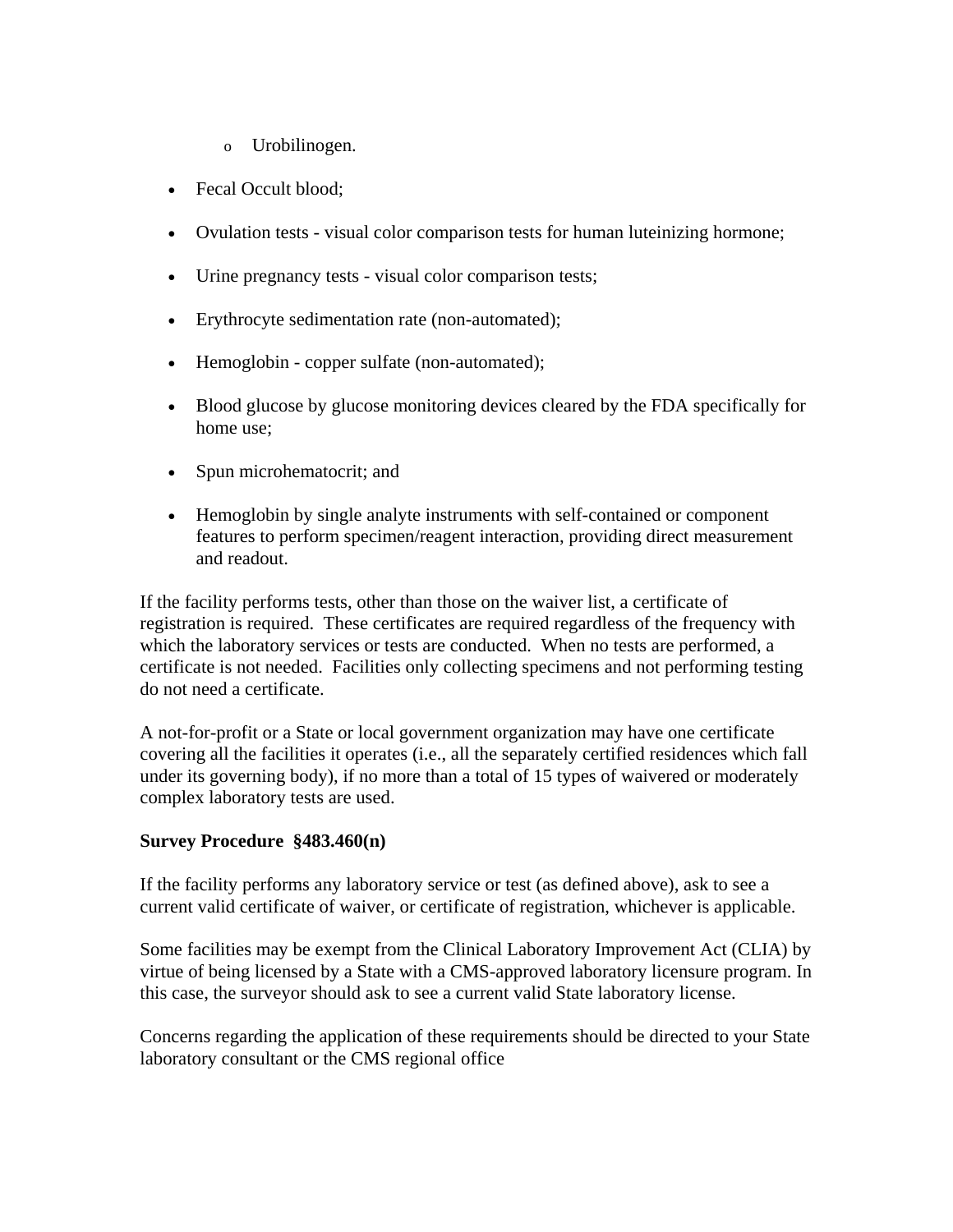# **W406**

# **§483.470 Condition of Participation: Physical Environment**

## **Compliance Principles 483.470**

The Condition of Participation of Physical Environment is met when:

• The environment promotes the health and safety, independence and learning of the individuals who reside there.

\_\_\_\_\_\_\_\_\_\_\_\_\_\_\_\_\_\_\_\_\_\_\_\_\_\_\_\_\_\_\_\_\_\_\_\_\_\_\_\_\_\_\_\_\_\_\_\_\_\_\_\_\_\_\_\_\_\_\_\_\_\_\_\_\_\_\_\_\_\_

The Condition of Participation of Physical Environment is not met when:

- Environmental conditions interfere with learning and independence (e.g., lack of appropriate assistive devices, accessible bathrooms and closets, house or water temperatures, etc.) to such an extent that the Condition of Participation for Active Treatment is not met.
- Individuals are at risk to health and safety due to environmental conditions.
- Poor infection control practices are observed and there is a high rate of infections or communicable diseases among the individuals residing in the facility.

\_\_\_\_\_\_\_\_\_\_\_\_\_\_\_\_\_\_\_\_\_\_\_\_\_\_\_\_\_\_\_\_\_\_\_\_\_\_\_\_\_\_\_\_\_\_\_\_\_\_\_\_\_\_\_\_\_\_\_\_\_\_\_\_\_\_\_\_\_\_

# **§483.470(a) Standard: Client Living Environment**

# **W407**

**§483.470(a)(1) The facility must not house clients of grossly different ages, developmental levels, and social needs in close physical or social proximity unless the housing is planned to promote the growth and development of all those housed together** 

## **Facility Practices §483.470(a)(1)**

The grouping of individuals in living units takes into consideration the needs, functional levels, ages, interests, social skills and abilities of all residents and does not endanger the health, safety or development of any individual.

The living arrangement promotes independence and learning for all individuals who reside there.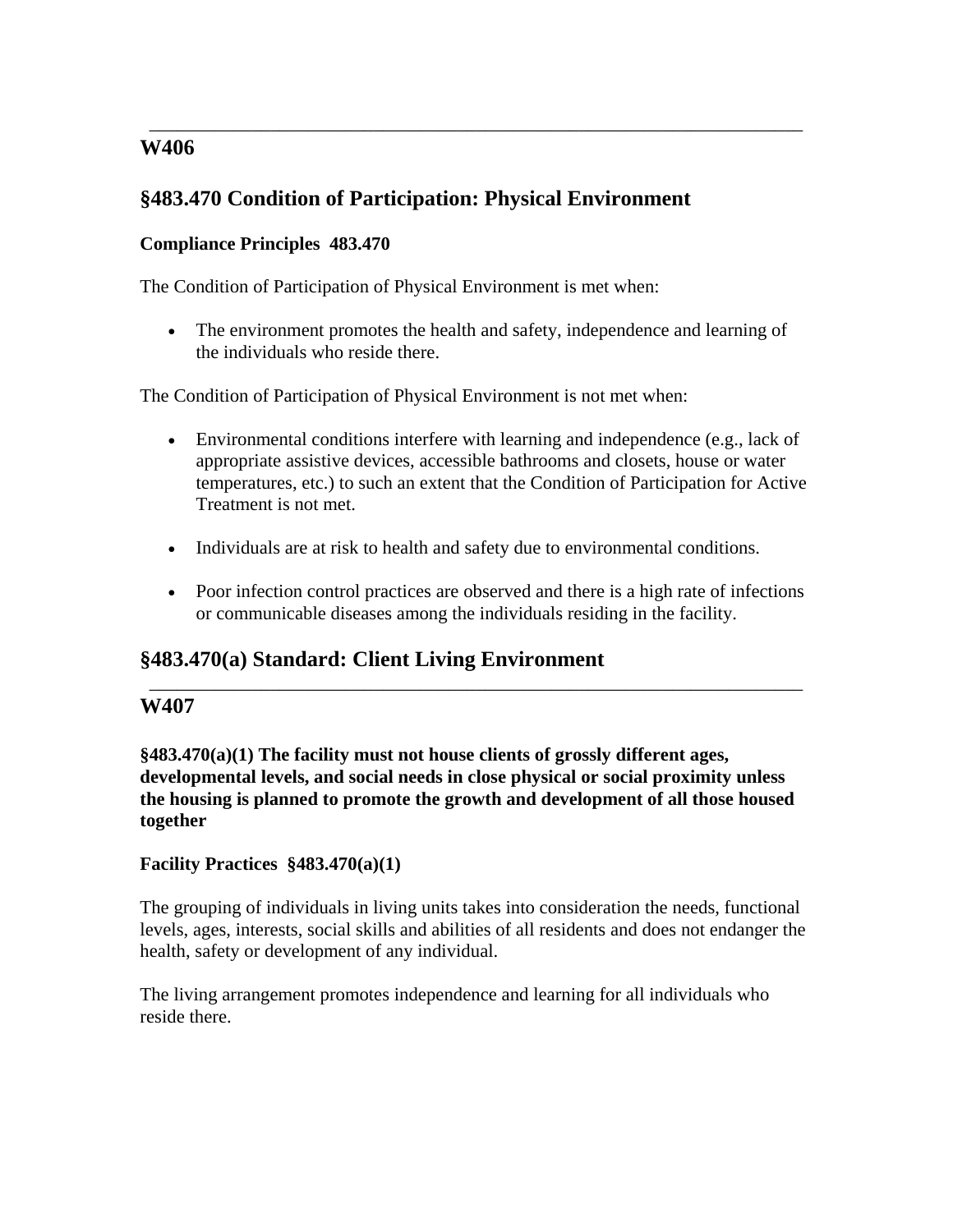## **Guidelines §483.470(a)(1)**

Individuals should live in the least restrictive grouping in keeping with their level of functioning. Prime consideration in the grouping of individuals is made according to social and intellectual development, friendship patterns, and commonality of interests.

The use of "grossly different ages" is intended to ensure, for example, that very young children are not inappropriately housed together with much older individuals. Extreme differences may in some instances actually impede appropriate training and may pose a threat to the safety of younger, more vulnerable individuals.

\_\_\_\_\_\_\_\_\_\_\_\_\_\_\_\_\_\_\_\_\_\_\_\_\_\_\_\_\_\_\_\_\_\_\_\_\_\_\_\_\_\_\_\_\_\_\_\_\_\_\_\_\_\_\_\_\_\_\_\_\_\_\_\_\_\_\_\_\_\_

# **W408**

**§483.470(a)(2) The facility must not segregate clients solely on the basis of their physical disabilities. It must integrate clients who have ambulation deficits or who are deaf, blind, or have seizure disorders, etc., with others of comparable social and intellectual development.** 

**Facility Practices §483.470(a)(2)** 

Individuals with and without physical disabilities are integrated in living environments which are designed to meet the needs of all participants.

## **Guidelines §483.470(a)(2)**

The surveyor should determine if the individuals' skill level, rather than the individuals' physical, sensory or medical disability, justifies the housing pattern.

\_\_\_\_\_\_\_\_\_\_\_\_\_\_\_\_\_\_\_\_\_\_\_\_\_\_\_\_\_\_\_\_\_\_\_\_\_\_\_\_\_\_\_\_\_\_\_\_\_\_\_\_\_\_\_\_\_\_\_\_\_\_\_\_\_\_\_\_\_\_

\_\_\_\_\_\_\_\_\_\_\_\_\_\_\_\_\_\_\_\_\_\_\_\_\_\_\_\_\_\_\_\_\_\_\_\_\_\_\_\_\_\_\_\_\_\_\_\_\_\_\_\_\_\_\_\_\_\_\_\_\_\_\_\_\_\_\_\_\_\_

\_\_\_\_\_\_\_\_\_\_\_\_\_\_\_\_\_\_\_\_\_\_\_\_\_\_\_\_\_\_\_\_\_\_\_\_\_\_\_\_\_\_\_\_\_\_\_\_\_\_\_\_\_\_\_\_\_\_\_\_\_\_\_\_\_\_\_\_\_\_

# **§483.470(b)Standard: Client Bedrooms**

## **§483.470(b)(1) Bedrooms must--**

## **W409**

**§483.470(b)(1)(i)Be rooms that have at least one outside wall** 

## **W410**

**§483.470(b)(1)(ii)Be equipped with or located near toilet and bathing facilities;** 

# **W411**

**§483.470(b)(1)(iii) Accommodate no more than four clients unless granted a variance under paragraph (b)(3) of this section;**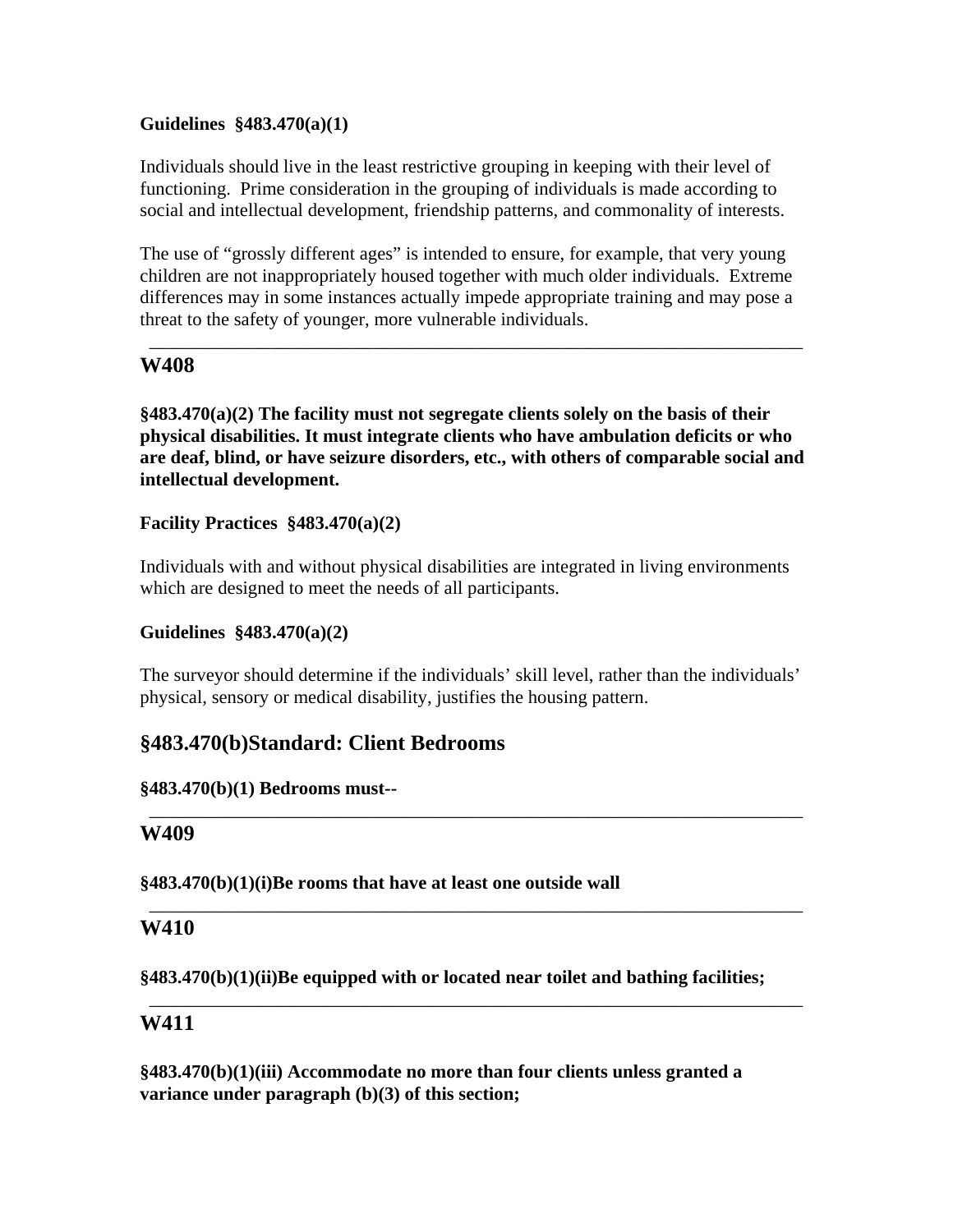# **W412**

**At least 60 square feet per client in multiple client bedrooms** 

# **W413**

**And at least 80 square feet in single client bedrooms; and** 

## **W414**

**§483.470(b)(1)(v) In all facilities initially certified, or in buildings constructed or with major renovations or conversions on or after October 3, 1988, have walls that extend from floor to ceiling.** 

\_\_\_\_\_\_\_\_\_\_\_\_\_\_\_\_\_\_\_\_\_\_\_\_\_\_\_\_\_\_\_\_\_\_\_\_\_\_\_\_\_\_\_\_\_\_\_\_\_\_\_\_\_\_\_\_\_\_\_\_\_\_\_\_\_\_\_\_\_\_

**\_\_\_\_\_\_\_\_\_\_\_\_\_\_\_\_\_\_\_\_\_\_\_\_\_\_\_\_\_\_\_\_\_\_\_\_\_\_\_\_\_\_\_\_\_\_\_\_\_\_\_\_\_\_\_\_\_\_\_\_\_\_\_\_\_\_\_\_\_\_** 

\_\_\_\_\_\_\_\_\_\_\_\_\_\_\_\_\_\_\_\_\_\_\_\_\_\_\_\_\_\_\_\_\_\_\_\_\_\_\_\_\_\_\_\_\_\_\_\_\_\_\_\_\_\_\_\_\_\_\_\_\_\_\_\_\_\_\_\_\_\_

#### **Guidelines §483.470(b)(l)(v)**

An "initially certified" facility includes any facility or portion thereof that is certified for participation in Medicaid after a period of non-participation (e.g., if its certification has been terminated or voluntarily withdrawn).

Each of the three criteria specified below must exist in order for a facility to qualify as undergoing "major renovations or conversions":

- Individuals must vacate the building during the period of renovation or construction;
- No Medicaid billing takes place during the period of renovation or construction; and
- A resurvey of the building is required before individuals may return to live in the building.

Facilities with buildings which were undergoing major renovations and were not reoccupied prior to October 3, 1988, are expected to meet the floor to ceiling wall requirements. This also applies to those facilities with buildings that had plans for renovation approved prior to October 3. There is no provision in the regulation for granting waivers of this requirement.

In a facility certified prior to October 3, 1988, if the conditions which define "major renovation or conversion" are avoided during installation of walls to divide "open bay sleeping areas," it is allowable for the walls **not** to extend from floor to ceiling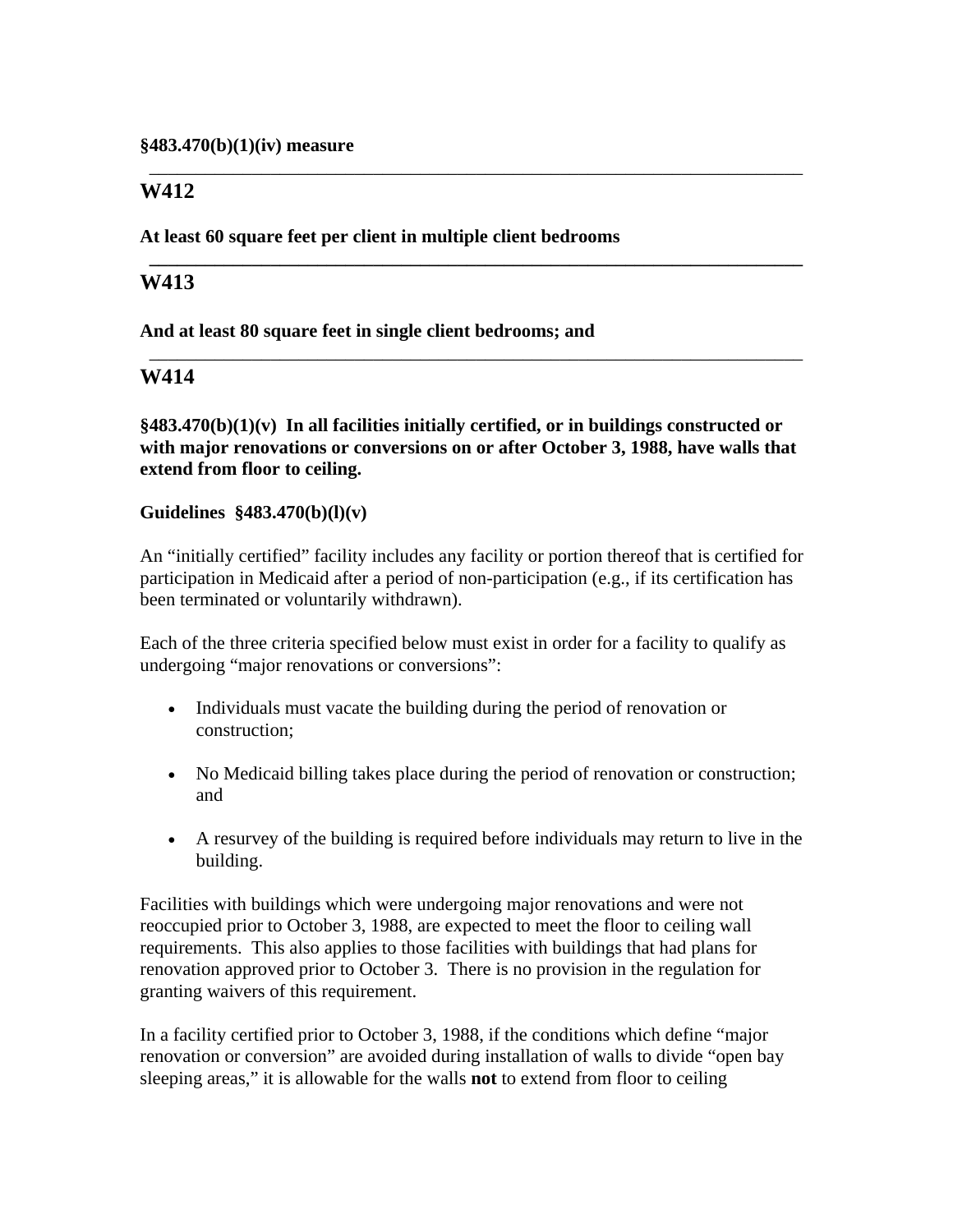# **W415**

**§483.470(b)(2) If a bedroom is below grade level, it must have a window that--** 

**(b)(2)(i) Is usable as a second means of escape by client(s) occupying the room; and** 

\_\_\_\_\_\_\_\_\_\_\_\_\_\_\_\_\_\_\_\_\_\_\_\_\_\_\_\_\_\_\_\_\_\_\_\_\_\_\_\_\_\_\_\_\_\_\_\_\_\_\_\_\_\_\_\_\_\_\_\_\_\_\_\_\_\_\_\_\_\_

**(b)(2)(ii) Is no more than 44 inches (measured to the window sill) above the floor unless the facility is surveyed under the Health Care Occupancy Chapter of the Life Safety Code, in which case the window must be no more than 36 inches (measured to the window sill) above the floor** 

## **Guidelines §483.470(b)(2)**

The intent of the regulation is to prohibit the housing of individuals in basements that are entirely below grade. Individuals may be housed on the lower level of housing (e.g., a bi-level house), provided the window height requirements are met.

\_\_\_\_\_\_\_\_\_\_\_\_\_\_\_\_\_\_\_\_\_\_\_\_\_\_\_\_\_\_\_\_\_\_\_\_\_\_\_\_\_\_\_\_\_\_\_\_\_\_\_\_\_\_\_\_\_\_\_\_\_\_\_\_\_\_\_\_\_\_

# **W416**

**§483.470(b)(3) The survey agency may grant a variance from the limit of four clients per room only if a physician who is a member of the interdisciplinary team and who is a qualified mental retardation professional--** 

**(b)(3)(i) Certifies that each client to be placed in a bedroom housing more than four persons is so severely medically impaired as to require direct and continuous monitoring during sleeping hours; and** 

**(b)(3)(ii) Documents the reason why housing in a room of only four or fewer persons would not be medically feasible.** 

# **Guidelines §483.470(b)(3)**

The only acceptable reason for individuals to be housed in bedrooms serving more than four people is because the individual is in very fragile health and needs extensive life support services, such as posturing for clearing the airways, or monitoring for uncontrolled seizures. If more than four people are housed together in the same room, the number should remain small, and each individual placed in the grouping must have a high level of medical monitoring need.

Most extensive life support services, by their very nature are able to be provided by licensed personnel alone, or only under the direct visual supervision of licensed personnel. The presence of a medical care plan is not required because all such life threatening possibilities are difficult to predict. However, the greatest majority of individuals who might qualify for this variance will be on a medical care plan.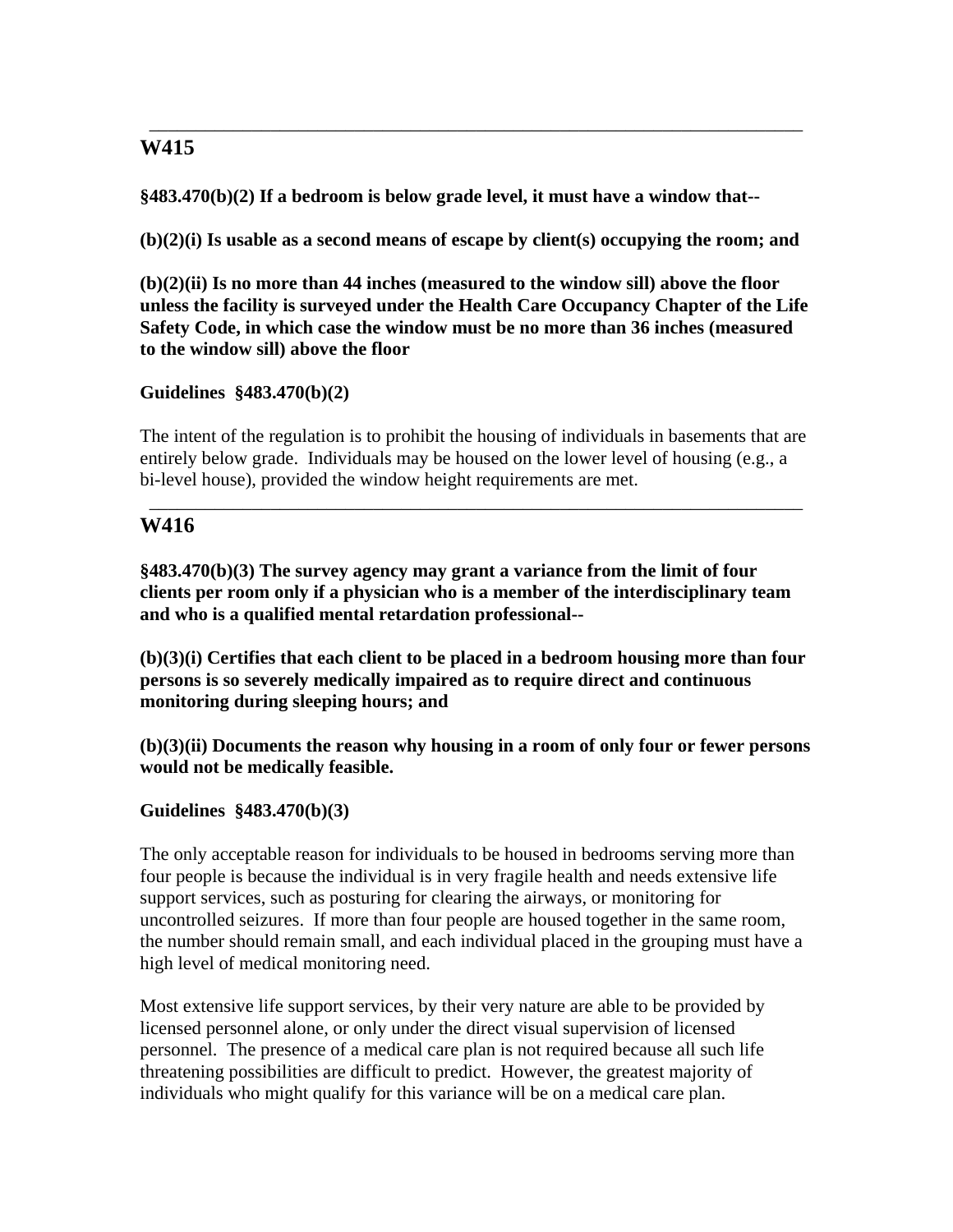See §2140 for the documentation required for a medical variance.

#### **Survey Procedure §483.470(b)(3)**

The absence of a medical care plan for individuals for whom a variance is requested constitutes a "flag," and will necessitate an investigation into the individual circumstances to ensure that the facility has not routinely "certified" individuals as requiring more supervision as a means of justifying the continued use of open wards or nominally partitioned wards.

If the medical risk of an individual is so potentially life threatening that the individual requires continuous unobstructed surveillance during sleeping hours to ensure the health and safety of the individual, then the individual's needs indicate that licensed personnel should be present and 24-hour on-duty staffing patterns will be validated by the surveyor. (See also W344, W333, and W183.)

#### **§483.470(b)(4) The facility must provide each client with--**

# **W417**

**§483.470(b)(4)(i) A separate bed of proper size and height for the convenience of the client;** 

\_\_\_\_\_\_\_\_\_\_\_\_\_\_\_\_\_\_\_\_\_\_\_\_\_\_\_\_\_\_\_\_\_\_\_\_\_\_\_\_\_\_\_\_\_\_\_\_\_\_\_\_\_\_\_\_\_\_\_\_\_\_\_\_\_\_\_\_\_\_

## **Facility Practices §483.470(b)(4)(i)**

Beds are adapted to meet individual needs (not for staff convenience).

The individual's preference, chronological age, and physical and medical needs are the determining factors in bed size and height.

\_\_\_\_\_\_\_\_\_\_\_\_\_\_\_\_\_\_\_\_\_\_\_\_\_\_\_\_\_\_\_\_\_\_\_\_\_\_\_\_\_\_\_\_\_\_\_\_\_\_\_\_\_\_\_\_\_\_\_\_\_\_\_\_\_\_\_\_\_\_

\_\_\_\_\_\_\_\_\_\_\_\_\_\_\_\_\_\_\_\_\_\_\_\_\_\_\_\_\_\_\_\_\_\_\_\_\_\_\_\_\_\_\_\_\_\_\_\_\_\_\_\_\_\_\_\_\_\_\_\_\_\_\_\_\_\_\_\_\_\_

#### **Probes §483.470(b)(4)(i)**

Is there a pattern of placing adults with physical disabilities in cribs

## **W418**

#### **§483.470(b)(4)(ii) A clean, comfortable, mattress;**

## **W419**

**§483.470(b)(4)(iii) Bedding appropriate to the weather and climate; and**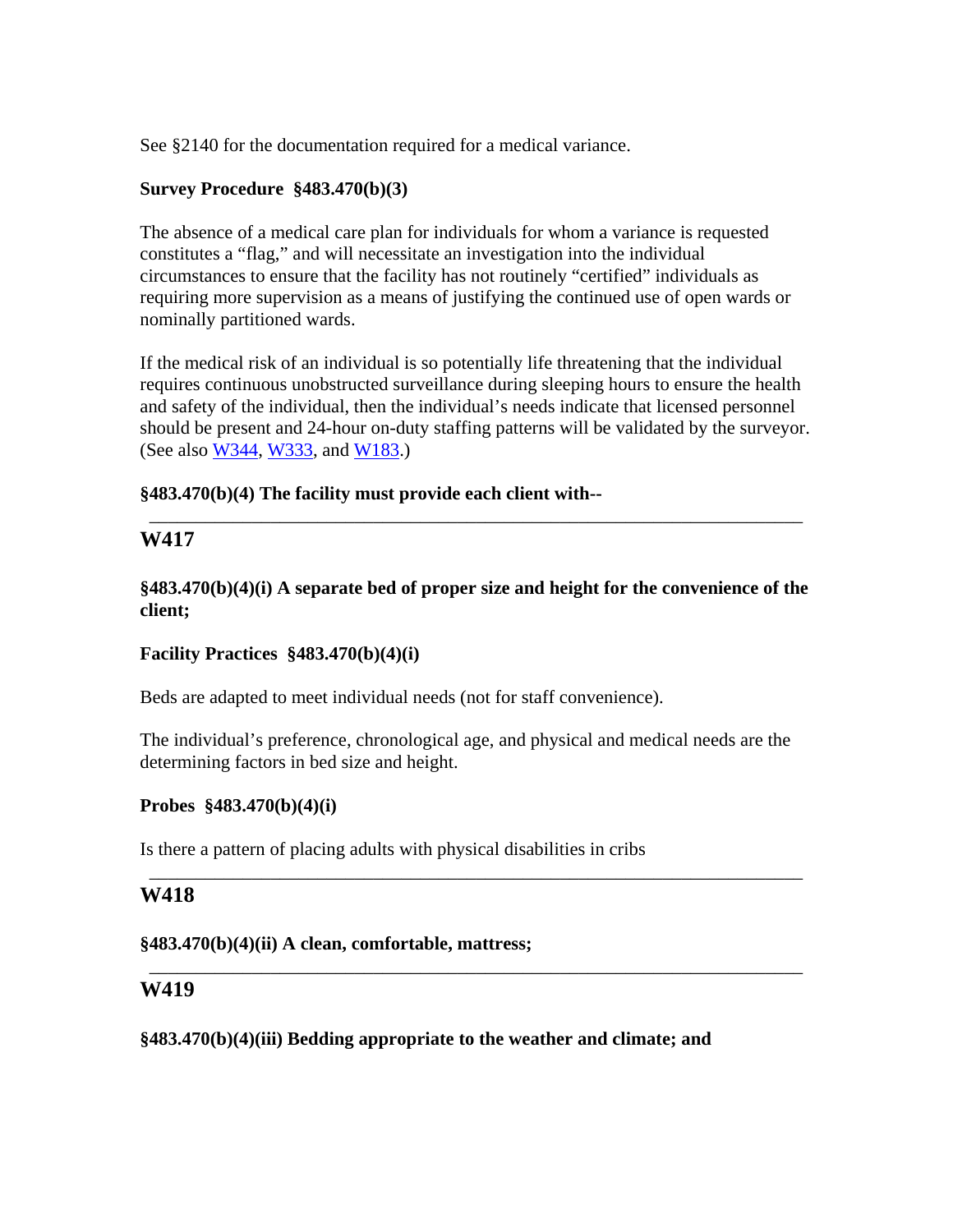#### **Guidelines §483.470(b)(4)(iii)**

A single bedspread may be used year round, if it is appropriate for all seasons.

# **W420**

#### **§483.470(b)(4)(iv) Functional furniture, appropriate to the clients needs,**

#### **Facility Practices §483.470(b)(4)(iv)**

Individuals with physical disabilities who live in the room are able to use the furniture.

\_\_\_\_\_\_\_\_\_\_\_\_\_\_\_\_\_\_\_\_\_\_\_\_\_\_\_\_\_\_\_\_\_\_\_\_\_\_\_\_\_\_\_\_\_\_\_\_\_\_\_\_\_\_\_\_\_\_\_\_\_\_\_\_\_\_\_\_\_\_

\_\_\_\_\_\_\_\_\_\_\_\_\_\_\_\_\_\_\_\_\_\_\_\_\_\_\_\_\_\_\_\_\_\_\_\_\_\_\_\_\_\_\_\_\_\_\_\_\_\_\_\_\_\_\_\_\_\_\_\_\_\_\_\_\_\_\_\_\_\_

Individual preferences and program needs are considered in furniture selection.

# **W421**

#### **and individual closet space in the client's bedroom with clothes racks and shelves accessible to the client.**

#### **Facility Practices §483.470(b)(4)(iv)**

Closets have enough space for a reasonable amount of the current season's clothing.

Individuals who use wheelchairs or have other physical challenges can reach the racks and shelves in their closets.

#### **Guidelines §483.470(b)(4)(iv)**

"Furniture" is to be distinguished from "furnishings" (such as plants, pictures, etc.), which though encouraged as being an appropriate and desirable aspect of a normalized living environment, cannot serve as a substitute for appropriate individual furniture that can be used by the individual alone.

The facility is permitted either to provide the individual with an individualized closet or with a designated area in a shared closet. The use of central clothing bins in a facility clothing room, in the absence of required individual closet space in the bedroom, is not an acceptable practice.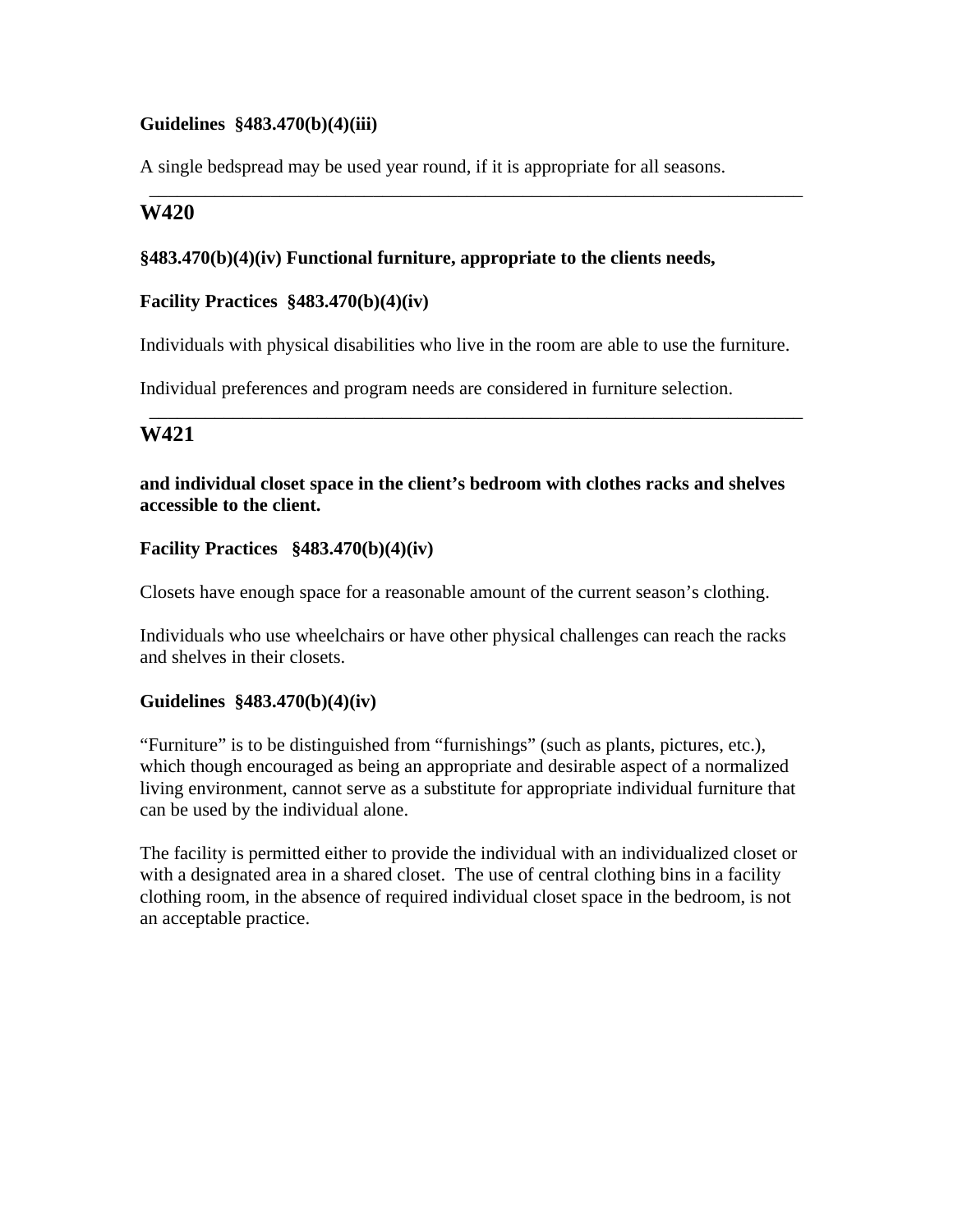# **§483.470(c) Standard: Storage Space in Bedrooms**

**The facility must provide--** 

## **W422**

## **§483.470(c)(1) Space for equipment for daily out-of-bed activity for all clients who are not yet mobile, except those who have a short-term illness or those few clients for whom out-of-bed activity is a threat to health and safety; and**

\_\_\_\_\_\_\_\_\_\_\_\_\_\_\_\_\_\_\_\_\_\_\_\_\_\_\_\_\_\_\_\_\_\_\_\_\_\_\_\_\_\_\_\_\_\_\_\_\_\_\_\_\_\_\_\_\_\_\_\_\_\_\_\_\_\_\_\_\_\_

#### **Facility Practices §483.470(c)(1)**

There is sufficient space in the bedroom to permit use of wheelchairs, walkers and other adaptive equipment as indicated by the needs of those living in the room.

\_\_\_\_\_\_\_\_\_\_\_\_\_\_\_\_\_\_\_\_\_\_\_\_\_\_\_\_\_\_\_\_\_\_\_\_\_\_\_\_\_\_\_\_\_\_\_\_\_\_\_\_\_\_\_\_\_\_\_\_\_\_\_\_\_\_\_\_\_\_

# **W423**

**§483.470(c)(2) Suitable storage space, accessible to clients, for personal possessions, such as TVs, radios, prosthetic equipment and clothing.** 

#### **Facility Practices §483.470(c)(2)**

There is enough storage space for a reasonable amount of personal possessions.

Individuals who use wheelchairs or have other physical challenges can reach and use their own storage space.

In the presence of an individual's personal storage space being locked by staff, the individual's program plan documents the necessity for limited access to his/her own possessions and includes provisions to teach the individual the necessary responsible behaviors.

## **Guidelines §483.470(c)(2)**

For a storage space to be determined as "suitable," it must assure the safekeeping of the individual's possessions among other things being stored.

Use of the term "accessible" does not require unrestricted access in situations where this is precluded by an active treatment program designed to eliminate inappropriate behavior, or in which the individual's interdisciplinary team determines that unrestricted access would endanger the individual or others. The surveyor should determine whether or not there is a pattern of restricted access not because of the behavior of the individual, but because of the behavior of others with whom the individual lives. This could also raise the question of inappropriate grouping of individuals due to different functioning abilities.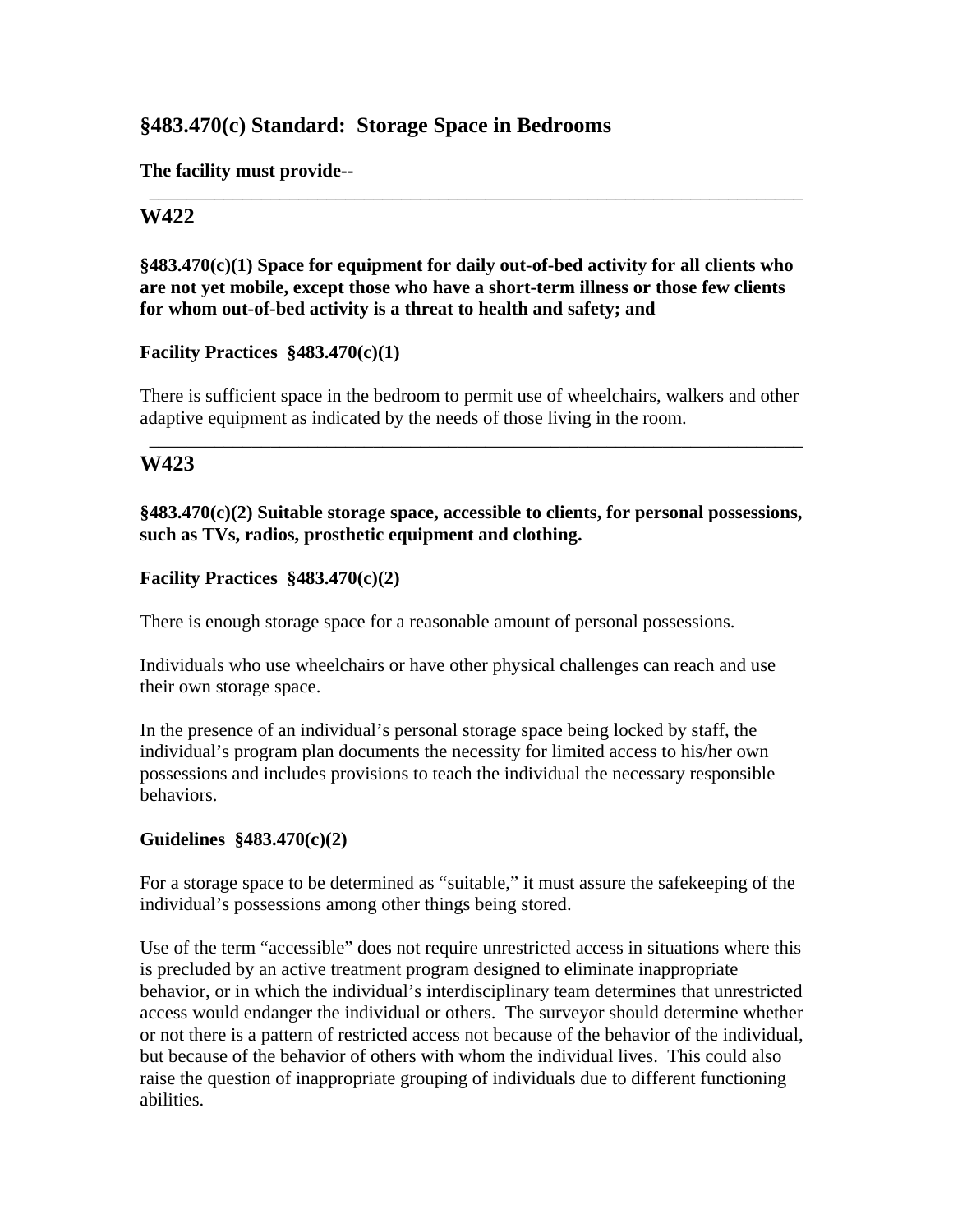# **§483.470(d) Standard: Client Bathrooms**

**The facility must--** 

# **W424**

## **§483.470(d)(1) Provide toilet and bathing facilities appropriate in number, size, and design to meet the needs of the clients;**

\_\_\_\_\_\_\_\_\_\_\_\_\_\_\_\_\_\_\_\_\_\_\_\_\_\_\_\_\_\_\_\_\_\_\_\_\_\_\_\_\_\_\_\_\_\_\_\_\_\_\_\_\_\_\_\_\_\_\_\_\_\_\_\_\_\_\_\_\_\_

## **Facility Practices §483.470(d)(1)**

Bathrooms and fixtures are adapted to accommodate individuals with physical challenges.

There are enough bathrooms so that individuals do not have a prolonged wait to use them.

## **Guidelines §483.470(d)(1)**

"Bathing facilities appropriate in . . . design" must include provisions for a mirror and sink/tooth-brushing area.

# **W425**

## **§483.470(d)(2) Provide for individual privacy in toilets, bathtubs, and showers; and**

\_\_\_\_\_\_\_\_\_\_\_\_\_\_\_\_\_\_\_\_\_\_\_\_\_\_\_\_\_\_\_\_\_\_\_\_\_\_\_\_\_\_\_\_\_\_\_\_\_\_\_\_\_\_\_\_\_\_\_\_\_\_\_\_\_\_\_\_\_\_

## **Facility Practices §483.470(d)(2)**

In a bathroom containing multiple toilets, showers or bathtubs, there are doors, curtains or some other means of protecting the individual from view when fully or partially unclothed.

Individuals using bathrooms cannot be seen when passing by the door or window.

## **Guidelines §483.470(d)(2)**

Gang showers and open toilets are inappropriate to the quality of life, privacy, and personal dignity of the individuals served in the facility.

Individual privacy does not preclude the assistance provided by facility staff, when necessitated by the individual's condition.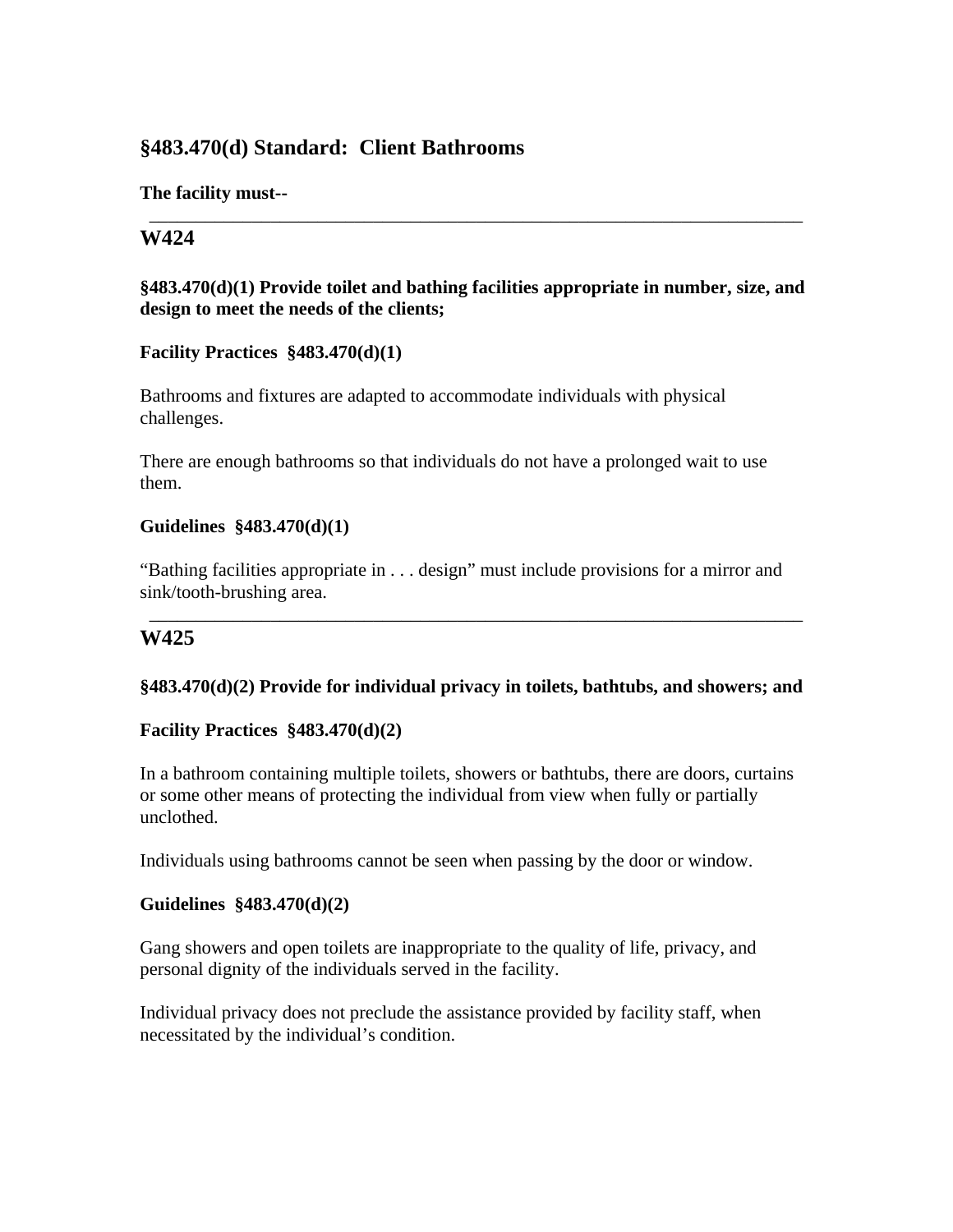# **W426**

**§483.470(d)(3) In areas of the facility where clients who have not been trained to regulate water temperature are exposed to hot water, ensure that the temperature of the water does not exceed 110 degrees Fahrenheit.** 

\_\_\_\_\_\_\_\_\_\_\_\_\_\_\_\_\_\_\_\_\_\_\_\_\_\_\_\_\_\_\_\_\_\_\_\_\_\_\_\_\_\_\_\_\_\_\_\_\_\_\_\_\_\_\_\_\_\_\_\_\_\_\_\_\_\_\_\_\_\_

#### **Guidelines §483.470(d)(3)**

Individuals must be under the direct supervision of staff while being trained to operate hot water temperature controls.

#### **§483.470(d)(3) Probes**

If water is above 110 degrees Fahrenheit, do individuals demonstrate ability to self regulate water temperature?

Is there a pattern of excluding individuals from the opportunity to learn how to regulate water temperature?

\_\_\_\_\_\_\_\_\_\_\_\_\_\_\_\_\_\_\_\_\_\_\_\_\_\_\_\_\_\_\_\_\_\_\_\_\_\_\_\_\_\_\_\_\_\_\_\_\_\_\_\_\_\_\_\_\_\_\_\_\_\_\_\_\_\_\_\_\_\_

# **§483.470(e) Standard: Heating and Ventilation**

#### **§483.470(e)(1) Each client bedroom in the facility must have--**

## **W427**

#### **§483.470(e)(1)(i) At least one window to the outside; and**

#### **Guidelines §483.470(e)(1)(i)**

Since a door serves primarily to provide egress rather than to perform the ventilation and aesthetic functions of an outside window, it may not be used for room ventilation in place of a window

\_\_\_\_\_\_\_\_\_\_\_\_\_\_\_\_\_\_\_\_\_\_\_\_\_\_\_\_\_\_\_\_\_\_\_\_\_\_\_\_\_\_\_\_\_\_\_\_\_\_\_\_\_\_\_\_\_\_\_\_\_\_\_\_\_\_\_\_\_\_

## **W428**

## **§483.470(e)(1)(ii) Direct outside ventilation by means of windows, air conditioning, or mechanical ventilation.**

**Probes §483.470(e)(1)(ii)** 

How is ventilation provided?

How does the facility regulate room temperatures and ventilation?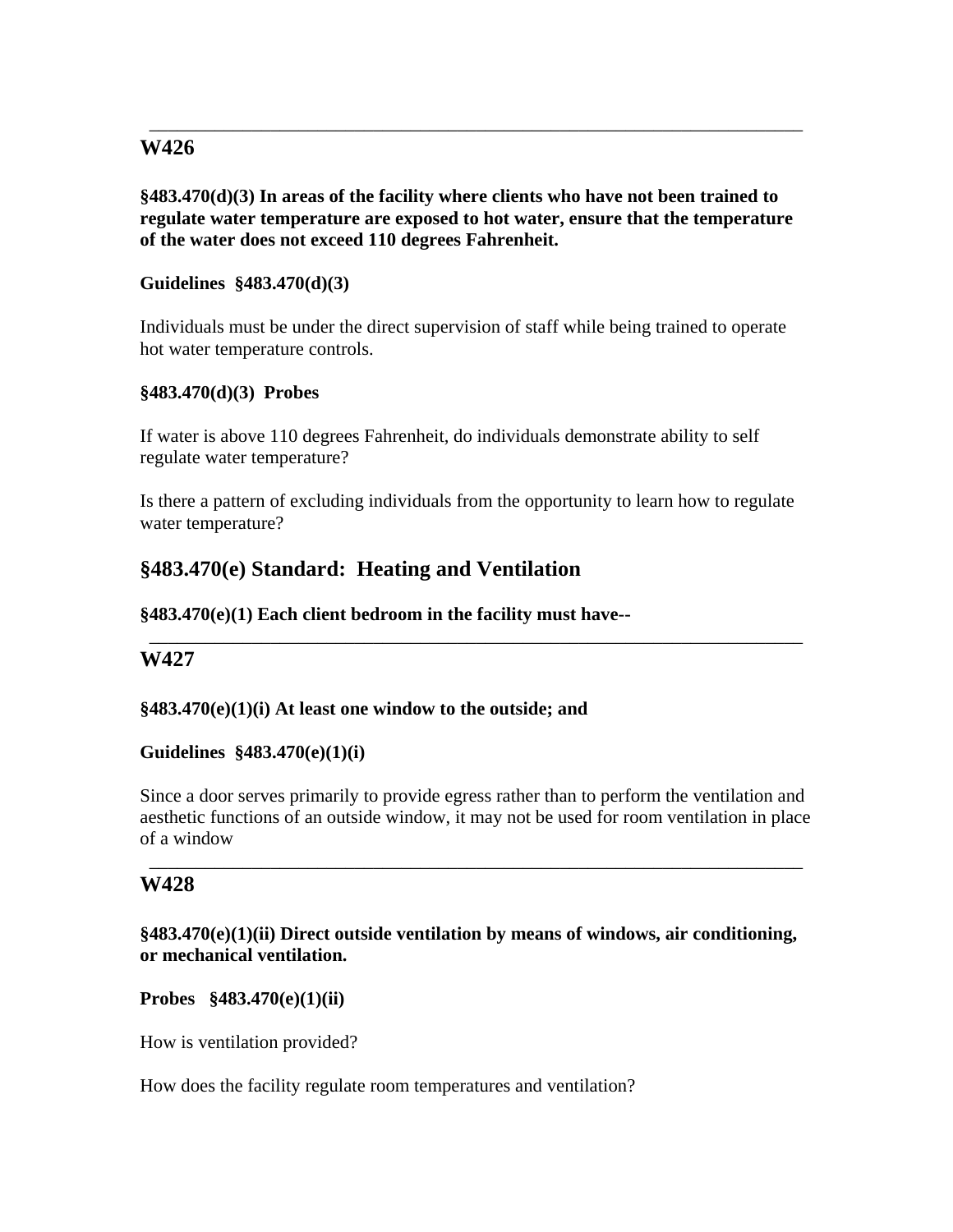Is there proper ventilation in individual bathrooms and shower areas?

#### **§483.470(e)(2) The facility must--**

# **W429**

## **§483.470(e)(2)(i) Maintain the temperature and humidity within a normal comfort range by heating, air conditioning or other means; and**

\_\_\_\_\_\_\_\_\_\_\_\_\_\_\_\_\_\_\_\_\_\_\_\_\_\_\_\_\_\_\_\_\_\_\_\_\_\_\_\_\_\_\_\_\_\_\_\_\_\_\_\_\_\_\_\_\_\_\_\_\_\_\_\_\_\_\_\_\_\_

#### **Facility Practices §483.470(e)(2)(i)**

Individuals report that the temperature is comfortable under most circumstances.

In extremely hot or extremely cold weather, precautions are taken by the facility to protect the individuals, particularly those who are medically compromised, from ill effects of the temperature.

#### **Guidelines §483.470(e)(2)(i)**

A "normal comfort range" in most instances is defined as not going below a temperature of 68 degrees Fahrenheit or exceeding a temperature of 81 degrees Fahrenheit for facilities in most geographic areas of the country (primarily at the Northernmost latitudes) where that temperature is exceeded only during rare, brief episodes of unseasonably hot weather.

#### **Probes §483.470(e)(2)(i)**

How often do temperatures depart from normal comfort ranges?

What does the facility do to accommodate temperature to meet individual needs?

Are temperature ranges responsive to age or other special conditions or needs of individuals?

When equipment failures occur, does the facility attempt to have repairs made as soon as possible?

\_\_\_\_\_\_\_\_\_\_\_\_\_\_\_\_\_\_\_\_\_\_\_\_\_\_\_\_\_\_\_\_\_\_\_\_\_\_\_\_\_\_\_\_\_\_\_\_\_\_\_\_\_\_\_\_\_\_\_\_\_\_\_\_\_\_\_\_\_\_

## **W430**

**§483.470(e)(2)(ii) Ensure that the heating apparatus does not constitute a burn or smoke hazard to clients** 

## **§483.470(f) Standard: Floors**

**The facility must have--**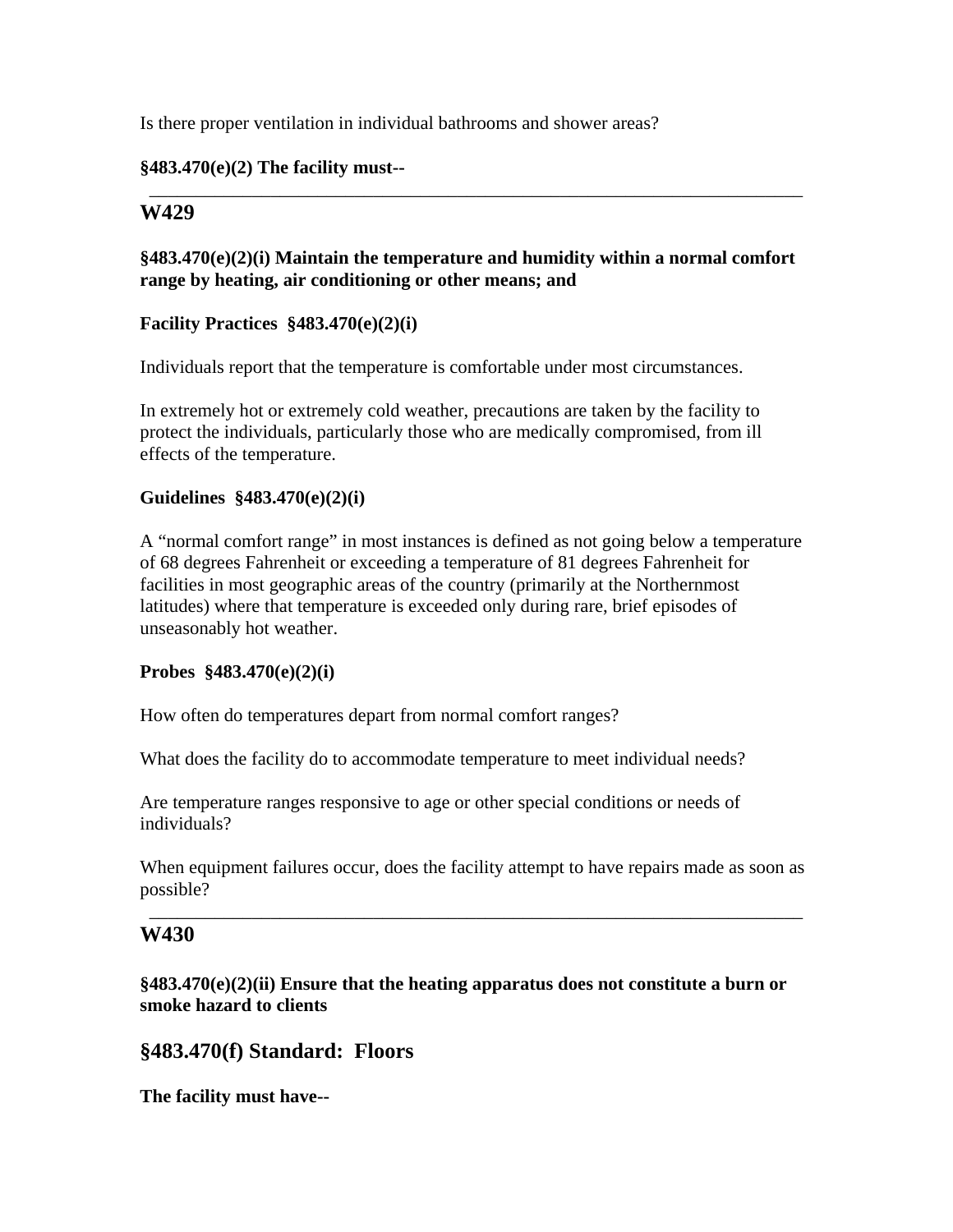# **W431**

## **§483.470(f)(1) Floors that have a resilient, nonabrasive, and slip-resistant surface.**

\_\_\_\_\_\_\_\_\_\_\_\_\_\_\_\_\_\_\_\_\_\_\_\_\_\_\_\_\_\_\_\_\_\_\_\_\_\_\_\_\_\_\_\_\_\_\_\_\_\_\_\_\_\_\_\_\_\_\_\_\_\_\_\_\_\_\_\_\_\_

## **Guidelines §483.470(f)(1)**

"Slip-resistant" is to be distinguished from "slip-free." There is a presumption made that floors will ordinarily be dry, and when wet, appropriate precautions will be taken.

\_\_\_\_\_\_\_\_\_\_\_\_\_\_\_\_\_\_\_\_\_\_\_\_\_\_\_\_\_\_\_\_\_\_\_\_\_\_\_\_\_\_\_\_\_\_\_\_\_\_\_\_\_\_\_\_\_\_\_\_\_\_\_\_\_\_\_\_\_\_

## **W432**

**§483.470(f)(2) Nonabrasive carpeting, if the area used by clients is carpeted and serves clients who lie on the floor or ambulate with parts of their bodies, other than feet, touching the floor; and** 

\_\_\_\_\_\_\_\_\_\_\_\_\_\_\_\_\_\_\_\_\_\_\_\_\_\_\_\_\_\_\_\_\_\_\_\_\_\_\_\_\_\_\_\_\_\_\_\_\_\_\_\_\_\_\_\_\_\_\_\_\_\_\_\_\_\_\_\_\_\_

\_\_\_\_\_\_\_\_\_\_\_\_\_\_\_\_\_\_\_\_\_\_\_\_\_\_\_\_\_\_\_\_\_\_\_\_\_\_\_\_\_\_\_\_\_\_\_\_\_\_\_\_\_\_\_\_\_\_\_\_\_\_\_\_\_\_\_\_\_\_

**§483.470(f)(3) Exposed floor surfaces and floor coverings that** 

## **W433**

**promote mobility in areas used by clients,** 

## **W434**

**and promote maintenance of sanitary conditions.** 

# **§483.470(g) Standard: Space and Equipment**

**The facility must--** 

## **W435**

**§483.470(g)(1) Provide sufficient space and equipment in dining, living, health services, recreation, and program areas (including adequately equipped and sound treated areas for hearing and other evaluations if they are conducted in the facility) to enable staff to provide clients with needed services as required by this subpart and as identified in each client's individual program plan.** 

\_\_\_\_\_\_\_\_\_\_\_\_\_\_\_\_\_\_\_\_\_\_\_\_\_\_\_\_\_\_\_\_\_\_\_\_\_\_\_\_\_\_\_\_\_\_\_\_\_\_\_\_\_\_\_\_\_\_\_\_\_\_\_\_\_\_\_\_\_\_

**Facility Practices §483.470(g)(1)** 

Staff and individuals have the space, materials and equipment needed for the formal and informal active treatment program to be carried out.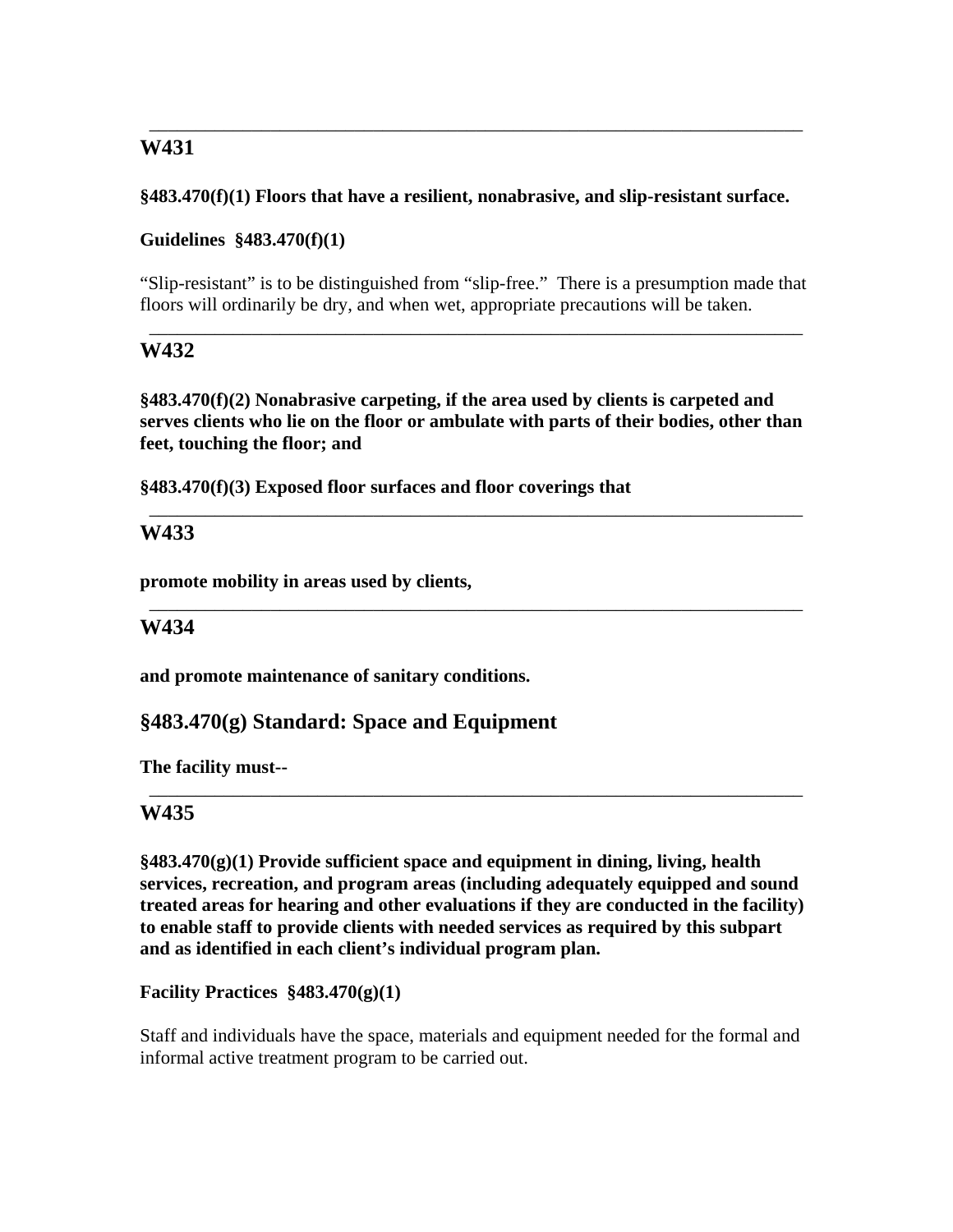There is sufficient space to accommodate group activities, including groups with individuals who use wheelchairs.

Recreational supplies and materials are available and reflect the interests, abilities and chronological age of the individuals.

#### **Probes §483.470(g)(1)**

Is there sufficient space and adaptive equipment so that individuals in wheelchairs can go outside regularly and participate in recreational events?

\_\_\_\_\_\_\_\_\_\_\_\_\_\_\_\_\_\_\_\_\_\_\_\_\_\_\_\_\_\_\_\_\_\_\_\_\_\_\_\_\_\_\_\_\_\_\_\_\_\_\_\_\_\_\_\_\_\_\_\_\_\_\_\_\_\_\_\_\_\_

## **W436**

**§483.470(g)(2) Furnish, maintain in good repair, and teach clients to use and to make informed choices about the use of dentures, eyeglasses, hearing and other communications aids, braces, and other devices identified by the interdisciplinary team as needed by the client.** 

#### **Facility Practices §483.470(g)(2)**

Individuals in need of adaptive/assistive/supportive/prosthetic equipment specified by the IDT are observed to have them and are taught to use and care for this equipment to the extent of their capabilities.

Individuals are observed using braces, mobility aids, positioning devices, and other adaptive equipment which meet their needs and increase functionality.

Equipment is observed to be in good repair.

#### **Guidelines §483.470(g)(2)**

The term "furnish" means that the facility is responsible for obtaining or purchasing these items and is responsible for making any necessary arrangements to enable the individual actually to receive them. However, if an item is available free of charge the facility would satisfy the requirement simply by making the necessary arrangements for the individual to receive them. Individuals' personal funds should not be used for these items since this is a covered service under the ICF/MR benefit.

The term "maintain in good repair" means that the facility is responsible for ensuring that these items are kept in good working order.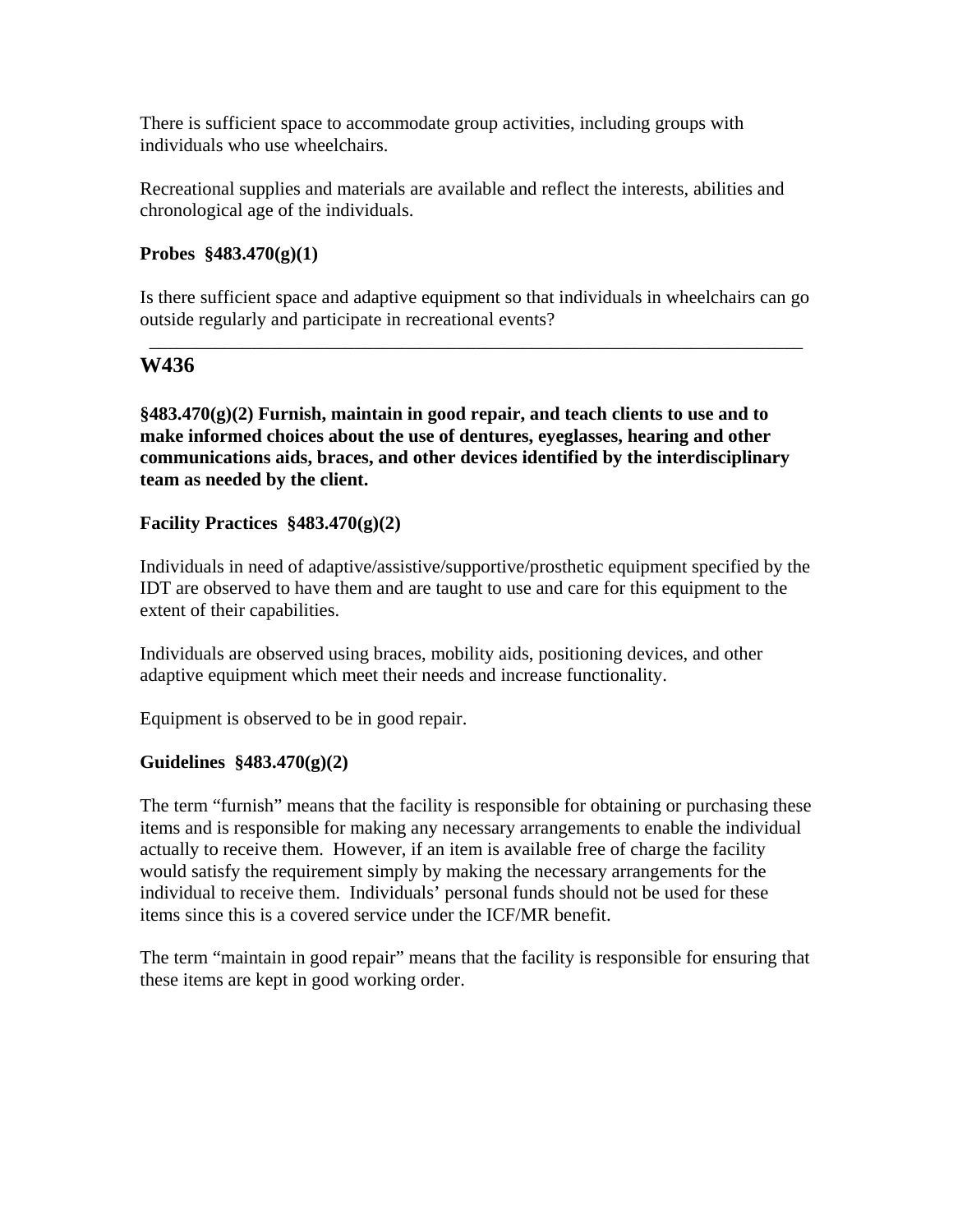#### **Probes §483.470(g)(2)**

What provisions are made for repairs of prostheses and assistive technology devices? Are repairs timely? Are needed prostheses and assistive technology devices in good repair and proper fit? Are loaners available during repair periods?

How does the facility address the use of special devices with individuals who are resistive of their use?

\_\_\_\_\_\_\_\_\_\_\_\_\_\_\_\_\_\_\_\_\_\_\_\_\_\_\_\_\_\_\_\_\_\_\_\_\_\_\_\_\_\_\_\_\_\_\_\_\_\_\_\_\_\_\_\_\_\_\_\_\_\_\_\_\_\_\_\_\_\_

## **W437**

#### **§483.470(g)(3) Provide adequate clean linen and dirty linen storage areas.**

#### **Facility Practices §483.470 (g)(3)**

Clean linen is separated from dirty linen.

Clean linen is stored in a manner which prevents contamination.

Linen soiled with bodily fluids is stored in a manner which protects individuals from exposure to possible infectious sources.

#### **Guidelines §483.470(g)(3)**

A bedroom hamper can be an acceptable dirty linen storage "area" if kept odor free, consistent with the infection control requirements at §483.470(l).

## **§483.470(h) Standard: Emergency Plan and Procedures**

## **W438**

**§483.470(h)(1) The facility must develop and implement detailed written plans and procedures to meet all potential emergencies and disasters such as fire, severe weather, and missing clients.** 

\_\_\_\_\_\_\_\_\_\_\_\_\_\_\_\_\_\_\_\_\_\_\_\_\_\_\_\_\_\_\_\_\_\_\_\_\_\_\_\_\_\_\_\_\_\_\_\_\_\_\_\_\_\_\_\_\_\_\_\_\_\_\_\_\_\_\_\_\_\_

#### **Facility Practices §483.470(h)(1)**

Emergency plans exist.

Emergency plans address those types of emergencies relevant to the facility, its geographic location and the needs of the individuals served.

Staff follow emergency procedures both during drills and in real emergencies.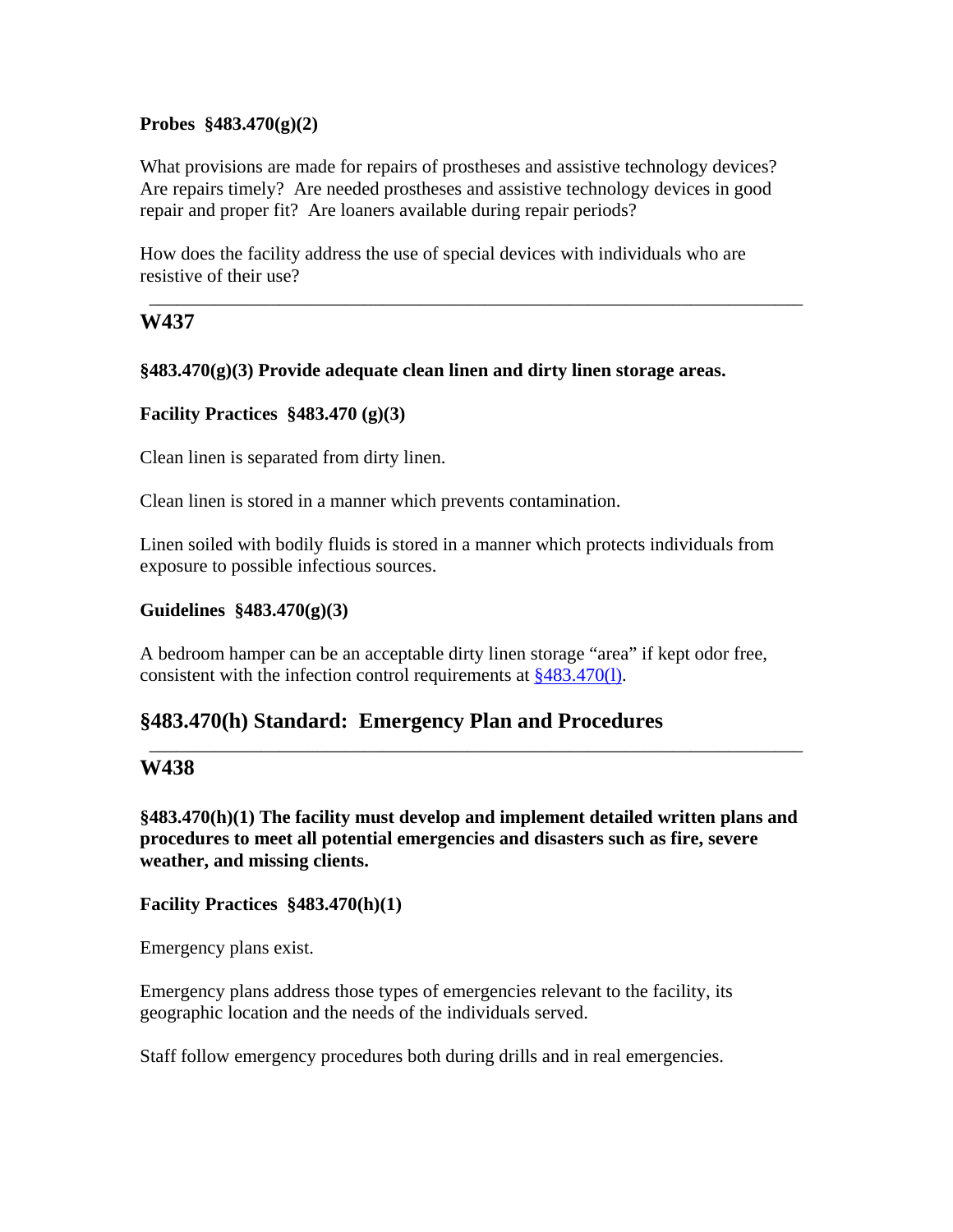# **§483.470(i) Standard: Evacuation Drills**

**§483.470(i)(1) The facility must hold evacuation drills** 

# **W440**

**at least quarterly for each shift of personnel** 

# **W441**

**and under varied conditions to--** 

**Facility Practices §483.470(i)(1)** 

Staff, and individuals who are being trained/assisted/supported to evacuate on their own, practice evacuating at different times of the day and night, from different rooms in the facility, using different escape routes and in various weather conditions.

\_\_\_\_\_\_\_\_\_\_\_\_\_\_\_\_\_\_\_\_\_\_\_\_\_\_\_\_\_\_\_\_\_\_\_\_\_\_\_\_\_\_\_\_\_\_\_\_\_\_\_\_\_\_\_\_\_\_\_\_\_\_\_\_\_\_\_\_\_\_

\_\_\_\_\_\_\_\_\_\_\_\_\_\_\_\_\_\_\_\_\_\_\_\_\_\_\_\_\_\_\_\_\_\_\_\_\_\_\_\_\_\_\_\_\_\_\_\_\_\_\_\_\_\_\_\_\_\_\_\_\_\_\_\_\_\_\_\_\_\_

\_\_\_\_\_\_\_\_\_\_\_\_\_\_\_\_\_\_\_\_\_\_\_\_\_\_\_\_\_\_\_\_\_\_\_\_\_\_\_\_\_\_\_\_\_\_\_\_\_\_\_\_\_\_\_\_\_\_\_\_\_\_\_\_\_\_\_\_\_\_

# **W442**

**§483.470(i)(1)(i) Ensure that all personnel on all shifts are trained to perform assigned tasks;** 

**Facility Practices §483.470(i)(1)(i)** 

All staff know what they are to do in an emergency.

# **W443**

**§483.470(i)(1)(ii) Ensure that all personnel on all shifts are familiar with the use of the facility's fire protection features; and** 

\_\_\_\_\_\_\_\_\_\_\_\_\_\_\_\_\_\_\_\_\_\_\_\_\_\_\_\_\_\_\_\_\_\_\_\_\_\_\_\_\_\_\_\_\_\_\_\_\_\_\_\_\_\_\_\_\_\_\_\_\_\_\_\_\_\_\_\_\_\_

**Facility Practices §483.470(i)(1)(ii)** 

Staff know how to use fire extinguisher, alarms, and any other safety features in the facility.

\_\_\_\_\_\_\_\_\_\_\_\_\_\_\_\_\_\_\_\_\_\_\_\_\_\_\_\_\_\_\_\_\_\_\_\_\_\_\_\_\_\_\_\_\_\_\_\_\_\_\_\_\_\_\_\_\_\_\_\_\_\_\_\_\_\_\_\_\_\_

# **W444**

**§483.470(i)(1)(iii) Evaluate the effectiveness of emergency and disaster plans and procedures.**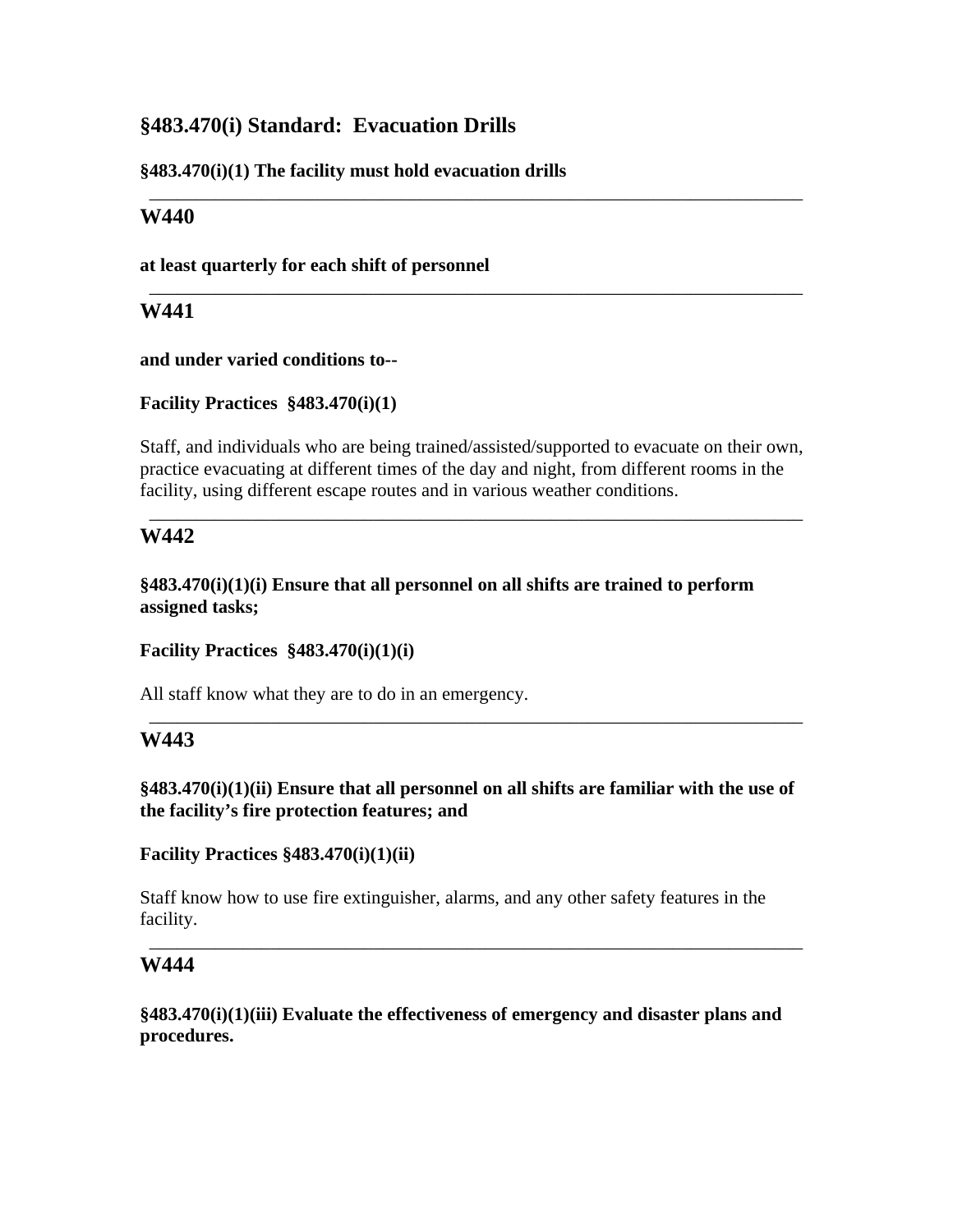#### **Facility Practices §483.470(i)(1)(iii)**

The facility determines whether the plans and procedures are adequate.

#### **§483.470(i)(2) The facility must--**

## **W445**

#### **§483.470(i)(2)(i) Actually evacuate clients during at least one drill each year on each shift;**

\_\_\_\_\_\_\_\_\_\_\_\_\_\_\_\_\_\_\_\_\_\_\_\_\_\_\_\_\_\_\_\_\_\_\_\_\_\_\_\_\_\_\_\_\_\_\_\_\_\_\_\_\_\_\_\_\_\_\_\_\_\_\_\_\_\_\_\_\_\_

#### **Facility Practices §483.470(i)(2)(i)**

All individuals totally evacuate the building at least once per year per shift, regardless of the occupancy chapter under which the building falls.

#### **Guidelines §483.470(i)(2)(i)**

All facilities, regardless of their size require actual evacuation. "Actually evacuate," as used in this standard, applies to **all** individuals. The drills are conducted not only to rehearse the individuals and staff for fire (see  $§483.470(i)(2)(v)$ ), but for other disasters such as hurricanes, tornadoes, floods, etc. Such disasters would require the entire occupancy to be evacuated, and, therefore, the actual evacuation must be practiced, as required.

## **W446**

#### **§483.470(i)(2)(ii) Make special provisions for the evacuation of clients with physical disabilities;**

\_\_\_\_\_\_\_\_\_\_\_\_\_\_\_\_\_\_\_\_\_\_\_\_\_\_\_\_\_\_\_\_\_\_\_\_\_\_\_\_\_\_\_\_\_\_\_\_\_\_\_\_\_\_\_\_\_\_\_\_\_\_\_\_\_\_\_\_\_\_

\_\_\_\_\_\_\_\_\_\_\_\_\_\_\_\_\_\_\_\_\_\_\_\_\_\_\_\_\_\_\_\_\_\_\_\_\_\_\_\_\_\_\_\_\_\_\_\_\_\_\_\_\_\_\_\_\_\_\_\_\_\_\_\_\_\_\_\_\_\_

## **Facility Practices §483.470(i)(2)(ii)**

Individuals with physical disabilities can be evacuated.

## **W447**

#### **§483.470(i)(2)(iii) File a report and evaluation on each evacuation drill;**

#### **Probes §483.470(i)(2)(iii)**

What problems and corrective actions do fire drill reports identify?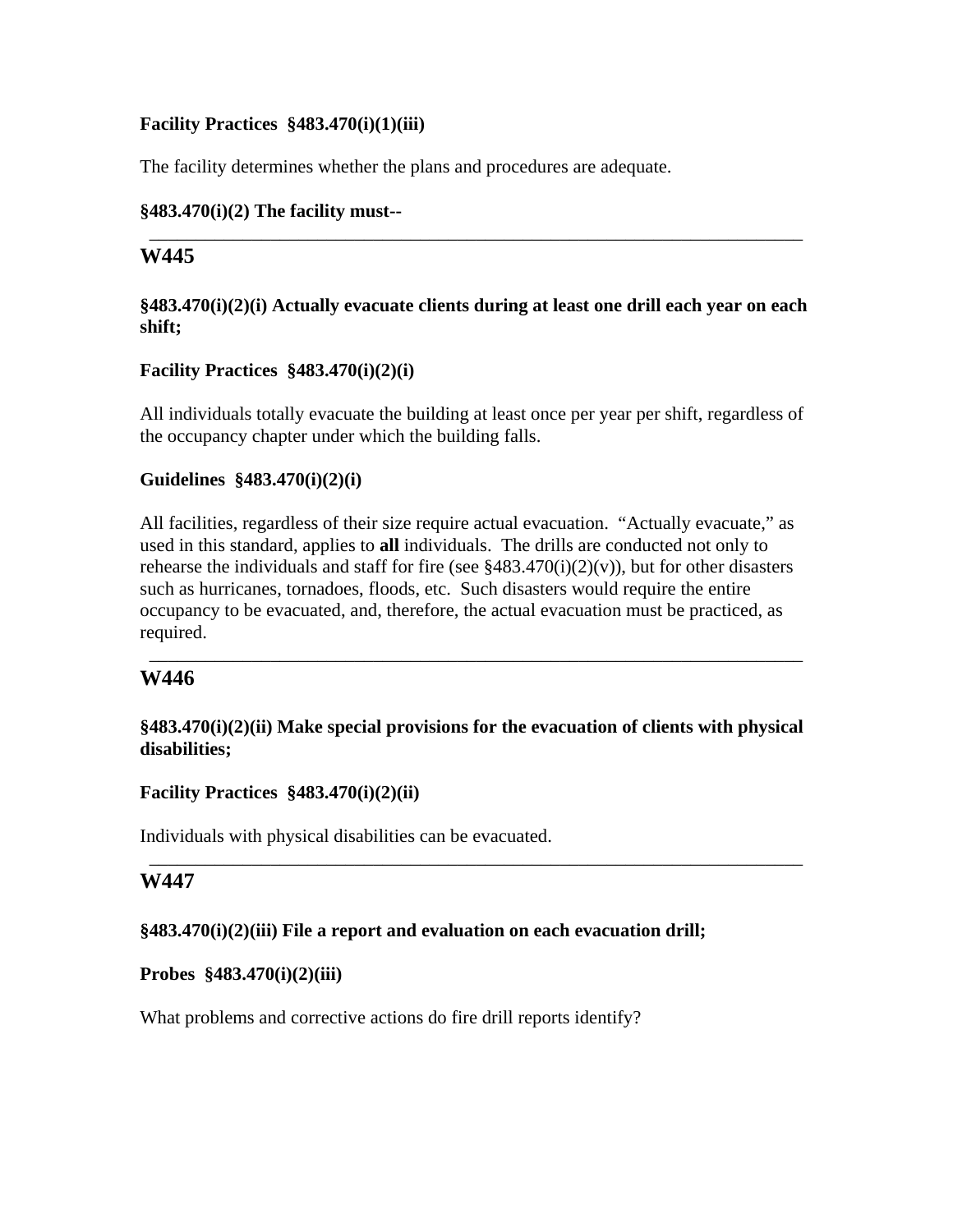# **W448**

**§483.470(i)(2)(iv) Investigate all problems with evacuation drills, including accidents,** 

\_\_\_\_\_\_\_\_\_\_\_\_\_\_\_\_\_\_\_\_\_\_\_\_\_\_\_\_\_\_\_\_\_\_\_\_\_\_\_\_\_\_\_\_\_\_\_\_\_\_\_\_\_\_\_\_\_\_\_\_\_\_\_\_\_\_\_\_\_\_

\_\_\_\_\_\_\_\_\_\_\_\_\_\_\_\_\_\_\_\_\_\_\_\_\_\_\_\_\_\_\_\_\_\_\_\_\_\_\_\_\_\_\_\_\_\_\_\_\_\_\_\_\_\_\_\_\_\_\_\_\_\_\_\_\_\_\_\_\_\_

## **W449**

**and take corrective action; and** 

#### **Facility Practices §483.470(i)(1)(iii)**

When a problem is identified in evacuating, the facility takes steps which are reasonably likely to correct the problem.

\_\_\_\_\_\_\_\_\_\_\_\_\_\_\_\_\_\_\_\_\_\_\_\_\_\_\_\_\_\_\_\_\_\_\_\_\_\_\_\_\_\_\_\_\_\_\_\_\_\_\_\_\_\_\_\_\_\_\_\_\_\_\_\_\_\_\_\_\_\_

## **W450**

**§483.470(i)(2)(v) During fire drills, clients may be evacuated to a safe area in facilities certified under the Health Care Occupancies Chapter of the Life Safety Code.** 

\_\_\_\_\_\_\_\_\_\_\_\_\_\_\_\_\_\_\_\_\_\_\_\_\_\_\_\_\_\_\_\_\_\_\_\_\_\_\_\_\_\_\_\_\_\_\_\_\_\_\_\_\_\_\_\_\_\_\_\_\_\_\_\_\_\_\_\_\_\_

# **W451**

**§483.470(i)(3) Facilities must meet the requirements of paragraph (i)(1) and (2) of this section for any live-in and relief staff they utilize.** 

#### **Guidelines §483.470(i)(3)**

Since live-in staff and their relief personnel are generally the same staff who work with the individuals on a round-the-clock basis, they must conduct a minimum of 4 drills a year, each of which must occur at different times within the day (24-hour period) (i.e., morning, afternoon, and night (sleep time)), and generally when individuals are at different locations within the house. If the facility has large numbers of relief personnel, more drills may be needed to meet the intent of this requirement.

# **§483.470 (j) Standard: Fire Protection**

## **(j)(1) General.**

**(j)(1)(i) Except as specified in paragraph (j)(2) of this section, the facility must meet the applicable provisions of either the Health Care Occupancies Chapters or the Residential Board and Care Occupancies Chapter of the Life Safety Code (LSC) of the National Fire Protection Association, 1985 edition, which is incorporated by reference.**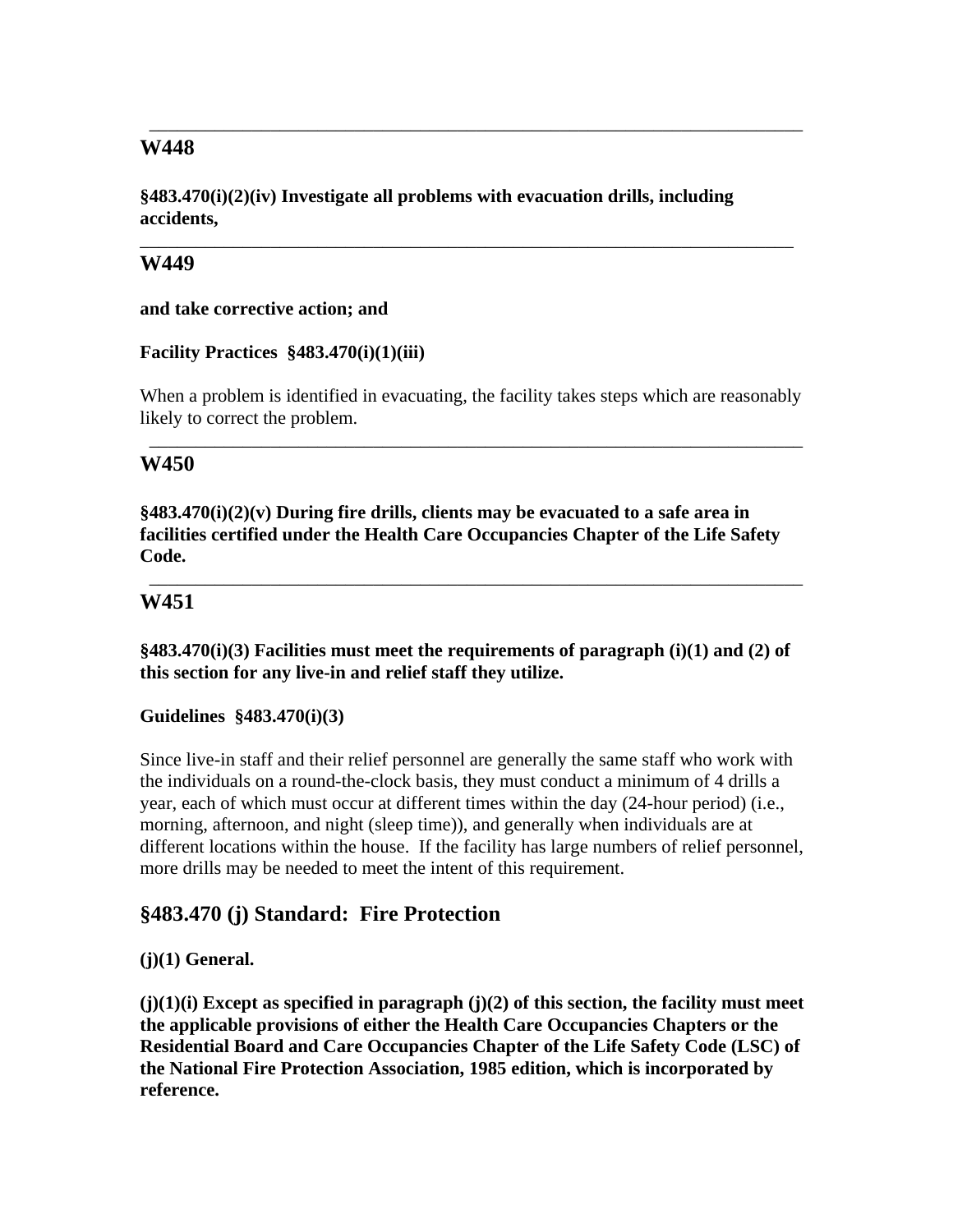**(j)(1)(ii) The State survey agency may apply a single chapter of the LSC to the entire facility or may apply different chapters to different buildings or parts of buildings as permitted by the LSC.** 

**(j)(1)(iii) A facility that meets the LSC definition of a residential board and care occupancy and that has 16 or fewer beds, must have its evacuation capability evaluated in accordance with the Evacuation Difficulty Index of the LSC** (Appendix F).

## **Guidelines §483.470(j)**

These standards are covered by the Life Safety Code (LSC) survey. The facility must meet the appropriate chapter of the Life Safety Code, 1985 edition.

#### **Survey Procedures §483.470(j)**

When surveying an ICF/MR for compliance with the LSC, it is first necessary to determine whether the facility will be surveyed under Health Care (HC) or Board and Care (BC) occupancy.

- If individuals receive nursing services, or if the provider elects to use Health Care, the facility should be surveyed as a Health Care Facility under Chapter 12 or 13 of the LSC, as appropriate.
- If individuals receive personal care and protective oversight but not chronic nursing services, the facility is to be surveyed under Board and Care and the following three steps should be followed:
	- 1. Determine the size (16 or less = small; 17 or more = large);
	- 2. Determine the Evacuation Difficulty (PROMPT, SLOW, or IMPRACTICAL) using Appendix F of the fire safety evaluation system for board and care facilities (FSES/BC); and
	- 3. Survey the building using one of two methods:
		- a. The prescriptive requirements of Chapter 21; or
		- b. The FSES/BC, Appendix G.

If the FSES/BC is used, validate the rating of individuals as part of the sampling process. If significant discrepancies are noted from what staff report and what evidence can be ascertained about individual behavior, conduct an indepth investigation into the ratings of all individuals in conjunction with the LSC surveyor.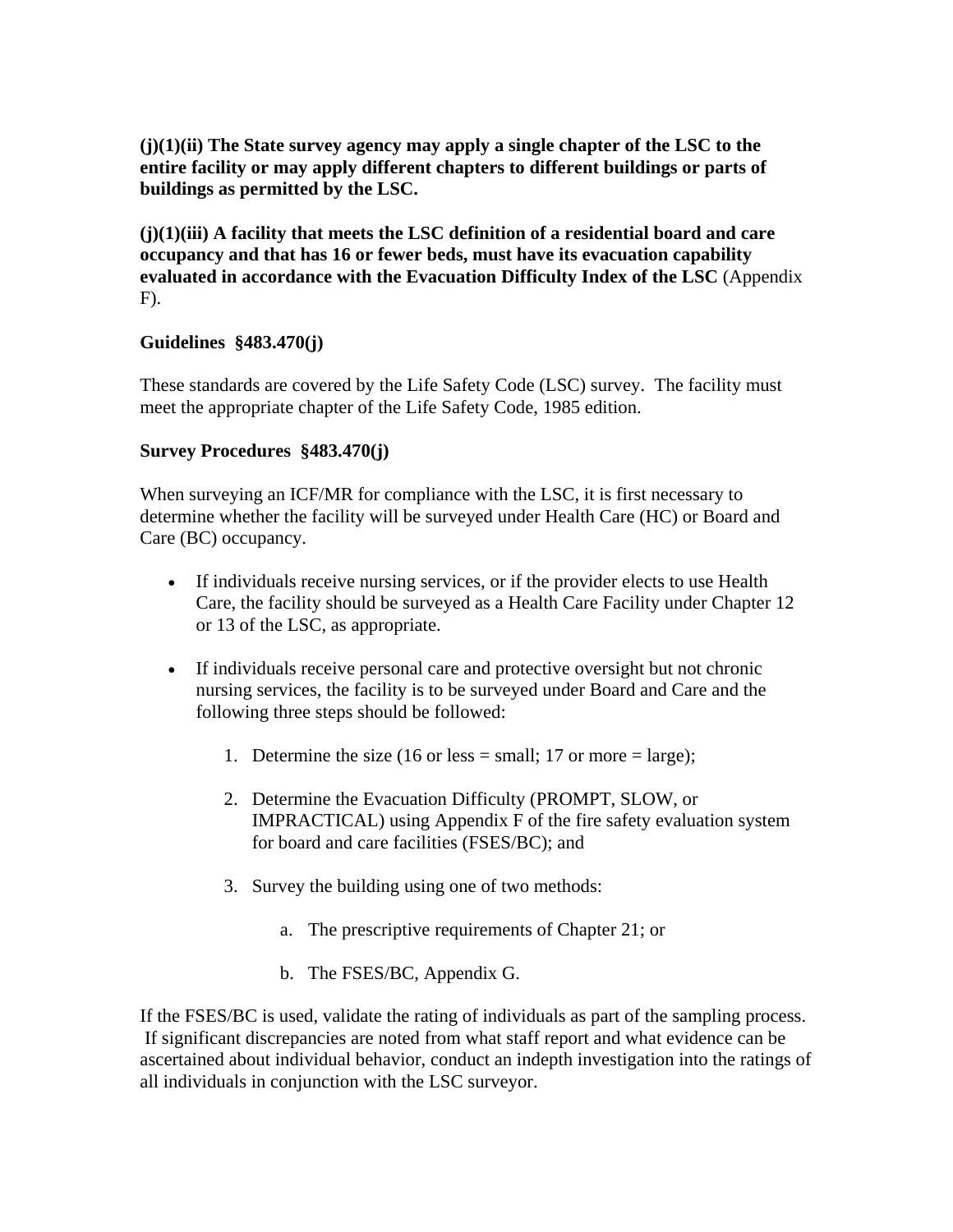#### **§483.470(j)(2) Exceptions**

**(j)(2)(i): For facilities that meet the LSC definition of a health care occupancy:** 

**(j)(2)(A) The State survey agency may waive, for a period it considers appropriate, specific provisions of the LSC if--** 

**(j)(2)(1) The waiver would not adversely affect the health and safety of the clients; and** 

**(j)(2)(2) Rigid application of specific provisions would result in an unreasonable hardship for the facility.** 

**(j)(2)(B) The State survey agency may apply the State's fire and safety code instead of the LSC if the Secretary finds that the State has a code imposed by State law that adequately protects a facility's clients.** 

**(j)(2)(C) Compliance on November 26, 1982 with the 1967 edition of the LSC or compliance on April 18, 1986 with the 1981 edition of the LSC, with or without waivers, is considered to be in compliance with this standard as long as the facility continues to remain in compliance with that edition of the Code.** 

**(j)(2)(ii) for facilities that meet the LSC definition of a residential board and care occupancy and that have more than 16 beds, the State survey agency may apply the State's fire and safety code as specified in paragraph (j)(2)(B) of this section.** 

\_\_\_\_\_\_\_\_\_\_\_\_\_\_\_\_\_\_\_\_\_\_\_\_\_\_\_\_\_\_\_\_\_\_\_\_\_\_\_\_\_\_\_\_\_\_\_\_\_\_\_\_\_\_\_\_\_\_\_\_\_\_\_\_\_\_\_\_\_\_

\_\_\_\_\_\_\_\_\_\_\_\_\_\_\_\_\_\_\_\_\_\_\_\_\_\_\_\_\_\_\_\_\_\_\_\_\_\_\_\_\_\_\_\_\_\_\_\_\_\_\_\_\_\_\_\_\_\_\_\_\_\_\_\_\_\_\_\_\_\_

# **§483.470(k) Standard: Paint**

**The facility must--** 

## **W452**

**§483.470(k)(1) Use lead-free paint inside the facility; and** 

## **W453**

**§483.470(k)(2) Remove or cover interior paint or plaster containing lead so that it is not accessible to clients.**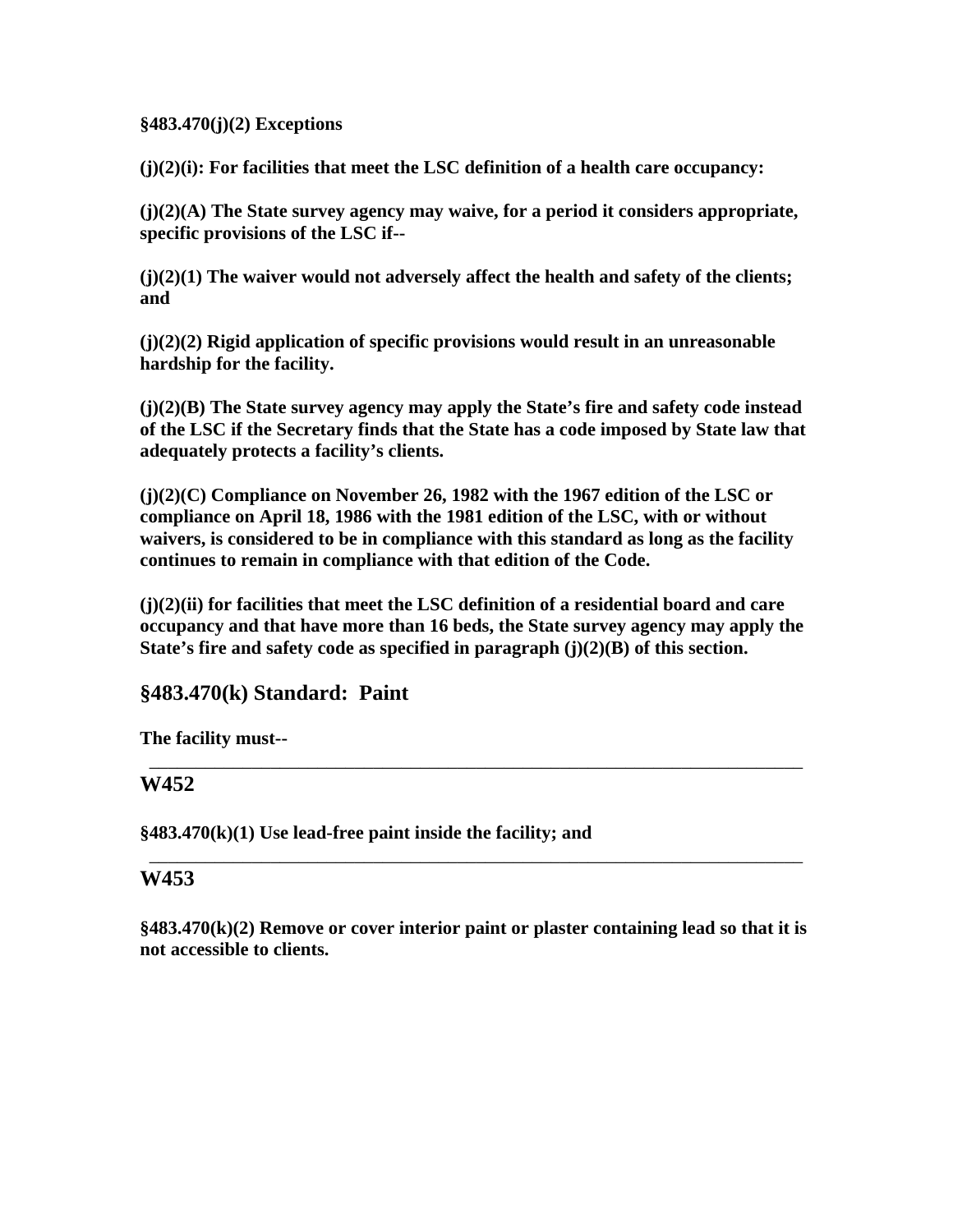# **§483.470(l) Standard: Infection Control**

#### **W454**

#### **§483.470(l) The facility must provide a sanitary environment to avoid sources and transmission of infections.**

\_\_\_\_\_\_\_\_\_\_\_\_\_\_\_\_\_\_\_\_\_\_\_\_\_\_\_\_\_\_\_\_\_\_\_\_\_\_\_\_\_\_\_\_\_\_\_\_\_\_\_\_\_\_\_\_\_\_\_\_\_\_\_\_\_\_\_\_\_\_

#### **Facility Practices §483.470(l)(1)**

Individuals do not have access to soiled diapers, linens, bandages or any other potentially infectious material. These materials are handled in a manner which prevents leakage from containers or exposure to the general environment.

\_\_\_\_\_\_\_\_\_\_\_\_\_\_\_\_\_\_\_\_\_\_\_\_\_\_\_\_\_\_\_\_\_\_\_\_\_\_\_\_\_\_\_\_\_\_\_\_\_\_\_\_\_\_\_\_\_\_\_\_\_\_\_\_\_\_\_\_\_\_

Bathroom fixtures and surfaces are free from bodily wastes.

Kitchen counters are cleaned at appropriate times during food preparation.

## **W455**

There must be an active program for the prevention, control, and investigation of infection and communicable diseases.

#### **Facility Practices §483.470(l)(1)**

Staff are observed washing hands, when appropriate.

Individuals are trained and encouraged to maintain good hygiene practices. Staff follow Center for Disease Control (CDC) guidelines for universal precautions.

#### **Guidelines §483.470(l)(1)**

An "active program" includes such observable practices as: the direct care staff routinely washing their hands or changing gloves after working with an individual who has an infectious disease or working with each individual during mealtimes; the use of aseptic technique, when appropriate; an ongoing program of communicable disease control and investigation of infections; and an active training program that ensures the individuals served receive adequate prevention of transmission information and skills, according to needs.

Procedures must be followed to prevent cross-contamination, including hand washing or changing gloves at mealtimes, after providing personal care to more than one individual, or when performing other tasks among individuals which provide the opportunity for cross-contamination to occur. Facilities for hand washing must exist and be available to staff.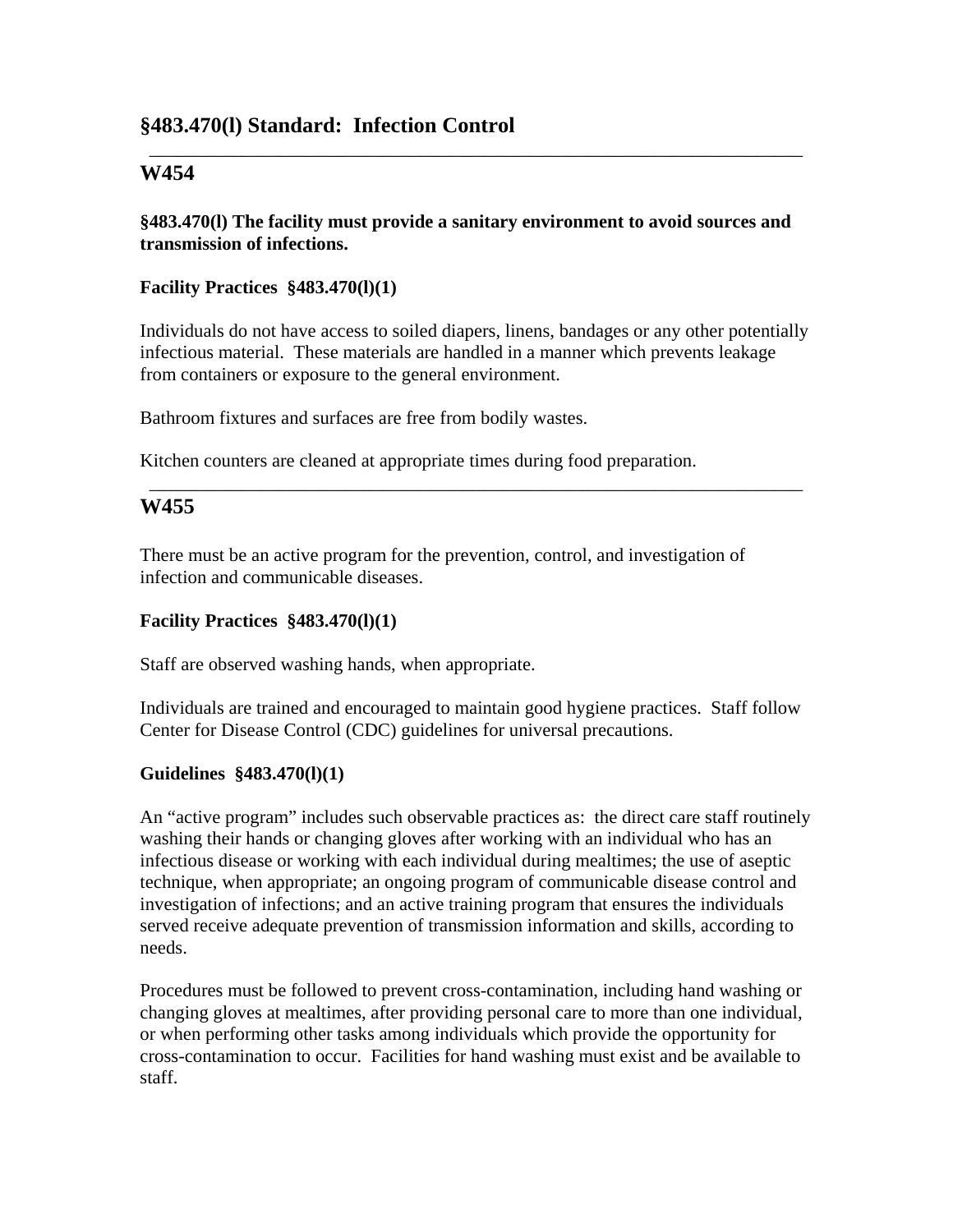Toothbrushes and other personal hygiene items must be stored and used in such a manner to prevent cross-contamination.

Both the OSHA and the CDC have specific requirements regarding human immunodeficiency virus (HIV), TB, and hepatitis precautions. These requirements should be incorporated into the facility's practices when relevant to the individuals residing in the facility. Concerns about OSHA violations should be referred to OSHA.

\_\_\_\_\_\_\_\_\_\_\_\_\_\_\_\_\_\_\_\_\_\_\_\_\_\_\_\_\_\_\_\_\_\_\_\_\_\_\_\_\_\_\_\_\_\_\_\_\_\_\_\_\_\_\_\_\_\_\_\_\_\_\_\_\_\_\_\_\_\_

# **W456**

## **§483.470(l)(2) The facility must implement successful corrective action in affected problem areas.**

## **Probes §483.470(l)(2)**

In instances of infection control problems are there patterns to suggest:

- Staff are not practicing established techniques?
- Problems are not being analyzed to result in corrective action?
- There is aggressive resolution to problems identified that leads overall to a reduction in the number of infection control problems?

Is there evidence of individuals contracting infections or communicable diseases that can be attributed to poor infection control practices?

\_\_\_\_\_\_\_\_\_\_\_\_\_\_\_\_\_\_\_\_\_\_\_\_\_\_\_\_\_\_\_\_\_\_\_\_\_\_\_\_\_\_\_\_\_\_\_\_\_\_\_\_\_\_\_\_\_\_\_\_\_\_\_\_\_\_\_\_\_\_

# **W457**

## **§483.470(l)(3) The facility must maintain a record of incidents and corrective actions related to infections.**

## **Guidelines §483.470(l)(3)**

This regulation does not require the recording or tracking of specific groups of symptoms, if a record of incidents and corrective actions related to infections is maintained. This regulation does not address the form or location of this record or direct that it be separate from the documentation required by CFR  $483.410(c)(1)$ .

\_\_\_\_\_\_\_\_\_\_\_\_\_\_\_\_\_\_\_\_\_\_\_\_\_\_\_\_\_\_\_\_\_\_\_\_\_\_\_\_\_\_\_\_\_\_\_\_\_\_\_\_\_\_\_\_\_\_\_\_\_\_\_\_\_\_\_\_\_\_

# **W458**

**§483.470(l)(4) The facility must prohibit employees with symptoms or signs of a communicable disease from direct contact with clients and their food.**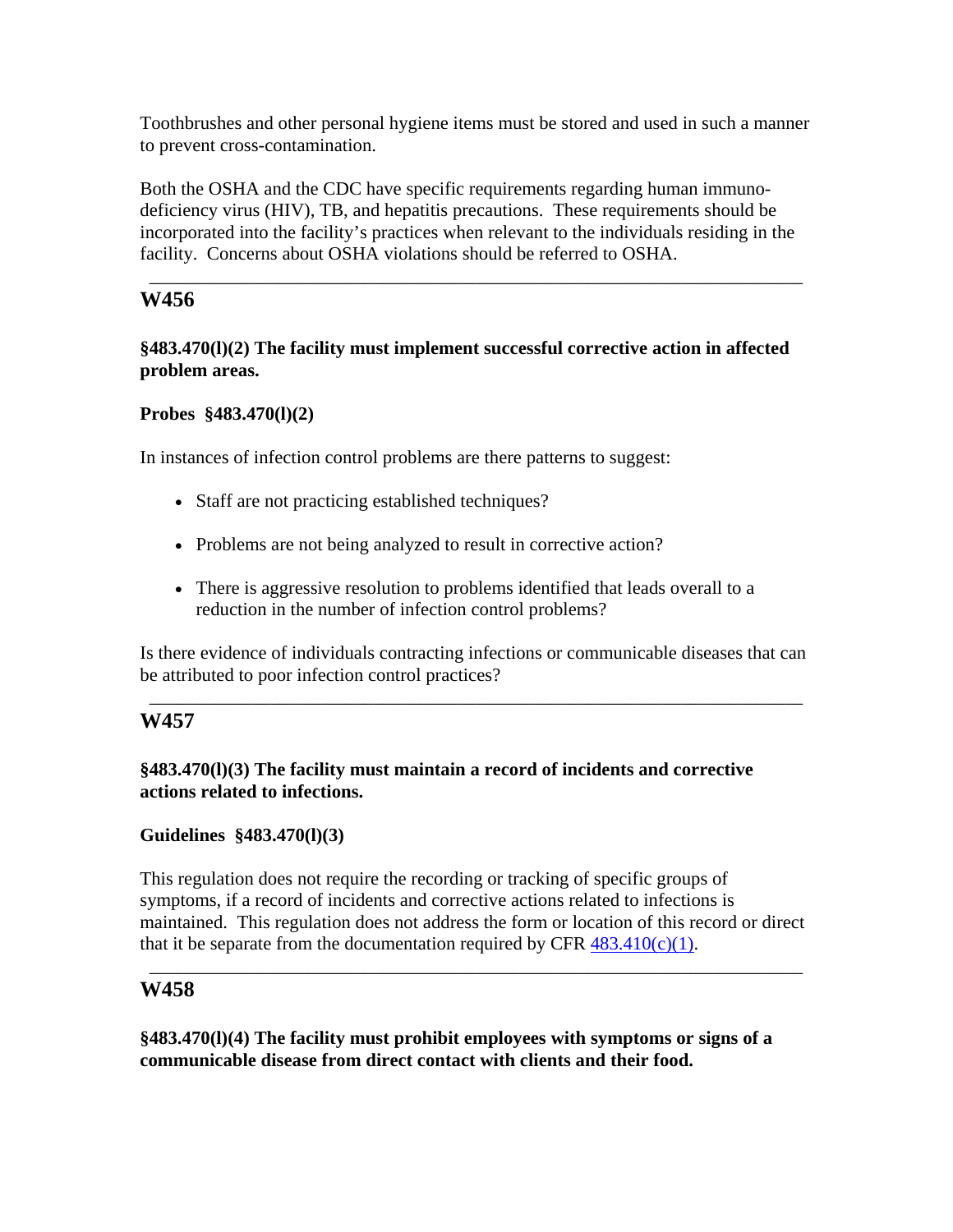## **Facility Practices §483.470(l)(4)**

Staff who have an illness or communicable disease that can be transmitted through direct contact with individuals or indirectly through their food, are not observed working with either.

## **Guidelines §483.470(1)(4)**

The facility should use the Recommendations for Prevention of Communicable Disease Transmission in Health Care Settings (such as preventing HIV) issued by the Centers for Disease Control, Atlanta, Georgia 30333, as well as OSHA guidelines in these areas.

A facility participating in the Medicaid program may not discriminate against individuals who are HIV-infected so long as these individuals do not (on a case-by-case basis) pose a substantial health and safety risk to others, or pose a performance problem, and are "otherwise qualified."

\_\_\_\_\_\_\_\_\_\_\_\_\_\_\_\_\_\_\_\_\_\_\_\_\_\_\_\_\_\_\_\_\_\_\_\_\_\_\_\_\_\_\_\_\_\_\_\_\_\_\_\_\_\_\_\_\_\_\_\_\_\_\_\_\_\_\_\_\_\_

# **W459**

# **§483.480 Condition of Participation: Dietetic Services**

## **Compliance Principles §483.480**

The Condition of Participation of Dietary Services is met when:

- The individuals maintain body weights and lab levels considered acceptable for their age, height, body type and clinical condition or are receiving services and supports to assist them to do so; and
- Individuals participate in normalized dining experiences appropriate to their functional abilities (e.g., using knives, family style meals, going to restaurants, etc.) and are being taught skills to do so.

The Condition of Participation of Dietary Services is not met when:

- Individuals experience excessive weight loss or gain, abnormal lab levels, or deterioration in health as a result of an inadequate diet; or
- Individuals do not receive training and supports which enable them to eat as independently and in as normalized manner as possible.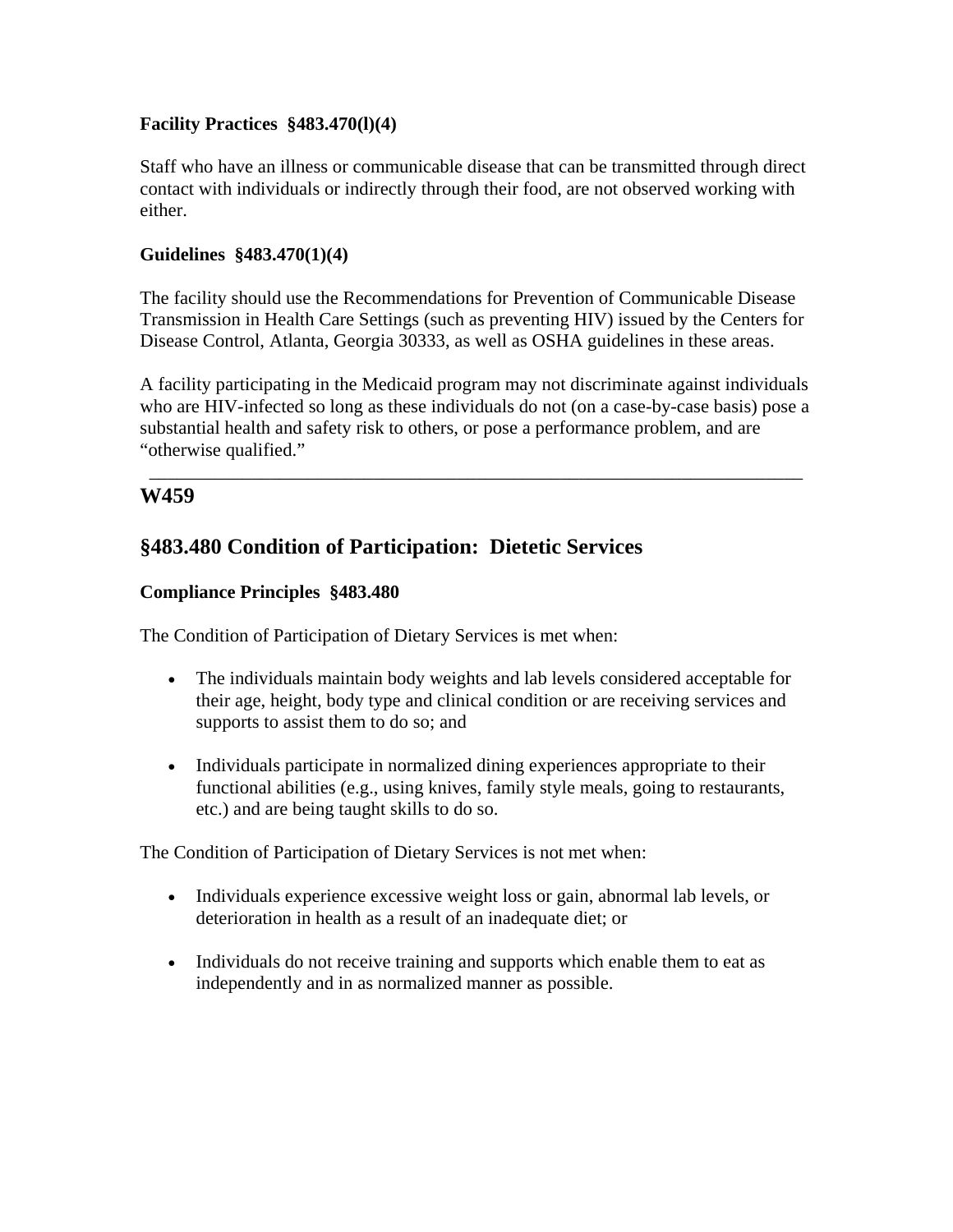# **§483.480(a) Standard: Food and Nutrition Services**

## **W460**

#### **(a)(1) Each client must receive a nourishing, well-balanced diet including modified and specially-prescribed diets**

\_\_\_\_\_\_\_\_\_\_\_\_\_\_\_\_\_\_\_\_\_\_\_\_\_\_\_\_\_\_\_\_\_\_\_\_\_\_\_\_\_\_\_\_\_\_\_\_\_\_\_\_\_\_\_\_\_\_\_\_\_\_\_\_\_\_\_\_\_\_

#### **Facility Practices §483.480(a)(1)**

Individuals are receiving adequate nutrition as indicated by:

- Maintaining body weights considered to be acceptable for their age, height and body type;
- Laboratory studies show values within normal ranges;
- Medical problems are not related to the facility's failure to provide adequate nutrition;
- Food allergies are recognized and the person does not receive foods to which (s)he is allergic;
- Substitutions made for planned menu items are of similar nutritive value; and
- Diets are changed in response to identified nutritional deficiencies.

The individual's unmet nutritional needs are known to the facility and are being addressed.

#### **Guidelines §483.480(a)(1)**

"Modified and specially-prescribed" diets are defined as diets that are altered in any way to enable the individual to eat (for example, food that is chopped, pureed, etc.) or diets that are intended to correct or prevent a nutritional deficiency or health problem.

#### **Probes §483.480(a)(1)**

Within the context of the characteristics of the individuals who reside in the facility, is there a pattern of excessive usage of "food allergy," weight gain and/or reduction diets which may indicate an unnecessary and non-normalizing emphasis on special diets?

When food consistency modifications are necessary, is there evidence of periodic efforts to upgrade the food consistency for individuals?

Are weight reduction diets generally coordinated with plans for exercise?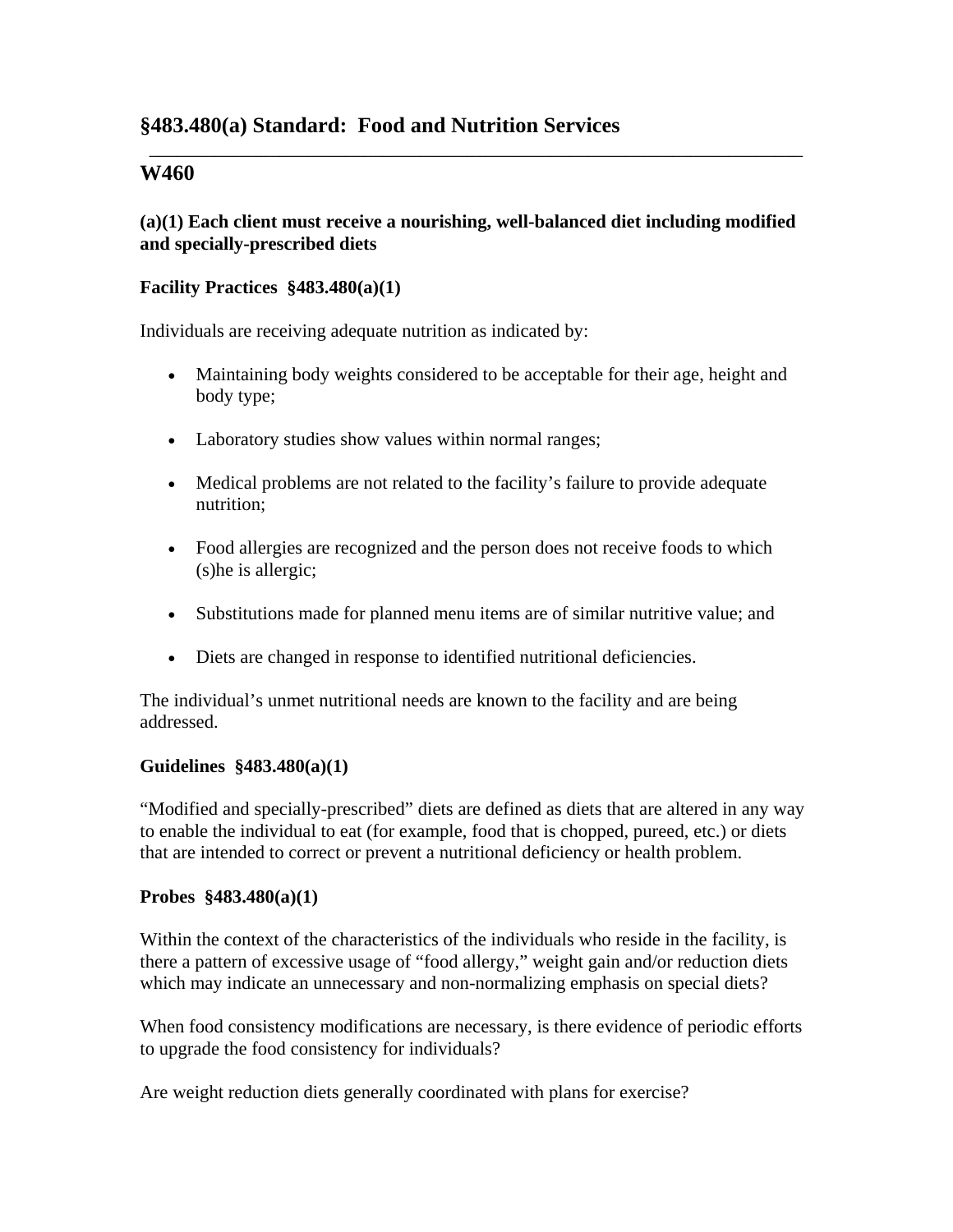Is the diet order followed as prescribed?

Are between meal snacks provided as needed?

Are desired weight range goals maintained or supported with the calories and nutrients provided?

What evidence is there to support that the diet is being implemented?

How does the facility assure that menus are nutritionally adequate and varied?

Is there clinical evidence that supports observation of compromised nutritional status:

- Recent significant weight gain or loss?
- Fever/infection?
- Diarrhea?
- Chronic disease?
- Chewing and swallowing problems?
- Chronic blood loss?
- Teeth and gum diseases?
- Excessive use of laxatives?
- Abnormal laboratory values?

Are the staff aware of and do they respond to any potential adverse food/drug interactions?

Have individuals on long term anticonvulsant drug regimens (e.g., phenobarbital, phenytoin, primidone) been monitored for decreased serum levels of folic acid and vitamin D? Have therapeutic doses of affected nutrients been provided to decrease the likelihood of megaloblastic anemia and decreased bone density? If not, why?

Have fiber and fluids been increased in the diet of individuals on anticonvulsants and tranquilizers to decrease likelihood of constipation? If not, why?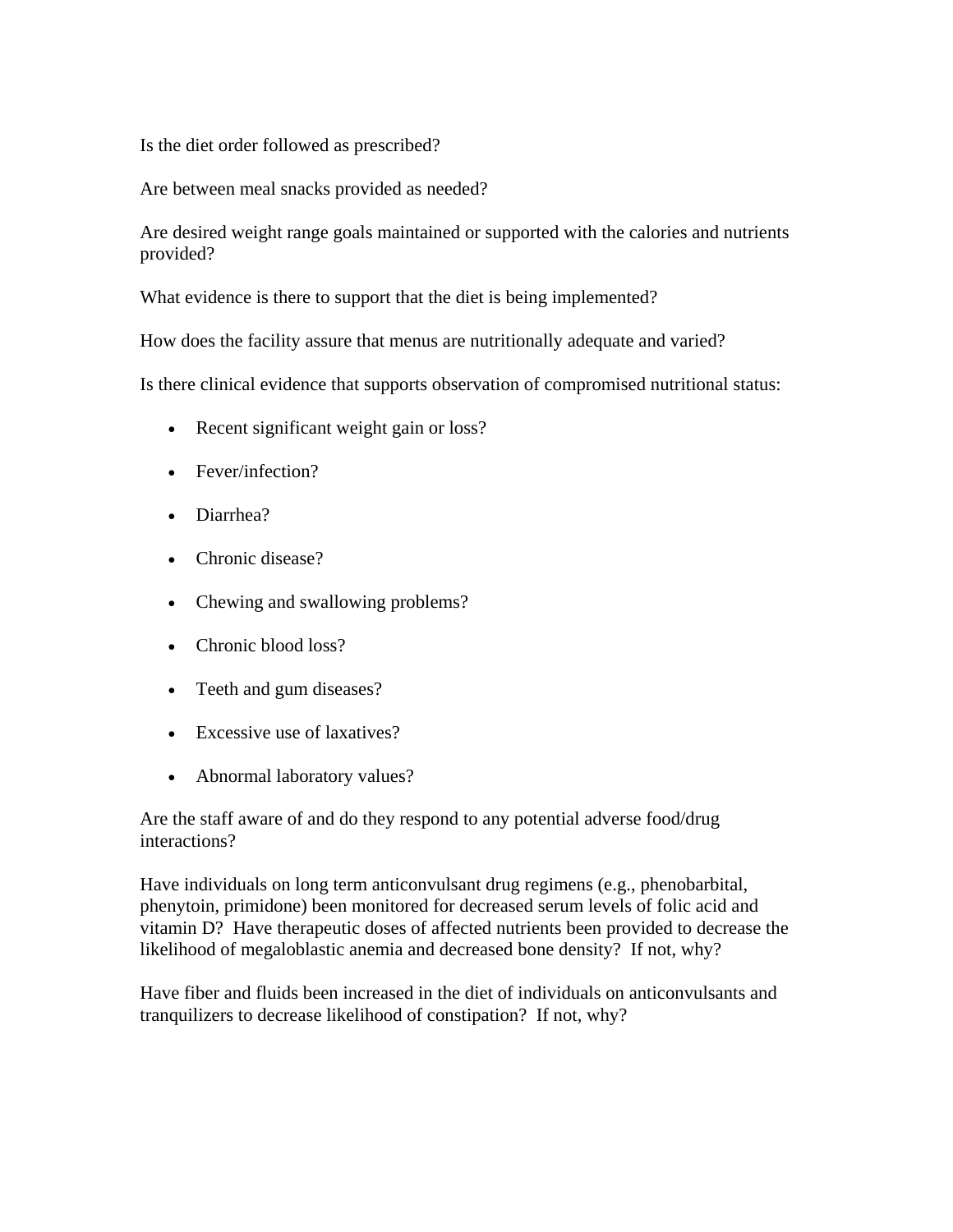# **W461**

**§483.480(a)(2) A qualified dietitian must be employed either full-time, part-time, or on a consultant basis at the facility's discretion.** 

\_\_\_\_\_\_\_\_\_\_\_\_\_\_\_\_\_\_\_\_\_\_\_\_\_\_\_\_\_\_\_\_\_\_\_\_\_\_\_\_\_\_\_\_\_\_\_\_\_\_\_\_\_\_\_\_\_\_\_\_\_\_\_\_\_\_\_\_\_\_

\_\_\_\_\_\_\_\_\_\_\_\_\_\_\_\_\_\_\_\_\_\_\_\_\_\_\_\_\_\_\_\_\_\_\_\_\_\_\_\_\_\_\_\_\_\_\_\_\_\_\_\_\_\_\_\_\_\_\_\_\_\_\_\_\_\_\_\_\_\_

# **W462**

*(Rev. 10, Issued: 08-12-05, Effective: 08-12-05, Implementation: 08-12-05)* 

**§483.480(a)(3) If a qualified dietitian is not employed full-time, the facility must designate a person to serve as the director of food services.** 

**§483.480(a)(4) The client's interdisciplinary team, including a qualified dietitian and physician must prescribe** 

\_\_\_\_\_\_\_\_\_\_\_\_\_\_\_\_\_\_\_\_\_\_\_\_\_\_\_\_\_\_\_\_\_\_\_\_\_\_\_\_\_\_\_\_\_\_\_\_\_\_\_\_\_\_\_\_\_\_\_\_\_\_\_\_\_\_\_\_\_\_

## **W463**

**all modified and special diets** 

#### **Facility Practices §483.480(a)(4)**

The IDT, including the dietician and physician, have reviewed the individual preferences and attitudes about food and his/her nutritional and health status as a basis for prescription of the individual's diet.

#### **Probes §483.480(a)(4)**

Is the dietitian involved in reviewing information about individuals and gathering additional information, such as laboratory reports and drugs prescribed, that might affect food intake?

Have the modified and special diet orders been reviewed for their appropriateness and effectiveness? How has the individual's response to the diet been considered?

\_\_\_\_\_\_\_\_\_\_\_\_\_\_\_\_\_\_\_\_\_\_\_\_\_\_\_\_\_\_\_\_\_\_\_\_\_\_\_\_\_\_\_\_\_\_\_\_\_\_\_\_\_\_\_\_\_\_\_\_\_\_\_\_\_\_\_\_\_\_

## **W464**

#### **including those used as a part of a program to manage inappropriate client behavior.**

#### **Facility Practices §483.480(a)(4)**

When a special diet is to be used as part of a behavior management program, it has been reviewed for appropriateness, taking the individual's response to the diet into account.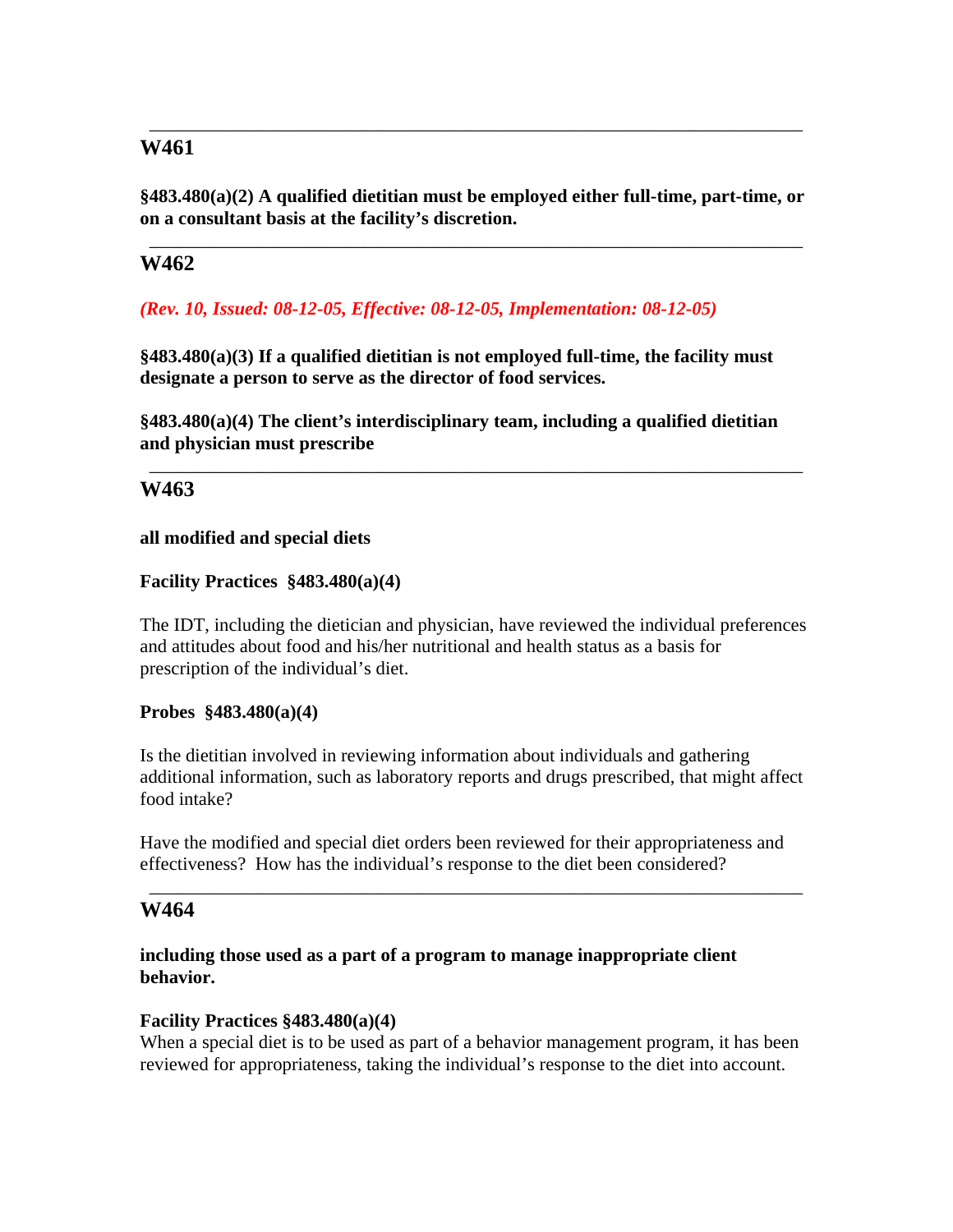# **W465**

## **§483.480(a)(5) Foods proposed for use as a primary reinforcement of adaptive behavior are evaluated in light of the client's nutritional status and needs.**

\_\_\_\_\_\_\_\_\_\_\_\_\_\_\_\_\_\_\_\_\_\_\_\_\_\_\_\_\_\_\_\_\_\_\_\_\_\_\_\_\_\_\_\_\_\_\_\_\_\_\_\_\_\_\_\_\_\_\_\_\_\_\_\_\_\_\_\_\_\_

## **Guidelines §483.480(a)(5)**

Since the main purpose of food is to support and maintain the health of an individual, it is important that the use of food as a behavior reinforcing device (primary reinforcement) not be abused. Foods are selected to provide essential nutrients. When these foods are routinely removed and denied during the meals, **without comparable replacements**, the individual is at risk of consuming a diet that is not adequate to meet nutritional needs, and in violation of  $\frac{$483.420(d)(1)(ii)}{4}$ , which does not allow food contributing to a nutritionally adequate diet to be used as "punishment." Likewise, the addition of high caloric reinforcers must be coordinated into the total daily diet intake.

### **Probes §483.480(a)(5)**

If food is withheld during a meal, is food of comparable nutritive value to the withheld menu item provided?

Are the primary reinforcers used with individuals consistent with the diet intended for those individuals?

Are the types of food used as primary reinforcers consistent with other IPP objectives or needs (e.g., if the individual is learning to use finger foods, are "finger food" types of reinforcers (like grapes) used?) Refer to W151.

\_\_\_\_\_\_\_\_\_\_\_\_\_\_\_\_\_\_\_\_\_\_\_\_\_\_\_\_\_\_\_\_\_\_\_\_\_\_\_\_\_\_\_\_\_\_\_\_\_\_\_\_\_\_\_\_\_\_\_\_\_\_\_\_\_\_\_\_\_\_

## **W466**

**§483.480(a)(6) Unless otherwise specified by medical needs, the diet must be prepared at least in accordance with the latest edition of the recommended dietary allowances of the Food and Nutrition Board of the National Research Council, National Academy of Sciences, adjusted for age, sex, disability and activity.** 

**Guidelines §483.480(a)(6)** 

For suggested guidelines write to:

1. U.S. Department of Agriculture Human Nutrition Information Services Washington, D.C. 20250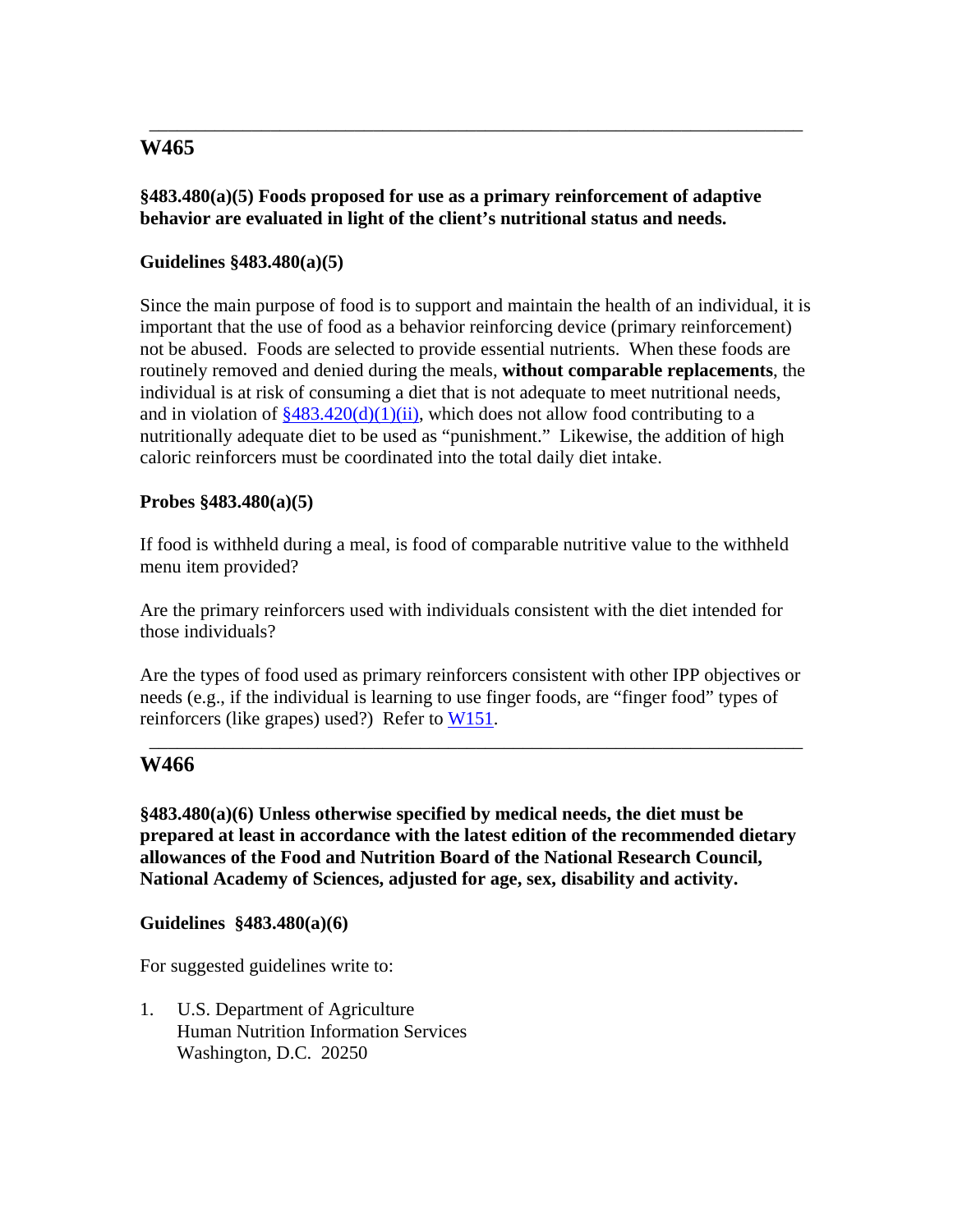2. The National Dairy Council Rosemont, Illinois 60028-42334

# **§483.480(b) Standard: Meal Services**

# **W467**

## **(b)(1) Each client must receive at least three meals daily,**

## **Guidelines §483.480(b)(1)**

It is the facility's responsibility to ensure that meals eaten regularly outside the facility are adequate (e.g., that an individual at a community program setting has an adequate lunch carried from the facility or is able to purchase lunch). There is a concern that individuals may consume only "junk" food instead of an adequate meal when outside the facility.

\_\_\_\_\_\_\_\_\_\_\_\_\_\_\_\_\_\_\_\_\_\_\_\_\_\_\_\_\_\_\_\_\_\_\_\_\_\_\_\_\_\_\_\_\_\_\_\_\_\_\_\_\_\_\_\_\_\_\_\_\_\_\_\_\_\_\_\_\_\_

\_\_\_\_\_\_\_\_\_\_\_\_\_\_\_\_\_\_\_\_\_\_\_\_\_\_\_\_\_\_\_\_\_\_\_\_\_\_\_\_\_\_\_\_\_\_\_\_\_\_\_\_\_\_\_\_\_\_\_\_\_\_\_\_\_\_\_\_\_\_

# **W468**

## **at regular times comparable to normal mealtimes in the community**

## **Facility Practices §483.480(b)(1)**

The scheduling of meals is flexible and not overly rigid.

Mealtimes accommodate a variety of recreational activities (in and out of the facility) throughout the year, especially weekend and holiday activities.

## **Probes §483.480(B)(1)**

Are mealtimes, including snack times, sufficiently flexible to allow the individual opportunities to participate in a variety of activities in and out of the facility?

Are snacks consistent with the individual's intended diet?

Are snacks routinely provided to all individuals?

**with--** 

## **W469**

**§483.480(b)(1)(i) Not more than 14 hours between a substantial evening meal and breakfast of the following day,** 

\_\_\_\_\_\_\_\_\_\_\_\_\_\_\_\_\_\_\_\_\_\_\_\_\_\_\_\_\_\_\_\_\_\_\_\_\_\_\_\_\_\_\_\_\_\_\_\_\_\_\_\_\_\_\_\_\_\_\_\_\_\_\_\_\_\_\_\_\_\_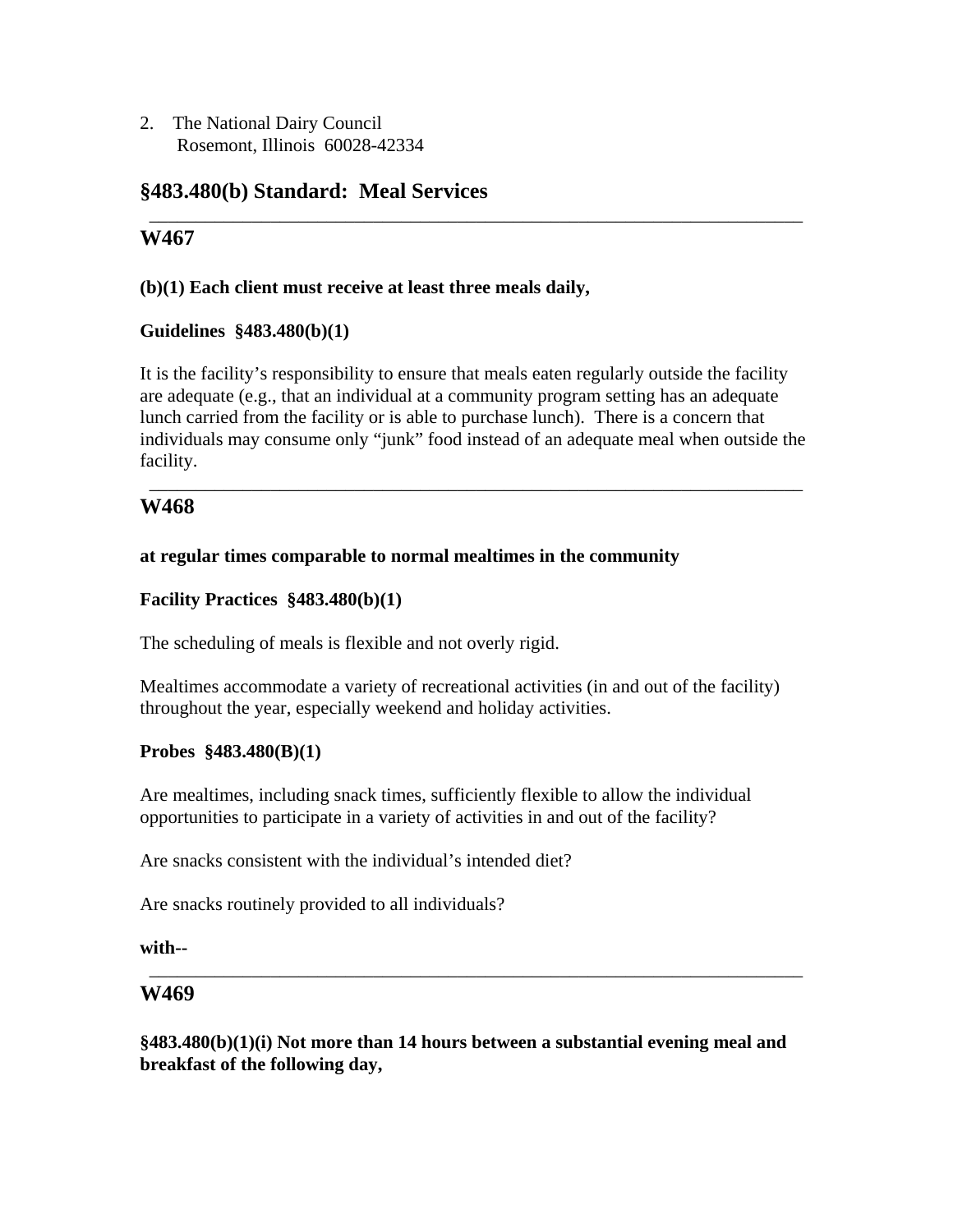## **Guidelines §483.480(b)(l)(i)**

A "substantial evening meal" is defined as offering of three or more menu items at one time, one of which includes a high-quality protein such as meat, fish, eggs, or cheese. The meal represents no less than 20 percent of the day's total nutritional requirements.

\_\_\_\_\_\_\_\_\_\_\_\_\_\_\_\_\_\_\_\_\_\_\_\_\_\_\_\_\_\_\_\_\_\_\_\_\_\_\_\_\_\_\_\_\_\_\_\_\_\_\_\_\_\_\_\_\_\_\_\_\_\_\_\_\_\_\_\_\_\_

## **W470**

**except on weekends and holidays when a nourishing snack is provided at bedtime, 16 hours may lapse between a substantial evening meal and breakfast; and** 

### **Guidelines §483.480(b)(1)(i)**

A "nourishing snack" is an offering of items, single or in combination, from the daily food guide.

# **W471**

**§483.480(b)(1)(ii) Not less than 10 hours between breakfast and the evening meal of the same day, except as provided under paragraph (b)(1)(i).** 

\_\_\_\_\_\_\_\_\_\_\_\_\_\_\_\_\_\_\_\_\_\_\_\_\_\_\_\_\_\_\_\_\_\_\_\_\_\_\_\_\_\_\_\_\_\_\_\_\_\_\_\_\_\_\_\_\_\_\_\_\_\_\_\_\_\_\_\_\_\_

**§483.480(b)(2) Food must be served--** 

**Facility Practices §483.480(b)(2)(i)** 

Portions served, either by staff or by the individuals themselves, closely match designated serving sizes on menus. Slight variations are not significant enough or frequent enough to affect individual's health.

\_\_\_\_\_\_\_\_\_\_\_\_\_\_\_\_\_\_\_\_\_\_\_\_\_\_\_\_\_\_\_\_\_\_\_\_\_\_\_\_\_\_\_\_\_\_\_\_\_\_\_\_\_\_\_\_\_\_\_\_\_\_\_\_\_\_\_\_\_\_

\_\_\_\_\_\_\_\_\_\_\_\_\_\_\_\_\_\_\_\_\_\_\_\_\_\_\_\_\_\_\_\_\_\_\_\_\_\_\_\_\_\_\_\_\_\_\_\_\_\_\_\_\_\_\_\_\_\_\_\_\_\_\_\_\_\_\_\_\_\_

# **W472**

## **§483.480(b)(2)(i) In appropriate quantity;**

## **W473**

## **§483.480(b)(2)(ii) At appropriate temperature;**

## **Facility Practices §483.480(b)(2)(ii)**

Hot and cold foods are served promptly, i.e., within 15 minutes of removal from temperature control devices.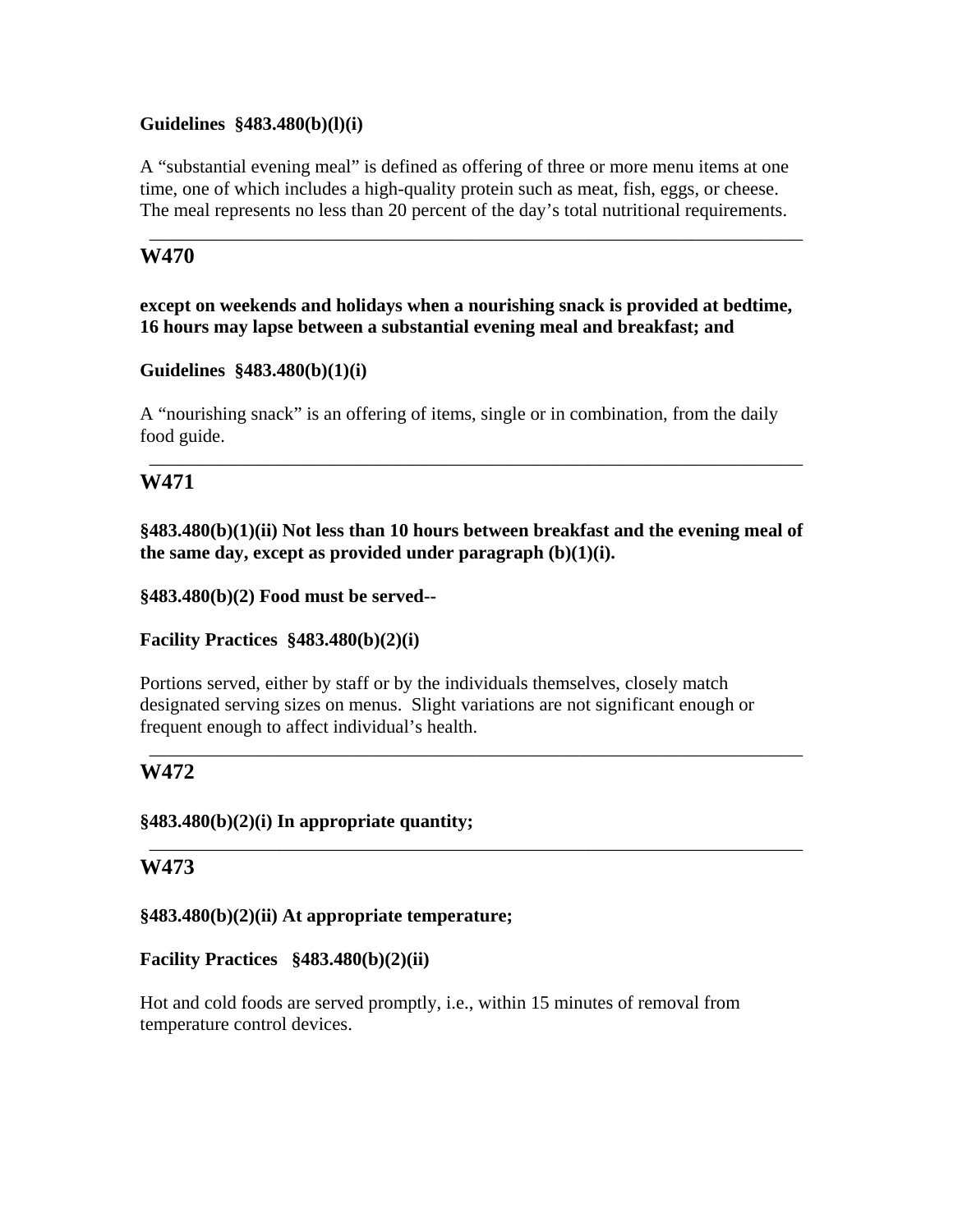When situations arise which prevent food from being maintained at proper temperatures, or prevent food from being served promptly upon removal from temperature control devices, that food is not served to individuals residing in the facility.

### **Probes §483.480(b)(2)(ii)**

Are hot foods held at not less than 140 degrees Fahrenheit. and served promptly (i.e., within 15 minutes of being removed from temperature control devices)? Are cold foods held and served at 45 degrees Fahrenheit.?

Do you observe individuals eating within 15 minutes from the time of service (time the food was taken out of temperature control devices)?

\_\_\_\_\_\_\_\_\_\_\_\_\_\_\_\_\_\_\_\_\_\_\_\_\_\_\_\_\_\_\_\_\_\_\_\_\_\_\_\_\_\_\_\_\_\_\_\_\_\_\_\_\_\_\_\_\_\_\_\_\_\_\_\_\_\_\_\_\_\_

Is there a pattern of food-related illnesses, resulting from inappropriate temperature control?

# **W474**

## **§483.480(b)(2)(iii) In a form consistent with the developmental level of the client; and**

### **Facility Practices §483.480(b)(2)(iii)**

The individual receives food that is ground, chopped or pureed, based on individual need, and only to the extent required.

### **Guidelines §483.480(b)(2)(iii)**

The term "form," as used in this requirement, refers to food consistency (i.e., pureed, chopped, ground, etc.)

### **Probes §483.480(b)(2)(iii)**

On what basis does the facility decide to modify the texture of an individual's diet? Is there specific justification for a pureed diet?

When food consistency modifications are necessary, is there evidence of periodic efforts to upgrade the food consistency for individuals?

Are foods sufficiently moist for ease of chewing and swallowing?

Is pureed food of a consistency that is appropriate for the individual's eating and swallowing ability and not in liquid ("watery") consistency?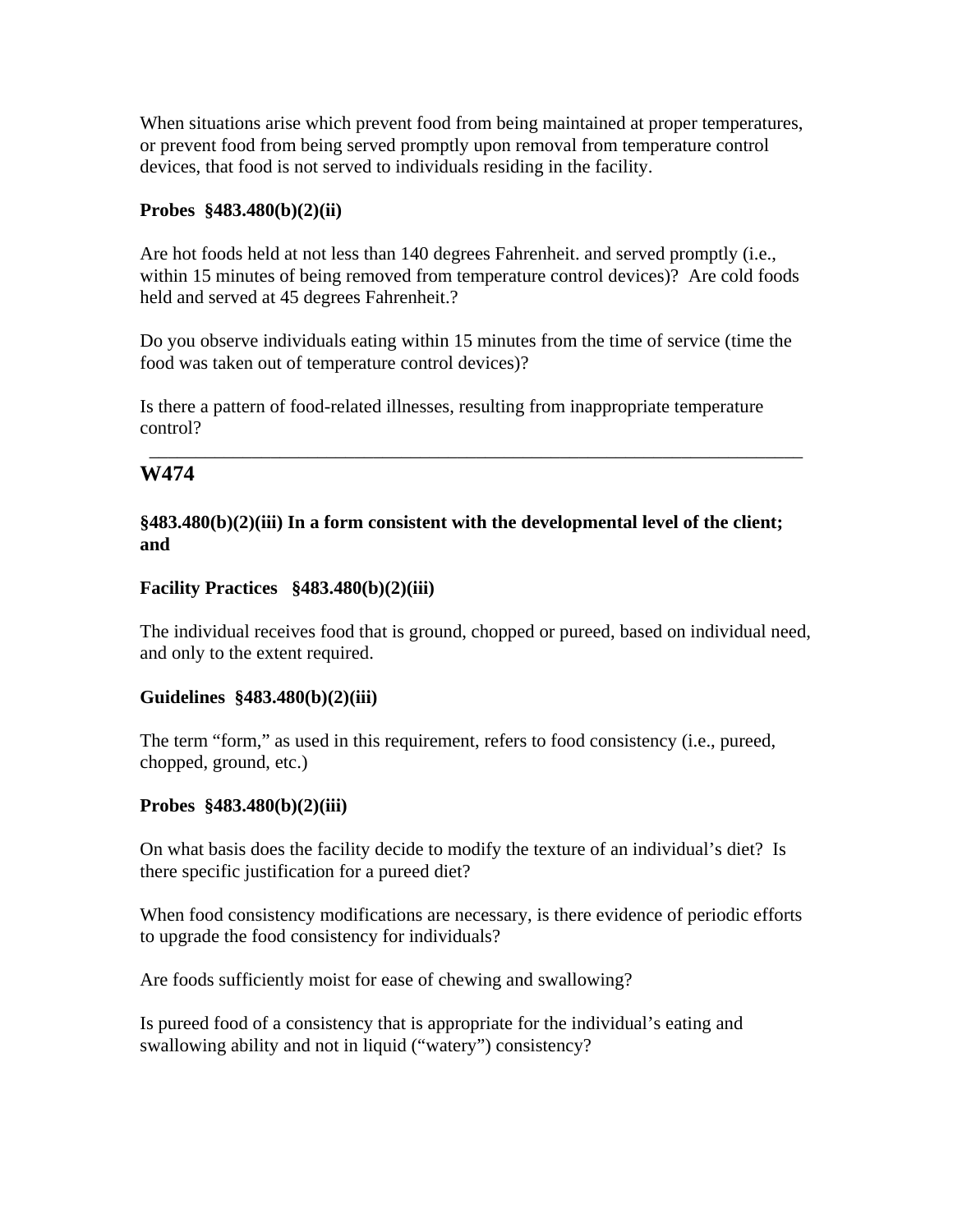For individuals who have great physical difficulty in eating and swallowing, and must be fed:

- Do staff use appropriate swallowing stimulation techniques?
- Proper tongue thrust reduction techniques?
- Do staff use proper food and liquid thickening agents to facilitate easier eating and swallowing?
- Are pureed foods mixed with other foods and fed to individuals? Or do individuals get to enjoy the tastes of various foods separately fed to them?
- Is the food positioned so that the individual is permitted to see his or her meal?

\_\_\_\_\_\_\_\_\_\_\_\_\_\_\_\_\_\_\_\_\_\_\_\_\_\_\_\_\_\_\_\_\_\_\_\_\_\_\_\_\_\_\_\_\_\_\_\_\_\_\_\_\_\_\_\_\_\_\_\_\_\_\_\_\_\_\_\_\_\_

• Is the individual positioned appropriately?

# **W475**

### **§483.480(b)(2)(iv) With appropriate utensils.**

### **Facility Practices §483.480(b)(3)**

Common serving utensils are in good condition, clean, and yield portion sizes appropriate to the individual's prescribed diet.

\_\_\_\_\_\_\_\_\_\_\_\_\_\_\_\_\_\_\_\_\_\_\_\_\_\_\_\_\_\_\_\_\_\_\_\_\_\_\_\_\_\_\_\_\_\_\_\_\_\_\_\_\_\_\_\_\_\_\_\_\_\_\_\_\_\_\_\_\_\_

## **W476**

## **§483.480(b)(3) Food served to clients individually and uneaten must be discarded.**

### **Guidelines §483.480(b)(3)**

This standard does not apply to food served in family-style dishes, unless the length of time the food is on the table or other considerations (such as individuals fingering or drooling in the food) compromise the safety and nutritive value for reuse of the food.

### **Probes §483.480(b)(3)**

Is food remaining on the individual's dishes saved or reused after the meal is completed?

# **§483.480(c) Standard: Menus**

*(1) Menus must --*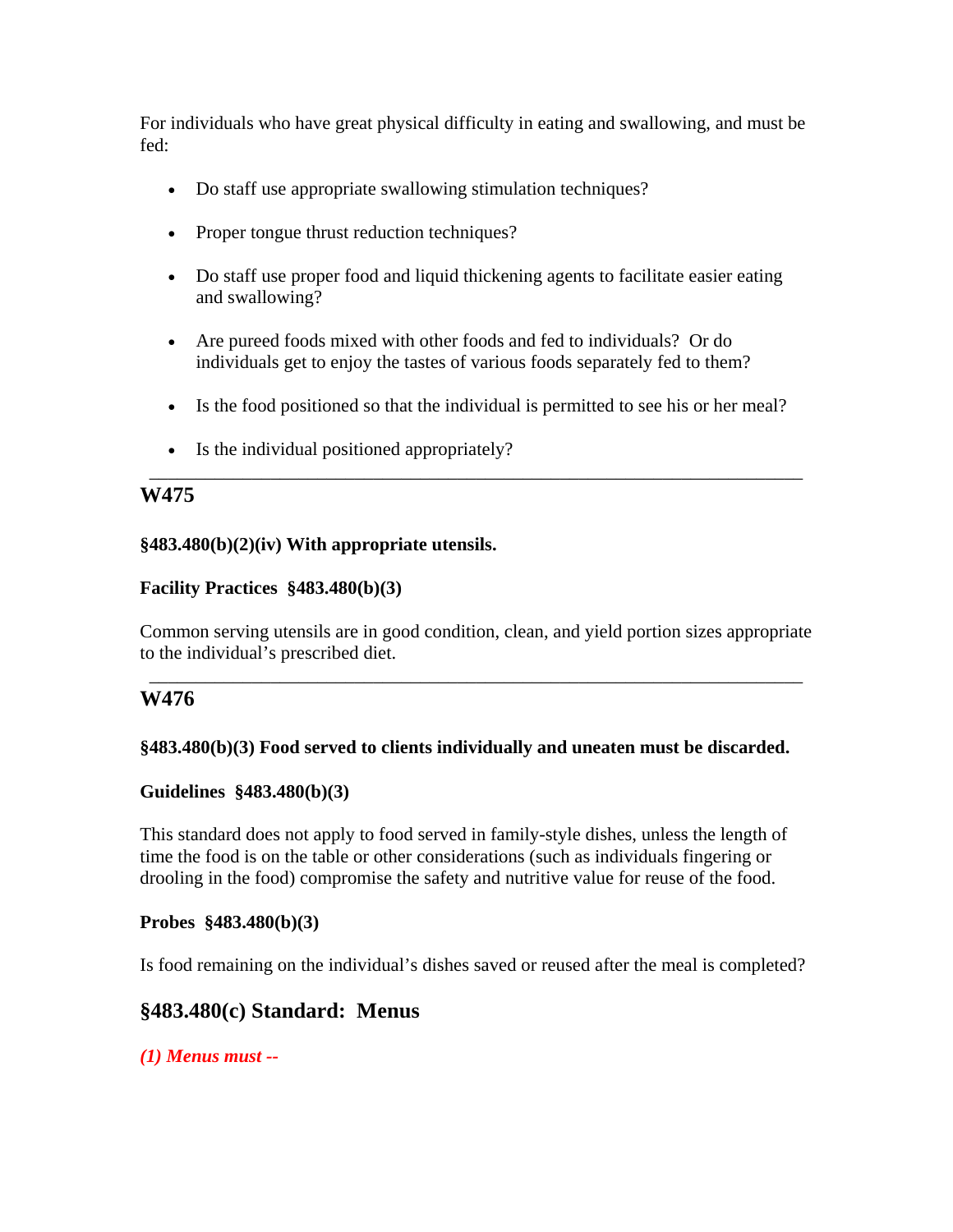**W477** 

*(Rev. 10, Issued: 08-12-05, Effective: 08-12-05, Implementation: 08-12-05)* 

## **§483.480(c)(1)***(***i) Be prepared in advance;**

## **Probes §483.480(c)(1)(i)**

Are menus available for those individuals who can read?

## **W478**

## **§483.480(c)(1)(ii) Provide a variety of foods at each meal;**

### **Probes §483.480(c)(1)(ii)**

Do individuals participate in the selection of menu items, to the maximum extent possible?

\_\_\_\_\_\_\_\_\_\_\_\_\_\_\_\_\_\_\_\_\_\_\_\_\_\_\_\_\_\_\_\_\_\_\_\_\_\_\_\_\_\_\_\_\_\_\_\_\_\_\_\_\_\_\_\_\_\_\_\_\_\_\_\_\_\_\_\_\_\_

Are substitutions made within the same food group, i.e., meat for another source of protein? Vegetable for another item similar in nutritional value?

Are individuals allowed to substitute menu items with their own choices (even though seemingly void in variety (e.g., an individual wishes to consume pizza 3 times per week, or on consecutive days) provided that the items contain the nutritive value comparable to the planned items on the menu?

Do menus specify the "name" of the juice, vegetable, or starch (i.e., orange juice, green beans, rice)?

\_\_\_\_\_\_\_\_\_\_\_\_\_\_\_\_\_\_\_\_\_\_\_\_\_\_\_\_\_\_\_\_\_\_\_\_\_\_\_\_\_\_\_\_\_\_\_\_\_\_\_\_\_\_\_\_\_\_\_\_\_\_\_\_\_\_\_\_\_\_

# **W479**

## **§483.480(c)(1)(iii) Be different for the same days of each week and adjusted for seasonal changes; and**

**Probes §483.480(c)(1)(iii)** 

Do menus reflect variety for the season of the year (e.g., fresh fruits in summer)?

\_\_\_\_\_\_\_\_\_\_\_\_\_\_\_\_\_\_\_\_\_\_\_\_\_\_\_\_\_\_\_\_\_\_\_\_\_\_\_\_\_\_\_\_\_\_\_\_\_\_\_\_\_\_\_\_\_\_\_\_\_\_\_\_\_\_\_\_\_\_

## **W480**

**§483.480(c)(1)(iv) Include the average portion sizes for menu items.**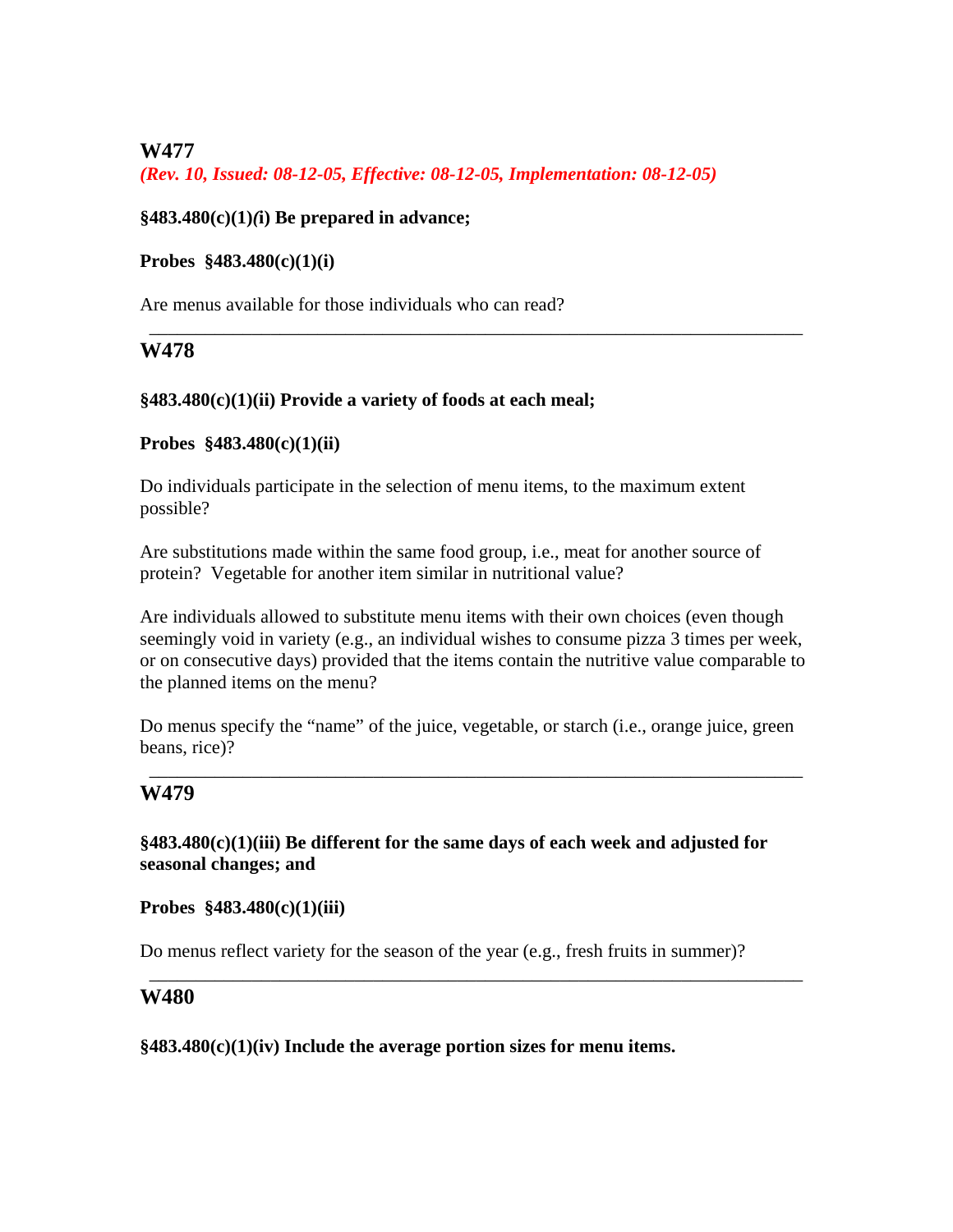## **Probes §483.480(c)(1)(iv)**

Is there evidence that sufficient food exists to yield the portion sizes indicated on the menu?

\_\_\_\_\_\_\_\_\_\_\_\_\_\_\_\_\_\_\_\_\_\_\_\_\_\_\_\_\_\_\_\_\_\_\_\_\_\_\_\_\_\_\_\_\_\_\_\_\_\_\_\_\_\_\_\_\_\_\_\_\_\_\_\_\_\_\_\_\_\_

## **W481**

## **§483.480(c)(2) Menus for food actually served must be kept on file for 30 days.**

**Probes §483.480(c)(2)** 

Are substitutions noted when intended menu items are not served?

# **§483.480(d) Standard: Dining Areas and Service**

**The facility must--** 

**§483.480(d) Standard: Dining Areas and Service**  *The facility must ---* 

## **W482**

*(Rev. 10, Issued: 08-12-05, Effective: 08-12-05, Implementation: 08-12-05)* 

**§483.480(d)(1) Serve meals for all clients, including persons with ambulation deficits, in dining areas, unless otherwise specified by the interdisciplinary team or a physician;** 

\_\_\_\_\_\_\_\_\_\_\_\_\_\_\_\_\_\_\_\_\_\_\_\_\_\_\_\_\_\_\_\_\_\_\_\_\_\_\_\_\_\_\_\_\_\_\_\_\_\_\_\_\_\_\_\_\_\_\_\_\_\_\_\_\_\_\_\_\_\_

## **Facility Practices §483.480(d)(1)**

If an individual does not eat in the dining area, the physician has documented the medical necessity for, and/or the IPP documents the plan to teach the individual the physical and/or other skills necessary for inclusion.

Individuals are not precluded from eating in the dining room solely based on diagnosis or level of functioning.

## **Guidelines §483.480(d)(1)**

For purposes of this standard, "dining areas" mean discrete eating areas located outside *of bedrooms, established, furnished, and equipped for the purpose of eating meals. For purposes of this standard, provision of meals in dining areas outside of the home (such as restaurants, food vendors, etc.) may also be included.* 

*To the maximum extent possible, individuals should be afforded the opportunity to eat routine meals (like breakfast and dinner) in dining areas that approximate those afforded*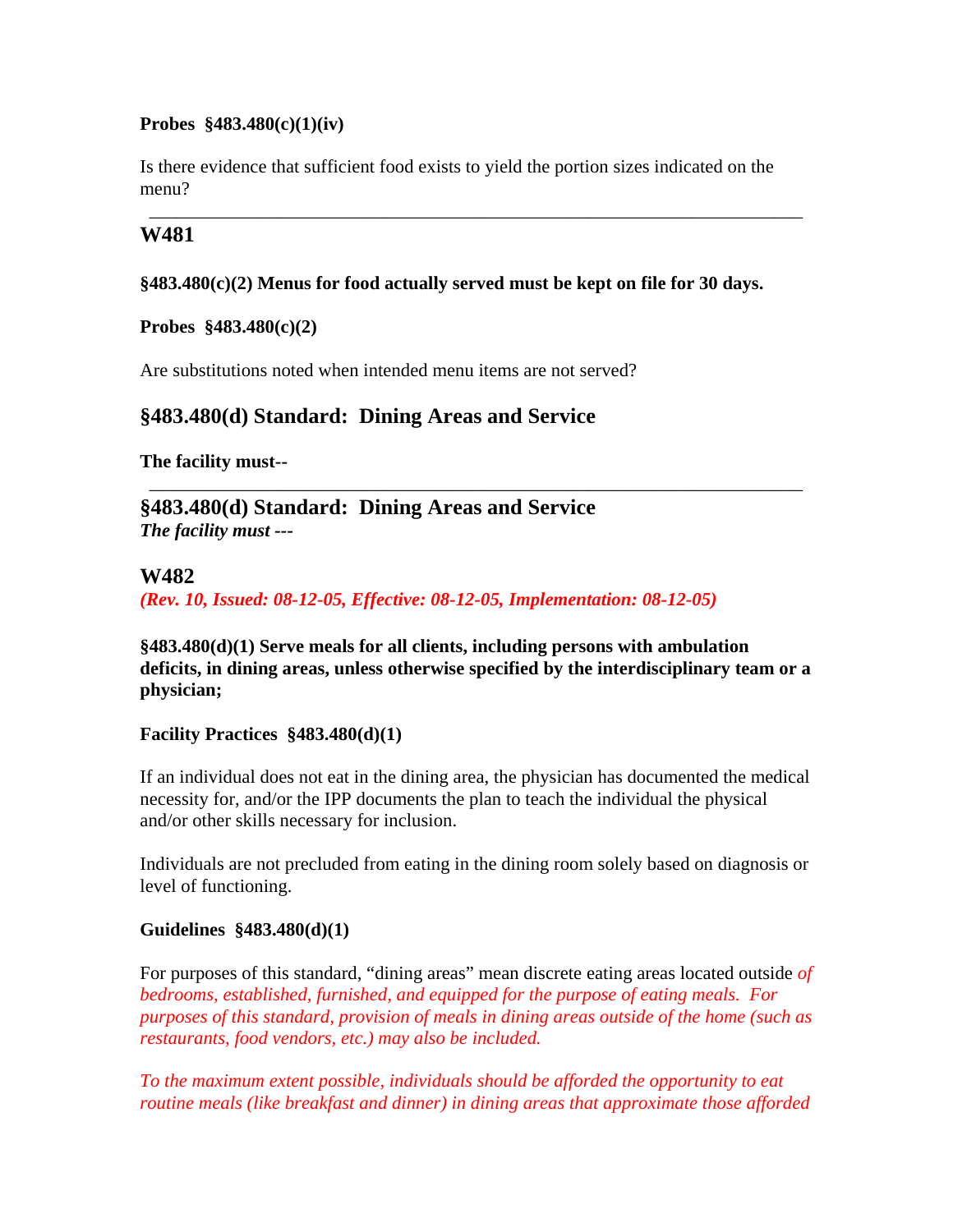*to their peers without disabilities (e.g., dining areas that are a part of the living unit, rather than eating all meals in buildings exclusively established for eating purposes).* 

### *Probes §483.480(d)(1)*

Is the dining room a pleasant environment in which to eat? Is there a pattern of *individuals eating their meals in their bedrooms, or other non-eating areas?* 

*What is the rationale for prohibiting an individual from eating in a dining area? Has eating in a dining area ever been tried with the individual before? What happened? Are periodic attempts to get such individuals to eat in a dining area, continued?* 

#### \_\_\_\_\_\_\_\_\_\_\_\_\_\_\_\_\_\_\_\_\_\_\_\_\_\_\_\_\_\_\_\_\_\_\_\_\_\_\_\_\_\_\_\_\_\_\_\_\_\_\_\_\_\_\_\_\_\_\_\_\_\_\_\_\_\_\_\_\_\_ *W483*

### *(Rev. 10, Issued: 08-12-05, Effective: 08-12-05, Implementation: 08-12-05)*

*§483.480(d)(2) Provide table service for all clients who can and will eat at a table, including clients in wheelchairs;* 

### *Guidelines §483.480(d)(2)*

The intent of this regulation is to afford individuals the opportunity to participate in the social experience of dining with their companions. Observe whether or not facility staff model and reinforce appropriate communication and social behavior between dining companions seated at the same table.

### *Probes §483.480(d)(2)*

*Do individuals eat together with others at the same table?* 

Are individuals in wheelchairs positioned correctly and included in dining groupings of their peers without physical disabilities? Or do all individuals in wheelchairs eat together or are they located around the edges of dining areas?

#### *Are individuals in wheelchairs lined-up to eat?*

Do individuals in wheelchairs routinely eat at table? or do they eat on their lap trays or hospital bed trays?

*On what basis does the facility determine if an individual in a wheelchair needs to eat the meal in the wheelchair rather than transferring to a regular chair?* 

\_\_\_\_\_\_\_\_\_\_\_\_\_\_\_\_\_\_\_\_\_\_\_\_\_\_\_\_\_\_\_\_\_\_\_\_\_\_\_\_\_\_\_\_\_\_\_\_\_\_\_\_\_\_\_\_\_\_\_\_\_\_\_\_\_\_\_\_\_\_

### *W484*

*(Rev. 10, Issued: 08-12-05, Effective: 08-12-05, Implementation: 08-12-05)*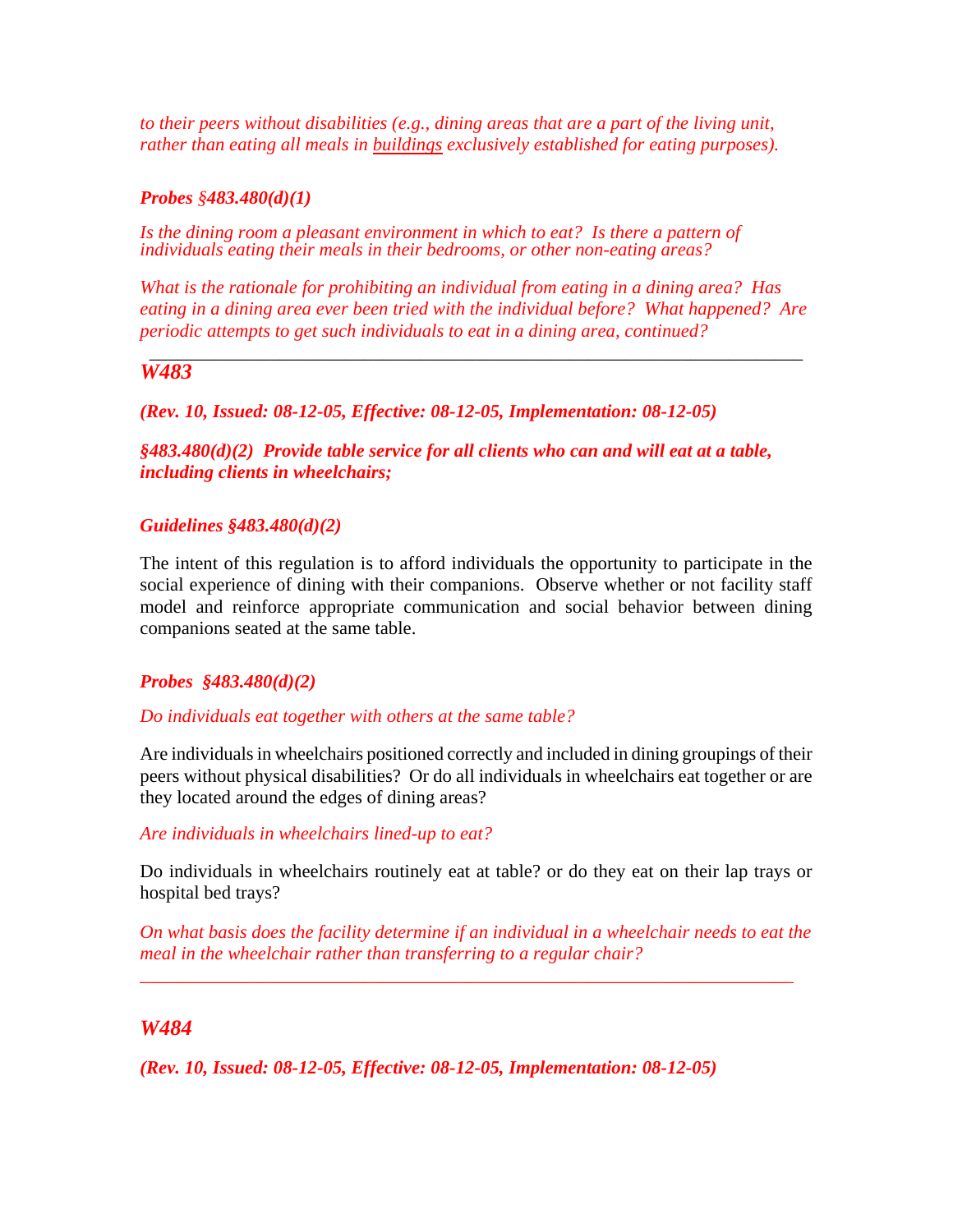*§483.480(d)(3) Equip areas with tables, chairs, eating utensils, and dishes designed to meet the developmental needs of each client;* 

# *Facility Practices §483.480(d)(3)*

Individuals are provided with adapted furniture and equipment as identified by the IDT at each meal.

*Individuals use adaptive equipment or are being trained to use it when needed.* 

# *Guidelines §483.480(d)(3)*

## *Single service eating devices must be discarded after each use.*

Determine if the following types of adaptive devices are made available when needed:

- Double suction cups or other devices to anchor dishes on a table or tray for individuals with major coordination problems;
- Rocking one-handed knife-fork or knife-spoon for an individual with the use of only one hand;
- Built up or extended handles or silverware for those with problems of grasp or range of motion;
- Plate guards or plates with raised rims to provide a surface against which the individual with a physical disability can push food onto a fork or a spoon;
- Flexible drinking straws;
- Spoon bent to a 90 degree angle at the bowl or a swivel spoon to assist an individual without normal wrist motions.
- Any other adaptive device deemed by the team as needed by the individual to eat more independently.

## **Probes §483.480(d)(3)**

Are condiments, napkins and appropriate eating utensils provided? Are individuals trained to use them?

Is there a pattern of staff allowing individuals to use **any** piece of adapted equipment, regardless of the individual's need for that equipment?

Is the height of the dining table sufficient so that an individual in a wheelchair can sit in the wheelchair at the table, if needed?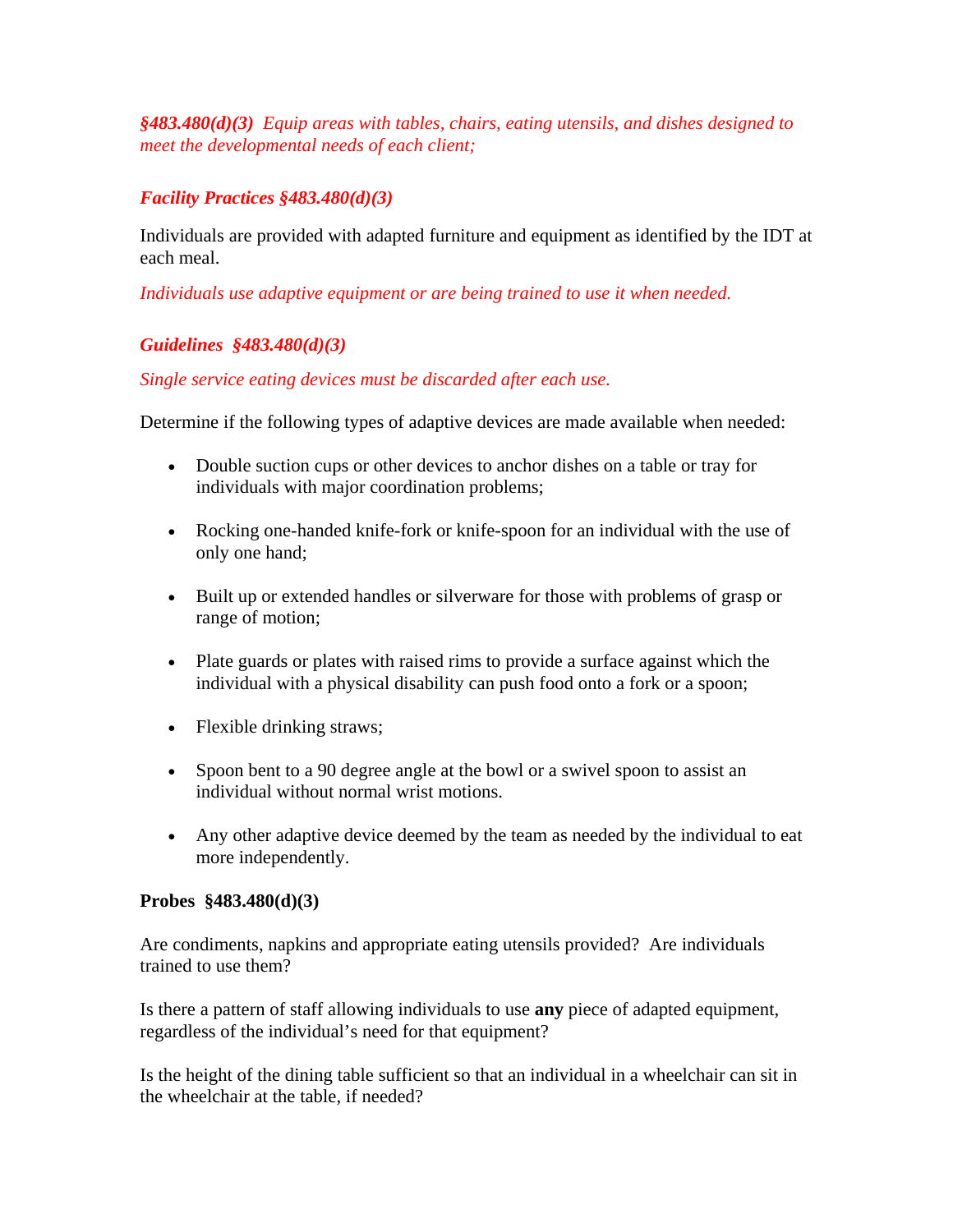## **W485**

### **§483.480(d)(4) Supervise and staff dining rooms adequately**

### **Facility Practices §483.480(d)(4)**

There are sufficient staff to implement eating programs for individuals who require them and to provide necessary supervision.

\_\_\_\_\_\_\_\_\_\_\_\_\_\_\_\_\_\_\_\_\_\_\_\_\_\_\_\_\_\_\_\_\_\_\_\_\_\_\_\_\_\_\_\_\_\_\_\_\_\_\_\_\_\_\_\_\_\_\_\_\_\_\_\_\_\_\_\_\_\_

\_\_\_\_\_\_\_\_\_\_\_\_\_\_\_\_\_\_\_\_\_\_\_\_\_\_\_\_\_\_\_\_\_\_\_\_\_\_\_\_\_\_\_\_\_\_\_\_\_\_\_\_\_\_\_\_\_\_\_\_\_\_\_\_\_\_\_\_\_\_

### **W486**

#### **to direct self-help dining procedures,**

#### **Facility Practices §483.480(d)(4)**

Staff monitor individuals who are able to dine independently in order to promote, support, reinforce and encourage individuals to eat in an appropriate and normalized manner (e.g., manners, social behaviors, etc.)

\_\_\_\_\_\_\_\_\_\_\_\_\_\_\_\_\_\_\_\_\_\_\_\_\_\_\_\_\_\_\_\_\_\_\_\_\_\_\_\_\_\_\_\_\_\_\_\_\_\_\_\_\_\_\_\_\_\_\_\_\_\_\_\_\_\_\_\_\_\_

### **W487**

#### **to assure that each client receives enough food and**

#### **Facility Practices §483.480(d)(4)**

As indicated by the nutritional assessment and prescribed diet, individuals can access second helpings.

For individuals who have significant spillage or refuse foods, diets are adjusted as needed.

Individuals have enough time to finish their full meal.

### **W488**

**to assure that each client eats in a manner consistent with his or her developmental level; and** 

\_\_\_\_\_\_\_\_\_\_\_\_\_\_\_\_\_\_\_\_\_\_\_\_\_\_\_\_\_\_\_\_\_\_\_\_\_\_\_\_\_\_\_\_\_\_\_\_\_\_\_\_\_\_\_\_\_\_\_\_\_\_\_\_\_\_\_\_\_\_

#### **Facility Practices §483.480(d)(4)**

Individuals are actively encouraged to feed themselves to the extent possible and in accordance with their assessed abilities.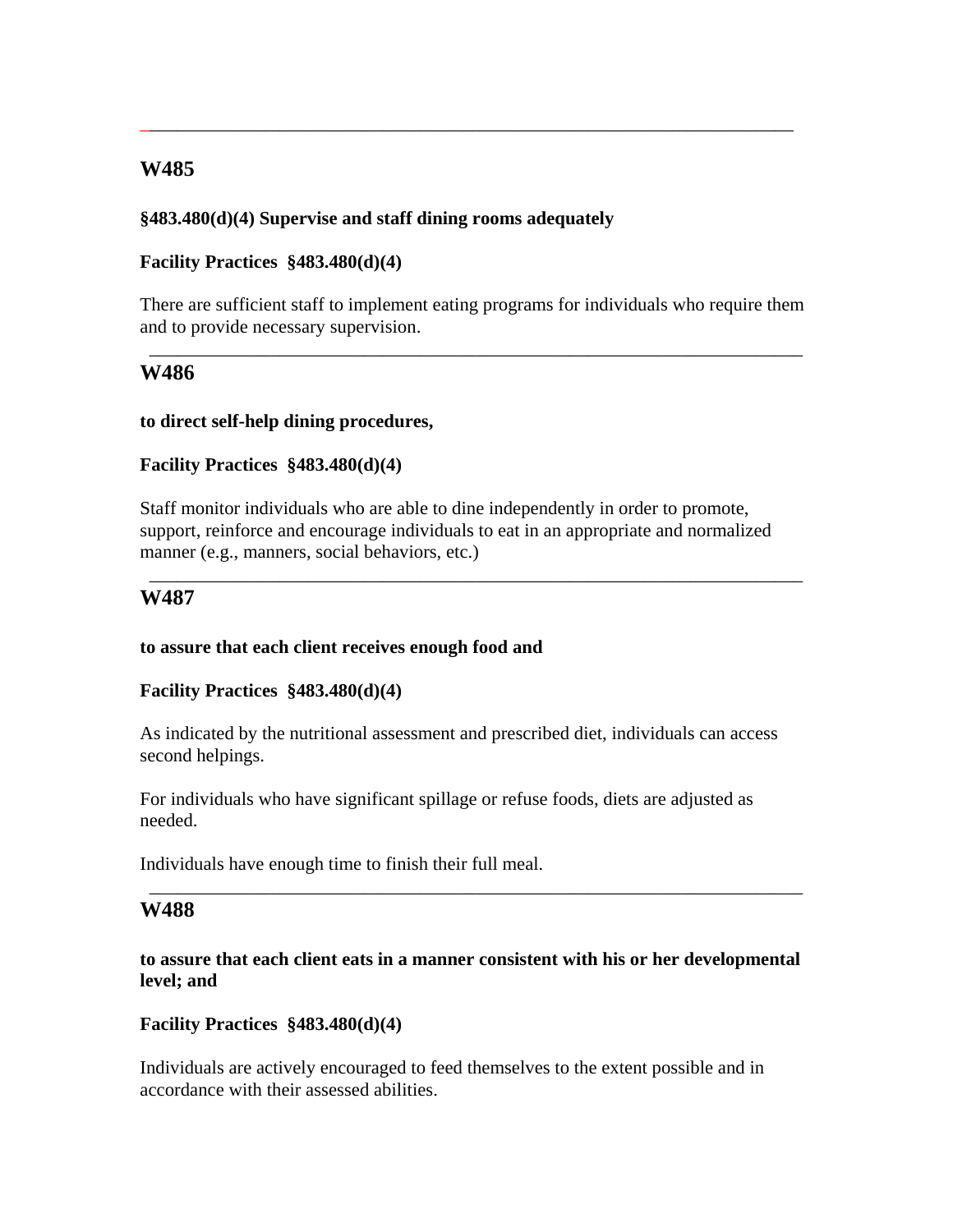Individuals learn skills in accordance with their functional levels including:

- Use of utensils;
- Meal preparation;
- Socialization during meals;
- Family style dining; and
- Ordering food in restaurants.

Individuals' eating programs are implemented in accordance with their training objectives.

### **Guidelines §483.480(d)(4)**

To the maximum extent possible, staff should model appropriate mealtime behavior and conversation by sitting at the table with individuals, and, when possible, eating meals with individuals.

Mastery of the social skills involved in eating in a variety of dining areas and settings is another step to the individual's independence beyond the health aspects of nutrition and the basic skills involved in eating independently. Achieving independence will further help the individual to live in less restrictive environments. Determine to what extent individuals are exposed to out-of-the-home dining environments available to the general public (e.g., restaurants, fast-food establishments, picnics, parties, cafeterias, etc.)

Depending on the needs of the individuals and the available space it may be more effective for meals to be conducted in two different seatings or groupings.

### **Probes §483.480(d)(4)**

Is the individual encouraged, permitted and reinforced for being as independent as possible during meals?

Do staff demonstrate skills and techniques which promote socialization?

Do facility staff enable individuals who are eating dependent, when appropriate, to move from tube-feeding, or blended, ground, pureed, etc., to the next level of food size, texture, or otherwise greater levels of independent eating?

How does staff address the problem of individuals who consistently show a lack of interest in eating?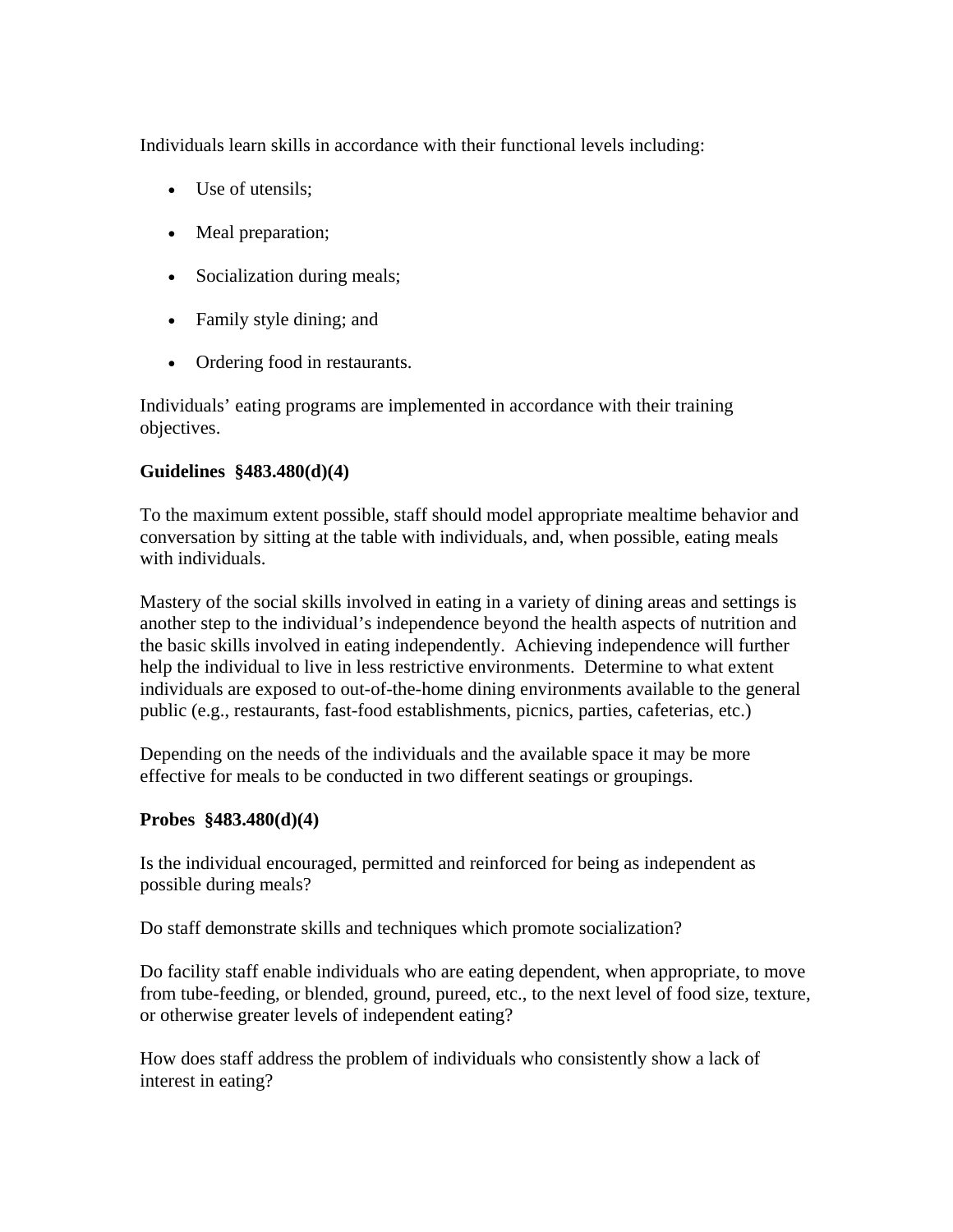Is family style dining made available to individuals who are able to participate?

Are individuals allowed to dine out at places like fast food restaurants, buffets, vendors at the park or beach?

How do staff deal with individuals who exhibit maladaptive behavior during mealtime? Is it part of the individual's IPP?

Are individuals rushed through their meals?

Is there a pattern of eating programs **not** being implemented on short staffed days? short staffed meals? In the presence of staff?

Is the food to be eaten, located at a distance and level from the individual, such that the individual can eat with maximum independence?

Is the individual taught to use the most normal, least stigmatizing clothing protectors during mealtimes?

Do individuals take turns participating in setting their own tables? Serving their own meals? Preparing meals? Shopping for and putting food away?

### **§483.480(d)(5) Ensure that each client eats in an upright position, unless otherwise specified by the interdisciplinary team or a physician.**

## **Facility Practices §483.480(d)(5)**

Individuals are positioned appropriately for eating.

If an individual eats in a reclining position, the physician documents the medical necessity for the position, and/or the IPP includes the program plan to teach the individual the physical skill necessary for eating upright.

### **Guidelines §483.480(d)(5)**

This applies to all individuals, including those fed by nasogastric tube or gastrostomy tube. The IPP should identify the most appropriate position for the individual to be positioned during mealtime, in relation to the placement of the food contents.

### **Probes §483.480(d)(5)**

For individuals who have great physical difficulty in eating or swallowing and must be fed, is the individual positioned in the upright position appropriate to the individual's needs?

\_\_\_\_\_\_\_\_\_\_\_\_\_\_\_\_\_\_\_\_\_\_\_\_\_\_\_\_\_\_\_\_\_\_\_\_\_\_\_\_\_\_\_\_\_\_\_\_\_\_\_\_\_\_\_\_\_\_\_\_\_\_\_\_\_\_\_\_\_\_